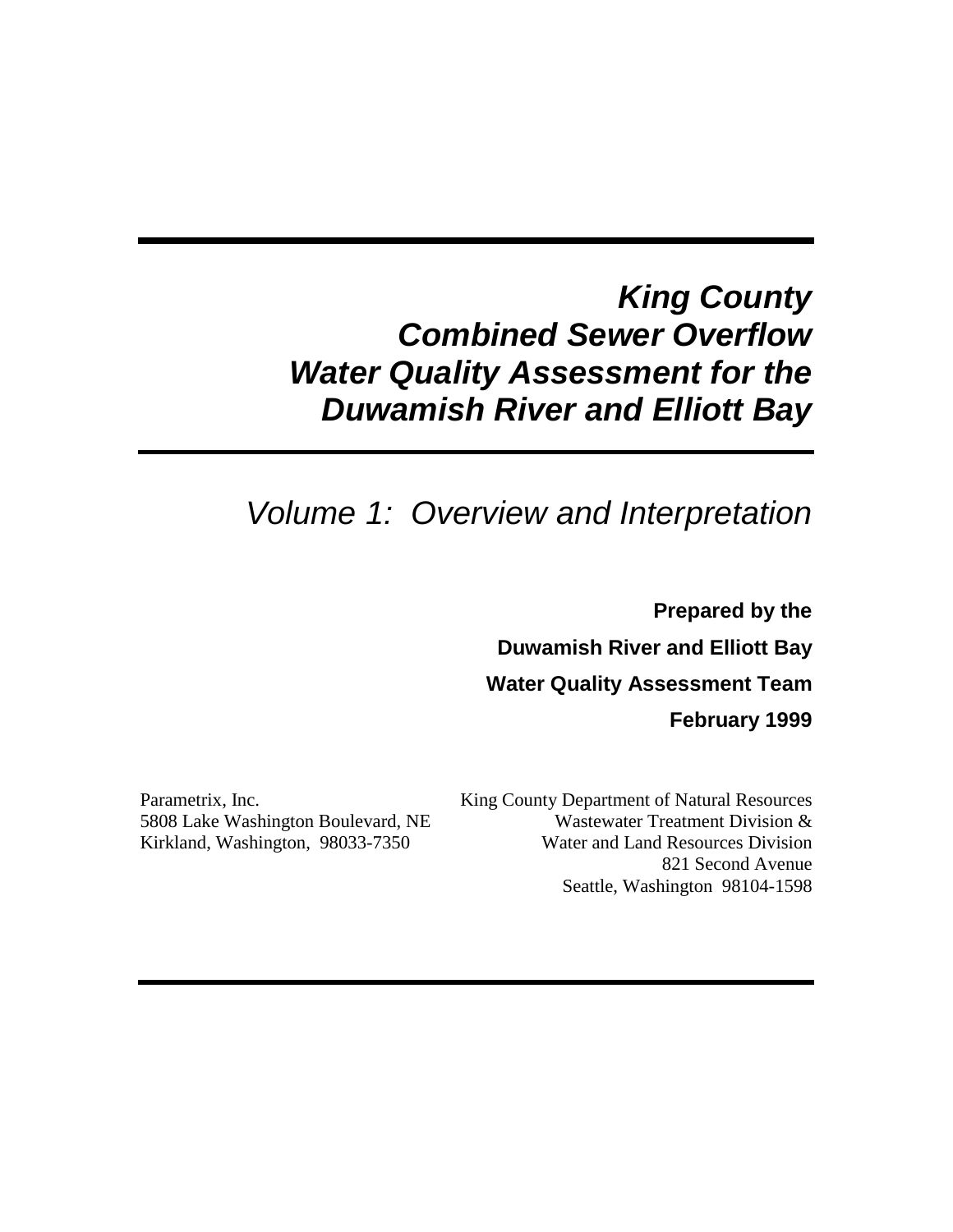## **TABLE OF CONTENTS**

| 1.               |     |       |                                                      |  |
|------------------|-----|-------|------------------------------------------------------|--|
| 2.               |     |       |                                                      |  |
|                  | 2.1 |       |                                                      |  |
|                  | 2.2 |       |                                                      |  |
|                  | 2.3 |       |                                                      |  |
|                  | 2.4 |       |                                                      |  |
|                  | 2.5 |       | WATER AND SEDIMENT QUALITY MODELING2-9               |  |
|                  | 2.6 |       |                                                      |  |
|                  | 2.7 |       |                                                      |  |
|                  | 2.8 |       |                                                      |  |
| 3.               |     |       |                                                      |  |
|                  | 3.1 |       |                                                      |  |
|                  | 3.2 |       |                                                      |  |
|                  | 3.3 |       |                                                      |  |
|                  |     | 3.3.1 |                                                      |  |
|                  |     | 3.3.2 |                                                      |  |
|                  |     | 3.3.3 | Changes in Conventional Water Quality Parameters3-13 |  |
|                  |     | 3.3.4 |                                                      |  |
|                  | 3.4 |       |                                                      |  |
|                  |     | 3.4.1 |                                                      |  |
|                  |     | 3.4.2 |                                                      |  |
|                  |     | 3.4.3 | Shore Birds, Wading Birds, Raptors, and Aquatic      |  |
|                  |     |       |                                                      |  |
|                  |     | 3.4.4 |                                                      |  |
|                  | 3.5 |       |                                                      |  |
|                  |     | 3.5.1 |                                                      |  |
|                  |     |       |                                                      |  |
|                  |     |       |                                                      |  |
|                  |     | 3.5.4 |                                                      |  |
|                  |     | 3.5.5 |                                                      |  |
| $\overline{4}$ . |     |       |                                                      |  |
|                  | 4.1 |       |                                                      |  |
|                  |     | 4.1.1 |                                                      |  |
|                  |     | 4.1.2 |                                                      |  |
|                  |     |       |                                                      |  |
|                  |     | 4.1.4 |                                                      |  |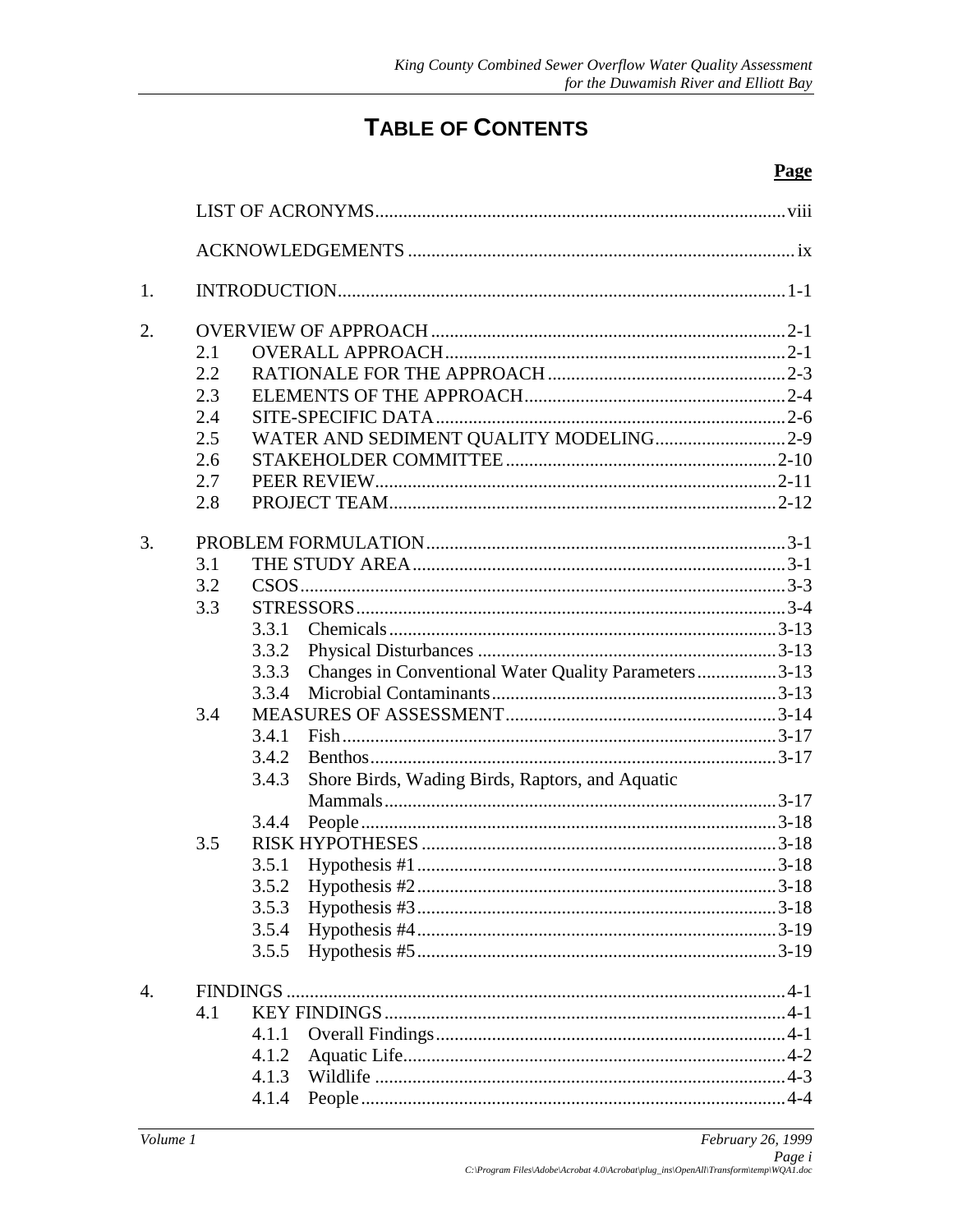# TABLE OF CONTENTS (CONTINUED)

|    | 4.2 |       |                                                       |  |
|----|-----|-------|-------------------------------------------------------|--|
|    |     | 4.2.1 |                                                       |  |
|    |     | 4.2.2 |                                                       |  |
|    |     | 4.2.3 |                                                       |  |
|    |     | 4.2.4 |                                                       |  |
|    | 4.3 |       |                                                       |  |
|    |     | 4.3.1 |                                                       |  |
|    |     | 4.3.2 |                                                       |  |
|    |     | 4.3.3 |                                                       |  |
|    |     | 4.3.4 |                                                       |  |
|    | 4.4 |       |                                                       |  |
|    |     | 4.4.1 | Risks to People from Direct Exposures to Sediment and |  |
|    |     |       |                                                       |  |
|    |     | 4.4.2 | Risks to People Who Eat Seafood from the Duwamish     |  |
|    |     |       |                                                       |  |
|    |     |       |                                                       |  |
| 5. |     |       |                                                       |  |
|    | 5.1 |       |                                                       |  |
|    | 5.2 |       |                                                       |  |
|    |     |       |                                                       |  |
|    |     | 5.2.2 |                                                       |  |
|    |     | 5.2.3 |                                                       |  |
|    |     | 5.2.4 |                                                       |  |
|    | 5.3 |       |                                                       |  |
| 6. |     |       |                                                       |  |
|    | 6.1 |       |                                                       |  |
|    |     |       |                                                       |  |
|    |     | 6.1.1 |                                                       |  |
|    | 6.2 | 6.1.2 |                                                       |  |
|    |     |       |                                                       |  |
|    |     | 6.2.1 |                                                       |  |
|    |     |       |                                                       |  |
|    | 6.3 |       |                                                       |  |
|    |     |       |                                                       |  |
|    |     |       |                                                       |  |
| 7. |     |       |                                                       |  |
| 8. |     |       |                                                       |  |
|    |     |       |                                                       |  |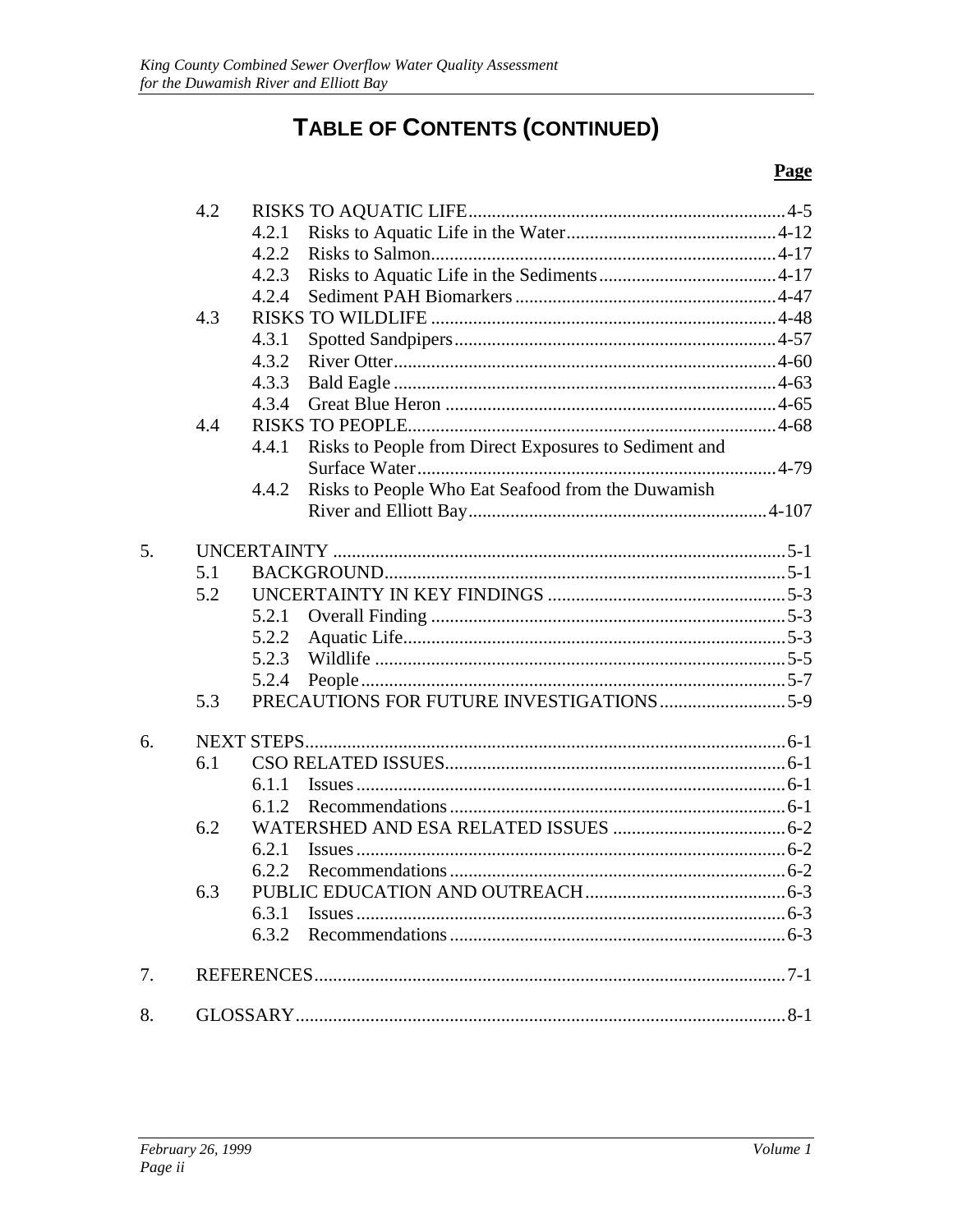#### ACCOMPANYING VOLUMES

|          |            | Appendix A Problem Formulation, Analysis Plan, and Field Sampling |
|----------|------------|-------------------------------------------------------------------|
|          |            | Work Plan                                                         |
|          |            | <b>Problem Formulation</b><br>A1                                  |
|          |            | A2<br>Analysis Plan                                               |
|          |            | <b>Field Sampling Work Plan</b><br>A3                             |
|          |            | Appendix B Methods and Results                                    |
|          |            | Hydrodynamic Fate and Transport Numerical<br>B1                   |
|          |            | Model for the Duwamish River and Elliott Bay                      |
|          |            | B2<br>Human Health Risk Assessment                                |
|          |            | <b>B</b> 3<br>Wildlife Risk Assessment                            |
|          |            | <b>Aquatic Life Risk Assessment</b><br>B4                         |
|          | Appendix C | <b>Issue Papers</b>                                               |
| Volume 2 |            | <b>Public Information Document</b>                                |
| Volume 3 |            | <b>Stakeholder Committee Report</b>                               |

Volume 4 WERF Peer Review Committee Report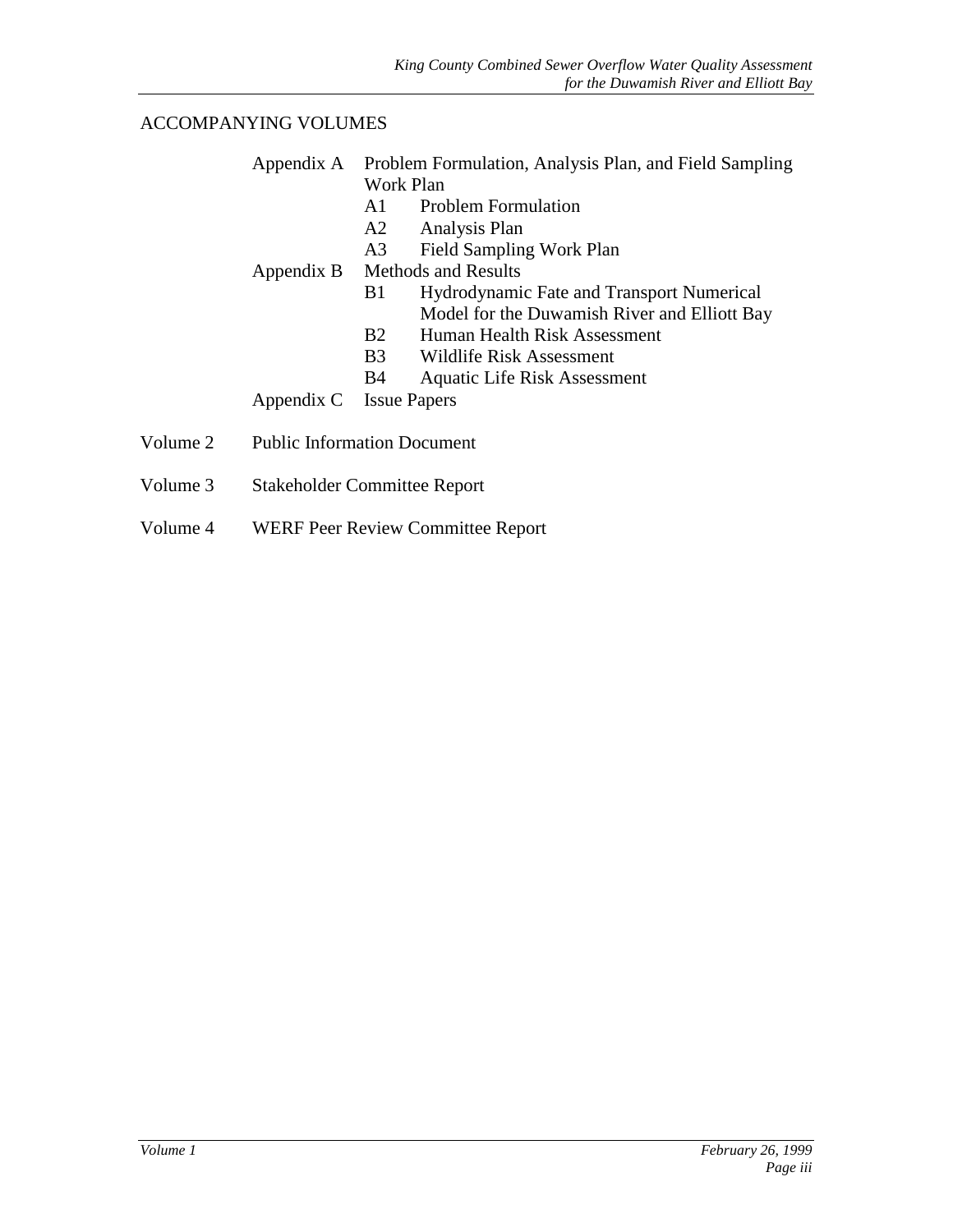## **LIST OF FIGURES**

| Figure 1-1.     | Schematic Representation of Combined and Separated Sewer            |          |
|-----------------|---------------------------------------------------------------------|----------|
|                 | . 1-4                                                               |          |
| Figure 1-2.     | Combined Sewer Overflow Locations in the Seattle Metropolitan       |          |
|                 |                                                                     |          |
| Figure 2-1.     | Flowchart of the Duwamish River and Elliott Bay Water Quality       |          |
|                 |                                                                     |          |
| Figure 3-1.     |                                                                     |          |
| Figure 4-1.     | Conceptual Model for Aquatic Life Exposure to Chemical              |          |
|                 |                                                                     |          |
| Figure 4-2.     | Conceptual Model for Aquatic Life Exposure to Physical Stressors    |          |
|                 |                                                                     |          |
| Figure 4-3.     | Acute Risks from Water Column Copper Concentrations to              |          |
|                 |                                                                     |          |
| Figure 4-4.     | Chronic Risks from Water Column Copper Concentrations to            |          |
|                 |                                                                     | $4 - 20$ |
| Figure 4-5.     | Chronic Risks from Water Column TBT Concentrations to Aquatic       |          |
|                 |                                                                     |          |
| Figure 4-6.     |                                                                     |          |
| Figure 4-7.     | Chronic Risks from Sediment 1,4-Dichlorobenzene Concentrations      |          |
|                 |                                                                     |          |
| Figure 4-8.     | Chronic Risks from Sediment Bis(2-Ethylhexyl)Phthalate              |          |
|                 |                                                                     |          |
| Figure 4-9.     | Chronic Risks from Sediment PAH Concentrations to Aquatic Life 4-36 |          |
| Figure $4-10$ . | Chronic Risks from Sediment Mercury Concentrations to Aquatic       |          |
|                 |                                                                     |          |
| Figure $4-11$ . | Chronic Risks from Sediment Total PCB Concentrations to             |          |
|                 | . 4-45                                                              |          |
| Figure 4-12.    | Conceptual Model for Wildlife Exposure to Chemicals in the          |          |
|                 |                                                                     |          |
|                 |                                                                     |          |
| Figure 4-13b.   |                                                                     |          |
| Figure $4-14$ . | Locations Where Exposures of People are Evaluated in the            |          |
|                 | 4-69                                                                |          |
| Figure $4-15$ . | Conceptual Model for Human Exposure to Chemicals in the             |          |
|                 |                                                                     |          |
| Figure $4-16$ . | Conceptual Model for Human Exposure to Pathogens in the             |          |
|                 |                                                                     |          |
| Figure 4-17.    | Arsenic Cancer Risks to Adult and Child (Age 1 to 6) from           |          |
|                 |                                                                     |          |
| Figure $4-18$ . | PCB Cancer Risks to Adult and Child (Age 1 to 6) from               |          |
|                 |                                                                     |          |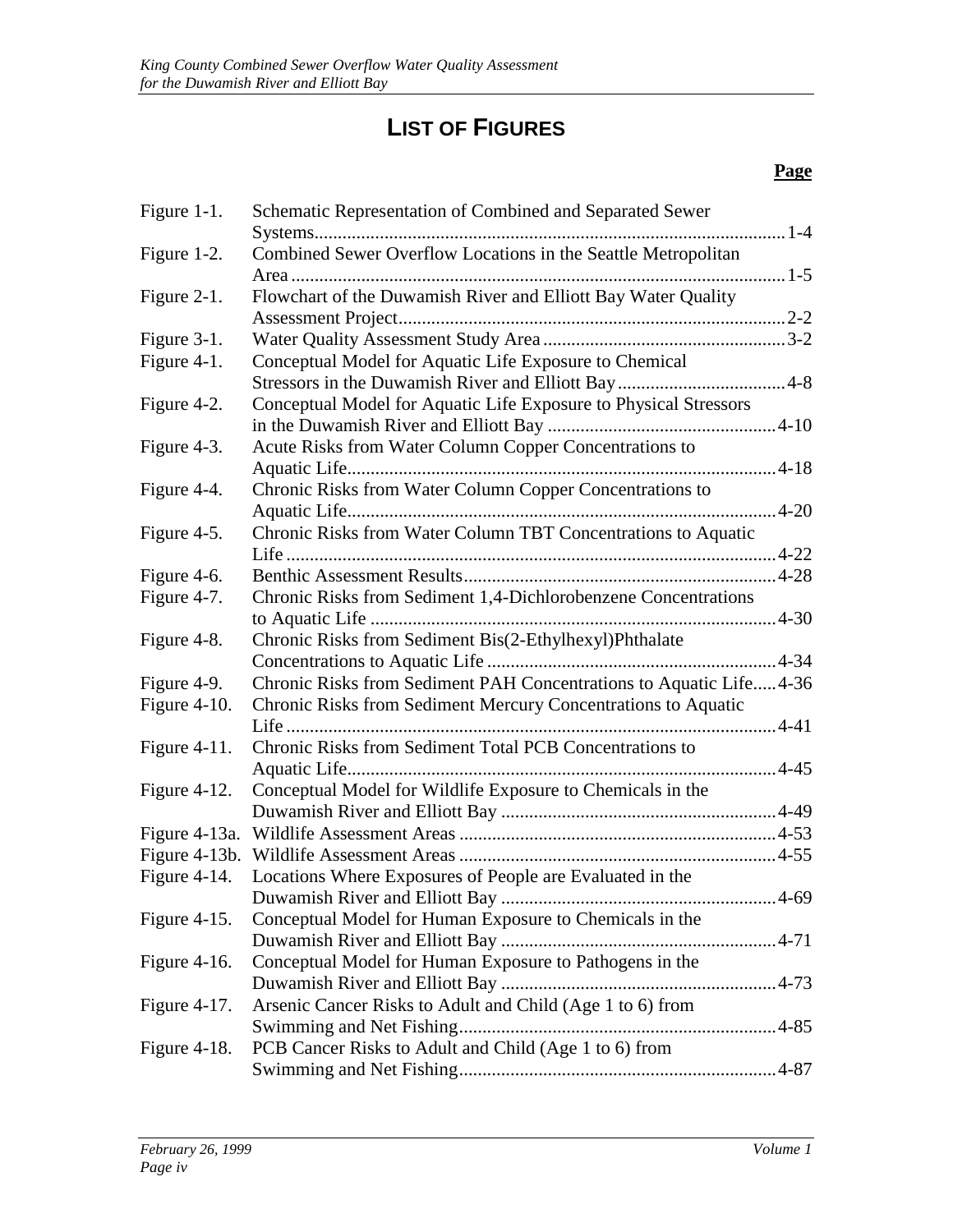# **LIST OF FIGURES (CONTINUED)**

| Figure $4-19$ . | Number of Months per Year that Surface Cells Exceed State Fecal       |  |
|-----------------|-----------------------------------------------------------------------|--|
|                 |                                                                       |  |
| Figure $4-20$ . | Number of Months per Year that Surface Cells Exceed State Fecal       |  |
|                 | Coliform Standards                                                    |  |
| Figure $4-21$ . | Number of Months per Year that Surface Cells Exceed State Fecal       |  |
|                 |                                                                       |  |
| Figure $4-22$ . | Percent of Time that the Risk of Infection from Viruses in CSO        |  |
|                 | Discharges Exceed 1 in 1,000 Based on Ingestion of 50 ml Surface      |  |
|                 |                                                                       |  |
| Figure $4-23$ . | Percent of Time that the Risk of Infection from <i>Giardia</i> in CSO |  |
|                 | Discharges Exceed 1 in 1,000 Based on Ingestion of 50 ml Surface      |  |
|                 |                                                                       |  |
| Figure 4-24.    | Arsenic Non-Cancer Hazard Quotients for Adult and Child (Age 1)       |  |
|                 |                                                                       |  |
| Figure 4-25.    | PCB Non-Cancer Hazard Quotients for Adult and Child (Age 1 to         |  |
|                 |                                                                       |  |
| Figure 4-26.    | Arsenic Cancer Risks to Adult and Child (Ages 1 to 6) Seafood         |  |
|                 |                                                                       |  |
| Figure 4-27.    | PCB Cancer Risks to Adult and Child (Age 1 to 6) Seafood              |  |
|                 |                                                                       |  |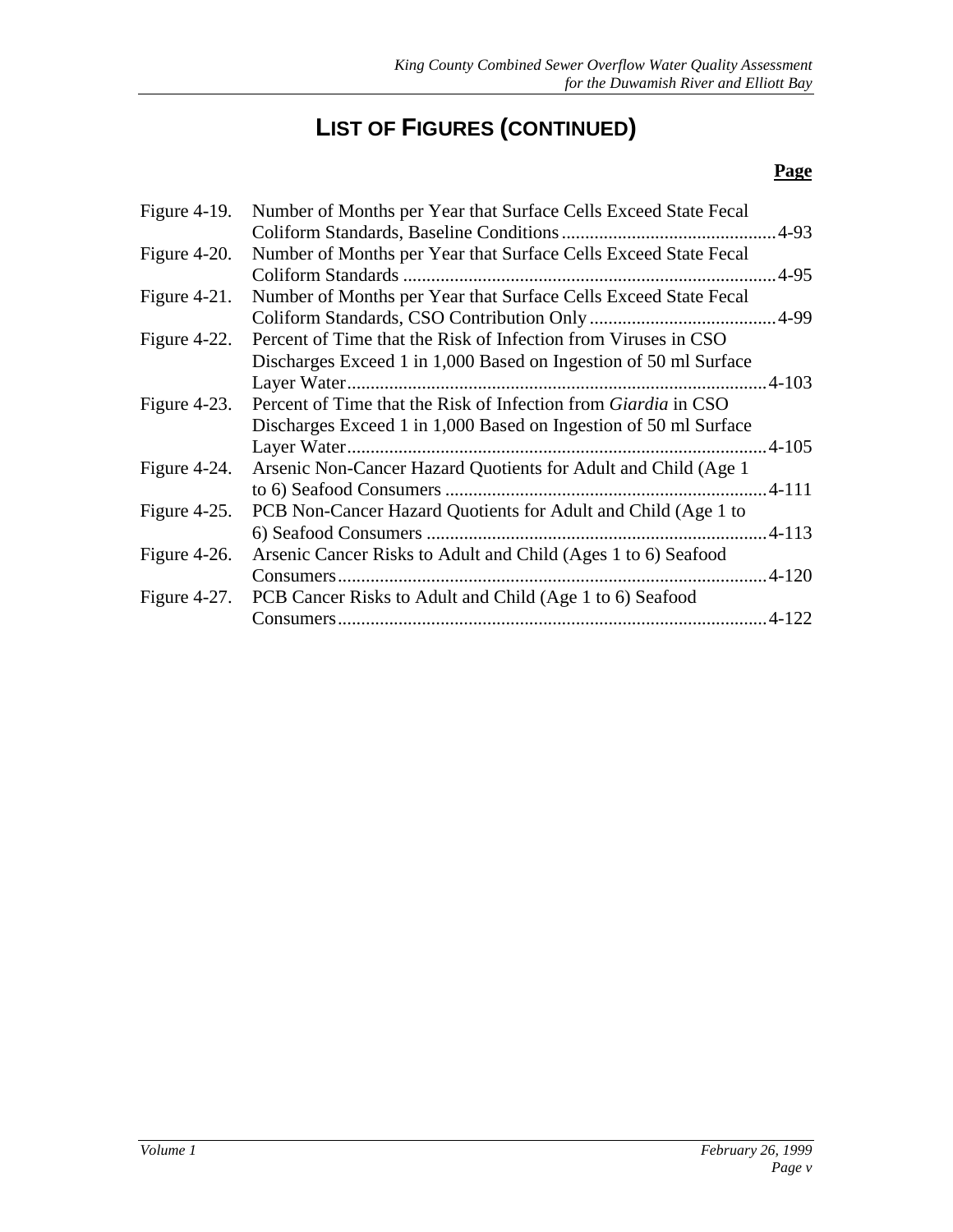# **LIST OF TABLES**

| Table A-1.  | Duwamish River and Elliott Bay Water Quality Assessment              |
|-------------|----------------------------------------------------------------------|
|             |                                                                      |
| Table A-2.  |                                                                      |
| Table 2-1.  | Elements of the Approach Used in the Water Quality Assessment2-4     |
| Table 2-2.  |                                                                      |
| Table 3-1.  | Annual Average Frequency and Volume of Study Area CSOs in            |
|             |                                                                      |
| Table 3-2.  | Use/Causes and Contributing Sources of Stressors Assumed in the      |
|             | EFDC Model and the Impact of Stressors on Primary Receptors3-6       |
| Table 3-3.  | Receptors, Assessment Endpoints, Exposure Pathways and               |
|             | Stressors Evaluated in the CSO Water Quality Assessment3-15          |
| Table 4-1.  | Summary of Duwamish River and Elliott Bay Water Column Risks         |
|             |                                                                      |
| Table 4-2.  | Chemicals that Exceed Their Water Column Acute and Chronic           |
|             | Aquatic Life Screening Levels in the Duwamish River and Elliott      |
|             |                                                                      |
| Table 4-3.  | Percent Aquatic Life Species at Acute and Chronic Risk from          |
|             | Exposure to COPCs in the Study Area (Values Presented are            |
|             |                                                                      |
| Table 4-4.  | Toxicity of Brandon Street CSO Effluent to Ceriodaphnia and          |
|             |                                                                      |
| Table 4-5.  | Summary of Duwamish River and Elliott Bay Sediment Risks to          |
|             |                                                                      |
| Table 4-6.  | Maximum and Average Aquatic Life Sediment Hazard Quotients           |
|             | and the Percent Cells with Hazard Quotients >1 after One-Year of     |
|             | Model Simulation in the Duwamish River and Elliott Bay               |
|             | Compared with the Range of Maximum and Minimum Hazard                |
|             |                                                                      |
| Table 4-7.  | Predicted Incidence of English Sole Liver Lesions. Each Column       |
|             | is the Percent of the Population Predicted to Develop a Specific     |
|             |                                                                      |
| Table 4-8.  | Summary of Duwamish River Risks to Spotted Sandpipers4-57            |
| Table 4-9.  | Summary of Average Spotted Sandpiper Hazard Quotients4-58            |
| Table 4-10. |                                                                      |
| Table 4-11. | Summary of Duwamish River and Elliott Bay Risks to River Otters 4-61 |
| Table 4-12. | Summary of Average River Otter Hazard Quotients  4-61                |
| Table 4-13. | Average and 90 Percent Prediction Interval Hazard Quotients for      |
|             | the River Otter Under Baseline and the Without CSO Condition  4-62   |
| Table 4-14. | Summary of Duwamish River and Elliott Bay Risks to Bald Eagles  4-63 |
| Table 4-15. |                                                                      |
| Table 4-16. | Average and 90 Percent Prediction Interval Hazard Quotients for      |
|             | the Bald Eagle Under Baseline and the Without CSO Condition 4-65     |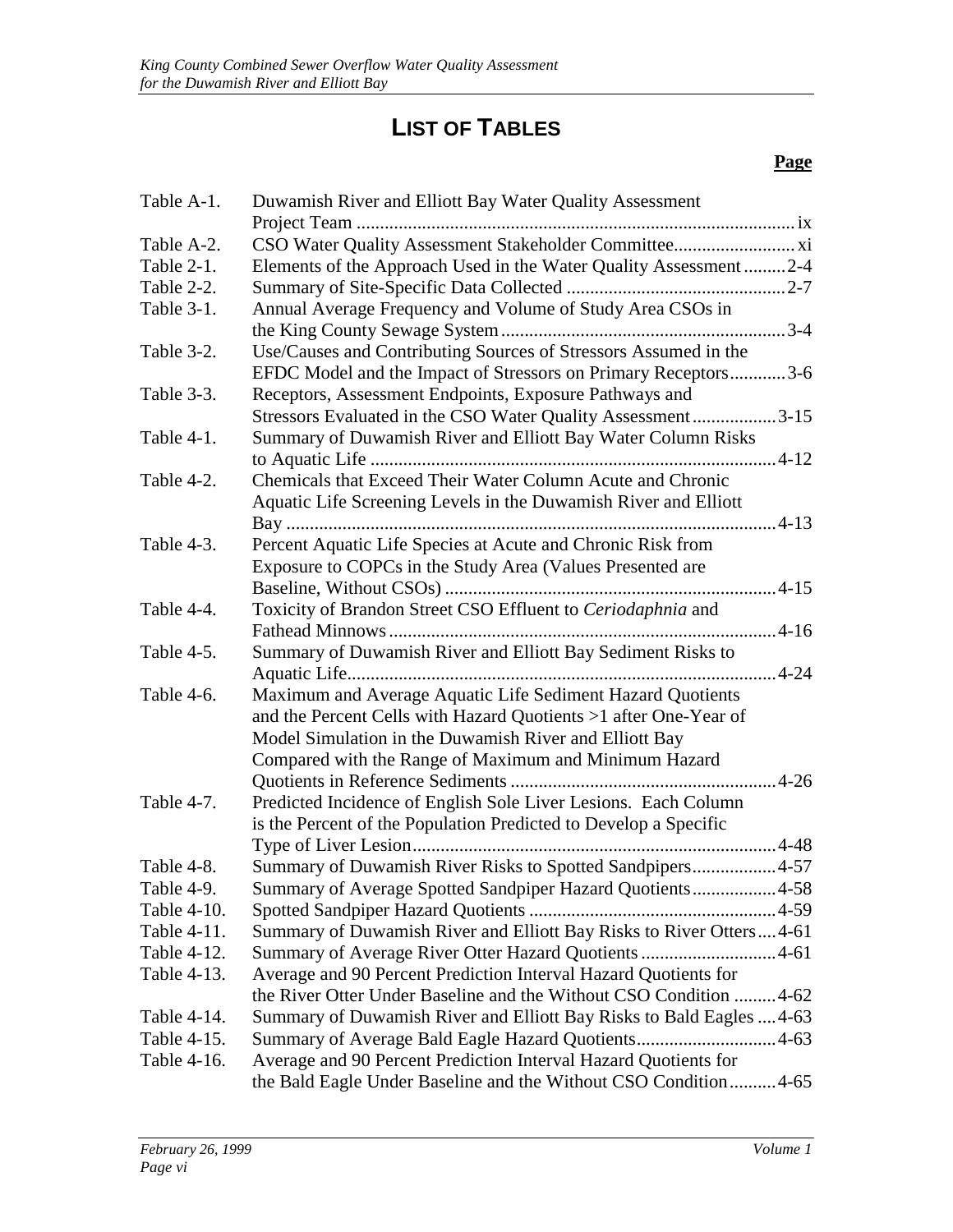# **LIST OF TABLES**

| Summary of Duwamish River and Elliott Bay Risks to Great Blue                                                                                                                                                                                            |
|----------------------------------------------------------------------------------------------------------------------------------------------------------------------------------------------------------------------------------------------------------|
| Summary of Average Great Blue Heron Hazard Quotients 4-66                                                                                                                                                                                                |
| Average and 90 Percent Prediction Interval Hazard Quotients for                                                                                                                                                                                          |
|                                                                                                                                                                                                                                                          |
|                                                                                                                                                                                                                                                          |
|                                                                                                                                                                                                                                                          |
|                                                                                                                                                                                                                                                          |
| Low, Medium and High Exposure Durations and Frequencies Used                                                                                                                                                                                             |
|                                                                                                                                                                                                                                                          |
| Summary of Risks to Swimmers Directly Exposed to Chemicals                                                                                                                                                                                               |
|                                                                                                                                                                                                                                                          |
|                                                                                                                                                                                                                                                          |
| Summary of Risks to Net Fishers Directly Exposed to Chemicals                                                                                                                                                                                            |
|                                                                                                                                                                                                                                                          |
|                                                                                                                                                                                                                                                          |
|                                                                                                                                                                                                                                                          |
|                                                                                                                                                                                                                                                          |
|                                                                                                                                                                                                                                                          |
| Summary of Risks to Wind Surfers Directly Exposed to Chemicals                                                                                                                                                                                           |
|                                                                                                                                                                                                                                                          |
|                                                                                                                                                                                                                                                          |
| Number of Annual Exposure Events Required to Achieve Lifetime                                                                                                                                                                                            |
| Carcinogenic Risk of 1 in 1,000,000—Direct Exposure Pathways  4-90                                                                                                                                                                                       |
| Summary of Risks to People who Eat Seafood from the Duwamish                                                                                                                                                                                             |
|                                                                                                                                                                                                                                                          |
| Chemicals with Seafood Consumption Hazard Quotients Greater                                                                                                                                                                                              |
| Number of Meals a One to Six Year-Old Child Must Eat per Year                                                                                                                                                                                            |
|                                                                                                                                                                                                                                                          |
|                                                                                                                                                                                                                                                          |
|                                                                                                                                                                                                                                                          |
|                                                                                                                                                                                                                                                          |
|                                                                                                                                                                                                                                                          |
| Achieve Lifetime Excess Cancer Risk of One in 1,000,000 4-126                                                                                                                                                                                            |
| Direct Exposure Pathways Evaluated in the Human Health Risk<br>and Pathogens in Sediments and Waters of the Duwamish River<br>and Pathogens in Sediments and Waters of the Duwamish River<br>and Pathogens in Sediments and Waters of the Duwamish River |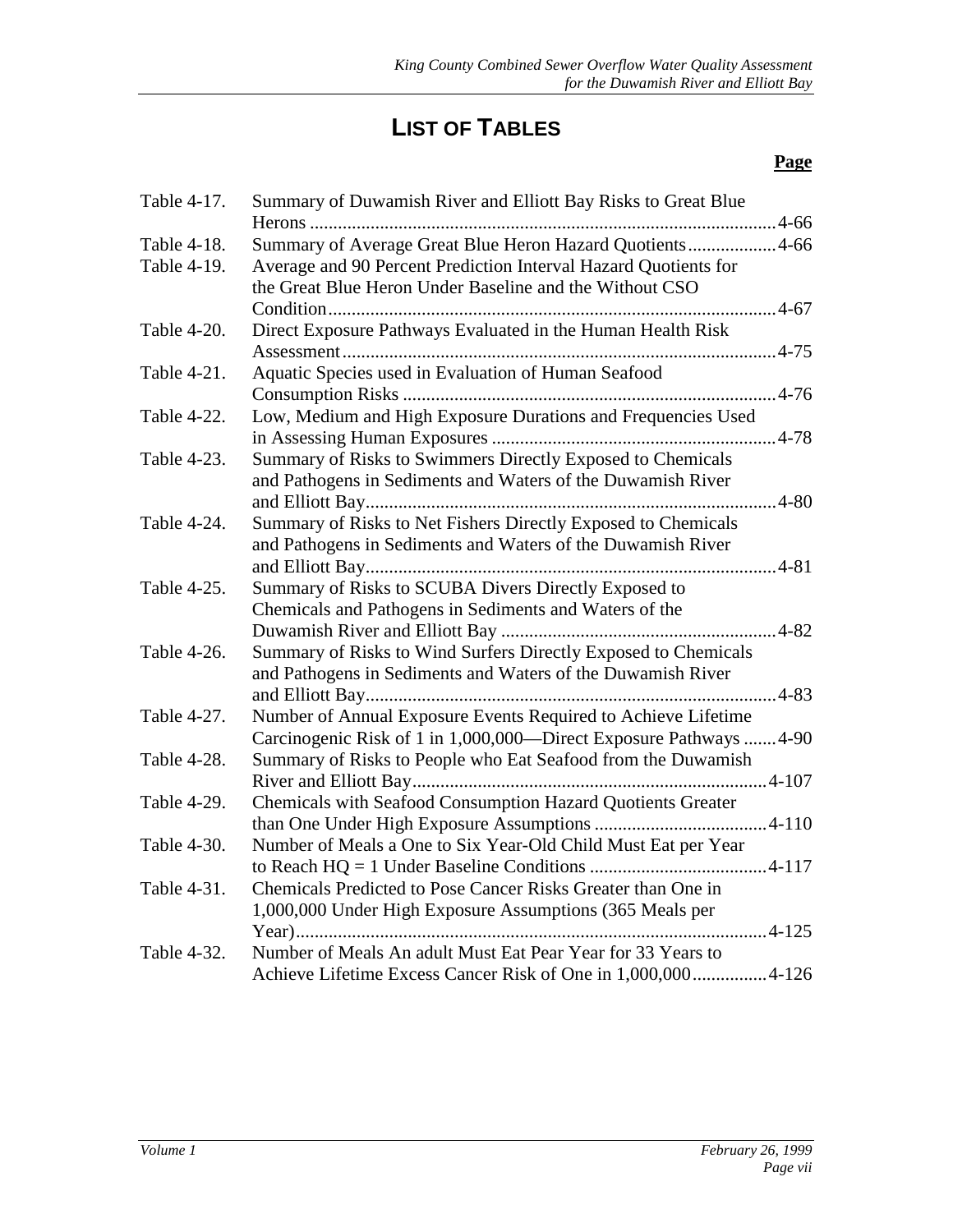## **LIST OF ACRONYMS**

| AET            | Apparent effects threshold                              |
|----------------|---------------------------------------------------------|
| <b>AQUIRE</b>  | <b>Aquatic Toxicity Information Retrieval Database</b>  |
| <b>ATSDR</b>   | Agency for Toxic Substances and Disease Registry        |
| <b>CERCLA</b>  | Comprehensive Environmental Response, Compensation, and |
|                | <b>Liability Act</b>                                    |
| <b>COPC</b>    | Constituents of potential concern                       |
| CSO            | Combined sewer overflow                                 |
| D <sub>O</sub> | Dissolved oxygen                                        |
| <b>DNR</b>     | Department of Natural Resources                         |
| <b>EFDC</b>    | Environmental Fluids Dynamic Computer Code              |
| ER-L           | Effects range-low                                       |
| ER-M           | Effects range-median                                    |
| <b>FDA</b>     | Food and Drug Administration                            |
| HQ             | Hazard quotient                                         |
| <b>LOEC</b>    | Lowest observed effect concentration                    |
| N/AP           | Not applicable                                          |
| N/AV           | Not available                                           |
| <b>ND</b>      | Not detected                                            |
| <b>NMFS</b>    | <b>National Marine Fisheries Service</b>                |
| <b>NOEC</b>    | No observed effect concentration                        |
| <b>NRC</b>     | <b>National Research Council</b>                        |
| PAHs           | Polycyclic aromatic hydrocarbons                        |
| <b>PCBs</b>    | Polychlorinated biphenyls                               |
| <b>SDN</b>     | Specific degenerative/necrotic                          |
| <b>SCUBA</b>   | Self-contained underwater breathing apparatus           |
| <b>TBT</b>     | Tributyltin                                             |
| <b>TRV</b>     | Toxicity reference value                                |
| <b>TSS</b>     | Total suspended solids                                  |
| U.S. EPA       | United States Environmental Protection Agency           |
| <b>WAC</b>     | <b>Washington Administrative Code</b>                   |
| <b>WERF</b>    | <b>Water Environment Research Foundation</b>            |
| <b>WQA</b>     | <b>Water Quality Assessment</b>                         |
| <b>WSDOE</b>   | <b>Washington State Department of Ecology</b>           |
|                |                                                         |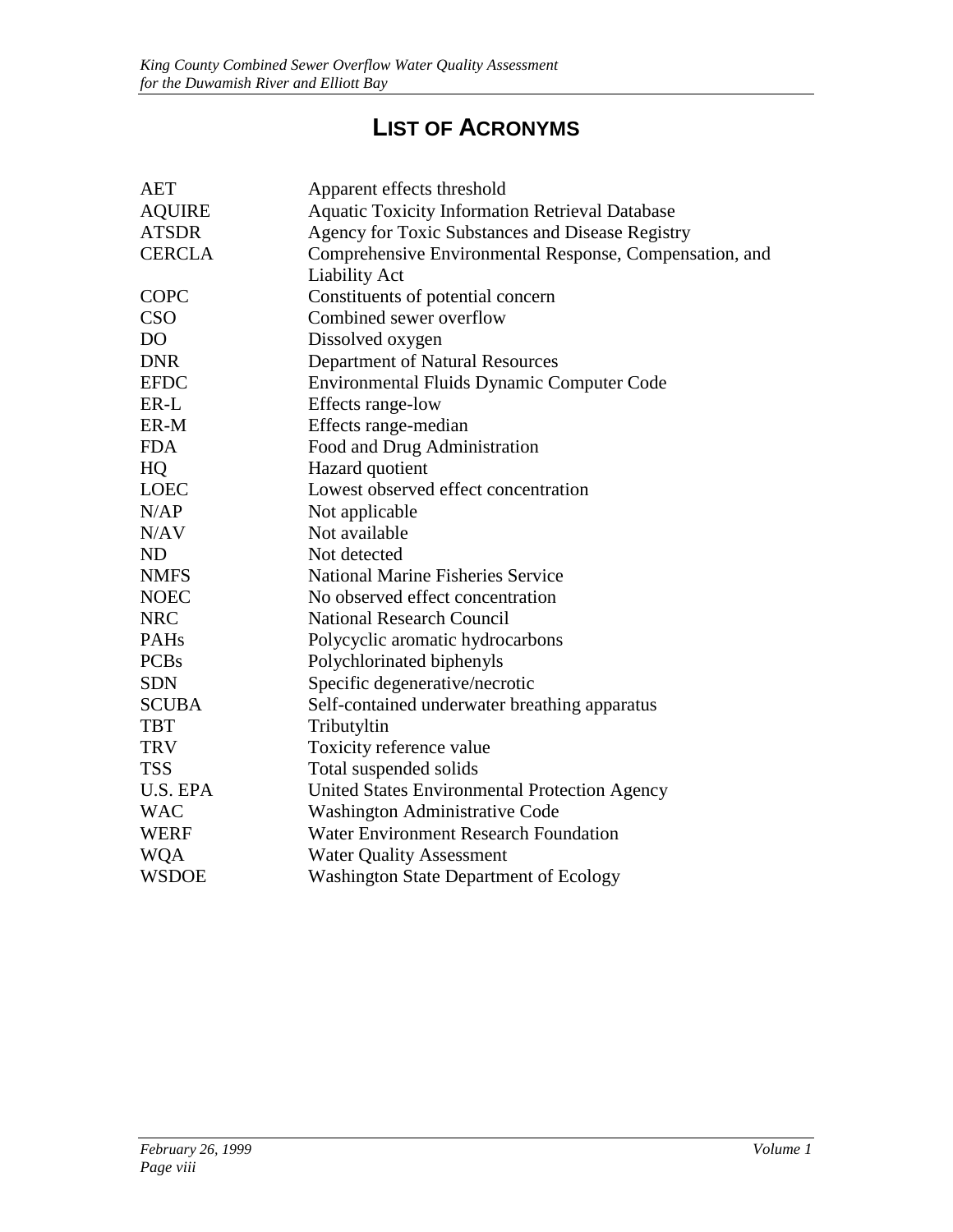### **ACKNOWLEDGMENTS**

<span id="page-9-0"></span>The Combined Sewer Overflow Water Quality Assessment for the Duwamish River and Elliott Bay is the product of people who believe that science combined with an understanding of stakeholder values can inform policy decisions regarding protection of our environmental resources. As project leader, I would like to extend congratulations to the team of biologists, chemists, field samplers, toxicologists, modelers, planners, public involvement experts, and risk assessors who proved over and over again that any problem can be solved when the goal is clear. The team (Table A-1) included all the needed expertise and respect and collaboration were the operating norms.

#### **Table A-1. Duwamish River and Elliott Bay Water Quality Assessment Project Team**

| <b>Name</b>                                        | Role                                                                                |  |
|----------------------------------------------------|-------------------------------------------------------------------------------------|--|
| <b>City of Seattle</b>                             |                                                                                     |  |
| Cheryl Paston*                                     | Liaison with the City of Seattle CSO Control Program                                |  |
| <b>Dolphin Technical Communications</b>            |                                                                                     |  |
| Cynthia Krepky                                     | <b>Technical editor</b>                                                             |  |
| <b>King County Department of Natural Resources</b> |                                                                                     |  |
| <b>Ben Budka</b>                                   | Sediment sampling task leader                                                       |  |
| Betsy Cooper*                                      | Liaison with the KC Green Duwamish Watershed Team                                   |  |
| <b>Colin Elliott</b>                               | Project QA/QC coordinator                                                           |  |
| <b>Bob Kruger</b>                                  | Conventionals lab project lead                                                      |  |
| <b>Cathy Laetz</b>                                 | Model post-processing                                                               |  |
| Kevin Li                                           | Biological sampling lead                                                            |  |
| Wayne Liu/Colleen Rasmussen GIS technicians        |                                                                                     |  |
| Diane McElhany                                     | Organics lab project lead                                                           |  |
| Scott Mickelson*                                   | Laboratory project manager for all sampling associated with the<br>WQA, lab liaison |  |
| Sydney Munger*                                     | Project manager, team leader                                                        |  |
| <b>Marc Patten</b>                                 | CSO/storm sampling task leader                                                      |  |
| Jean Power                                         | Hydrodynamics data collection task leader                                           |  |
| John Rowan                                         | Metals lab project lead                                                             |  |
| Kevin Schock*                                      | Hydrodynamic and fate and transport lead modeler                                    |  |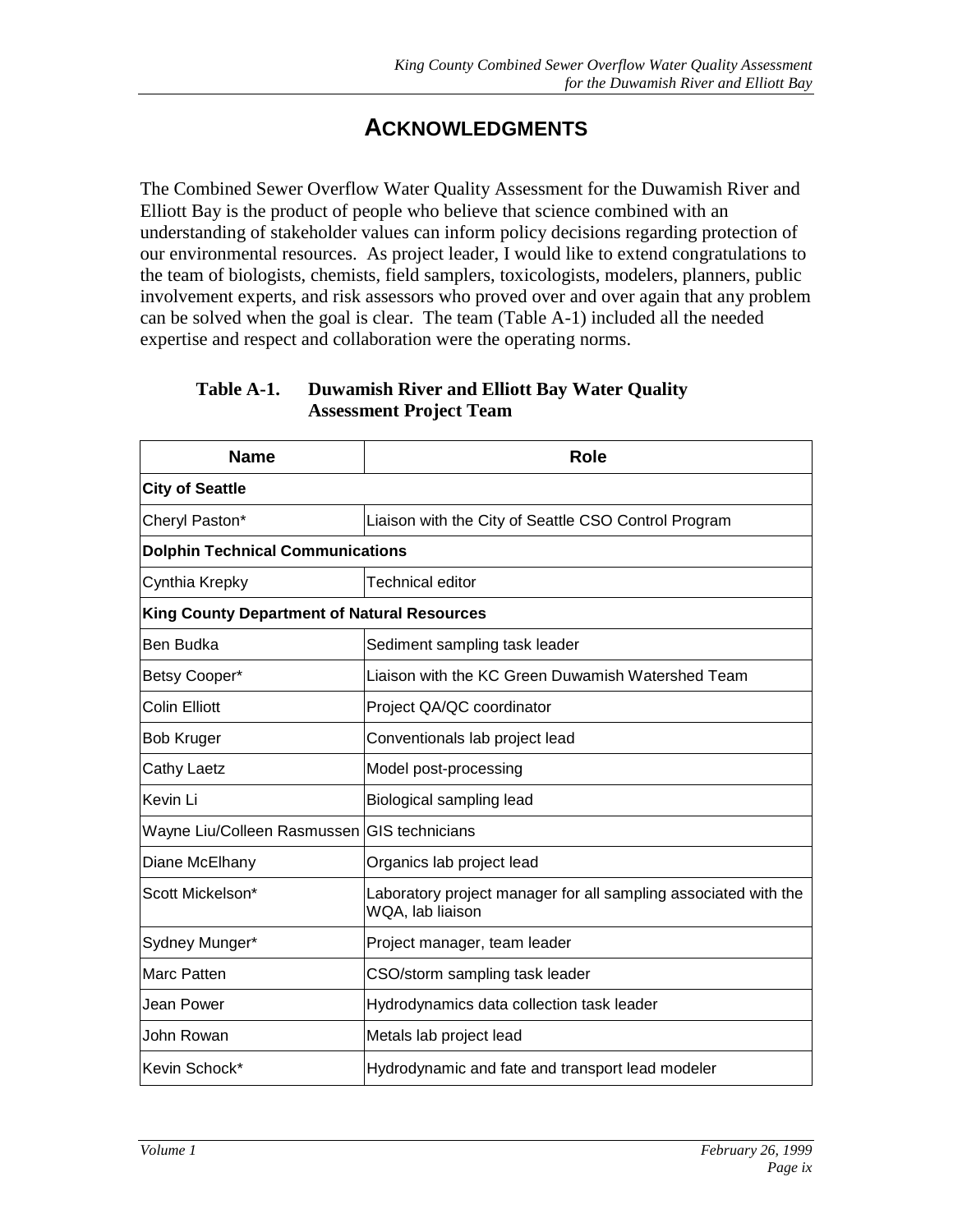#### **Table A-1. Duwamish River and Elliott Bay Water Quality Assessment Project Team (continued)**

| <b>Name</b>                                    | <b>Role</b>                                                                                                        |  |
|------------------------------------------------|--------------------------------------------------------------------------------------------------------------------|--|
| Randy Shuman*                                  | Monitoring program design and oversight, data analysis,<br>interface between monitoring results and modeling needs |  |
| Jim Simmonds*                                  | Human health risk assessment lead                                                                                  |  |
| John Strand*                                   | Biological survey and interface with lab and consultants,<br>ecological risk assessment lead                       |  |
| Bob Swarner*                                   | Wastewater system lead flow modeler, modeling unit supervisor                                                      |  |
| Debbie Turner                                  | Microbiology lab project lead                                                                                      |  |
| Laura Wharton*                                 | CSO program manager                                                                                                |  |
| Kathryn White*                                 | Stakeholder involvement lead                                                                                       |  |
| Dean Wilson*                                   | Editor and report production lead                                                                                  |  |
| Pacific Rim Resources, Inc.                    |                                                                                                                    |  |
| Rita Brogan                                    | Stakeholder involvement assistance and stakeholder report lead                                                     |  |
| <b>Scarlet Tang</b>                            | Stakeholder involvement assistance                                                                                 |  |
| Parametrix, Inc.                               |                                                                                                                    |  |
| <b>Kevin Brix</b>                              | Bioassay lead                                                                                                      |  |
| David DeForest                                 | Ecological risk assessor, aquatic toxicologist                                                                     |  |
| <b>Michael Kluck</b>                           | Chemist                                                                                                            |  |
| Debra MacLellan                                | Wildlife toxicologist                                                                                              |  |
| Steve McKay                                    | Database manager                                                                                                   |  |
| Sue Robinson                                   | Senior human health risk assessor                                                                                  |  |
| <b>Rick Rosario</b>                            | Risk assessment modeler                                                                                            |  |
| <b>Paul Seidel</b>                             | Human health risk assessor                                                                                         |  |
| John Toll*                                     | Consulting team project manager                                                                                    |  |
| Charles Wisdom*                                | Risk assessment lead                                                                                               |  |
| <b>Striplin Environmental Associates, Inc.</b> |                                                                                                                    |  |
| Pete Striplin                                  | Benthic community analysis lead                                                                                    |  |
| TetraTech, Inc.                                |                                                                                                                    |  |
| John Hamrick                                   | EFDC model developer                                                                                               |  |
| <b>University of South Florida</b>             |                                                                                                                    |  |
| Joan Rose                                      | Pathogen risk assessment advisor                                                                                   |  |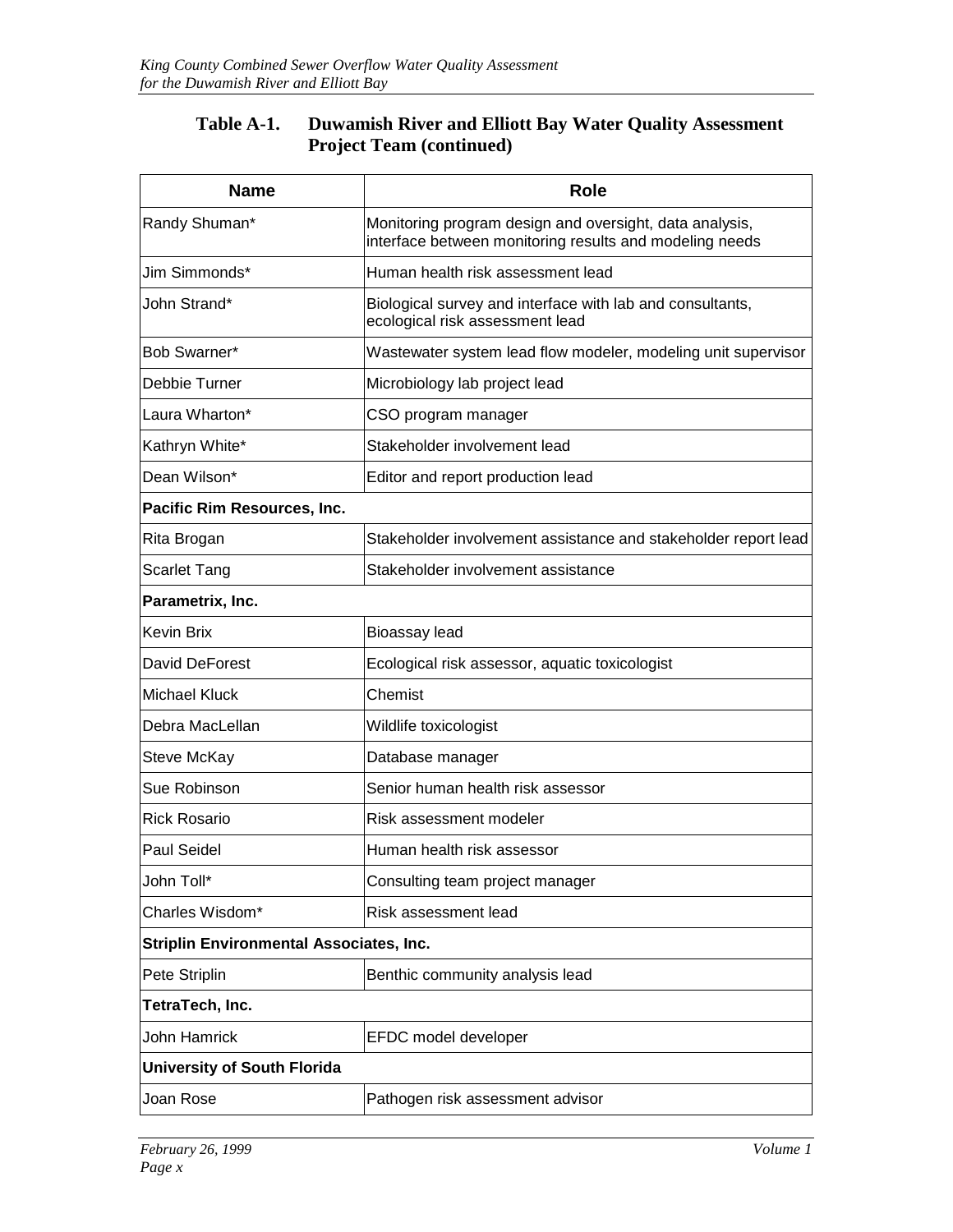#### **Table A-1. Duwamish River and Elliott Bay Water Quality Assessment Project Team (continued)**

<span id="page-11-0"></span>

| <b>Name</b>                                   | <b>Role</b>                                                                                      |  |  |
|-----------------------------------------------|--------------------------------------------------------------------------------------------------|--|--|
| <b>Washington State Department of Ecology</b> |                                                                                                  |  |  |
| ILaura Fricke                                 | Liaison with the Department of Ecology                                                           |  |  |
| <b>WEST Consultants, Inc.</b>                 |                                                                                                  |  |  |
| <b>Ray Walton</b>                             | Interface between modeling and risk assessment teams, model<br>post-processing program developer |  |  |

The entire project team sends kudos to the **King County Environmental Laboratory**. This project asked for extraordinary effort and the people working in the labs and on the boats responded by collecting a record number of storm weather samples, developing new sampling and analytical techniques, analyzing thousands of samples, and doing it with a smile!

The key component of this project that enhances its value for decision-making is the involvement of the **Stakeholder Committee** throughout the project. These 28 individuals (Table A-2) have spent countless volunteer hours in workshops, learning and providing substantive information to improve the overall quality of this report. In the end, the committee provided comment to King County decision-makers regarding their recommendations on the future of the combined sewer overflow (CSO) control program and future efforts to improve the quality of the Duwamish Estuary. These recommendations can be found in the stakeholders' report to King County, Volume 3 of the water quality assessment (WQA) document. The project team is grateful for the energy, knowledge, patience and persistence of each of these members.

| <b>Name</b>                      | <b>Affiliation</b>                                                                         |
|----------------------------------|--------------------------------------------------------------------------------------------|
| Ms. Tamara Allen/Mr. David Bortz | Environmental Specialist, Washington State Dept. of<br>Natural Resources/Aquatic Resources |
| Mr. Elliott Berkihiser           | Environmental Program Administration, Boeing                                               |
| Mr. Gerald Brown                 | Manager, Ash Grove Cement                                                                  |
| Mr. Patrick Cagney               | Biologist, U.S. Army Corps of Engineers                                                    |
| Dr. Patricia Cirone              | Program Manager, Risk Evaluation Unit, U.S. EPA Region<br>10/Risk Evaluation               |
| Ms. B.J. Cummings                | Puget Soundkeeper, Puget Soundkeeper Alliance                                              |
| Mr. Charles Cunniff              | Director, Environmental Coalition of South Seattle                                         |

**Table A-2. CSO Water Quality Assessment Stakeholder Committee<sup>a</sup>**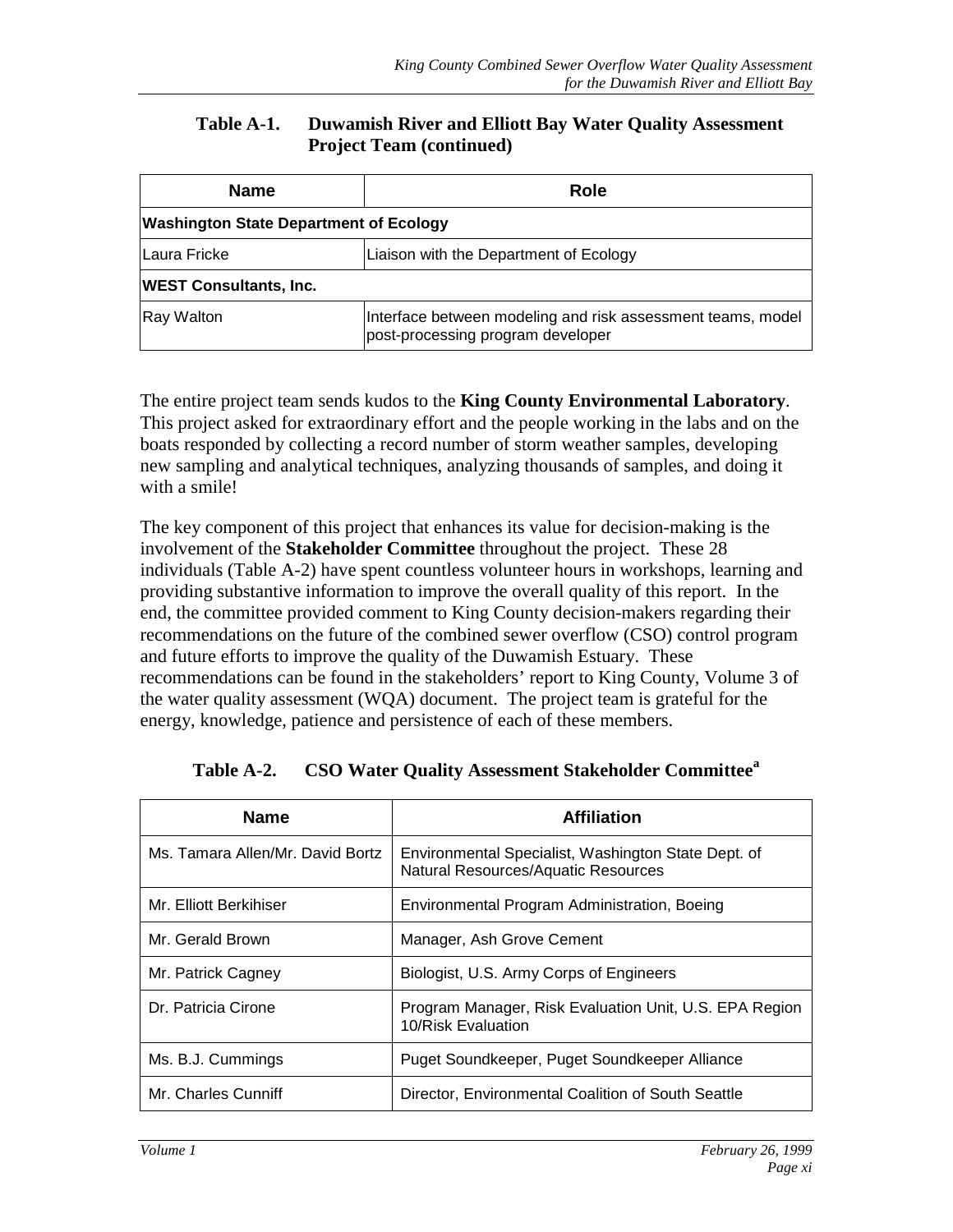| <b>Name</b>         | <b>Affiliation</b>                                                                                                              |  |
|---------------------|---------------------------------------------------------------------------------------------------------------------------------|--|
| Mr. Allan Davis     | Duwamish Valley Neighborhood Preservation Coalition                                                                             |  |
| Ms. Lorna Dove      | Georgetown Crime Prevention & Community Council                                                                                 |  |
| Mr. Bruce Harpham   | Rainier Audubon Society                                                                                                         |  |
| Mr. Patrick Hawkins | Member, Regional Water Quality Committee                                                                                        |  |
| Mr. Doug Hotchkiss  | Port of Seattle                                                                                                                 |  |
| Mr. Larry Kirchner  | Principal Environmental Health Specialist, King County<br>Dept. of Health                                                       |  |
| Ms. Kathy Minsch    | Environmental Specialist, Puget Sound Water Quality<br><b>Action Team</b>                                                       |  |
| Mr. David Moore     | Sierra Club                                                                                                                     |  |
| Dr. Mark Myers      | Supervisory Research Fisheries Biologist, National<br>Oceanic Atmospheric Administration, NW Fisheries<br><b>Science Center</b> |  |
| Mr. Tim O'Brian     | Georgetown Crime Prevention & Community Council                                                                                 |  |
| Ms. Sandra O'Neil   | Fish Biologist, Washington State Department of Fish and<br>Wildlife                                                             |  |
| Mr. Bill Robinson   | <b>Trout Unlimited</b>                                                                                                          |  |
| Mr. Glen St. Amant  | <b>Muckleshoot Tribe</b>                                                                                                        |  |
| Ms. Lynn Schroder   | Government Affairs Specialist, NW Marine Trade<br>Association                                                                   |  |
| Dr. Ruth Sechena    | Director of Environmental Risk Information Service,<br>University of Washington                                                 |  |
| Mr. Gary Shirley    | Chair, Metropolitan Wastewater Pollution Abatement<br><b>Advisory Committee</b>                                                 |  |
| Ms. Chantal Stevens | <b>Muckleshoot Tribe</b>                                                                                                        |  |
| Mr. Greg Wingard    | Executive Director and President, Waste Action Project                                                                          |  |

#### **Table A-2. CSO Water Quality Assessment Stakeholder Committee (continued)**

<sup>a</sup> During the CSO WQA, several stakeholders that were a part of the original committee were unable participate to the end of the process. Some of these members were replaced by other representatives from their respective organizations. Those that were unable to send replacements include Mr. Walter Brown of the Sea Crest Boathouse, Mr. Stephen Wilson of Crowley Marine Services, Mr. Joe Smith, and Mr. John Macpherson of Foss Environmental & Infrastructure.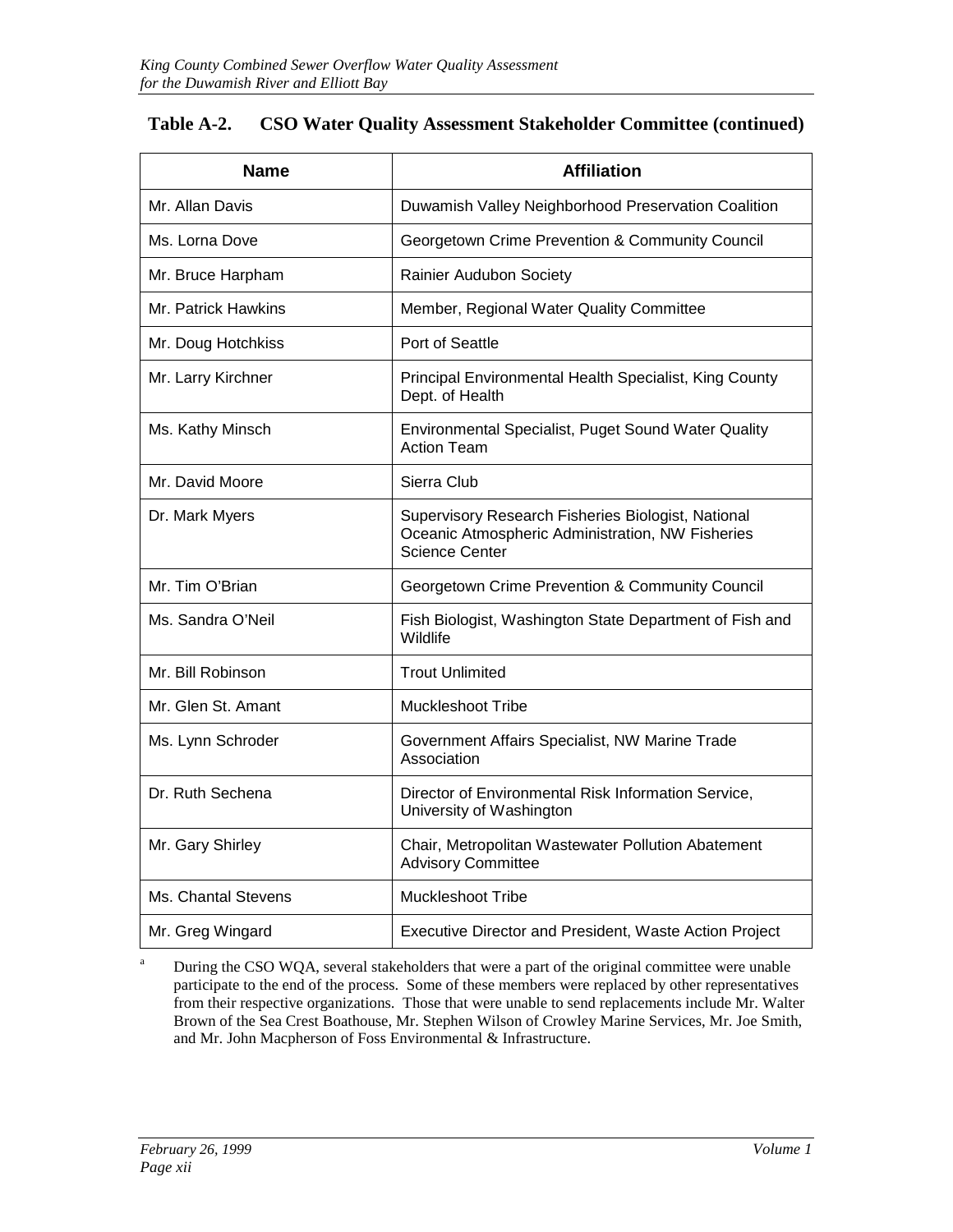Collaboration with the **Washington State Department of Fish and Wildlife** to collect seafood samples allowed us to significantly increase the information available to assess risks to people who eat fish and other seafood from the study area. This help was greatly appreciated.

The modeling complexities of this project required significant computer power. We received a donation of time on the Boeing Cray computer, which allowed us to finish this project in time to be useful to our decision-makers. We want to thank the **Boeing Company** and their modeling experts who provided outstanding assistance.

A project of this complexity that employs methods which are not considered standard requires expert review and evaluation. We were fortunate to have a panel of national experts in the fields of risk assessment, toxicology, CSO management, and modeling to provide this expert comment. These experts were invited by the **Water Environment Research Foundation (WERF)**, an independent organization located in Alexandria, Virginia, to join this panel. We are grateful to WERF for coordinating this peer review and to the panel members who volunteered considerable review and meeting time to this project.

We also want to acknowledge the trust and support of the **King County decisionmakers**, in agreeing to undertake this innovative project. This approach to gathering information with which to make policy decisions requires managers who believe in the value of science, the importance of stakeholder opinion and the ability of their staff to pull it all together. The WQA project team is grateful to have had this opportunity. We hope that the "customers" of this project find the outcomes to be useful.

Sydney Munger, Project Manager King County Department of Natural Resources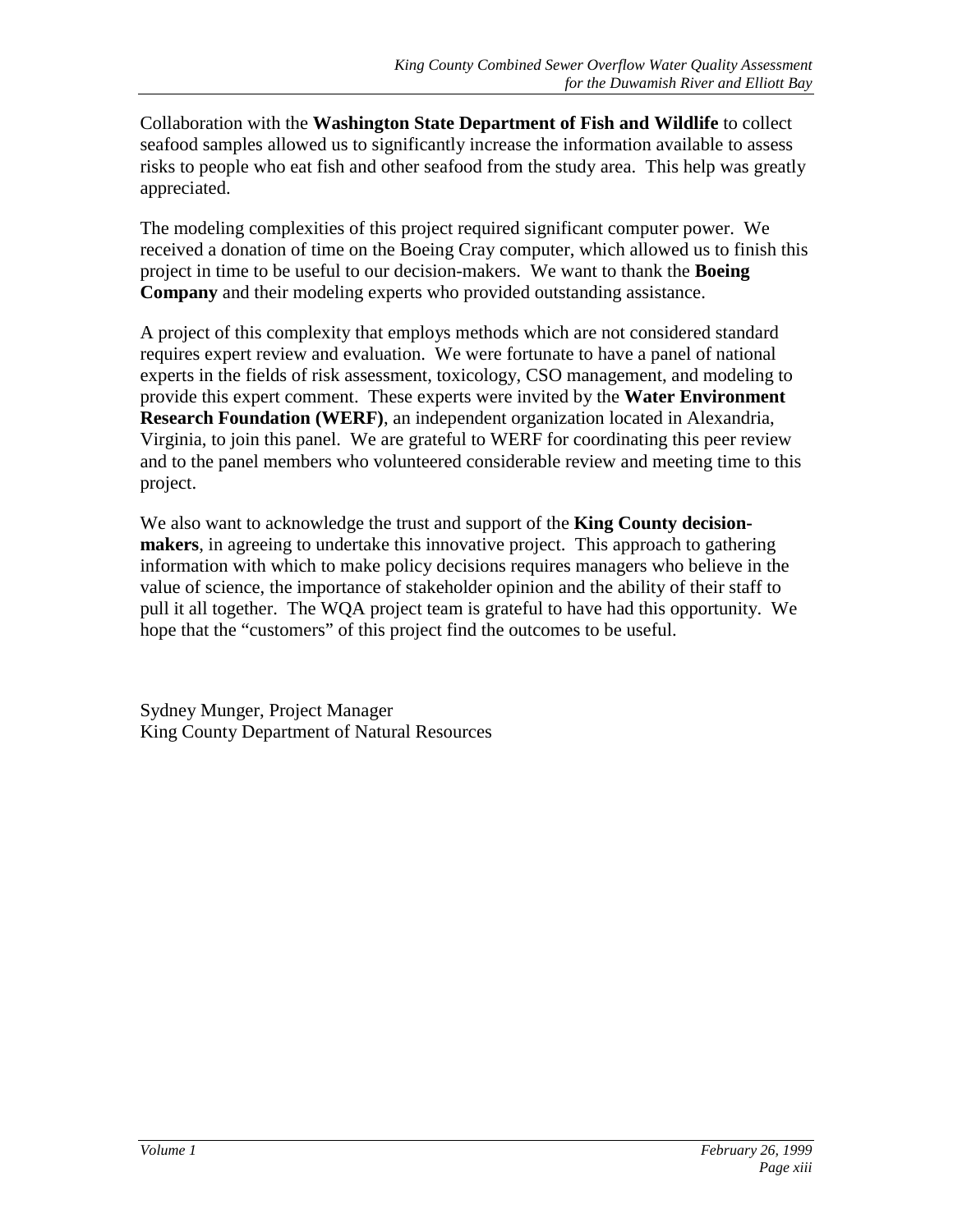### **1. INTRODUCTION**

<span id="page-14-0"></span>In a 1997 public opinion survey, King County's Wastewater Treatment Division learned that continued protection and enhancement of water quality in the region is a very high priority for people who live here. The citizens of the region would like their governments to protect and improve the quality of the Duwamish River and Elliott Bay while recognizing the diverse uses of this estuary. This study, the *Combined Sewer Overflow Water Quality Assessment for the Duwamish River and Elliott Bay*, describes the health of the Duwamish River and Elliott Bay, with an emphasis on identifying the effects of discharges from combined sewer overflows (CSOs). The results of this study will provide a tool to assist the region's leaders in making decisions that will most effectively protect and enhance the Duwamish River and Elliott Bay estuary as they formulate plans for controlling the region's CSOs.

Over the past 100 years, human activities have eliminated most of the original habitat in the Duwamish River corridor and have affected fish runs, shellfish harvests, wildlife populations, as well as reduced recreation such as fishing, boating, clamming, and bird watching. Referring to a time before the urbanization of the Duwamish River, poet Richard Hugo wrote:

 *. . . The river was alive with salmon. They rolled and splashed everywhere. I could hear them in the fog, and some I could see, huge shadows that climbed the air and slipped back into the water so close to the boat I could have touched them.*

From *The Real West Marginal Way*

The Duwamish River was formerly fed by the Black, White and Green Rivers. Humancaused changes include the diversion of the Black and White Rivers for navigation and flood control, so today the Green and Duwamish are upstream and downstream reaches of one river. Other changes include the dumping of ship ballast, dredged materials, and soils; the discharges of untreated sewage, storm water, and CSOs; and the discharges and runoff associated with shipbuilding and other industrial and manufacturing processes. In the 1980s, studies identified pollution problems in the river and the bay. To reduce pollution, King County and many other agencies, businesses, environmental groups, and Native American tribes undertook the following:

- Secondary treatment of wastewater
- Rerouting treatment plant discharge from the river to Puget Sound
- Sediment cleanup and capping of contaminated areas
- Controlling toxicants from industries and storm water runoff
- Restoring habitat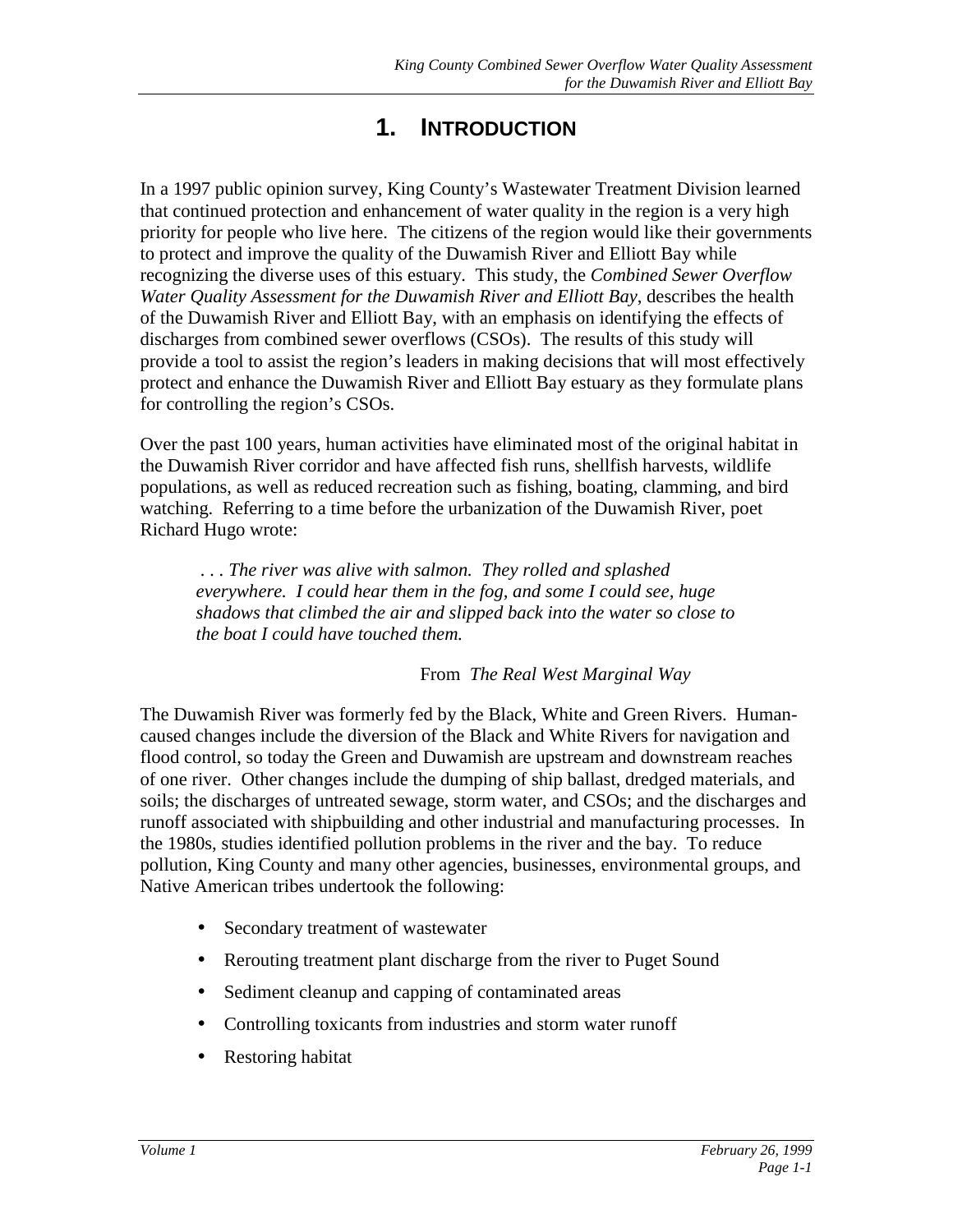• Reducing the frequency and volumes of untreated sewage and storm water being discharged from CSOs

Combined sewers are pipes that were originally built in many cities, including Seattle, to collect a combination of storm water, street debris, horse manure, and sanitary sewage from homes and businesses. Before treatment plants were built, this mixture was discharged to the nearest water body. Today, these combined sewers carry sewage and storm water to King County's West Treatment Plant located in the City of Seattle. Figure 1-1 depicts such a combined system.

During dry weather and smaller rainstorms, CSOs do not occur because the wastewater system can usually channel the wastewater to a treatment plant. However, during heavy storms the capacity of the wastewater system may be exceeded because of the additional storm water. To avoid sewer backups into residences, businesses, and industries, the combined sewers can overflow through any of the CSO outfalls which discharge into Lake Washington, the Lake Washington Ship Canal, Lake Union, Elliott Bay, the Duwamish River, and Puget Sound. While the wastewater in CSOs is diluted by storm water, it does contain potentially harmful microorganisms and pollutants that could degrade water quality and potentially affect aquatic life, wildlife, and people who use the waterbodies. As shown on Figure 1-2*,* both the City of Seattle and King County manage CSO locations within the City of Seattle.

Upgrading the wastewater conveyance systems to reduce the number and volume of CSOs is a part of the larger Regional Wastewater Services Plan for King County (King County, 1998). The Regional Wastewater Services Plan is a comprehensive sewer plan that evaluates several means of providing wastewater treatment and related services to the growing population of King County over the next 30 years. These services include wastewater conveyance and treatment, CSO control, biosolids management, inflow and infiltration reduction and water reuse.

King County and the City of Seattle must meet Washington State CSO regulations that require CSO discharges be limited to no more than one untreated occurrence per year, in a year of average rainfall, at each CSO location. King County has had a CSO control program in place since 1988 and has completed several projects. CSO control is expensive-it will cost King County approximately \$566 million dollars over the life of the program to control CSOs to one discharge per year. \$255 million of this has been spent or committed to be spent to achieve the initial volume reductions. As outlined in King County's Executive's Preferred Plan for the Regional Wastewater Services released in May 1998, another \$325 million is expected to be spent between 1998 and 2030, when the program will be completed. Costs here are expressed in 1998 dollars as cumulative capital.

As part of this larger planning effort, King County has undertaken the project described in this document, the Combined Sewer Overflow WQA for the Duwamish River and Elliott Bay (CSO WQA). We have collected extensive field data from CSO effluent, receiving water, sediment, benthic communities, and invertebrate tissue. We have developed a model of the river and bay and used the field data and additional data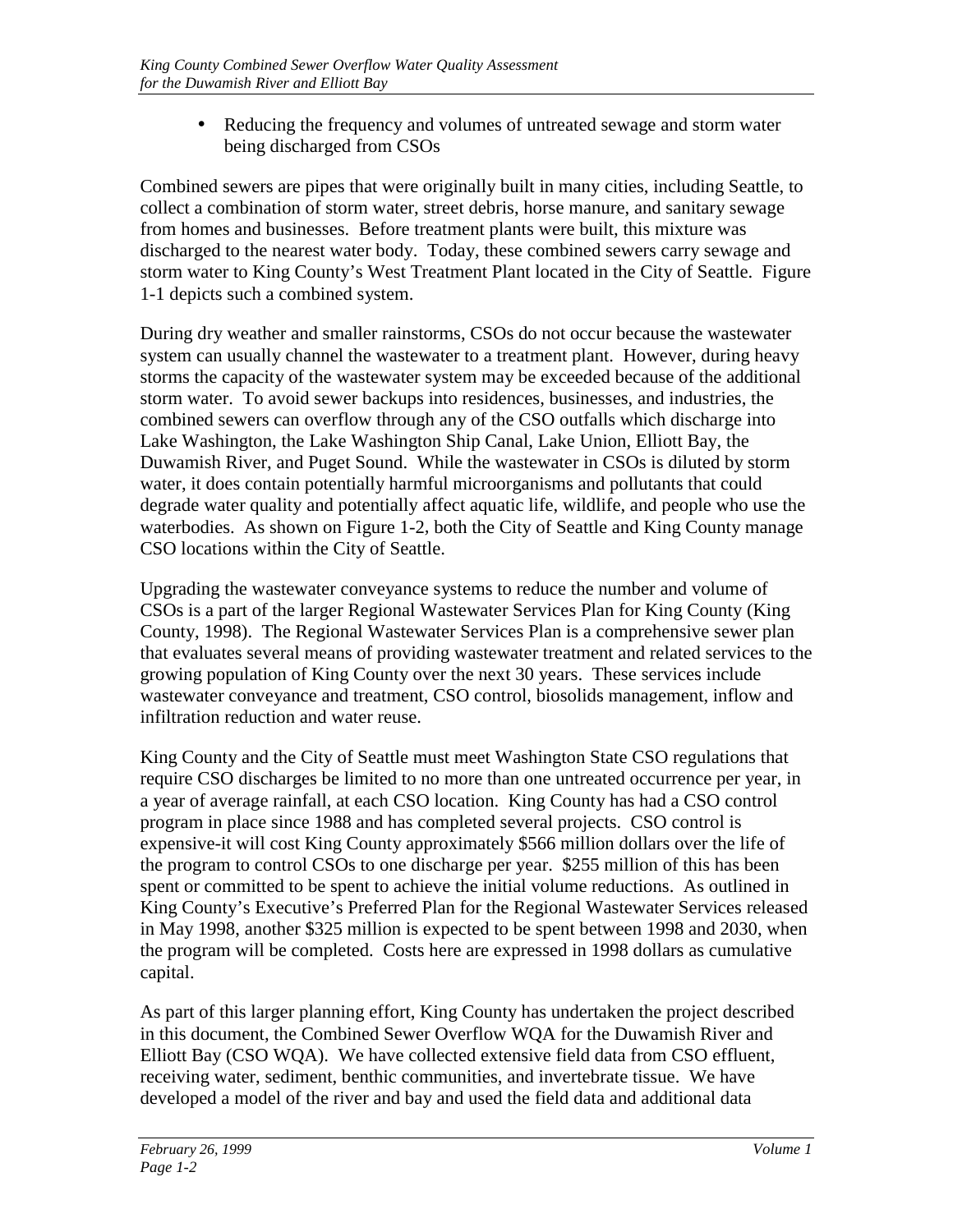previously collected in the estuary to initiate and calibrate the model. The model helped us to understand how water, sediments, and pollutants from CSOs and "other" sources move throughout the system. We have used the results of the model to better understand the health risks to aquatic life, wildlife, and people who use the resources of this estuary.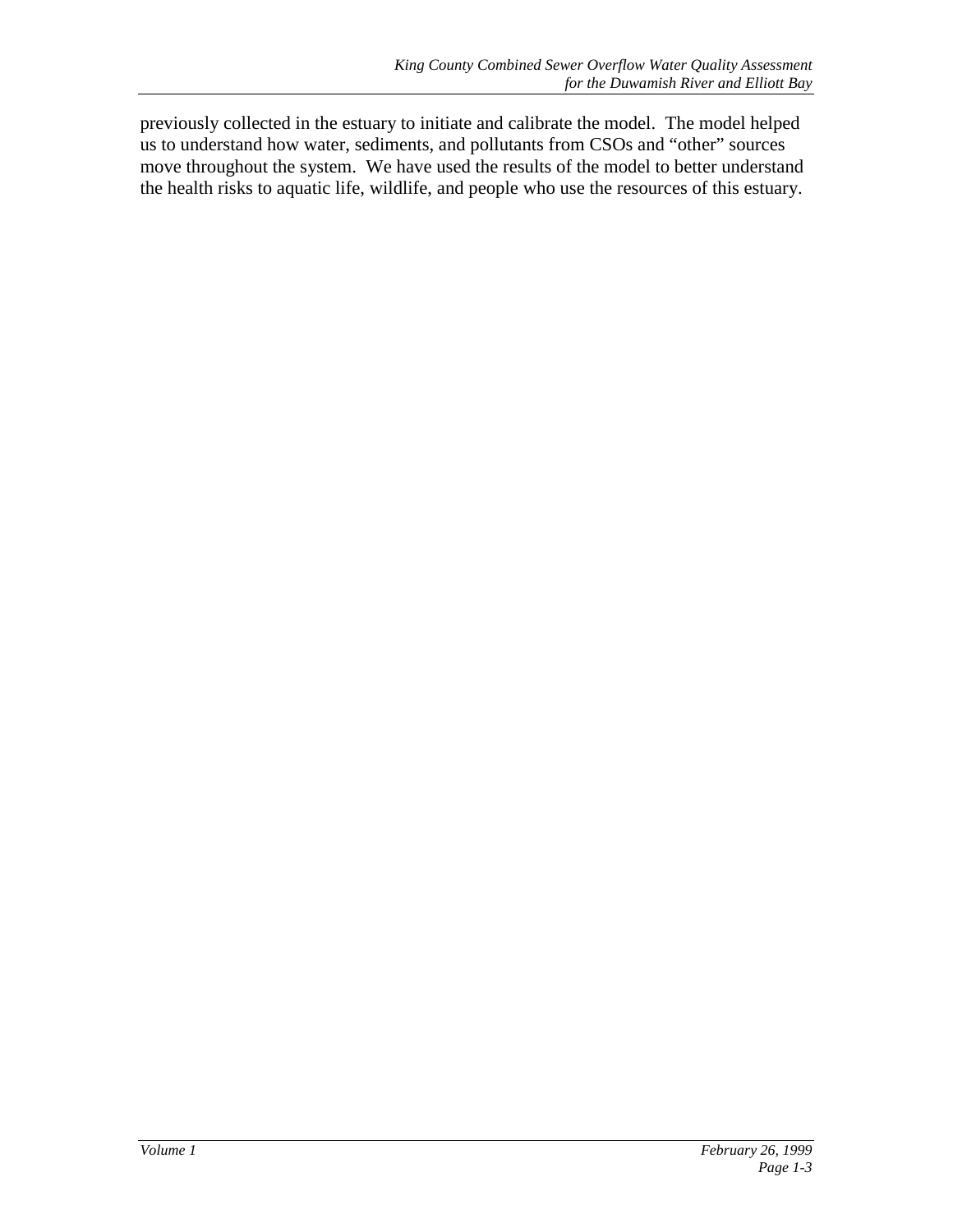



King County/Duwamish/55-1521-21(07) 1/99

Figure 1-1.<br>Schematic Representation of Combined and Separated Sewer Systems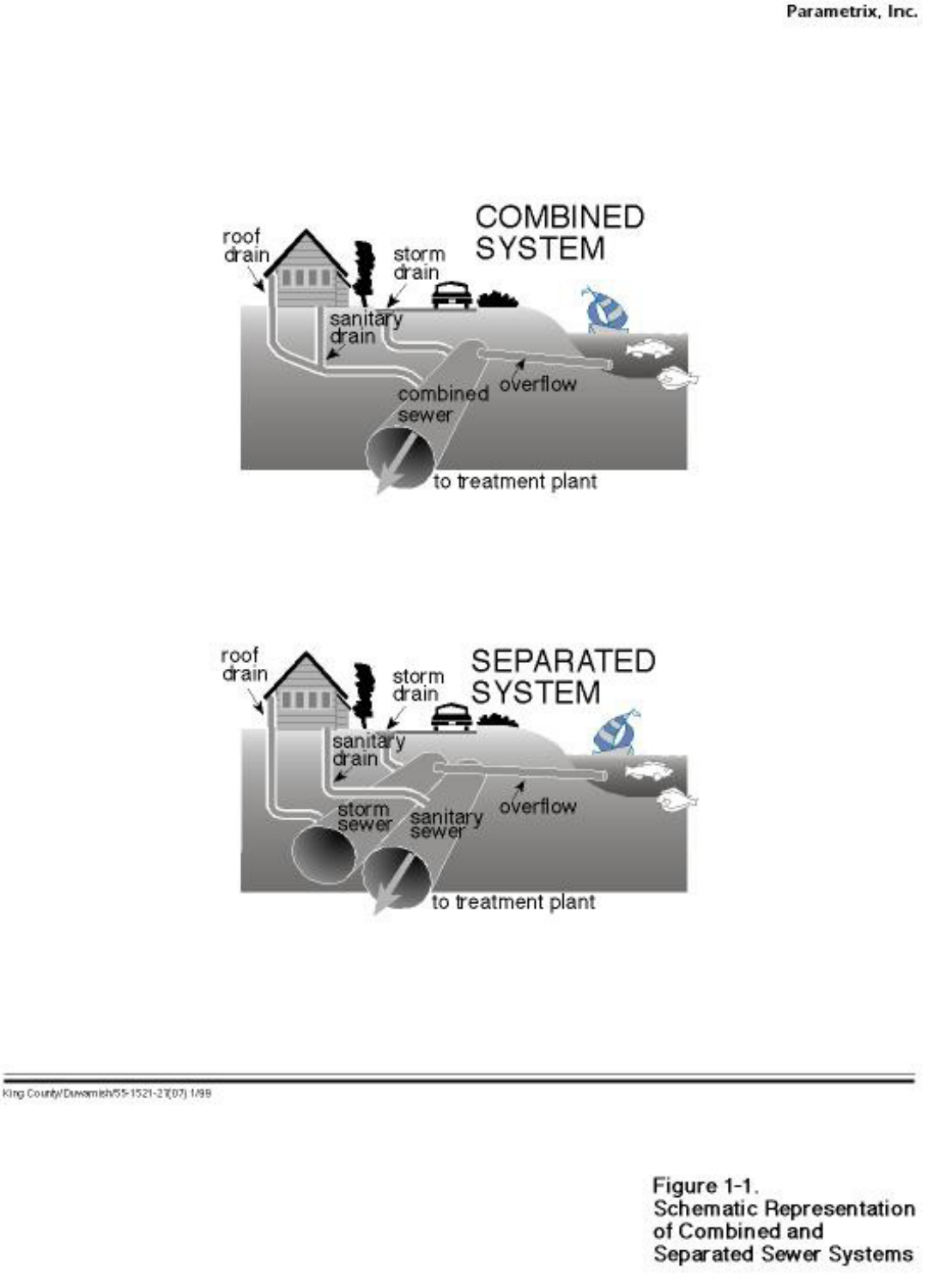

King County/55-1521-27(07) V99

Figure 1-2. **Combined Sewer Overflow Locations** in the Seattle Metropolitan Area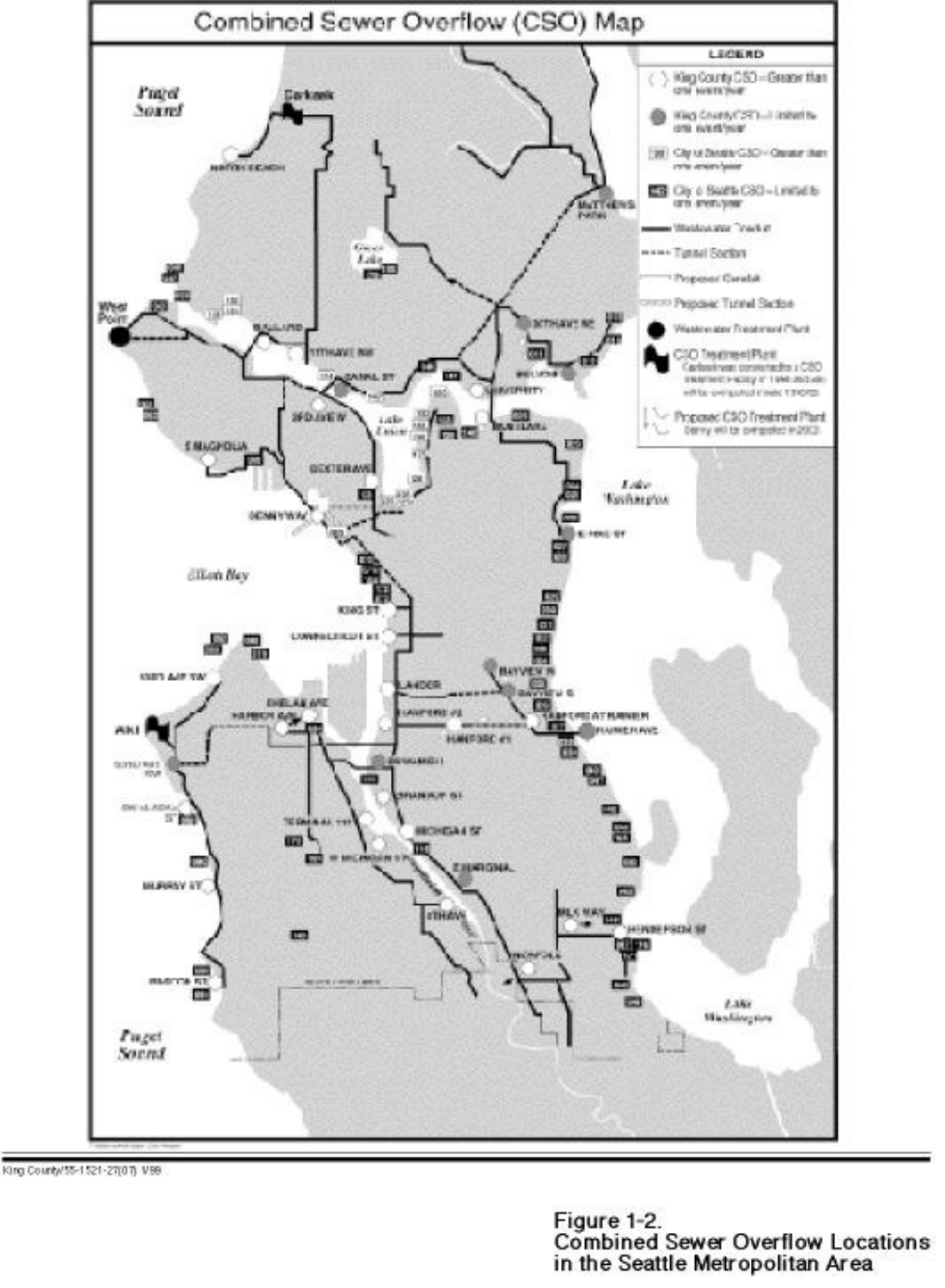The objectives of the CSO WQA are to:

- Understand baseline conditions in the Duwamish River and Elliott Bay,
- Determine significance of CSO pollutants compared to other sources,
- Obtain stakeholder recommendations as to what should be the next steps for the CSO control program, and
- Provide a tool for watershed level assessments.

The remainder of this report is organized as follows:

- **Overview of the Approach** focuses primarily on the reasons for selecting the approach we used in this project. This section should be of interest to the reader who wants to understand how the methods used derive from the specific goals and objectives of this assessment. It highlights the decision to use a risk assessment approach; the involvement of a stakeholder committee and peer review panel; the use of issue papers to engage our stakeholders and peer reviewers in the risk assessment process; the extensive field sampling program; and the use of a water quality model. Details of the methodology are found in the appendices. Overview of the Approach also provides a summary of where to find each piece of the detailed methodology.
- The **Problem Formulation** section summarizes the problem formulation and analysis plan we developed with our stakeholder committee. The problem formulation is where we decide what information we will provide the stakeholder committee to help it evaluate the significance of risks to aquatic life, wildlife and people who use the Duwamish River and Elliott Bay, and the significance of the CSO contribution to those risks. The complete problem formulation and analysis plan are found in Appendix A of this report. After completion of the problem formulation, the analysis plan was prepared to describe how we would obtain the information needed for the project.
- The **Findings** of the WQA are presented next. Here we describe the risks we found to aquatic life, wildlife and people. We have focused this section on the major findings of risk (or in some cases, the lack thereof). We have organized it around the different receptors we selected with the stakeholder committee during the problem formulation. A complete description of the methods and results of the risk assessment is found in Appendix B of this report.
- Finally, **Next Steps** offers our recommendations for future work, based on what we learned over the course of conducting this assessment.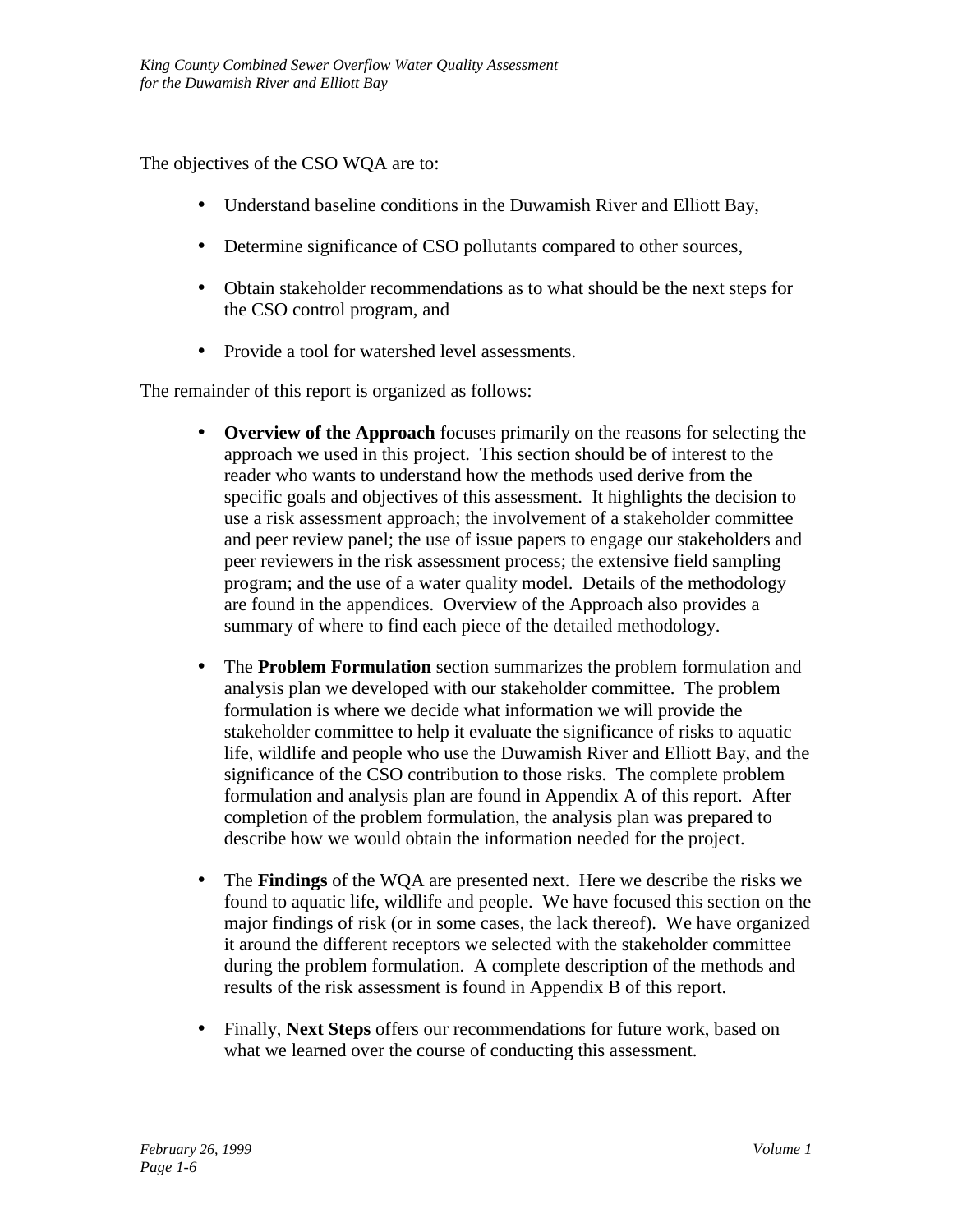# **2. OVERVIEW OF APPROACH**

<span id="page-20-0"></span>The purpose of this section is to explain how we did the CSO Water Quality Assessment, and why we did it that way. We needed an approach that would allow us to quantify and describe the harm that may be occurring to aquatic life, wildlife, and people who use the Duwamish River and Elliott Bay; and how the likelihood of that harm would be changed with the control of CSOs. The approach selected was ecological and human health risk assessment. Discussions between King County Management and the Washington State Department of Ecology (WSDOE) resulted in agreement that a risk assessment approach would provide a means of describing the potential benefits of controlling CSOs.

We used methodologies for ecological and human health risk assessment designed by the U.S. Environmental Protection Agency (U.S. EPA 1989; 1992; 1994; 1996; 1998a) and the Water Environment Research Foundation (WERF) (Parkhurst et al. 1996). These methods allowed us to describe risk that may be occurring to aquatic life, wildlife and people who use the Duwamish River and Elliott Bay.

Our guiding principles for conducting this project were:

- Listen to the needs of stakeholders and decision makers.
- Design and execute a scientifically credible risk assessment.
- Subject the work to peer review by national experts.
- Link science and stakeholder needs to policy-level decisions.

The remainder of this section describes the overall approach, rationale for the approach, elements of the approach, site-specific data, water and sediment quality modeling, stakeholder committee, peer review, and project team.

### **2.1 Overall Approach**

Figure 2-1 presents a flowchart of the overall approach. It was decided at the outset that two other groups in addition to the project team were needed to do the CSO Water Quality Assessment. The first of these, the stakeholder committee, was formed to advise the project team and evaluate the significance of risks to people, wildlife and aquatic life in the Duwamish Estuary. While levels of risk can be estimated objectively, significance of risk is inherently a value decision, and therefore most appropriately addressed by stakeholders. We also had a peer review panel, whose job it was to evaluate and advise on the scientific aspects of the Water Quality Assessment. Once the project team, stakeholders, and peer reviewers were assembled, we started working together to define the goals and objectives of the study. Throughout the project, our stakeholders and peer reviewers came up with many questions about risk assessment. These we discussed through regular meetings and a series of Issue Papers, which we have included in this report as Appendix C.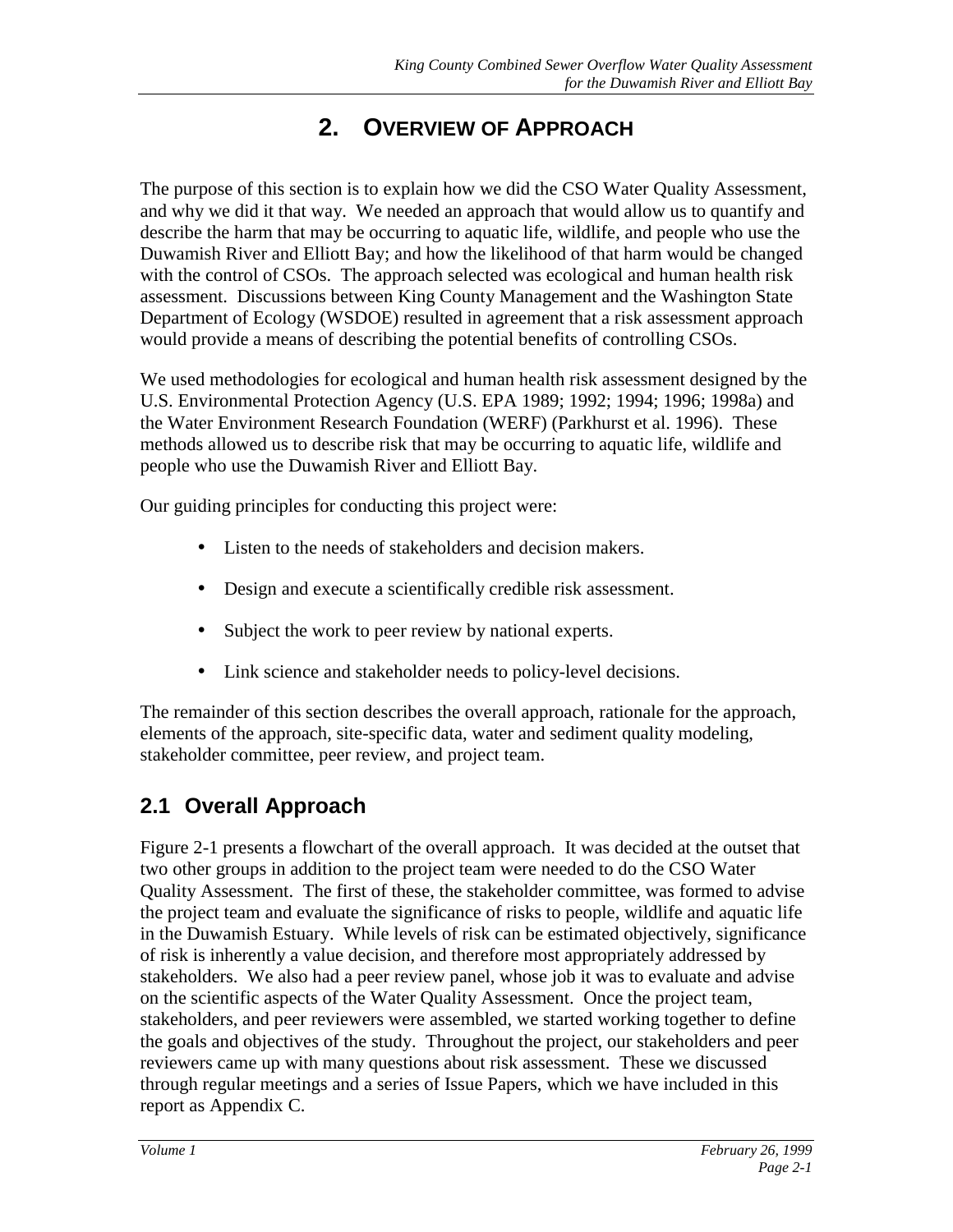

King County/55-1521-27(07) 2/99

Figure 2-1. Flow Chart of the Duwamish **River and Elliott Bay Water Quality Assessment Project**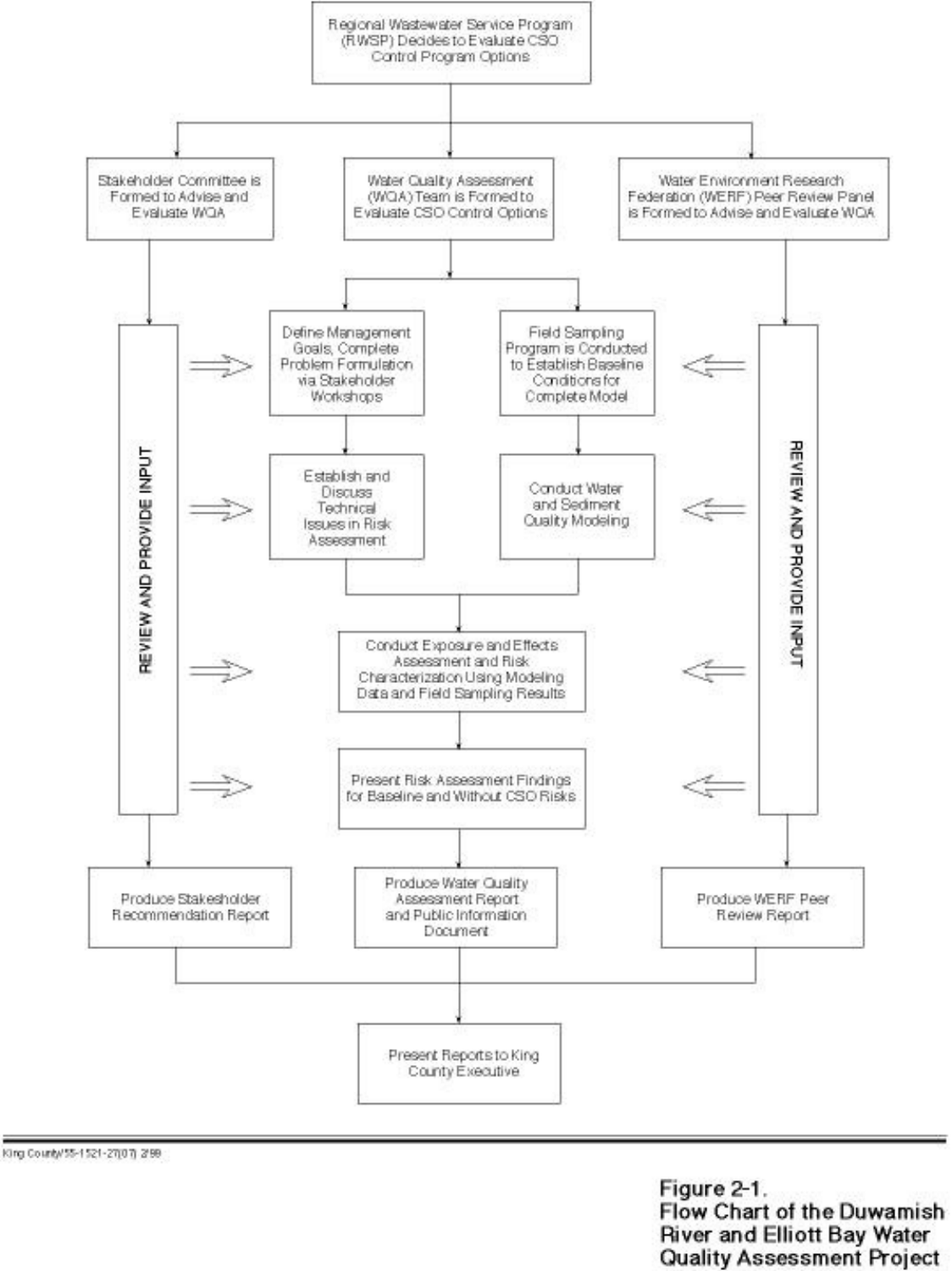<span id="page-22-0"></span>The project team initiated a field sampling program early in the project. Many of the data from the field sampling program went into development of the water and sediment quality model. Some data-for example, fish tissue concentrations and fishing survey data-were used directly for exposure assessment rather than model calibration. Other data, such as the CSO bioassay studies and the benthic community survey, were used directly to corroborate the risk predictions. The model was used for assessing exposure to chemical, pathogens, and physical stressors (for example total suspended solids). The project team also collected data to characterize the effects of chemical, pathogen and physical stressors on people, wildlife and aquatic life. The exposure and effects data were compared and interpreted to characterize risks.

The risk characterization results were reported to the stakeholders and peer reviewers, who prepared reports of their own. The project team report (Volume 1 - *Overview and Interpretation Report*) and a public information document (Volume 2 - *Public Information Document*) describing the risks in the Duwamish Estuary, the stakeholder report on the significance of the risks (Volume 3 - *Stakeholder Committee Report*), and the peer review report (Volume 4 - *WERF Panel Peer Review Committee Report*) were prepared for the King County Executive, who included his recommendation for the CSO program in the Executive's Preferred Plan for Regional Wastewater Services. This recommendation is being reviewed by the King County Council, who are expected to vote on the plan in June 1999. These reports were also used by the Regional Water Quality Committee and King County Council during their deliberations on the Regional Wastewater Services Plan.

### **2.2 Rationale for the Approach**

We chose an approach for the CSO Water Quality Assessment that we thought best met the project's goals of determining CSO impacts to the Duwamish River and Elliott Bay relative to other pollutant sources, and understanding the possible benefits that could be achieved through eliminating CSOs from the estuary. As we formulated the specific approach to be used for the CSO Water Quality Assessment, it became apparent that to meet the project's goals and objectives we needed to understand not only *facts* but also *values* people placed on the Duwamish River and Elliott Bay. It also became apparent that the facts in this matter were highly uncertain (such as the amount of chemical loading to the estuary from storm water discharges), and people's values are not always the same. Therefore, the approach had to be designed to resolve uncertainties when possible, identify and avoid uncertainties that did not affect the study's findings, describe the uncertainties that could not be resolved or avoided, and separate matters of fact from matters of value. The facts we needed to gather included descriptions of:

- The biological communities and water and sediment quality of the Duwamish River and Elliott Bay
- How water and sediment quality affect the biological communities
- How CSOs affect water and sediment quality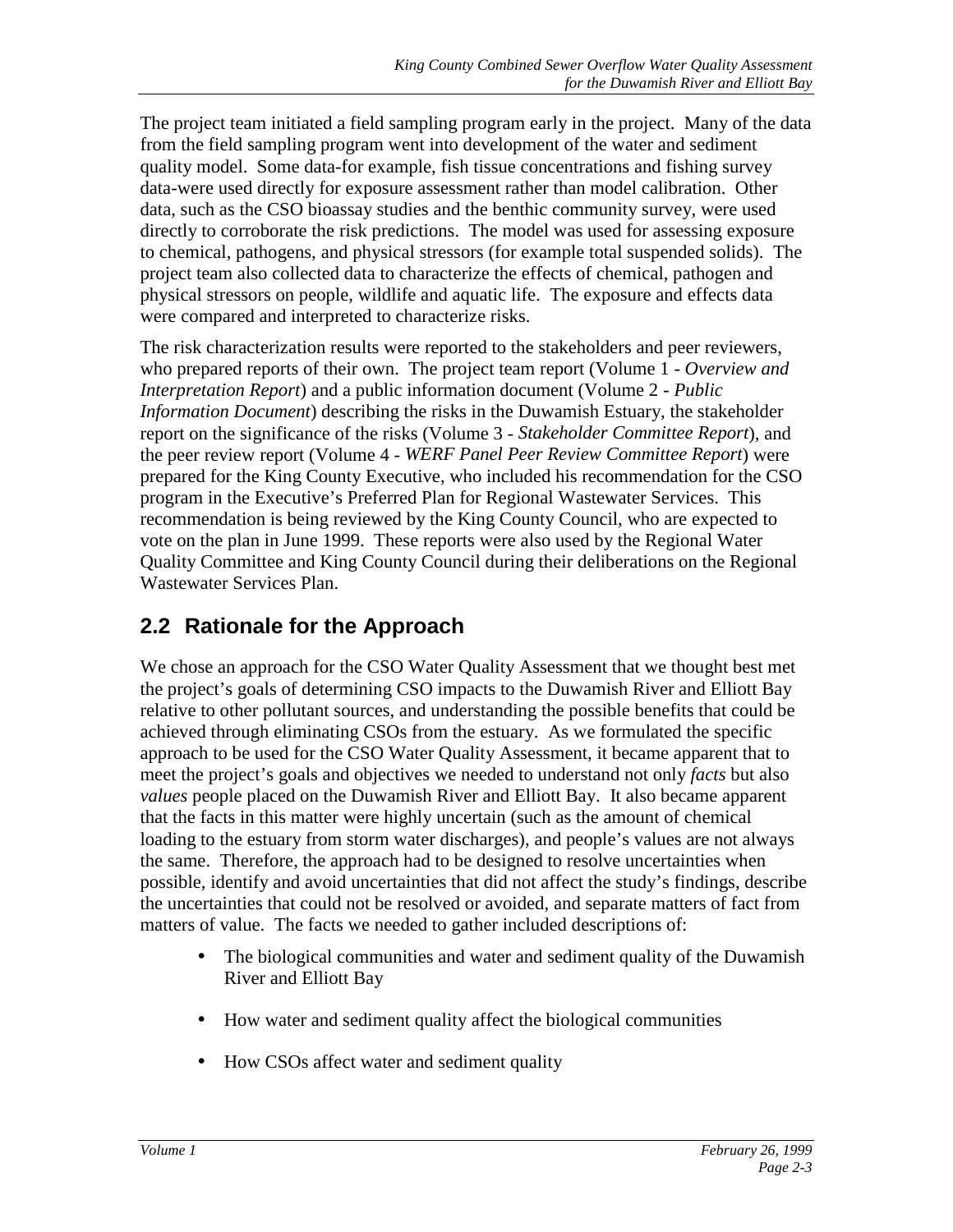<span id="page-23-0"></span>The values we needed to understand focused on people's visions of the River and the Bay and how CSO control might help achieve these visions. Their viewpoints were expressed in terms of enhancing aquatic and wildlife communities, recreational, commercial, and cultural use of Duwamish River and Elliott Bay resources (e.g., fishing, boating and diving). We identified people's values through a preliminary survey and by working with our Stakeholder Committee in the development of vision statements.

### **2.3 Elements of the Approach**

Once we identified the basic facts and values we needed to address in the CSO Water Quality Assessment, the elements of the approach we needed to follow became clear. Table 2-1 gives an overview of important elements of the approach and how each was addressed, and identifies where in the report each element is discussed in detail.

| <b>Element</b>                                          | <b>How Was It Addressed?</b>                                                                                                                                                                                                                                      | Where to Find It? |  |  |
|---------------------------------------------------------|-------------------------------------------------------------------------------------------------------------------------------------------------------------------------------------------------------------------------------------------------------------------|-------------------|--|--|
| <b>Baseline and Without CSO Risk Assessment</b>         |                                                                                                                                                                                                                                                                   |                   |  |  |
| Choose meaningful<br>measures of exposure<br>and effect | Stakeholders technical subcommittee and<br>project team worked together to select<br>endpoints                                                                                                                                                                    | Appendix A        |  |  |
| Collect model calibration<br>data                       | Field sampling program October 31, 1996<br>through June 4, 1997 (1-3 sampling<br>events per week at 21 sampling stations<br>from Tukwila gauging station to<br>Duwamish Head)                                                                                     | Appendix A        |  |  |
| Collect tissue<br>concentration data                    | Conducted joint sampling cruises with<br>Washington State Department of Fish<br>and Wildlife to collect fish and shellfish,<br>tissue samples analyzed by King County<br>Environmental Laboratory. Also sampled<br>and analyzed wild and transplanted<br>mussels. | Appendix A        |  |  |
| Model water and<br>sediment quality                     | EFDC model provides sophisticated,<br>dynamic three-dimensional simulations of<br>hydrodynamics and chemical transport &<br>fate in water & sediment                                                                                                              | Appendix B-1      |  |  |
| Collect fishing data                                    | Conducted field and phone surveys of<br>human activities that could result in<br>exposure of people to potential risks<br>existing in the Duwamish Estuary,<br>summer 1997                                                                                        | Appendix B-2      |  |  |
| Evaluate toxicity of CSO<br>effluent to sensitive       | Conducted whole effluent toxicity<br>bioassays on CSO effluent                                                                                                                                                                                                    | Appendix B-4      |  |  |

**Table 2-1. Elements of the Approach Used in the Water Quality Assessment**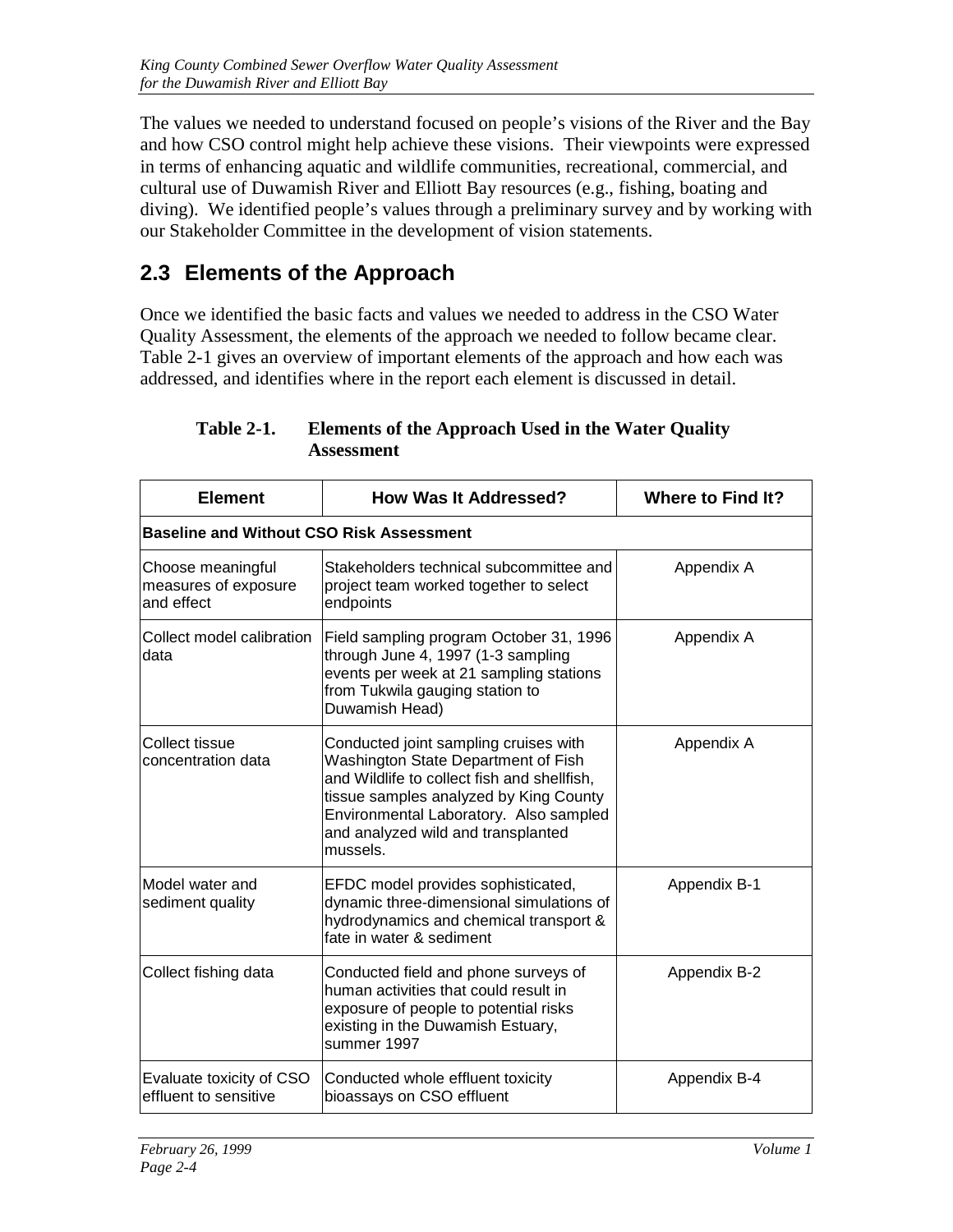| <b>Element</b>  | <b>How Was It Addressed?</b> | Where to Find It? |
|-----------------|------------------------------|-------------------|
| aquatic species |                              |                   |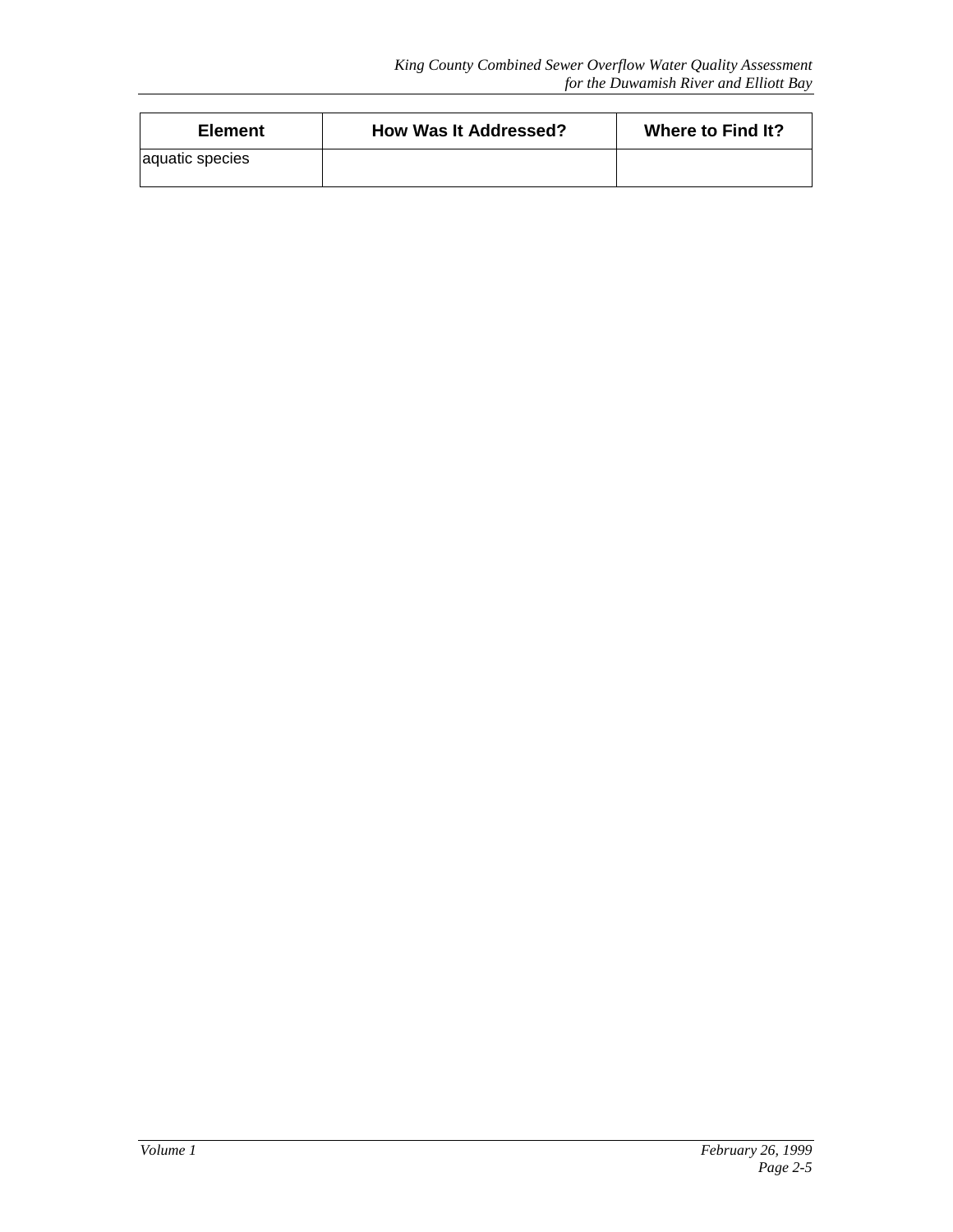| <b>Table 2-1.</b> | <b>Elements of the Approach Used in the Water Quality</b> |
|-------------------|-----------------------------------------------------------|
|                   | <b>Assessment</b> (continued)                             |

<span id="page-25-0"></span>

| <b>Element</b>                                                                           | <b>How Was It Addressed?</b>                                                                                                                                                                | <b>Where to Find It</b>                             |  |
|------------------------------------------------------------------------------------------|---------------------------------------------------------------------------------------------------------------------------------------------------------------------------------------------|-----------------------------------------------------|--|
| Evaluate abundance and<br>diversity of benthic<br>organisms                              | Conducted benthic community surveys at<br>paired stations along transects from<br>Duwamish/Diagonal outfall and Kellogg<br>Island                                                           | Appendix B-4                                        |  |
| Assess baseline risks in<br>the Duwamish Estuary,<br>and risks without CSO<br>discharges | Aquatic ecological, wildlife and human<br>health risk assessments for 1996-97<br>conditions ("baseline risks"), and for<br>1996-97 conditions with CSOs turned off<br>("without CSO risks") | Appendices B-2, B-3 and<br>B-4 and Sections 4 and 5 |  |
| Stakeholder Involvement                                                                  |                                                                                                                                                                                             |                                                     |  |
| Involve stakeholders in<br>problem formulation                                           | Stakeholder committee formed fall 1996,<br>first convened November 1996                                                                                                                     | Appendix A and Section 3                            |  |
| Familiarize stakeholders<br>with risk assessment<br>methods                              | Issue papers, monthly working sessions<br>with the stakeholder committee                                                                                                                    | Appendix C                                          |  |
| Ask stakeholders to<br>evaluate significance of<br>findings                              | Stakeholder workshops July-August 1998                                                                                                                                                      | Volume 3                                            |  |
| Provide stakeholder input<br>to decision-makers                                          | Stakeholder report to King County DNR<br>to be completed September 1998                                                                                                                     | Volume 3                                            |  |
| <b>Peer Review</b>                                                                       |                                                                                                                                                                                             |                                                     |  |
| Solicit peer review of<br>modeling and risk<br>assessment work                           | National peer review panel sponsored by<br>WERF; publishing and presenting<br>findings to the professional community                                                                        | Volume 4                                            |  |

### **2.4 Site-Specific Data**

Site-specific data were collected for two reasons: (1) to provide calibration data for the Duwamish Estuary water and sediment quality model, and (2) to provide other sitespecific data for assessing exposures and risks to aquatic life, wildlife and people. A summary of types of samples and parameters measured are included here in Table 2-2.

The chemical and pathogen portions of the model were developed and verified with data taken from 39 water stations on a weekly schedule of non-storm samplings and more frequent sampling associated with storms. Most of these stations were grouped adjacent to CSOs, with three surface/subsurface pairs of stations located across the river. A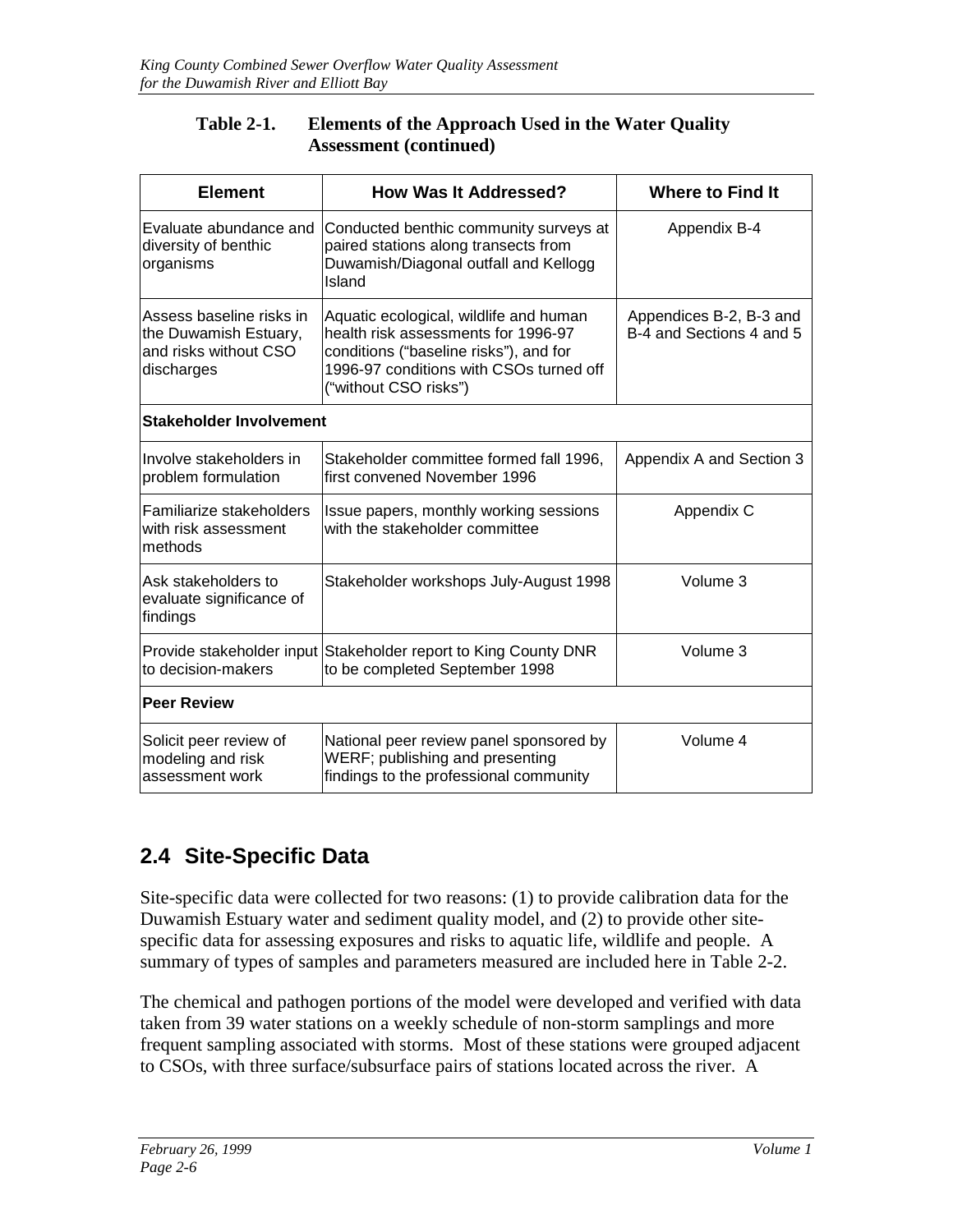<span id="page-26-0"></span>station was located upstream of the study area to measure inputs to the study area from the river

| Sample type                                                                            | <b>Number of</b><br><b>Stations</b>                             | <b>Frequency</b>                                                                                                                                                 | <b>Duration</b>                | <b>Parameters</b>                                                                                                                                                                                                                                                           |
|----------------------------------------------------------------------------------------|-----------------------------------------------------------------|------------------------------------------------------------------------------------------------------------------------------------------------------------------|--------------------------------|-----------------------------------------------------------------------------------------------------------------------------------------------------------------------------------------------------------------------------------------------------------------------------|
| Geophysical<br>sampling                                                                | 8 velocity<br>meters                                            | 15 minute<br>intervals                                                                                                                                           | 1 year starting<br>August 1996 | Water velocity                                                                                                                                                                                                                                                              |
|                                                                                        | 3 data loggers                                                  | Continuous                                                                                                                                                       | August 1996 to<br>May 1997     | Salinity<br>temperature and<br>water elevation                                                                                                                                                                                                                              |
| <b>CSO</b> effluent                                                                    | 5 CSOs                                                          | Sampling events<br>triggered by flow<br>conditions<br>monitored by<br>computerized<br>flow monitoring<br>system. Up to<br>five storms<br>sampled at each<br>CSO. | 1996-97 wet<br>season          | Organic and trace<br>metal priority<br>pollutants, fecal<br>coliforms,<br>nutrients,<br>chemical oxygen<br>demand, total<br>organic carbon,<br>solids, hardness,<br>temperature,<br>conductivity, pH,<br>dissolved oxygen,<br>chronic bioassays<br>(at Brandon CSO<br>only) |
| Ambient receiving<br>waters (grab and<br>semi-permeable<br>membrane device<br>samples) | 21 Duwamish<br><b>River and Elliott</b><br><b>Bay locations</b> | Once per week<br>plus once per<br>day for 3 days<br>following CSO<br>discharges                                                                                  | 26 weeks<br>(wet season)       | Same as for<br>CSO <sub>s</sub> plus<br>butyltin s                                                                                                                                                                                                                          |
| Composite<br>sediments<br>(top 2 cm)                                                   | 5 Duwamish<br>River locations,<br>10 stations per<br>location   | Once per week                                                                                                                                                    | 13 weeks<br>(wet season)       | Organic and trace<br>metal priority<br>pollutants,<br>butyltins, methyl<br>mercury,<br>ammonia,<br>sulfides, solids,<br>organic carbon,<br>grain size                                                                                                                       |
| Benthic community                                                                      | 1 CSO and 1<br>in-river<br>reference site                       | Once                                                                                                                                                             | Once                           | Benthic<br>community<br>diversity and<br>species<br>abundance                                                                                                                                                                                                               |

**Table 2-2. Summary of Site-Specific Data Collected**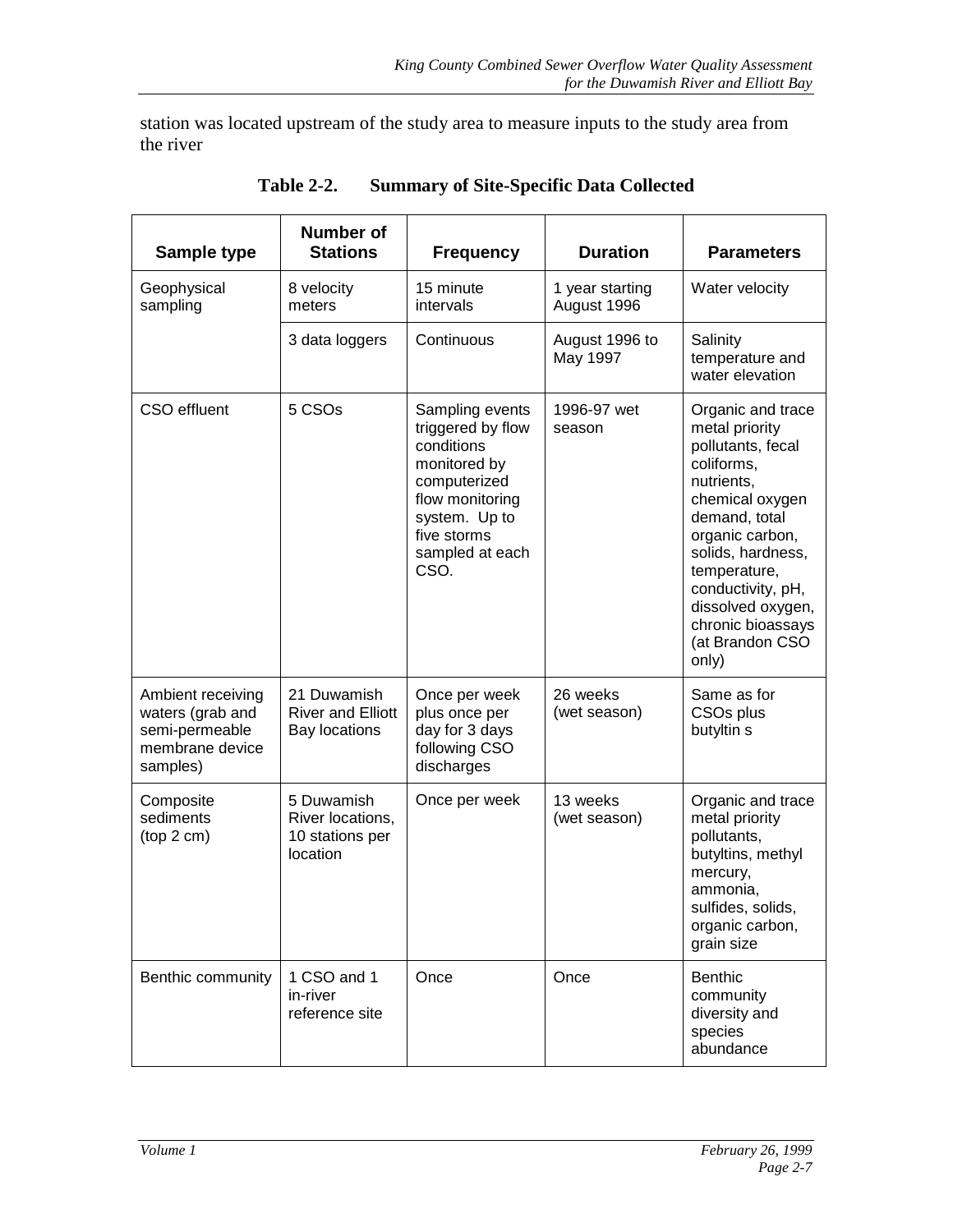| Sample type                                                                                                                  | <b>Number of</b><br><b>Stations</b>                                                            | <b>Frequency</b>                                                                                                                                                                                                                   | <b>Duration</b>                                                                                                                   | <b>Parameters</b>                                                                                                                                            |
|------------------------------------------------------------------------------------------------------------------------------|------------------------------------------------------------------------------------------------|------------------------------------------------------------------------------------------------------------------------------------------------------------------------------------------------------------------------------------|-----------------------------------------------------------------------------------------------------------------------------------|--------------------------------------------------------------------------------------------------------------------------------------------------------------|
| Tissues:<br><b>English Sole</b><br>Rockfish<br>Dungeness Crab<br><b>Shiner Perch</b><br>Squid<br>Amphipods<br><b>Mussels</b> | Elliott Bay (2<br>trawl areas),<br>Duwamish<br>River (1 trawl<br>area) and 1<br>reference site | One trawl each<br>during wet and<br>dry seasons for<br>fish and crab;<br>squid collected<br>from fishermen<br>at Elliott Bay<br>Fishing Pier;<br>amphipods at<br>Kellogg Island,<br>native and<br>deployed<br>mussels near<br>CSOs | <b>Mussels</b><br>deployed 6 to 8<br>weeks                                                                                        | Organic and<br>trace metal<br>priority<br>pollutants;<br>butyltins, percent<br>lipids.<br>Pathogenic<br>bacteria and<br>viruses in<br>mussels at one<br>site |
| <b>Fishing Survey</b>                                                                                                        | Duwamish<br><b>River and Elliott</b><br>Bay shorelines<br>and piers                            | N/AP                                                                                                                                                                                                                               | 30 days in June,<br>July August (10<br>each Saturday,<br>Sunday and<br>weekdays) 1,183<br>different<br>individuals<br>interviewed | Size and<br>composition of<br>catch, frequency<br>of effort, meal<br>size, meal<br>frequency                                                                 |

| <b>Table 2-2.</b> | <b>Summary of Site-Specific Data Collected (continued)</b> |
|-------------------|------------------------------------------------------------|
|                   |                                                            |

 $N/AP = Not applicable$ 

and a corresponding station on the Puget Sound boundary of the model. Over 2,000 water, sediment and tissue samples were collected for chemical analyses. Over 13,000 analyses were performed on these samples. Measurements were taken for conventional parameters such as nutrients and oxygen concentrations, as well as bacterial numbers, metals, and organic chemical concentrations. Sediment analyses included concentrations of metals, organic chemicals and physical characteristics such as sediment particle size. CSO effluent samples provided important information for the Water Quality Assessment. Automated samplers were installed in five of the most active CSOs in the study area. These samplers collected water samples both as sequential discreet samples and as composite samples. These samples were analyzed for most of the same parameters as the water and sediment samples.

In addition to the chemistry data just described, the sampling program collected sitespecific data to calibrate the water flow portion of the model, site-specific data on what people catch and eat from the Duwamish Estuary, site-specific data on the diversity and abundance of benthic organisms near a CSO and storm water outfall and site-specific data on the toxicity of CSO effluent to aquatic species in the laboratory. The hydrodynamics data included information from water level sensors, meters that measure the speed and direction of water movement, and automated meters that record water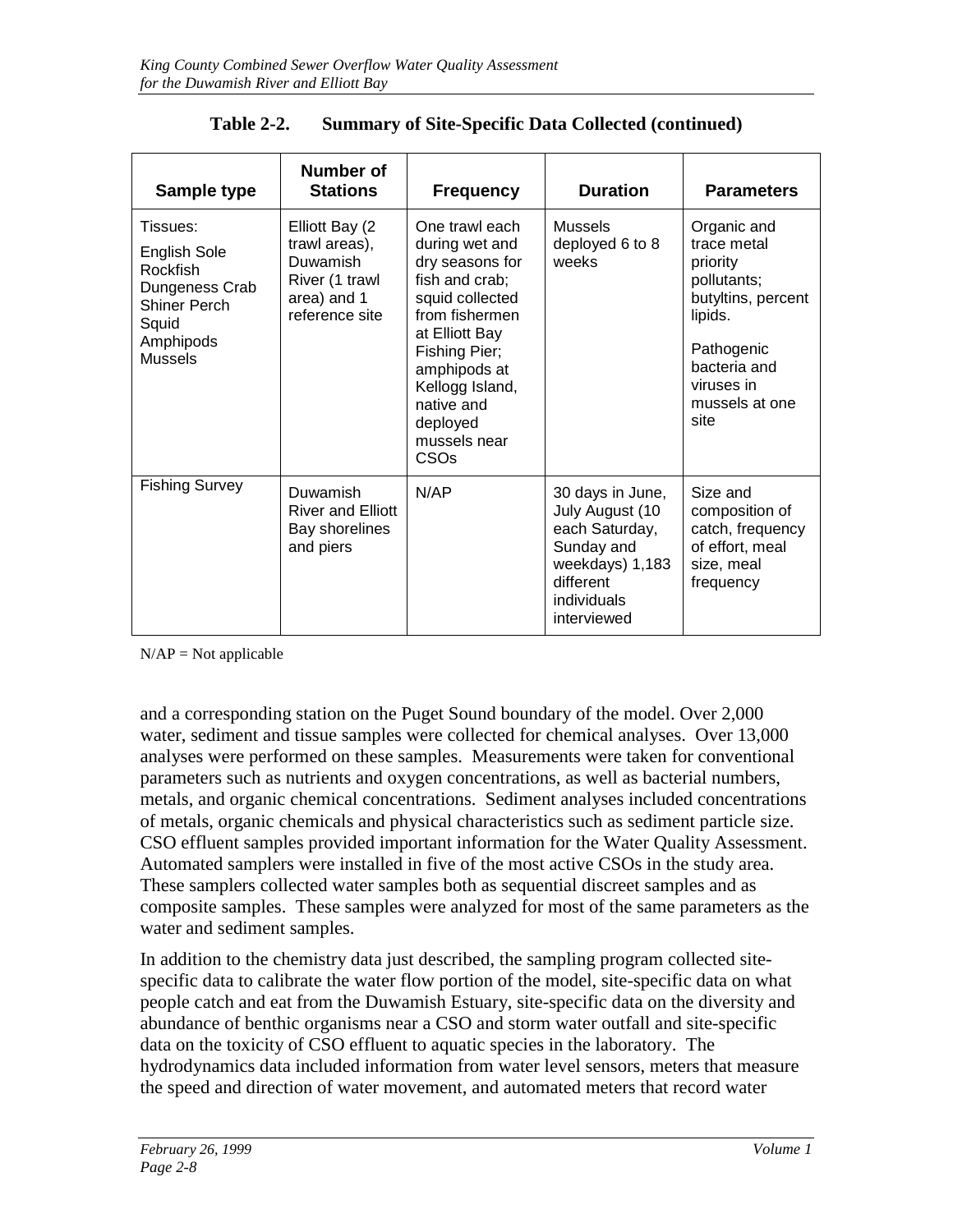<span id="page-28-0"></span>temperature and salinity. Thirty days of fishing survey data from nearly 1,200 individuals provided information on what people catch and eat from the Duwamish River and Elliott Bay in the summer months. The benthic community survey provided information on the nearfield effects of CSO and stormdrain discharges on sedimentdwelling organisms relative to a reference site. The toxicity bioassay provided information on the potential for chronic effects on aquatic organisms from exposure to undiluted and diluted CSO effluent.

### **2.5 Water and Sediment Quality Modeling**

The extensive hydrodynamic and water and sediment quality sampling data collected for this project were used to develop a dynamic three-dimensional hydrodynamic and chemical fate and transport model for the Duwamish River and Elliott Bay. This model was developed for three primary reasons:

- The model estimates concentrations at times and locations when no data were collected. Measured concentrations can be very site-specific, and highly variable over time. Daily and seasonally changing conditions in the Duwamish Estuary, along with the size and diversity of the study area further complicated the job. To collect sufficient numbers of samples to accurately describe concentrations in the study area throughout the year is unrealistic.
- The model allows for an identification of the source of the "constituents of potential concern" (COPCs). It is not otherwise possible to separate the results of the water and sediment sampling into CSO contributions and contributions from other sources.
- The model allows for the evaluation of water and sediment quality under conditions that have not yet occurred. Specifically, we needed to determine what the hydrodynamics and water and sediment quality would be in the study area would be if there were no CSOs (the "without CSO" condition). We had to evaluate this condition to assess the improvement that would occur were CSOs to be removed from the Duwamish Estuary.

The Duwamish Estuary model consists of two components. The first is a hydrodynamic component that describes water and particle flow. The second is a COPC fate and transport component that describes the addition, removal, movement and behavior of COPCs in the estuary, including those that reach the sediments. The model was calibrated to accurately predict measured hydrodynamics and water column COPC concentrations. The calibrated model was used to predict how COPCs from CSOs and other sources are transported through the Duwamish Estuary and Elliott Bay, providing a surrogate for a large-scale field monitoring program for estimating COPC exposure concentrations for the risk assessment. The physical area covered by the model includes the Green/Duwamish River from the Interstate 405 bridge to the outer bounds of Elliott Bay near Alki Point. The model divides this area into 512 smaller areas (cells) extending to the full depth of the estuary, and divides the depth into 10 water column layers and one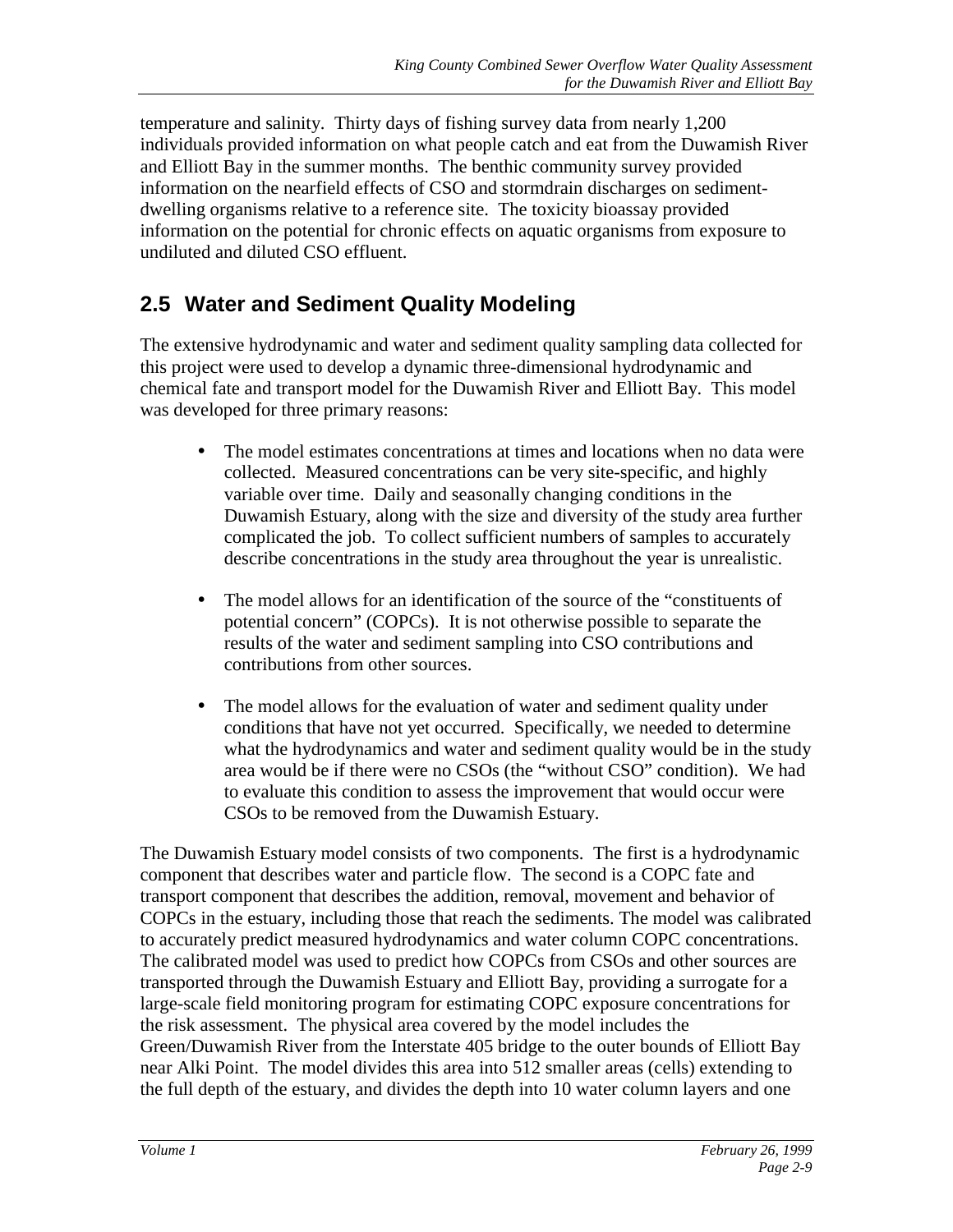<span id="page-29-0"></span>sediment layer. Thus, the model simulates how COPCs from CSOs and other sources are distributed to 5,120 water and 512 sediment cell-layers and within the Duwamish Estuary.

The model was further refined to allow for evaluation of different spatial scales at which various effects occur in the study area. For example, the immediate impacts of CSO discharges are observed directly in front of each discharge pipe, such as scouring, sedimentation, and changes in chemical concentrations and conventional water quality parameters. To address these nearfield effects, a nearfield model was developed that examined the twelve cells into which CSOs discharge. The nearfield model was used only to assess stressors in the CSO plume during discharge. Changes in sediment quality immediately next to the CSO discharges were not modeled, but were instead assessed using the results of the sampling program. Other impacts of CSOs can be observed quite removed from the immediate discharge environment, such as long-term transport of waterborne chemicals throughout the study area and into the Puget Sound. The farfield model examined water and sediment quality in each of the 512 cells (at all layers) in the study area.

Presently, the computer model is the best available tool for predicting hydrodynamic flows and COPC concentrations. We used the model to help us assess the level to which aquatic life, wildlife, and people who use the river and bay are exposed to COPCs, both under baseline conditions and under a hypothetical scenario with no CSO discharges. Future data could be used to verify the computer model's predictions, refine its calibration, and/or test the validity of its underlying principles. For a further discussion of the model, please see Appendix B-1.

### **2.6 Stakeholder Committee**

The project team recognized early that to achieve our objectives, a major component of our work would be focused on supporting, educating and listening to people from the region who have a stake in the outcome. We also realized that because this is a complex project, in which highly technical information would be used to make policy-level decisions, it would be necessary to work with a committed group of stakeholders from the beginning to allow them to learn the process and be able to provide significant input. A stakeholder committee was formed in the fall of 1996. The committee included 28 individuals representing government agencies, Native American tribes, community councils, environmental groups, businesses, and industries (Table A-2). This committee includes individuals who work in the environmental field and are technically able to advise the project team, as well as community members who are aware of the issues and share a vision for how the Duwamish River and Elliott Bay could be in the future.

Work with the stakeholder committee has centered on full-day workshops as well as halfday working sessions to go over specific details of the project in greater depth. Over the duration of the project, we held six workshops and eight working sessions. The first working session was dedicated to selecting the species to be studied in the risk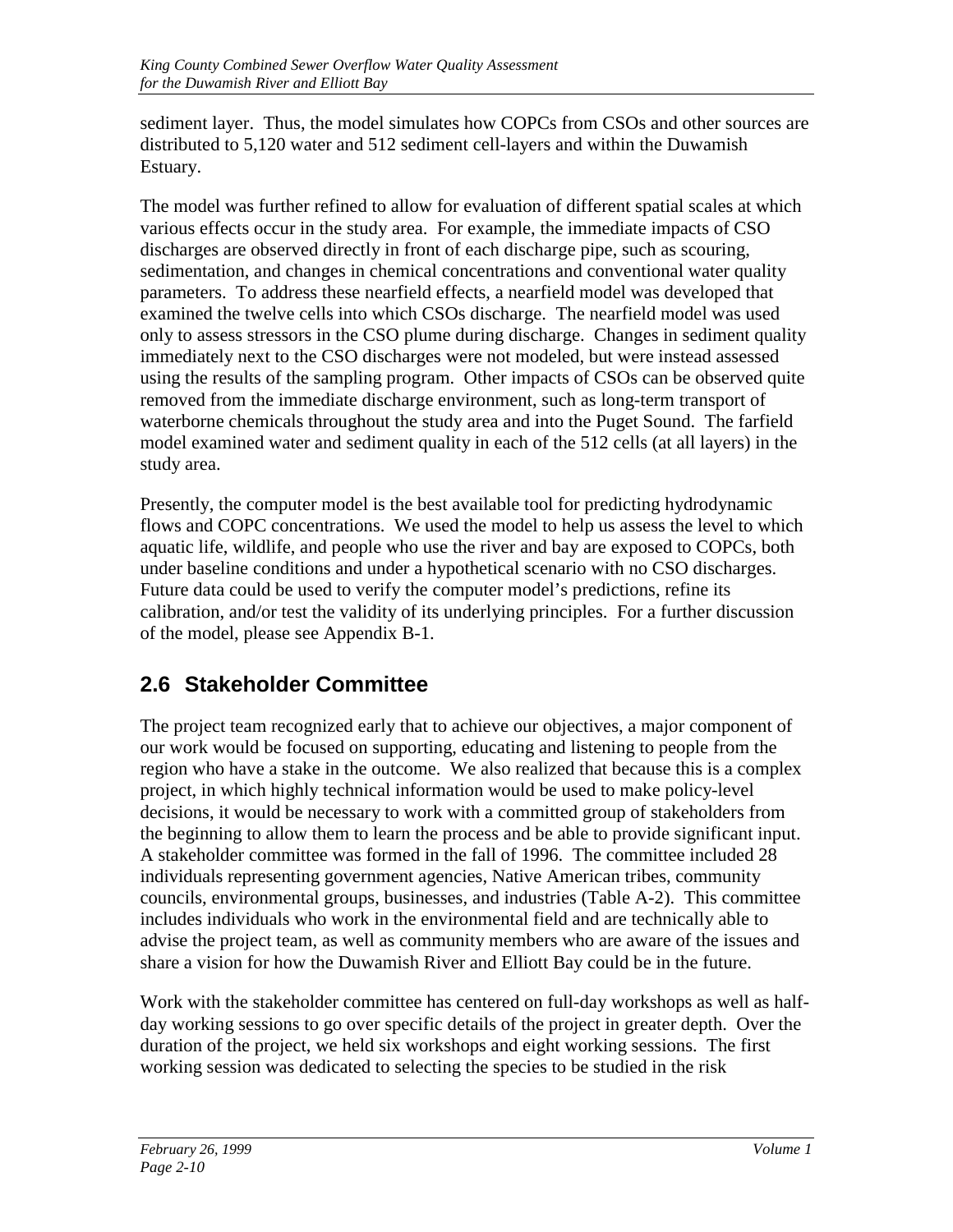<span id="page-30-0"></span>assessment. Other working sessions focused on one or two technical issues, typically presented to the stakeholder committee a few days before the working session.

The first full-day workshop, held in November 1996, was used to describe the project and the role of the stakeholder committee. We also asked the members to describe in writing their vision for the Duwamish River and Elliott Bay, which was subsequently helpful in developing the management goal and guiding the selection of assessment endpoints. The second workshop, held in March, 1997, focused on the problem formulation and receiving input on the species to be studied in terms of health impacts. In the third workshop, held in July 1997, we presented the plan for the risk assessment and asked the stakeholders for help obtaining information about how people use the Duwamish River and Elliott Bay. Three more workshops were held in July and August 1998. At these workshops the results of the risk assessment (including a draft version of this report) were presented and discussed during a series of three workshops in the summer of 1998. The stakeholders used these workshops to develop their recommendations about how to protect the Duwamish Estuary, additional studies that might need to be undertaken, and possible refinements to be made to the CSO control program. Throughout the assessment, stakeholders have provided significant amounts of time and their expertise in not only attending meetings and workshops, but also in gathering information and reviewing and commenting on papers and reports.

### **2.7 Peer Review**

The King County CSO Water Quality Assessment was fortunate to be part of the WERF Wet Weather peer review program. Because of the innovative approach and complexity of this project, the need for an in-depth peer review of the project was essential. WERF coordinated the development of a national panel of experts in the fields of risk assessment, CSO management, mathematical modeling and aquatic toxicology. The members of this panel are:

| John Marr (Chair)     | Mathematical Modeler; Limnotech, Inc.             |
|-----------------------|---------------------------------------------------|
| George Barnes         | CSO Program Development; Jordan, Jones & Goulding |
| Patricia Billig       | Risk Assessor; Camp Dresser & McKee, Inc.         |
| <b>Edwin Herricks</b> | Aquatic Toxicologist; University of Illinois      |
| <b>Suzanne Marcy</b>  | Risk Assessor; U.S. EPA                           |

The panel's roles and responsibilities were agreed to by the panel and the project team during the first site visit and project workshop. These roles were:

- Review assessment plans and resulting data.
- Advise the project team regarding potential problems and opportunities for improvements in the WQA project elements.
- Report findings and recommendations regarding WQA results and conclusions to the project team, decision-makers, and stakeholders.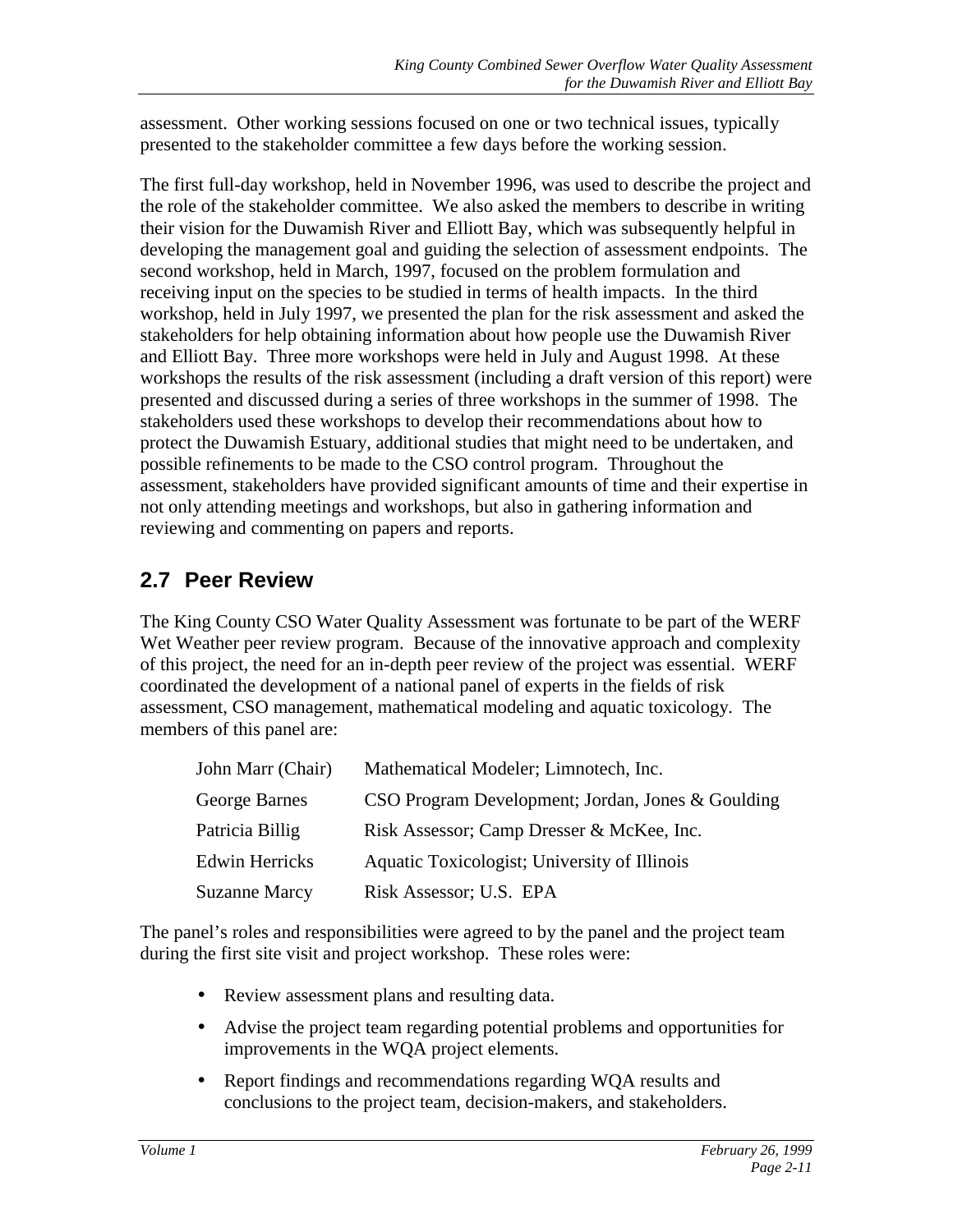• Help the project team resolve issues that arise in the areas of project design and execution.

<span id="page-31-0"></span>The Peer Review Panel has provided credibility to the assessment through their objective viewpoint and knowledge of other studies and projects across the nation and the world.

# **2.8 Project Team**

The project team was formed in 1996-97. The individuals who played key roles on this project are shown in Table A-1, at the beginning of this report. The fourteen starred members represent those individuals who designed, implemented, adapted, interpreted and problem solved with each other for the duration of the project on a weekly basis. The achievements of this project reflect the active participation of the project team in decision-making and problem solving through all phases of the project. Individuals brought expertise in aquatic and human health toxicology, environmental field sampling, oceanography, mathematical modeling, wastewater engineering and planning, environmental microbiology, public outreach and risk assessment.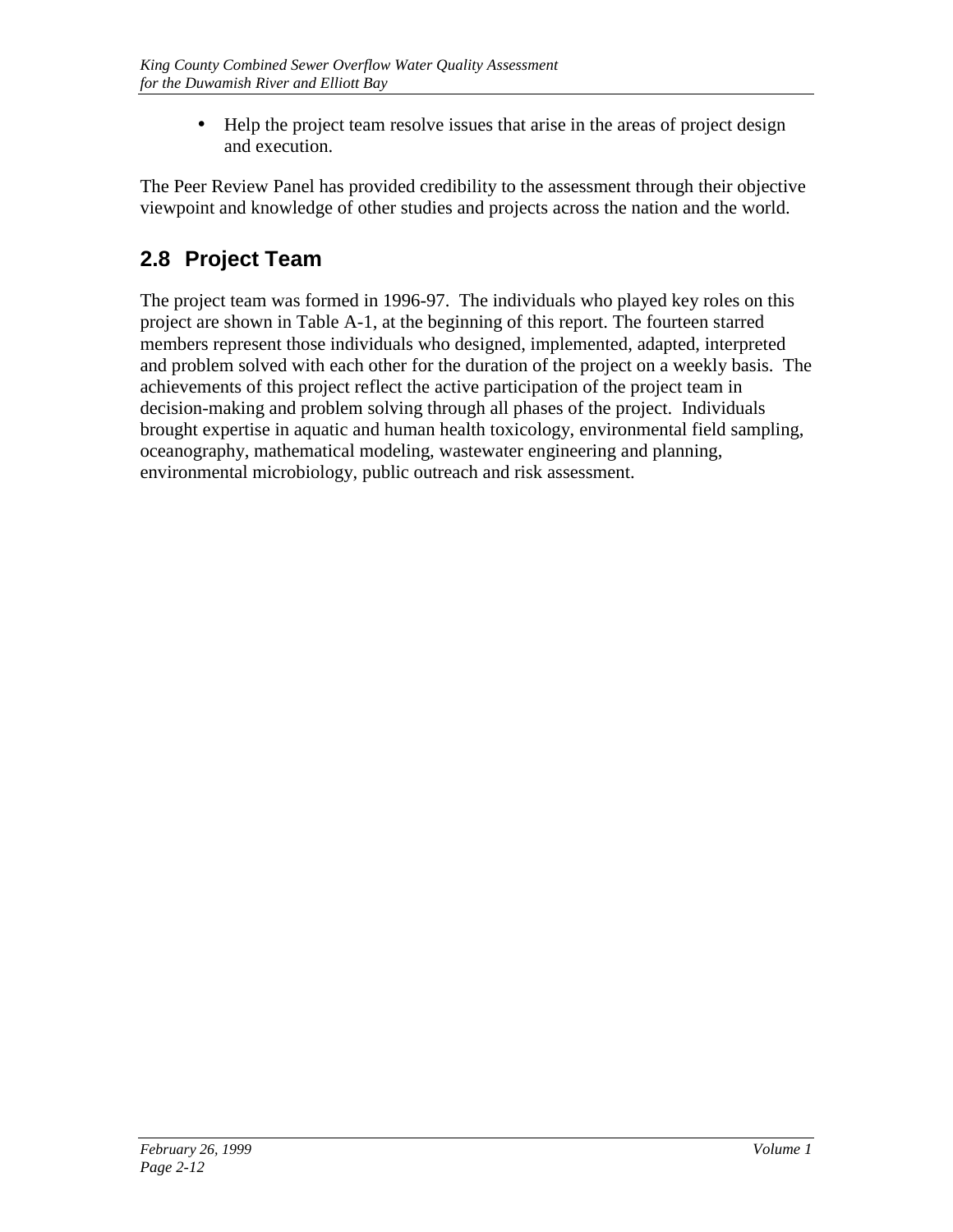# **3. PROBLEM FORMULATION**

<span id="page-32-0"></span>A summary of the problem formulation developed by the project team and stakeholder committee is presented below. This problem formulation was developed following the first stakeholder workshop, held on November 14, 1996. The peer review draft of the analysis plan, which described how the problem formulation was to be implemented, was issued in June 1997. The complete problem formulation and analysis plan are provided as Appendix A of this report.

This section of the report presents an overview of the study area, CSOs, stressors and risk hypotheses.

### **3.1 The Study Area**

The study area (Figure 3-1) includes the Green-Duwamish River from just upriver of King County's East Treatment Plant at Renton, downstream to where the river empties into Elliott Bay, a distance of about 24 kilometers. The study area also includes the portion of Elliott Bay east of a line drawn northward from Duwamish Head to Magnolia Bluff. The study area is a mixture of residential, commercial and industrial development, and a small amount of undeveloped land. In the past, shipyards, sewage treatment plants and other industries discharged to the Duwamish River and Elliott Bay, which lead to much of the historical contamination we see today.

The entire study area can be considered an estuarine system, that is, an aquatic system that exhibits both marine and freshwater characteristics. The upriver portion of the study area is primarily a freshwater river with tidal influence, while the seaward boundary of the study area in Elliott Bay is primarily marine with a variable freshwater layer, especially in the winter months during periods of higher river flow. The open portion of Elliott Bay is dominated by Puget Sound marine water masses with the freshwater layer from the Duwamish River limited to the upper five meters (about 5 percent of the water column). In winter months the brown color of this sediment-laden layer can be seen clearly in Elliott Bay. The river water is mixed with incoming Puget Sound water and enters the greater Puget Sound circulation. Sediment falls from the surface layer to the bottom in both Elliott Bay and Puget Sound.

Over the last 125 years, the drainage area of the Duwamish River has been reduced by about 70 percent due to development and diversion of streams and lakes out of the estuary. Most (98 percent) of approximately 1,270 acres of tidal marsh and 1,450 acres of flats and shallows, and all of about 1,250 acres of tidal wetland have been eliminated from the estuary (Blomberg et al. 1988). The intertidal habitat that remains in the Duwamish River is important for the survival of juvenile salmon, other predator fish, birds, and mammals that feed on invertebrates and small fish found in shallow areas of the study area.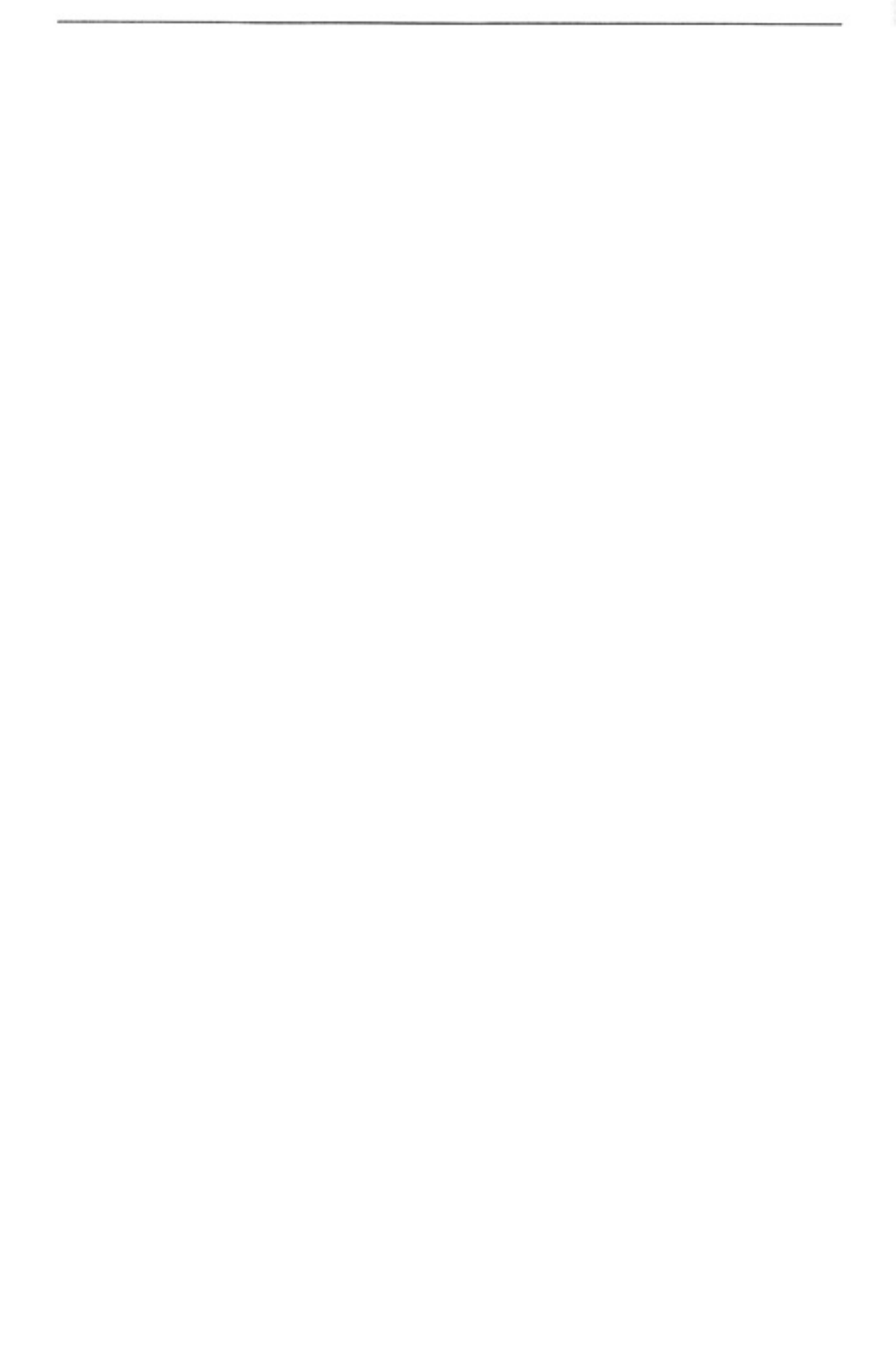<span id="page-34-0"></span>Kellogg Island is the largest remnant of intertidal habitat remaining in the Duwamish River estuary (Tanner 1991). Habitat associated with the island includes high and low marsh, intertidal flats, and filled uplands (Canning et al. 1979). Kellogg Island provides important nesting and feeding habitat for waterfowl and other birds. Small patches of other intertidal areas occur in the estuary as marsh and unvegetated intertidal beaches.

Sections of natural shoreline only occur in the Duwamish River above the head of navigation at about river mile 6 (Tanner 1991).

The nearshore environment of Elliott Bay once consisted of 2,100 acres of eelgrass and marsh habitats. Because of harbor development, eelgrass and marsh habitat have been reduced to about 54 acres (Stober and Pierson 1984). Nearshore habitats include the waterfront along downtown Seattle, with pilings, riprap, and other human-made submerged structures. Remaining natural habitat includes the eelgrass beds along the shoreline northeast of Alki Point and the kelp beds off the northern shore of the bay. The marine waters of Elliott Bay provide habitat for demersal and pelagic marine fishes, invertebrates, marine mammals, and birds, several commercially important anadromous fish (chinook, coho, and chum salmon), and shellfish (geoduck clam, crab, and shrimp). The Duwamish River and Elliott Bay waterfront is devoted to waterborne commerce.

The Port of Seattle is the fifth largest container port in the United States. It is the twentieth largest in the world (Trade Development Alliance 1994). Seattle competes with Los Angeles, San Francisco, Portland, Tacoma, and Vancouver, British Columbia for trans-Pacific maritime trade. The value of trade through the Port of Seattle in 1992 was \$26.89 billion, of which trade with Japan, Korea, Taiwan, and China accounted for \$21.93 billion. In terms of value, the top five exports were hides, paper products, industrial equipment, fishery products, and heavy machinery. Seattle is also a major distributor of Alaskan products, especially canned salmon. Seattle's own large fishing fleet is noted for its salmon, halibut, and crab catch (Kurian 1994). Shipbuilding, a large industry in World Wars I and II, is now limited to construction of ferryboats, barges, fishing boats, and pleasure boats.

In addition to commerce, fishing (both recreational, commercial, and tribal) and boating are pursued in both the Duwamish River and Elliott Bay, along with beach activities and limited swimming, wading, and scuba diving. Fishing activities in the Duwamish River include treaty gillnet fishing by the Muckleshoot and Suquamish Tribes and recreational angling from boats, fishing piers, and marinas. Public shoreline and water access occurs on the Duwamish River and along the Seattle waterfront. Commercial harvesting of shellfish is not allowed in Elliott Bay because of high fecal coliform bacteria counts (Stober and Pierson 1984). The King County Health Department and the Washington Department of Health recommend against collecting fish and shellfish from urban shorelines (Washington Department of Health 1993).

# **3.2 CSOs**

City of Seattle and King County CSOs occur within the study area in both the Duwamish River and Elliott Bay. Other CSOs occur in Lake Washington, Lake Union, and the Ship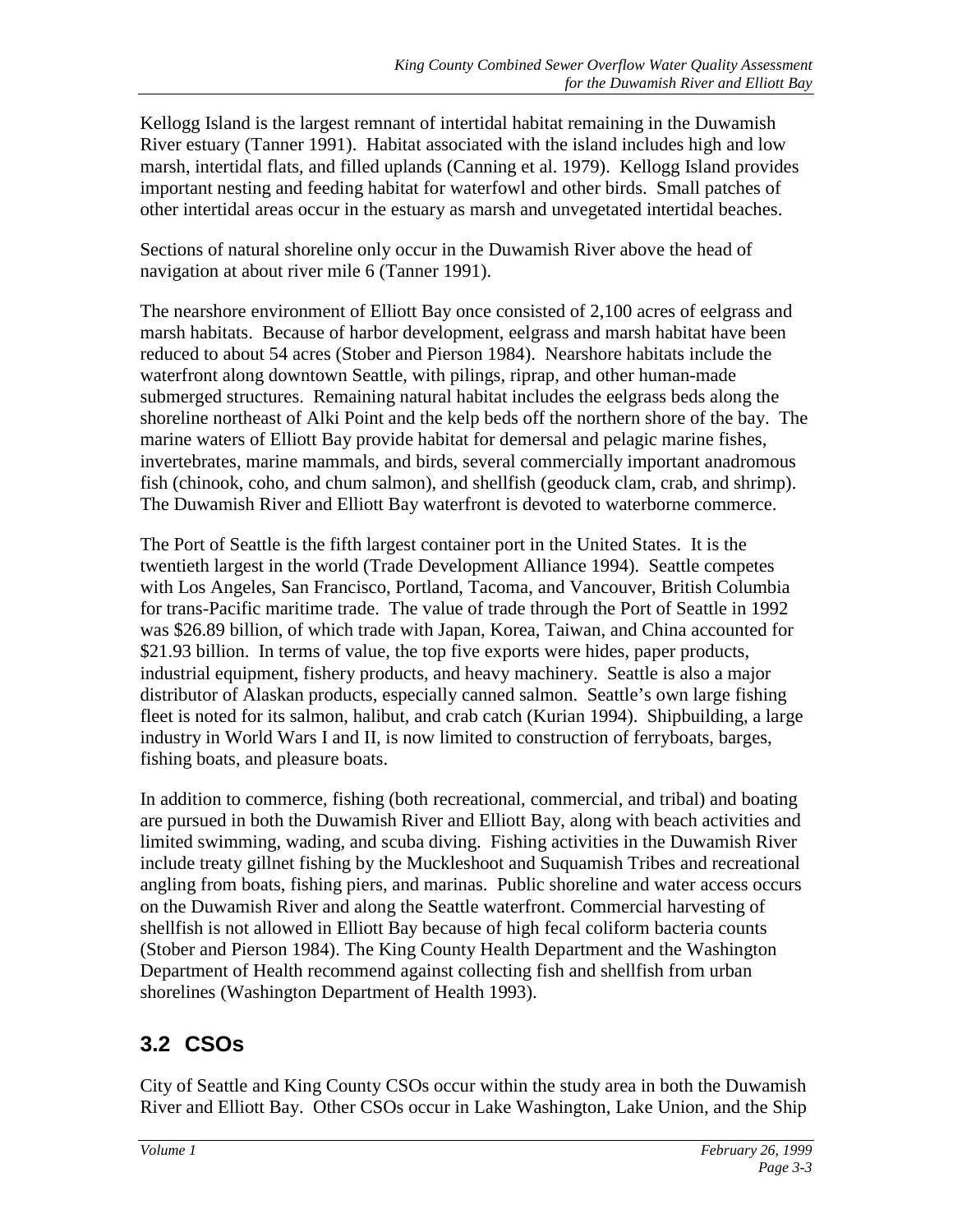<span id="page-35-0"></span>Canal. These locations are shown in Figure 1-2. From 1981 to 1988, nearly 2.4 billion gallons of untreated sewage were discharged from King County's CSOs each year. As a result of control efforts, this volume was reduced to 1.6 billion gallons per year on average (King County 1995). Table 3-1 summarizes the discharge characteristics for the CSOs evaluated in this study.

| <b>CSO Location</b>                    | <b>CSO Frequency</b><br>(Events/Year) | <b>CSO Volume</b><br>(Millions of Gallons) |
|----------------------------------------|---------------------------------------|--------------------------------------------|
| 8 <sup>th</sup> Avenue                 | 5                                     | 12                                         |
| West Michigan                          | 13                                    | 2                                          |
| <b>Harbor Avenue</b>                   | 33                                    | 58                                         |
| Chelan Avenue                          | 41                                    | 65                                         |
| <b>Norfolk Street</b>                  | 4                                     | 9                                          |
| Michigan Street                        | 40                                    | 173                                        |
| <b>Brandon Street</b>                  | 40                                    | 57                                         |
| Hanford at Rainier (Duwamish/Diagonal) | 5                                     | 60                                         |
| Hanford #2                             | 24                                    | 207                                        |
| Lander                                 | 23                                    | 164                                        |
| Connecticut                            | 25                                    | 93                                         |
| <b>King Street</b>                     | 31                                    | 33                                         |
| Denny Way                              | 51                                    | 455                                        |
| South Magnolia                         | 21                                    | 15                                         |
| Terminal 115                           | 8                                     | 5                                          |

#### **Table 3-1. Annual Average Frequency and Volume of Study Area CSOs in the King County Sewage System**

### **3.3 Stressors**

A basic premise of the problem formulation is that chemicals, physical disturbances, changes in conventional water quality parameters, and microbial contaminants may occur in the Duwamish River and Elliott Bay at levels that could harm aquatic life, wildlife or people who use the estuary. In risk assessment terminology, these COPCs are termed stressors. The specific stressors that were evaluated in the WQA are presented in Table 3-2, along with the contributing sources of these stressors to the model and their potential impacts on the receptors we evaluated. Although not noted in the table, the metal stressors are naturally occurring, and also enter the estuary through weathering of natural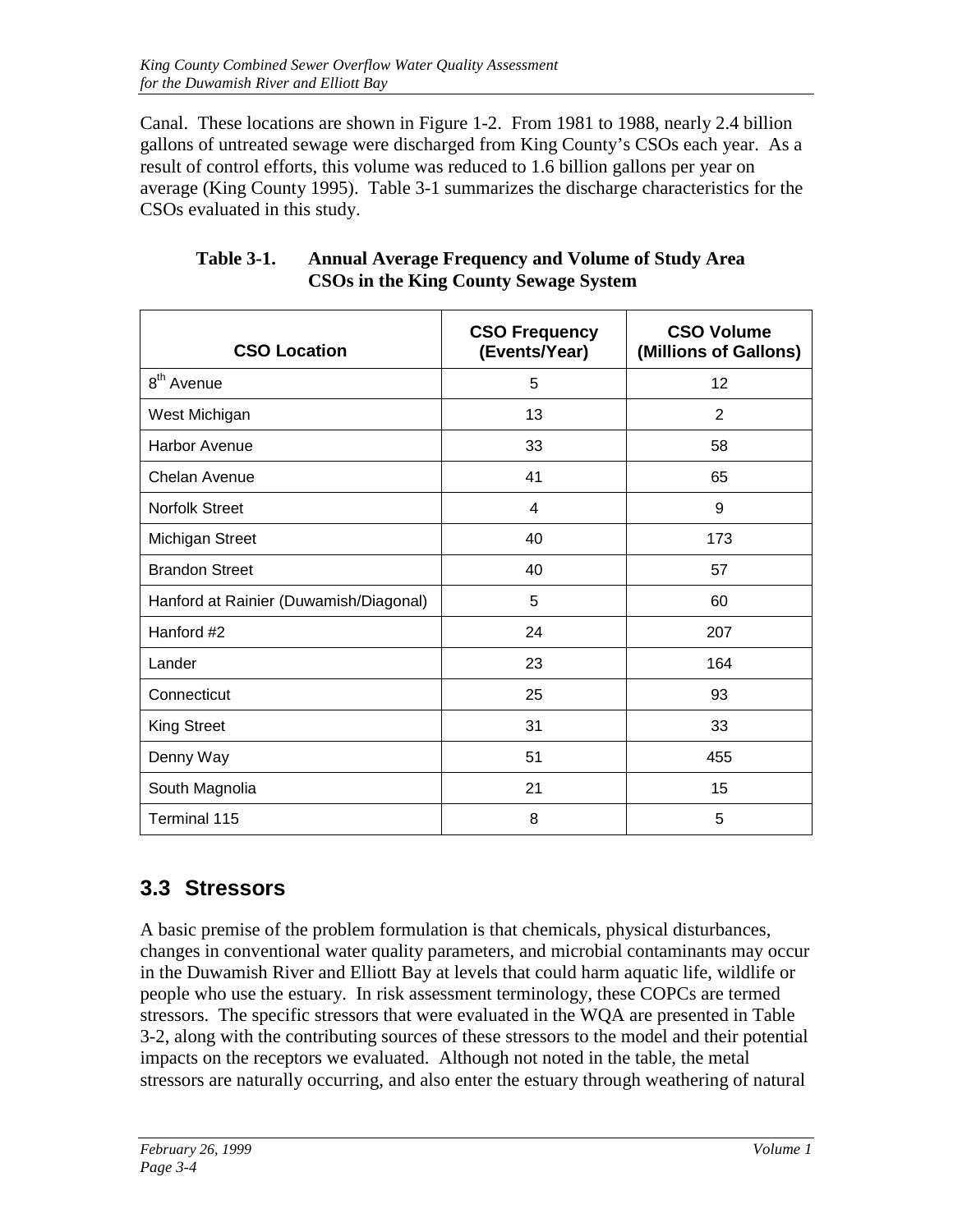materials. A detailed discussion of the process used to select the chemicals evaluated is presented in Appendix A.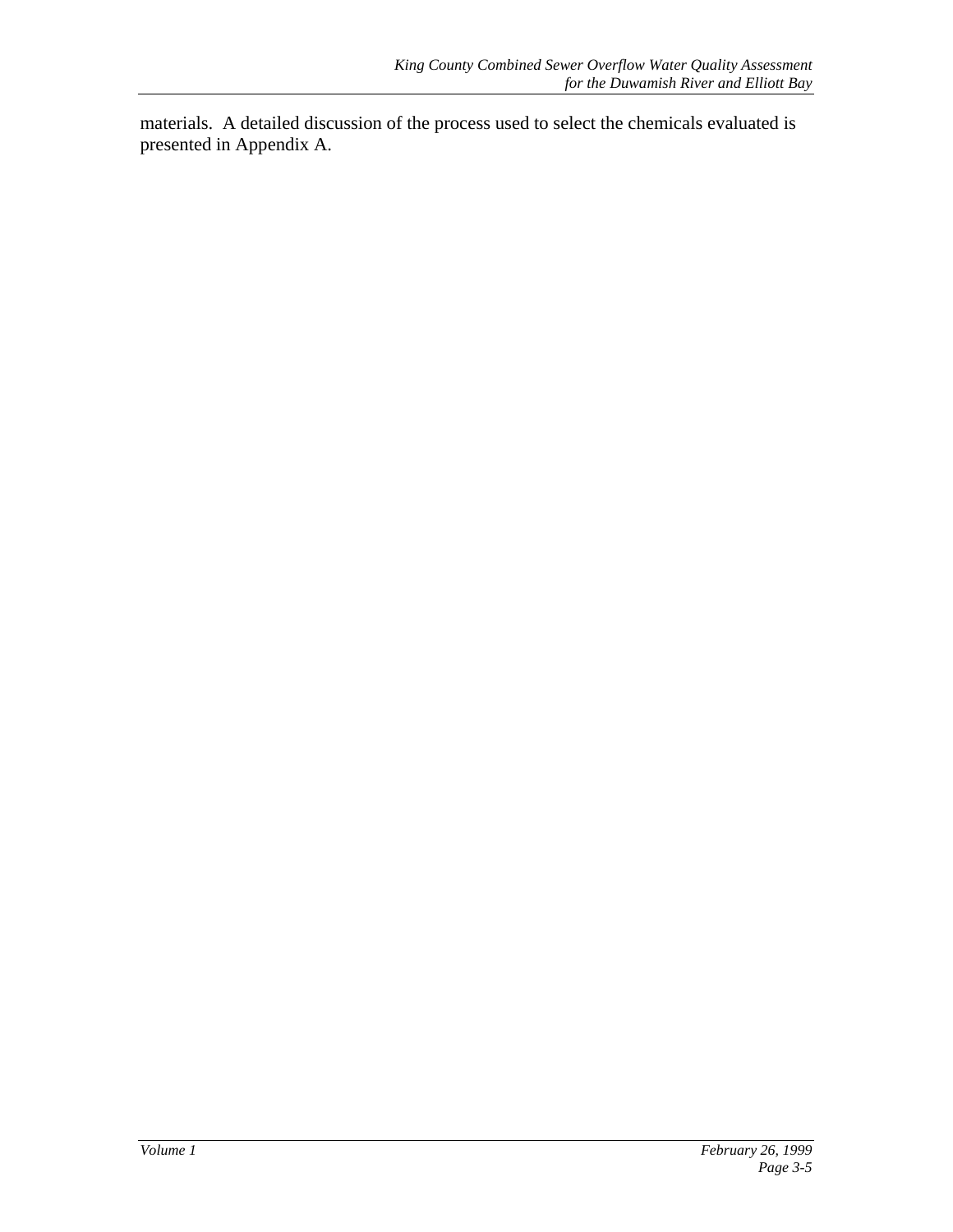| <b>Stressor</b>      | <b>Uses/Causes</b>                                                                                                                                              | <b>Contributing Sources</b><br>of Stressors                                                              | <b>Primary Receptor Impacts</b>                                                                                                                                                                     |
|----------------------|-----------------------------------------------------------------------------------------------------------------------------------------------------------------|----------------------------------------------------------------------------------------------------------|-----------------------------------------------------------------------------------------------------------------------------------------------------------------------------------------------------|
| <b>Chemicals</b>     |                                                                                                                                                                 |                                                                                                          |                                                                                                                                                                                                     |
| Arsenic              | Pesticides, manufacturing,<br>CSOs, Puget Sound marine<br>electronics industry, weathering of<br>waters, surface runoff,<br><b>Green River</b><br>igneous rocks |                                                                                                          | Aquatic: Reduced growth and reproduction,<br>mortality<br>Wildlife: Mortality and reproductive and<br>development effects                                                                           |
| Benzo(a)anthracene   | Produced by residential wood<br>burning, combustion processes,<br>and automobile and truck exhausts                                                             | CSOs, historical sediment<br>contamination, surface<br>runoff, Green River, Puget<br>Sound Marine        | People: Carcinogen <sup>a</sup> , skin effects<br>Aquatic: Reduced growth and reproduction,<br>mortality<br>Wildlife: Reproductive effects <sup>b</sup><br>People: Carcinogen, reproductive effects |
| Benzo(a)pyrene       | Produced by residential wood<br>burning, combustion processes,<br>and automobile and truck exhausts                                                             | CSOs, historical sediment<br>contamination, surface<br>runoff, Green River, Puget<br><b>Sound Marine</b> | Aquatic: Reduced growth and reproduction,<br>mortality<br>Wildlife: Reproductive effects <sup>b</sup><br>People: Carcinogen, reproductive effects                                                   |
| Benzo(b)fluoranthene | Produced by residential wood<br>burning, combustion processes,<br>and automobile and truck exhausts                                                             | CSOs, historical sediment<br>contamination, surface<br>runoff                                            | Aquatic: Reduced growth and reproduction,<br>mortality<br>Wildlife: Reproductive effects<br>People: Carcinogen, reproductive effects                                                                |
| Benzo(g,h,i)perylene | Produced by residential wood<br>burning, combustion processes,<br>and automobile and truck exhausts                                                             | CSOs, historical sediment<br>contamination, surface<br>runoff                                            | Aquatic: Reduced growth and reproduction,<br>mortality<br>Wildlife: Reproductive effects<br>People: Carcinogen, reproductive effects                                                                |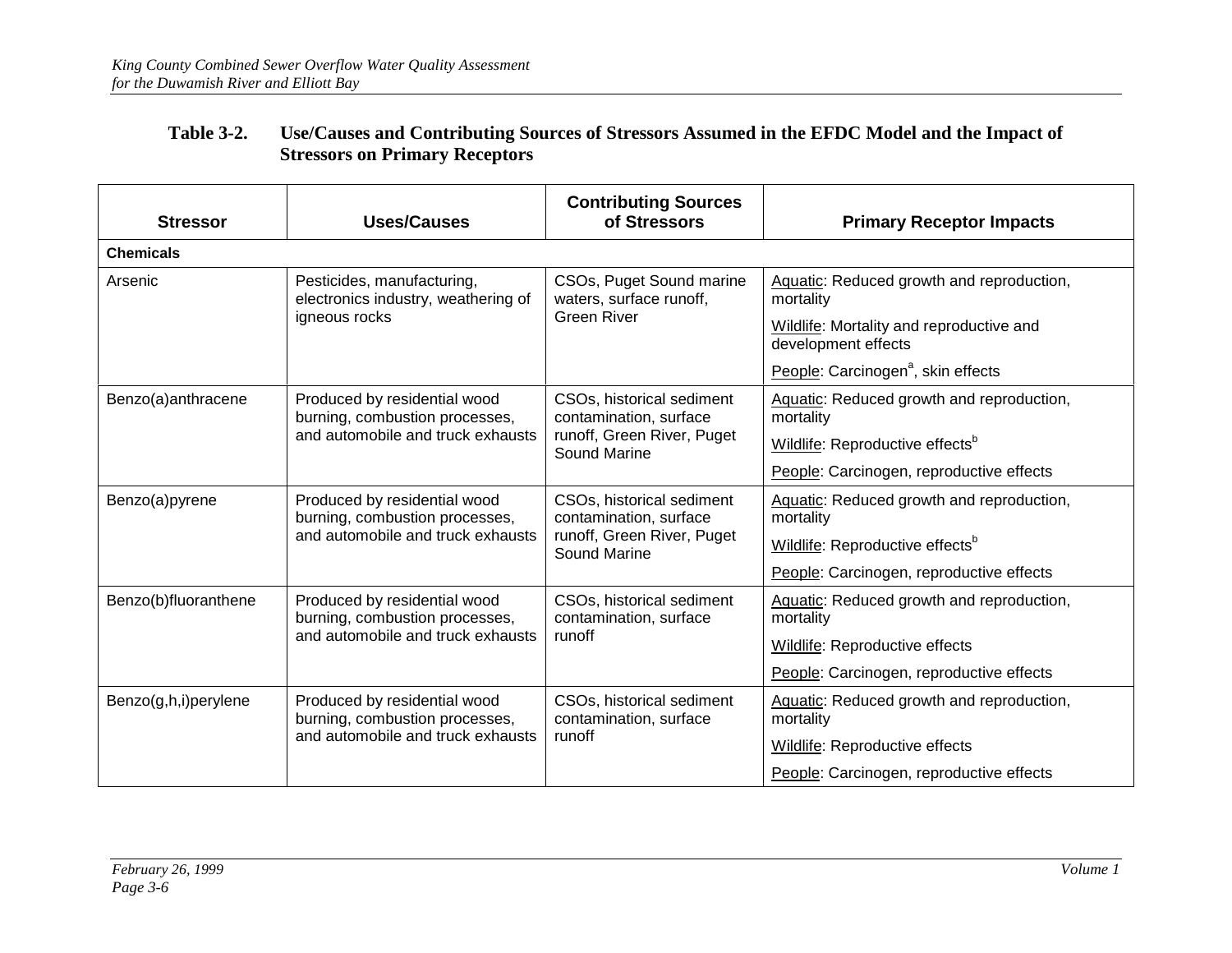| <b>Stressor</b>                | <b>Uses/Causes</b>                                                    | <b>Contributing Sources</b><br>of Stressors         | <b>Primary Receptor Impacts</b>                                                                   |
|--------------------------------|-----------------------------------------------------------------------|-----------------------------------------------------|---------------------------------------------------------------------------------------------------|
| <b>Chemicals</b>               |                                                                       |                                                     |                                                                                                   |
| Benzo(k)fluoranthene           | Produced by residential wood<br>burning, combustion processes,        | CSOs, historical sediment<br>contamination, surface | Aquatic: Reduced growth and reproduction,<br>mortality                                            |
|                                | and automobile and truck exhausts                                     | runoff                                              | Wildlife: Reproductive effects                                                                    |
|                                |                                                                       |                                                     | People: Carcinogen, reproductive effects                                                          |
| Bis(2-ethylhexyl)<br>phthalate | Plastics manufacturing, present in<br>plastic toys, vinyl upholstery, | CSOs, historical sediment<br>contamination, surface | Aquatic: Mortality and reduced growth and<br>reproduction                                         |
|                                | shower curtains, adhesives, and<br>coatings                           | runoff, Green River, Puget<br>Sound Marine          | Wildlife: Reproductive effects                                                                    |
|                                |                                                                       |                                                     | People: Possible carcinogen, liver effects                                                        |
| Cadmium                        | Used in metal plating, pigments,<br>batteries, plastics. Released by  | CSOs, historical sediment<br>contamination, surface | Aquatic: Reduced growth and reproduction,<br>mortality                                            |
|                                | burning fossil fuels and metal<br>smelting.                           | runoff, Green River, Puget<br>Sound Marine          | Wildlife: Reproductive effects, decreased growth,<br>and mortality                                |
|                                |                                                                       |                                                     | People: Kidney and lung damage, lung cancer from<br>inhalation, high blood pressure, bone effects |
| Chrysene                       | Produced by residential wood<br>burning, combustion processes,        | CSOs, historical sediment<br>contamination, surface | Aquatic: Reduced growth and reproduction,<br>mortality                                            |
|                                | and automobile and truck exhausts                                     | runoff                                              | Wildlife: Reproductive effects                                                                    |
|                                |                                                                       |                                                     | People: Carcinogen, reproductive effects                                                          |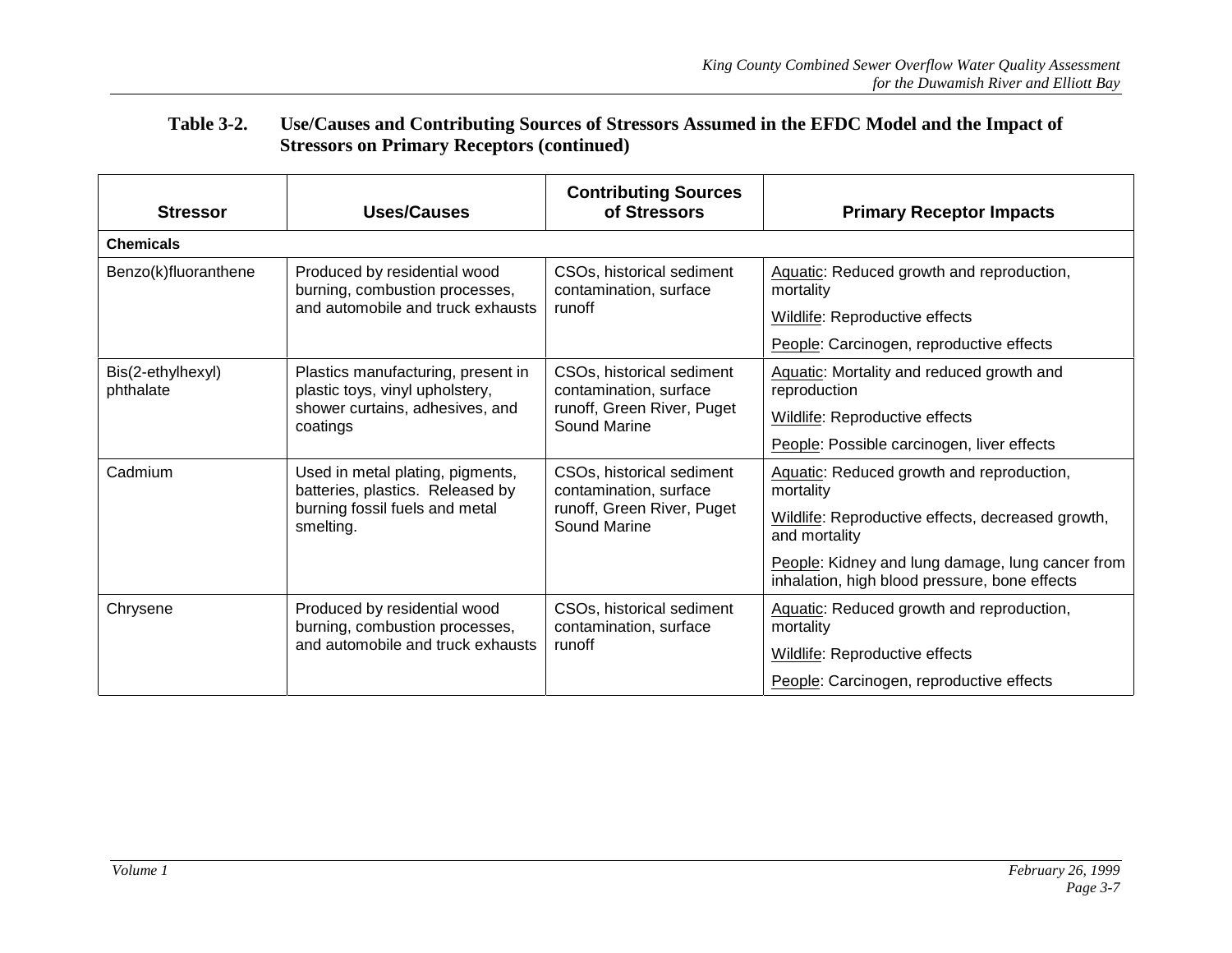| <b>Stressor</b>        | <b>Uses/Causes</b>                                                                                             | <b>Contributing Sources</b><br>of Stressors                   | <b>Primary Receptor Impacts</b>                                                                                  |
|------------------------|----------------------------------------------------------------------------------------------------------------|---------------------------------------------------------------|------------------------------------------------------------------------------------------------------------------|
| Copper                 | Metal or alloy used in<br>manufacturing of wire, sheet metal                                                   | CSOs, surface water,<br>historic sediment                     | Aquatic: Reduced growth and reproduction,<br>mortality                                                           |
|                        | and other metal products,<br>preservative, fungicide                                                           | contamination, Green River,<br><b>Puget Sound Marine</b>      | Wildlife: Reduced growth and reproduction,<br>mortality                                                          |
|                        |                                                                                                                |                                                               | People: Essential nutrient, very high doses can<br>cause gastric distress, liver and kidney damage,<br>and death |
| Dibenzo(a,h)anthracene | Produced by residential wood<br>CSOs, surface runoff,<br>burning, combustion processes,<br>historical sediment |                                                               | Aquatic: Reduced growth and reproduction,<br>mortality                                                           |
|                        | and automobile and truck exhausts                                                                              | contamination                                                 | Wildlife: Reproductive effects                                                                                   |
|                        |                                                                                                                |                                                               | People: Carcinogen, reproductive effects                                                                         |
| 1,4-Dichlorobenzene    | Toilet deodorizing blocks,<br>mothballs, fumigants, chemical                                                   | CSOs, historical sediment<br>contamination, surface<br>runoff | Aquatic: Reduced growth and reproduction,<br>mortality                                                           |
|                        | manufacturing                                                                                                  |                                                               | Wildlife: Liver degeneration                                                                                     |
|                        |                                                                                                                |                                                               | People: Impacts on liver, kidney, blood, possible<br>carcinogen <sup>a</sup>                                     |
| Fluoranthene           | Produced by residential wood<br>burning, combustion processes,                                                 | CSOs, surface runoff,<br>historical sediment                  | Aquatic: Reduced growth and reproduction,<br>mortality                                                           |
|                        | and automobile and truck exhausts                                                                              | contamination                                                 | Wildlife: Reproductive effects, mortality                                                                        |
|                        |                                                                                                                |                                                               | People: Possible carcinogen, reproductive effects                                                                |
| Indeno(1,2,3-cd)pyrene | Produced by residential wood<br>burning, combustion processes,                                                 | CSOs, surface runoff,<br>historical sediment                  | Aquatic: Reduced growth and reproduction,<br>mortality                                                           |
|                        | and automobile and truck exhausts                                                                              | contamination                                                 | Wildlife: Reproductive effects, reduced growth,<br>mortality                                                     |
|                        |                                                                                                                |                                                               | People: Carcinogen, reproductive effects                                                                         |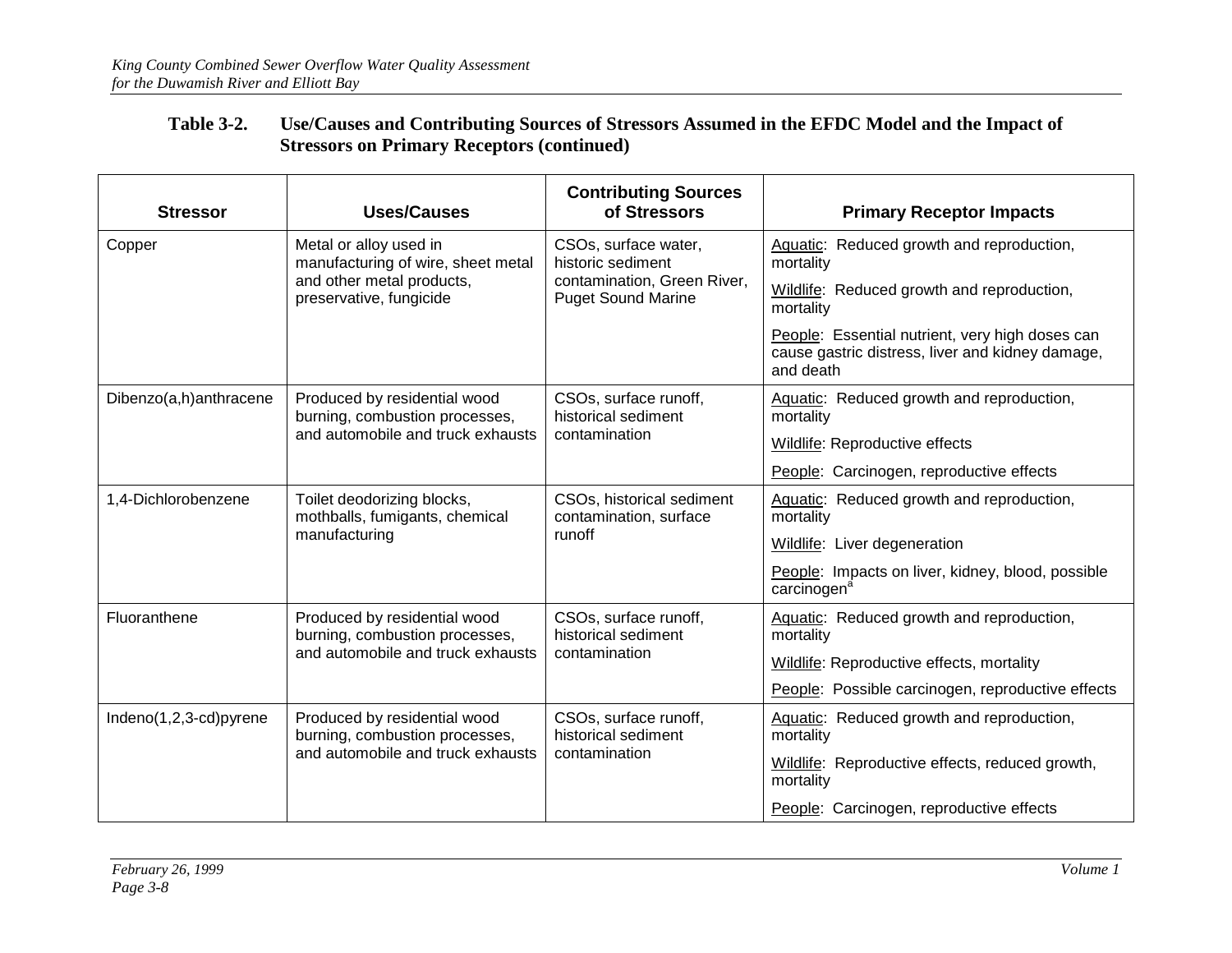| <b>Stressor</b> | <b>Uses/Causes</b>                                                       | <b>Contributing Sources</b><br>of Stressors          | <b>Primary Receptor Impacts</b>                                                                   |
|-----------------|--------------------------------------------------------------------------|------------------------------------------------------|---------------------------------------------------------------------------------------------------|
| Lead            | Used in batteries, gasoline<br>additives, paints, roofing materials,     | CSOs, historical sediment<br>contamination, surface  | Aquatic: Reduced growth and reproduction,<br>mortality                                            |
|                 | caulks, ammunition, and solder                                           | runoff, Green River, Puget<br>Sound Marine           | Wildlife: Reproductive effects, reduced growth,<br>mortality                                      |
|                 |                                                                          |                                                      | People: Fetal effects, brain damage, reproductive<br>effects                                      |
| Mercury         | Chlorine-alkali manufacturing,<br>electrical equipment, dental fillings, | CSOs, historical sediment<br>contamination, surface  | Aquatic: Reduced growth and reproduction,<br>mortality                                            |
|                 | historically used as a fungicide,<br>weathering of igneous rocks         | runoff, Green River, Puget<br>Sound Marine           | Wildlife: Reproductive and kidney effects,<br>mortality, neurological effects                     |
|                 |                                                                          |                                                      | People: Brain, kidney, and fetal damage, nervous<br>system effects                                |
| 4-Methylphenol  | Disinfectant, deodorant, fuel<br>component                               | <b>Historical sediment</b><br>contamination, surface | Aquatic: Reduced growth and reproduction,<br>mortality                                            |
|                 | runoff                                                                   |                                                      | Wildlife: Mortality, decreased growth and<br>reproductive effects                                 |
|                 |                                                                          |                                                      | People: Possible carcinogen                                                                       |
| <b>Nickel</b>   | Steels, metal alloys, electroplating,<br>Ni-cad batteries, ceramics      | CSOs, historical sediment<br>contamination, surface  | Aquatic: Reduced growth and reproduction,<br>mortality                                            |
|                 |                                                                          | runoff, Green River, Puget<br>Sound Marine           | Wildlife: Reduced growth and reproduction,<br>mortality                                           |
|                 |                                                                          |                                                      | People: Micronutrient <sup>c</sup> , skin rashes, immune and<br>lung effects from inhalation only |
|                 |                                                                          |                                                      |                                                                                                   |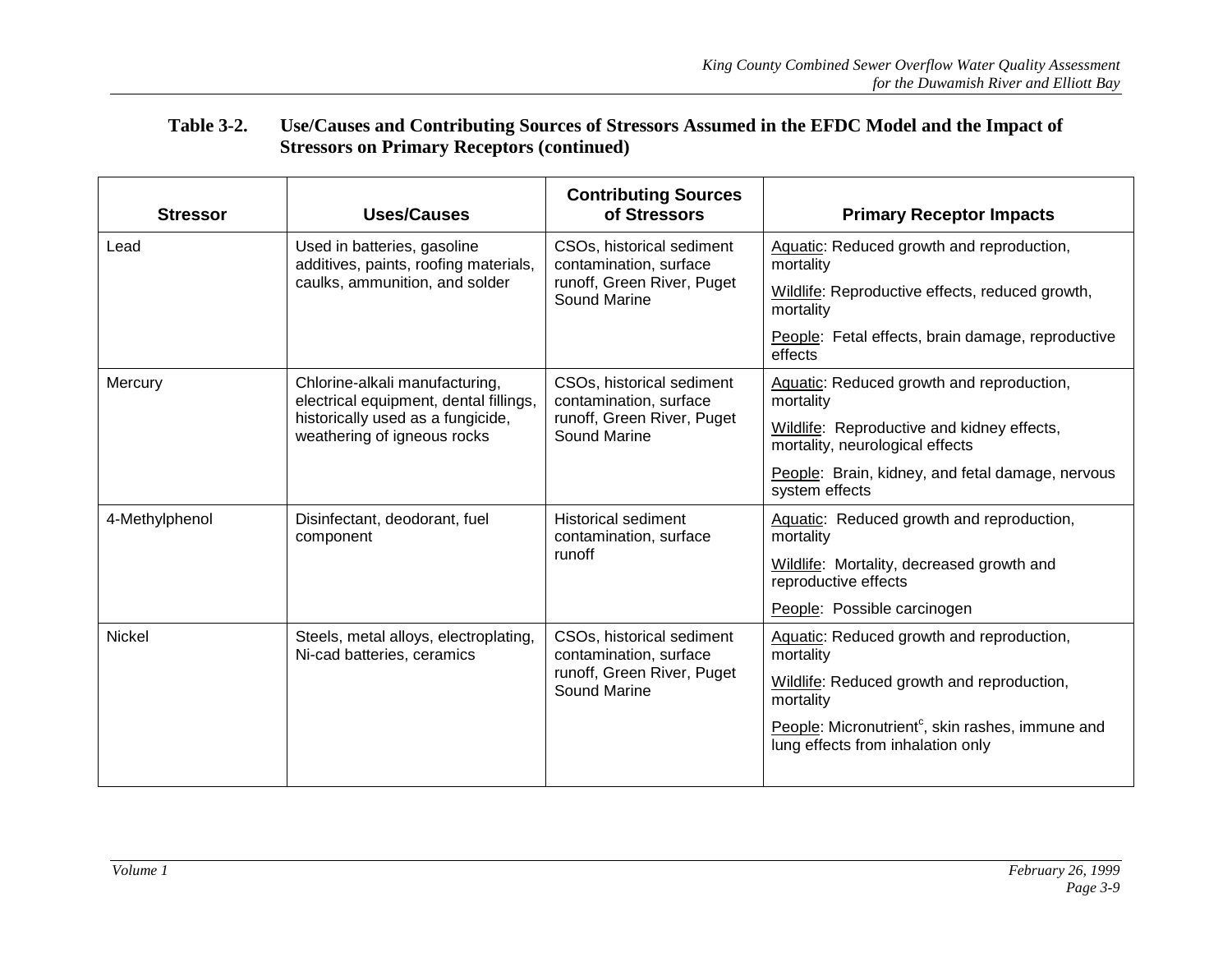| <b>Stressor</b>   | <b>Uses/Causes</b>                                                  | <b>Contributing Sources</b><br>of Stressors         | <b>Primary Receptor Impacts</b>                                                                                                |  |
|-------------------|---------------------------------------------------------------------|-----------------------------------------------------|--------------------------------------------------------------------------------------------------------------------------------|--|
| Phenanthrene      | Produced by residential wood<br>burning, combustion processes,      | CSOs, historical sediment<br>contamination, surface | Aquatic: Reduced growth and reproduction,<br>mortality                                                                         |  |
|                   | and automobile and truck exhausts                                   | runoff                                              | Wildlife: Reproductive effects, mortality                                                                                      |  |
|                   |                                                                     |                                                     | People: Possible carcinogen, reproductive effects                                                                              |  |
| Pyrene            | Produced by residential wood<br>burning, combustion processes,      | CSOs, historical sediment<br>contamination, surface | Aquatic: Reduced growth and reproduction,<br>mortality                                                                         |  |
|                   | and automobile and truck exhausts                                   | runoff                                              | Wildlife: Reproductive effects, kidney effects                                                                                 |  |
|                   |                                                                     |                                                     | People: Possible carcinogen, reproductive effects                                                                              |  |
| <b>Total PCBs</b> | Coolants and lubricants in<br>transformers, capacitors, and other   | <b>Historical sediment</b><br>contamination         | Aquatic: Reduced growth and reproduction,<br>mortality                                                                         |  |
|                   | electrical equipment                                                |                                                     | Wildlife: Reproductive effects, tumors, liver<br>degeneration                                                                  |  |
|                   |                                                                     |                                                     | People: Possible carcinogen, liver, kidney, and skin<br>damage                                                                 |  |
| Tributyltin (TBT) | Antifouling agent in marine paints,<br>wood and paper preservative, | <b>Historical sediment</b><br>contamination         | Aquatic: Reduced growth and reproduction,<br>mortality                                                                         |  |
|                   | disinfectants                                                       |                                                     | Wildlife: Reproductive effects, immunosuppression                                                                              |  |
|                   |                                                                     |                                                     | People: Skin irritant, immune effects                                                                                          |  |
| Zinc              | Rust preventatives, dry cell<br>batteries, and metal alloys. Used   | CSOs, historical sediment<br>contamination, surface | Aquatic: Reduced growth and reproduction,<br>mortality                                                                         |  |
|                   | in pennies.                                                         | runoff, Green River, Puget<br><b>Sound Marine</b>   | Wildlife: Reduced growth and reproduction,<br>mortality                                                                        |  |
|                   |                                                                     |                                                     | People: Essential nutrient. Large doses cause<br>gastric distress, anemia, low levels of HCL<br>cholesterol, copper deficiency |  |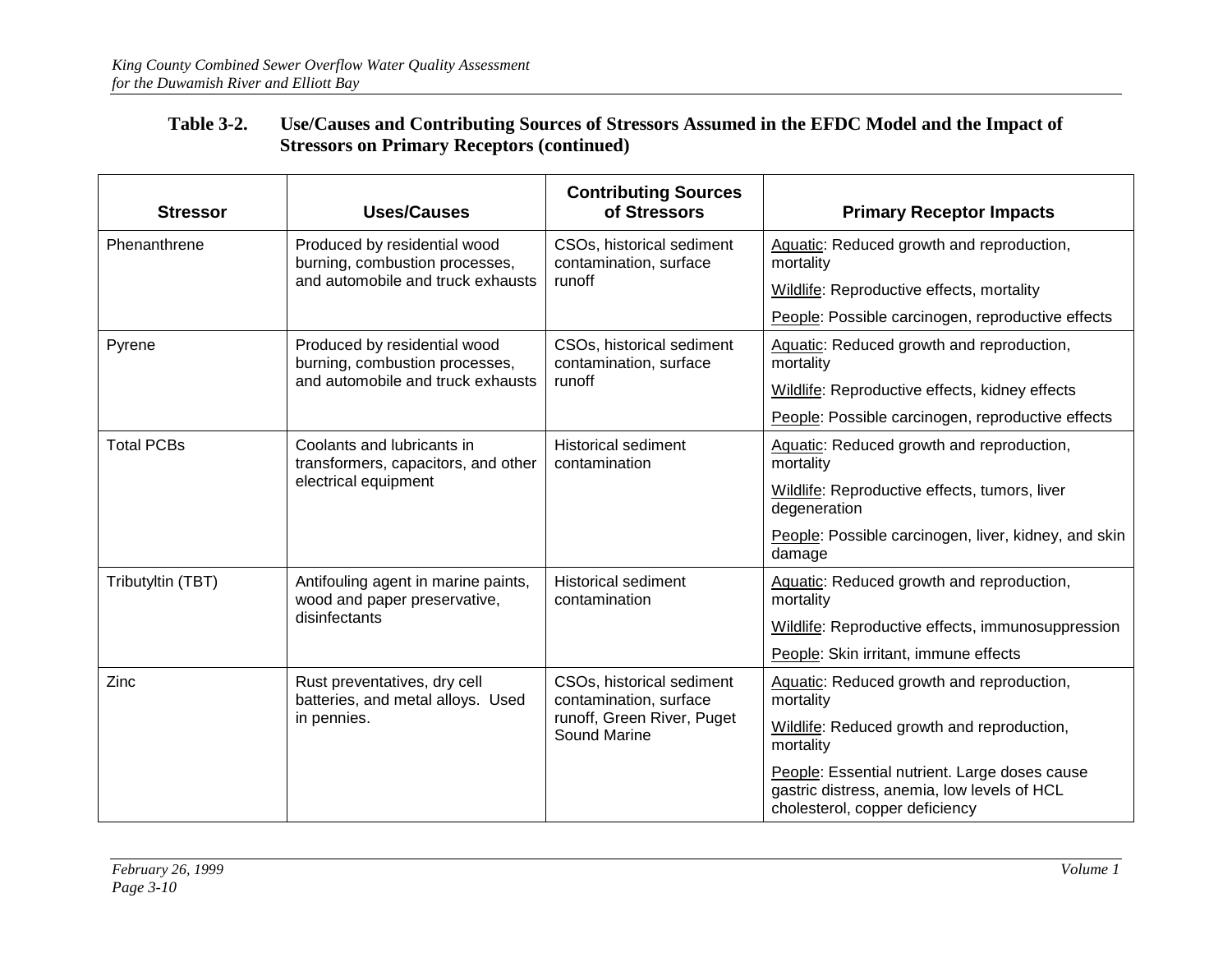| <b>Stressor</b>              | <b>Uses/Causes</b>                                                      | <b>Contributing Sources</b><br>of Stressors  | <b>Primary Receptor Impacts</b>                                              |  |
|------------------------------|-------------------------------------------------------------------------|----------------------------------------------|------------------------------------------------------------------------------|--|
| <b>Physical Disturbances</b> |                                                                         |                                              |                                                                              |  |
| <b>TSS</b>                   | Discharges from pipes, increasing                                       | CSOs, currents and flows,                    | Aquatic: Reproductive effects and mortality                                  |  |
|                              | flooding frequencies and durations,<br>resuspension due to currents and | flooding, Green River, Puget<br>Sound Marine | Wildlife: No impacts                                                         |  |
|                              | flows                                                                   |                                              | People: No impacts                                                           |  |
| Scouring                     | Discharges from pipes, increasing                                       | CSOs, currents and flows,                    | Aquatic: Physically being displaced from sediment                            |  |
|                              | flooding frequencies and durations,<br>currents and flows               | flooding                                     | Wildlife: No impacts                                                         |  |
|                              |                                                                         |                                              | People: No impacts                                                           |  |
| Sedimentation                | Discharges from pipes, increasing                                       | CSOs, currents and flows,<br>flooding        | Aquatic: Mortality from burying                                              |  |
|                              | flooding frequencies and durations,<br>resuspension due to currents and |                                              | Wildlife: No impacts                                                         |  |
|                              | flows                                                                   |                                              | People: No impacts                                                           |  |
| Displacement                 | Discharges from pipes, increasing<br>flooding frequencies and durations | CSOs, currents and flows,<br>flooding        | Aquatic: Increase vulnerability to predators,<br>osmotic stress <sup>d</sup> |  |
|                              |                                                                         |                                              | Wildlife: No impacts                                                         |  |
|                              |                                                                         |                                              | People: No impacts                                                           |  |
|                              | <b>Changes in Conventional Water Quality Parameters</b>                 |                                              |                                                                              |  |
| Salinity                     | Not Applicable                                                          | CSOs, surface runoff                         | Aquatic: Osmotic stress <sup>d</sup> leading to mortality                    |  |
|                              |                                                                         | <b>Puget Sound</b>                           | Wildlife: No impacts                                                         |  |
|                              |                                                                         |                                              | People: No impacts                                                           |  |
| Dissolved Oxygen             | Not Applicable                                                          | Not modeled                                  | Aquatic: Reduced growth, reproduction, and<br>mortality                      |  |
|                              |                                                                         |                                              | Wildlife: No impacts                                                         |  |
|                              |                                                                         |                                              | People: No impacts                                                           |  |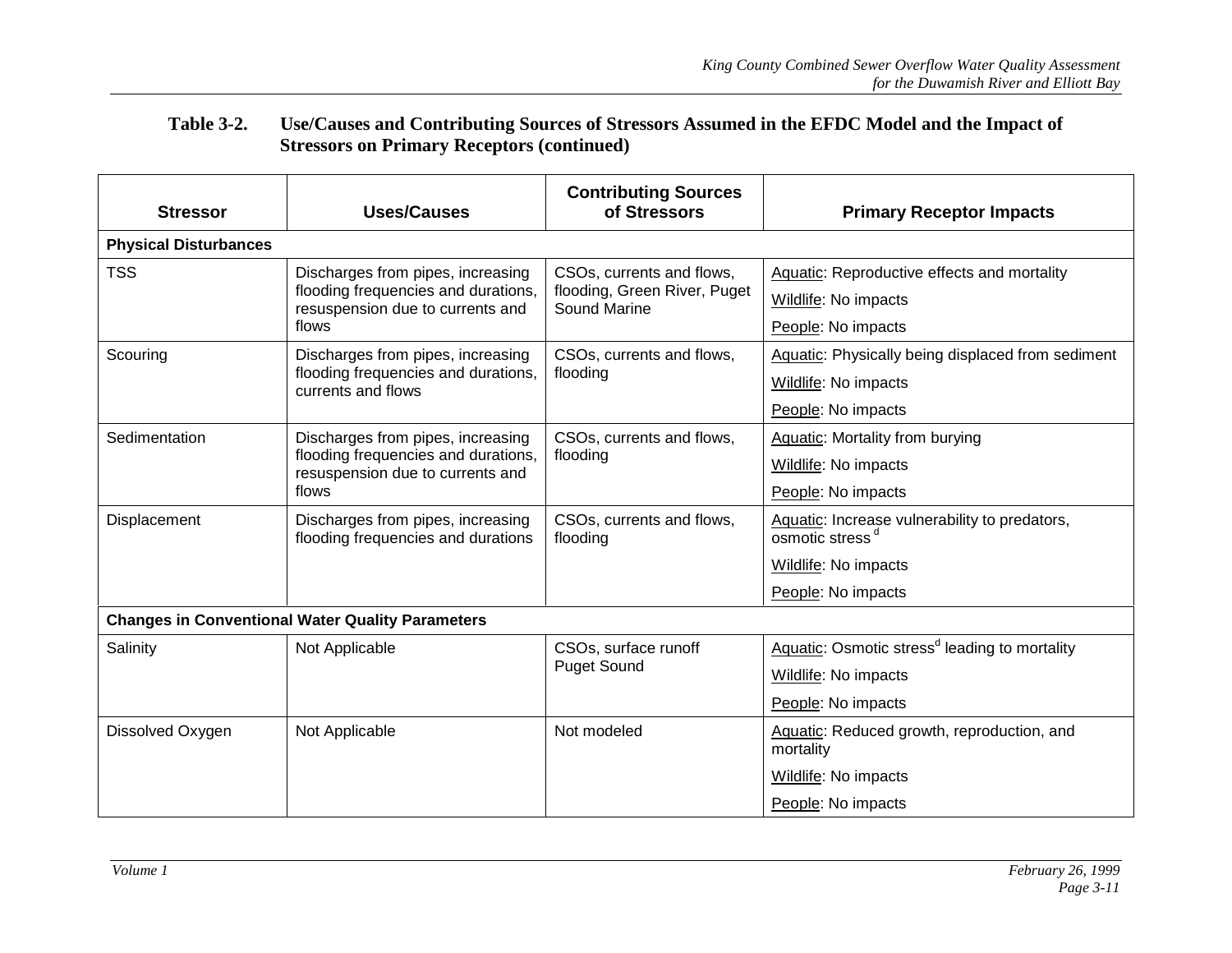| <b>Stressor</b>               | Uses/Causes             | <b>Contributing Sources</b><br>of Stressors                                                                                             | <b>Primary Receptor Impacts</b>                                                                      |
|-------------------------------|-------------------------|-----------------------------------------------------------------------------------------------------------------------------------------|------------------------------------------------------------------------------------------------------|
| <b>Microbial Contaminants</b> |                         |                                                                                                                                         |                                                                                                      |
| <b>Fecal Coliforms</b>        | Human and animal wastes | CSOs, surface runoff, and<br>upstream sources (e.g.<br>septic systems, wild and<br>domestic animals) Green<br>River, Puget Sound Marine | Aquatic: Unknown<br>Wildlife: Unknown<br>People: Indicators of the potential for human<br>diseases   |
| <b>Viruses</b>                | Human and animal wastes | <b>CSO<sub>s</sub></b>                                                                                                                  | Aquatic: Unknown<br>Wildlife: Unknown<br>People: Gastrointestinal disease, respiratory,<br>hepatitis |
| Protozoans                    | Human and animal wastes | <b>CSO<sub>s</sub></b>                                                                                                                  | Aquatic: Unknown<br>Wildlife: Unknown<br>People: Human diseases, primarily gastrointestinal          |

aA carcinogen is a chemical capable of causing cancer in people.

bExamples of reproductive effects are reduced egg number and hatchability in birds and fetal resorption, abortion, and reduced pup growth in river otters.

 $\rm c$ A micronutrient is an element that is essential to human health at very low concentrations in the diet.

dOsmotic stress occurs when marine organisms are exposed to freshwater, and they are unable to maintain the required balance of cellular ions.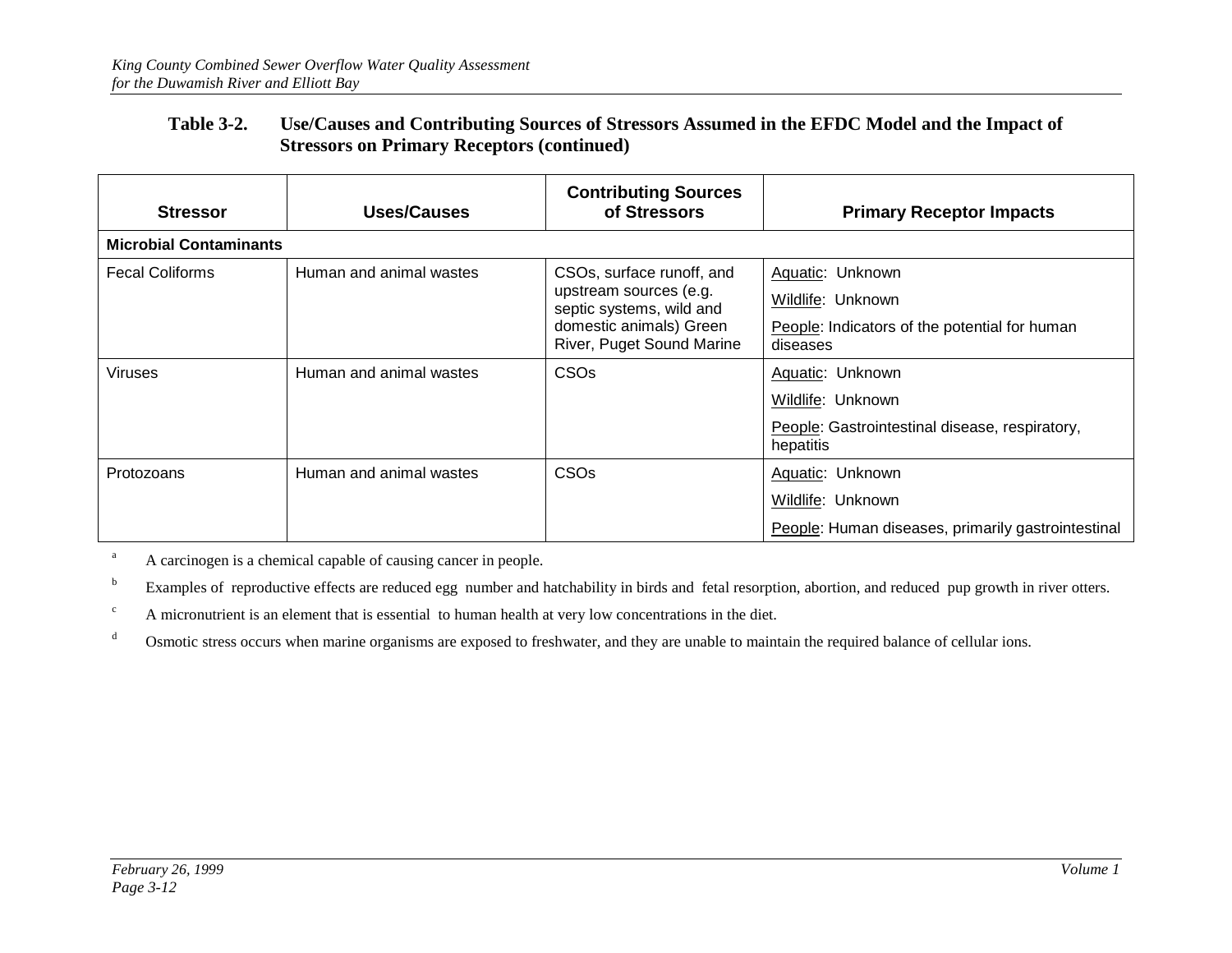## **3.3.1 Chemicals**

The chemical COPCs include polycyclic aromatic hydrocarbons (PAHs) from fuel combustion; polychlorinated biphenyls (PCBs) from transformer coolants; organic solvents (chloroform, trichloroethane); phthalic acid esters (phthalates); phenolics; 1,4 dichlorobenzene (1,4-dichlorobenzene), and metals (mercury, arsenic, lead, copper, butyltins, cadmium, zinc). Chemicals may enter the study area from point sources (permitted industrial discharges, treatment plants, storm water drains, CSOs, accidental spills, leaks, etc.) and non-point sources (runoff from pavement, roofs, etc.; groundwater discharges; and atmospheric dispersion and deposition of non-local sources).

Specific information on the distribution and extent of toxic chemicals in sediments below CSOs are from previous studies, such as those conducted at Denny Way by Metro (Romberg et al. 1984) and the more recent but unpublished studies conducted by King County (Shuman 1997 personal communication). These data suggest that chemicals discharged from CSOs are adsorbed to sediment particles that settle to the bottom at varying distances from the end of the pipe depending on particle size and hydrodynamic conditions. There is also the possibility of overland flow across intertidal mud flats during low tides. The area of deposition is known as the footprint and varies in size.

## **3.3.2 Physical Disturbances**

The physical disturbances evaluated in this risk assessment included benthic infaunal habitat loss due to sediment scouring or sedimentation (burial), and displacement of outmigrating salmon by high water velocities. Resuspension of sediments during scouring also can result in the re-dissolution of sediment-bound chemicals. Prior to this study, there were almost no data on current levels of physical disturbance (aside from engineered disturbances such as channel dredging in the Duwamish River and sediment capping at Denny Way CSO and Pier 53), either in the Duwamish River and Elliott Bay as a whole or proximal to CSOs.

## **3.3.3 Changes in Conventional Water Quality Parameters**

Conventional water quality parameters evaluated in this risk assessment included salinity, dissolved oxygen (DO) concentration, pH, and water temperature. Surface runoff and CSO discharges can change conventional water quality parameters, for example, lowering the salinity of receiving waters. If either of these sources contains organic materials or nutrients, they also have the potential to affect DO concentrations and pH. Additionally, CSOs discharges may be warmer or colder than the receiving waterbody. Lowered salinity, DO, changes in pH and changes in temperature can affect most aquatic life.

## **3.3.4 Microbial Contaminants**

Microbial contaminants enter the upper watershed in surface runoff and in groundwater contaminated by failed septic systems. CSOs are the primary source of untreated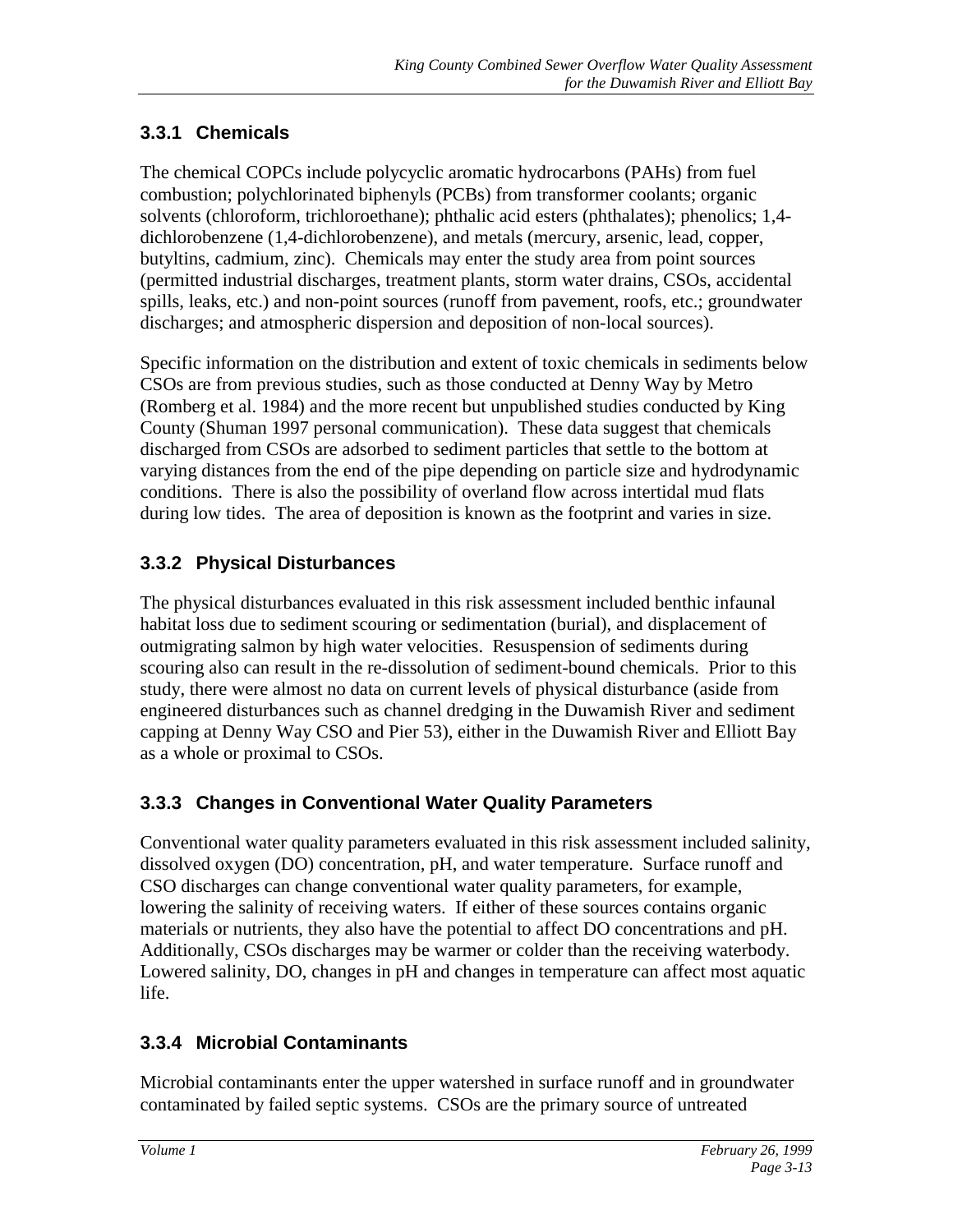domestic wastewaters in the lower Duwamish River and Elliott Bay. Microbial contaminants of most concern are human pathogens including protozoa, bacteria, viruses, and possibly helminths (tapeworm, round worms). Human pathogens persist for varying lengths of time in water, sediments, and shellfish. CSOs are probably the primary source of pathogens entering the Duwamish Estuary, but the upper watershed is also a potential source of pathogens.

# **3.4 Measures of Assessment**

Measures of assessment are defined by the U.S. EPA (1996) as "explicit expressions of actual environmental values that are to be protected." For example, survival of outmigrant salmon or risk from getting cancer from eating fish could be assessment endpoints. Assessment endpoints provide direction for a risk assessment and are the basis for developing questions, predictions, models, and analyses. This risk assessment evaluated ten assessment endpoints (Table 3-3):

- Survival of outmigrant salmon
- Survival and health of resident fish species (e.g., English sole)
- Survival, growth and reproductive success in at least 95 percent of aquatic species
- Abundance and richness (community structure) of benthic invertebrates
- Survival of spotted sandpipers
- Survival of great blue herons
- Survival and reproduction of bald eagles
- Survival of river otters
- Absence of non-cancer health effects from chemicals and pathogens among people using the Duwamish River or Elliott Bay
- Absence of a one-in-a-million chance (excess probability) of getting cancer among people using the Duwamish River or Elliott Bay

The selection of assessment endpoints was based on societal values expressed in the management goal, as well as an evaluation of available information to ensure that the endpoints were ecologically relevant and susceptible to identified stressors. The assessment endpoints are measurable attributes of valued resources that include both an entity (e.g., benthos) and a measurable attribute (e.g., diversity).

The WQA Project Team selected assessment endpoints with key input from the WQA Stakeholder Committee. Each assessment point is described below by receptor group to highlight its ecological relevance, potential for exposure to known stressors, and importance to society.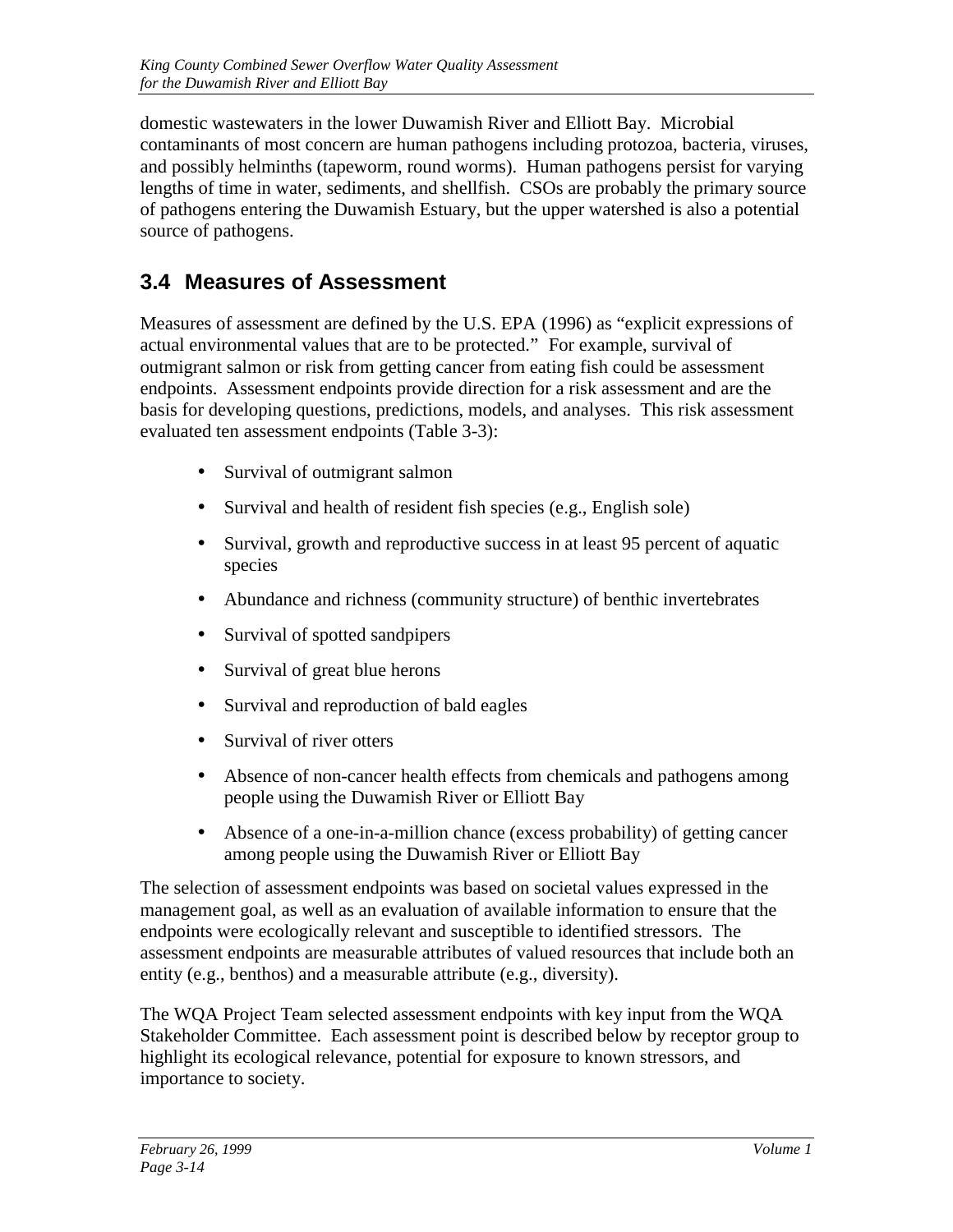#### **Table 3-3. Receptors, Assessment Endpoints, Exposure Pathways and Stressors Evaluated in the CSO Water Quality Assessment**

| <b>Receptor</b>      | <b>Assessment</b><br><b>Endpoint</b>                                     | <b>Exposure Pathway</b>                                                                             | <b>Stressors</b>                                                                                               |
|----------------------|--------------------------------------------------------------------------|-----------------------------------------------------------------------------------------------------|----------------------------------------------------------------------------------------------------------------|
| <b>Aquatic Life</b>  | Percent species at<br>risk                                               | Direct contact with<br>stressors in the water<br>column                                             | Chemicals <sup>a</sup> , water temperature,<br>low dissolved oxygen, total<br>suspended solids, water velocity |
|                      | Survival <sup>b</sup> and health of Direct contact with<br>resident fish | stressors in the water<br>column and sediments                                                      | Chemicals <sup>a</sup> , water temperature,<br>low dissolved oxygen, total<br>suspended solids, water velocity |
|                      | Survival <sup>b</sup> of salmon<br>outmigrants (chinook,<br>coho, chum)  | Direct contact with<br>stressors in the water<br>column, food ingestion                             | Chemicals, water temperature,<br>low dissolved oxygen, total<br>suspended solids, water velocity               |
| <b>Benthos</b>       | Community structure,<br><b>Washington State</b><br>standards             | Direct contact with<br>sediments and pore<br>water; ingestion of food,<br>water and sediment        | Chemicals <sup>a</sup> , smothering,<br>scouring                                                               |
| <b>Shorebirds</b>    | Survival <sup>b</sup> of spotted<br>sandpipers                           | Ingestion of food, water<br>and sediment                                                            | Chemicals <sup>a</sup>                                                                                         |
|                      | herons                                                                   | Wading Birds Survival <sup>b</sup> of great blue Ingestion of food, water<br>and sediment           | Chemicals <sup>a</sup>                                                                                         |
| Raptors              | Survival <sup>b</sup> and<br>reproduction of bald<br>eagles              | Ingestion of food, water<br>and sediment                                                            | Chemicals <sup>a</sup>                                                                                         |
| <b>Mammals</b>       |                                                                          | Survival <sup>b</sup> of river otters Ingestion of food, water<br>and sediment                      | Chemicals <sup>a</sup>                                                                                         |
| Seafood<br>Consumers | Cancer, other chronic<br>illness and infectious<br>disease               | Eating fish, shellfish, and<br>other organisms from the<br>Duwamish River and<br><b>Elliott Bay</b> | Chemicals <sup>a</sup> and pathogens                                                                           |
| <b>Net Fishers</b>   | Cancer, other chronic<br>illness and infectious<br>disease               | Direct contact with and<br>incidental ingestion of<br>water and sediment                            | Chemicals <sup>a</sup> and pathogens                                                                           |
| Swimmers             | Cancer, other chronic<br>illness and infectious<br>disease               | Direct contact with and<br>incidental ingestion of<br>water and sediment                            | Chemicals <sup>a</sup> and pathogens                                                                           |
|                      | Scuba Divers Cancer, other chronic<br>illness and infectious<br>disease  | Direct contact with and<br>incidental ingestion of<br>water                                         | Chemicals <sup>a</sup> and pathogens                                                                           |
| Windsurfers          | Cancer, other chronic<br>illness and infectious<br>disease               | Direct contact with and<br>incidental ingestion of<br>water                                         | Chemicals <sup>a</sup> and pathogens                                                                           |

<sup>a</sup> See Table 3-2 for a complete list of all stressors evaluated in this project.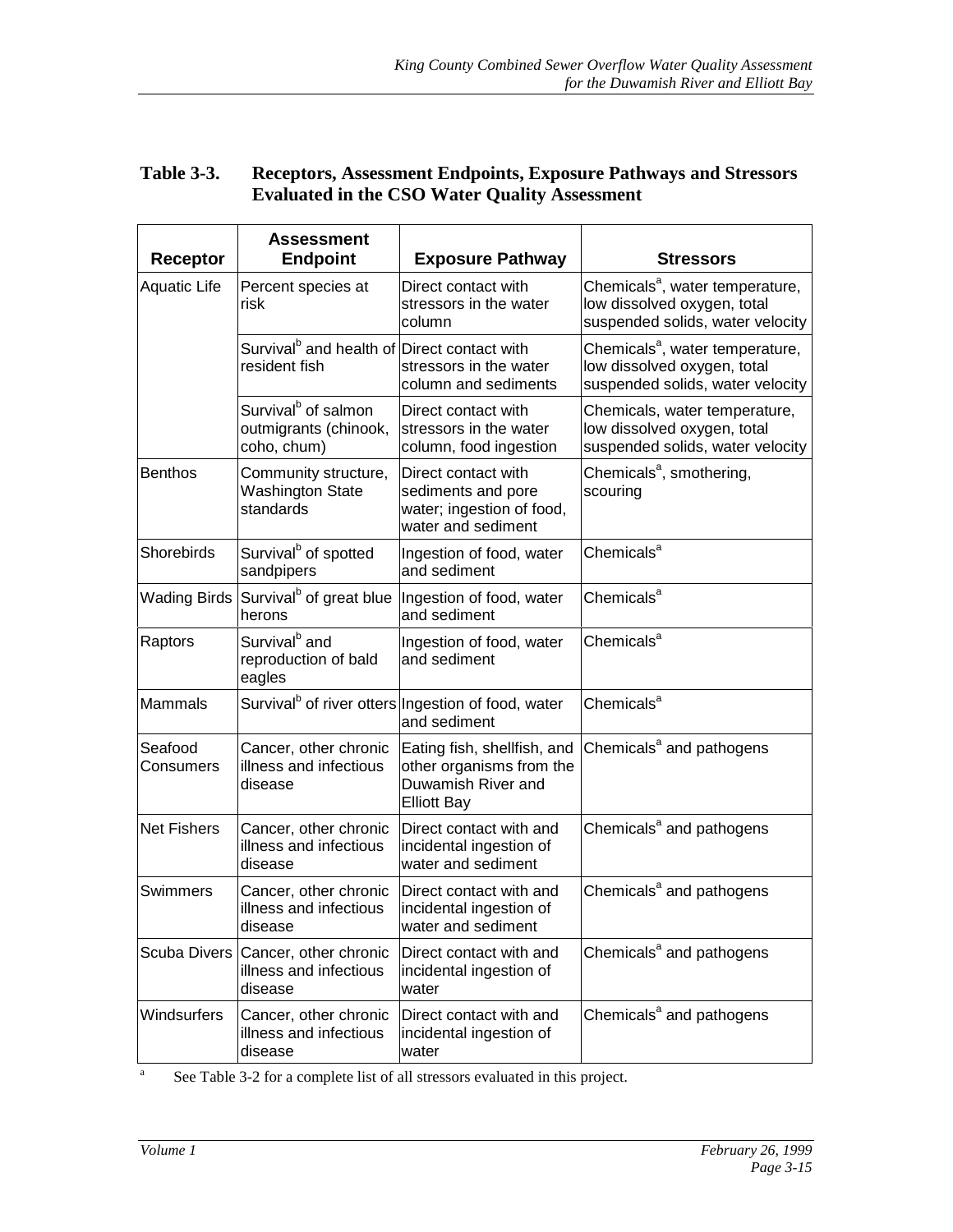<sup>b</sup> By survival, we mean the continued presence and success of these species in the study area, as measured by survivorship, growth and reproduction (see Appendix A1 - *Problem Formulation*).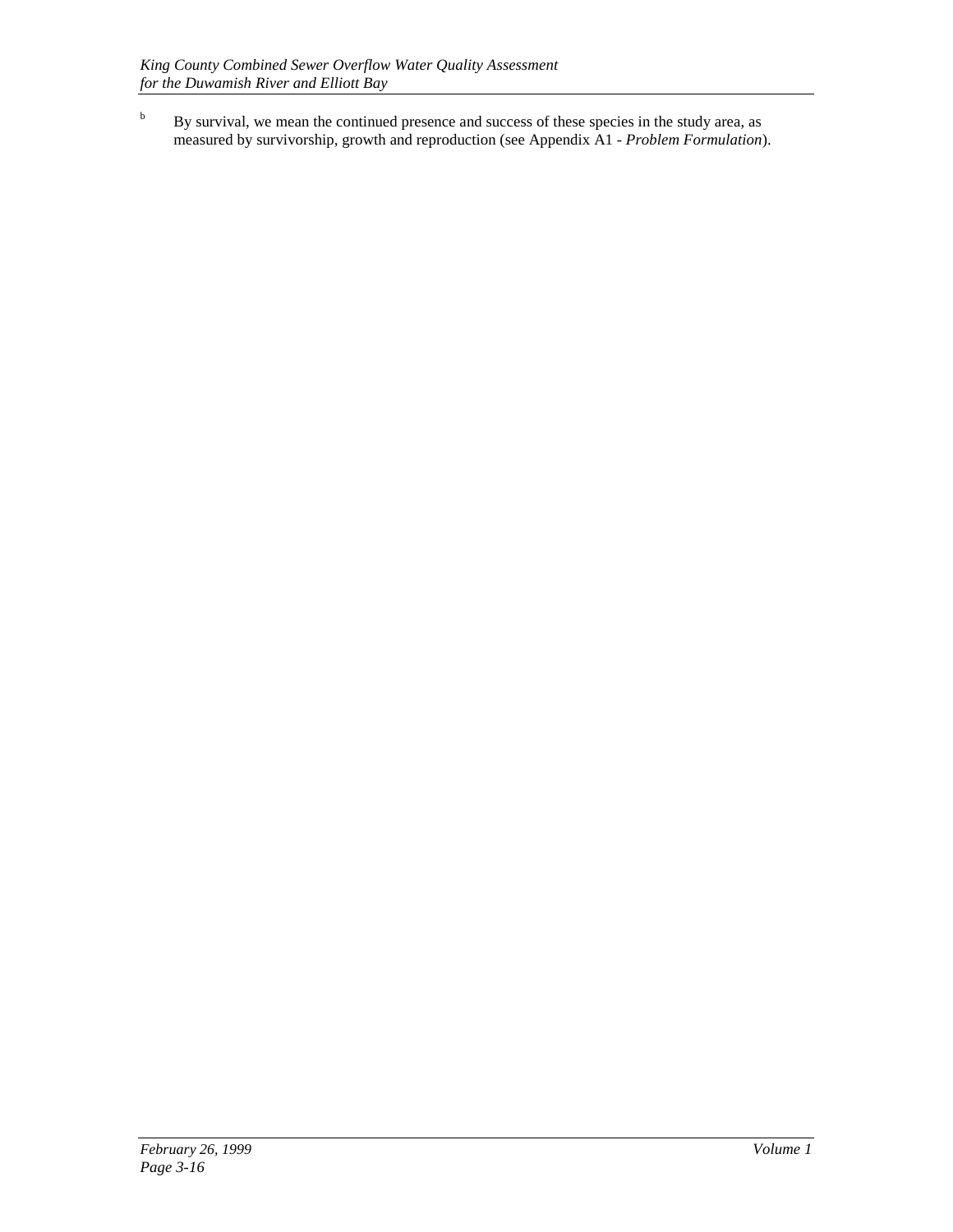## **3.4.1 Fish**

Salmon survival was selected as an assessment endpoint because salmon have commercial, recreational, and cultural value and they are ecologically important. Freshwater communities are sustained by nutrients and energy derived from salmon carcasses deposited to stream bottoms after spawning. The juvenile, or outmigrant smolt, is recognized as the most sensitive lifestage found within the study area. While several species of salmon (chinook, coho, chum, pink) and trout (steelhead, cutthroat, possibly Dolly Varden) use the study area, chinook and chum salmon have a greater estuarine reliance than the other species. Juveniles of both species do not immediately go to sea upon entering the estuary but appear to linger over a period of two to three months (Warner and Fritz 1995). Juvenile chinook outmigrants are present in the Duwamish Estuary from early April to mid-July. Juvenile chum outmigrants are found in the estuary in significant numbers from early February to mid-July. CSO discharges occur predominantly over a period extending from October through April, so both salmon species are likely to be present in the estuary when CSOs occur.

Resident fish, whose potential exposure to chemicals discharged from CSOs and other sources is essentially year-round, were also selected as an assessment endpoint. A particular resident fish species was not selected but it was assumed that the proposed assessment approach would be protective of all resident fish species. A number of resident fish species (e.g., English sole, starry flounder) are commercially or recreationally important. Other fish species (e.g., shiner perch and sandlance) are important as prey for commercially or recreationally important species. English sole were also evaluated for the development of liver lesions that are a measure of their exposure to sediment PAHs (Myers et al. 1994).

## **3.4.2 Benthos**

Both epibenthic and infaunal species are recognized as sensitive indicators of chemical and physical impacts. Benthic communities inhabiting sediments in the vicinity of CSOs can be subjected to both chemical and physical stress following discharge events. Chemicals and organic debris tend to accumulate and persist in depositional areas downstream from CSOs and sedimentation can smother shellfish and other benthos. Altered water and sediment quality may affect the abundance of individuals of a species as well as the numbers of species present. Benthic communities are an important food resource for commercially and recreationally important salmon and other fish and wildlife, which have significant societal value.

## **3.4.3 Shore Birds, Wading Birds, Raptors, and Aquatic Mammals**

Endpoints have been included for shore birds (e.g. spotted sandpiper), wading birds (e.g., great blue heron), and raptors (e.g., bald eagle). All are present on the Duwamish River and Elliott Bay either seasonally or year-round. Spotted sandpiper are protected by the Migratory Bird Treaty Act. The bald eagle has threatened status in Washington under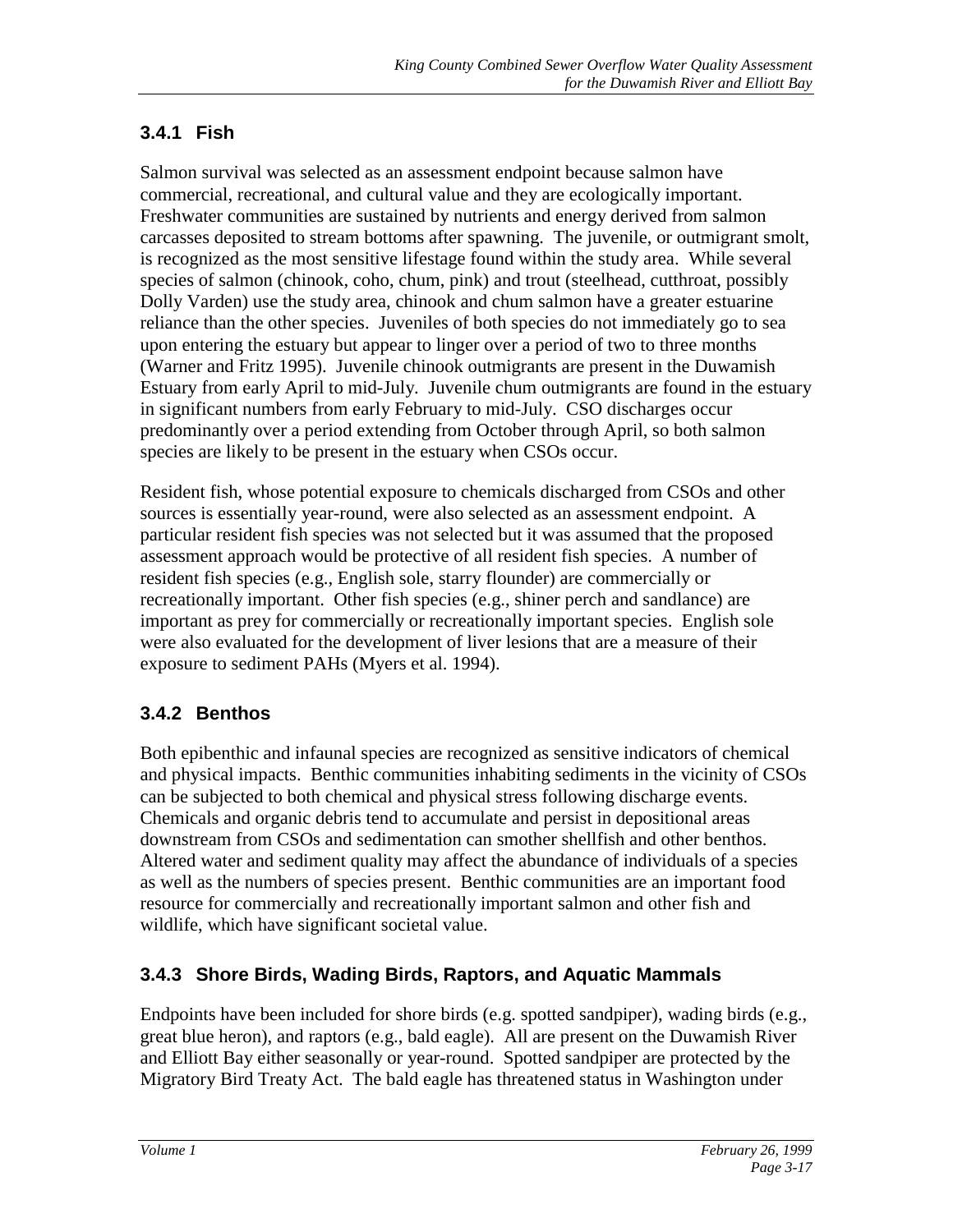provisions of the Endangered Species Act of 1973, as amended. The great blue heron has been listed as a priority species by the Washington Department of Wildlife (1991).

The river otter was included as a representative aquatic mammal. A family of river otters lives year-round on Kellogg Island. The river otter, a species once harvested for its fur, is a "charismatic" species, i.e., a species that people tend to notice and care about. River otters feed largely on fish but also will feed on crabs and sometimes mussels or clams.

## **3.4.4 People**

To address human health risks, assessment endpoints have been included for cancer and other chronic illnesses and infectious diseases. People are likely to receive their largest exposures to chemicals in the Duwamish River and Elliott Bay eating seafood from the study area. Chemicals also can be absorbed through the skin from direct contact with water or sediments, for example while net fishing. Intake of chemicals by swallowing water or sediment when swimming is another potential pathway for exposure. Pathogens found in surface water or edible shellfish, mostly clams or mussels, also are of concern.

# **3.5 Risk Hypotheses**

Following U.S. EPA's Ecological Risk Assessment Guidelines (U.S. EPA 1998a), a final step in the problem formulation is to state the risks being assessed as hypotheses. The risk assessment evaluates whether the risk hypotheses are true or false. Based on the problem formulation, we developed several hypotheses concerning the effects of CSOs and other sources of stressors in the Duwamish River and Elliott Bay.

# **3.5.1 Hypothesis #1**

Elevated baseline chemical concentrations cause reduced survivorship, growth and/or reproduction of aquatic life and wildlife in the Duwamish River and Elliott Bay. The baseline effect on survivorship, growth, and reproduction would be lessened if there were no CSO discharges into the estuary.

# **3.5.2 Hypothesis #2**

Total suspended solids (TSS) loads in CSO discharges and other sources and sedimentation and scouring resulting from baseline conditions cause reduced survivorship, growth, and/or reproduction of aquatic life and wildlife in the Duwamish River and Elliott Bay. The baseline effect on survivorship, growth, and reproduction would be lessened if there were no CSO discharges into the estuary.

# **3.5.3 Hypothesis #3**

Changes in water quality parameters (salinity, temperature, pH, DO) in the Duwamish River and Elliott Bay resulting from baseline conditions cause reduced survivorship, growth, and/or reproduction of aquatic life and wildlife. The baseline effect on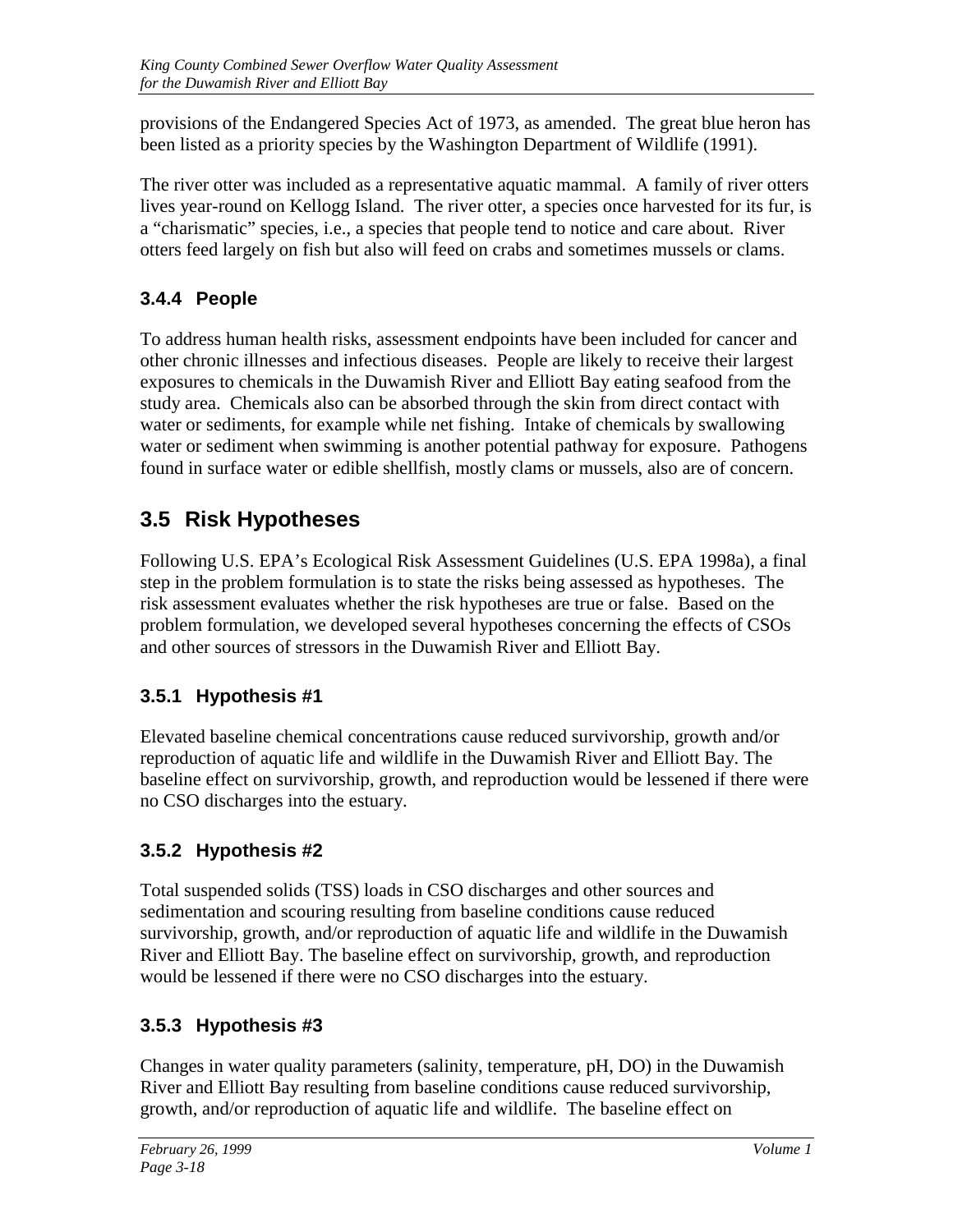survivorship, growth, and reproduction would be lessened if there were no CSO discharges into the Duwamish River and Elliott Bay.

## **3.5.4 Hypothesis #4**

People using the Duwamish River and Elliott Bay for recreation (e.g., swimming, fishing, scuba diving or windsurfing) or food gathering for recreation and subsistence are at greater risk of non-cancer and cancer health effects due to elevated chemical baseline concentrations in surface waters, sediment, fish, and shellfish than people who do not use the estuary for these purposes. People using the Duwamish River and Elliott Bay for recreation or subsistence food gathering would have a lower risk of non-cancer and cancer health effects if there were no CSO discharges into the estuary.

## **3.5.5 Hypothesis #5**

People using the Duwamish River and Elliott Bay for recreation or food gathering are at greater risk of infection and symptomatic illness from elevated concentrations of microbial contaminants present under baseline conditions in surface waters, sediment, and shellfish than people who do not use the estuary for these purposes. People using the Duwamish River and Elliott Bay for recreation or subsistence food gathering would have a lower risk of infection and symptomatic illness from elevated concentrations of microbial contaminants if there were no CSO discharges into the estuary.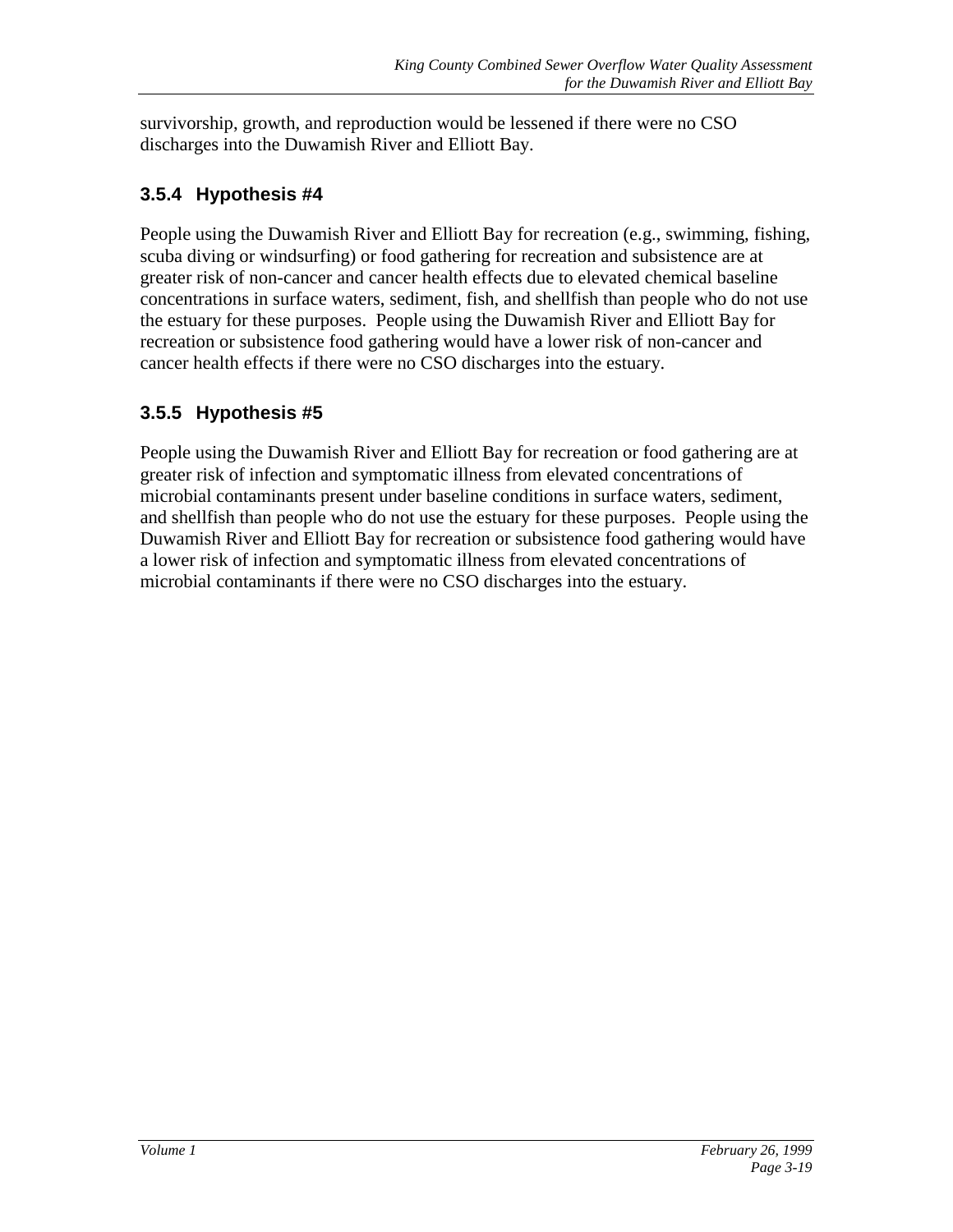# **4. FINDINGS**

The purpose of this section of the report is to describe our findings about risks to aquatic life, wildlife and people who use the Duwamish River and Elliott Bay, from exposure to the stressors identified in the problem formulation. Our goal was to describe our findings in a way that would help the Stakeholder Committee and decision makers with their deliberations on the question of significance of baseline and CSO risks. To that end, our findings are a distillation of a much larger pool of information. It is our hope and intent that (1) we have clearly and concisely captured the most salient information about risks and (2) the Stakeholder Committee were familiar with the assumptions and analyses we have used to achieve this distillation – through the problem formulation, field sampling work plan and analysis plan (Appendix A), the detailed methods and results (Appendix B), the issue papers (Appendix C), and our full-day workshops and half-day working sessions.

# **4.1 Key Findings**

Section 4.1 provides a concise summary of the project team's key findings from the WQA. In it we use terms like high, medium and low to describe levels of risk. These terms are not meant to imply value judgments about the significance of risks. That was the job of the Stakeholder Committee – and other readers of this report. Some readers may find risks we have characterized as "low" to be significant, while others may find "high" risks insignificant. We based our high, medium and low risk characterizations on the probability of the exposure exceeding effects thresholds, and the magnitude of exceedance. In Sections 4.2 (Risks to Aquatic Life), 4.3 (Risks to Wildlife) and 4.4 (Risks to People), we discuss the findings in greater detail. There we provide specific explanations of what we mean by high, medium or low in each instance. Section 5 specifically addresses uncertainties in the key findings.

# **4.1.1 Overall Findings**

#### *We found clear evidence of potential risks to aquatic life, wildlife, and people, under both baseline and without CSO conditions.*

Most baseline risks are not expected to be reduced by removal of CSOs from the system, however:

• Risk of infection from direct contact with viruses and *Giardia* in CSO discharges, during and soon after CSO events, are predicted to be reduced with removal of CSOs throughout the Duwamish River and along the Elliott Bay shoreline.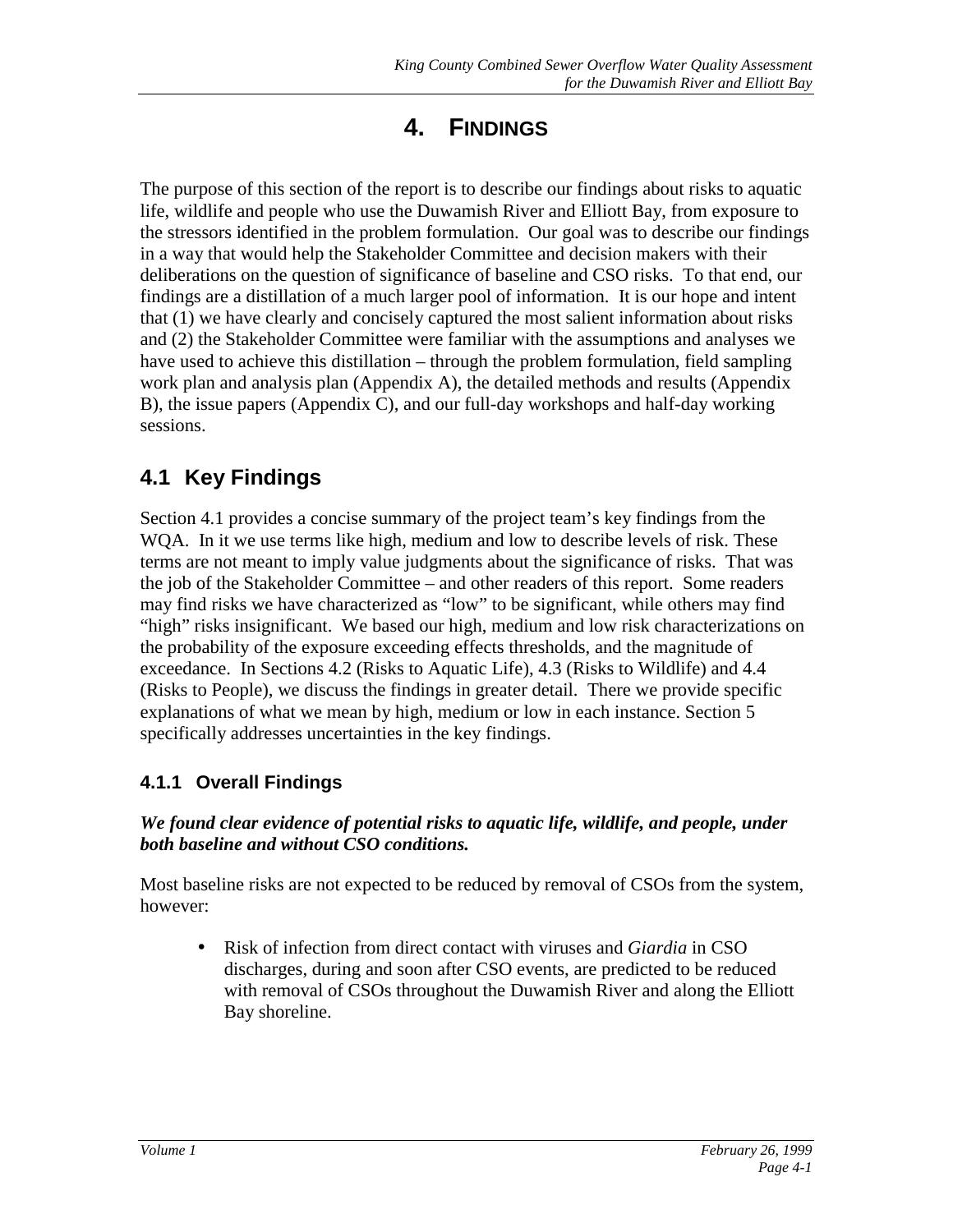• In the immediate vicinity of  $CSOs<sub>i</sub><sup>1</sup>$  risks to sediment dwelling organisms from organic enrichment, and possibly from 1,4-dichlorobenzene and bis(2 ethylhexyl) phthalate, are predicted to be reduced by removal of CSOs.

## **4.1.2 Aquatic Life**

*The WQA found minimal risks to aquatic life from chemicals in the water column, no risks to juvenile salmon from direct exposure to chemicals in the water, and no risks to salmon smolt from consuming amphipods in the Duwamish Estuary.*

- Risks to water column dwelling organisms, from exposure to COPCs in the water of the Duwamish River and Elliott Bay, appear to be minimal. Any potential risks are below the level used by U.S. EPA to develop water quality criteria. These predicted risk levels were confirmed by the observed lack of chronic toxicity to sensitive organisms from undiluted effluent from the Brandon St. CSO.
- Risk estimates do not change when CSO discharges are removed from the system.
- There do not appear to be risks to aquatic life from total suspended solids concentrations in the estuary, although there were some low exceedances of TSS thresholds because they were based on data for sensitive freshwater species.
- We found no apparent risks to salmon from exposure to chemicals in the water column.
- We found no apparent risk to salmon from concentrations of copper, lead, zinc, TBT or PCBs (Aroclors 1254 and 1260) in their prey. There were no data available for estimating dietary risks to salmon from the other COPCs.
- Salmon exposure to CSO flows are believed to be minimized because water column velocities, both in the plume of CSOs and in the river channel, regularly exceed sustainable swimming speeds for juvenile salmon. Other studies suggest that salmon have strategies for avoiding this stressor, for example, by seeking refuge along the banks.

 $\overline{a}$ 

<sup>1</sup> Approximately 1 percent of the total study area.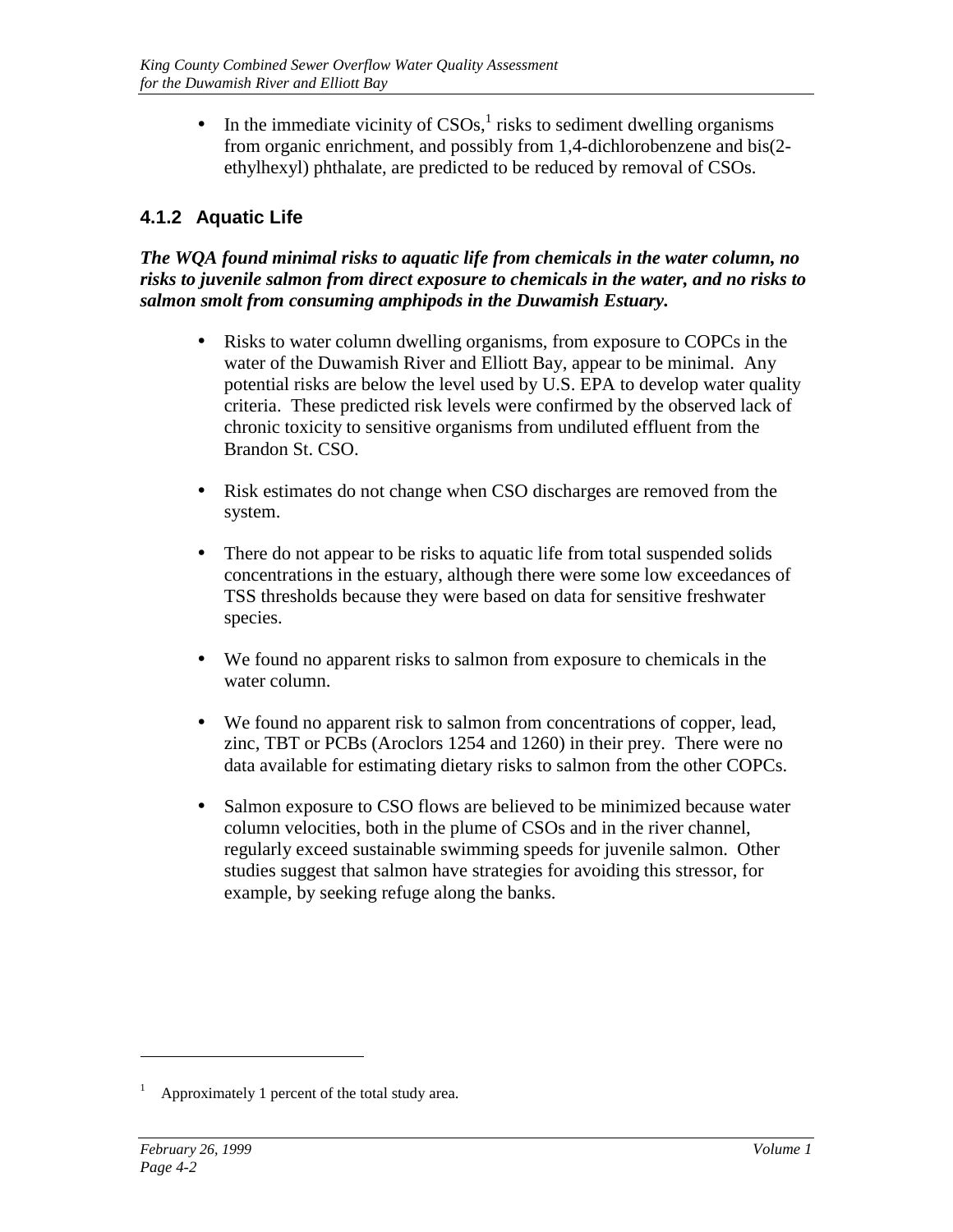#### *The WQA found potential risks to the benthic community from chemicals in the sediments, and localized areas of risk from sedimentation and scouring.*

- There are potential risks to benthic organisms from several chemicals in sediments, most notably bis(2-ethylhexyl)phthalate, 1,4-dichlorobenzene, mercury, PAHs, PCBs, and TBT.
- PCBs and TBT pose the greatest potential risks to benthic organisms. PCB and TBT risks will not be changed by control of CSOs because CSO discharges are not significant current sources of PCBs and TBT compared to other sources in the estuary.
- There are localized areas of sedimentation and scouring that would affect the sediment dwelling community, in some cases due to CSOs. The sedimentation and scouring risks from CSOs occur over less than 1 percent of the study area.

#### *Eliminating CSO discharges could increase benthic diversity in the CSO footprint. The effects of other nearby discharges (i.e., storm drains) could at least partially offset the nearfield benefits of removing CSOs.*

- A benthic community survey conducted at the Duwamish/Diagonal CSO and stormdrain indicated localized increases in abundance of organic enrichmenttolerant species and an overall reduction in diversity from organic enrichment and grain size.
- Comparisons of sediment concentrations to sediment management standards indicate possible risks to sediment dwelling organisms from 1,4 dichlorobenzene and bis(2-ethylhexyl)phthalate in CSO footprints, however no cause and effect relationships have been established.
- Removing CSOs will likely create some improvements in sediment quality near the CSOs. However, separated storm drains will provide a continuing source of chemicals at some CSO locations.

## **4.1.3 Wildlife**

*The WQA found relatively high risks to spotted sandpipers from lead in their food, and lower risks to bald eagles, great blue herons and river otters. The WQA found no discernible differences in risks to wildlife under baseline and without CSO conditions.*

- There appear to be relatively high risks to spotted sandpipers from chemicals in their food, particularly lead but also copper, PCBs, and zinc.
- Risks to other wildlife receptors appeared to be much lower than risks to spotted sandpipers.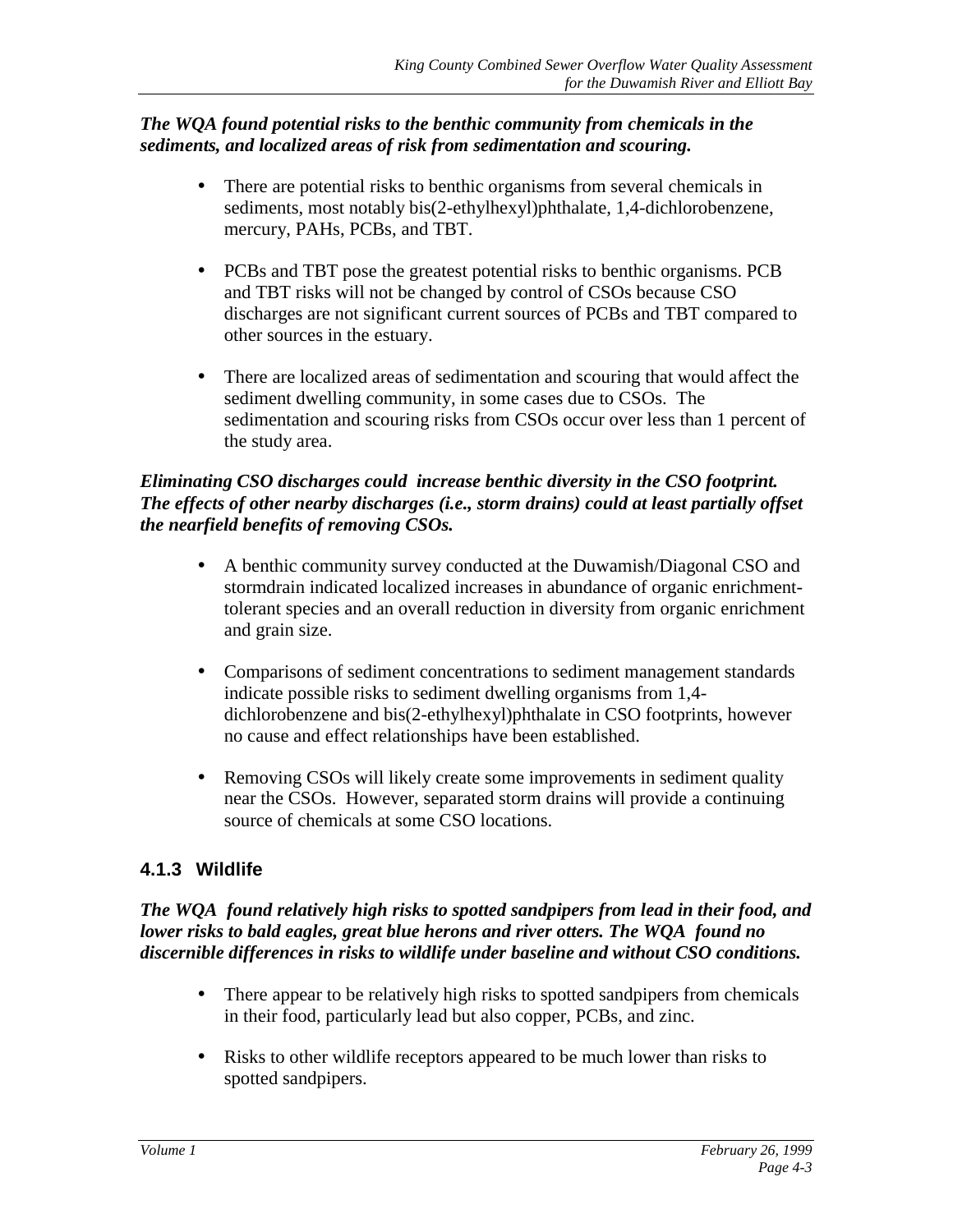• Risks to wildlife that use the resources of the Duwamish Estuary are not predicted to change when CSOs are removed from the system.

## **4.1.4 People**

*The WQA found relatively high cancer and non-cancer risks from arsenic and PCBs to people that eat seafood every day. PCB risks are higher in the Duwamish Estuary than in Puget Sound, and arsenic risks are the same in the Duwamish Estuary and Puget Sound. No differences were discerned in risks to people from eating seafood under baseline and without CSO conditions.*

- There are potential risks to people from eating Duwamish River and Elliott Bay seafood, most notably from exposure to PCBs and arsenic. Relatively high risks of cancer and of non-cancer effects were predicted for people who eat seafood from the estuary every day.
- Our fishing survey found several people who eat seafood daily from the Duwamish River and Elliott Bay.
- Health risks are also predicted for people who catch and eat seafood from the Duwamish River and Elliott Bay on average about two times per month. These risks are much lower than those predicted for people who eat seafood from the estuary every day.
- The risks caused by arsenic are approximately the same for eating fish from Puget Sound reference sites as for eating fish from the Duwamish River and Elliott Bay.
- Cancer risks caused by PCBs in sole are about 20 times higher in the Duwamish River than Elliott Bay and nearly 10 times higher in Elliott Bay than from the Puget Sound reference areas.

*The WQA found some health risk to net fishers on the Duwamish River and Elliott Bay, and to swimmers at Duwamish Park and Duwamish Head from arsenic and PCBs, but no health risk from chemicals to SCUBA divers at Seacrest Park or to windsurfers in Elliott Bay. No differences were discerned in the health risks to net fishers or swimmers under baseline and without CSO conditions.*

- Potential lifetime cancer risks of about 1 in 100,000 are predicted from arsenic and PCBs for those people who net fish in the Duwamish River 90 times per year due to direct contact with the sediment.
- Lifetime cancer risks above 1 in 1,000,000 from arsenic and PCBs in sediments were predicted for young children that swim 24 times per year for six years at Duwamish Park in the Duwamish River and Duwamish Head in Elliott Bay.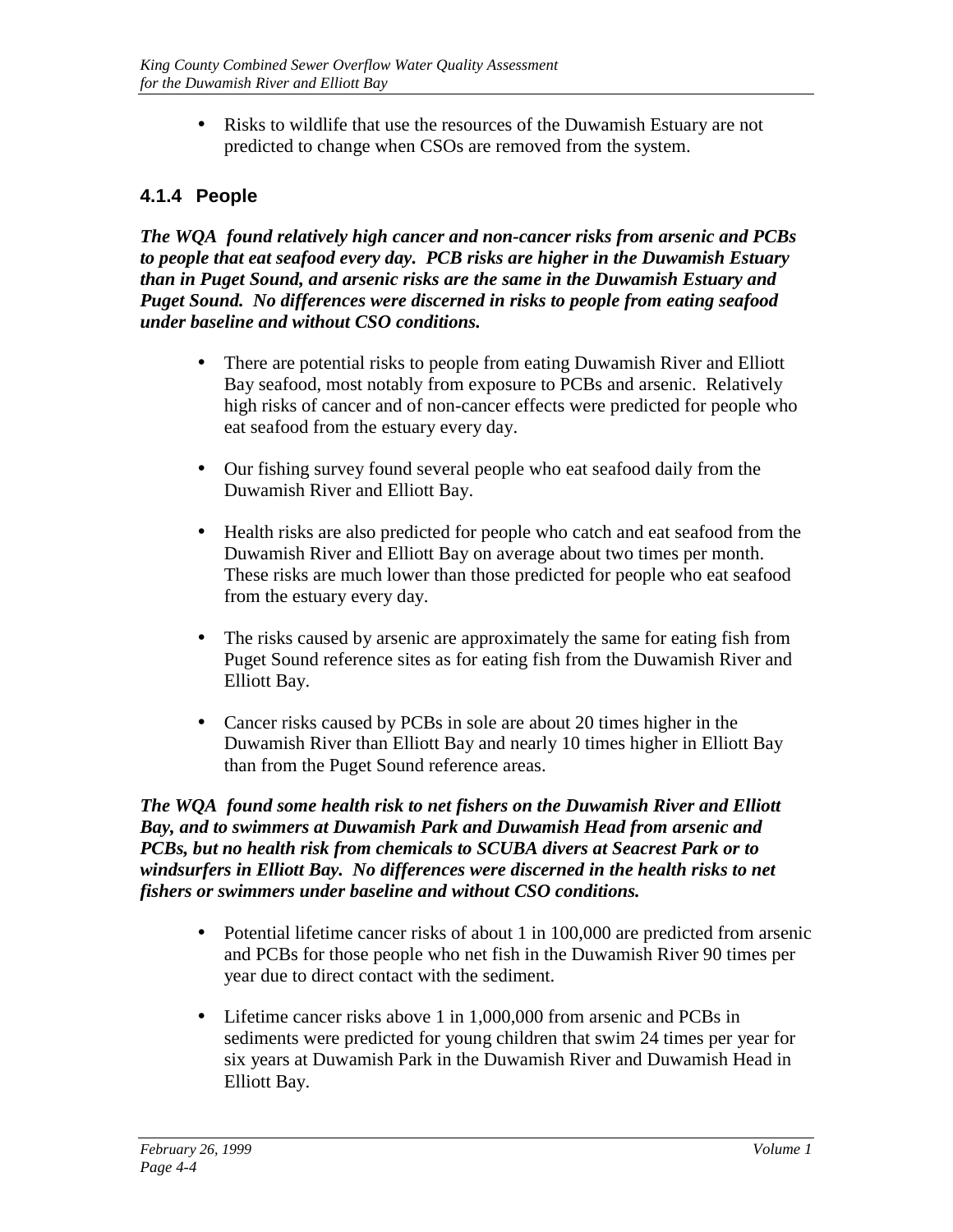- No risks from chemical exposures were predicted to windsurfers in Elliott Bay or SCUBA divers at Seacrest Park, to people that engage in these activities as frequently as 24 times per year.
- Removing CSOs is not predicted to reduce chemical risks to people because CSO discharges are not significant current sources of PCB and arsenic compared to other sources in the estuary.

#### *The WQA found risks from CSO viruses and Giardia to people who swim during or immediately after a CSO event, primarily in the Duwamish River and along the shore of Elliott Bay.*

- Risks of infection from direct contact with viruses and *Giardia* throughout the Duwamish River and along the Elliott Bay shoreline are predicted to be reduced with removal of CSOs relative to baseline conditions.
- Risks of infection from direct contact with viruses and *Giardia* attributable to CSO discharges decrease quickly after CSOs stop discharging.
- Predicted fecal coliform concentrations throughout the Duwamish River and along the Elliott Bay shoreline indicate frequent potential risks of infection from consumption of shellfish under baseline and without CSO conditions.
- Predicted fecal coliform concentrations throughout the Duwamish River indicate frequent potential risks of infection from swimming under baseline and without CSO conditions. Predicted fecal coliform concentrations along the Elliott Bay shoreline indicate occasional potential risks of infection from swimming under baseline and without CSO conditions.
- Predicted fecal coliform concentrations near the Denny Way CSO are noticeably reduced under without CSO conditions, indicating reduced potential risk at this location with removal of CSOs.
- Fecal coliform concentrations in the Duwamish River and along the Elliott Bay shoreline attributable to CSO discharges indicate occasional potential risks of infection from swimming associated with CSO discharges.

The remainder of this section provides an overview and interpretation of the data and analyses supporting these key findings. The complete results of the human health, wildlife and aquatic ecological risk assessments can be found in Appendices B-2, B-3 and B-4.

# **4.2 Risks to Aquatic Life**

The aquatic ecosystem is potentially at risk not only from chemicals in the waters and sediments of the Duwamish River and Elliott Bay, but also from changes in water quality parameters (DO, pH, salinity, temperature, and TSS) and physical impacts (scouring,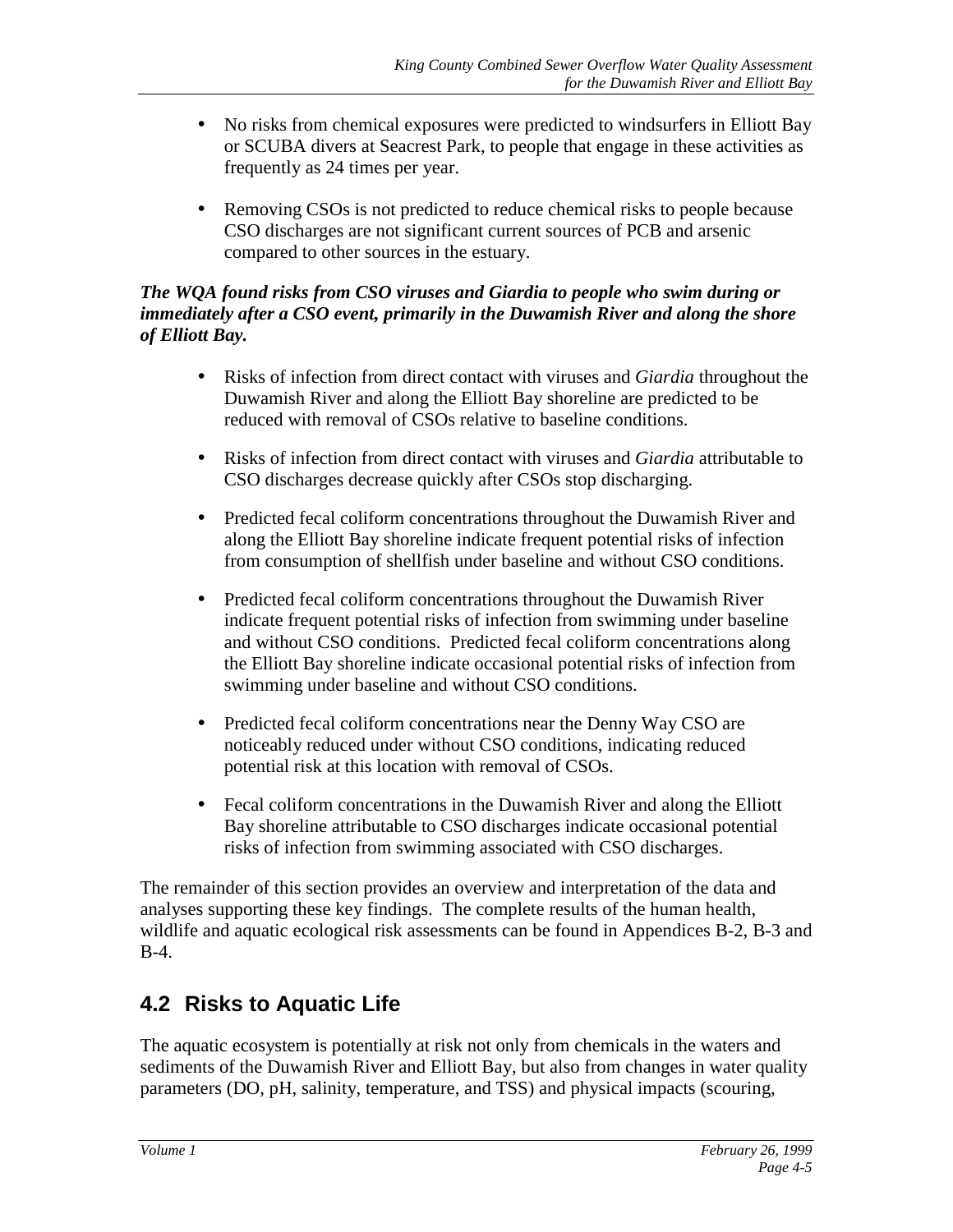sedimentation, and displacement). Figure 4-1 is the conceptual model for aquatic life exposure to chemicals in the Duwamish River and Elliott Bay. Figure 4-2 shows the conceptual model for risks from changes in water quality parameters and physical impacts (collectively referred to as physical stressors) in the Duwamish River and Elliott Bay.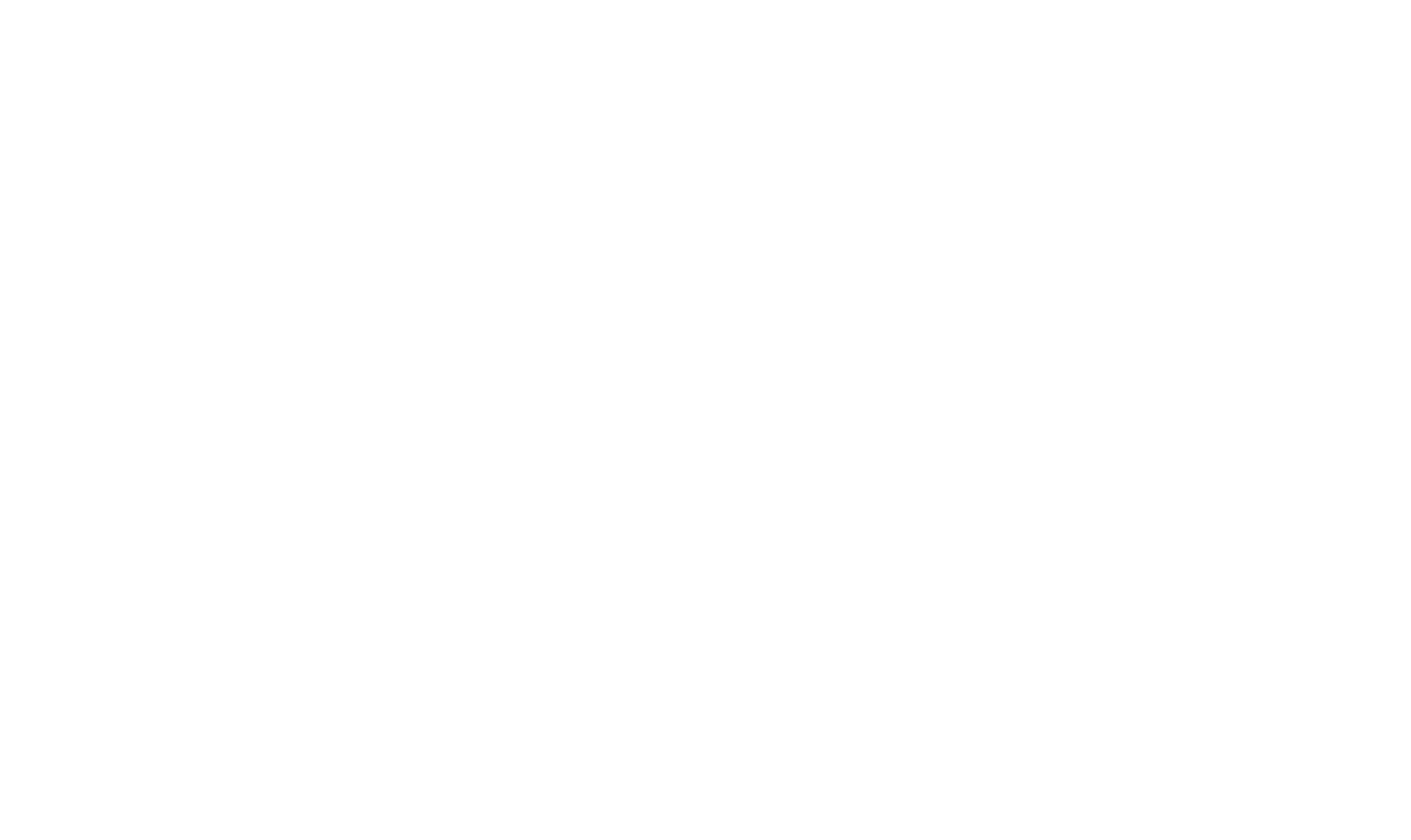### **4.2.1 Risks to Aquatic Life in the Water**

We found no apparent risk to aquatic life in the water column from chemicals and little risk from physical stressors, under either the baseline or without CSO scenario. Table 4-1 provides a summary of the risks to aquatic life in the water column of the Duwamish River and Elliott Bay. We evaluated risks in two stages. First, we compared chemical concentrations to screening thresholds (U.S. EPA water quality criteria<sup>2</sup>), then we did a more detailed evaluation of each stressor that exceeded its criterion, along with the physical stressors. The screening thresholds were designed to be protective of sensitive and commercially valuable species. Chemicals that never exceeded their screening threshold concentrations during the course of the one-year simulation, at any location in the Duwamish River or Elliott Bay, were considered not to pose risk to aquatic life in the water column. Note that exceedance of a screening level does not indicate risk; it only means that presence or absence of risk cannot be determined without further investigation. Chemicals that exceeded screening levels at any location, at any time during the one-year simulation were evaluated in the risk assessment. Risks to salmon were evaluated separately and are discussed separately below.

|                                   | <b>Baseline</b>                                                         | <b>Without CSOs</b>                                                     | <b>Reference</b><br><b>Locations</b>         |
|-----------------------------------|-------------------------------------------------------------------------|-------------------------------------------------------------------------|----------------------------------------------|
| Is risk present?                  | Probably not                                                            | Probably not                                                            | Probably not                                 |
| What is the<br>magnitude of risk? | Low-none <sup>a</sup>                                                   | Low-none <sup>a</sup>                                                   |                                              |
| Where are the risks?              | Throughout the Study<br>Area                                            | Dispersed throughout<br>the Study Area                                  |                                              |
| How is the risk<br>harmful?       | Potentially chronically<br>impacting the larvae<br>of sensitive species | Potentially chronically<br>impacting the larvae<br>of sensitive species |                                              |
| What's causing<br>the risk?       | TSS                                                                     | TSS                                                                     | Reference site TSS<br>data are not available |

**Table 4-1. Summary of Duwamish River and Elliott Bay Water Column Risks to Aquatic Life**

<sup>a</sup> Water column risks are deemed low to none for aquatic life because TSS exceedances were based on data for freshwater species which are generally more sensitive than estuarine species to TSS. The percentage of species affected by chemicals ranges from less than 1 percent to 3 percent.

 $\overline{a}$ 

<sup>2</sup> In some cases we updated criteria values using new data meeting standard U.S. EPA quality criteria, and standard U.S. EPA criteria development methods (Stephan et al. 1985).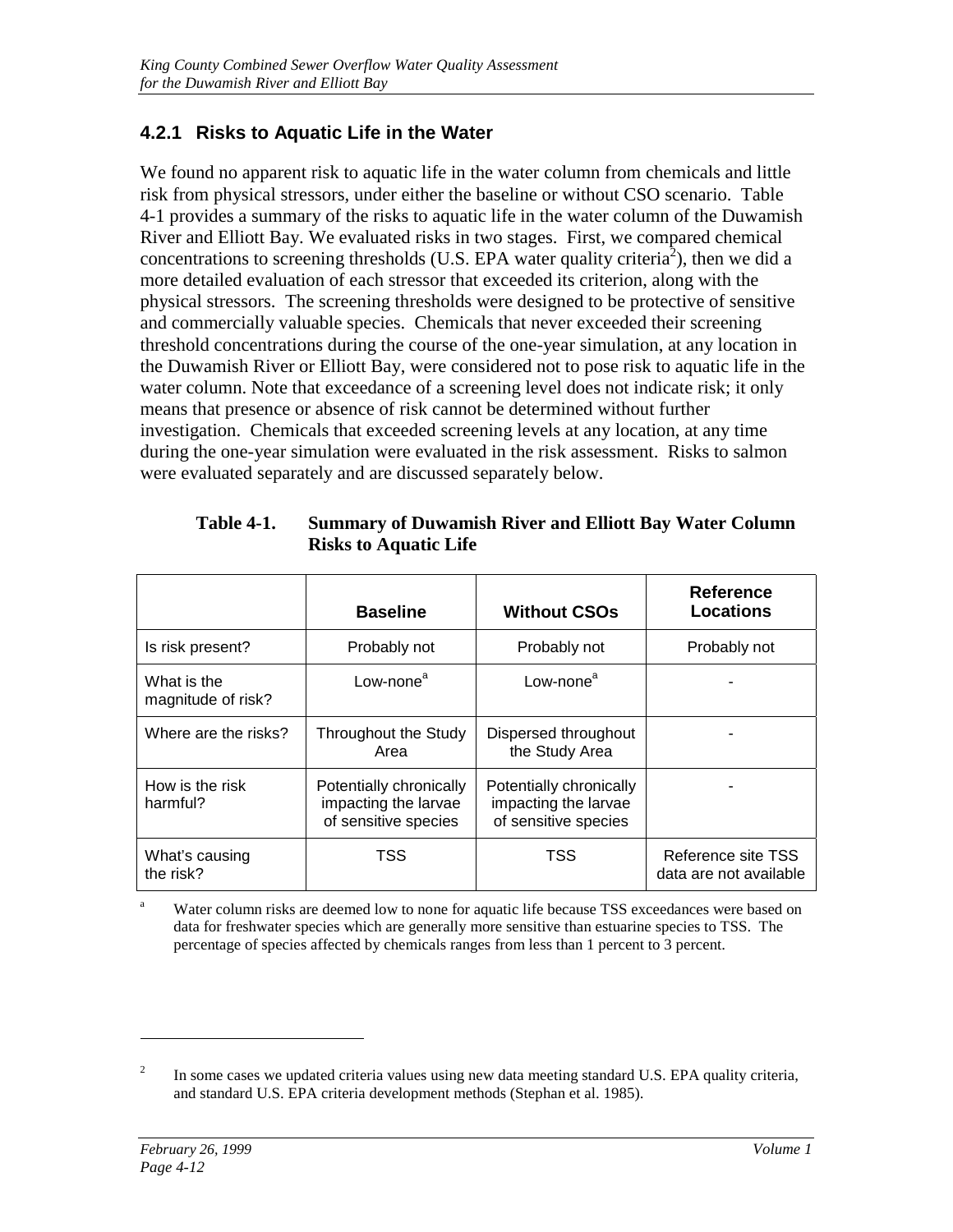The evaluation of physical stressors revealed no risks from most of the water quality parameters (DO, pH, salinity, or temperature). The risk characterization for these stressors is described in Appendix B-4. We did find some potential water column risk to aquatic life from TSS. The TSS concentrations in the estuary appear to be high enough to affect the larvae of species that are sensitive to TSS. There are no water quality criteria for TSS so we developed the TSS thresholds for this analysis, using data on duration of exposure to TSS concentrations from the scientific literature (see Appendix B-4). We found that TSS risks decline marginally when CSOs are removed from baseline conditions. We do not believe that the change in TSS between baseline and without CSO conditions is significant because we expect the Duwamish Estuary ecosystem to be at least partially adapted to somewhat turbid waters naturally observed in this system.

The evaluation of physical stressors also revealed that flow velocities, both in CSO plumes and the river channel itself, regularly exceed sustainable swimming speeds for juvenile salmon.

The chemicals that exceeded their screening thresholds (as described in Section 4.2.1) are shown in Table 4-2. These were evaluated further using the WERF Tier 3 methodology. The WERF Tier 3 methodology is a process that calculates the percent of species whose acute or chronic toxicity thresholds were exceeded by the exposure concentrations. This methodology is described in Appendix B-4. To perform this analysis, it was necessary to make a series of assumptions and decisions, detailed below:

| <b>Water Column</b>                          |              | <b>Duwamish River</b> | <b>Elliott Bay</b> |                |  |
|----------------------------------------------|--------------|-----------------------|--------------------|----------------|--|
| <b>Aquatic Life</b><br><b>Chemical COPCs</b> | <b>Acute</b> | <b>Chronic</b>        | Acute              | <b>Chronic</b> |  |
| Arsenic                                      | $X^a$        |                       | X                  |                |  |
| Benzo(a)anthracene                           | X            |                       |                    |                |  |
| Benzo(g,h,i)perylene                         |              | X                     |                    |                |  |
| Copper                                       | X            | X                     | X                  | X              |  |
| Fluoranthene                                 | X            |                       |                    |                |  |
| Lead                                         | X            | X                     |                    | X              |  |
| Nickel                                       | X            | X                     |                    | X              |  |
| <b>PCBs</b>                                  |              | X                     |                    | X              |  |
| <b>TBT</b>                                   |              | X                     |                    | X              |  |
| Zinc                                         | X            |                       |                    |                |  |

#### **Table 4-2. Chemicals that Exceed Their Water Column Acute and Chronic Aquatic Life Screening Levels in the Duwamish River and Elliott Bay**

<sup>a</sup> X indicates that the screening threshold is exceeded at least one location and time.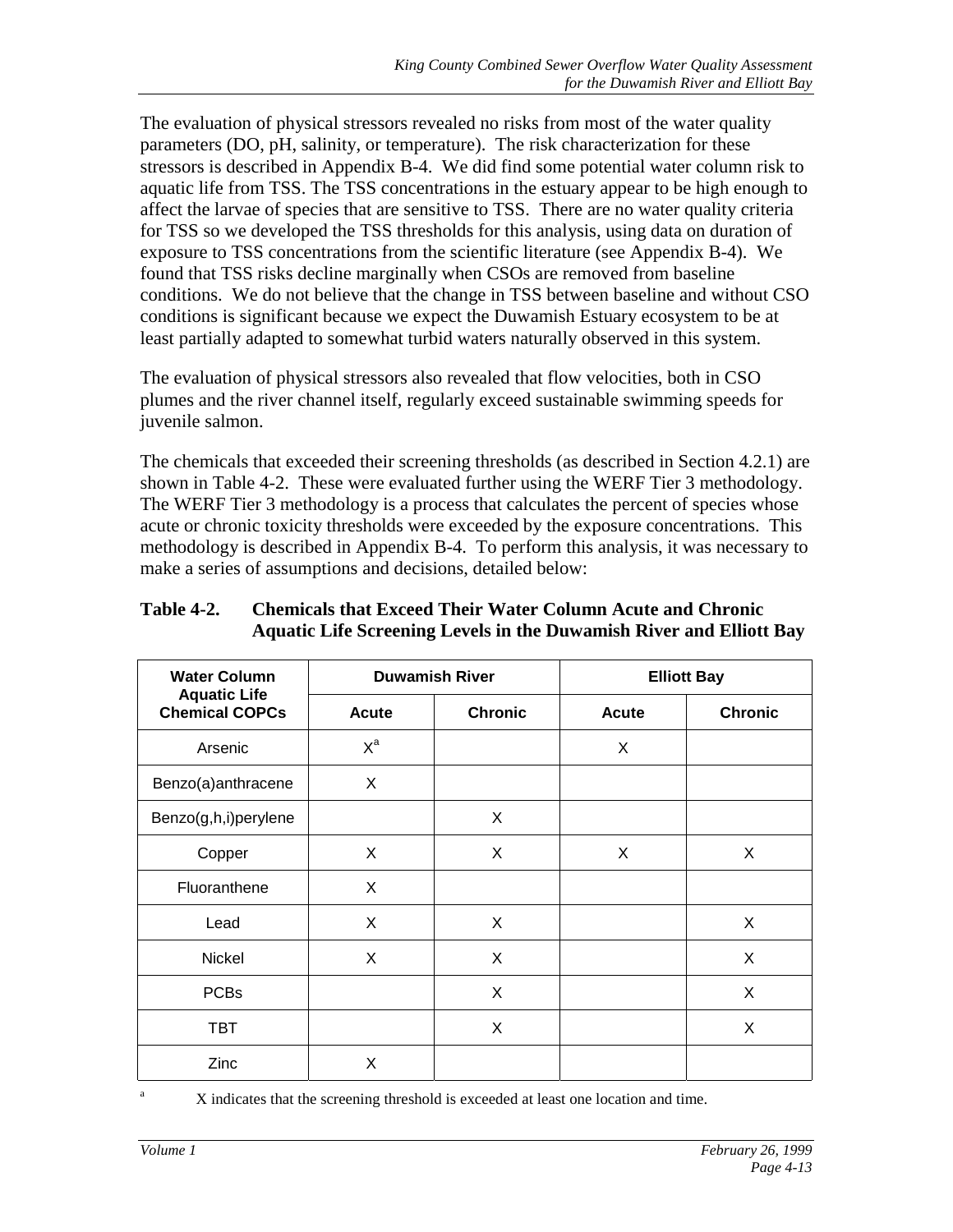- The measure of risk was the percentage of species whose toxicity thresholds were exceeded by the exposure concentration (Appendix B-4). We evaluated both acute and chronic risk.
- We used the logistic regression method described in the WERF methodology (WERF 1996) and Appendix B-4 to fit distributions to the toxicity threshold data.
- For estimating acute exposure, we used monthly maximum one-hour concentrations (Stephan et al. 1985) in each model grid element with salinity greater than five parts per thousand (‰) (Appendix B-4). We did not estimate risks from chemical exposures in waters at less than 5‰ because at those salinities, estuarine organisms either have a mechanism to avoid water exposure, or the freshwater itself is the toxicant.
- To estimate chronic exposure, we used monthly maximum four-day running average concentrations (Stephan et al*.* 1985) in each grid element with salinity greater than 5‰, as described in Appendix B-4.
- We used site-specific data in the water and sediment quality model whenever available. That included CSO loading data (times, volumes, flow rates, COPC concentrations), estuary hydrodynamics, initial sediment and water quality conditions, sediment and suspended solids characteristics, and water quality conditions at measured locations and times. Data that generally were not sitespecific included chemical reaction rate and phase partitioning coefficients.
- We used dissolved chemical concentrations derived from model output to estimate exposure concentrations in the water column.
- For each model cell, we estimated the percentage of species whose toxicity thresholds were exceeded by the monthly maximum exposure concentration. Toxicity thresholds were obtained from the scientific literature using U.S. EPA rules for data quality (Appendix B-4).

Within a given month, we used the spatially averaged percentage of species whose toxicity thresholds were exceeded by the monthly maximum exposure concentration. We evaluated the Duwamish River separately from Elliott Bay. In other words, we calculated the average across all Duwamish River model grid elements with salinity greater than 5 percent – of the percentage of species whose monthly maximum acute exposure concentration exceeded their acute toxicity thresholds. We did the same for Elliott Bay, and for chronic exposure concentrations in both the Duwamish River and Elliott Bay. These results are presented in Table 4-3. Values in this table start in September as this was the starting point for the water and sediment quality model on the Environmental Fluids Dynamic Computer Code (EFDC) model. This was based on the calibration data produced by the field sampling program which was initiated in September 1996.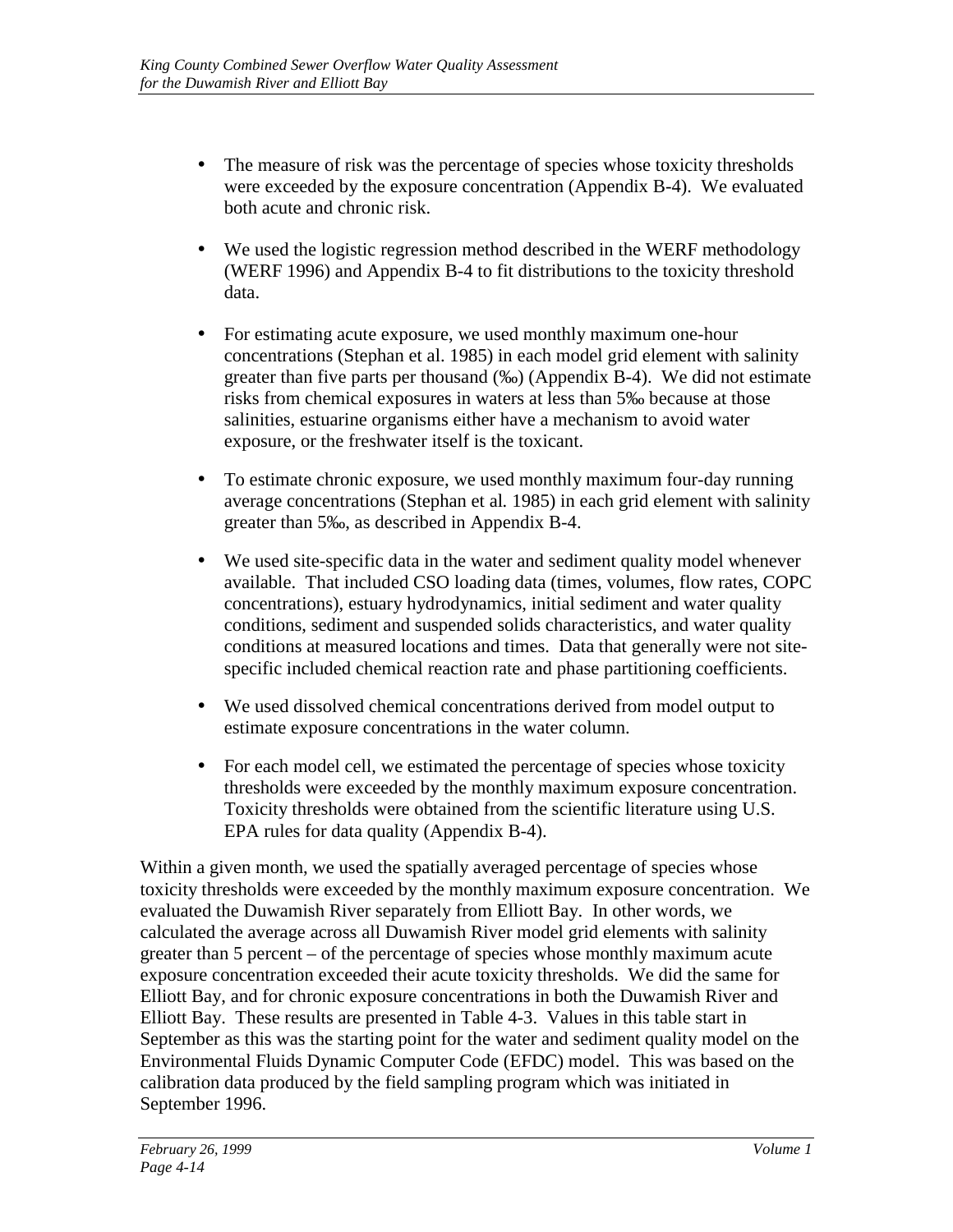#### Table 4-3. Percent Aquatic Life Species at Acute and Chronic Risk from Exposure to COPCs<sup>a</sup> in the Study Area **(Values Presented are Baseline, Without CSOs)**

| <b>Chemical</b>                 | <b>Sep</b>                         | Oct               | <b>Nov</b>      | <b>Dec</b>      | Jan             | Feb             | Mar             | Apr           | May             | Jun             | Jul             | Aug             |
|---------------------------------|------------------------------------|-------------------|-----------------|-----------------|-----------------|-----------------|-----------------|---------------|-----------------|-----------------|-----------------|-----------------|
|                                 | <b>Duwamish River, Acute Risks</b> |                   |                 |                 |                 |                 |                 |               |                 |                 |                 |                 |
| Arsenic                         | $<1\%$ , < 1%                      | $<1\%$ , < 1%     | $<1\%$ , < 1%   | $<1\%$ , < 1%   | $<1\%$ , < 1%   | $<1\%$ , < 1%   | $<1\%$ , < 1%   | $<1\%$ , < 1% | $<1\%$ , < 1%   | $<1\%$ , < 1%   | $<1\%$ , < 1%   | $<1\%,<1\%$     |
| Copper                          | 1%,1%                              | 1%,1%             | 1%,1%           | 1%,1%           | 1%,1%           | 1%,1%           | 1%,1%           | 1%,1%         | 1%,1%           | 1%, 1%          | 1%,1%           | 1%,1%           |
| Lead                            | $<1\%$ , < 1%                      | $<1\%$ , < 1%     | $<1\%$ , $<1\%$ | $<1\%$ , < 1%   | $<1\%$ , < 1%   | $<1\%$ , < 1%   | $<1\%$ , $<1\%$ | $<1\%$ , < 1% | $<1\%$ , < 1%   | $<1\%$ , $<1\%$ | $<1\%$ , < 1%   | $<1\%$ , $<1\%$ |
| Nickel                          | $<1\%,-1\%$                        | $<1\%,-1\%$       | $<1\%$ , $<1\%$ | $<1\%$ , < 1%   | $<1\%$ , < 1%   | $<1\%$ , < 1%   | $<1\%$ , $<1\%$ | $<1\%$ , < 1% | $<1\%$ , < 1%   | $<1\%$ , $<1\%$ | $<1\%$ , < 1%   | $<1\%$ , $<1\%$ |
| Zinc                            | $<1\%,-1\%$                        | $<1\%,-1\%$       | $<1\%,<1\%$     | $<1\%$ , < 1%   | $<1\%$ , $<1\%$ | $<1\%,<1\%$     | $<1\%$ , $<1\%$ | $<1\%$ , < 1% | $<1\%$ , $<1\%$ | $<1\%$ , $<1\%$ | $<1\%$ , $<1\%$ | $<1\%$ , $<1\%$ |
|                                 | Duwamish River, Chronic Risks      |                   |                 |                 |                 |                 |                 |               |                 |                 |                 |                 |
| Copper                          | 1%,1%                              | 2%,2%             | 1%, 1%          | 1%,1%           | 1%,1%           | 1%,1%           | 1%,1%           | 1%,1%         | 1%,1%           | 1%, 1%          | 1%,1%           | 1%,1%           |
| Lead                            | $<1\%,-1\%$                        | $<1\%,-1\%$       | $<1\%,<1\%$     | $<1\%,-1\%$     | $<1\%$ , < 1%   | $<1\%,-1\%$     | $<1\%,<1\%$     | $<1\%,-1\%$   | $<1\%,-1\%$     | $<1\%,<1\%$     | $<1\%,-1\%$     | $<1\%,-1\%$     |
| Nickel                          | 1%,1%                              | 1%, 1%            | $<1\%$ , $<1\%$ | $<1\%$ , < 1%   | $<1\%$ , < 1%   | $<1\%,<1\%$     | 1%,1%           | $<1\%$ , < 1% | $<1\%$ , $<1\%$ | $<1\%$ , $<1\%$ | $<1\%$ , $<1\%$ | $<1\%$ , $<1\%$ |
| <b>TBT</b>                      | N/AV <sup>b</sup>                  | N/AV <sup>b</sup> | 2%,2%           | 1%,1%           | 1%,1%           | $<1\%$ , $<1\%$ | 1%,2%           | $<1\%,-1\%$   | $<1\%$ , $<1\%$ | $<1\%$ , $<1\%$ | $<1\%,<1\%$     | $<1\%$ , $<1\%$ |
| <b>Elliott Bay, Acute Risks</b> |                                    |                   |                 |                 |                 |                 |                 |               |                 |                 |                 |                 |
| Arsenic                         | $<1\%$ , < 1%                      | $<1\%$ , < 1%     | $<1\%$ , $<1\%$ | $<1\%$ , < 1%   | $<1\%$ , < 1%   | $<1\%$ , < 1%   | 1%,1%           | $<1\%$ , < 1% | $<1\%$ , < 1%   | $<1\%$ , $<1\%$ | $<1\%$ , < 1%   | $<1\%$ , $<1\%$ |
| Copper                          | 1%,1%                              | $<1\%,-1\%$       | $<1\%,-1\%$     | $<1\%$ , < 1%   | $<1\%$ , < 1%   | $<1\%$ , $<1\%$ | $1\%$ , < $1\%$ | $<1\%,-1\%$   | 1%,1%           | $<1\%,<1\%$     | $<1\%,-1\%$     | $<1\%,-1\%$     |
|                                 | <b>Elliott Bay, Chronic Risks</b>  |                   |                 |                 |                 |                 |                 |               |                 |                 |                 |                 |
| Copper                          | 1%,1%                              | 1%,1%             | 1%, 1%          | $<1\%$ , $<1\%$ | $<1\%$ , $<1\%$ | 1%, 1%          | 1%, 1%          | 1%,1%         | 1%,1%           | 1%, 1%          | 1%, 1%          | 1%,1%           |
| Lead                            | $<1\%$ , $<1\%$                    | $<1\%$ , $<1\%$   | $<1\%$ , $<1\%$ | $<1\%$ , < 1%   | $<1\%$ , < 1%   | $<1\%$ , < 1%   | $<1\%$ , $<1\%$ | $<1\%$ , < 1% | $<1\%$ , $<1\%$ | $<1\%$ , $<1\%$ | $<1\%$ , < 1%   | $<1\%$ , $<1\%$ |
| Nickel                          | $<1\%,-1\%$                        | $<1\%,-1\%$       | $<1\%,-1\%$     | $<1\%$ , < 1%   | $<1\%$ , < 1%   | $<1\%,-1\%$     | 3%,3%           | $<1\%,-1\%$   | $<1\%,-1\%$     | $<1\%,-1\%$     | $<1\%,-1\%$     | $<1\%$ , $<1\%$ |
| <b>TBT</b>                      | 2%,2%                              | $<1\%$ , < 1%     | $<1\%,<1\%$     | $<1\%$ , < 1%   | $<1\%$ , < 1%   | $<1\%$ , < 1%   | $<1\%$ , 1%     | $<1\%$ , < 1% | $<1\%$ , < 1%   | $<1\%$ , < 1%   | $<1\%$ , < 1%   | $<1\%$ , $<1\%$ |

aOnly chemicals that exceeded their screening thresholds are presented here.

bN/AV – Not available due to model irregularities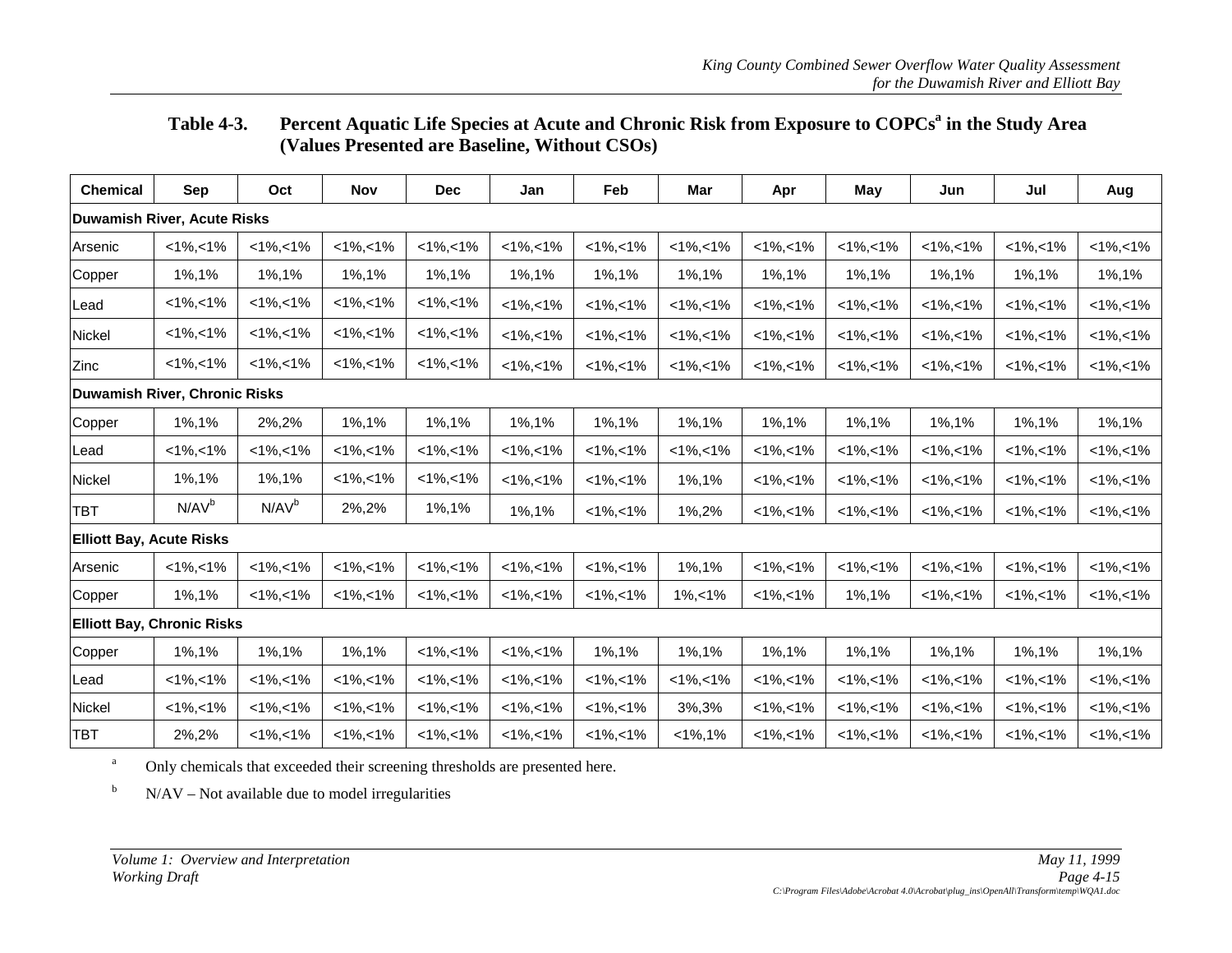There are two things to note in the Table 4-3 results. The first is the general absence of risk. In most cases exposure concentrations are low enough to potentially affect 1 percent of species or less. For acute risks, this is true in all months of the year, for all chemical COPCs, in both the Duwamish River and Elliott Bay. For chronic risks, this is true in all months of the year, for all chemical COPCs, in both the Duwamish River and Elliott Bay except for nickel in Elliott Bay in March. Nickel in March has slightly higher chronic risks, but is still below the level of protection afforded by U.S. EPA water quality criteria, which generally try to protect 95 percent of species (Stephan et al. 1985). This finding has been partially corroborated by Brandon Street CSO effluent bioassays, the results of which are summarized in Table 4-4. The bioassays found no chronic toxicity of CSO effluent to *Ceriodaphnia* or fathead minnows, two test species selected in part because of their sensitivity to chemical toxicants.

|                        |                       | Ceriodaphnia dubia  |                 | <b>Fathead minnows</b><br>(P. promelas) |
|------------------------|-----------------------|---------------------|-----------------|-----------------------------------------|
| <b>Evaluation</b>      | <b>Survival</b>       | <b>Reproduction</b> | <b>Survival</b> | <b>Reproduction</b>                     |
| NOEC <sup>a</sup>      | 100%                  | 100%                | 100%            | 100%                                    |
| LOEC <sup>b</sup>      | $>100\%$ <sup>d</sup> | $>100\%$            | $>100\%$        | $>100\%$                                |
| $LC_{50}$ <sup>c</sup> | $>100\%$              | N/A <sup>e</sup>    | $>100\%$        | N/A                                     |

| Table 4-4. | <b>Toxicity of Brandon Street CSO Effluent to</b> |
|------------|---------------------------------------------------|
|            | <i>Ceriodaphnia</i> and Fathead Minnows           |

<sup>a</sup> NOEC = No Observed Effect Concentration

 $b$  LOEC = Lowest Observed Effect Concentration

<sup>c</sup>  $LC_{50}$  = Median lethal concentration

 $d$  By indicating that the response was  $>100$  percent for an LOEC, this says that the lowest observable effect would be greater than the undiluted effluent concentration. In other words, pure, undiluted effluent does not cause any observable toxicity for this organism.

 $N/A = Not applicable$ 

The second thing to notice in Table 4-3 is that the risk estimates are generally the same for the baseline and without CSO conditions. The chronic risk estimate for nickel in March, for example, is 3 percent for both baseline and without CSO conditions.

So far we have been discussing the average risks to species across the Duwamish River and across Elliott Bay. This is a useful way of expressing the risks to populations, which are spatially dispersed and therefore may not be "at risk" *as populations* from locally elevated exposure concentrations. Nonetheless it is important also to look at the spatial pattern of risks, for two reasons: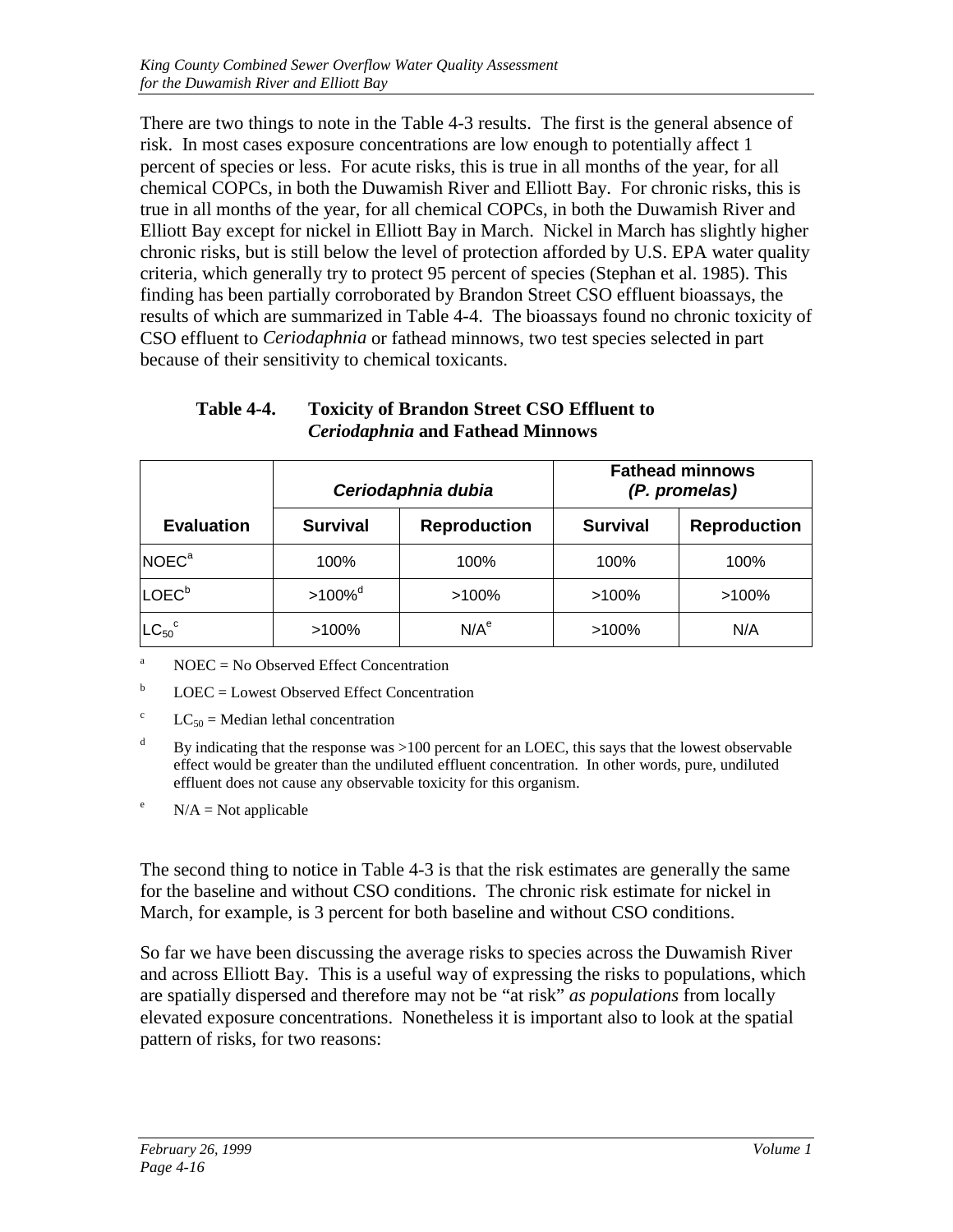- To get a sense of how much risks vary spatially, and
- To identify locally elevated risks at important habitat areas.

Figures 4-3, 4-4, and 4-5 are maps showing the spatial pattern of baseline risks in the Duwamish River and Elliott Bay in March, a month with several storms, including one big storm and CSO event in late March with the highest recorded river flow during the modeled year  $(261m<sup>3</sup>/s)$ . We have mapped baseline risks for copper acute risks (see Figure 4-3), copper chronic risks (see Figure 4-4) and TBT chronic risks (see Figure 4-5).

The detailed results of the risk characterization for aquatic life are presented in Appendix B-4. In summary, our overall conclusion from the analysis of risks to aquatic life in the water column is that there is little or no risk under baseline or without CSO conditions. This finding has been partially corroborated by CSO effluent bioassays, the results of which are summarized in Table 4-4 and a complete report of these tests included in Appendix B-4. The bioassays found no toxicity of CSO effluent to *Ceriodaphnia* or fathead minnows, two test species selected in part because of their sensitivity to chemical toxicants.

### **4.2.2 Risks to Salmon**

We have compared available toxicity reference values (TRVs) for salmon and trout species to predicted water concentrations, and there do not appear to be any risks to salmon from direct exposure to chemicals in the water column (Appendix B-4). Additionally, comparison of dietary toxicity values with measured concentrations in the amphipods *Corophium* sp. and *Eogammarus confervicolus* collected from the vicinity of Kellogg Island indicated no risk of increased salmon mortality or reduced salmon growth from direct exposure to chemicals in their diet. Displacement of smolts could occur by exposure to increases in current velocities in CSO plumes, yet plume velocities do not differ greatly from reference velocities of the river. Evidence suggests that smolts seek refuge in protected access along the shoreline.

### **4.2.3 Risks to Aquatic Life in the Sediments**

The evaluation of risks to benthos was based on a comparison of measured nearfield and model-predicted farfield sediment COPC concentrations to state sediment management standards<sup>3</sup>. There are no state standards for sedimentation and scouring, so we derived criteria for these two stressors, as described in Appendix B-4. The model-predicted sediment concentrations were for the top ten centimeter layer, at the end of the one year baseline and without CSO simulations. We also re-ran the one-year simulation for ten sequential years, to discern whether differences between baseline and without CSO concentrations in the top ten centimeters increased from the first simulated year to the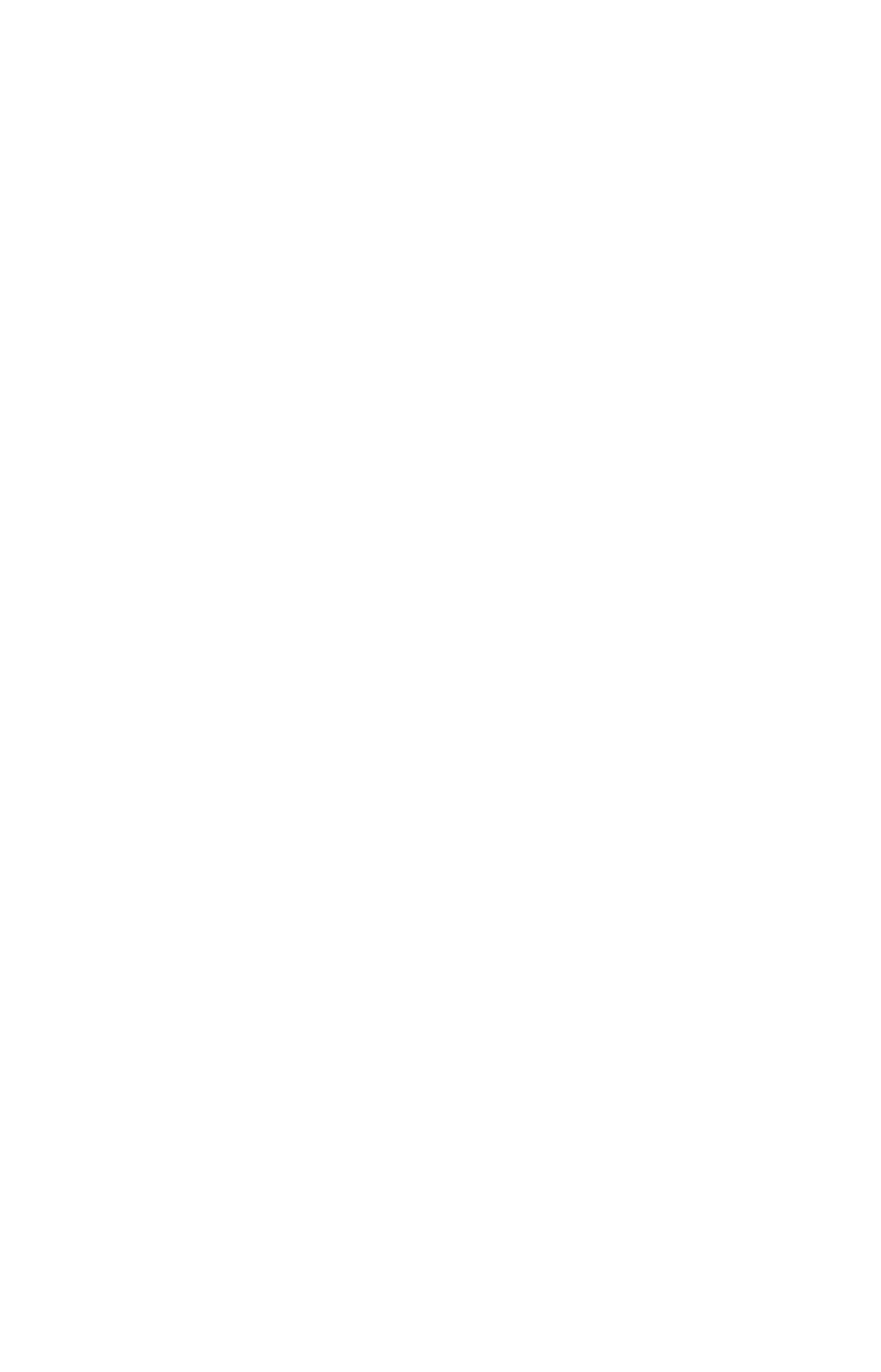tenth. In addition, we conducted a benthic survey comparing a nearfield site at the Duwamish/Diagonal CSO and storm drain to a farfield site at Kellogg Island.

There are potential risks to benthic organisms in the sediments of the Duwamish River and Elliott Bay (Table 4-5). These risks are fairly widespread. Chemicals contributing to these risks include mercury, the organometalloid TBT, and several organic compounds (PAHs, PCBs, bis(2-ethylhexyl)phthalate, and 1,4-dichlorobenzene). The sediment concentrations of a few other chemicals exceeded sediment management standards occasionally (Table 4-5). These included arsenic (1 percent of cells) cadmium (4 percent of cells), copper (2 percent of cells), lead (less than 1/10 of 1 percent of cells). Nickel slightly exceeded its sediment management standard (maximum  $HO = 2.3$ ) over a large portion of the study area (82 percent of cells), but its maximum concentration was three times higher in reference sediments than in the study area.

|                                                                                                       | <b>Baseline</b>                                                                                                     | <b>Without CSOs</b>                              | <b>Reference</b>                        |  |
|-------------------------------------------------------------------------------------------------------|---------------------------------------------------------------------------------------------------------------------|--------------------------------------------------|-----------------------------------------|--|
| Is risk present?                                                                                      | Yes                                                                                                                 | Yes                                              | Yes                                     |  |
| What is the<br>magnitude of risk?                                                                     | Low – Moderate <sup>a,b</sup>                                                                                       | Low - Moderate <sup>a,b</sup>                    | Low                                     |  |
| Where are the risks?                                                                                  | Dispersed through the<br>study area <sup>b</sup>                                                                    | Dispersed through<br>the study area <sup>o</sup> | Dispersed through<br><b>Puget Sound</b> |  |
| How is the risk<br>harmful?                                                                           | Loss of diversity and<br>increased abundance<br>of organic enrichment-<br>tolerant species near<br>CSO <sub>s</sub> | Loss of diversity                                | Loss of diversity                       |  |
| What's causing the<br>risk?                                                                           | Metals, organics,<br>physical impacts, and<br>organic enrichment                                                    | Metals, organics, and<br>physical impacts        | Metals                                  |  |
| Is risk reduction<br>from removing<br>CSOs greater after<br>ten years than after<br>one or two years? |                                                                                                                     | No                                               |                                         |  |

**Table 4-5. Summary of Duwamish River and Elliott Bay Sediment Risks to Aquatic Life**

<sup>a</sup> Sediment risks are identified as low to moderate as maximum hazard quotients (HQs) range from 0.1 (low) to 27.5 (moderate) with 0 percent of cells with  $HQs > 1$  (low) to 63 percent of cells with  $HQs$ >1 (moderate).

 $b$  TBT is an exception to the general pattern for sediment risks, in that it has been measured in sediments in the localized area around the north end of Harbor Island at concentrations up to 5,000 times the TRV. We still consider the potential risk to be moderate because the TBT is in an area also impacted by shipping activity, and likely to have low bioavailability because it is associated with paint chips.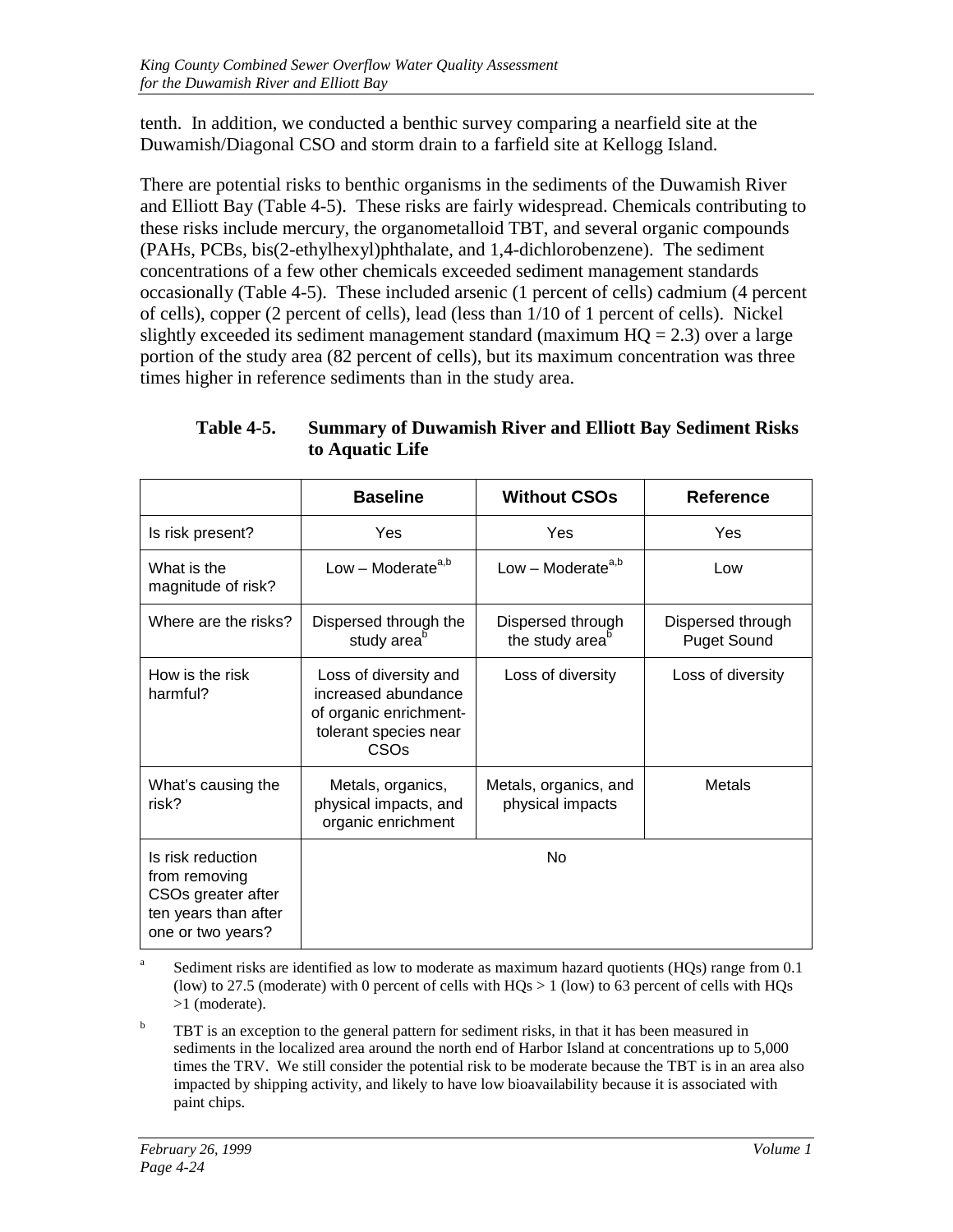To reiterate, these risk predictions are based on either current conditions in the nearfield or predicted conditions in the farfield one year after removing CSOs. These results indicate that CSO removal would provide little or no reduction in sediment based risks in areas of the Duwamish River and Elliott Bay not directly adjacent to CSOs. However, it can sometimes take longer than a year to detect any changes in sediment concentrations after source elimination (Allen 1995; NRC 1997).

To investigate whether surface<sup>4</sup> sediment quality would continue to improve without CSOs relative to the baseline scenario for more than a year after CSOs were eliminated, we ran the simulation ten consecutive times. We used the end-of-year conditions from the previous year's run as the initial conditions for the next year's run. We compared the difference between average surface sediment concentration (baseline – without CSOs) after one year's simulation<sup>5</sup> to the difference between average surface sediment concentration after ten years' simulation. The ten-year simulation was run for seven chemicals that posed risk to one or more of the receptors from sediment exposure—1,4 dichlorobenzene, bis(2-ethylhexyl)phthalate, chrysene<sup>6</sup>, copper, lead, mercury, and total PCBs.

If surface sediment quality continued to improve without CSOs relative to baseline for more than a year after the simulation was started, we hypothesized that the difference between baseline and without CSO concentrations be greater after ten years than it was after one year. Therefore, we did a statistical comparison<sup>7</sup> of the average ten-year surface sediment concentration difference to the average one-year difference, to test whether the difference was increasing. If the differences were not increasing, the one-year simulation would be expected to be sufficient to evaluate the significance of CSOs to sediment risks. If it was increasing, a longer simulation might be needed. $8$ 

The ten-year difference between predicted baseline and without CSO concentrations was greater than the one-year difference for only one of the seven chemicals tested-copper. This indicates that CSOs are contributing a higher copper concentration to sediments than are other sources. However, the analysis also found that copper sediment concentration, both baseline and without CSO are generally lower than the Washington State sediment management standard of 390 mg/ $kg<sub>dry</sub>$ . The average estimated copper sediment concentration at the end of the one-year baseline simulation was of approximately 80  $mg/kg<sub>drv</sub>$ . The copper concentration exceeded the sediment management standard in

 $\overline{a}$ 

<sup>4</sup> We used the top ten centimeters.

<sup>5</sup> Due to difficulties in initializing the model for 1,4-dichlorobenzene, bis(2-ethylhexyl)phthalate, and chrysene, differences were calculated for the 2-year simulation results.

<sup>6</sup> Chrysene was chosen to represent the suite of sediment PAHs as chrysene concentrations were highly correlated with the concentrations of the remaining PAH ( $r^2 \ge 0.8$ ).

<sup>7</sup> We used the Wilcoxon signed-rank test  $(p = 0.05)$ .

<sup>&</sup>lt;sup>8</sup> We said "might be needed" because if COPC's baseline – without CSOs concentration difference was increasing, but both baseline and without CSO risks were low, then one might not need a longer simulation to evaluate the significance of CSOs to sediment risk for that COPC.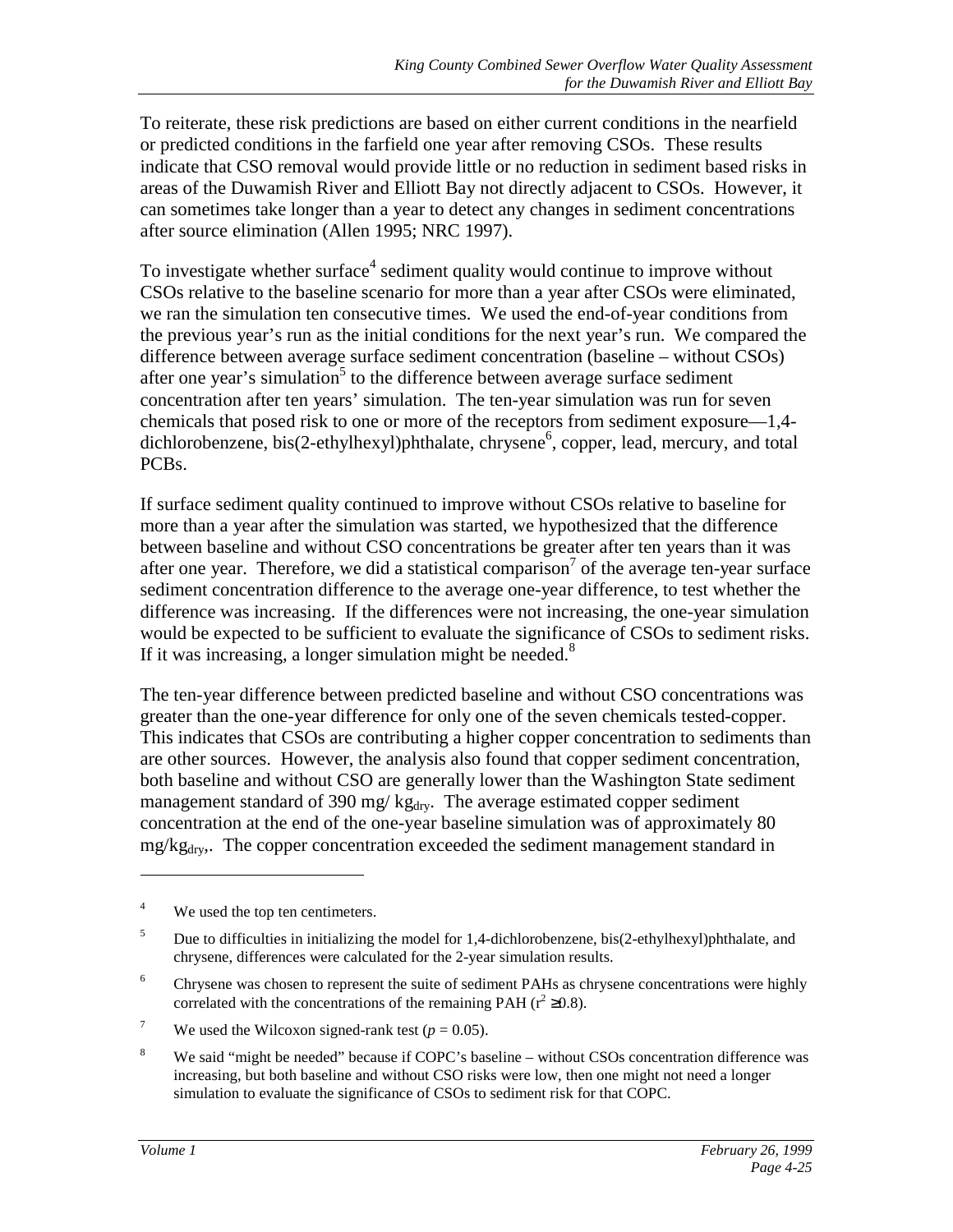approximately 2 percent of the study area cells, with a maximum HQ of 2.1 (Table 4-6). However, the difference between baseline and without CSO copper concentrations was small (approximately two mg/  $kg<sub>dry</sub>$  after one year, and four mg/  $kg<sub>dry</sub>$  after ten years).

#### **Table 4-6. Maximum and Average Aquatic Life Sediment Hazard Quotients and the Percent Cells with Hazard Quotients >1 after One-Year of Model Simulation in the Duwamish River and Elliott Bay Compared with the Range of Maximum and Minimum Hazard Quotients in Reference Sediments**

|                                                    | <b>Study Area Baseline Condition</b> |                |                         | <b>Reference Sediments</b> |                |
|----------------------------------------------------|--------------------------------------|----------------|-------------------------|----------------------------|----------------|
| <b>Chemicals</b>                                   | <b>Maximum</b>                       | Average        | % Cells with<br>HQs > 1 | <b>Maximum</b>             | <b>Minimum</b> |
| Arsenic                                            | 1.3                                  | 0.2            | 1%                      | 0.4                        | < 0.05         |
| Benzo(a)anthracene                                 | 6.7                                  | 0.4            | 9%                      | < 0.1                      | < 0.1          |
| Benzo(a)pyrene                                     | 0.8                                  | 0.1            | 0%                      | < 0.1                      | <0.1           |
| Benzo(b)fluoranthene                               | 2.2                                  | 0.2            | 2%                      | < 0.1                      | < 0.1          |
| Benzo(g,h,i)perylene                               | 0.8                                  | 0.1            | 0%                      | 0.1                        | < 0.1          |
| Benzo(k)fluoranthene                               | 1.8                                  | 0.1            | 1%                      | < 0.1                      | < 0.1          |
| Bis(2-ethylhexyl)phthalate                         | 10.8                                 | 1.2            | 34%                     | N/AV                       | N/AV           |
| Cadmium                                            | 1.5                                  | 0.3            | 4%                      | 0.6                        | < 0.1          |
| Chrysene                                           | $\overline{7}$                       | 0.4            | 9%                      | < 0.1                      | < 0.1          |
| Copper                                             | 2.1                                  | 0.2            | 2%                      | 0.1                        | < 0.1          |
| Dibenzo(a,h)anthracene                             | 0.1                                  | < 0.11         | 0%                      | 0.2                        | < 0.1          |
| 1,4-dichlorobenzene <sup>a</sup>                   | 3.3                                  | 0.5            | 14%                     | N/AV                       | N/AV           |
| Fluoranthene                                       | 10.3                                 | 0.4            | 9%                      | < 0.1                      | < 0.1          |
| Indeno(1,2,3-c,d)pyrene                            | 0.3                                  | < 0.13         | 0%                      | 0.1                        | < 0.1          |
| Lead                                               | 2.1                                  | 0.1            | $< 0.1\%$               | < 0.1                      | < 0.1          |
| Mercury                                            | 8.3                                  | 0.8            | 23%                     | N/AV                       | N/AV           |
| 4-Methylphenol                                     | 4.9                                  | 0.2            | 4%                      | N/AV                       | N/AV           |
| <b>Nickel</b>                                      | 2.3                                  | 1.3            | 82%                     | 6.7                        | 0.4            |
| Phenanthrene                                       | 4.5                                  | 0.3            | 4%                      | 0.2                        | < 0.1          |
| Pyrene                                             | 1.5                                  | 0.1            | 1%                      | < 0.1                      | < 0.1          |
| TBT <sup>a</sup> <sub>'</sub> (In-House Criterion) | 4776.60 <sup>b</sup>                 | N/AV           | N/AV                    | N/AV                       | N/AV           |
| TBT <sup>a</sup> (Roy F. Weston Criterion)         | 8439.85 <sup>b</sup>                 | N/AV           | N/AV                    | N/AV                       | N/AV           |
| Total PCBs <sup>a</sup>                            | 27.5                                 | $\overline{2}$ | 63%                     | N/AV                       | N/AV           |
| Zinc                                               | 1.4                                  | 0.3            | 1%                      | 0.2                        | < 0.1          |

<sup>a</sup> The hazard quotients for these four chemicals are the initial conditions rather than the result of the one-year simulation. Initial conditions for these chemicals were regenerated with new data after the model simulations had been completed.

<sup>b</sup> The maximum hazard quotient represented is based on an actual measurement of TBT in sediments located just north of Harbor Island.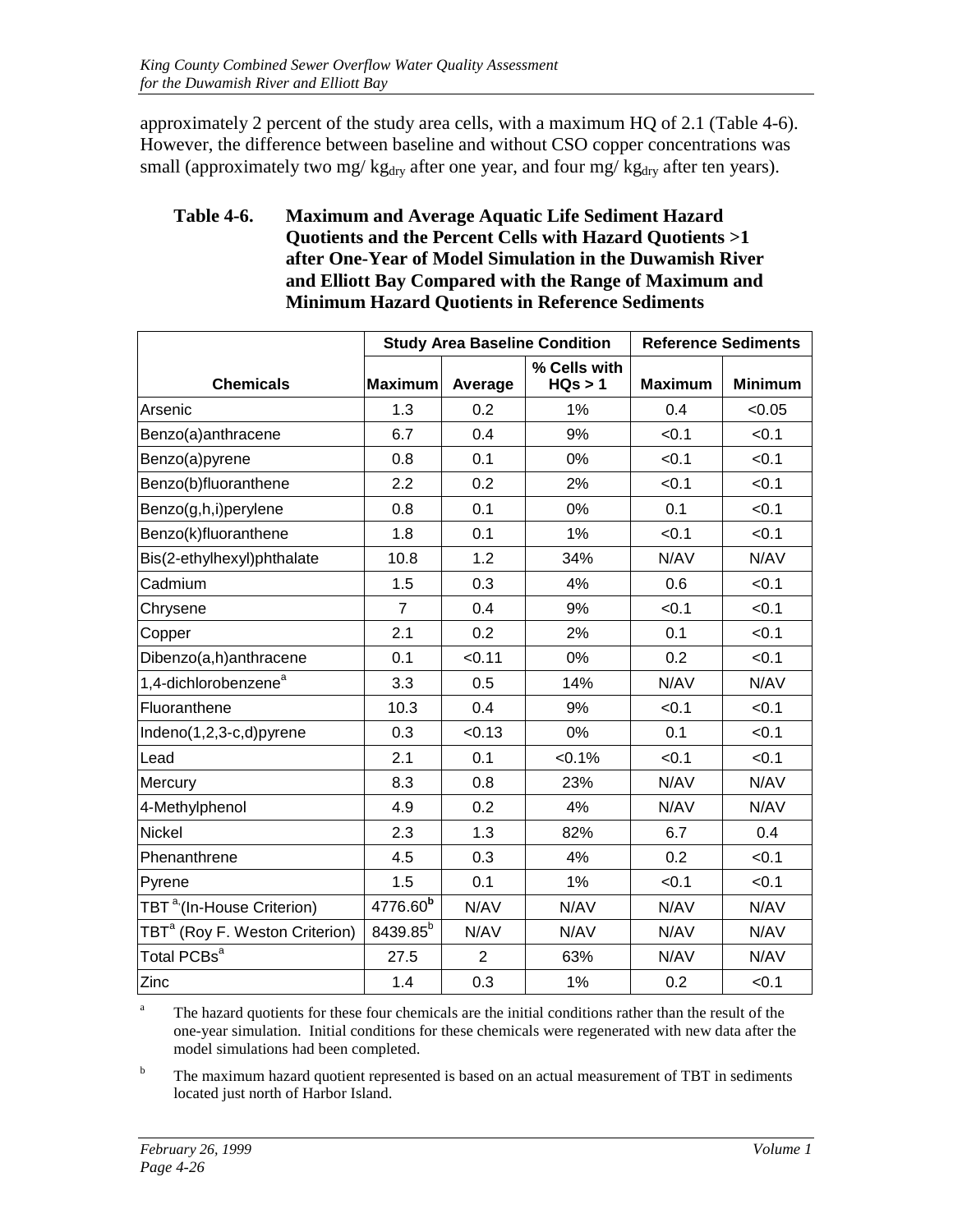Because the copper sediment risks are low and the difference between baseline and without CSO copper sediment concentrations slight, a longer simulation would probably provide little additional useful information for evaluating the significance of CSOs to sediment copper risks. Because the baseline – without CSOs difference was not increasing for 1,4-dichlorobenzene, bis(2-ethylhexyl)phthalate, chrysene, lead, mercury or total PCBs, a longer simulation is not expected to provide useful information for evaluating the significance of CSOs to sediment risks for these COPCs.

In addition to the risks from chemical stressors, there are local areas (e.g., upper Duwamish River at the Turning Basin, intertidal flats receiving CSO or storm water discharges at low tide, CSO footprints) where sedimentation and scouring will likely affect the benthic community.

The benthic community survey conducted in the Duwamish River at the Duwamish/Diagonal CSO and storm drain suggested that impacts also occur near CSOs from both chemicals and organic enrichment. The impacts included reduced community diversity and an increase in abundance of organic opportunist species (e.g., *Capitella capitata* [marine polychaete]). Changes in abundance and diversity were demonstrated by pairwise comparisons of the benthic community found at the Duwamish/Diagonal CSO and storm drain discharge area with the benthic community from the nearby in-river reference area at Kellogg Island (Figure 4-6). For example, comparing the number of taxa in sediment samples of similar grain size<sup>9</sup> and organic carbon content at each sampling site indicated that an overall reduction in number of taxa occurred at the stations closest to the outfall. It was concluded that the cumulative effects of the Duwamish/Diagonal CSO and storm drain discharges led to a distinct infaunal community grading from impacted at the CSO and storm drain station nearest the outfall to relatively unimpacted at the station furthest from shore. The benthic survey report is included in Appendix B-4.

The areal extent of these impacts appears to be limited to the footprint<sup>10</sup> of the CSOs. At the Duwamish/Diagonal CSO and storm drain, the footprint is characterized by elevated sediment concentrations of bis(2-ethylhexyl)phthalate and 1,4-dichlorobenzene. Concentrations of bis(2-ethylhexyl)phthalate exceed the Puget Sound marine sediment cleanup screening level of 78 mg/kg organic carbon (WAC 173-204-520) while concentrations of 1,4-dichlorobenzene exceed the marine sediment management standards chemical criterion of 3.1 mg/kg organic carbon (WAC 173-204-320). Based on

 $\overline{a}$ 

<sup>9</sup> Grain size (the percentages of sand, silt, and clay) strongly influences the number and type of taxa present in a sediment. Comparisons between target and reference sediments are always made for samples of similar grain size to control for this influence.

<sup>&</sup>lt;sup>10</sup> The footprint of a CSO is an area of deposition of chemicals adsorbed to sediment particles that settle to the bottom at varying distances from the end of the pipe depending on particle size and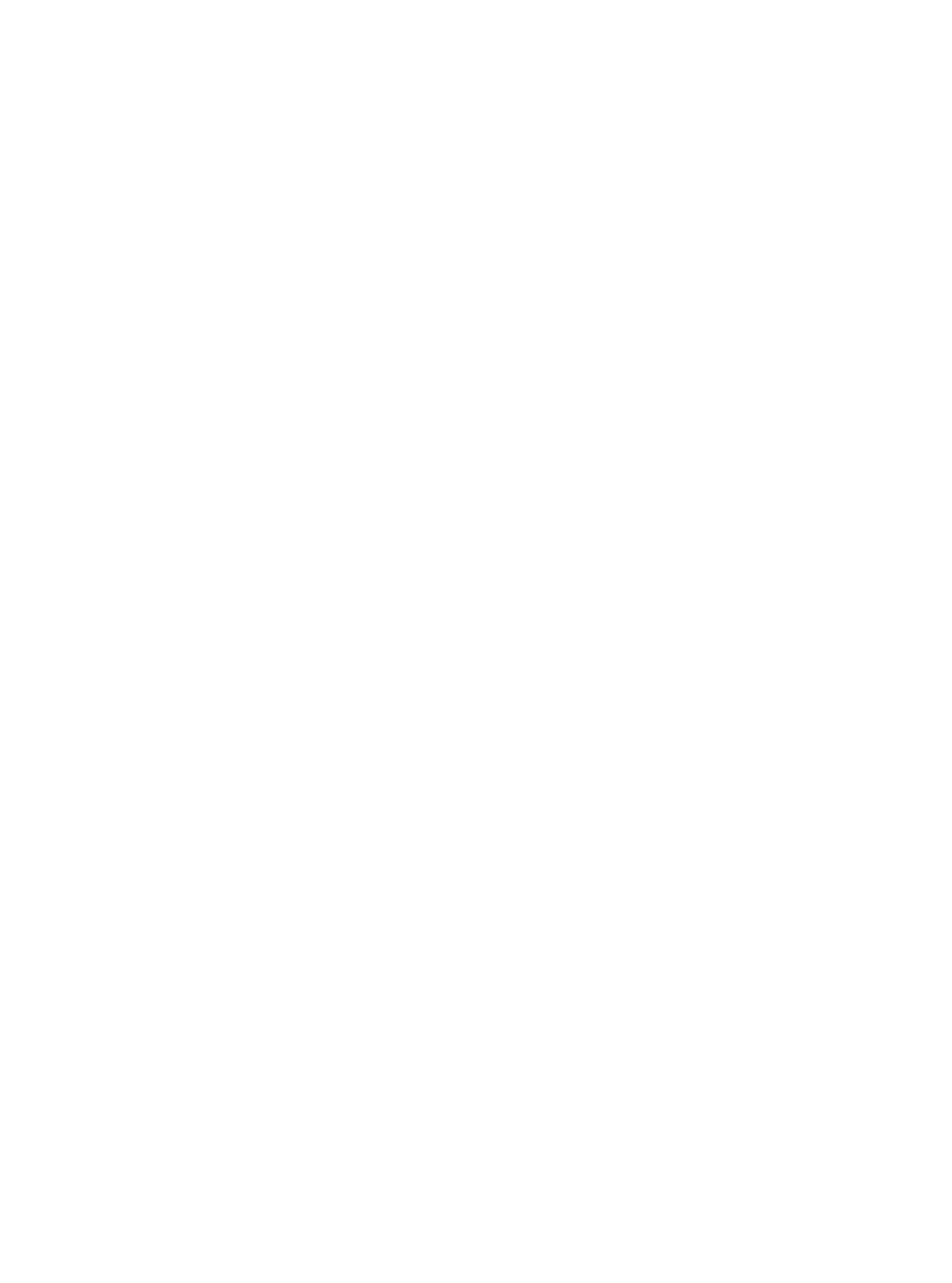exceedances of the sediment management standard for bis(2-ethylhexyl)phthalate and 1,4-dichlorobenzene, the footprint at the Duwamish/Diagonal CSO and storm drain covers and area of approximately  $21,000m^2$  (King County 1997). Based on exceedances of the sediment management standards for 1,4-dichlorobenzene, bis(2- ethylhexyl) phthalate, and PCBs, the size of the footprint at the Norfolk CSO is approximately  $1,850$ m<sup>2</sup> (King County 1996).

1,4-dichlorobenzene is used in toilet block deodorizers (its other main use is in mothballs), and it has been detected in a sediment footprint around the Macaulay Point marine municipal sewage outfall in Victoria, British Columbia (Chapman et al. 1996) at concentrations comparable to those in Duwamish Estuary sediments. Therefore, it is very likely that sediment 1,4-dichlorobenzene concentrations are at least partially attributable to CSOs, and would be reduced in the long run by removing  $CSOs$ .<sup>11</sup> 1,4dichlorobenzene exceedances of the Washington State sediment management standard occur over an estimated 14 percent of the study area. Baseline 1,4-dichlorobenzene sediment risks are mapped in Figure 4-7.

The sediment management standard for 1,4-dichlorobenzene is based on the apparent effects threshold<sup>12</sup> (AET) for benthic abundance.<sup>13</sup> It is important to keep in mind that AET does not establish a causal relationship between a stressor and an effect (e.g., between 1,4-dichlorobenzene and reduced benthic abundance); it establishes a correlation based on field observations (Spies 1989). The AET method cannot separate the effects of individual stressors when multiple stressors are present (Adams et al. 1992). For example, one would expect sediment-bound chemicals from CSOs to be correlated with organic enrichment, which could be the cause of an apparent effect like reduced benthic abundance. Studies to date of 1,4-dichlorobenzene generally have been observational and correlational (Chapman et al. 1996), and direct experimental evidence demonstrating that 1,4-dichlorobenzene in sediments causes risks is lacking. The water toxicity database for 1,4-dichlorobenzene is limited as well; U.S. EPA's criterion document contains only two data points: an acute  $LC_{50}$  for sheepshead minnow, and an acute  $LC_{50}$ 

<sup>&</sup>lt;sup>11</sup> People in King County also use mothballs on their lawns to control moles and crane flies, although we have not quantified the extent of this practice. This use would contribute 1,4-dichlorobenzene to both storm drains and CSOs.

 $12$  The AET approach was developed specifically to assess and manage the quality of sediments in Puget Sound. It uses empirical data (field and laboratory) to identify concentrations of chemicals above which biological effects are always expected. AET values are derived using a comparison of biological effects and chemical data in paired data sets from field-collected samples. In a given data set, the AET for a particular chemical is the sediment chemical concentration above which biologically adverse effects are always observed (based on statistical significance,  $p < 0.05$ ) relative to an appropriate reference sediment (Adams et al. 1992).

<sup>&</sup>lt;sup>13</sup> Test sediment has less than 50 percent of the reference sediment mean abundance of any one of the following major taxa: Class Crustacea, Phylum Mollusca or Class Polychatea, and the test medium abundance is statistically different (*t*-test, p < 0.05) from the reference sediment abundance (Ch 173- 204 WAC, page 17).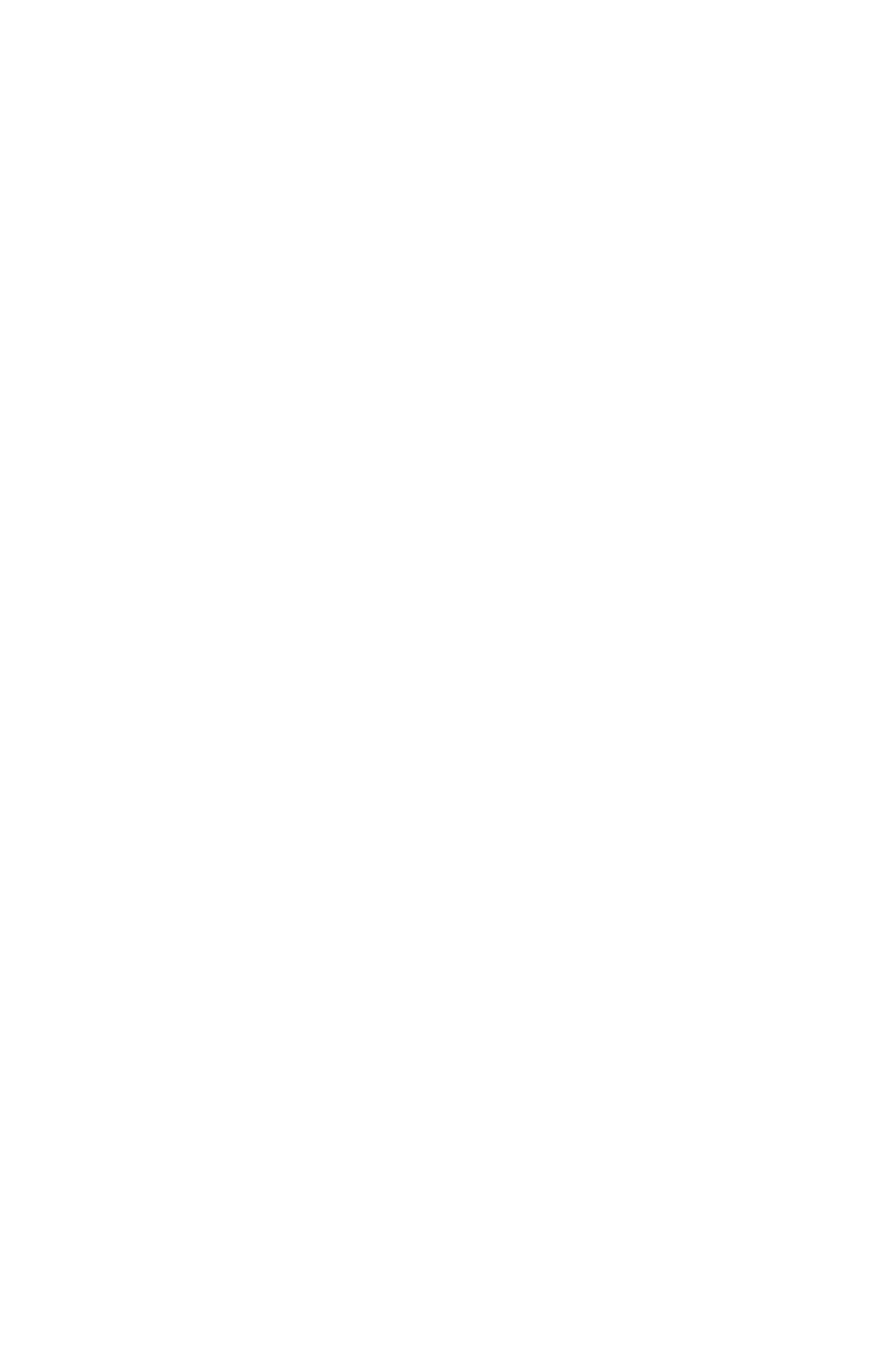for mysids. Searches of the aquatic toxicology literature revealed no additional 1,4 dichlorobenzene aquatic toxicity data. If 1,4-dichlorobenzene is found to cause (rather than correlate with) sediment risks, then source control (e.g., reducing its use in toilet block deodorizers) may be the most cost-effective way to manage the risks.

Bis(2-ethylhexyl)phthalate<sup>14</sup> is a common plasticizer. It has been used since the 1930s to make plastics more flexible (Kirk-Othmer's Encyclopedia). It is found in polyvinyl chloride plastic products such as toys, vinyl upholstery, shower curtains, adhesives, and coatings (ATSDR ToxFAQs 1993). It is a persistent environmental chemical commonly present in fish, water, and sediments (Jobling et al. 1995; Bis(2-ethylhexyl)phthalate Fact Sheet 1986). Based on its widespread use, both CSOs and other sources are likely contributors of this chemical to the environment. This is consistent with the chemical's relatively widespread and uniform distribution across the study area (Table 4-6, Figure 4-8). In light of the contributions from other sources and the baseline distribution of bis(2-ethylhexyl)phthalate in Duwamish Estuary sediments, we expect removing CSOs will reduce bis(2-ethylhexyl)phthalate sediment concentrations only proximal to CSOs not located near storm drains. We do not expect changes in farfield bis(2-ethylhexyl) phthalate sediment concentrations as long as it remains in widespread use in plastics. We expect storm drain loads will continue to effect nearfield sediments, so we do not expect sediment concentrations to decline near CSOs proximal to storm drains.

Bis(2-ethylhexyl)phthalate is predicted to exceed the Washington State sediment management standard in 34 percent of the model cells. The sediment management standard is based on the Microtox bacterial luminescence bioassay<sup>15</sup> (47 mg/kg<sup>16</sup>), although the benthic abundance AET is only slightly higher at 60 mg/kg. As noted above, the AET method does not establish a causal relationship between a stressor and an effect; it only establishes a correlation based on field observations (Spies 1989). In the case of bis(2-ethylhexyl) phthalate, we note that the TRV estimated from the proposed U.S. EPA water quality criterion by equilibrium partitioning theory (see Appendix B-4) is approximately 700 times the Washington State sediment management standard, suggesting the sediment management standard may underestimate the toxic effects threshold for bis(2-ethylhexyl)phthalate (and therefore overestimate risk).

PAHs enter the estuary both in CSOs and storm drains (METRO 1983). The baseline estimate is that one or more PAHs exceeds its TRV in 10 percent of the model cells (and Figure 4-9). The spatial distributions of the different PAHs in the Duwamish Estuary sediments are very similar, suggesting they have similar sources. Washington State

<sup>14</sup> Also known as di(2-ethylhexyl)phthalate or DEHP.

<sup>&</sup>lt;sup>15</sup> The mean light output of the highest concentration of the test sediment is less than eighty percent of the mean light output of the reference sediment, and the two means are statistically different (*t*-test, p<0.05) from each other (Ch 173-204 WAC, page 17).

<sup>&</sup>lt;sup>16</sup> Normalized to organic carbon.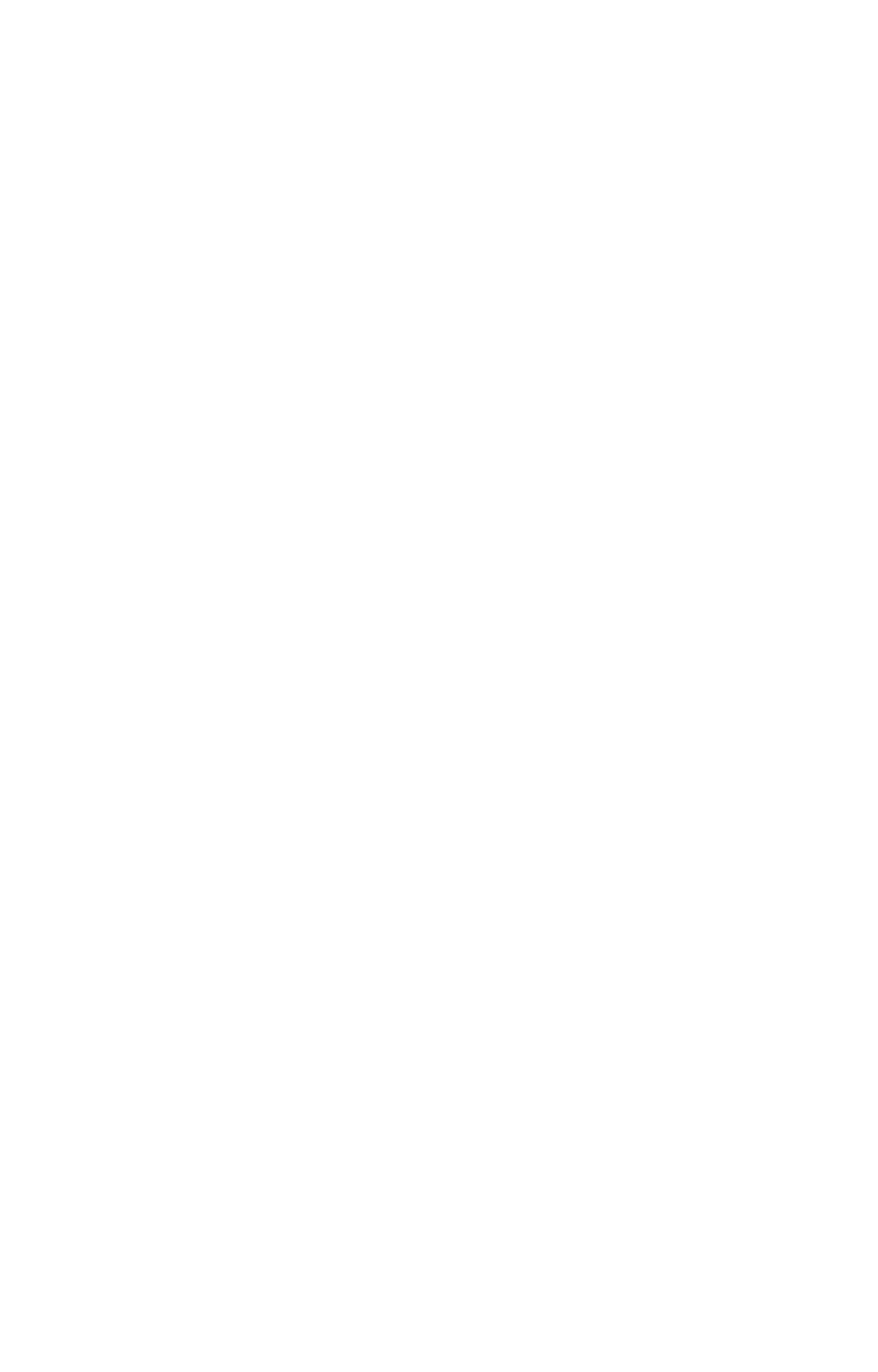sediment management standards for PAHs are based on the oyster  $larval<sup>17</sup>$  and Microtox<sup>18</sup> AETs. The AETs generally are similar to other toxicity threshold values (Effects Range – Low (ER-L), Effects Range – Median (ER-M) (Long et al. 1995) and equilibrium partitioning-derived values (DiToro et al. 1991); see Appendix B-4), so we consider them to be reasonably reliable TRVs.

The Washington State sediment management standard for mercury is comparable to toxicity thresholds estimated by other methods. It falls between the ER-L and ER-M and is within a factor of three of the Ecotox (equilibrium partitioning) threshold (see Appendix B-4). All the AETs for mercury are within a factor of three. In light of the high level of consistency across methods for setting the toxicity threshold, we consider the sediment management standard for mercury to be a reliable TRV. Sediment mercury concentrations are predicted to exceed the TRV in 23 percent of the model cells under baseline conditions (Table 4-6, Figure 4-10). The toxic effects of inorganic and methyl mercury, based on available estuarine data, include population growth reduction, decreased reproductive success and developmental inhibition (AQUIRE 1995, U.S. EPA 1985). Extensive deposits of mineable mercury are known to exist adjacent to the upstream reach of the Green River; those deposits could be a principal source of mercury to the Duwamish Estuary (Valentine 1971, METRO 1983). Both CSOs and other sources are likely contributors of this chemical to the environment. In light of the contributions from other sources and the baseline distribution of mercury in Duwamish Estuary sediments, which does not suggest a strong CSO source, we consider it unlikely that removing CSOs will affect mercury sediment concentrations. The ten-year simulation results, which found no change in baseline versus without CSO sediment mercury risks, provides further evidence that removing CSOs will not affect mercury sediment concentrations.

Although TBT and PCBs do pose the most important potential risks to sediment-dwelling organisms in the Duwamish Estuary, PCBs are primarily an historical source and were not detected in the CSOs in this study area. TBT was not monitored in the CSOs – it is a chemical used in antifouling paints on ships. Its use is regulated and becoming less common in the Duwamish Estuary. Sediment TBT concentrations are high at the north end of Harbor Island, relative to a TRV derived using equilibrium partitioning theory

<sup>17</sup> The test sediment has a mean survivorship of normal larvae that is less (statistically significant, *t*-test,  $p<0.05$ ) than the mean normal survivorship in the reference sediment and the test sediment mean normal survivorship is less than eighty-five percent of the mean normal survivorship in the reference sediment (i.e., the test sediment has a mean combined abnormality and mortality that is greater than fifteen percent relative to time-final in the reference sediment) (Ch 173-204 WAC, page 17).

<sup>&</sup>lt;sup>18</sup> The mean light output of the highest concentration of the test sediment is less than eighty percent of the mean light output of the reference sediment, and the two means are statistically different (*t*-test, p<0.05) from each other (Ch 173-204 WAC, page 17).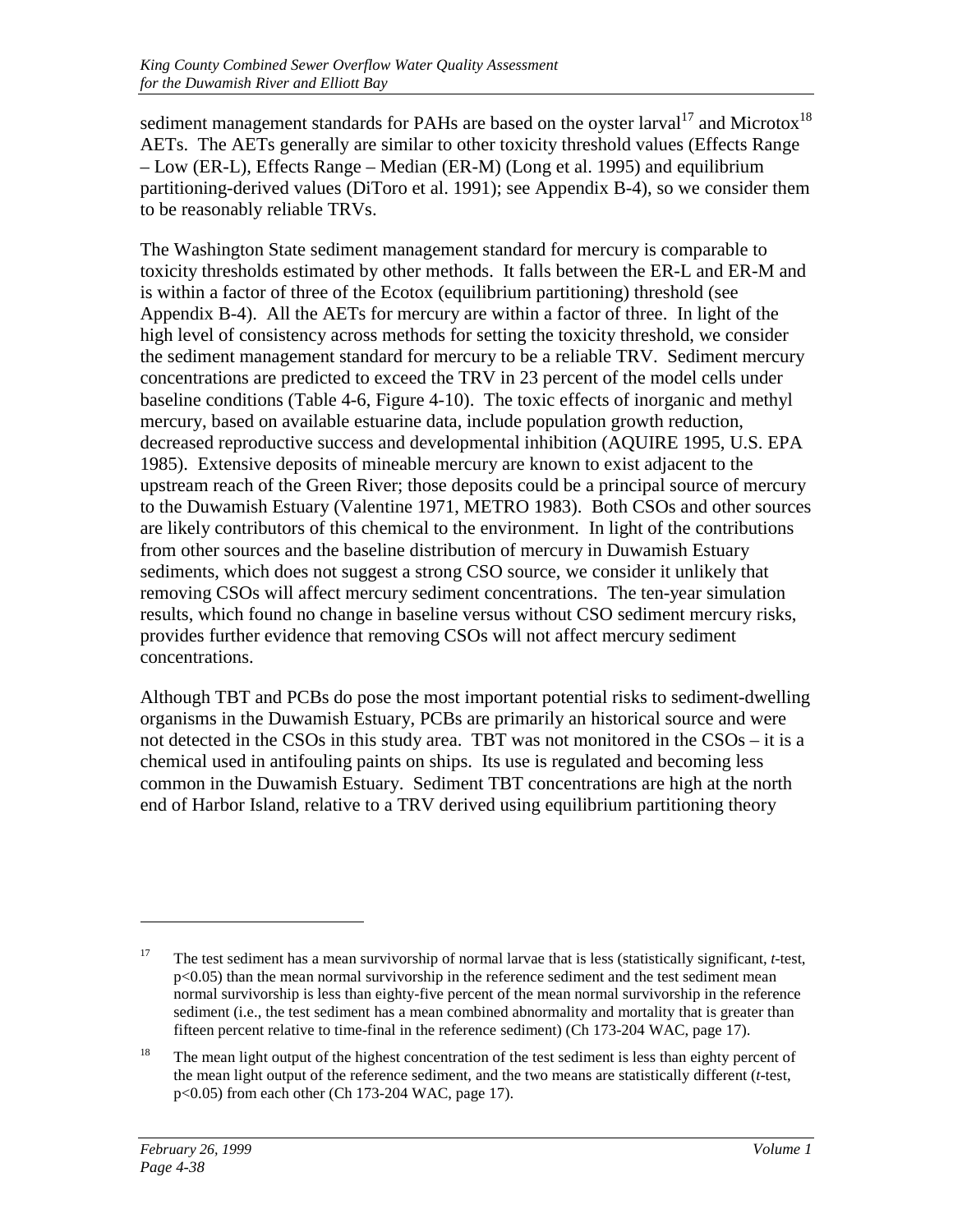(DiToro et al. 1991).<sup>19</sup> The risk estimates for TBT in the Duwamish Estuary are highly uncertain due to uncertainty about the partitioning of TBT between sediments and water,

<sup>&</sup>lt;sup>19</sup> We used an equilibrium partitioning-derived threshold because is no sediment management standard, ER-L (Effects Range-Low) or ER-M (Effects Range-Median) for TBT.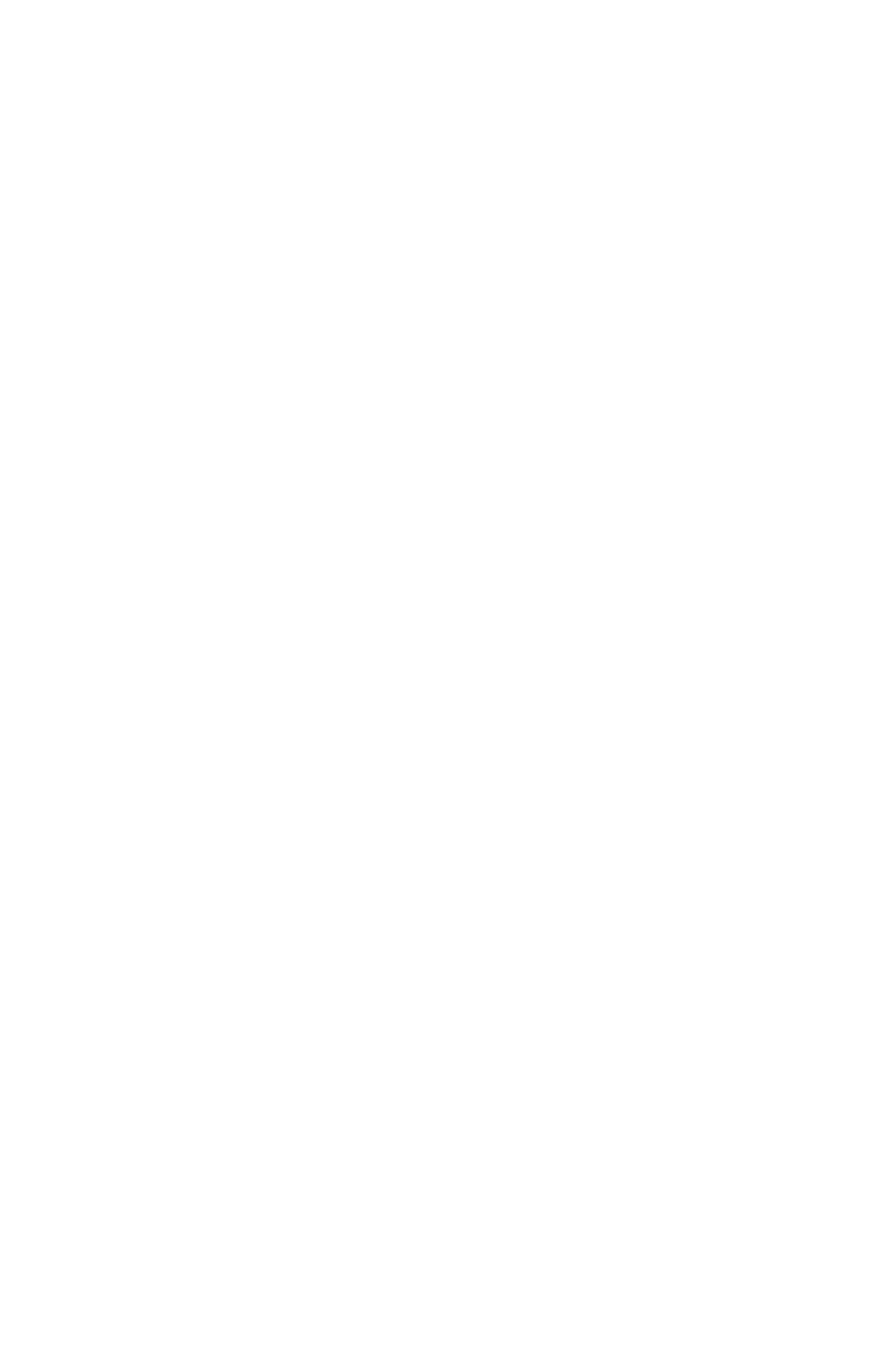and uncertainty about the bioavailability of particulate-bound TBT. Cardwell et al. (1997) provides a review of TBT partitioning and bioavailability issues. The WQA may have underestimated the TRV and, therefore, overestimated sediment TBT risk by a factor of 10 to 100 or more. Nonetheless, the sediment TBT concentrations at the north end of Harbor Island are high enough to potentially pose risk to sensitive species, even if we underestimated the TRV by a factor of 1,000. The risks associated with TBT include imposex in snails (the imposition of male sexual organs in female snails) and chambering in shells and/or decreased growth (U.S. EPA 1997).

PCBs present in the aquatic environment are primarily from point source discharges of industrial and urban wastes (Chan et al. 1998) and industrial spills. For example, a recent study of the Delaware Estuary identified low levels of PCBs in municipal point sources (Fikslin 1998). An earlier study of the Duwamish Estuary (Pavlou and Dexter 1979) found that surface sediments in the Duwamish River contain some of the highest PCB concentrations in Puget Sound. The Duwamish River is the site of a known 1974 spill of Aroclor 1242. PCBs are of particular concern based on their ability to bioaccumulate (Field and Dexter 1988). Total PCBs in the study area pose low to moderate risks to aquatic organisms (average and maximum sediment HQs of 2 and 27.5, respectively, with 63 percent of the model cells having sediment HQs greater than 1.0; Table 4-6, Figure 4-11).

The Washington State sediment management standard used to identify the potential PCB risks to benthic organisms is the Microtox bacterial luminescence bioassay (12 mg/kg<sup>20</sup>). The benthic abundance AET is over five times higher at 65 mg/kg.

In summary, we believe there are potential risks to benthic organisms in the sediments of the Duwamish River and Elliott Bay. There are potential risks from bis(2-ethylhexyl) phthalate, 1,4-dichlorobenzene, mercury, and PAHs; localized effects (reduced benthic diversity, increased abundance) from organic enrichment near CSOs; and potential risks from PCBs and TBT, which are probably not CSO-related. The potential risks to aquatic life from sediments are clearly higher in the Duwamish River and Elliott Bay than at the reference sites (Table 4-6) (WSDOE 1998). Sediment HQs were calculated for reference sites for comparison to the Duwamish River and Elliott Bay HQs. Maximum HQs were less than 1.0 for all COPCs except for nickel, which exceeded ER-L and ER-M values derived by Long et al. (1995) (no State of Washington sediment management standards are available for nickel). Nickel concentrations were comparable at the reference sites and in the Duwamish Estuary. Thus, while 82 percent of cells have HQs greater than 1.0, this appears to be similar to risks in other, non-urban parts of Puget Sound.

 $^{20}$  Normalized to organic carbon.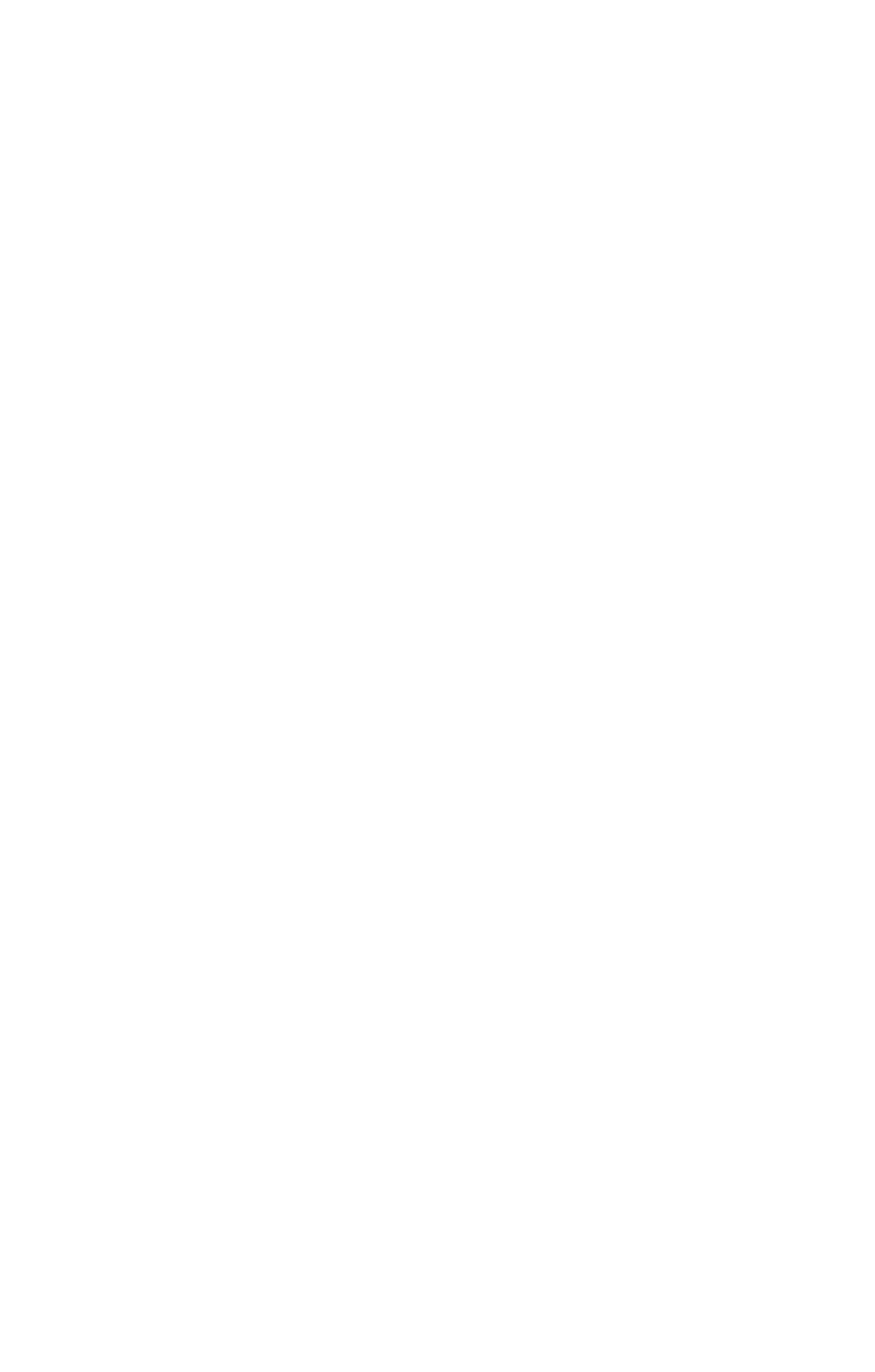## **4.2.4 Sediment PAH Biomarkers**

Our analysis of prevalence of liver lesions in English sole from exposure to sediment PAHs is presented in Appendix B-4. Table 4-7 presents the predicted prevalence of liver lesions, under baseline conditions, without CSOs, and the naturally occurring rates of liver lesion formation present in populations not exposed to sediment PAHs (Horness et al. 1998). Elevated liver lesions are predicted for the Duwamish River and Elliott Bay, both baseline and without CSOs. It is interesting to note that we did see a difference between baseline and without CSO biomarkers, indicating that CSOs are a source of PAHs to the study area. However, we included chrysene in the ten-year simulation<sup>21</sup> and found that the difference between baseline and without CSO concentrations was statistically significantly decreasing<sup>22</sup> between the first and tenth year.<sup>23</sup> Therefore, the differences between baseline and without CSO incidences of liver lesions shown in Table 4-7 would decrease as well. Predicted PAH concentrations in sediments tend to fall right around the Washington State sediment management standards.

Elevated occurrences of liver lesions have been associated with exposure to PAHs in enclosed embayments in the Puget Sound area as well as in other areas of the coastal waters of the United States (Myers et al. 1994; Johnson et al., 1998). Research conducted by the Northwest Fisheries Science Center has established a predictive relationship between bulk sediment PAH concentrations and the prevalence of a number of different types of liver lesions (Horness et al. 1998). The predictions based on the model of Horness et al. (1998) are somewhat higher than data reported by Johnson et al. (1998) in Elliott Bay English sole. Predicted neoplasms were approximately 10 percent, whereas the observed incidence reported by Johnson et al. (1998) for Elliott Bay English sole is 3 percent. Predicted specific degenerative/necrotic (SDN) lesions were approximately 53 percent, whereas the observed incidence (Johnson et al. 1998) is 22 percent. The incidence of liver lesions has not been correlated with any population-level effects on English sole, but it is a biomarker of exposure of English sole to PAHs in the Duwamish River and Elliott Bay sediments.

<sup>&</sup>lt;sup>21</sup> We chose chrysene for the ten-year comparison because the SPMD data showed the highest average concentration in the water column, and sediment data showed good spatial correlation  $(r^2 > 0.8)$  of chrysene with all the other measured PAHs (phenanthrene, pyrene, benzo(k)fluoranthene, chrysene and benzo(b)fluoranthene.

<sup>&</sup>lt;sup>22</sup> Using a two-sided Wilcoxon signed rank test,  $P = 0.05$ .

 $23$  Again, the purpose of the ten-year simulation was to determine whether the differences between baseline and without CSO conditions were increasing over time.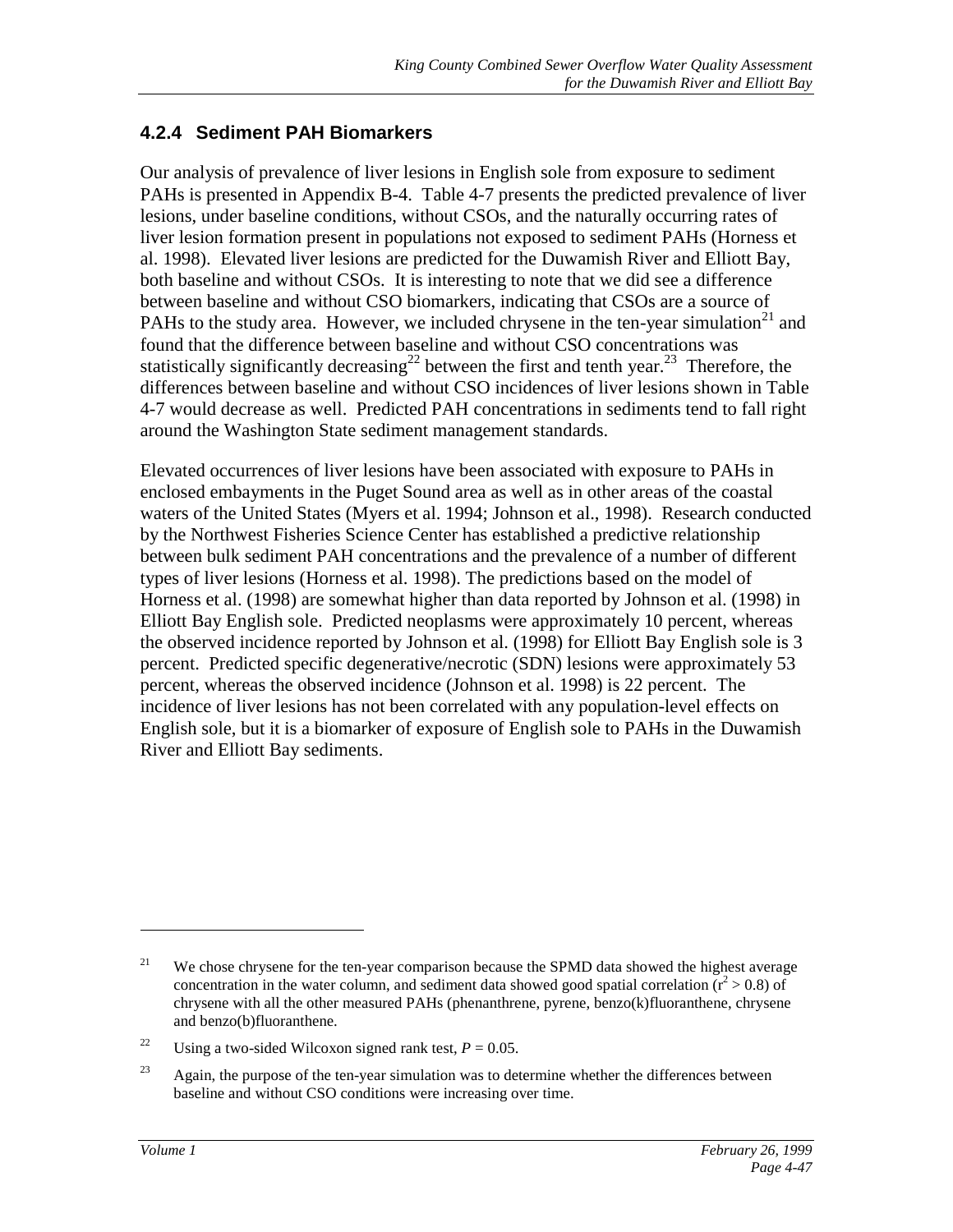### **Table 4-7. Predicted Incidence of English Sole Liver Lesions. Each Column is the Percent of the Population Predicted to Develop a Specific Type of Liver Lesion**

| <b>Specific Liver Lesion</b><br><b>Types Formed by</b><br><b>English Sole</b> | Baseline,<br>Annual<br>Average <sup>a</sup> | <b>Without CSO,</b><br>Annual<br>Average <sup>a</sup> | Change in<br><b>Prevalence with</b><br><b>CSO Removal</b> | Percentage of<br><b>Unexposed</b><br><b>Populations with</b><br>Liver Lesions <sup>b</sup> |
|-------------------------------------------------------------------------------|---------------------------------------------|-------------------------------------------------------|-----------------------------------------------------------|--------------------------------------------------------------------------------------------|
| Neoplasms                                                                     | 10%                                         | 9%                                                    | $1\%$                                                     | 0.40%                                                                                      |
| lFoci of Cellular<br>Alteration                                               | 11%                                         | 11%                                                   | $0\%$                                                     | 0.80%                                                                                      |
| Specific Degenerative/<br>Necrotic Lesions                                    | 53%                                         | 50%                                                   | 3%                                                        | 1.30%                                                                                      |
| Megalocytic Hepatosis                                                         | 30%                                         | 28%                                                   | 2%                                                        | 0.20%                                                                                      |
| Nuclear Polymorphism                                                          | 42%                                         | 40%                                                   | 2%                                                        | 0.10%                                                                                      |
| <b>Proliferative Lesions</b>                                                  | 21%                                         | 20%                                                   | 1%                                                        | 2.40%                                                                                      |
| <b>Risk of Forming Any</b><br>Lesion                                          | 52%                                         | 49%                                                   | 3%                                                        | 2.40%                                                                                      |

<sup>a</sup> These data are predicted by the model developed by Horness et al. (1998) using sediment data from the EFDC model.

 $<sup>b</sup>$  Data directly taken from Horness et al. (1998).</sup>

# **4.3 Risks to Wildlife**

Four wildlife receptors were evaluated in the WQA—spotted sandpipers, river otters, bald eagles, and great blue herons. Each of these receptors is exposed to chemicals in the Duwamish River and Elliott Bay from both CSOs and other sources (Figure 4-12). COPCs move from these sources through the sediment and water of the study area and are concentrated in fish, shellfish, and invertebrates. Additionally, each animal is exposed to chemicals through drinking water and incidentally from eating sediment (see Figure 4-12). Last, great blue herons can be exposed to chemicals through uptake across the skin (dermal contact)<sup>24</sup>, but this exposure pathway is of unknown significance and could not be evaluated. A critical element of any risk assessment is that for risk to occur, a receptor must first be exposed. For our wildlife receptors, exposure to chemicals is

<sup>&</sup>lt;sup>24</sup> Dermal contact is only expected to occur for wildlife that have exposed bare skin. Thus, great blue heron can be exposed to dermal contact during periods of extended wading. Otters, sandpipers, and eagles do not experience this same level of exposure.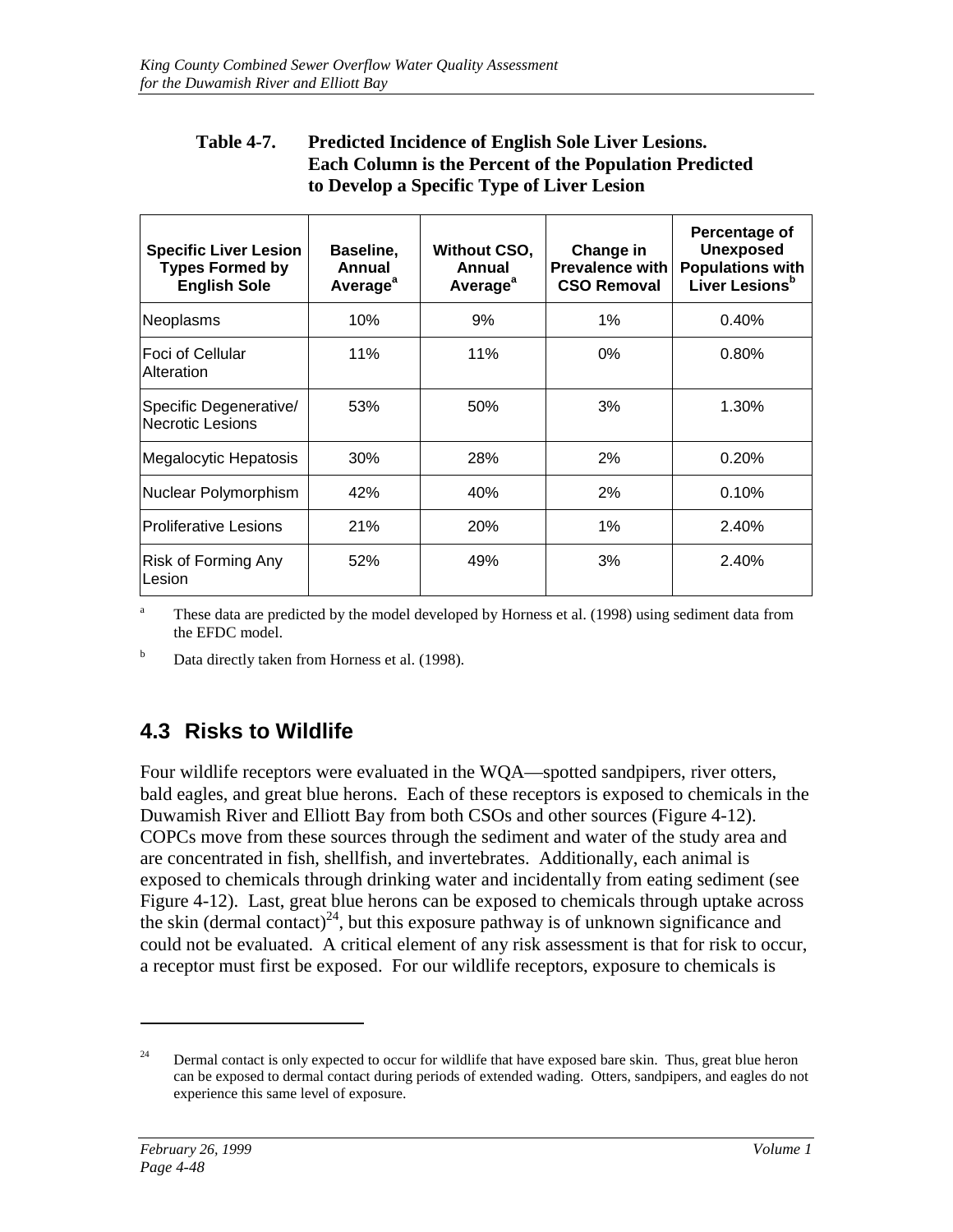**Figure 4-12. Conceptual Model for Wildlife Exposure to Chemicals in the Duwamish River and Elliott Bay**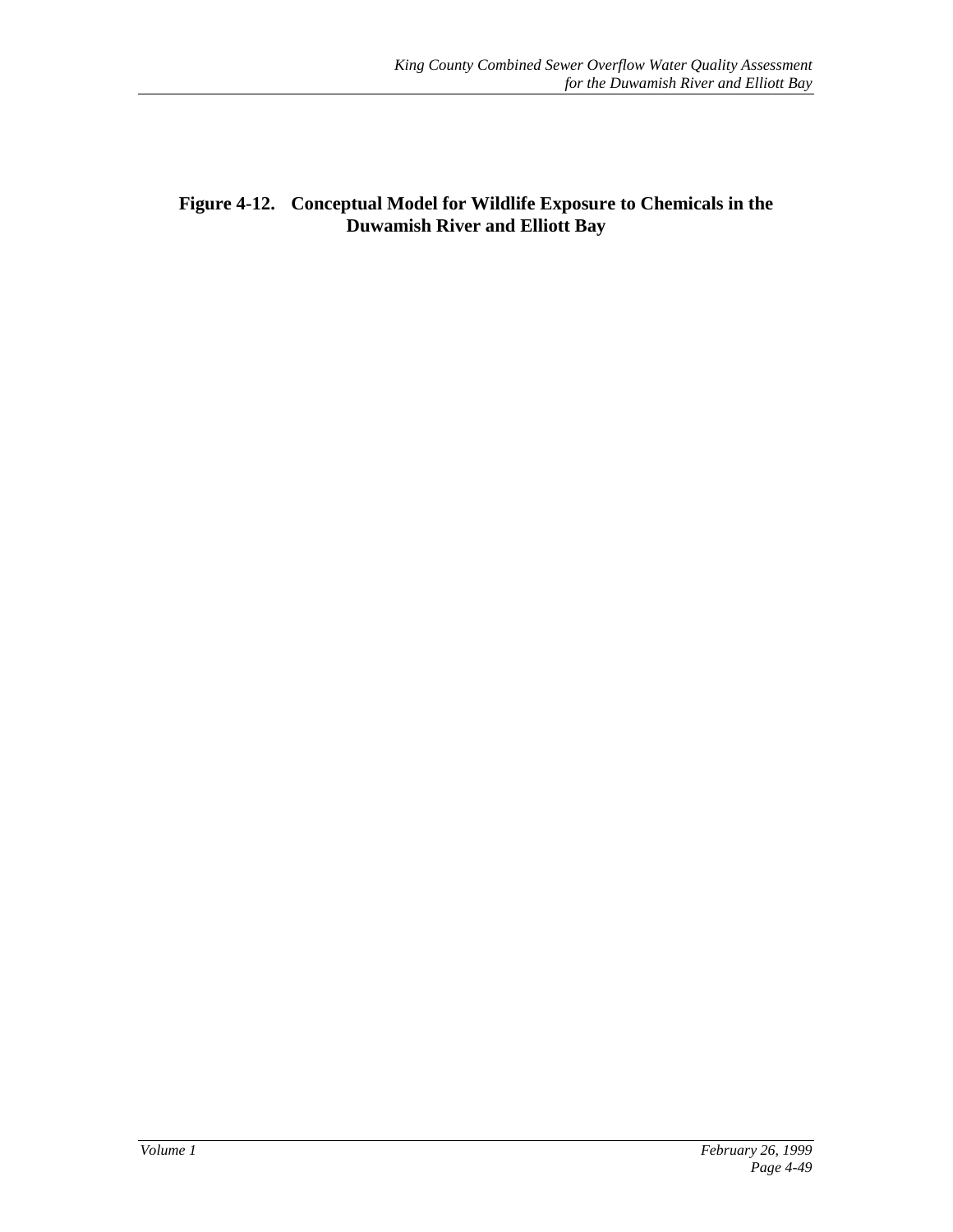Figure 4-12, page 2 (11x17)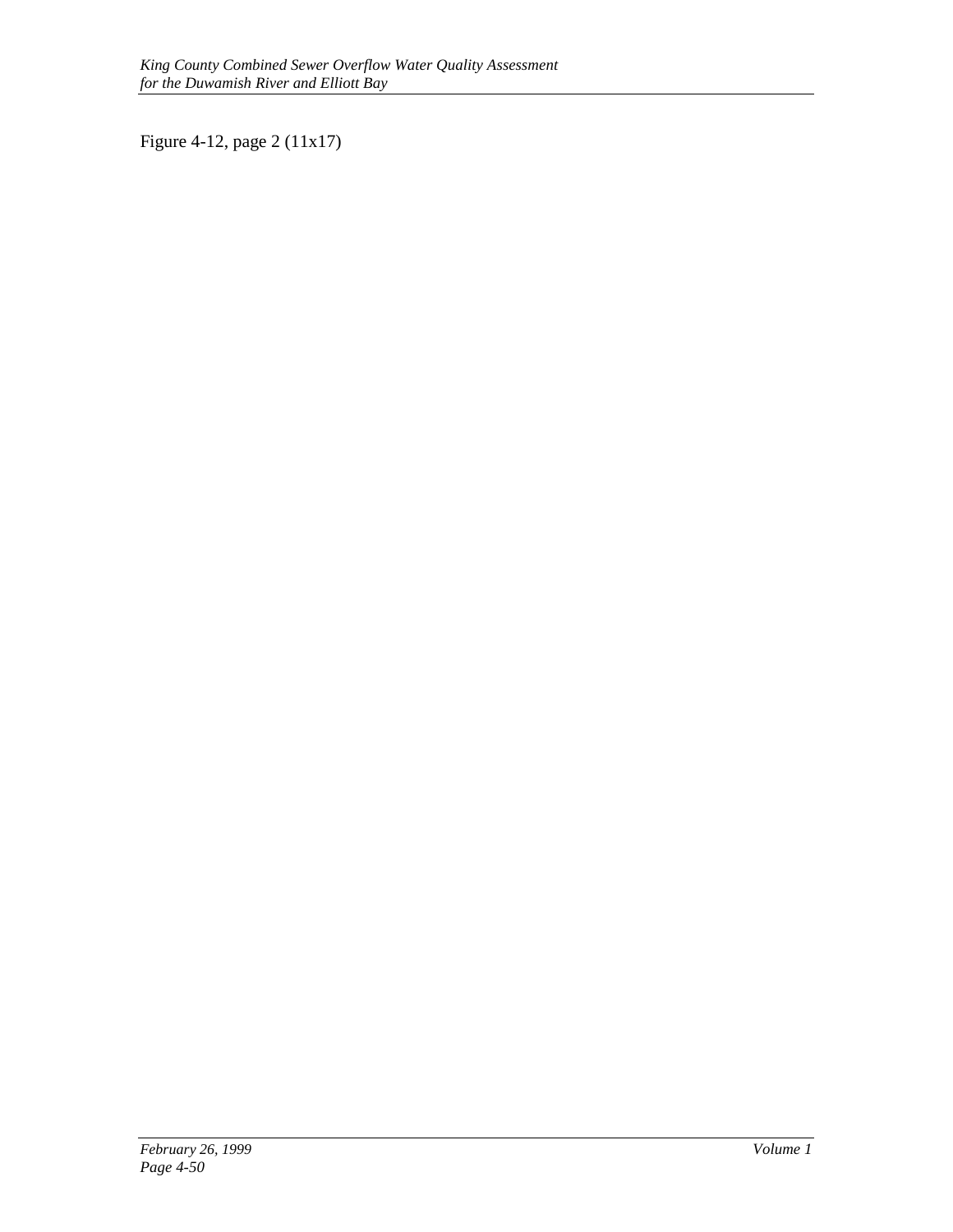limited by their spatial and temporal use of the study area. Each receptor has important habitat and seasonal requirements that will determine whether and how they will use a particular area of the Duwamish River, Elliott Bay, or both. We have summarized the important habitat requirements in Appendix B-3 for each receptor as well as the specific model cells that contain these requirements. With the exception of the bald eagle, which uses the entire study area, the areas used by each wildlife receptor are presented in Figure 4-13a and b.

Exposure to chemicals is also influenced by the characteristics of each receptor—their body weights, how much they eat, what they eat, and how much they drink. Each of these characteristics varies in the population and will result in different amounts of chemical exposure. At the same time, the concentrations of chemicals in the areas of the estuary used by each receptor will vary. Therefore, chemical doses for each receptor will cover a specific range, and any assessment of risks should account for this range.

Wildlife risks were evaluated by calculating the doses received from water, sediments, and food from the study area. These doses were compared with toxicity data using the risk characterization methods. Chemical doses were calculated using all possible combinations of the varying exposure parameters—body weights, drinking and eating rates of bald eagle populations—along with the variable concentrations of chemicals in water, sediment, and food. The possible chemical doses were compared to the uncertainty range for the toxicity reference value to generate a probability distribution of risk estimates for each wildlife receptor. The percentile of the risk probability indicates what proportion of exposure combinations result in a specific HQ. A detailed discussion of the wildlife risk assessment methods is presented in Appendix B-3.

We found that, overall, risks are low for bald eagles, great blue herons, and river otters. COPCs with HQs exceeding one for these species were arsenic (river otter only) and lead (all three species). The probability of the arsenic HQ exceeding one for the river otter was less than 10 percent, with an estimated minimum of 0.2 and maximum of 2.5. The results were the same for baseline and without CSOs. The lead HQs for river otter ranged from about 0.5 to 6, with about a two-thirds probability of exceeding one. The lead HQs for the great blue heron ranged from about 0.4 to 4 during fledgling season, with about a 25 percent probability of exceeding one. The lead HQs for the bald eagle ranged from about 0.3 to 3, and also had about a 25 percent probability of exceeding one.

In contrast, risks to spotted sandpipers are moderate to high from dietary exposure to metals and PCBs. Interestingly, risks to spotted sandpipers from reference site metals concentrations were moderate, also from the dietary exposure pathway. The primary pathway for risks to spotted sandpipers appears to be prey bioaccumulation of metals and PCBs from sediments, as well as direct incidental ingestion of sediments. No risks to wildlife were predicted from chemicals in the water column in the study area. Wildlife risk characterization results are presented in Appendix B-3. Risks for each receptor are reviewed in the following sections.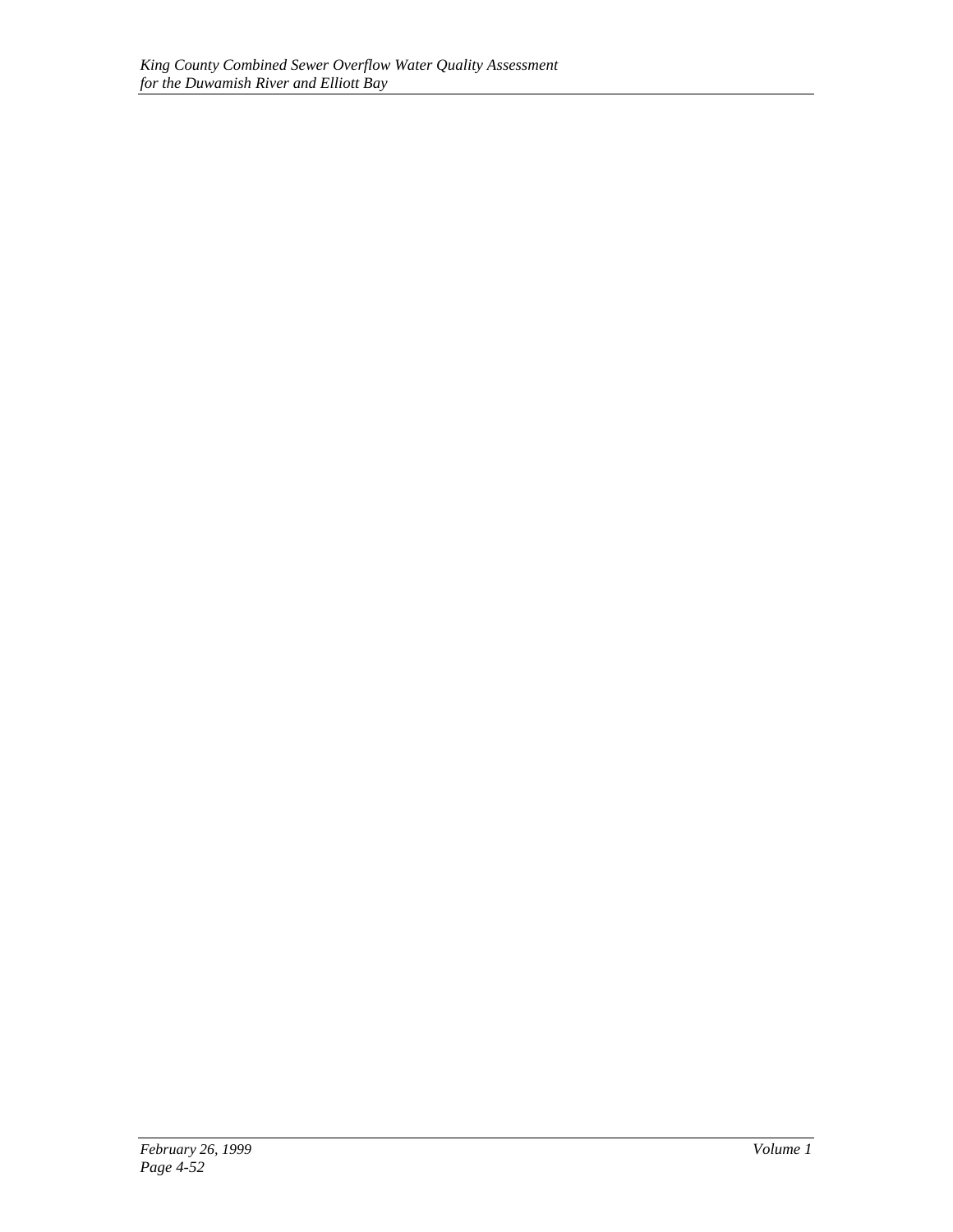**Figure 4-13a. Wildlife Assessment Areas**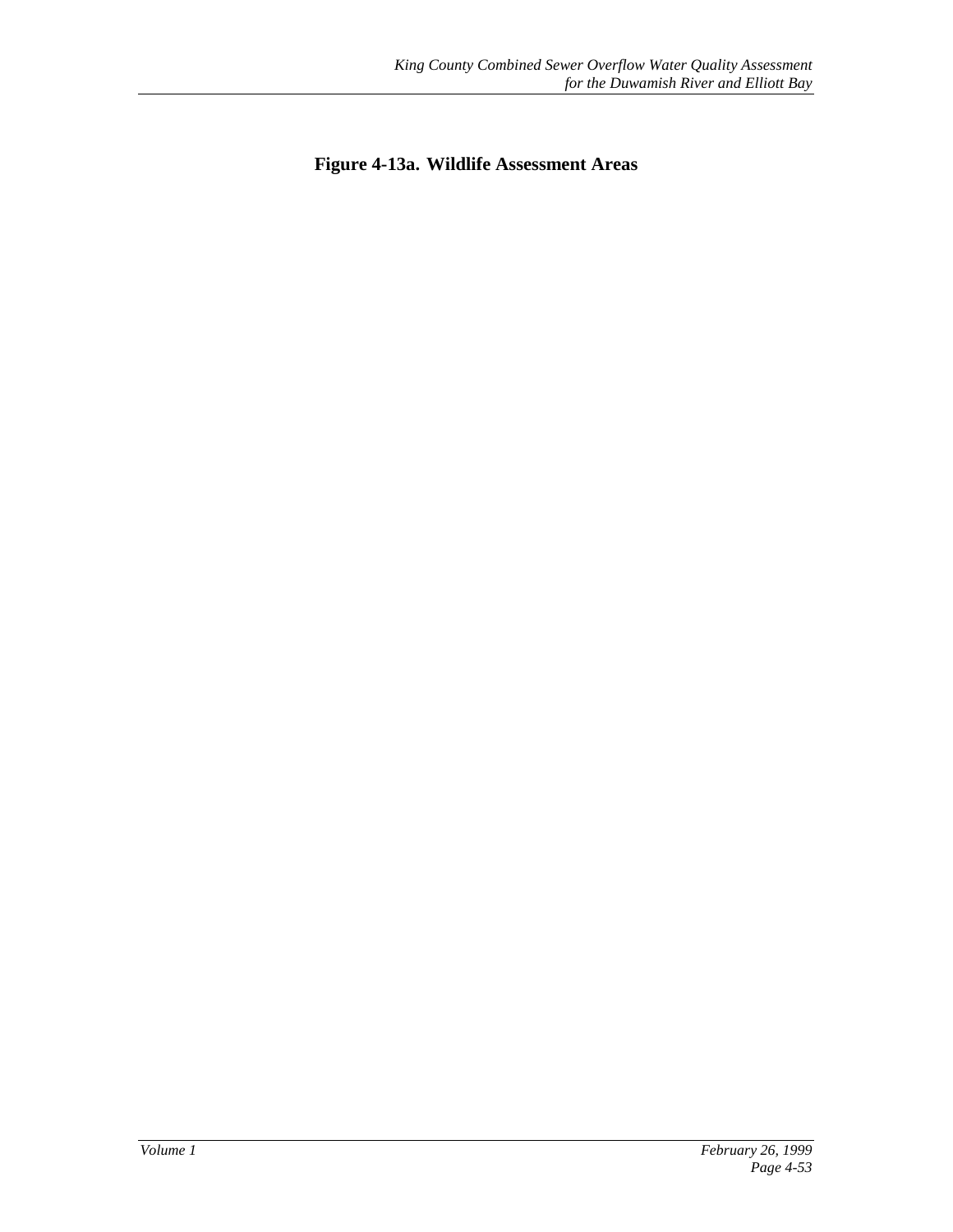Figure 4-13a, page 2 (11x17)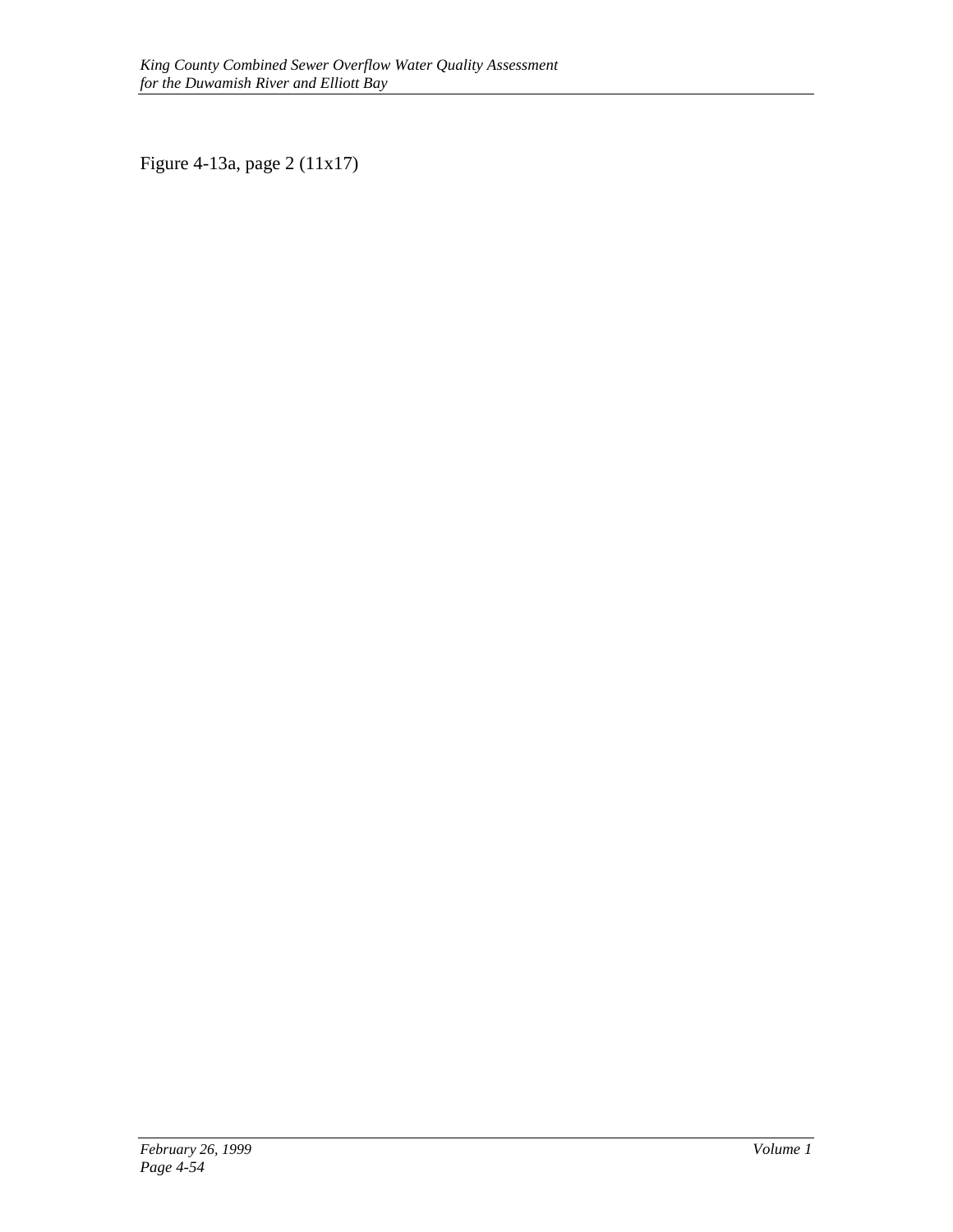**Figure 4-13b. Wildlife Assessment Areas**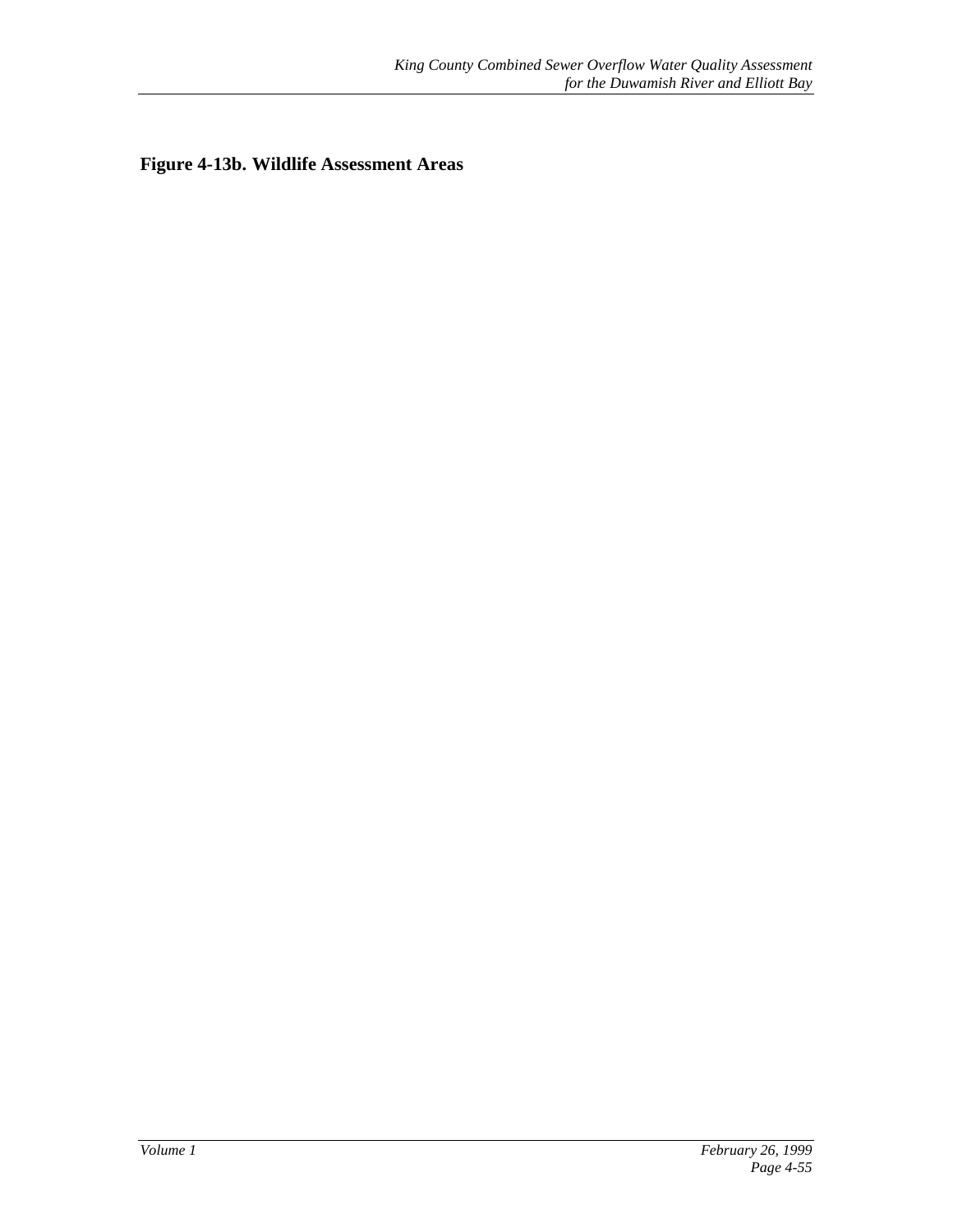Figure 4-13b, page 2 (11x17)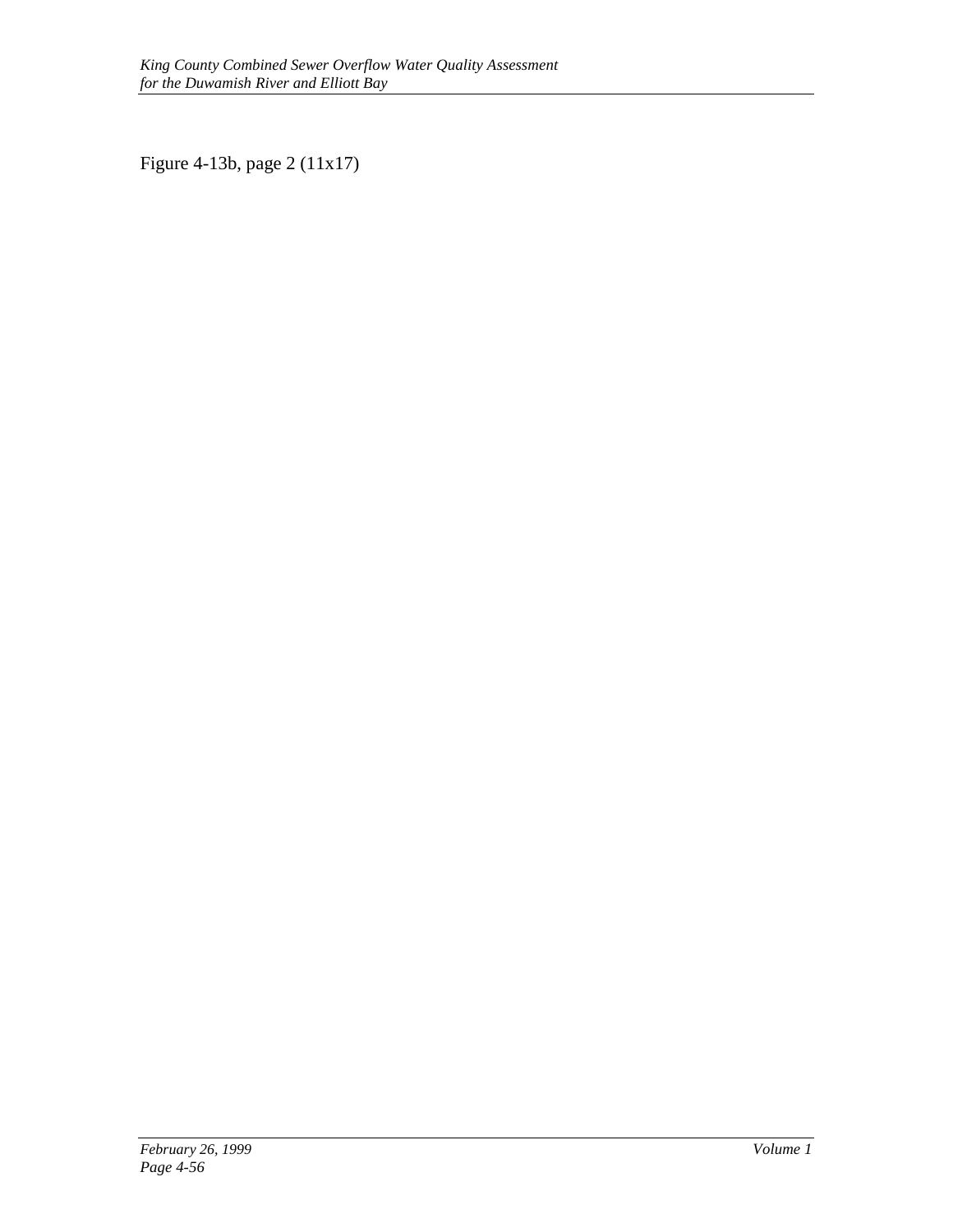## **4.3.1 Spotted Sandpipers**

Individual spotted sandpipers in the Duwamish River are at potential risk from exposure to chemicals from CSOs and other sources. Spotted sandpipers are exposed to chemicals in the Duwamish River through the food they eat, the water they drink, and sediment they incidentally consume along with their prey (see Figure 4-12). The sandpiper diet was assumed to consist of sediment-dwelling invertebrates (represented by amphipods). Additionally, it was assumed that sandpipers ingest sediment at up to 18 percent of the amount of amphipods they eat, a relatively high consumption of sediment.

Spotted sandpipers were found to have the highest level of risk (moderate to high) in the study area of any of the four wildlife receptors (Table 4-8). Risks to sandpipers were also moderate at the COPC concentrations in prey, food, and sediments at reference sites (WSDOE 1998). Spotted sandpipers appear to be at risk from dietary sources of lead, copper, total PCBs, and zinc. Exposure to doses of these chemicals would appear to be high enough to cause reduced growth and reproduction in these birds. Spotted sandpipers generally are not known to breed in the Puget Sound area, which may help offset these risks, because some of the lead in their diet may have been depurated by the time these animals reach their breeding grounds.

|                                   | <b>Baseline</b>                                                                     | <b>Without CSOs</b>                                                                 | <b>Reference</b>                                                                    |
|-----------------------------------|-------------------------------------------------------------------------------------|-------------------------------------------------------------------------------------|-------------------------------------------------------------------------------------|
| Is risk present?                  | Yes                                                                                 | Yes                                                                                 | Yes                                                                                 |
| What is the<br>magnitude of risk? | Moderate $-$ High <sup>a</sup>                                                      | Moderate $-$ High <sup>a</sup>                                                      | Moderate                                                                            |
| How is the risk<br>harmful?       | Reduced growth and<br>reproduction                                                  | Reduced growth and<br>reproduction                                                  | Reduced growth and<br>reproduction                                                  |
| Where is the risk?                | <b>Exposed intertidal</b><br>mudflats in the<br>Duwamish River                      | <b>Exposed intertidal</b><br>mudflats in the<br>Duwamish River                      | <b>Exposed intertidal</b><br>mudflats in the<br><b>Nisqually Delta</b>              |
| What's causing the<br>risk?       | Lead, copper, PCBs<br>and zinc from dietary<br>sources accumulated<br>from sediment | Lead, copper, PCBs<br>and zinc from dietary<br>sources accumulated<br>from sediment | Lead, copper, PCBs<br>and zinc from dietary<br>sources accumulated<br>from sediment |

**Table 4-8. Summary of Duwamish River Risks to Spotted Sandpipers**

Spotted sandpiper risks are identified as moderate to high as several COPCs have average HQs greater than 10 (moderate) and lead HQs are greater than 100 (high risks).

Mean HQs for sandpipers exceeded 1.0 more frequently than for any of the other receptors evaluated (Table 4-9). Mean HQs exceeded 1.0 for copper, lead, zinc and total PCBs (for both the baseline and without CSO scenarios). The overall HQs for copper and zinc are driven by the dietary exposure. The overall HQ for lead is driven mostly by the diet, but sediment ingestion is contributing fairly substantially as well (Appendix B-3).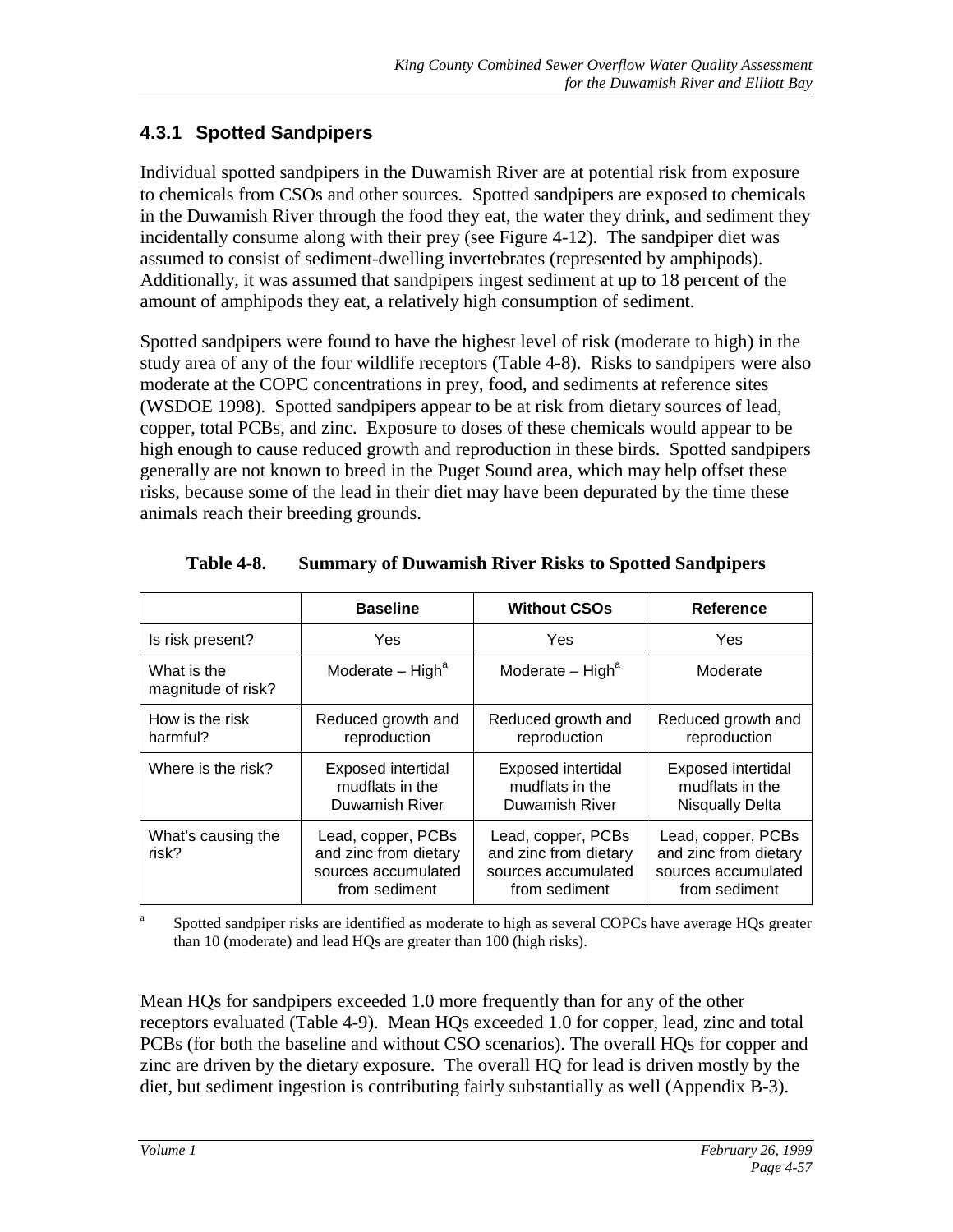HQs for copper, lead, and zinc at reference sites were also fairly high, with those for copper and zinc being very similar to those from the study area.

|                            | <b>Baseline</b> | <b>Without CSOs</b> | Reference |
|----------------------------|-----------------|---------------------|-----------|
| 1,4-Dichlorobenzene        | < 0.05          | < 0.05              | < 0.05    |
| 4-Methylphenol             | <0.05           | < 0.05              | < 0.05    |
| Arsenic                    | 0.2             | 0.2                 | 0.3       |
| Benzo(a)anthracene         | < 0.05          | < 0.05              | < 0.05    |
| Benzo(a)pyrene             | < 0.05          | < 0.05              | < 0.05    |
| Benzo(b)fluoranthene       | < 0.05          | < 0.05              | < 0.05    |
| Benzo(g,h,i)perylene       | < 0.05          | < 0.05              | < 0.05    |
| Benzo(k)fluoranthene       | < 0.05          | < 0.05              | < 0.05    |
| Bis(2-ethylhexyl)phthalate | 2.3             | 2.3                 | 0.1       |
| Cadmium                    | 0.2             | < 0.05              | 0.4       |
| Chrysene                   | <0.05           | < 0.05              | < 0.05    |
| Copper                     | 21.6            | 20.5                | 16.1      |
| Dibenzo(a,h)anthracene     | < 0.05          | < 0.05              | < 0.05    |
| Fluoranthene               | < 0.05          | < 0.05              | < 0.05    |
| Indeno(1,2,3-cd)pyrene     | < 0.05          | < 0.05              | < 0.05    |
| Lead                       | 111.6           | 106.5               | 17.1      |
| Mercury                    | 0.1             | 0.1                 | 0.1       |
| <b>Nickel</b>              | 0.1             | < 0.05              | 0.3       |
| Phenanthrene               | < 0.05          | < 0.05              | < 0.05    |
| Pyrene                     | < 0.05          | < 0.05              | < 0.05    |
| <b>Total PCBs</b>          | 2.5             | 2.5                 | 0.2       |
| TBT                        | < 0.05          | < 0.05              | < 0.05    |
| Zinc                       | 1.4             | 1.3                 | 2.2       |

**Table 4-9. Summary of Average Spotted Sandpiper Hazard Quotients**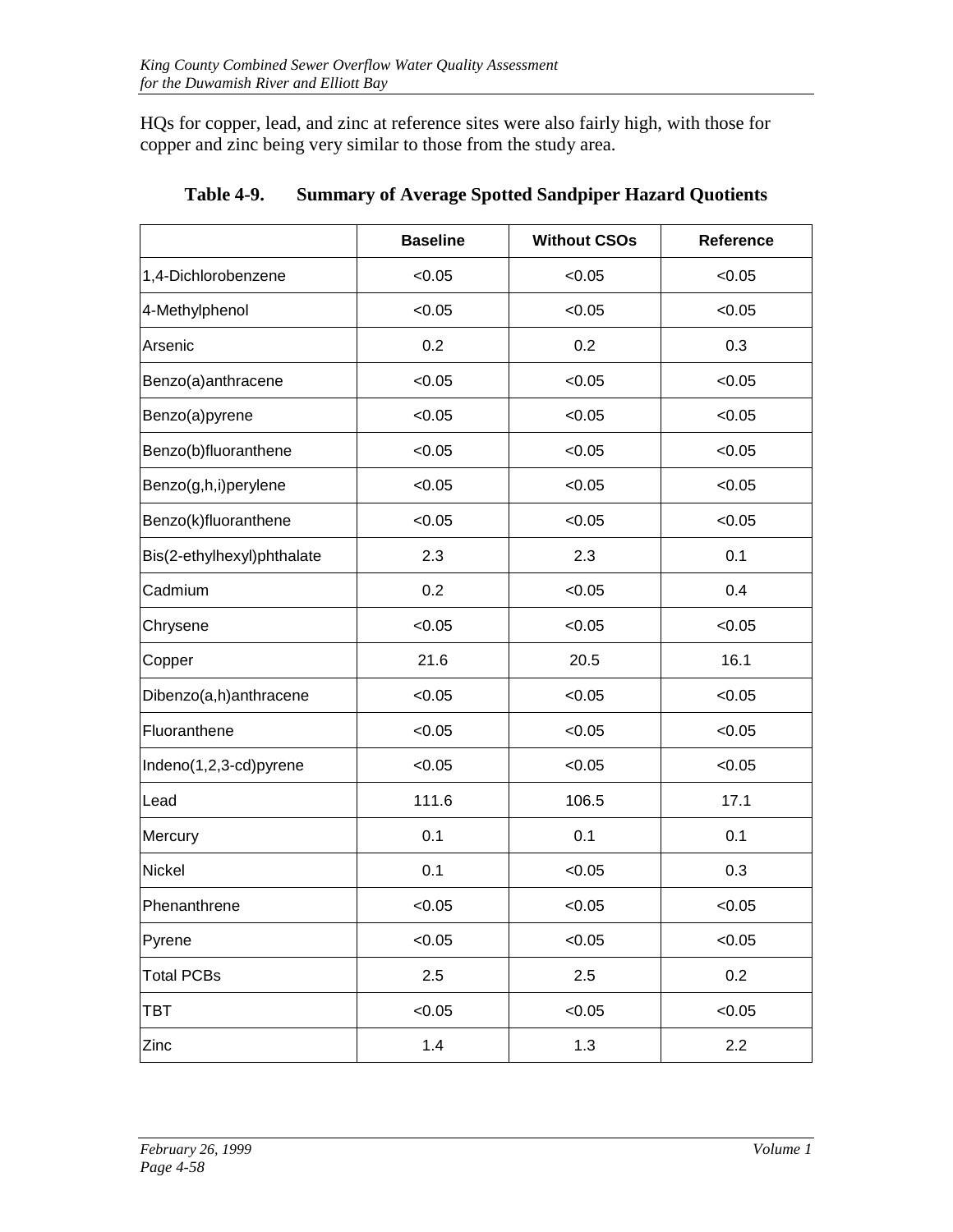Similar or slightly lower risks are predicted for the without CSO scenario than for baseline. All sandpiper  $HQs$  (including  $95<sup>th</sup>$  percentile) for organics other than total PCBs were less than 1.0 under baseline conditions, without CSOs, and for reference sites. As shown in Table 4-10, risks are similar under baseline and without CSO scenarios. For copper and zinc, risks in the Nisqually Delta reference site are similar to risks in the Duwamish Estuary. Lead and PCB risks are higher in the Duwamish Estuary than the Nisqually Delta.

|                                                       |             | 90% Prediction Range       |                             |
|-------------------------------------------------------|-------------|----------------------------|-----------------------------|
| <b>Chemical</b>                                       | <b>Mean</b> | 5 <sup>th</sup> Percentile | 95 <sup>th</sup> Percentile |
| <b>Baseline</b>                                       |             |                            |                             |
| Copper                                                | 21.6        | 16.4                       | 27.5                        |
| Lead                                                  | 111.6       | 46.0                       | 278.7                       |
| <b>Total PCBs</b>                                     | 2.5         | 1.5                        | 3.7                         |
| Zinc                                                  | 1.4         | 0.5                        | 2.4                         |
| <b>Without CSOs</b>                                   |             |                            |                             |
| Copper                                                | 20.5        | 15.4                       | 26.1                        |
| Lead                                                  | 106.5       | 43.2                       | 274.4                       |
| <b>Total PCBs</b>                                     | 2.5         | 1.5                        | 3.7                         |
| Zinc                                                  | 1.3         | 0.5                        | 2.2                         |
| Reference Site (Nisqually Delta) (Dietary Risks Only) |             |                            |                             |
| Copper                                                | 16.0        | 13.9                       | 18.4                        |
| Lead                                                  | 10.2        | 4.0                        | 28.0                        |
| <b>Total PCBs</b>                                     | 0.2         | 0.1                        | 0.4                         |
| Zinc                                                  | 2.1         | 1.2                        | 3.1                         |

**Table 4-10. Spotted Sandpiper Hazard Quotients**

Of the four chemicals of concern, lead posed the greatest risk to spotted sandpipers. Toxicity of lead to birds varies between species and with the form of the metal. Sublethal effects on birds include effects on central nervous system function, hematopoiesis (blood formation), growth, and reproduction (Edens et al. 1979; Scheuhammer 1987; Kendall and Scanlon 1981). Young birds are the most susceptible to lead toxicity as organo-lead compounds tend to accumulate in egg yolk and in the developing embryo (Eisler 1988). However, no current observations of individual spotted sandpipers have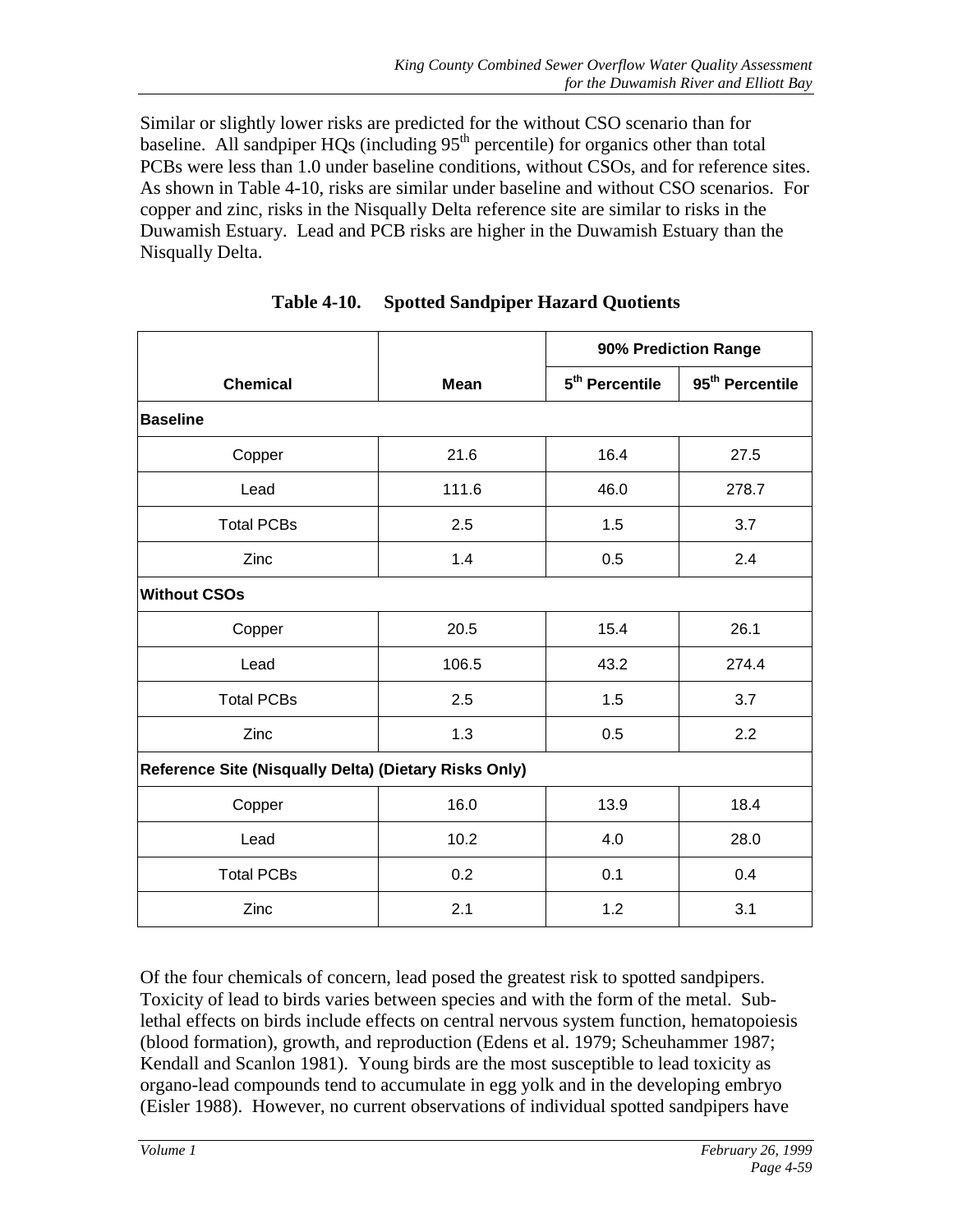been made to determine whether these types of effects are currently occurring in the study area.

## **4.3.2 River Otter**

River otters in the study area are at potential risk from exposure to chemicals (see Figure 4-12). Potential risks to river otters from exposure to chemicals are described in Appendix B-3 and are summarized below.

River otters are exposed to chemical stressors present in the Duwamish River through the food they eat, the water they drink, and sediment they consume inadvertently. Living in the study area year-round, these animals feed primarily on small fish (represented by shiner perch), crabs, and mussels. Due to limited information, our results are based on the assumption that otters eat equal proportion of these prey items. It is possible that the overall HQ could change if different dietary fractions were assumed. A detailed analysis of the risks from the individual food items, as well as water and sediment, is presented in Appendix B-3. These results indicate that the river otter's risk estimates are not highly sensitive to the balance of prey items in their diet.

Overall, we found that risks to river otter populations were present in the study area (Table 4-11). In contrast, water, sediment, and prey concentrations from reference sites in the Puget Sound do not present risk to these animals. Lead and arsenic both present low risks to river otter in the study area with the potential for some reduction in reproductive success. For this report, we define low risks to mean that the average dose of each chemical is between 1 and 10 times greater than the safe threshold dose. No other metals and none of the organics present any risks to river otters (Table 4-12). Our analysis of the separate elements of the exposure pathways (food, water, and sediment) indicates that risks to the river otters are derived exclusively from its food (Appendix B-3).

Under baseline conditions, the only metal with an overall mean HQ exceeding 1.0 is lead  $(HO = 1.6)$  (see Table 4-12). The 5<sup>th</sup> and 95<sup>th</sup> percentile HOs are 0.7 and 3.8, respectively (Table 4-13). The lead HQs expected with removal of CSOs are only slightly lower (see Table 4-13). These risks are elevated relative to reference concentrations, where the average HQ for lead is 0.2. Only the upper  $35<sup>th</sup>$  percentile of lead HQs were greater than 1.0, meaning that only 35 percent of the possible exposures to environmental lead would result in risk to river otters (Appendix B-3). The  $95<sup>th</sup>$ percentile overall HQ for arsenic (both baseline and without CSO) slightly exceeded 1.0  $(HQ = 1.1)$  (Table 4-13). This suggests there is only slightly greater than a 5 percent probability that the arsenic HQ exceeds 1.0. None of the river otter HQs for organics exceeded 1.0 (Table 4-12). The highest mean overall HQ is 0.5 for PCBs.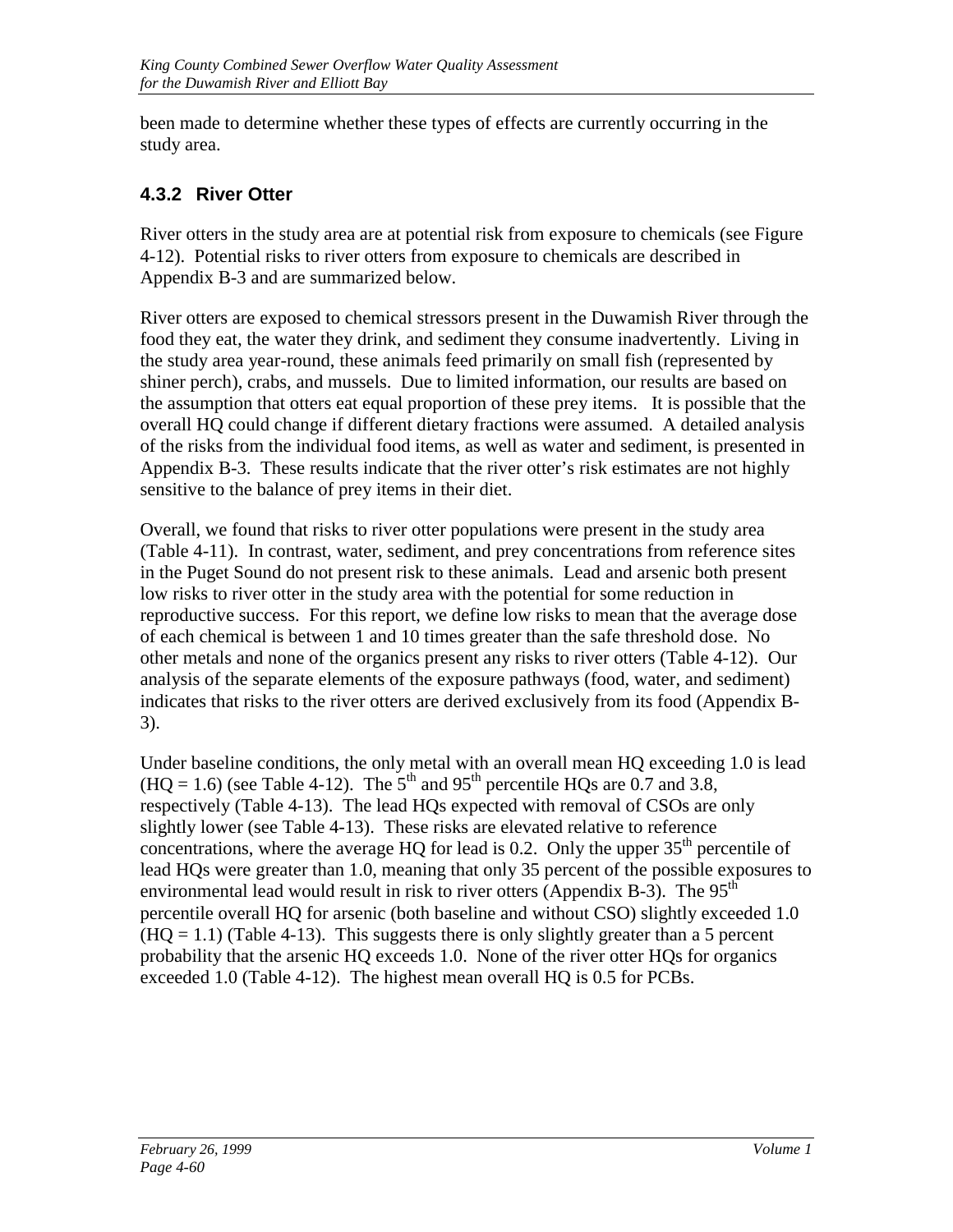|                                   | <b>Baseline</b>                                                                   | <b>Without CSOs</b>                                                               | Reference |
|-----------------------------------|-----------------------------------------------------------------------------------|-----------------------------------------------------------------------------------|-----------|
| Is risk present?                  | Yes                                                                               | Yes                                                                               | No.       |
| What is the<br>magnitude of risk? | Low <sup>a</sup>                                                                  | Low                                                                               |           |
| How is the risk<br>harmful?       | Potential for reduced<br>reproductive success                                     | Potential for reduced<br>reproductive success                                     |           |
| Where is the risk?                | Dispersed throughout<br>the study area.                                           | Dispersed throughout<br>the study area.                                           |           |
| What's causing the<br>risk?       | Lead and arsenic<br>from dietary sources<br>accumulated from<br>sediment sources. | Lead and arsenic<br>from dietary sources<br>accumulated from<br>sediment sources. |           |

|  |  | Table 4-11. Summary of Duwamish River and Elliott Bay Risks to River Otters |  |
|--|--|-----------------------------------------------------------------------------|--|
|--|--|-----------------------------------------------------------------------------|--|

<sup>a</sup> River otter risks are deemed low as only lead HQs exceed 1.0, with a maximum lead HQ of 3.5.

|                            | <b>Baseline</b> | <b>Without CSOs</b> | Reference |
|----------------------------|-----------------|---------------------|-----------|
| 1,4-Dichlorobenzene        | < 0.05          | < 0.05              | < 0.05    |
| 4-Methylphenol             | < 0.05          | < 0.05              | < 0.05    |
| Arsenic                    | 0.6             | 0.6                 | 0.3       |
| Benzo(a)anthracene         | < 0.05          | < 0.05              | < 0.05    |
| Benzo(a)pyrene             | < 0.05          | < 0.05              | < 0.05    |
| Benzo(b)fluoranthene       | < 0.05          | < 0.05              | < 0.05    |
| Benzo(g,h,i)perylene       | < 0.05          | < 0.05              | < 0.05    |
| Benzo(k)fluoranthene       | < 0.05          | < 0.05              | < 0.05    |
| Bis(2-ethylhexyl)phthalate | < 0.05          | < 0.05              | < 0.05    |
| Cadmium                    | 0.2             | 0.1                 | 0.2       |
| Chrysene                   | < 0.05          | < 0.05              | < 0.05    |
| Copper                     | 0.3             | 0.3                 | 0.4       |
| Dibenzo(a,h)anthracene     | < 0.05          | < 0.05              | < 0.05    |

## **Table 4-12. Summary of Average River Otter Hazard Quotients**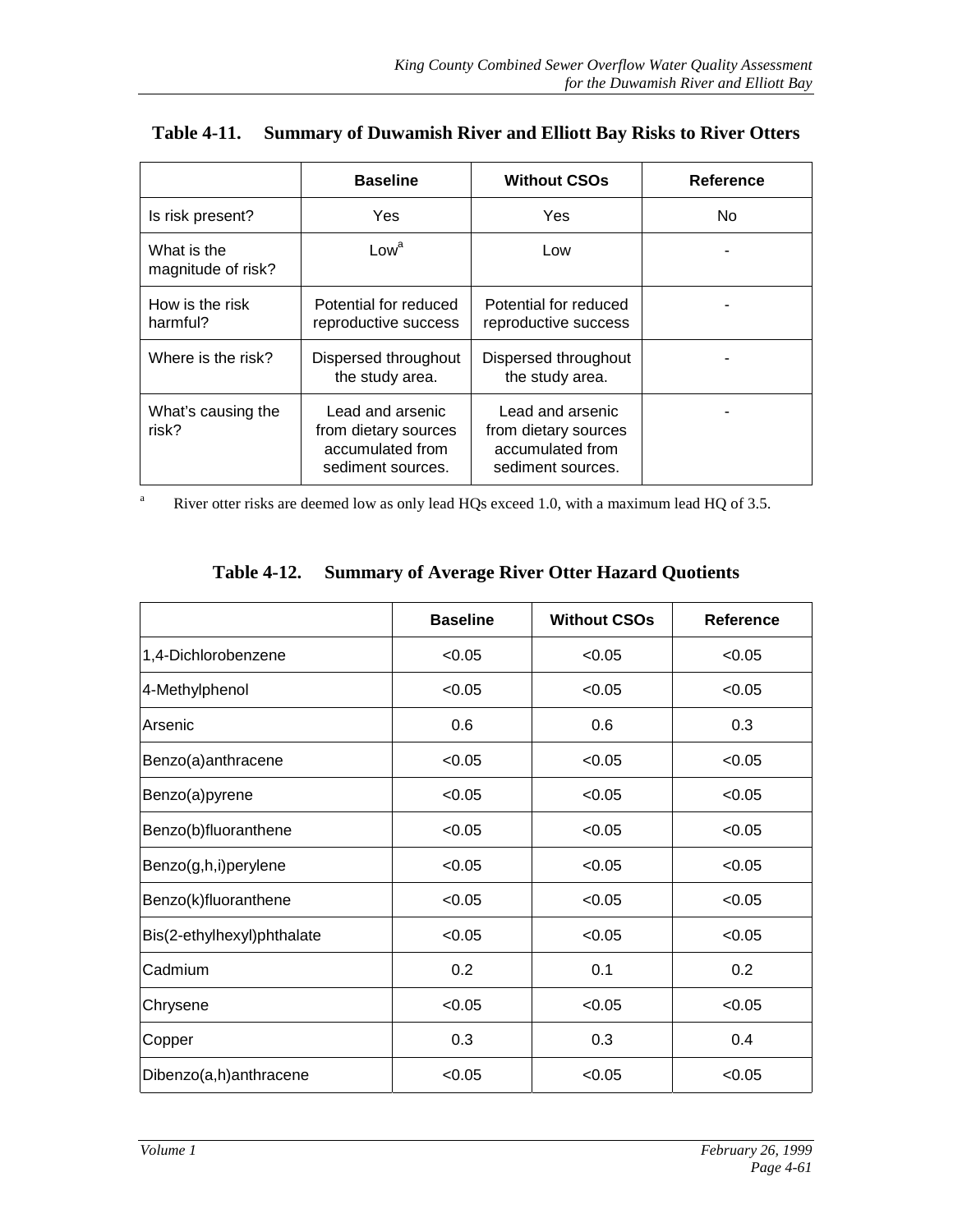|                        | <b>Baseline</b> | <b>Without CSOs</b> | Reference |
|------------------------|-----------------|---------------------|-----------|
| Fluoranthene           | < 0.05          | < 0.05              | < 0.05    |
| Indeno(1,2,3-cd)pyrene | < 0.05          | < 0.05              | < 0.05    |
| Lead                   | 1.6             | 1.5                 | 0.2       |
| Mercury                | < 0.05          | < 0.05              | < 0.05    |
| Nickel                 | < 0.05          | < 0.05              | < 0.05    |
| Phenanthrene           | < 0.05          | < 0.05              | < 0.05    |
| Pyrene                 | < 0.05          | < 0.05              | < 0.05    |
| <b>Total PCBs</b>      | 0.5             | 0.5                 | 0.1       |
| TBT                    | < 0.05          | < 0.05              | < 0.05    |
| Zinc                   | 0.1             | 0.1                 | < 0.05    |

| Table 4-12. Summary of Average River Otter Hazard Quotients (continued) |  |
|-------------------------------------------------------------------------|--|
|                                                                         |  |

#### **Table 4-13. Average and 90 Percent Prediction Interval Hazard Quotients for the River Otter Under Baseline and the Without CSO Condition**

|                                   |       | 90% Prediction Interval <sup>a</sup> |                             |  |  |
|-----------------------------------|-------|--------------------------------------|-----------------------------|--|--|
| <b>Chemical</b>                   | HQ    | 5 <sup>th</sup> Percentile           | 95 <sup>th</sup> Percentile |  |  |
| <b>Baseline</b>                   |       |                                      |                             |  |  |
| Arsenic                           | 0.6   | 0.3                                  | 1.1                         |  |  |
| Lead                              | 1.6   | 0.7                                  | 3.8                         |  |  |
| <b>Without CSOs</b>               |       |                                      |                             |  |  |
| Arsenic                           | 0.6   | 0.1                                  | 1.1                         |  |  |
| Lead                              | 1.5   | 0.1                                  | 3.5                         |  |  |
| Reference (Dietary Exposure Only) |       |                                      |                             |  |  |
| Arsenic                           | 0.2   | 0.1                                  | 0.3                         |  |  |
| Lead                              | < 0.1 | < 0.1                                | 0.1                         |  |  |

<sup>a</sup> The 90 percent prediction interval represents the range between the  $5<sup>th</sup>$  percentile and the  $95<sup>th</sup>$ percentile HQs.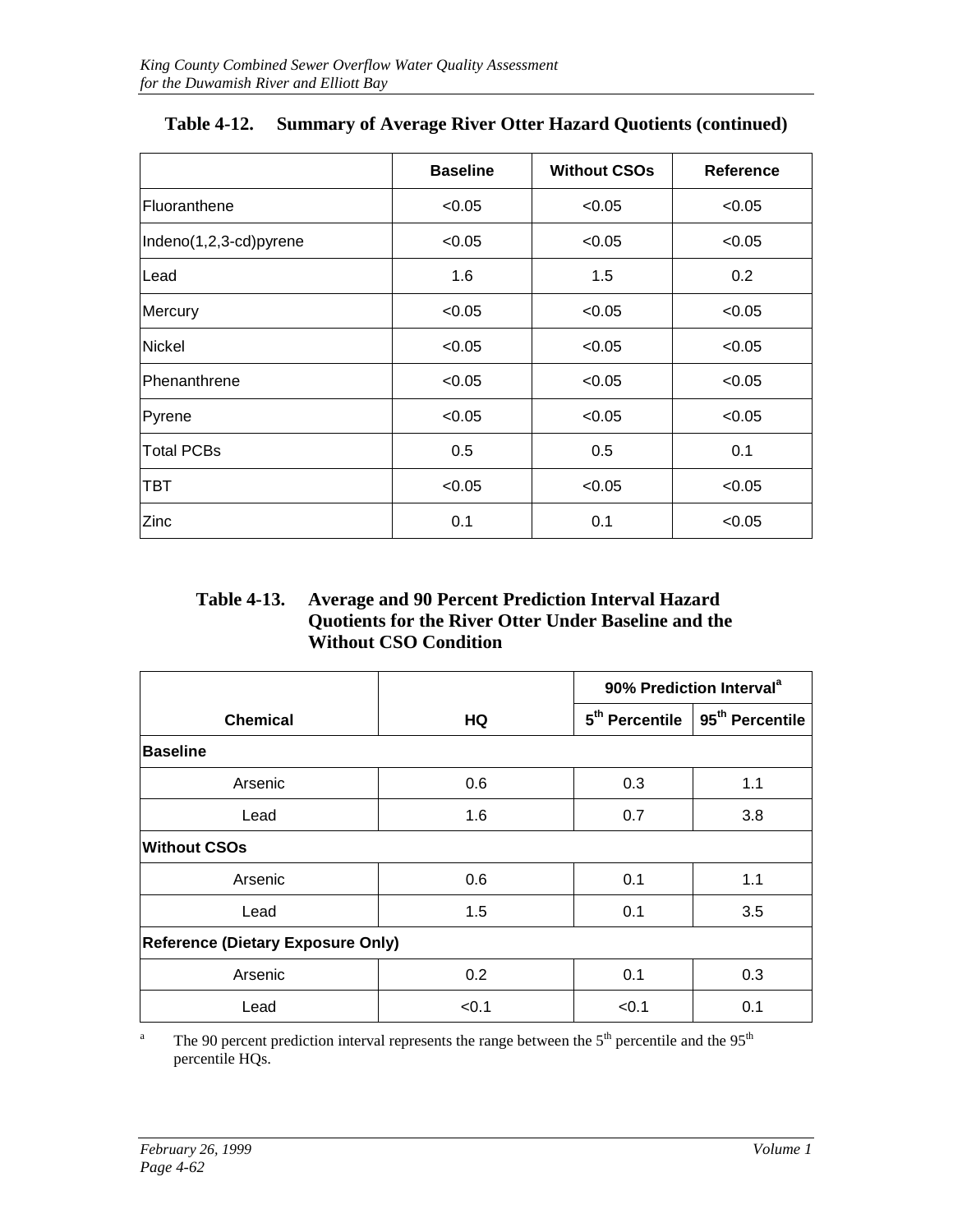## **4.3.3 Bald Eagle**

Bald eagles are exposed to chemical stressors present in the Duwamish River through the food they eat, the water they drink, and sediment they inadvertently consume (see Figure 4-12, Table 4-14). Representative food for bald eagles consisted of perch and salmon (where data were available). Due to limited information, our results are based on the assumption that eagles are eating equal proportions of each type of food. As with otters, it is possible that the overall HQ could change if their diet varied from this assumption. All HQs presented in Table 4-15 were calculated using equal weighting for chinook and coho, the species of salmon for which we had data. HQs for "combined salmon" (chinook plus coho) as well as chinook and coho individually can be found in Appendix B-3. The combined salmon HQs were used in the calculation of the overall HQ. A detailed analysis of the risks from the individual food items, as well as water and sediment, is presented in Appendix B-3.

|                                   | <b>Baseline</b>                         | <b>Without CSOs</b>                       | Reference |
|-----------------------------------|-----------------------------------------|-------------------------------------------|-----------|
| Is risk present?                  | Yes                                     | Yes                                       | No        |
| What is the<br>magnitude of risk? | $\mathsf{Low}^\mathsf{a}$               | Low                                       |           |
| How is the risk<br>harmful?       | Potential for delayed<br>egg production | Potential for delayed<br>egg reproduction |           |
| What's causing<br>the risk?       | Dietary lead via<br>sediments           | Dietary lead via<br>sediments             |           |

#### **Table 4-14. Summary of Duwamish River and Elliott Bay Risks to Bald Eagles**

<sup>a</sup> Risks to bald eagles are considered low as no average HQs are greater than 1.0, and the average maximum lead HQ is only 2.1.

| Table 4-15. Summary of Average Bald Eagle Hazard Quotients |  |  |  |
|------------------------------------------------------------|--|--|--|
|                                                            |  |  |  |

|                      | <b>Baseline</b> | <b>Without CSOs</b> | Reference |
|----------------------|-----------------|---------------------|-----------|
| 1,4-Dichlorobenzene  | < 0.05          | < 0.05              | < 0.05    |
| 4-Methylphenol       | < 0.05          | < 0.05              | < 0.05    |
| Arsenic              | < 0.05          | < 0.05              | < 0.05    |
| Benzo(a)anthracene   | < 0.05          | < 0.05              | < 0.05    |
| Benzo(a)pyrene       | < 0.05          | < 0.05              | < 0.05    |
| Benzo(b)fluoranthene | < 0.05          | < 0.05              | < 0.05    |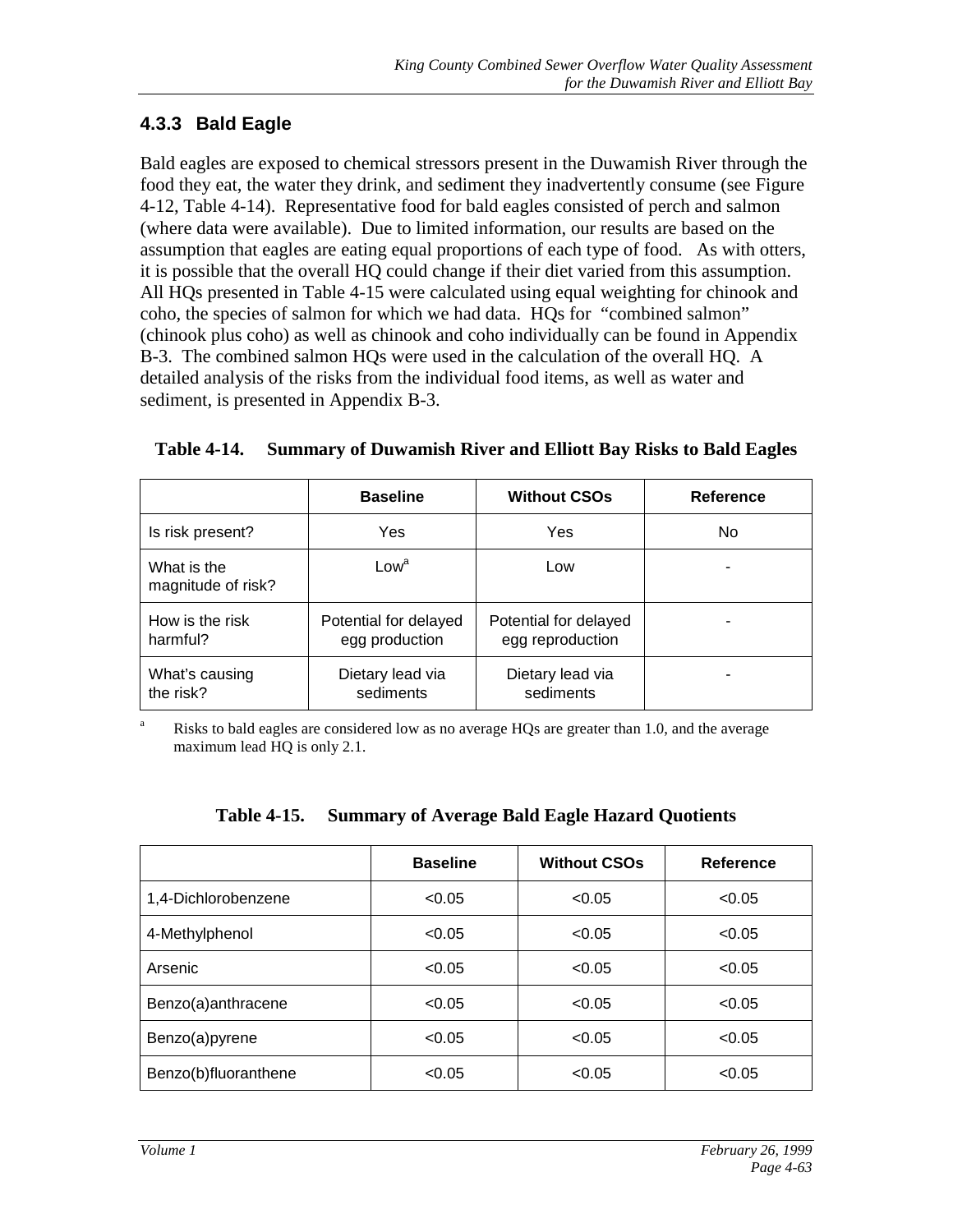|                      | <b>Baseline</b> | <b>Without CSOs</b> | <b>Reference</b> |
|----------------------|-----------------|---------------------|------------------|
| Benzo(g,h,i)perylene | <0.05           | <0.05               | < 0.05           |

#### **Table 4-15. Summary of Average Bald Eagle Hazard Quotients (continued)**

|                            | <b>Baseline</b> | <b>Without CSO</b> | <b>Reference</b> |
|----------------------------|-----------------|--------------------|------------------|
| Benzo(k)fluoranthene       | < 0.05          | < 0.05             | < 0.05           |
| Bis(2-ethylhexyl)phthalate | 0.1             | 0.1                | < 0.05           |
| Cadmium                    | < 0.05          | < 0.05             | < 0.05           |
| Chrysene                   | < 0.05          | < 0.05             | < 0.05           |
| Copper                     | < 0.05          | < 0.05             | < 0.05           |
| Dibenzo(a,h)anthracene     | < 0.05          | < 0.05             | < 0.05           |
| Fluoranthene               | < 0.05          | < 0.05             | < 0.05           |
| Indeno(1,2,3-cd)pyrene     | < 0.05          | < 0.05             | < 0.05           |
| Lead                       | 0.9             | 0.9                | 0.2              |
| Mercury                    | 0.1             | 0.1                | 0.1              |
| Nickel                     | < 0.05          | < 0.05             | < 0.05           |
| Phenanthrene               | < 0.05          | < 0.05             | < 0.05           |
| Pyrene                     | < 0.05          | < 0.05             | < 0.05           |
| <b>Total PCBs</b>          | 0.2             | 0.2                | 0.1              |
| <b>TBT</b>                 | < 0.05          | < 0.05             | < 0.05           |
| Zinc                       | 0.1             | 0.1                | 0.1              |

Overall, our study found that risks to individual bald eagles were present in the study area (see Table 4-14). In contrast, water, sediment, and prey concentrations from other sites in the Puget Sound posed no risks to these animals. Lead posed low risks to bald eagle in the study area, with the potential for some reduction in reproductive success. No other metals, as well as none of the organics posed any risks to bald eagles. Under both baseline conditions and the without CSO scenario, no mean HQs are greater than 1.0 (see Table 4-15).

The 95<sup>th</sup> percentile HQ for lead exceeds 1.0 (HQ = 2.0), with the driving exposure pathway being sediment ingestion. All mean bald eagle HQs were less than 1.0 for all conditions and sites evaluated (Table 4-16). Finally, removing the CSO contribution did not materially affect the risks from lead to eagles.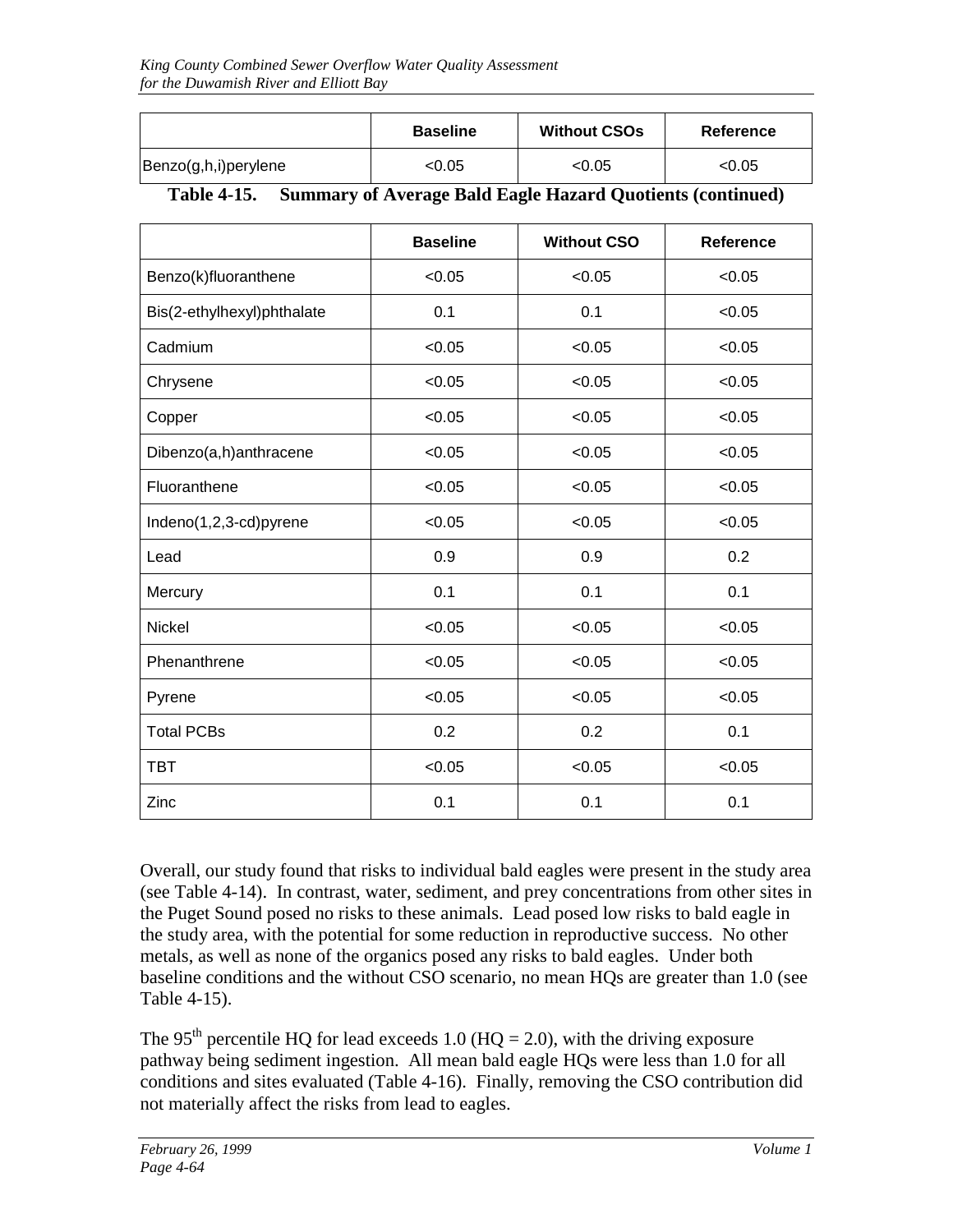In considering the eagle, it is important to note that risks to bald eagles resulted from only 25 percent of the possible exposure combinations to environmental lead (Appendix B-3). For example, this would mean that only 25 out of every 100 times bald eagles use the study area would result in exposure to lead doses that could result in an adverse effect. Observations that mated pairs of bald eagles have successfully fledged young in the study area further supports a conclusion that bald eagle risks are low in the study area. We expect CSO removal to have little impact on the success of these birds because the source of lead is existing sediments.

| <b>Table 4-16.</b> | <b>Average and 90 Percent Prediction Interval Hazard</b> |
|--------------------|----------------------------------------------------------|
|                    | Quotients for the Bald Eagle Under Baseline and the      |
|                    | <b>Without CSO Condition</b>                             |

|                                          |     | 90% Prediction Range       |                             |
|------------------------------------------|-----|----------------------------|-----------------------------|
| <b>Chemical</b>                          | HQ  | 5 <sup>th</sup> Percentile | 95 <sup>th</sup> Percentile |
| <b>Baseline</b>                          |     |                            |                             |
| Lead                                     | 0.9 | 0.4                        | 2.0                         |
| <b>Without CSOs</b>                      |     |                            |                             |
| Lead                                     | 0.9 | 0.4                        | 2.1                         |
| <b>Reference (Dietary Exposure Only)</b> |     |                            |                             |
| Lead                                     | 0.1 | < 0.1                      | 0.2                         |

## **4.3.4 Great Blue Heron**

As with the other avian receptors, great blue herons were exposed to chemical stressors from ingestion of small fish (shiner perch), sediments, and water. Overall, our study found that risks to great blue heron populations were present in the study area (Table 4-17). In contrast, water, sediment, and prey concentrations from reference sites in the Puget Sound posed no risks to these animals. Lead posed low risks to great blue herons in the study area, with the potential for some reduction in reproductive success (Table 4-18). No other metals, as well as none of the organics, posed any risks to great blue herons.

Under both baseline conditions and the without CSO scenario, no mean HQs are greater than 1.0 (Table 4-19). The 95<sup>th</sup> percentile HQ for lead exceeds 1.0 (HQ = 1.8), with the driving exposure pathway being sediment ingestion. All great blue heron HQs were less than 1.0 for all conditions and sites evaluated. Finally, removing the CSO contribution did not materially affect the risks from lead to eagles.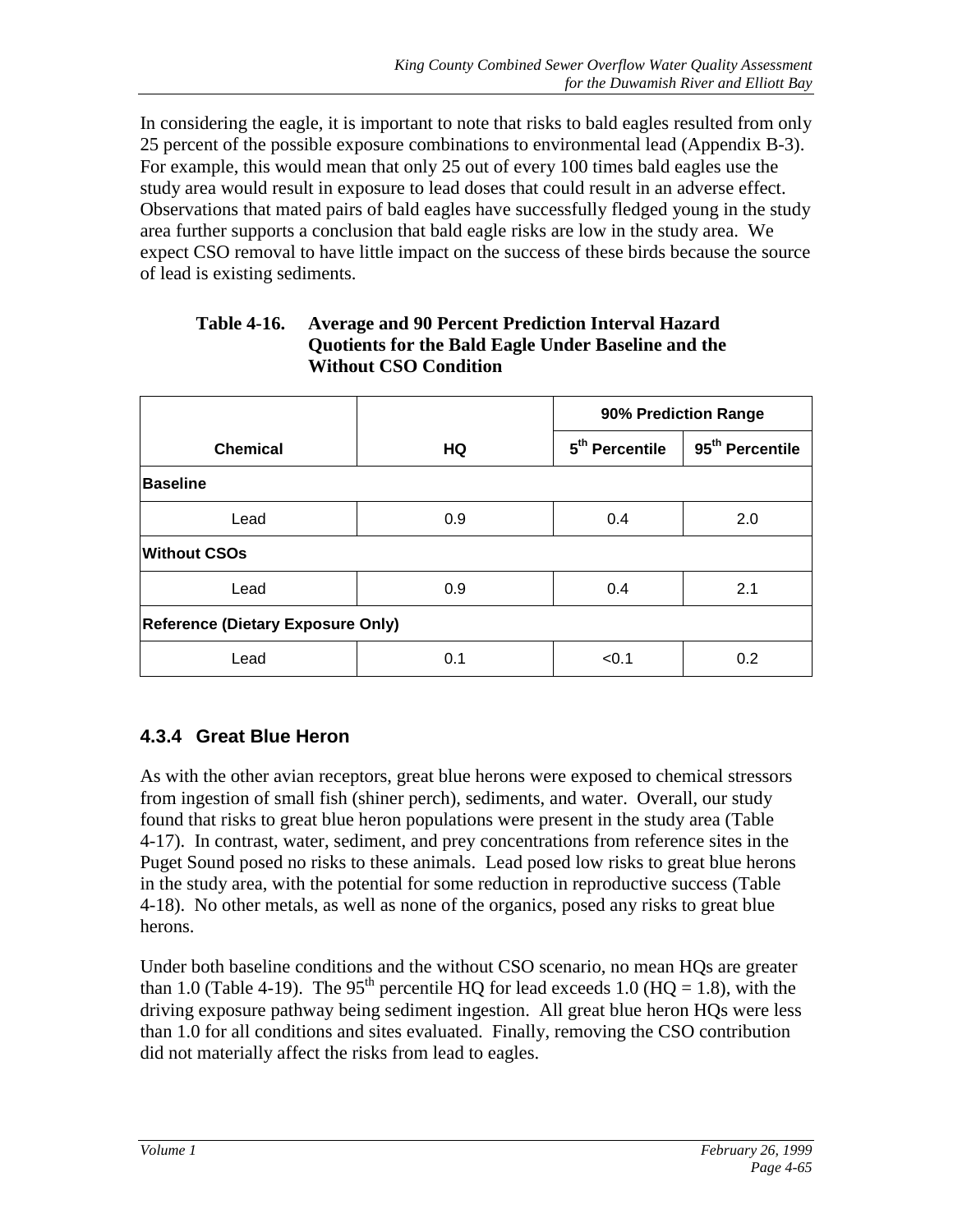| Table 4-17. Summary of Duwamish River and Elliott Bay Risks to Great |
|----------------------------------------------------------------------|
| <b>Blue Herons</b>                                                   |

|                                   | <b>Baseline</b>                         | <b>Without CSOs</b>                       | <b>Reference</b> |
|-----------------------------------|-----------------------------------------|-------------------------------------------|------------------|
| Is risk present?                  | Yes                                     | Yes                                       | No               |
| What is the magnitude<br>of risk? | Low <sup>a</sup>                        | Low                                       |                  |
| How is the risk<br>harmful?       | Potential for delayed<br>egg production | Potential for delayed<br>egg reproduction |                  |
| What's causing the<br>risk?       | Dietary lead via<br>sediments           | Dietary lead via<br>sediments             |                  |

<sup>a</sup> Risks to great blue herons are deemed low as all average HQs are less than 1.0, and the maximum lead HQ is only 1.8.

|                            | <b>Baseline</b> | <b>Without CSOs</b> | <b>Reference</b> |
|----------------------------|-----------------|---------------------|------------------|
| 1,4-Dichlorobenzene        | < 0.05          | < 0.05              | < 0.05           |
| 4-Methylphenol             | < 0.05          | < 0.05              | < 0.05           |
| Arsenic                    | < 0.05          | < 0.05              | < 0.05           |
| Benzo(a)anthracene         | < 0.05          | < 0.05              | < 0.05           |
| Benzo(a)pyrene             | < 0.05          | < 0.05              | < 0.05           |
| Benzo(b)fluoranthene       | < 0.05          | < 0.05              | < 0.05           |
| Benzo(g,h,i)perylene       | < 0.05          | < 0.05              | < 0.05           |
| Benzo(k)fluoranthene       | < 0.05          | < 0.05              | < 0.05           |
| Bis(2-ethylhexyl)phthalate | < 0.05          | < 0.05              | < 0.05           |
| Cadmium                    | < 0.05          | < 0.05              | < 0.05           |
| Chrysene                   | < 0.05          | < 0.05              | < 0.05           |
| Copper                     | < 0.05          | < 0.05              | < 0.05           |
| Dibenzo(a,h)anthracene     | < 0.05          | < 0.05              | < 0.05           |
| <b>IFluoranthene</b>       | < 0.05          | < 0.05              | < 0.05           |

## **Table 4-18. Summary of Average Great Blue Heron Hazard Quotients**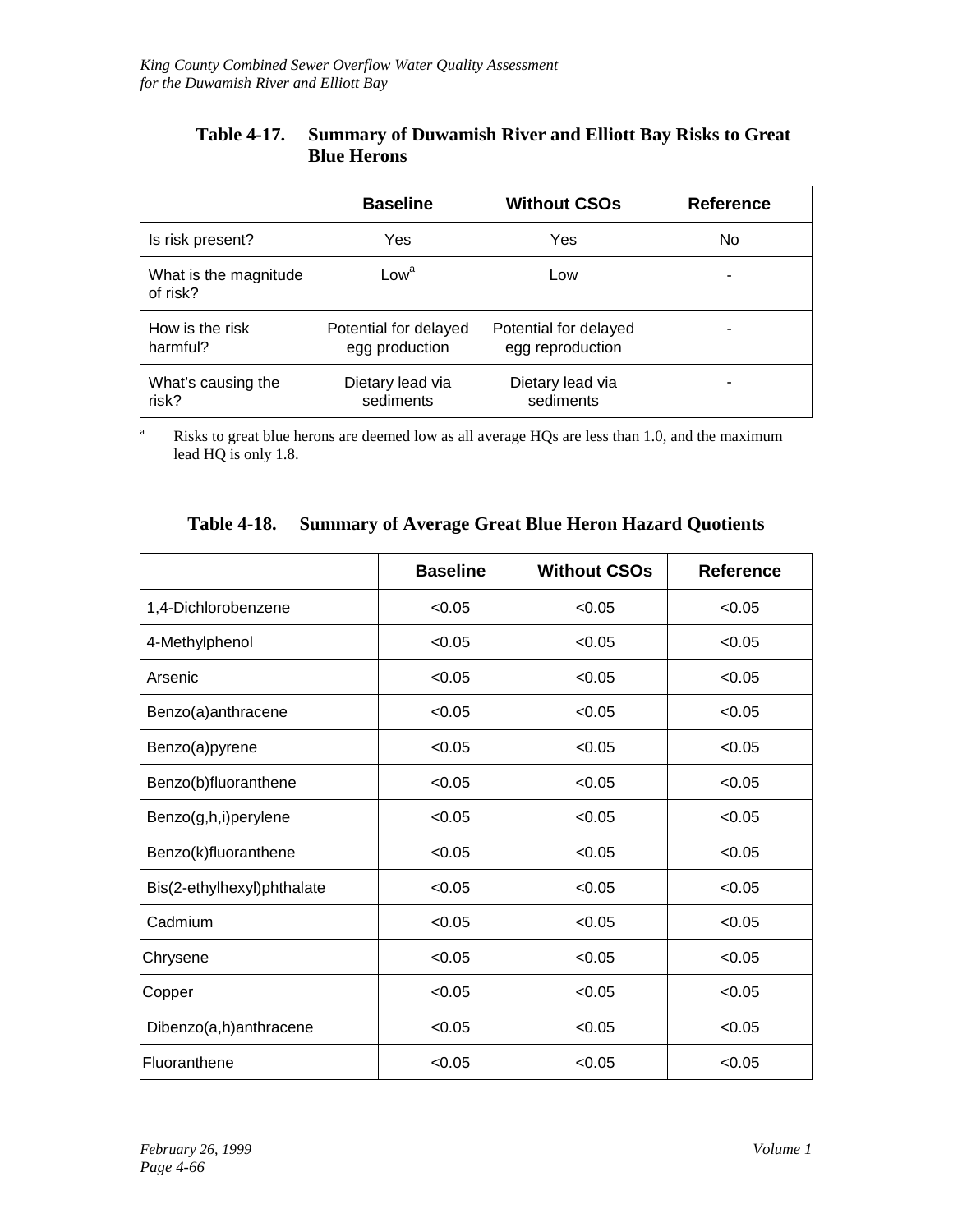|                        | <b>Baseline</b> | <b>Without CSOs</b> | <b>Reference</b> |
|------------------------|-----------------|---------------------|------------------|
| Indeno(1,2,3-cd)pyrene | < 0.05          | < 0.05              | < 0.05           |
| Lead                   | 0.9             | 0.9                 | 0.2              |
| Mercury                | < 0.05          | < 0.05              | < 0.05           |
| <b>Nickel</b>          | < 0.05          | < 0.05              | < 0.05           |
| Phenanthrene           | < 0.05          | < 0.05              | < 0.05           |
| Pyrene                 | < 0.05          | < 0.05              | < 0.05           |
| <b>Total PCBs</b>      | 0.2             | 0.2                 | < 0.05           |
| TBT                    | < 0.05          | < 0.05              | < 0.05           |
| Zinc                   | 0.1             | < 0.05              | 0.1              |

### **Table 4-18. Summary of Average Great Blue Heron Hazard Quotients (continued)**

### **Table 4-19. Average and 90 Percent Prediction Interval Hazard Quotients for the Great Blue Heron Under Baseline and the Without CSO Condition**

|                                          |     | 90% Prediction Range |                                                |
|------------------------------------------|-----|----------------------|------------------------------------------------|
| <b>Chemical</b>                          | HQ  |                      | $5th$ Percentile   95 <sup>th</sup> Percentile |
| <b>Baseline Conditions</b>               |     |                      |                                                |
| Lead                                     | 0.9 | 0.5                  | 1.8                                            |
| <b>Complete Year, Without Conditions</b> |     |                      |                                                |
| Lead                                     | 0.9 | 0.5                  | 1.7                                            |
| Reference                                |     |                      |                                                |
| Lead                                     | 0.1 | < 0.1                | 0.1                                            |

In considering the heron, as was the case with bald eagles, it is important to note that risks to great blue herons resulted from only 25 percent of the possible exposure combinations to environmental lead (Appendix B-3). As for bald eagles, only 25 out of every 100 times great blue herons use the study area would result in exposures to lead doses that could result in an adverse effect. Combined with the observation that successful rookery reproduction occurs in the study area further supports a conclusion that great blue heron risks are low in the study area. Again, we expect that CSO removal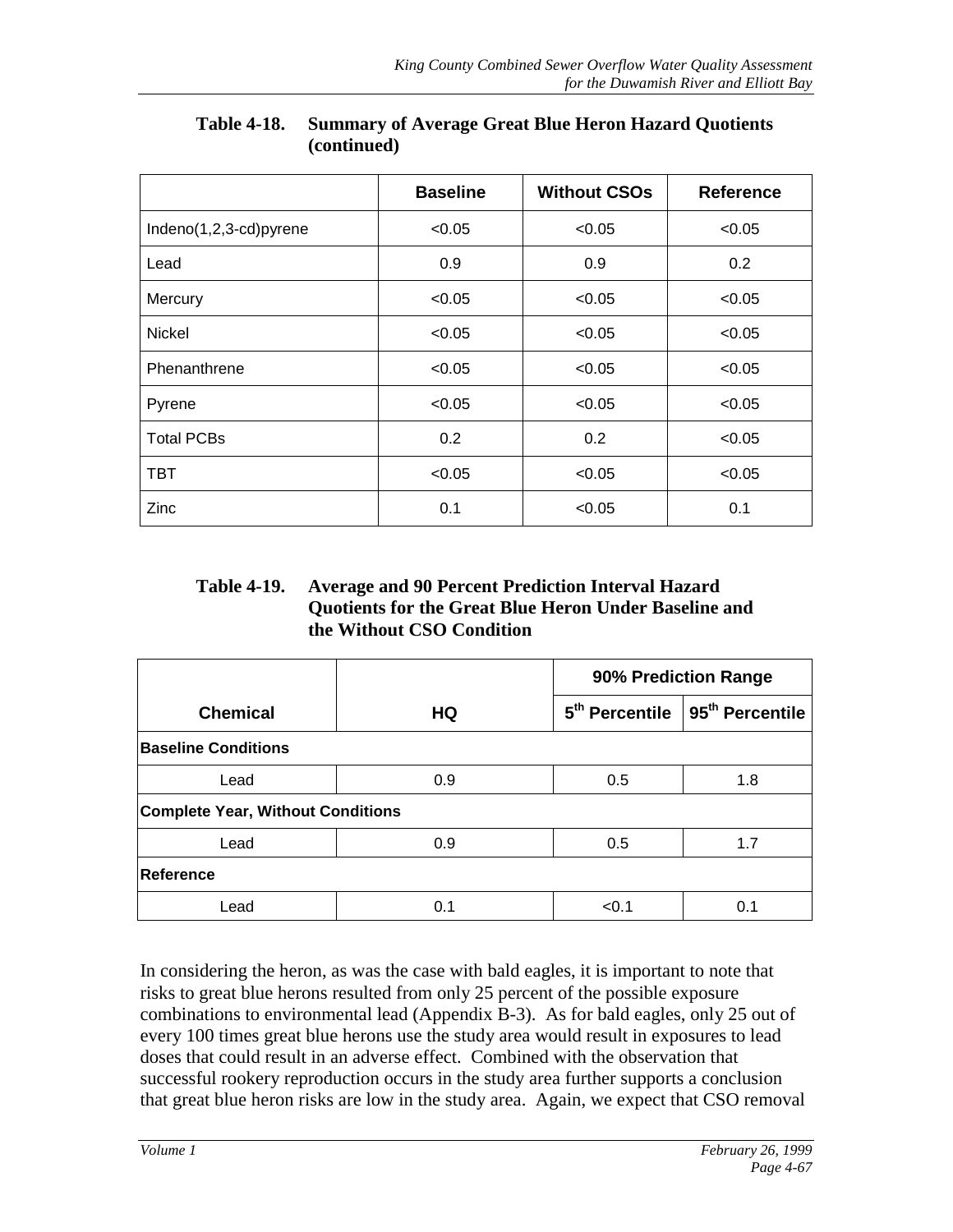to have little impact on the success of these birds because the primary source of lead exposure is existing sediments.

# **4.4 Risks to People**

Results of the evaluations of risk to people are discussed in this section. By understanding the nature and magnitude of the health risks posed with and without CSOs, King County will be able to better understand its options for managing CSO discharges in the future. As with aquatic life and wildlife, risks to people are evaluated in the Duwamish River and Elliott Bay for two scenarios: baseline conditions, which include CSO discharge, and conditions in the absence of CSO discharge. In addition to these scenarios, risks were also examined at a reference site consistent with the aquatic life and wildlife risk evaluations. The purpose in examining risks at the reference location is to answer the question "how do risks to people exposed in the Duwamish River and Elliott Bay compare with similar exposures at a location without CSO impacts." Figure 4-14 shows the locations where exposures of people are evaluated in the Duwamish River and Elliott Bay.

Risks to people were evaluated by first gaining an understanding of the way in which people can be exposed to chemicals and pathogens in the Duwamish River and Elliott Bay. This was done as part of the problem formulation report prepared by King County (attached as Appendix A of this report). A simple "model" of how people using the study area can come into contact with the chemical and microbiological (pathogen) COPCs was developed and is depicted in Figure 4-15 and Figure 4-16. As shown, chemicals and pathogens enter the Duwamish River and Elliott Bay primarily through storm water runoff and CSO discharge. These contaminants then cycle between the sediment, surface water and biological organisms, which are the "media" through which people become exposed.

Direct exposures to people from sediment and surface water are identified for several types of activities (swimming, scuba, etc.), exposure pathways (ingestion or skin contact), and study area locations, as shown in Table 4-20. The activities used as a basis for quantifying direct exposures are known to occur in the study area. Exposures to both children and adults are evaluated, though children are evaluated only for a swimming scenario and not for scuba, windsurfing, or net fisher scenarios. The evaluation of skin contact with and incidental ingestion of sediment was not conducted for scuba divers as it was for others, for two reasons. First, direct contact with bottom sediments (skin contact, incidental ingestion) is probably very limited due to the general use of wet or dry suits and gloves; and second, there is a lack of sustained sediment contact with skin during active scuba activities which reduces (eliminates) chemical absorption through the skin. Appendix B-2 presents a detailed discussion of how direct exposures were estimated and the assumptions regarding exposure that were used.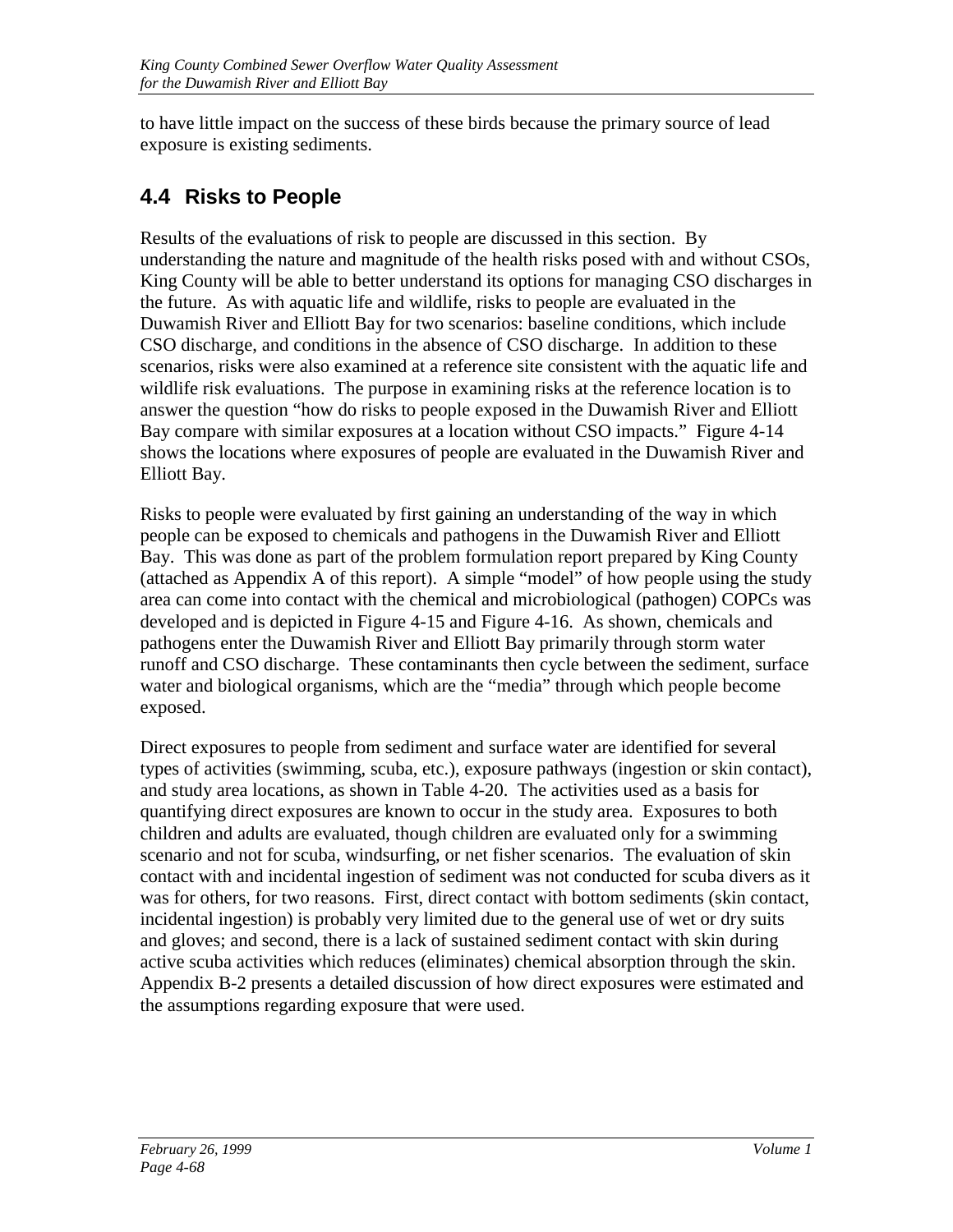## **Figure 4-14. Locations Where Exposures of People are Evaluated in the Duwamish River and Elliott Bay**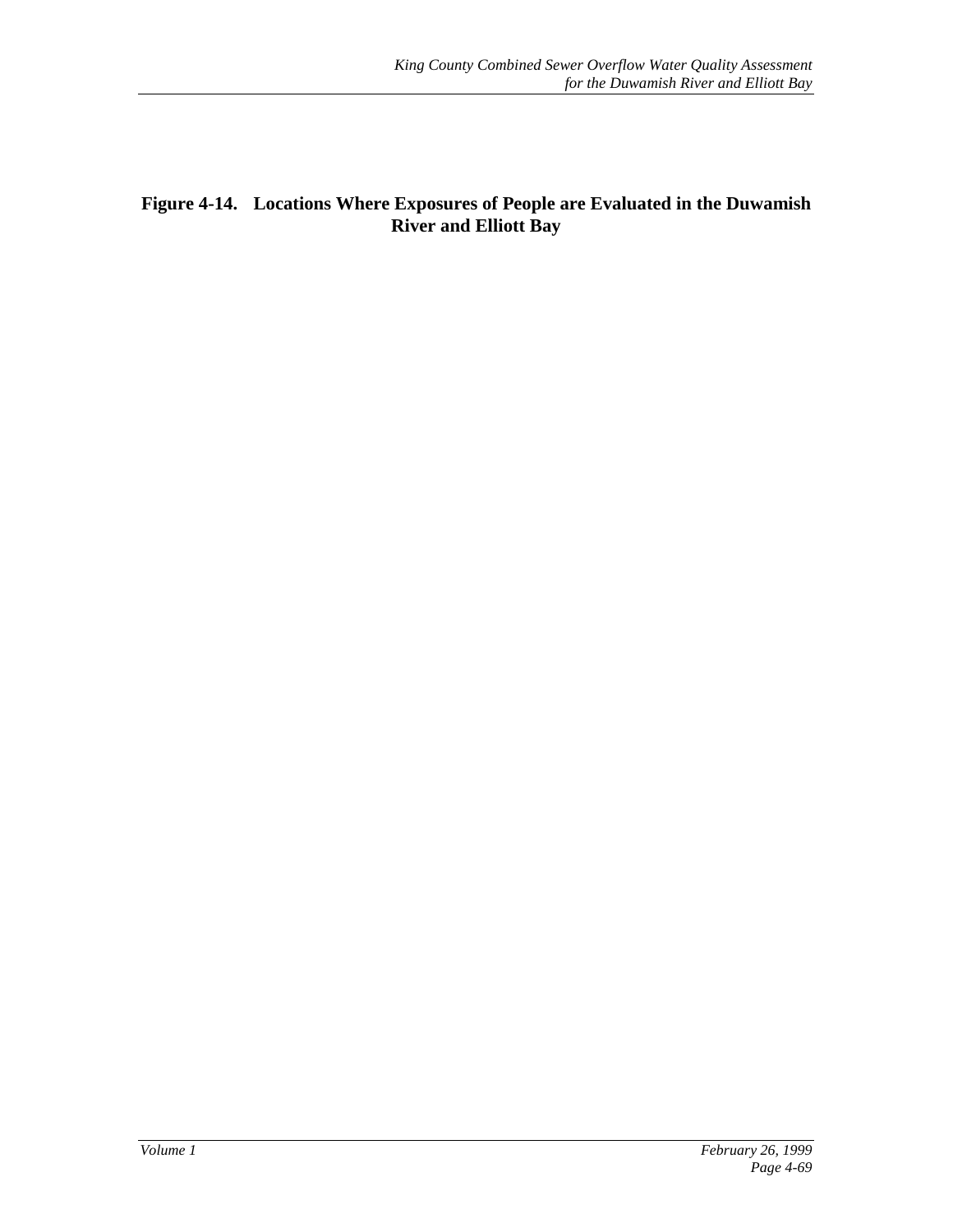Figure 4-14, page 2 (11x17)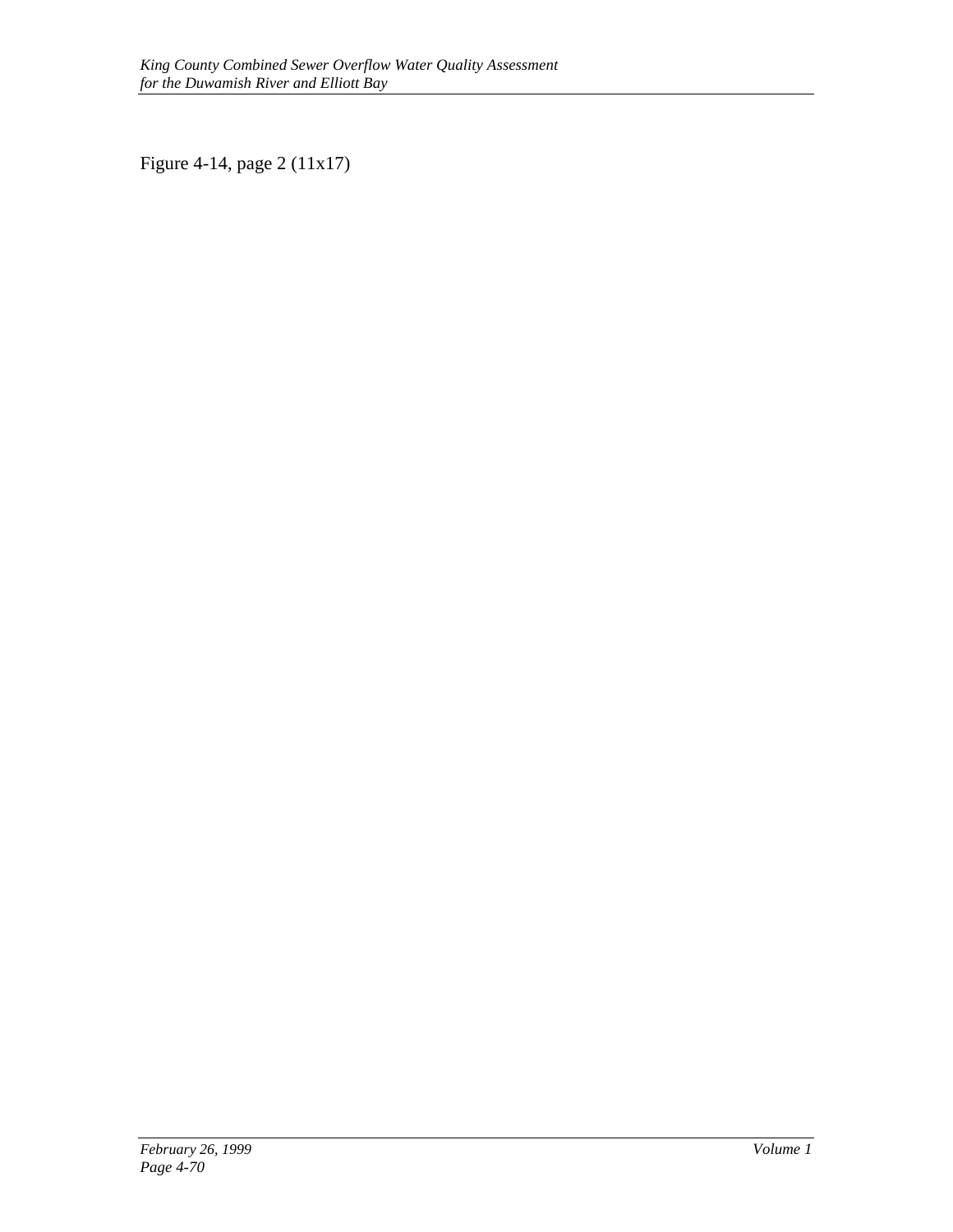### **Figure 4-15. Conceptual Model for Human Exposure to Chemicals in the Duwamish River and Elliott Bay**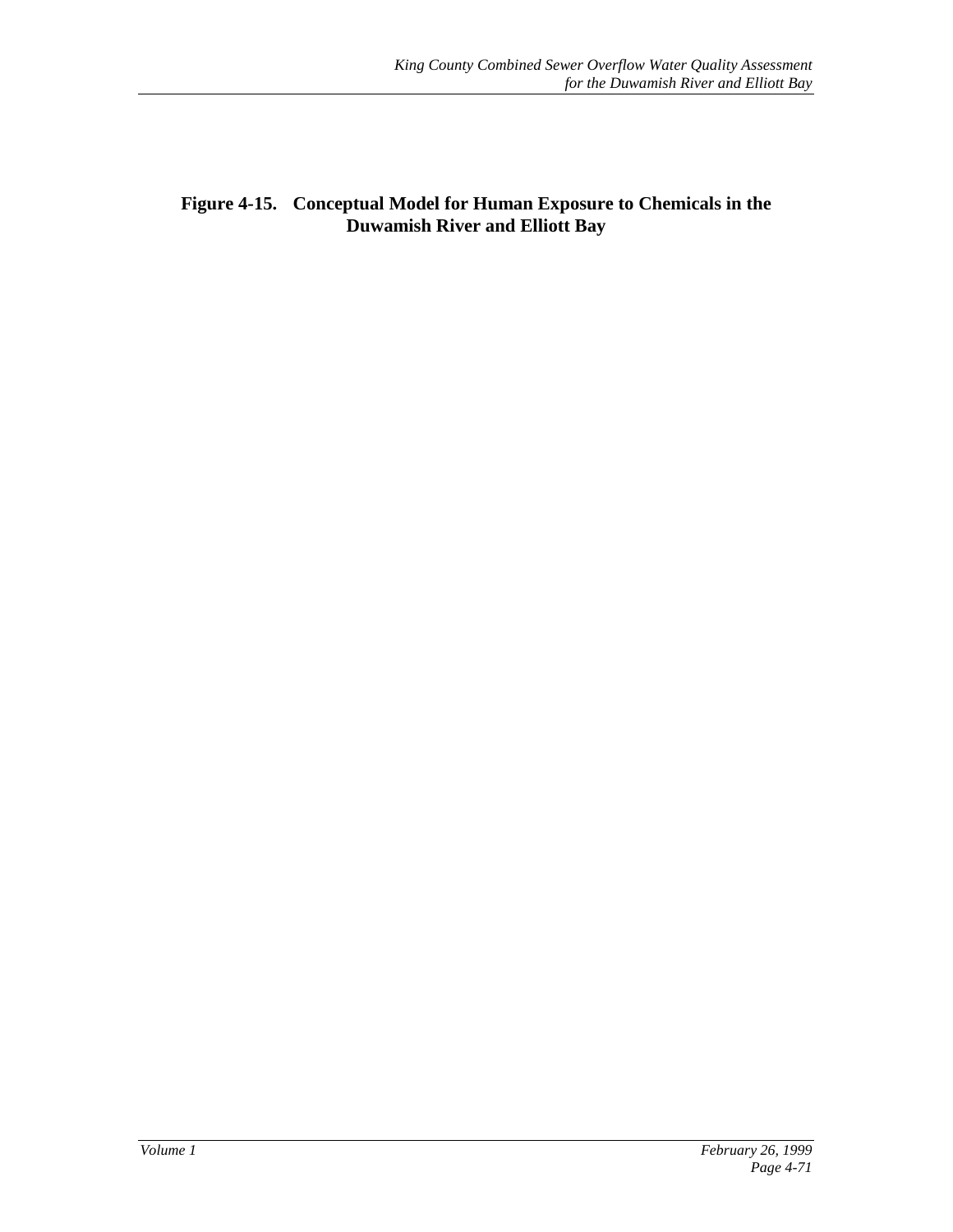Figure 4-15, page 2 (11x17)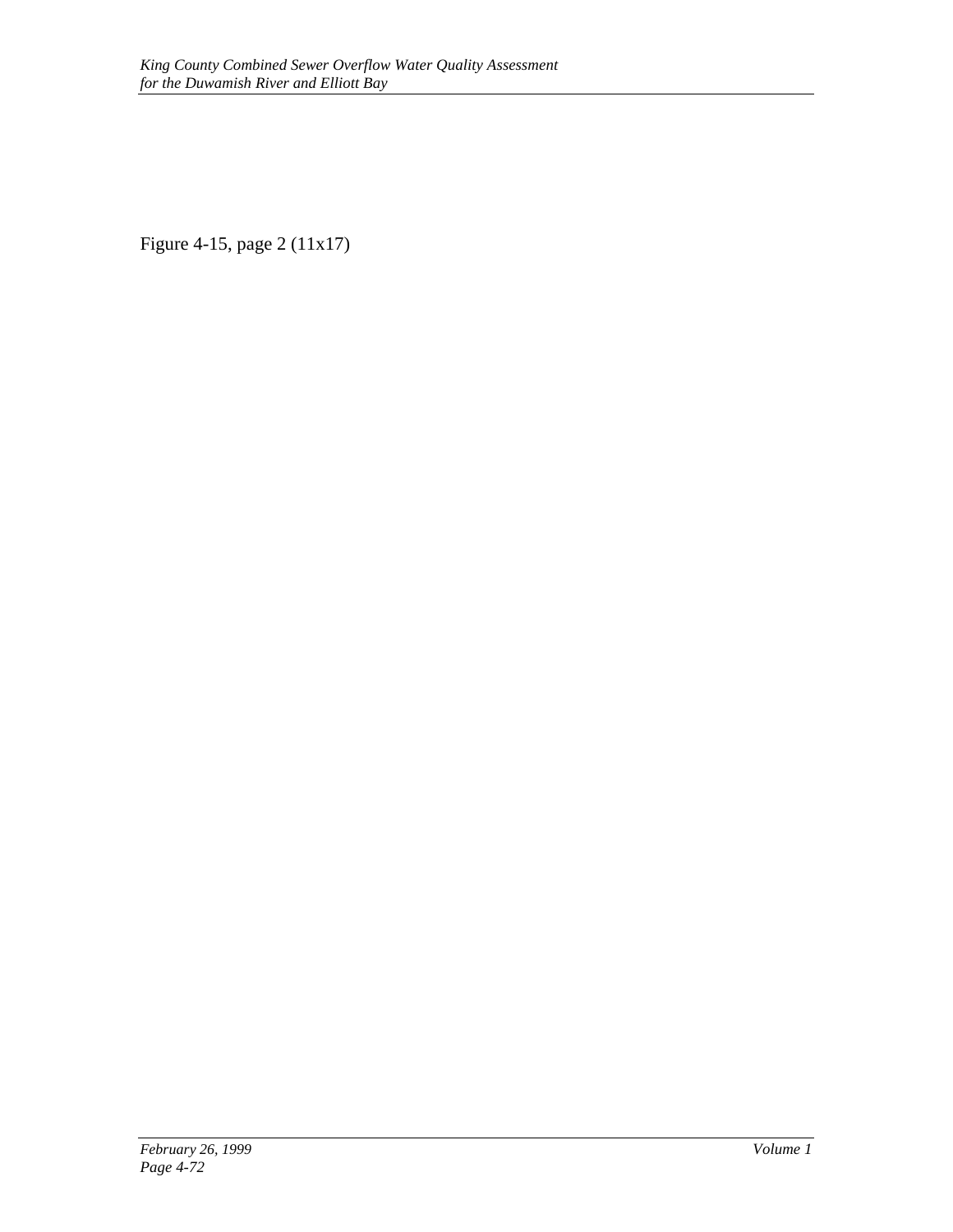## **Figure 4-16. Conceptual Model for Human Exposure to Pathogens in the Duwamish River and Elliott Bay**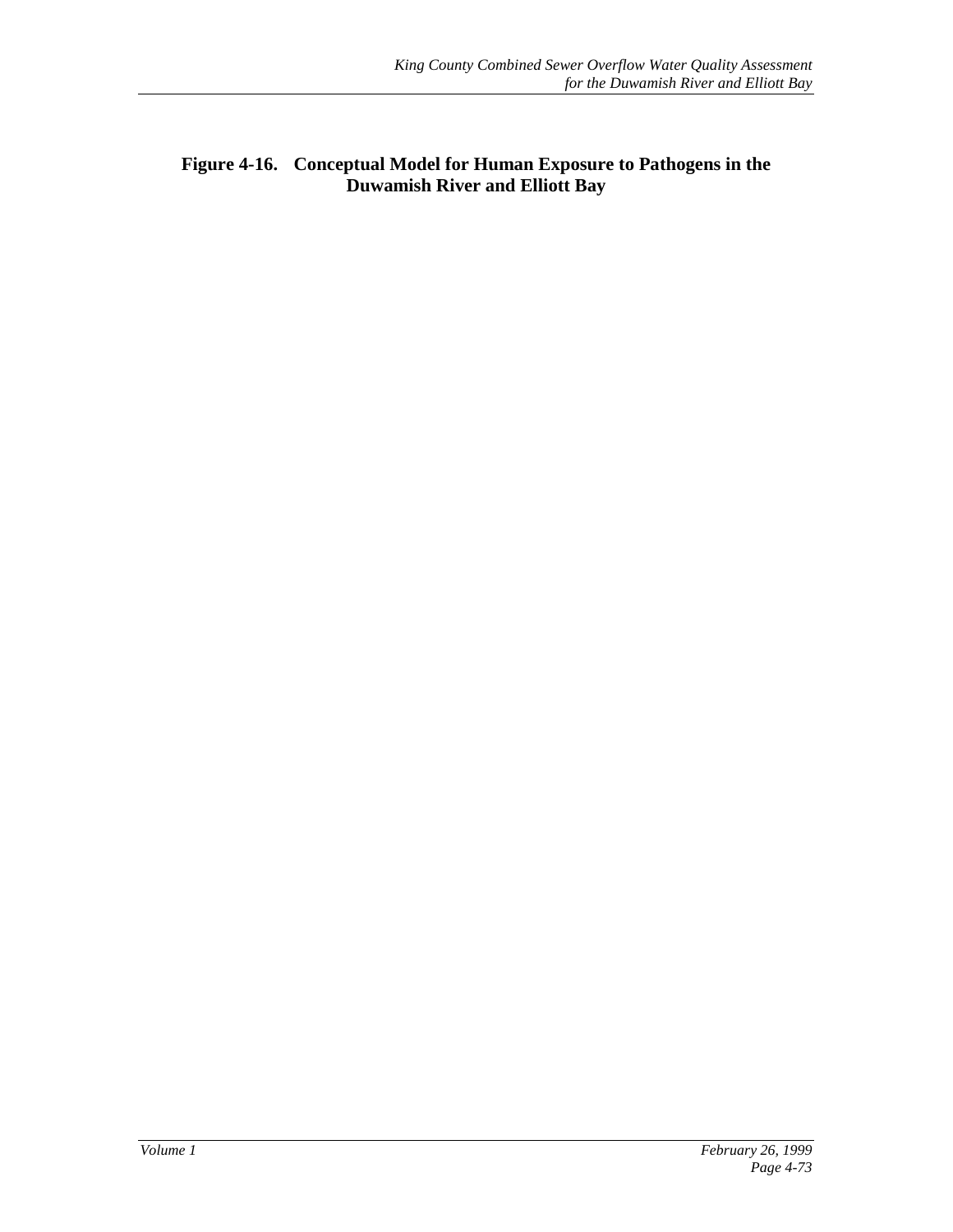Figure 4-16, page 2 (11x17)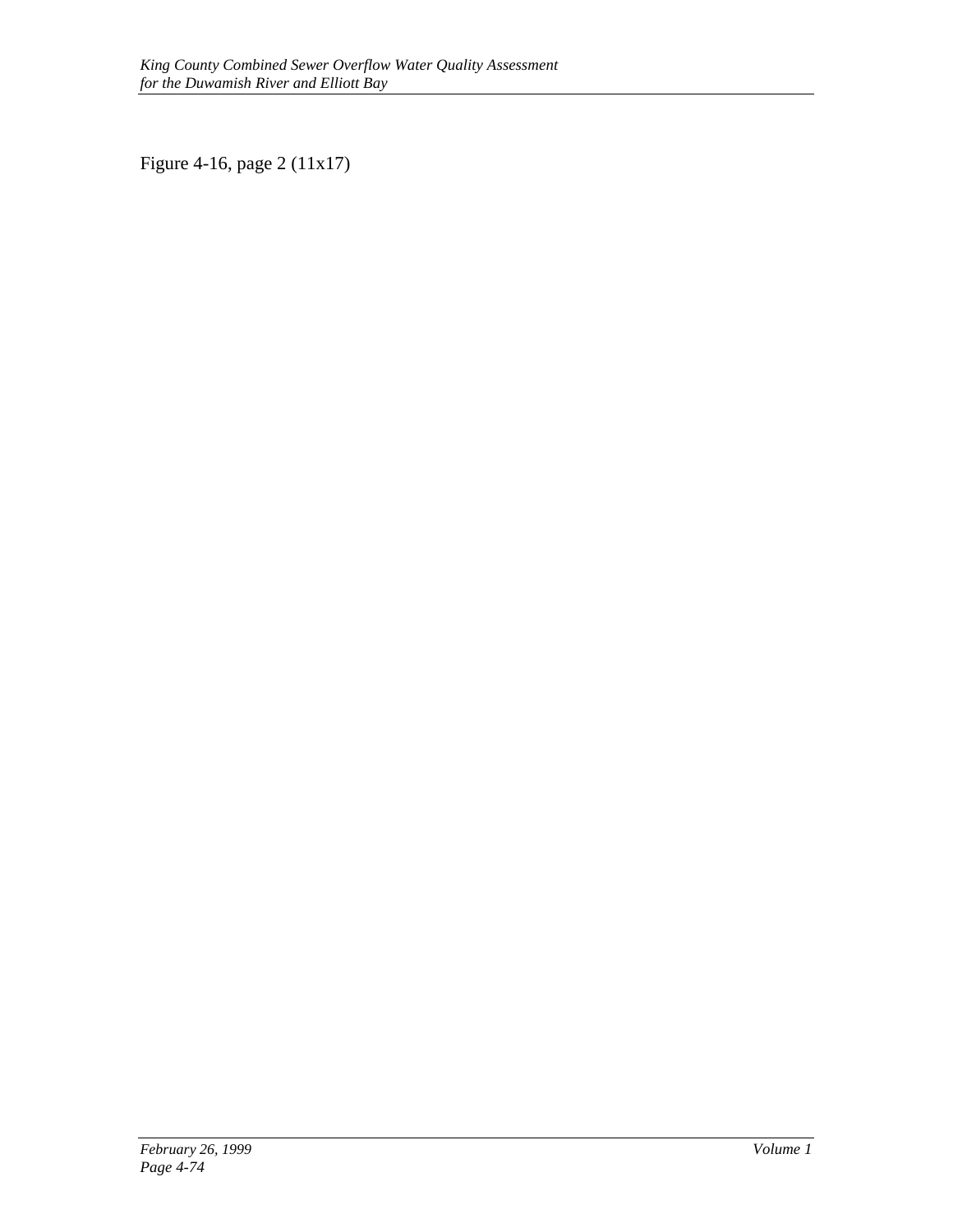| <b>Exposure</b><br><b>Media</b> | <b>Exposure</b><br><b>Pathways</b>                   | <b>Activity</b><br>Group | Location                           |
|---------------------------------|------------------------------------------------------|--------------------------|------------------------------------|
| Water                           | Incidental Ingestion<br>and Skin<br><b>Exposures</b> | Swimming                 | Duwamish Park in<br>Duwamish River |
|                                 |                                                      |                          | Duwamish Head in<br>Elliott Bay    |
|                                 |                                                      | Scuba Diving             | <b>Seacrest Park</b>               |
|                                 |                                                      | Windsurfing/Sailboarding | Elliott Bay                        |
|                                 |                                                      | Netfishing               | Duwamish River                     |
| Sediment                        | Incidental Ingestion<br>and Skin Exposure            | Swimming                 | Duwamish Park in<br>Duwamish River |
|                                 |                                                      |                          | Duwamish Head<br>in Elliott Bay    |
|                                 |                                                      | Netfishing               | Duwamish River                     |

#### **Table 4-20. Direct Exposure Pathways Evaluated in the Human Health Risk Assessment**

The seafood consumption pathway is another exposure pathway evaluated for adults and children using the study area. People eat a variety of different types of aquatic organisms from the Duwamish River and Elliott Bay; each with a different potential-as a result of ecological and physiological differences-for absorbing and concentrating chemicals and pathogens. King County conducted a site-specific survey in 1997 to gain a more specific understanding of the use of this resource in the study area. Approximately 1,183 different individuals were interviewed, which provided information on the ethnic makeup of people catching seafood and their collection frequencies and consumption patterns.

Appendix B-2 presents a summary of the methods and results of the Elliott Bay and Duwamish River Seafood Consumption Survey. Additionally, we prepared an issue paper for the Stakeholder Committee on use of the study area by people (Issue Paper No. 3) which is included with the full set of issue papers in Appendix C of this report. The King County survey data are used in the human health risk assessment for establishing the frequency of seafood consumption from the study area. Because cooking methods and tissue consumption preferences can influence tissue chemical concentration, several types of seafood tissues (cooked vs. raw vs. fillets vs. other parts) were evaluated in the human health risk assessment. The types of seafood evaluated are summarized in Table 4-21.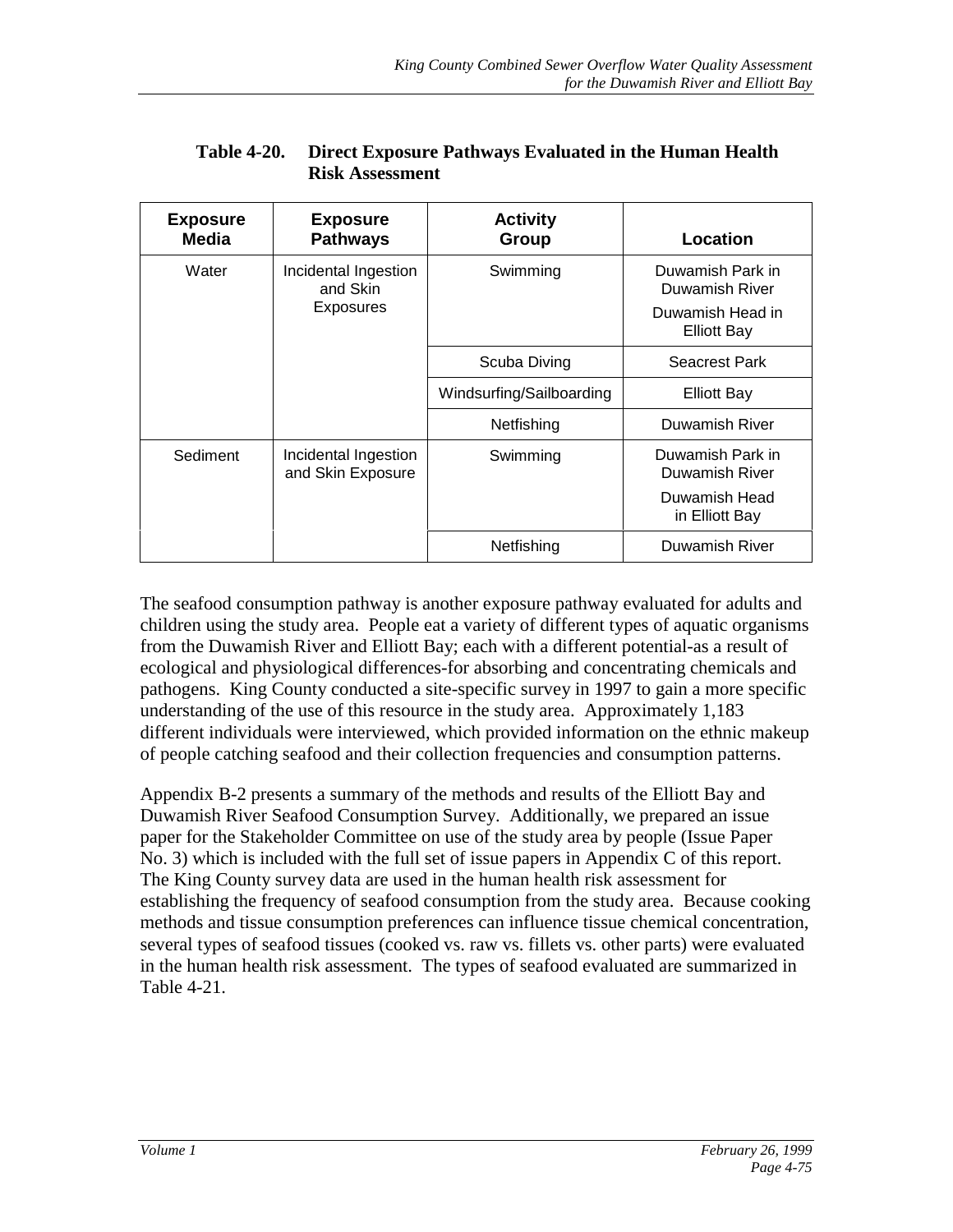| <b>Region</b>       | <b>Tissue Description</b>            |
|---------------------|--------------------------------------|
| Duwamish River      | Raw and cooked sole fillets          |
|                     | Whole-body sole                      |
|                     | Raw whole body perch                 |
|                     | Raw chinook and coho salmon fillets  |
|                     | Raw and cooked Dungeness crab meat   |
|                     | Raw crab (Hepatopancreas)            |
|                     | Raw mussels                          |
| <b>Elliott Bay</b>  | Raw and cooked sole fillets          |
|                     | Whole-body sole                      |
|                     | Raw rockfish fillets                 |
|                     | Raw whole body perch                 |
|                     | Raw and cooked Dungeness crab meat   |
|                     | Raw and cooked crab (Hepatopancreas) |
|                     | Raw mussels                          |
|                     | Raw prawns                           |
|                     | Raw squid                            |
| Reference locations | Raw and cooked sole fillets          |
|                     | Whole-body sole                      |
|                     | Raw rockfish fillets                 |
|                     | Raw whole body perch                 |
|                     | Raw chinook and coho salmon fillets  |
|                     | Raw and cooked Dungeness crab meat   |
|                     | Raw and cooked crab (Hepatopancreas) |
|                     | Raw mussels                          |
|                     | Raw prawns                           |

### **Table 4-21. Aquatic Species used in Evaluation of Human Seafood Consumption Risks**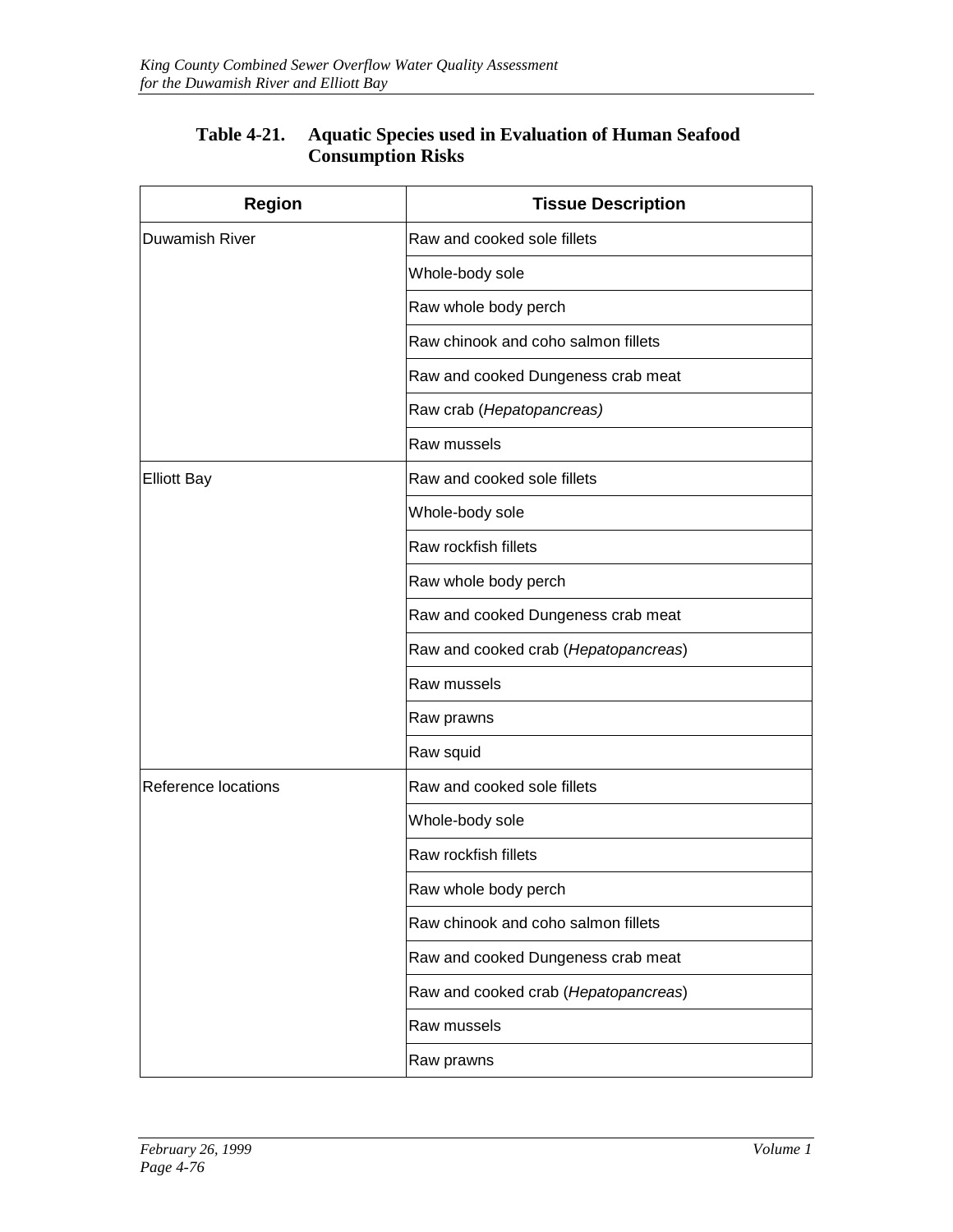Health risks to people using the study area are quantified for chemicals for the exposures discussed above. The risk assessment principles and generic guidance developed by U.S. EPA (1989; 1992) are used, with site-specific data, to quantify chemical intakes. Because exposures can vary across people and activities in the study area, $^{25}$  the human health risk assessment quantified child and/or adult chemical intakes as low, moderate or high using different exposure values. Table 4-22 illustrates the differences in the low, moderate, and high values for two exposure parameters: exposure frequency and exposure duration. Appendix B-2, presents a detailed discussion on the methods used to characterize chemical exposures to people using the study area, including the basis for all exposure values used, the computational approach, and important assumptions and uncertainties.

Chemical risks to human health are quantified by comparing the predicted intake from the study area with a chemical intake (termed toxicity value) that is considered "safe" (i.e., associated with an acceptable level of risk). These toxicity values were developed by the U.S. EPA. Appendix B-2 discusses the basis for the toxicity values used in assessing chemical risk, their uncertainties, and contains concise profiles summarizing the types of toxic effects that are associated with exposure to chemicals of concern in the WQA. There are a number of issues that underlie the toxicity values used in the WQA, and these are also further discussed in an issue paper developed for the Stakeholder Committee on human health toxicology (Issue Paper No. 8, found in Appendix C of this report).

Based on the exposure and toxicity information discussed above, health risks to people from chemical exposures are estimated for two different types of endpoints: the development of cancer, and the occurrence of other health effects that are not related to cancer.<sup>26</sup> Appendix B-2 presents a concise description of the methods used to quantify the health risks to people for both types of endpoints.

Human exposures and risks from pathogens were assessed using two methods. In the first method, fecal coliform concentrations in the river and bay were used as an indicator of the potential for human exposures. In the second method, exposures and risks from viruses (rotavirus) and protozoa (giardia) in CSO discharges were quantified. Appendix B-2 presents a detailed discussion of the methods and assumptions used to estimate health risks from exposures to pathogens, as well as the uncertainties associated with these predicted health risks.

 $\overline{a}$ 

<sup>25</sup> Predicted exposures and risks to an individual can also vary based on other risk factors, which are not evaluated in this study. Specifically, the risks predicted to people in this assessment are above and beyond any chemical or pathogen exposures to surface water or sediment from locations outside of the study area, or from seafood taken outside the study area. We have included exposure scenarios that assume high levels of exposure over long periods of time, so it is unlikely that that our results underestimate the combined risks from water, sediment and seafood exposures from all locations.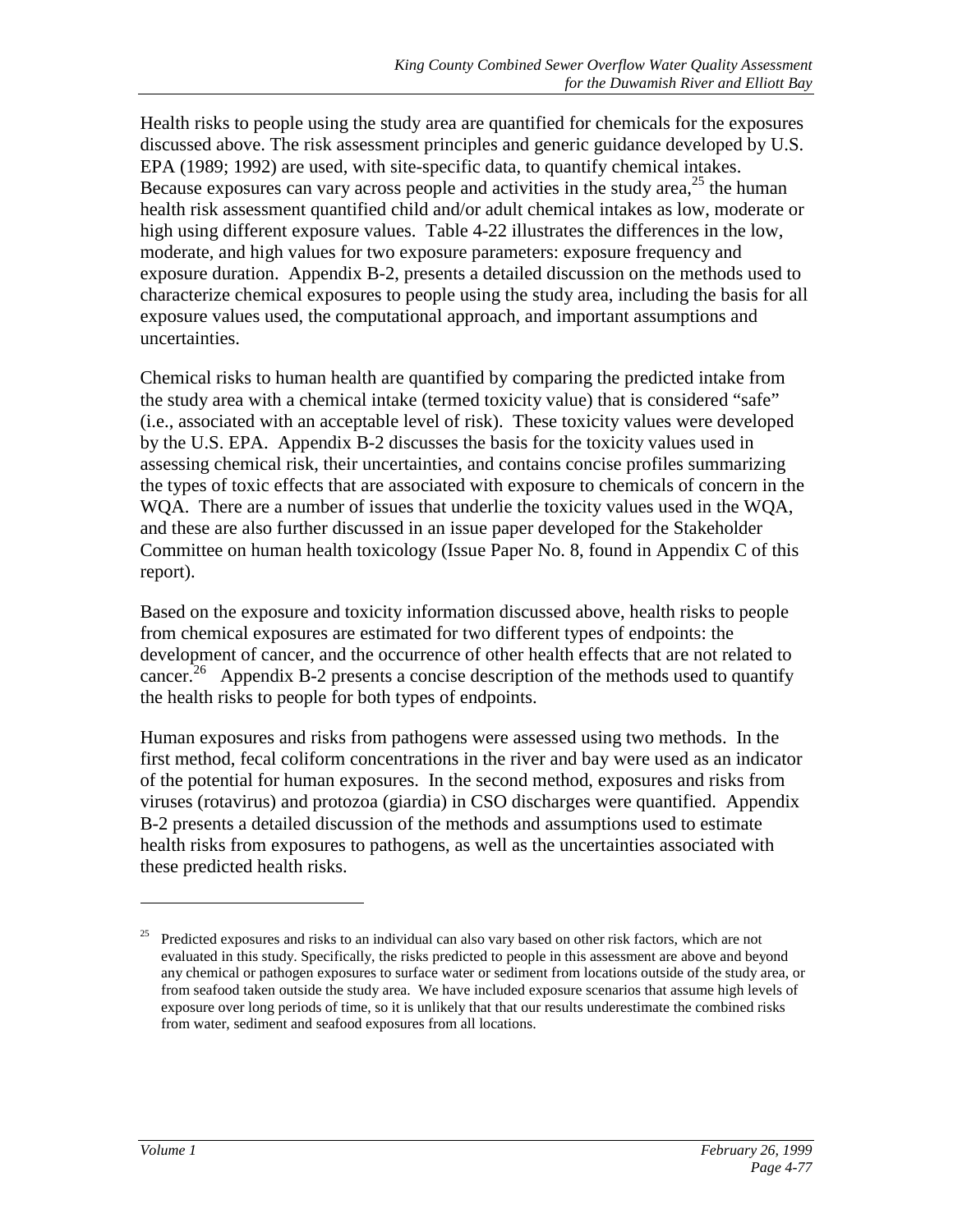| Table 4-22. Low, Medium and High Exposure Durations and Frequencies |
|---------------------------------------------------------------------|
| <b>Used in Assessing Human Exposures</b>                            |

|                                                           | <b>Value</b>                 |             |              |                                                                                                |  |  |  |
|-----------------------------------------------------------|------------------------------|-------------|--------------|------------------------------------------------------------------------------------------------|--|--|--|
| <b>Parameter</b>                                          | <b>Child</b><br><b>Adult</b> |             | <b>Units</b> | <b>Reference</b>                                                                               |  |  |  |
| <b>Low Exposure Conditions</b>                            |                              |             |              |                                                                                                |  |  |  |
| <b>Seafood Consumption Frequency</b>                      | 8                            | 8           | meals/year   | King County (1997b)                                                                            |  |  |  |
| <b>Swimming Exposure Frequency</b>                        | 2                            | 2           | days/year    | <b>Best Professional</b><br>Judgement                                                          |  |  |  |
| Windsurfing and SCUBA Diving<br><b>Exposure Frequency</b> | 2                            | 0           | days/year    | <b>Best Professional</b><br>Judgement                                                          |  |  |  |
| Net Fishing Exposure Frequency                            | $\overline{2}$               | $\Omega$    | days/year    | <b>Best Professional</b><br>Judgement                                                          |  |  |  |
| <b>Exposure Duration</b>                                  | 9                            | 6           | years        | Average U.S. residency<br>time.                                                                |  |  |  |
| <b>Medium Exposure Conditions</b>                         |                              |             |              |                                                                                                |  |  |  |
| <b>Seafood Consumption Frequency</b>                      | 24                           | 24          | meals/year   | <b>Best Professional</b><br>Judgment                                                           |  |  |  |
| <b>Swimming Exposure Frequency</b>                        | 12                           | 12          | days/year    | Based on an average<br>monthly swimming<br>frequency of once per<br>month.                     |  |  |  |
| Windsurfing and SCUBA Diving<br><b>Exposure Frequency</b> | 12                           | $\Omega$    | days/year    | Based on an average<br>monthly windsurfing and<br>scuba diving frequency of<br>once per month. |  |  |  |
| Net Fishing Exposure Frequency                            | 24                           | $\Omega$    | days/year    | <b>Best Professional</b><br>Judgment                                                           |  |  |  |
| <b>Exposure Duration</b>                                  | 33                           | 6           | years        | 95th percentile U.S.<br>residency time.                                                        |  |  |  |
| <b>High Exposure Conditions</b>                           |                              |             |              |                                                                                                |  |  |  |
| <b>Seafood Consumption Frequency</b>                      | 365                          | 365         | meals/year   | King County (1997b)                                                                            |  |  |  |
| <b>Swimming Exposure Frequency</b>                        | 24                           | 24          | days/year    | <b>Best Professional</b><br>Judgement                                                          |  |  |  |
| Windsurfing and SCUBA diving                              | 24                           | $\mathbf 0$ | days/year    | <b>Best Professional</b>                                                                       |  |  |  |
|                                                           |                              |             |              |                                                                                                |  |  |  |

<sup>26</sup> These vary based on the chemical evaluated. Appendix B-2 discusses the non-cancer endpoints specific to the chemicals evaluated in the WQA. A more general discussion of the different types of non-cancer health effects is provided in Issue Paper No. 8, found in Volume 3 of this report.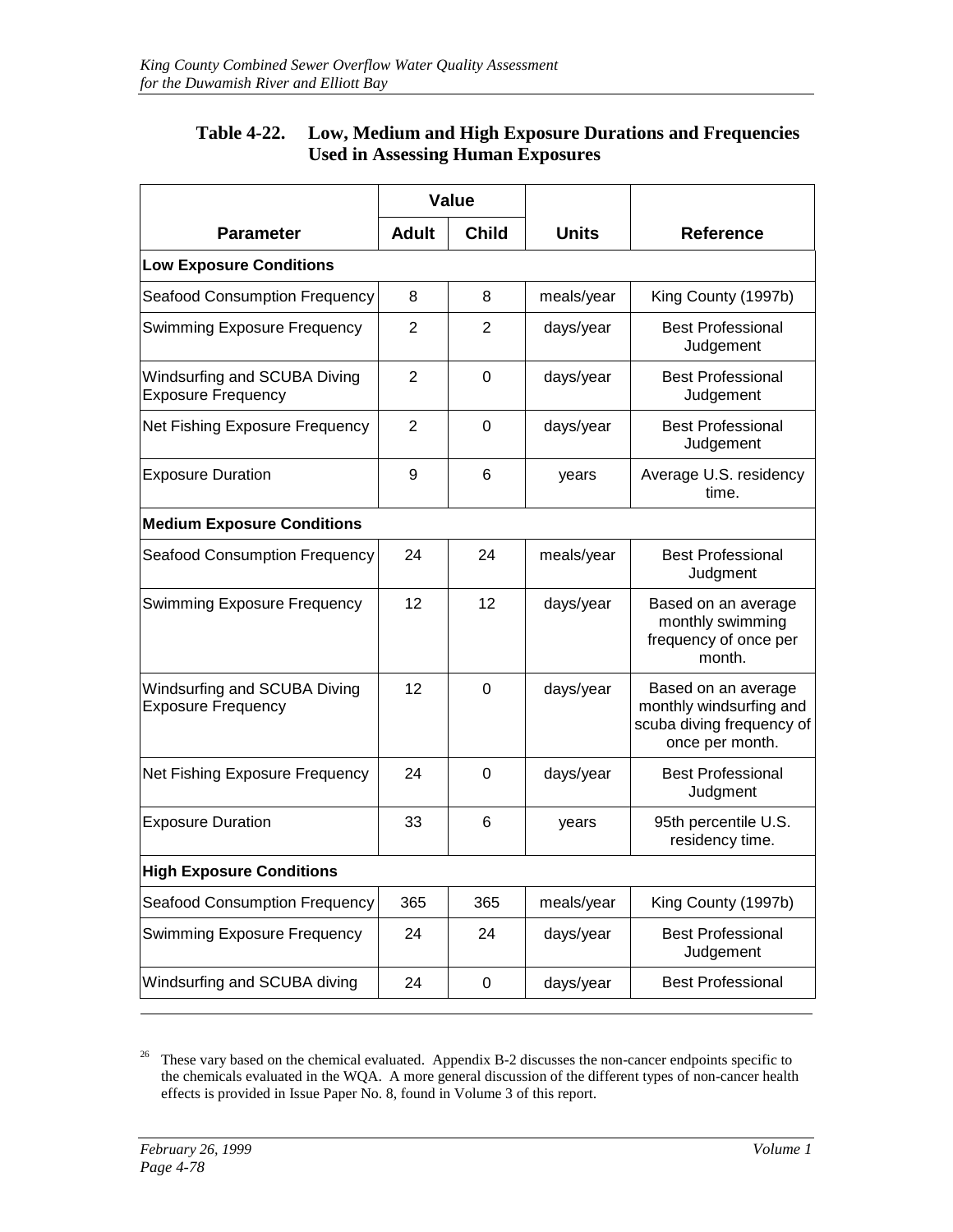| exposure Frequency             |    |           | Judgement                             |
|--------------------------------|----|-----------|---------------------------------------|
| Net Fishing Exposure Frequency | 90 | days/year | <b>Best Professional</b><br>Judgement |
| <b>Exposure Duration</b>       | 75 | vears     | Lifespan estimate                     |

### **4.4.1 Risks to People from Direct Exposures to Sediment and Surface Water**

A discussion of the health risks to people from activities that bring them in direct contact with sediment and surface water follows. Results are discussed by type of toxic effect, beginning with non-cancer risks from exposure to chemicals, followed by cancer risks and risks from exposure to pathogens.

Table 4-23 through Table 4-26 summarize the results for each of these endpoints for different recreational activities in the study area (swimming, net fishing, SCUBA, wind surfing). Health risks are compared between baseline and without CSO conditions, with comparative risks from exposure to sediments also presented for reference locations. Sediment reference data are from Port Susan, Port Madison, Carr Inlet, and Sequim Bay (WSDOE 1998). No reference data for surface water were available. Detailed analysis and discussion of the direct exposure chemical risks for cancer and non-cancer endpoints is provided in Appendix B-2, as is a further discussion of the infection potential to people from direct contact with pathogens.

*Non-Cancer Risks From Direct Exposure to Chemicals.* No non-cancer health risks from exposure to chemicals are predicted from any direct exposure scenario for baseline or without CSO conditions, or at the reference locations. Specifically, potential health risks from all of the chemicals evaluated (metals, PAHs, PCBs, other organics) were below their "safe" doses under all of the conditions (with-, without CSO) and activities (swimming, SCUBA, net fishing, wind surfing) evaluated. Appendix B-2 provides a detailed presentation of the non-cancer risk values (i.e., all below safe doses) for direct exposure pathways to sediment and surface water.

*Cancer Risks From Direct Exposure to Chemicals.* The analysis indicates that there is approximately a 1 in 100,000 chance of getting cancer from skin exposure to inorganic arsenic and PCBs in sediment and water for highly exposed adults that net fish. These risks are specific to people that net fish in the Duwamish River at a frequency of 90 days per year or greater (over a lifetime), and for highly exposed children aged one to six who swim at Duwamish Park along the Duwamish River at a frequency of 24 times per year or greater (over a six year period). Figure 4-17 and Figure 4-18 summarize the range of predicted cancer risk for arsenic and PCBs (respectively) for these two groups (Appendix B-2 provides an in-depth presentation of these results). In general, cancer risks greater than one chance in a million are reported in human health risk assessments, because one chance in a million is the low end of the thresholds used by federal and state regulatory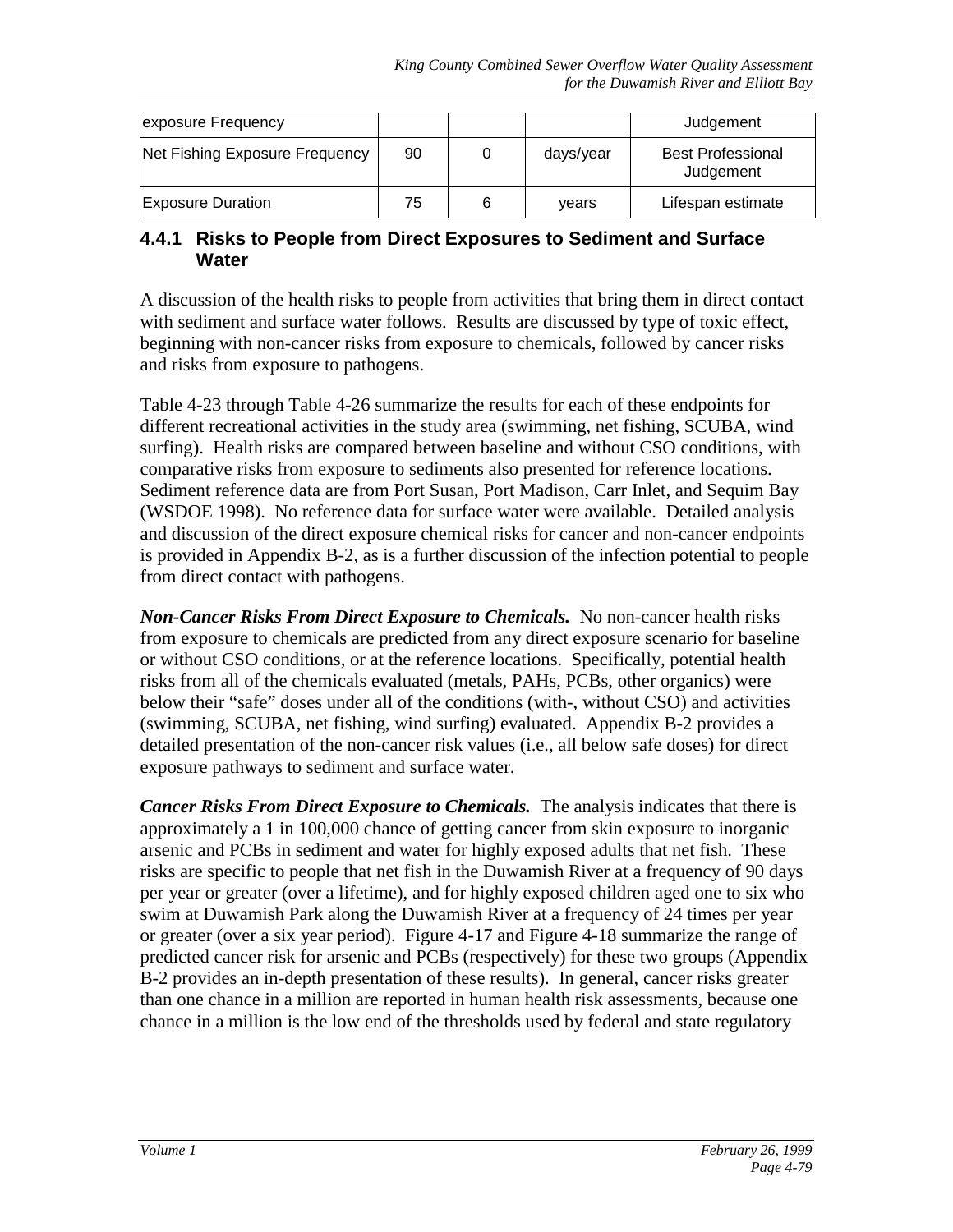### **Table 4-23. Summary of Risks to Swimmers Directly Exposed to Chemicals and Pathogens in Sediments and Waters of the Duwamish River and Elliott Bay**

|                                                | <b>Baseline</b>                                                                                                                                                                                                                                                                                                                                                                        | <b>Without</b><br><b>CSOs</b>                                                                                                                                     | <b>Reference Data</b><br>(WSDOE 1998)                                                                                                                                                                                                                                     |
|------------------------------------------------|----------------------------------------------------------------------------------------------------------------------------------------------------------------------------------------------------------------------------------------------------------------------------------------------------------------------------------------------------------------------------------------|-------------------------------------------------------------------------------------------------------------------------------------------------------------------|---------------------------------------------------------------------------------------------------------------------------------------------------------------------------------------------------------------------------------------------------------------------------|
| Is risk<br>present?                            | Yes                                                                                                                                                                                                                                                                                                                                                                                    | Yes                                                                                                                                                               | Yes                                                                                                                                                                                                                                                                       |
| Who is at<br>risk?                             | Risks from chemicals and pathogens<br>are predicted for children aged 1 to 6<br>years that swim in the Duwamish<br>River and Elliott Bay. Risks are<br>predicted for those that swim at a<br>frequency of 24 days per year or<br>greater over this six year age period.                                                                                                                | Similar to<br>baseline.                                                                                                                                           | Children aged 1 to 6<br>years that swim<br>greater than 24 days<br>per year over this 6-<br>year age span are<br>predicted to<br>experience elevated<br>cancer risks from<br>exposure to sediment.<br>No pathogen or<br>surface water<br>chemistry data are<br>available. |
| What is<br>causing the<br>risk?                | These risks are primarily associated<br>with absorption of inorganic arsenic<br>following skin contact with sediment.<br>Risks are also associated with<br>exposure to pathogens in the surface<br>water.                                                                                                                                                                              | Similar to<br>baseline.                                                                                                                                           | Chemical risks are<br>associated with skin<br>contact with arsenic in<br>sediment. No<br>pathogen or surface<br>water chemistry data<br>are available.                                                                                                                    |
| What is the<br>magnitude of<br>the risk? $a^a$ | The lifetime probability of contracting<br>cancer to a child aged 1 to 6 who<br>swims 24 times per year for six years<br>is predicted to be about 1 in 100,000.<br>Health risks for non-cancer toxicity<br>endpoints are not predicted. Fecal<br>coliform water quality standards<br>(used by the State of Washington as<br>an indicator of pathogen risk) are<br>frequently exceeded. | Similar to<br>baseline, though<br>fecal coliform<br>standards along<br>the shoreline of<br>Elliott Bay are<br>exceeded less<br>frequently for<br>fecal coliforms. | The probability of<br>contracting cancer is<br>predicted to be about<br>7 in 1,000,000 from<br>skin contact with<br>sediment. No<br>pathogen or surface<br>water chemistry data<br>are available.                                                                         |
| How is the<br>risk harmful?                    | Inorganic arsenic causes skin cancer<br>in exposed humans. PCBs cause<br>liver cancer in exposed laboratory<br>animals. Pathogen exposure can<br>cause a wide range of illnesses.                                                                                                                                                                                                      | Similar to<br>baseline.                                                                                                                                           | See baseline.                                                                                                                                                                                                                                                             |
| Location of<br>risk?                           | Children may swim in the study area<br>at Duwamish Head in Elliott Bay and<br>in the Duwamish River at Duwamish<br>Park.                                                                                                                                                                                                                                                               | Similar to<br>baseline.                                                                                                                                           | <b>Risk represents</b><br>average of several<br>reference locations in<br>Puget Sound.                                                                                                                                                                                    |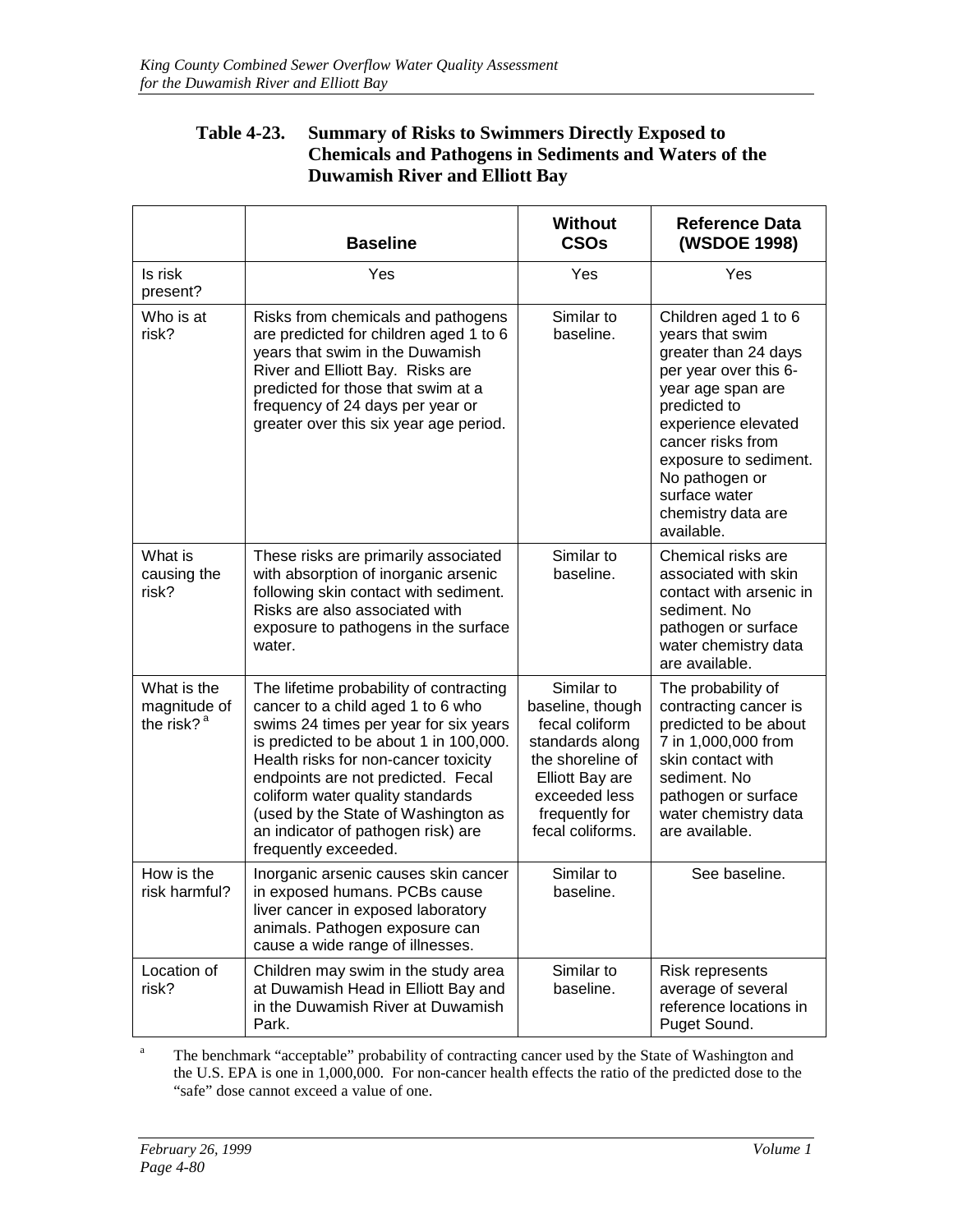#### **Table 4-24. Summary of Risks to Net Fishers Directly Exposed to Chemicals and Pathogens in Sediments and Waters of the Duwamish River and Elliott Bay**

|                                                       | <b>Baseline</b>                                                                                                                                                                                                                                                                                                                                                                | <b>Without</b><br><b>CSOs</b> | <b>Reference Data</b><br>(WSDOE 1998)                                                                                                                                                                                                       |
|-------------------------------------------------------|--------------------------------------------------------------------------------------------------------------------------------------------------------------------------------------------------------------------------------------------------------------------------------------------------------------------------------------------------------------------------------|-------------------------------|---------------------------------------------------------------------------------------------------------------------------------------------------------------------------------------------------------------------------------------------|
| Is risk<br>present?                                   | Yes                                                                                                                                                                                                                                                                                                                                                                            | Yes                           | Yes                                                                                                                                                                                                                                         |
| Who is at<br>risk?                                    | Risks from chemicals and pathogens<br>are predicted for people net fishing<br>along the Duwamish River at a<br>frequency of 90 days per year or<br>greater over a 75-year lifetime.                                                                                                                                                                                            | Similar to<br>baseline.       | People that net fish at<br>a frequency of 90 days<br>per year or greater<br>over a 75-year lifetime<br>are predicted to have<br>elevated cancer risks.<br>No pathogen or<br>surface water<br>chemistry data are<br>available.               |
| What is<br>causing the<br>risk?                       | These risks are primarily associated<br>with absorption of inorganic arsenic<br>and PCBs following skin contact with<br>sediment. Risks are also associated<br>with exposure to pathogens in the<br>surface water.                                                                                                                                                             | Similar to<br>baseline.       | Chemical risks are<br>associated with skin<br>contact with inorganic<br>arsenic in sediment.<br>No pathogen data or<br>surface water<br>chemistry data are<br>available.                                                                    |
| What is the<br>magnitude of<br>the risk? <sup>a</sup> | The lifetime probability of contracting<br>cancer from net fishing 90 days per<br>year for a 75-year lifetime is<br>predicted to be about 2 in 100,000.<br>Health risks for non-cancer toxicity<br>endpoints are not predicted. Fecal<br>coliform water quality standards<br>(used by the State of Washington as<br>an indicator of pathogen risk) are<br>frequently exceeded. | Similar to<br>baseline.       | The lifetime probability<br>of contracting cancer<br>from net fishing for 90<br>days per year for a 75-<br>year lifetime is<br>predicted to be about<br>8 in 1,000,000. No<br>pathogen or surface<br>water chemistry data<br>are available. |
| How is the<br>risk harmful?                           | Inorganic arsenic causes skin cancer<br>in exposed humans. PCBs cause<br>liver cancer in exposed laboratory<br>animals. Pathogen exposure can<br>cause a wide range of illnesses.                                                                                                                                                                                              | Similar to<br>baseline.       | See baseline.                                                                                                                                                                                                                               |
| Location of<br>risk?                                  | Duwamish river (chemicals,<br>pathogens).                                                                                                                                                                                                                                                                                                                                      | Similar to<br>Baseline.       | Risk represents<br>average of several<br>reference sediment<br>locations in Puget<br>Sound                                                                                                                                                  |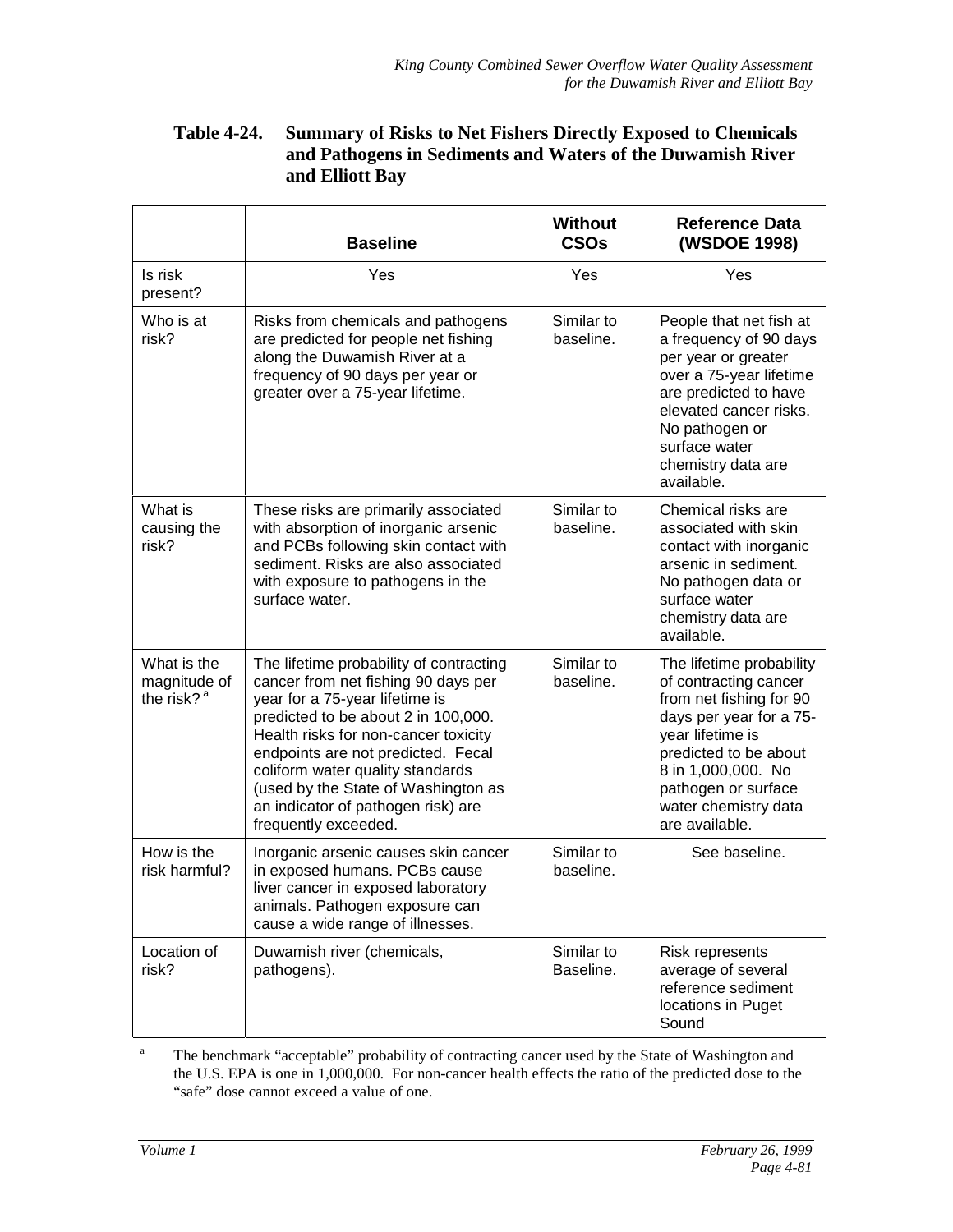# **Table 4-25. Summary of Risks to SCUBA Divers Directly Exposed to Chemicals and Pathogens in Sediments and Waters of the Duwamish River and Elliott Bay**

|                                              | <b>Baseline</b>                                                                                                                                                                                                                                                          | <b>Without</b><br><b>CSOs</b>                                                                                                                   | <b>Reference Data</b><br>(WSDOE 1998)                                                                                                                                                                                                       |
|----------------------------------------------|--------------------------------------------------------------------------------------------------------------------------------------------------------------------------------------------------------------------------------------------------------------------------|-------------------------------------------------------------------------------------------------------------------------------------------------|---------------------------------------------------------------------------------------------------------------------------------------------------------------------------------------------------------------------------------------------|
| Is risk<br>present?                          | Yes                                                                                                                                                                                                                                                                      | Yes                                                                                                                                             | <b>No</b>                                                                                                                                                                                                                                   |
| Who is at<br>risk?                           | Risks from exposure to pathogens<br>are predicted for SCUBA divers at<br>Seacrest Park. No health risks from<br>direct chemical exposures are<br>predicted, even at the highest<br>frequency of SCUBA diving<br>evaluated (24 days per year over a<br>75-year lifetime). | Similar to<br>baseline.                                                                                                                         | No health risks from<br>chemicals in<br>sediments are<br>predicted for SCUBA<br>divers at these<br>locations assuming<br>similar exposure<br>conditions as baseline.<br>No pathogen or<br>surface water<br>chemistry data are<br>available. |
| What is<br>causing the<br>risk?              | Risks are associated with exposure<br>to pathogens in the surface water.                                                                                                                                                                                                 | Similar to<br>baseline.                                                                                                                         | No risks from<br>sediment are<br>predicted. No<br>pathogen or surface<br>water chemistry data<br>are available.                                                                                                                             |
| What is the<br>magnitude of<br>the risk? $a$ | Fecal coliform water quality<br>standards (used by the State of<br>Washington as an indicator of<br>pathogen risk) are frequently<br>exceeded.                                                                                                                           | Similar to<br>baseline, though<br>standards along<br>the shoreline of<br>Elliott Bay are<br>exceeded less<br>frequently for<br>fecal coliforms. | No risks from<br>sediment are<br>predicted. No<br>pathogen or surface<br>water chemistry data<br>are available.                                                                                                                             |
| How is the<br>risk harmful?                  | Pathogen exposure can cause a<br>wide range of illnesses.                                                                                                                                                                                                                | Similar to<br>baseline.                                                                                                                         | No risks from<br>sediment are<br>predicted. No<br>pathogen or chemical<br>surface water data are<br>available.                                                                                                                              |
| Location of<br>risk?                         | Seacrest Park.                                                                                                                                                                                                                                                           | Similar to<br>baseline.                                                                                                                         | No risks from<br>sediment are<br>predicted. No<br>pathogen or surface<br>water chemical data<br>are available.                                                                                                                              |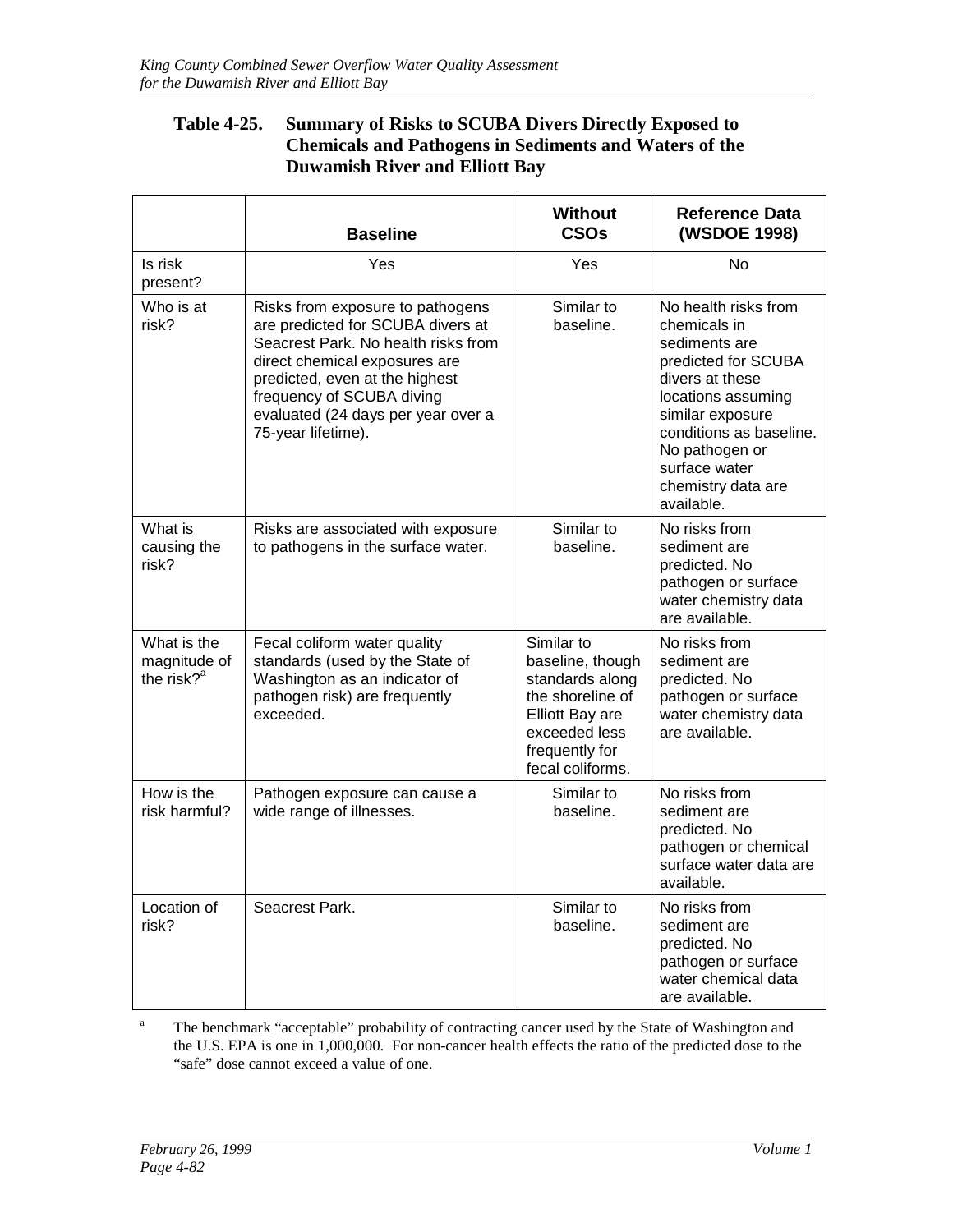### **Table 4-26. Summary of Risks to Wind Surfers Directly Exposed to Chemicals and Pathogens in Sediments and Waters of the Duwamish River and Elliott Bay**

|                                                       | <b>Without</b><br><b>Baseline</b><br><b>CSOs</b>                                                                                                                                                                                                             |                                                                                                                                                        | <b>Reference Data</b><br>(WSDOE 1998)                                                                                                                                                                                     |
|-------------------------------------------------------|--------------------------------------------------------------------------------------------------------------------------------------------------------------------------------------------------------------------------------------------------------------|--------------------------------------------------------------------------------------------------------------------------------------------------------|---------------------------------------------------------------------------------------------------------------------------------------------------------------------------------------------------------------------------|
| Is risk<br>present?                                   | Yes                                                                                                                                                                                                                                                          | Yes                                                                                                                                                    | No                                                                                                                                                                                                                        |
| Who is at<br>risk?                                    | Risks from exposure to pathogens<br>are predicted for wind surfers in<br>Elliott Bay. No health risks from<br>chemicals are predicted, even at the<br>highest frequency of wind surfing<br>evaluated (24 days per year over a<br>75-year lifetime exposure). | Similar to<br>baseline.                                                                                                                                | No health risks to wind<br>surfers from chemicals<br>are predicted at these<br>locations assuming<br>the same exposures<br>as baseline conditions.<br>No pathogen or<br>surface water<br>chemistry data are<br>available. |
| What is<br>causing the<br>risk?                       | Risks are associated with exposure<br>to pathogens in the surface water.                                                                                                                                                                                     | Similar to<br>baseline.                                                                                                                                | No risks from<br>sediment are<br>predicted. No<br>pathogen or surface<br>water chemistry data<br>are available.                                                                                                           |
| What is the<br>magnitude of<br>the risk? <sup>a</sup> | Fecal coliform water quality<br>standards (used by the State of<br>Washington as an indicator of<br>pathogen risk) are sometimes<br>exceeded.                                                                                                                | Similar to<br>baseline, though<br>standards along<br>the shoreline of<br><b>Elliott Bay are</b><br>exceeded less<br>frequently for<br>fecal coliforms. | No sediment risks are<br>predicted. No<br>pathogen or surface<br>water chemistry data<br>are available.                                                                                                                   |
| How is the<br>risk harmful?                           | Pathogen exposure can cause a<br>wide range of illnesses.                                                                                                                                                                                                    | Similar to<br>baseline.                                                                                                                                | No sediment risks are<br>predicted. No<br>pathogen or surface<br>water chemistry data<br>are available.                                                                                                                   |
| Location of<br>risk?                                  | Elliott Bay.                                                                                                                                                                                                                                                 | Similar to<br>baseline.                                                                                                                                | No sediment risks are<br>predicted. No<br>pathogen or surface<br>water chemistry data<br>are available.                                                                                                                   |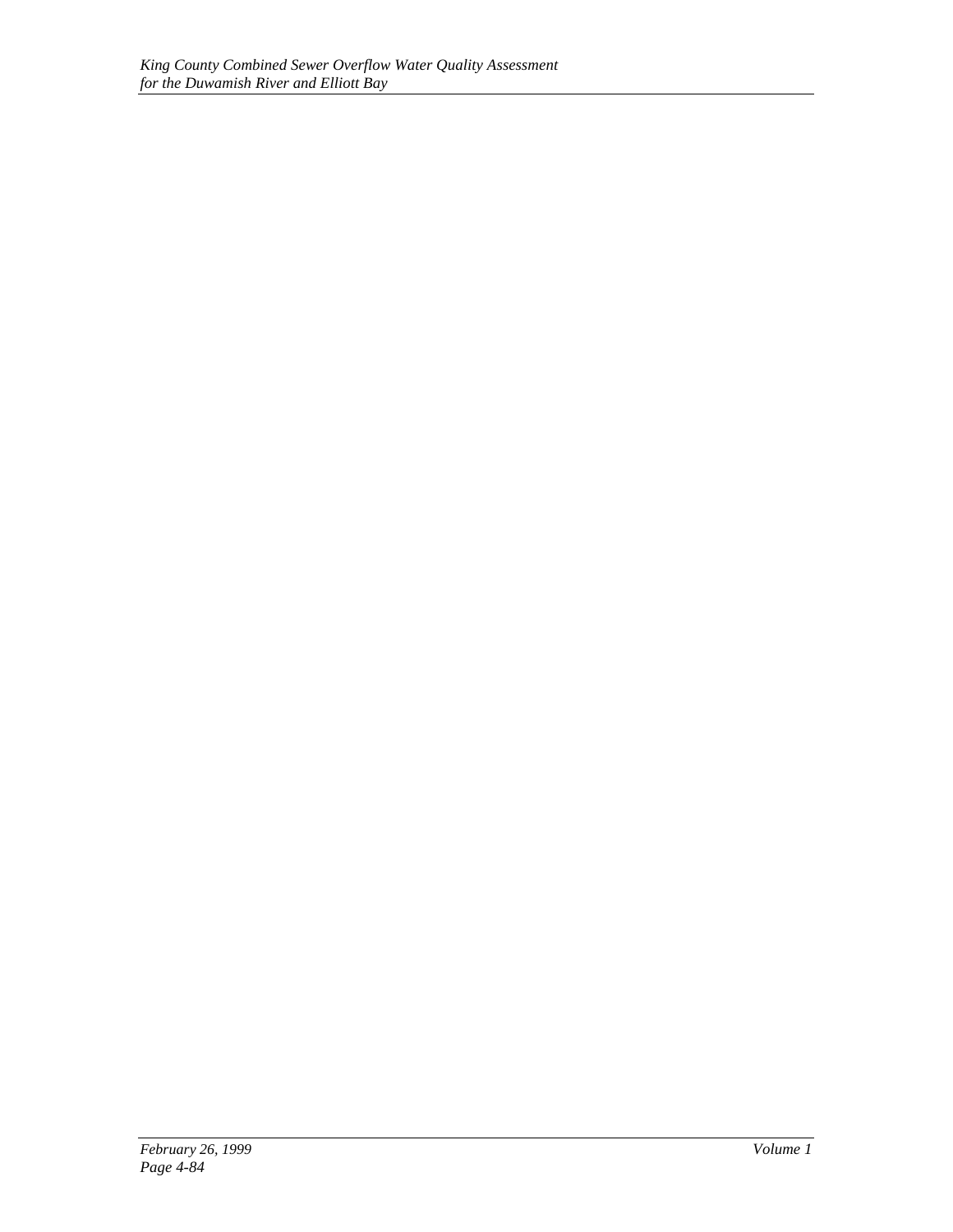# **Figure 4-17. Arsenic Cancer Risks to Adult and Child (Age 1 to 6) from Swimming and Net Fishing**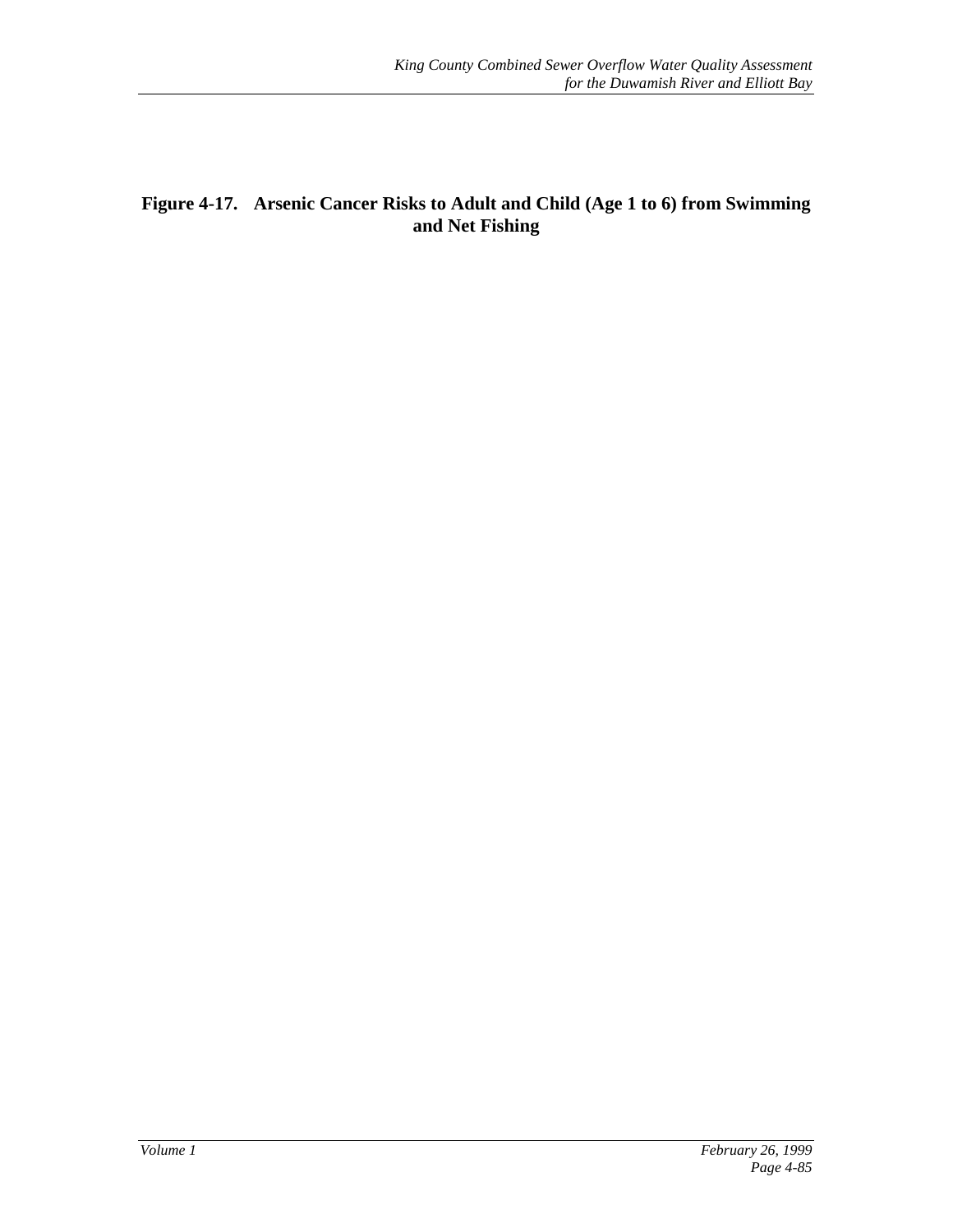Figure 4-17 pg 2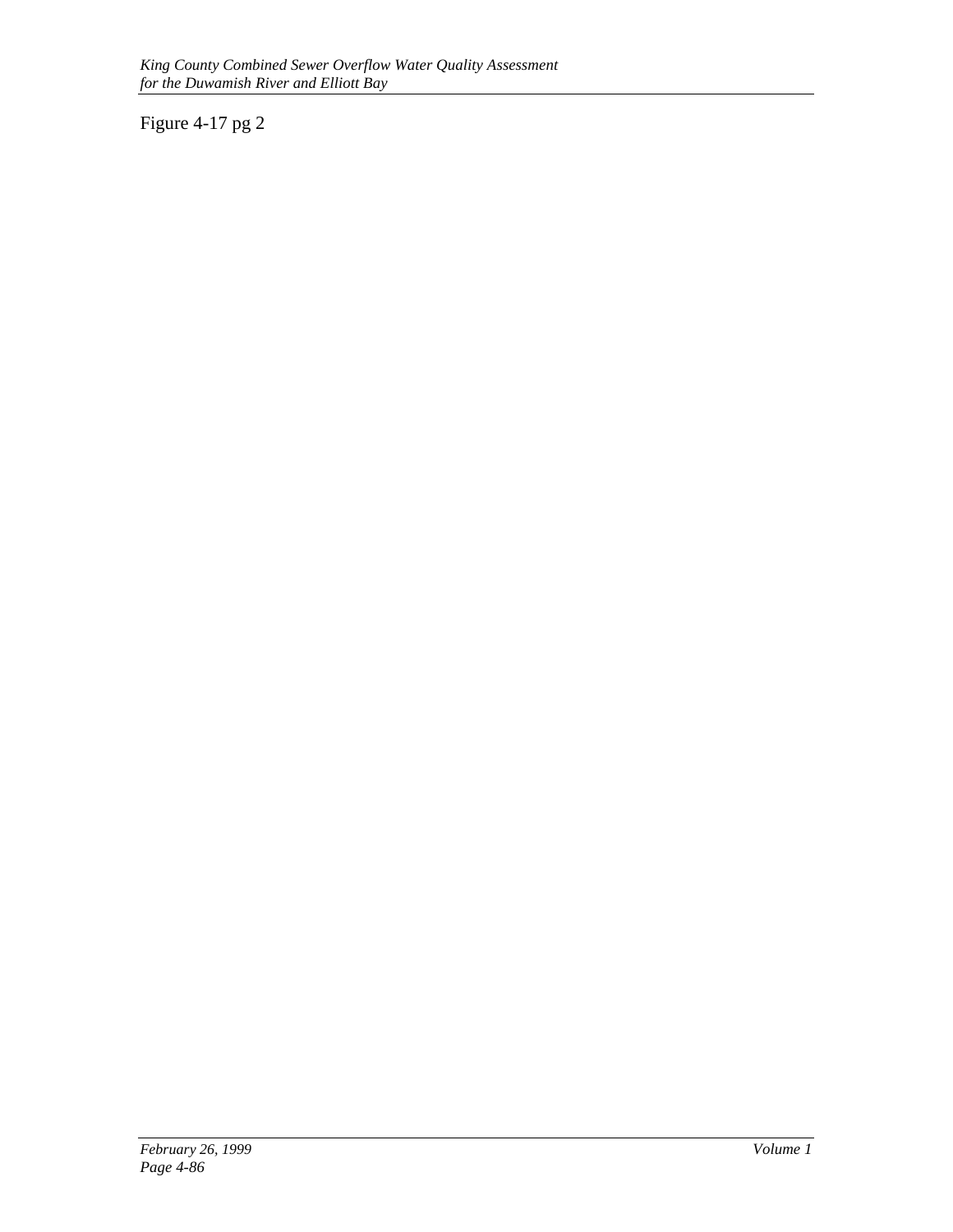# **Figure 4-18. PCB Cancer Risks to Adult and Child (Age 1 to 6) from Swimming and Net Fishing**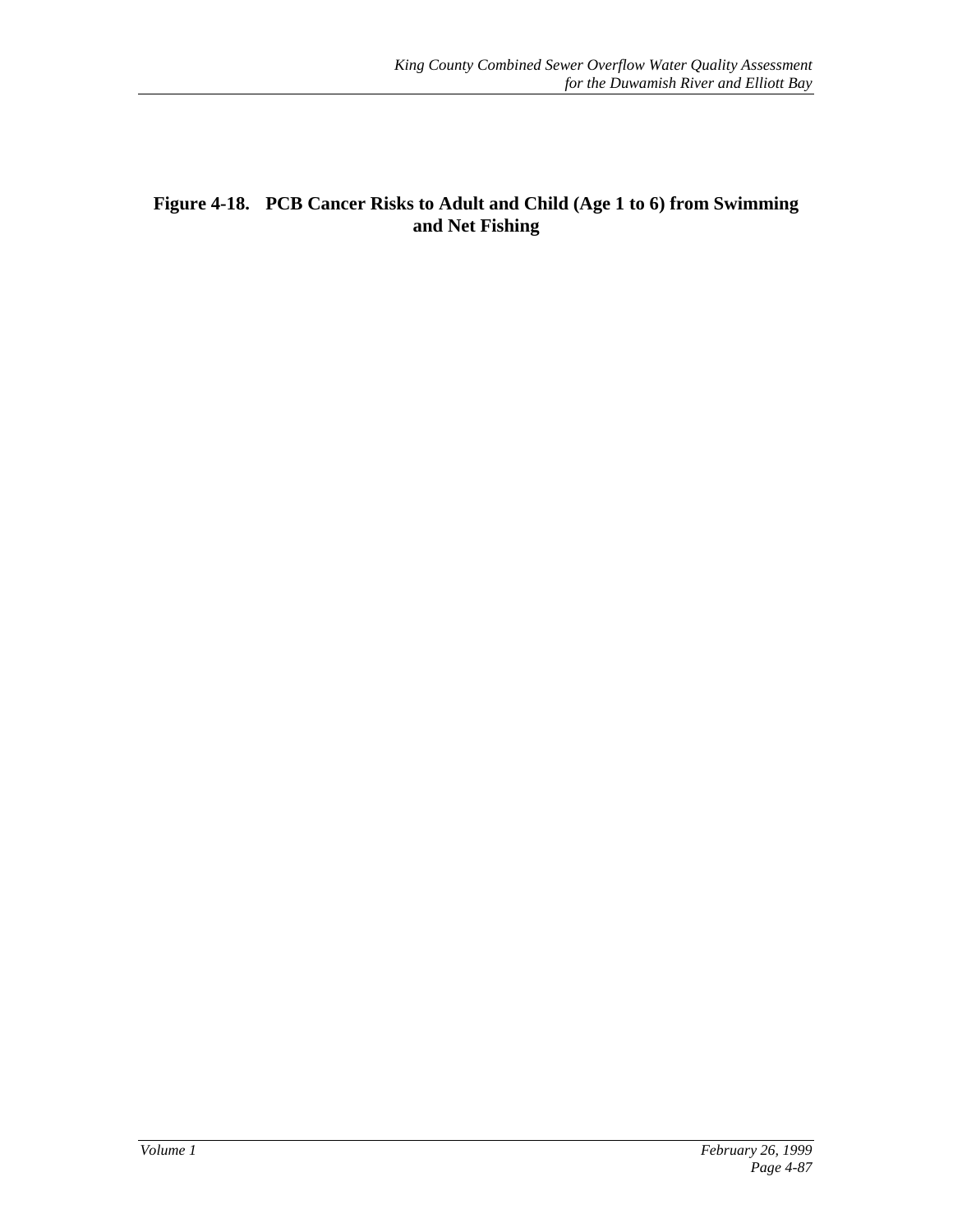Figure 4-18 pg.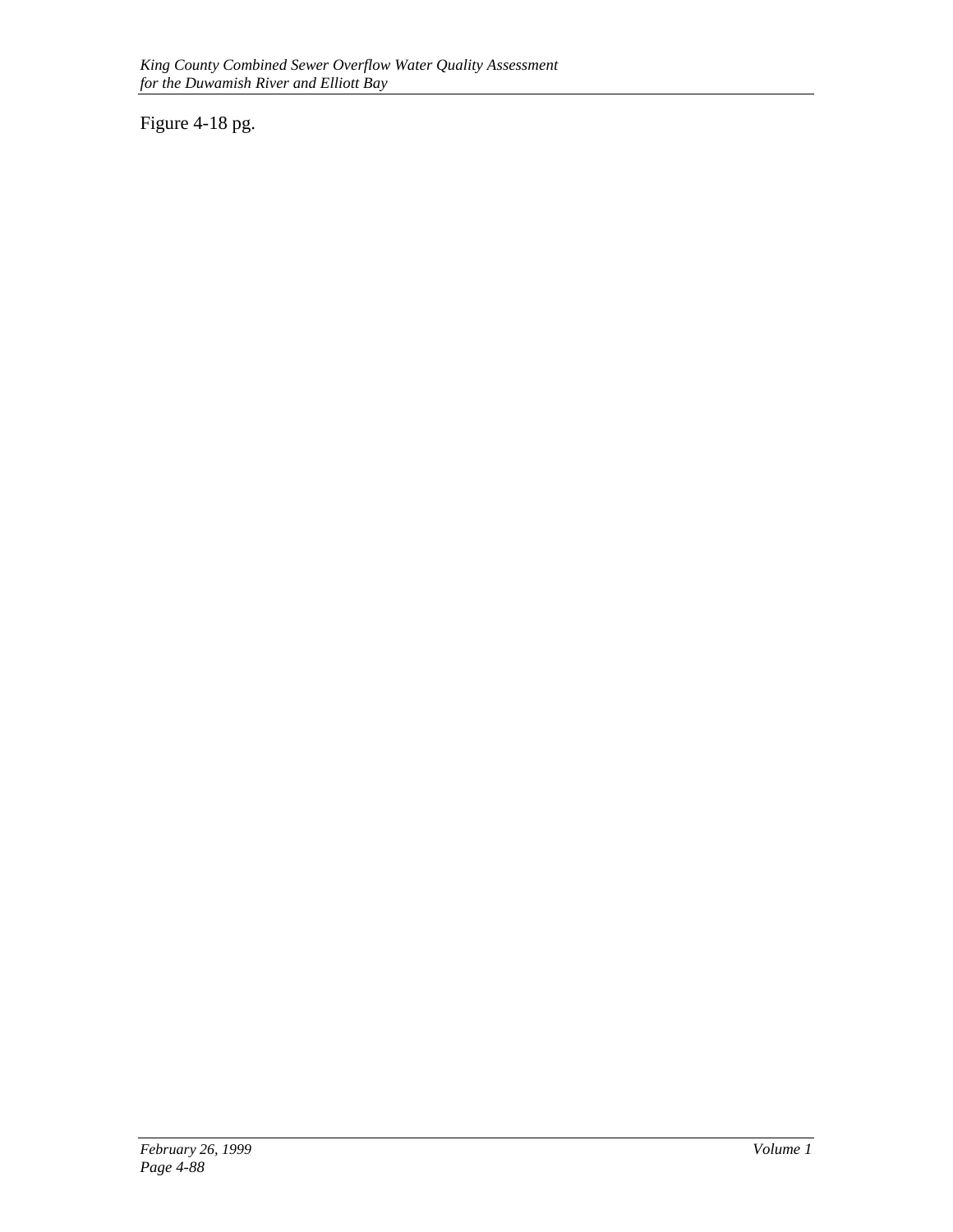agencies for determining whether a predicted cancer risk to the general population is "acceptable."<sup>27</sup>

As shown in Figure 4-17 and Figure 4-18, estimated direct pathway cancer risks for these two groups are predicted to be above 1 in 1,000,000 only for those exposed at the very highest of the three exposure levels (low, medium, high) evaluated in the WQA. Therefore, the risks estimated do not represent the risks likely to be encountered by most people engaging in these activities in the study area. Of importance is that cancer risks predicted for these exposure scenarios are not spatially uniform across the study area, but instead limited to specific sites identified in Table 4-20 (refer to Figure 4-14 to locate these sites).

Figure 4-17 and Figure 4-18 also illustrate how cancer risks compare between baseline and without CSO conditions for arsenic and PCBs. Notably, the risks estimated from direct exposure pathways do not change between baseline and without CSO conditions**.** The lack of change in the predicted cancer risks between baseline and without CSO conditions indicates that the CSOs do not contribute to human health risks from direct exposure pathways in the study area.

Inorganic arsenic, one of the two key chemicals contributing to the observed cancer risks to highly exposed net fishers and children who swim, is a known human carcinogen. This is known from studies on the occurrence of skin cancer in human populations exposed to inorganic arsenic in their drinking water. As discussed in Issue Paper No. 8 (found in Appendix C of this report), cancer risks predicted using the U.S. EPA cancer slope factor for arsenic may over-predict cancer risk, because new information on how arsenic is believed to cause cancer currently is not incorporated in U.S. EPA's doseresponse assessment. The new information suggests there may be a "safe" dose for arsenic, in contradiction to U.S. EPA's current practice of assuming exposure to any cancer-causing substance is always associated with some chance of risk. How much we may have over-predicted cancer risk from direct contact with inorganic arsenic in sediments (by using the U.S. EPA slope factor) is unknown.

Cancer risks of a similar magnitude are also predicted for net fishers from exposure to inorganic arsenic in reference sediments (WSDOE 1998). It is well understood that naturally occurring levels of arsenic in the Puget Sound area can pose cancer risk in the absence of anthropogenic contributions (e.g., CSOs) (assuming U.S. EPA's slope factor is correct). The cancer risks predicted for the reference location and the Duwamish River and Elliott Bay very likely reflect naturally occurring arsenic levels.

 $\overline{a}$ 

<sup>&</sup>lt;sup>27</sup> For example, in the State of Washington, the Model Toxics Control Act (Chapter 173-340 WAC) considers cancer risks of one in 100,000 (industrial exposures) to 1 in 1,000,000 (general population) depending on the type of exposed population. Federal agencies such as the EPA consider a broader range of cancer risks as "acceptable", such as under the 1986 amendments to the Comprehensive Environmental Response, Compensation and Liability Act (CERCLA, or "Superfund"). Under the enacting regulations for this legislation (referred to as the National Oil and Hazardous Waste Substances Pollution Contingency Plan; 55 Federal Register No. 46, 1990), cancer risks maybe considered acceptable if they fall within the range of one in 10,000 to 1 in 1,000,000.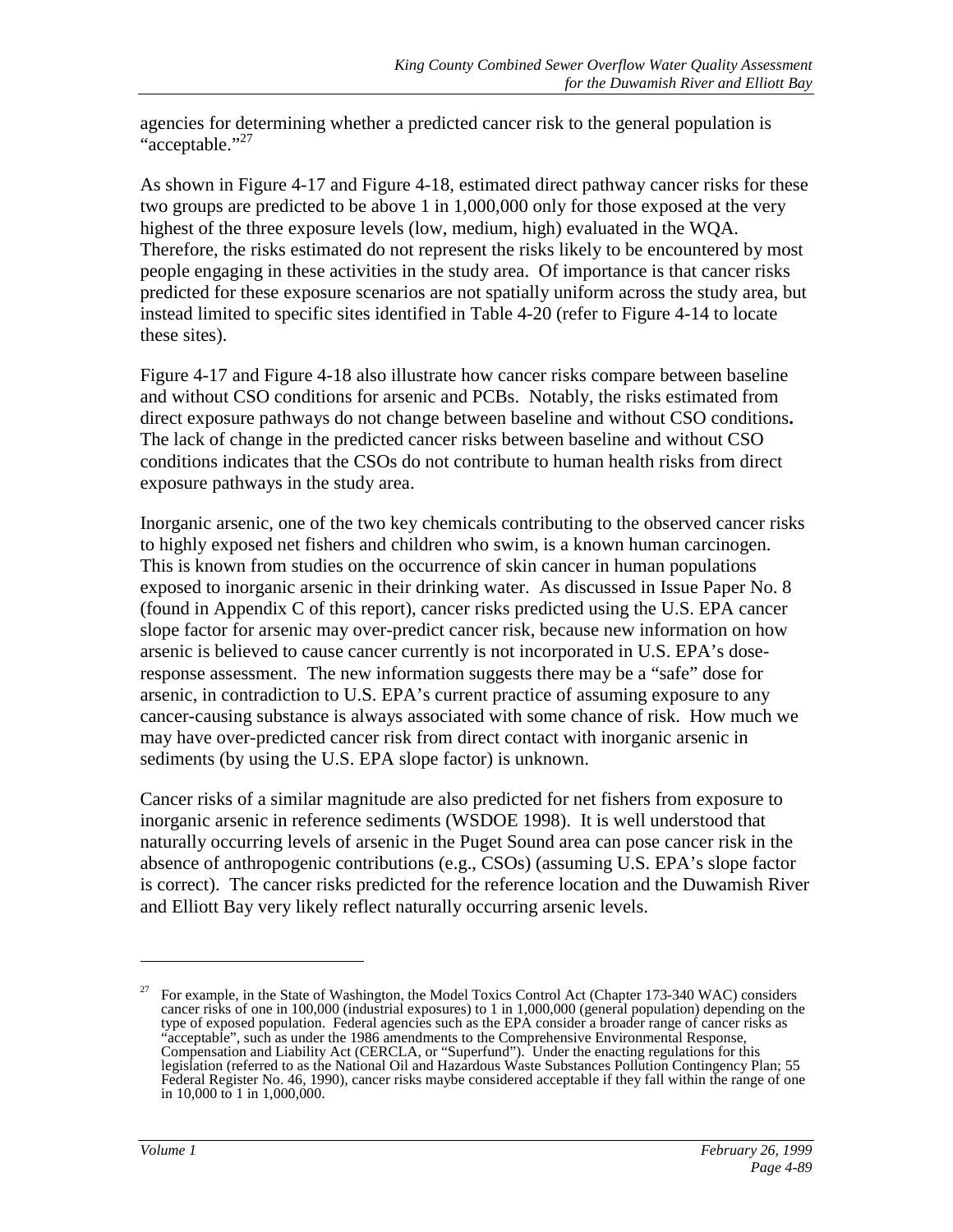Total PCBs, the other key chemical of concern, is classified as a probable human carcinogen though there is some limited evidence of carcinogenic activity in humans. The PCB cancer risks we have predicted for people in frequent direct contact with Duwamish River sediments over extended periods of time, are based on a slope factor derived from data on liver cancer in PCB-exposed laboratory rats.

As a way of providing additional context on the risks posed by swimming and net fishing in the study area for those that may engage in these activities, Table 4-27 summarizes an analysis of the number of swimming or net fishing events it would take to exceed the allowable cancer risk benchmark of one in 1,000,000 (the number of events for SCUBA and wind surfing are also shown) for baseline conditions. For arsenic cancer risk potential to be below the 1 in 1,000,000 acceptable cancer risk level, an adult can swim up to 58 times in a year at the Duwamish Head near Elliott Bay. The number of swimming events is the same for baseline and without CSO conditions. Additionally, the number of swimming events that can occur for an adult is higher for Duwamish Park (100 swimming events). Additional discussion on the number of events for direct exposure that may result in risks above acceptable levels is provided in Appendix B-2.

|                    | <b>Arsenic</b>  | <b>PCBs</b> | <b>All other Chemicals</b><br><b>Evaluated</b> |  |
|--------------------|-----------------|-------------|------------------------------------------------|--|
| Child age 1 to 6   |                 |             |                                                |  |
| Swimming D.P.      | 21              | 92          | > 1,000                                        |  |
| Swimming D.H       | 12 <sub>2</sub> | 51          | > 1,000                                        |  |
| Child age 7 to 12  |                 |             |                                                |  |
| Swimming D.P.      | 31              | 132         | > 1,000                                        |  |
| Swimming D.H       | 18              | 73          | > 1,000                                        |  |
| Child age 13 to 18 |                 |             |                                                |  |
| Swimming D.P.      | 39              | 158         | > 1,000                                        |  |
| Swimming D.H       | 22              | 88          | > 1,000                                        |  |
| <b>Adult</b>       |                 |             |                                                |  |
| Swimming D.P.      | 150             | 164         | > 1,000                                        |  |
| Swimming D.H       | 87              | 192         | > 1,000                                        |  |
| Netfishing         | 65              | 126         | > 1,000                                        |  |
| <b>SCUBA</b>       | 450             | 407         | > 1,000                                        |  |
| Windsurfing        | 484             | 164         | > 1,000                                        |  |

# **Table 4-27. Number of Annual Exposure Events Required to Achieve Lifetime Carcinogenic Risk of 1 in 1,000,000— Direct Exposure Pathways**

D.P. = Duwamish Park

D.H. = Duwamish Head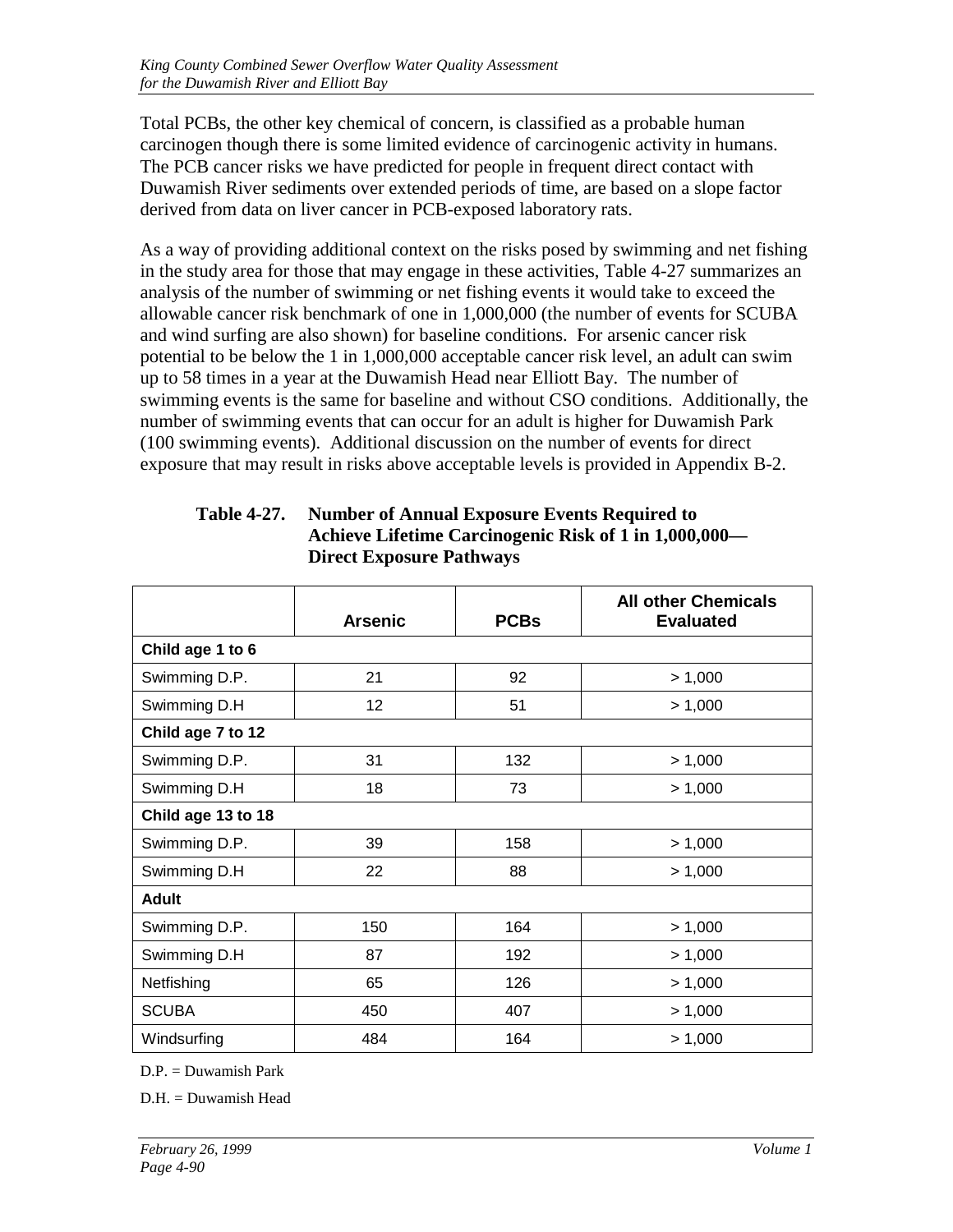*Risks From Direct Exposure to Pathogens.* Potential risks from pathogens were identified using two methods. First, fecal coliform concentrations in water were modeled and compared to the Washington State water quality standards to indicate the potential for risks from human pathogens in surface water. Second, a quantitative assessment of the risk of infection from viruses (rotavirus) and protozoa (*Giardia*) associated with CSOs was conducted. The methods and results of the human health pathogen risk assessment are presented in Appendix B-2.

**Fecal Coliforms.** The analysis of fecal coliform concentrations indicates that there is risk of exposure to pathogens from direct exposure to the waters of the Duwamish River and Elliott Bay under baseline and without CSO conditions. Fecal coliform concentrations in surface water were used as an indicator of the presence of fecal contamination and an increased likelihood of infection by human pathogens. It is acknowledged that fecal coliforms may originate from many non-human sources (see Issue Paper number 4, Appendix C) and hence may not accurately predict concentrations of pathogenic organisms. However, we assumed that fecal coliform concentrations may be used as a general indicator of water quality, and hence as a general indicator of the likelihood of exposure to pathogenic organisms.

Fecal coliform concentrations were assessed using a variety of methods. First, geometric mean and 90<sup>th</sup> percentile fecal coliform concentrations under baseline and without CSO conditions were compared to the state water quality standards on a monthly basis. Each model cell's compliance with state standards for any given month was assumed if the cell's monthly geometric mean and  $90<sup>th</sup>$  percentile concentrations were both below the appropriate standards. Second, the percent of time during the year that fecal coliform concentrations under baseline and without CSO conditions exceed various numerical standards were determined. Finally, peak concentrations at specific locations were assessed to estimate the magnitude of any potential risks.

The frequencies that modeled fecal coliform concentrations in the surface water layer exceed the state standards are presented in Figure 4-19 and Figure 4-20 for baseline conditions and without CSO conditions, respectively. As shown, the geometric mean and/or the  $90<sup>th</sup>$  percentile fecal coliform concentrations in the surface layers for most of the Duwamish River are above the state standards for over nine months of the year, both baseline and without CSO discharges. Figure 4-19 and Figure 4-20 also show that the geometric mean and 90<sup>th</sup> percentile fecal coliform concentrations in the surface layer along the Elliott Bay shoreline frequently exceed the state standards under baseline and without CSO conditions. The exception to this is along the Elliott Bay shoreline north and West of the Denny Way CSO, where standards are exceeded less frequently under without CSO conditions than under baseline conditions. State standards are infrequently exceeded in the middle of the bay under baseline and without CSO conditions. In general, more model cells were predicted to exceed state standards during wet months than dry months.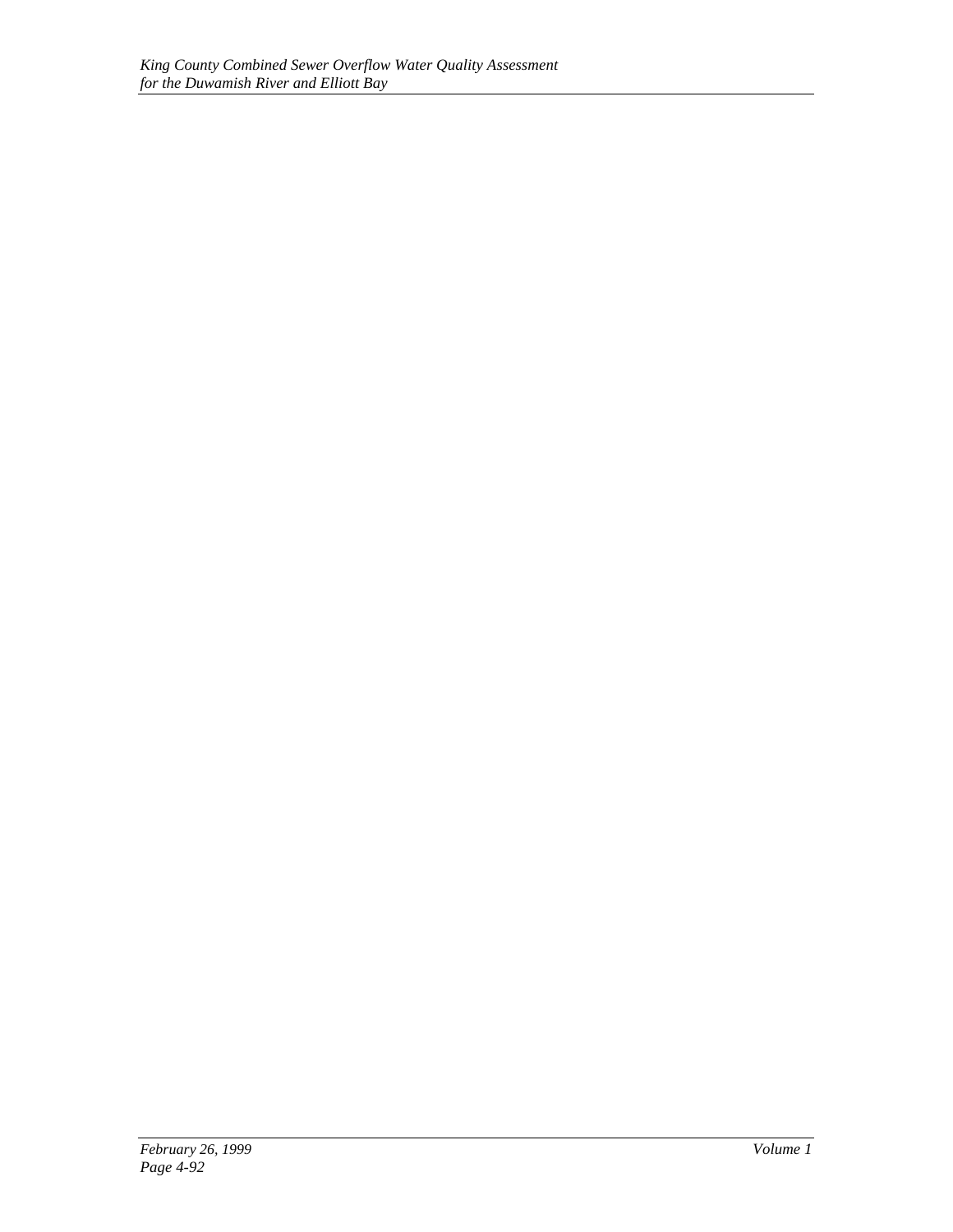**Figure 4-19. Number of Months per Year that Surface Cells Exceed State Fecal Coliform Standards, Baseline Conditions**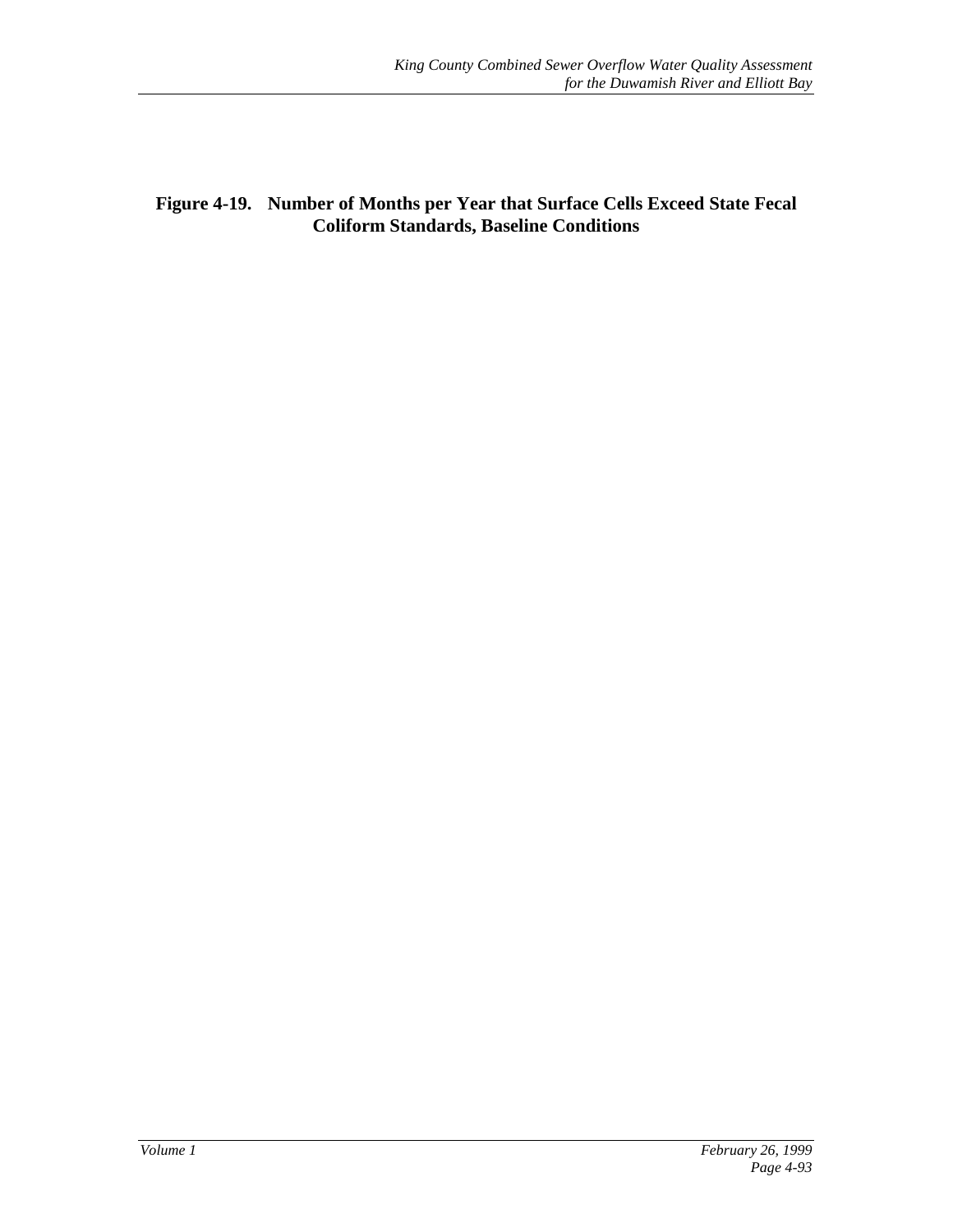Figure 4-19, page 2 (11x17)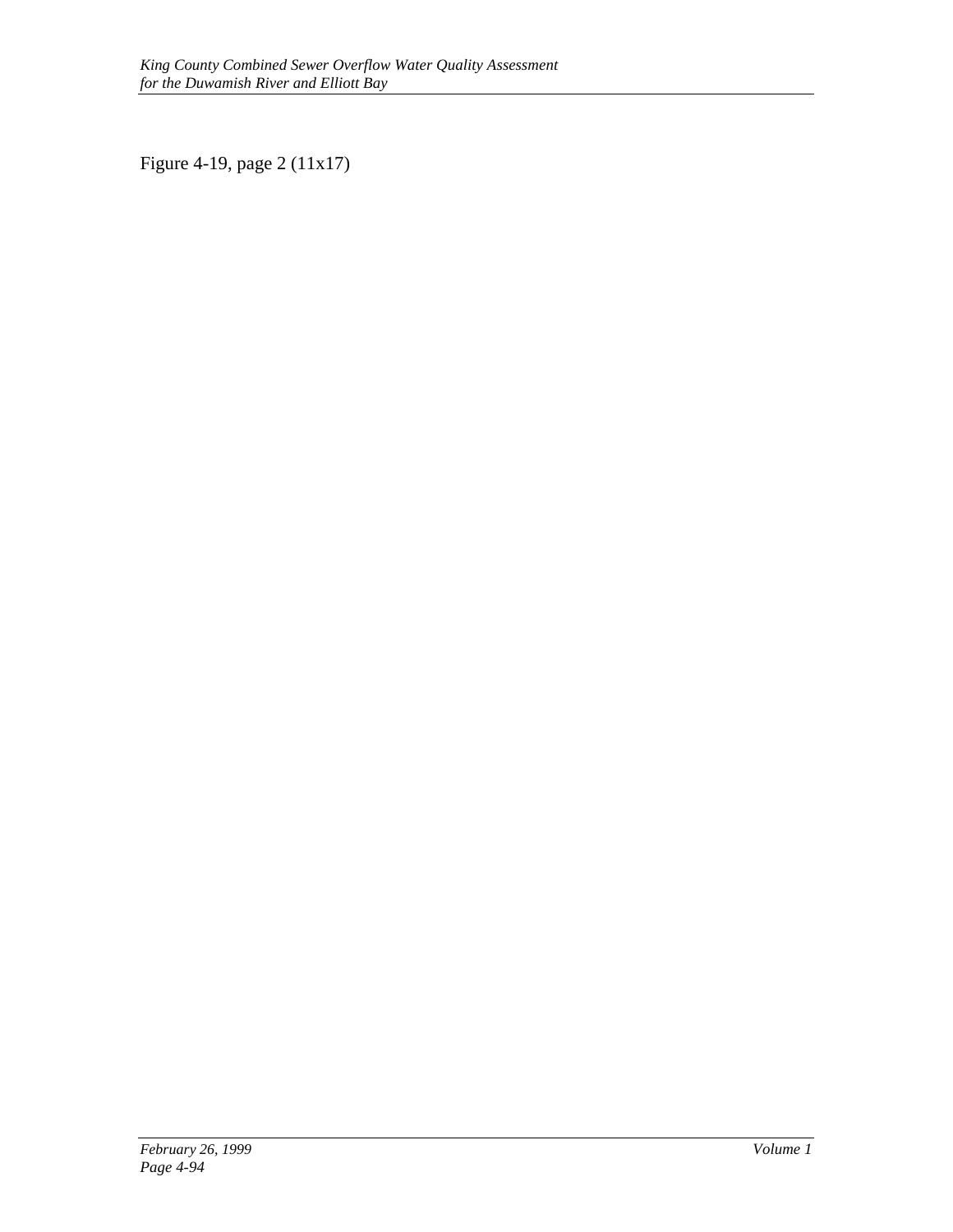# **Figure 4-20. Number of Months per Year that Surface Cells Exceed State Fecal Coliform Standards**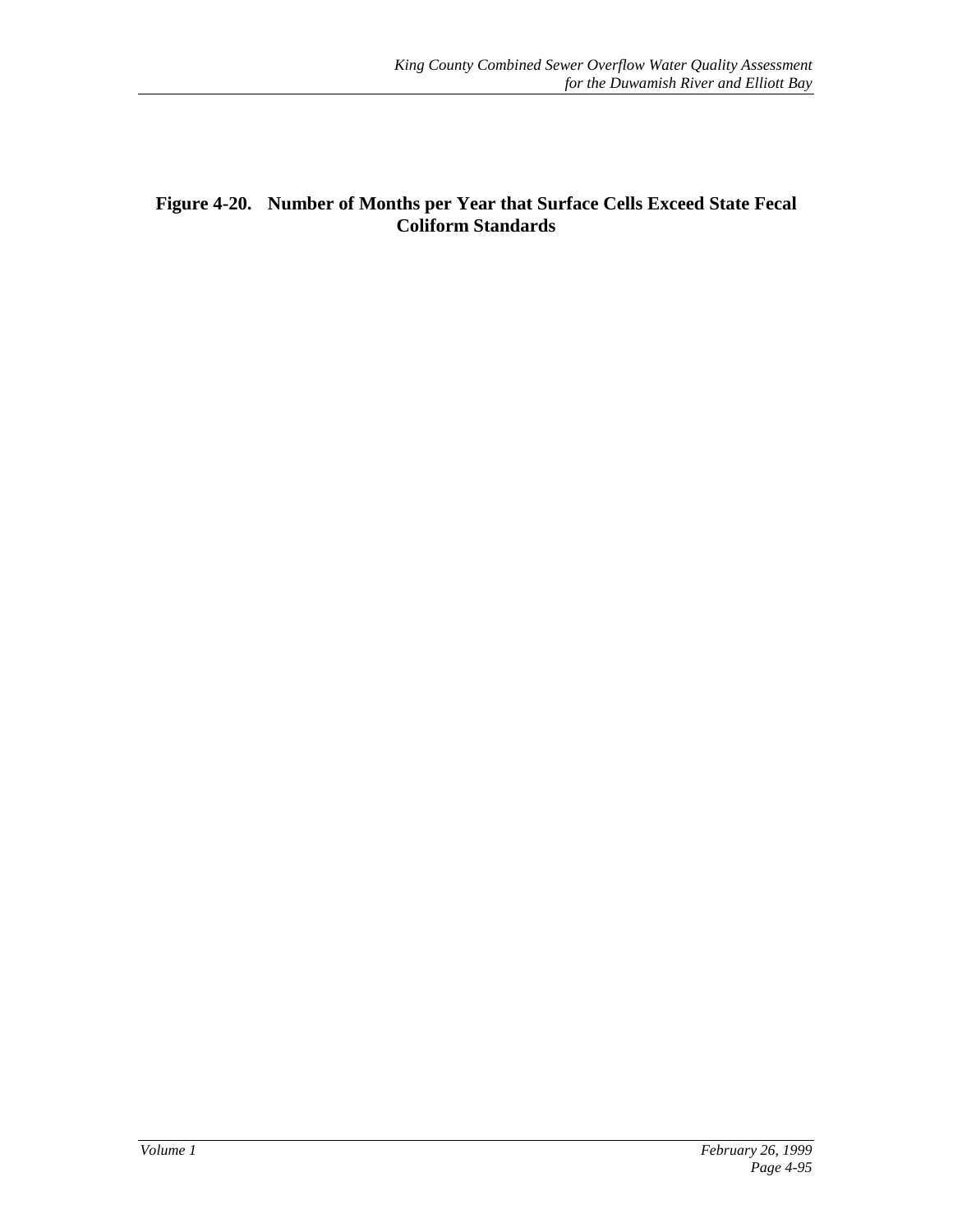Figure 4-20, page 2 (11x17)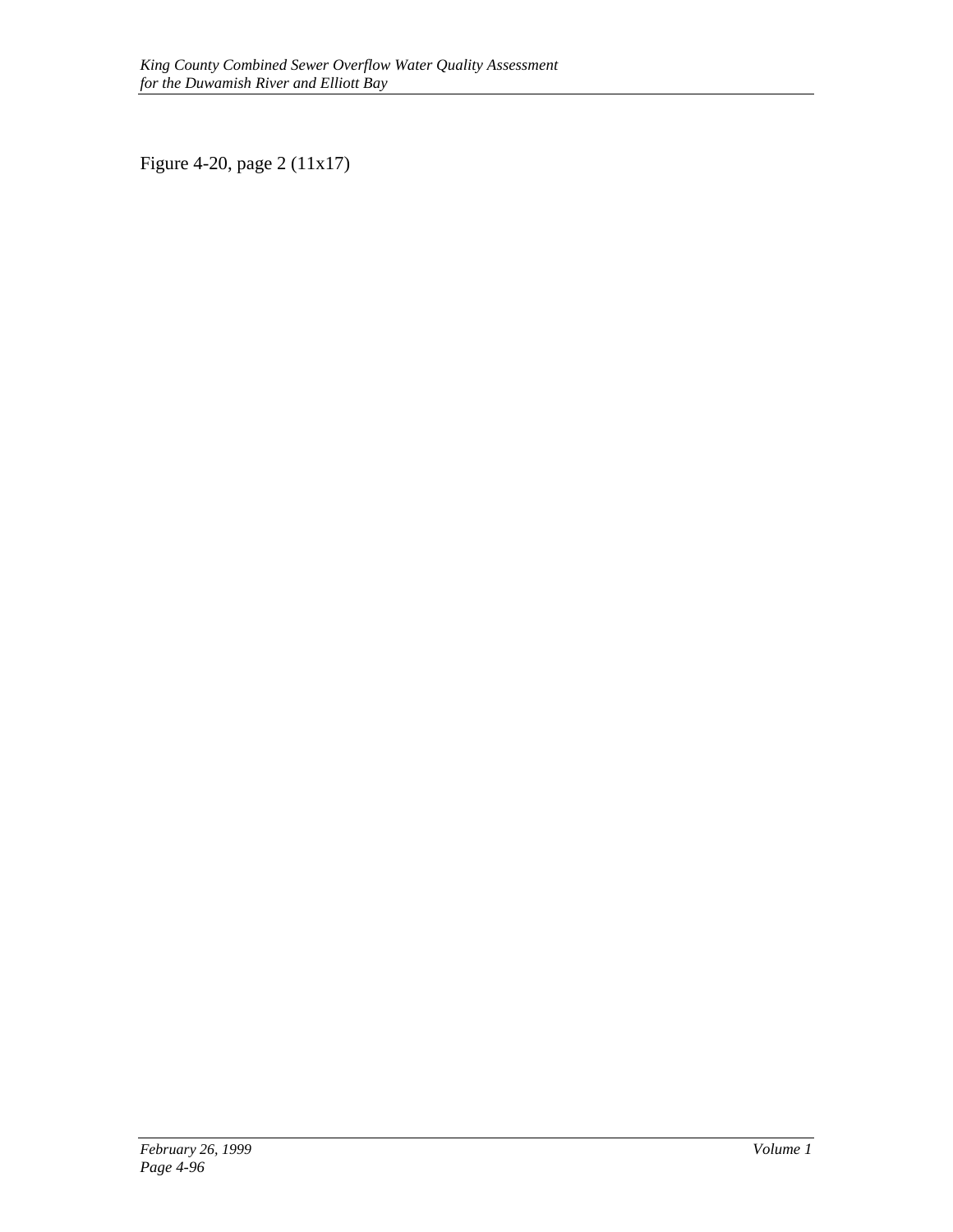These comparisons of monthly fecal coliform concentrations to state standards indicate frequent potential risks of infection from direct contact with surface water from the Duwamish River and the shoreline of Elliott Bay under baseline and without CSO conditions. North and west of the Denny Way CSO, fecal coliform concentrations indicate a substantial decrease in risk. These results also indicate that fecal coliforms from other sources are of such a magnitude that the complete removal of CSO discharges would not allow for the Duwamish River or the majority of the Elliott Bay shoreline to frequently meet the fecal coliform standards, although the other sources of fecal coliforms and the actual concentrations of human pathogen organisms remains uncertain.

Fecal coliform concentrations in surface waters were further investigated to identify the fraction contributed by CSOs, and whether the CSO contribution, without considering any other sources, would result in an exceedance of the state standards (Figure 4-21). As shown, only along the Elliott Bay shoreline north and west of the Denny Way CSO are monthly geometric mean and  $90<sup>th</sup>$  percentile fecal coliform concentrations attributable to CSO discharges predicted to frequently exceed standards. These observations support the conclusion that sources other than CSOs contribute substantially to the fecal coliform concentrations in the Duwamish River and along the Elliott Bay shoreline. The potential for risks under both baseline and without CSO conditions is also obtained from the observation that fecal coliform concentrations in the Duwamish River exceed 400 organisms per 100 ml between 10 and 25 percent of the year both under baseline and without CSO conditions (Appendix B-2).

Worst-case estimates of risk were assessed by reviewing peak fecal coliform concentrations (Appendix B-2). Peak fecal coliform concentrations in the Duwamish River during January (a month with many CSO discharges) were found to frequently exceed 1,000 organisms per 100 ml both under baseline and without CSO conditions (Appendix B-2). Peak concentrations in Elliott Bay in January were similar under baseline and without CSO conditions along the West Seattle shoreline (greater than 1,000 organisms per 100 ml), the Seattle waterfront (greater than 1,000 organisms per 100 ml) and the middle of the bay (100 to 300 organisms per 100 ml). Peak January concentrations near the Denny Way CSO were substantially higher under baseline conditions (nearly 40,000 organisms per 100 ml) than under without CSO conditions (100 to 200 organisms per 100 ml). These results indicate that there are periods when fecal coliform concentrations indicate the potential for substantial risk.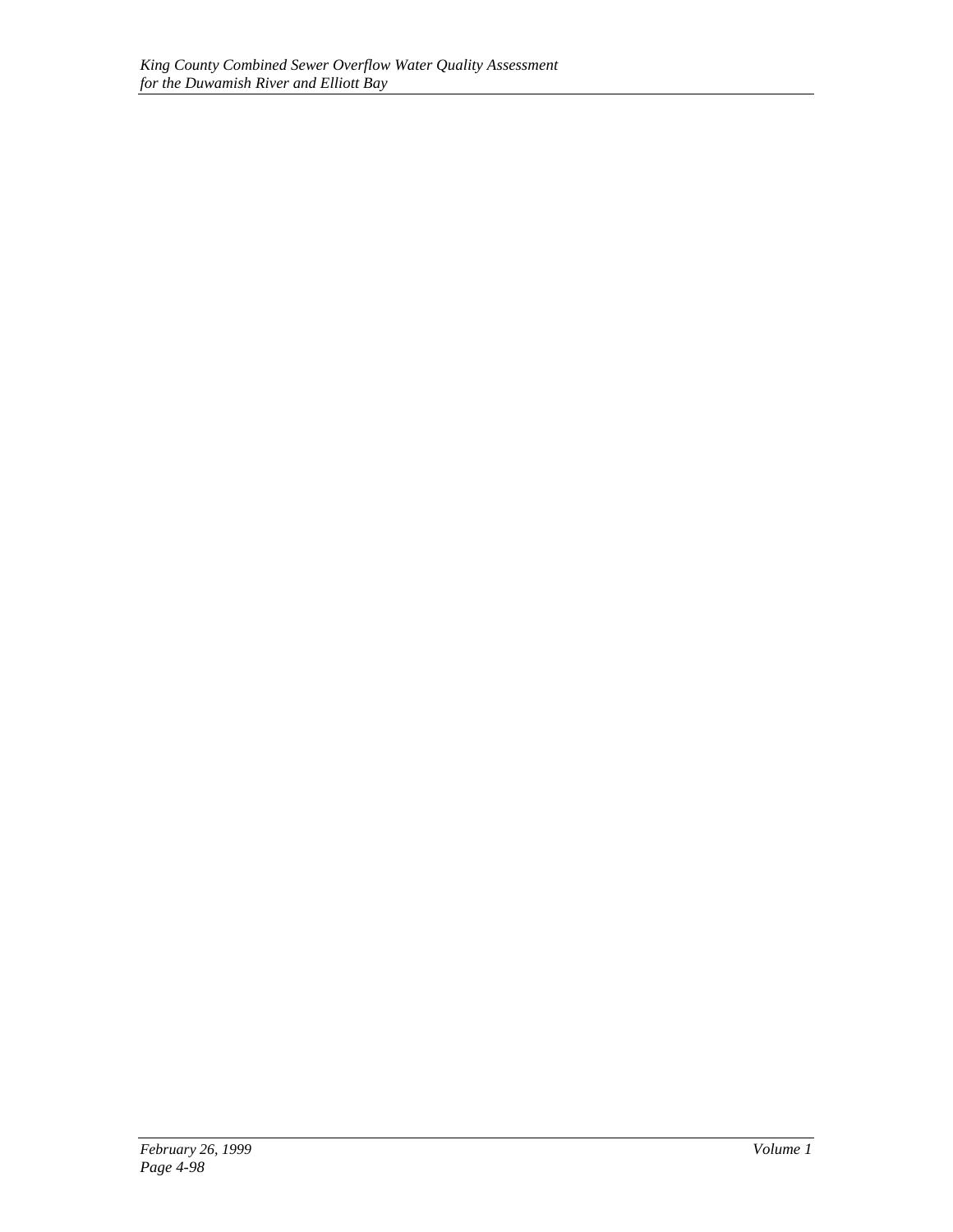**Figure 4-21. Number of Months per Year that Surface Cells Exceed State Fecal Coliform Standards, CSO Contribution Only**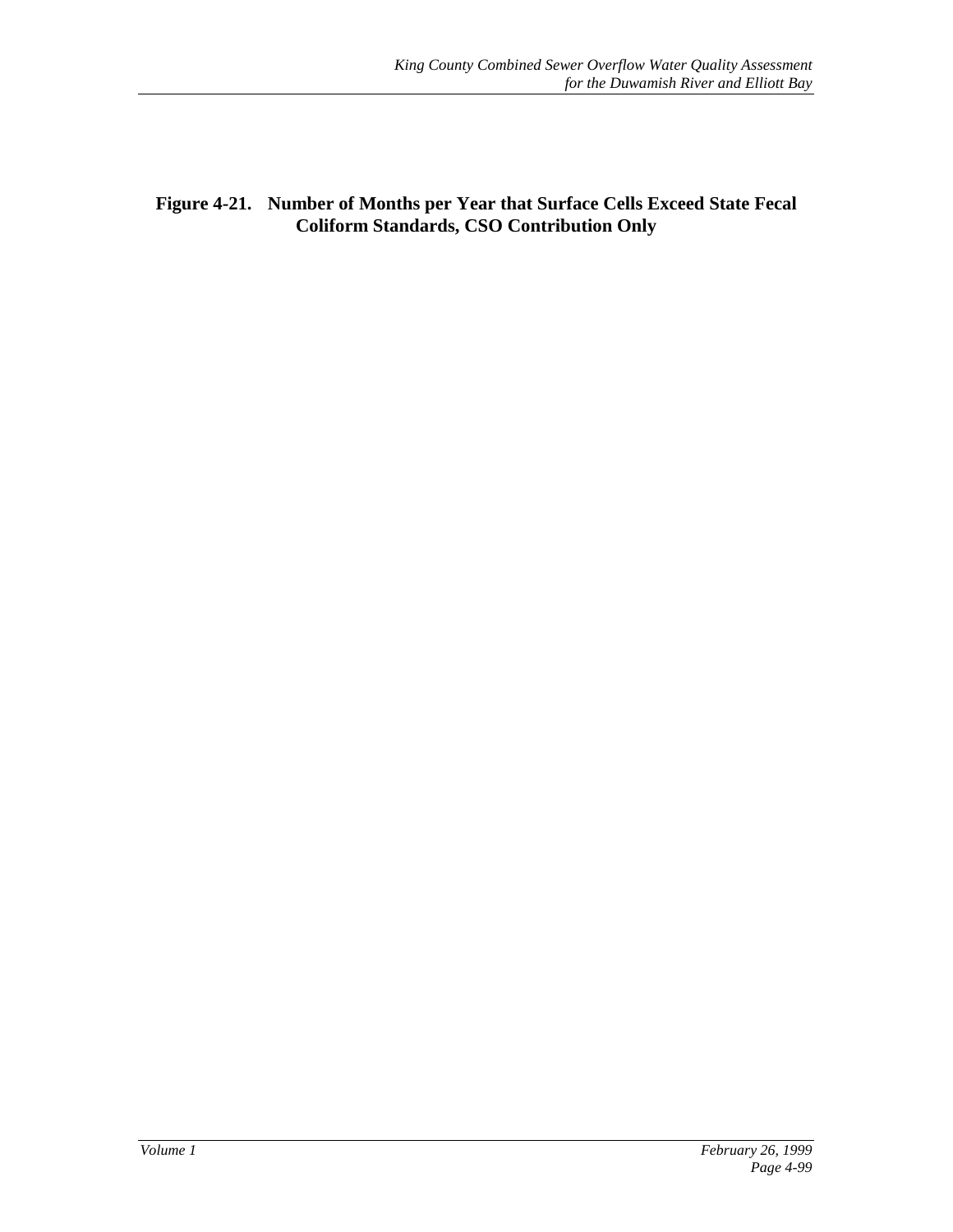Figure 4-21, page 2 (11x17)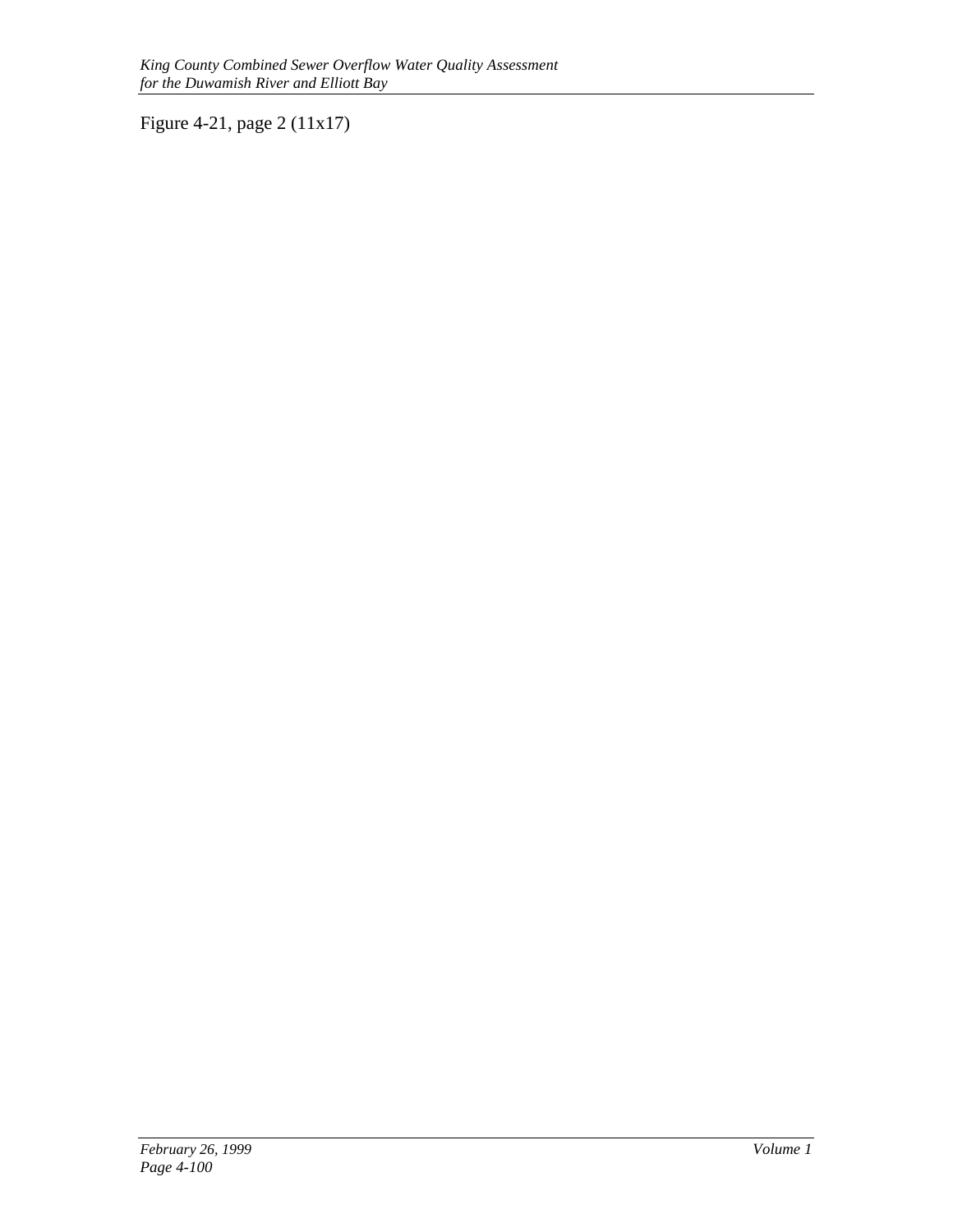**Viruses and Protozoa.** We modeled the risks of infection from incidental ingestion of 50 ml of surface water containing viruses and protozoa that were presumed to have originated from CSO discharges. These exposures may occur while engaging in many direct exposure activities, such as swimming, net fishing, SCUBA diving, or windsurfing, among others. Risks of infection were modeled for pathogens presumed to originate from CSO discharges only since appropriate pathogen data from surface waters were not available. Therefore, the estimated risks are equal to the increase in overall risks that are attributable to CSO discharges. The estimated risks may also be interpreted as the amount of risk reduction that would occur upon CSO removal.

Risks of infection were calculated for viruses (where rotavirus was assumed to be an appropriate surrogate) and protozoa (where *Giardia* was assumed to be an appropriate surrogate). First, the risks of infection were calculated for every surface cell, and then compared to various risk levels. Second, discharges from Denny Way CSO (in Myrtle Edwards Park) were examined in greater detail to assess the risks during discharges and at several time intervals after discharges have ended.

No guidelines are available that state acceptable risk levels in surface waters for viruses and *Giardia*. A 1 in 100-risk level is approximately equal to the level the U.S. EPA used to recommend ambient water quality standards for enterococci. A 1 in 10,000-risk level is the acceptable annual risk level for *Giardia* in drinking water. A 1 in 1,000-risk level was used as an intermediate risk level between the proposed risk level for enterococci in surface water and for *Giardia* in drinking water. For comparison purposes, epidemic proportions are normally associated with an incidence of disease of 1 in 10 or greater.

Figure 4-22 and Figure 4-23 shows the percent of time that the risk of infection (based on incidental ingestion of 50 ml of water) exceeds 1 in 1,000 for viruses and *Giardia*, respectively. As shown, the risk of infection from viruses and *Giardia* in CSO discharges is predicted to exceed 1 in 1,000 less than 5 percent of the time throughout the Duwamish River and along the Elliott Bay shoreline. Risks never exceed 1 in 1,000 in the middle of the bay. Similarly, a 1 in 100 risk is exceeded less than 1 percent of the time in the lower Duwamish River and in Elliott Bay near the Denny Way CSO, and is never exceeded elsewhere in the study area (Appendix B-2). The 1 in 10,000 risk level is exceeded more frequently, up to 25 percent of the time in the lower Duwamish River and along the Elliott Bay shoreline, and zero to 10 percent of the time elsewhere in the study area (Appendix B-2).

These results indicate that there would be some risk reduction associated with removal of CSOs. While the risks of infection from viruses and *Giardia* attributable to CSO discharges are frequently less than 1 in 10,000 (the most stringent available acceptable risk level for pathogens), the risks occasionally exceed 1 in 1,000 and even 1 in 100. The highest risk levels are predicted to occur during the CSO discharges and immediately after CSOs stop discharging (Appendix B-2). During discharge, the giardiasis risks would be less than 1.4/1,000 90 percent of the time and less than 3.5/1,000 99 percent of the time. During discharge, the virus risks were estimated at less than 8.5/10,000 90 percent of the time and 2.2/1,000 99 percent of the time. Within 6 to 24 hours after discharge, the risks were reduced by 10 fold.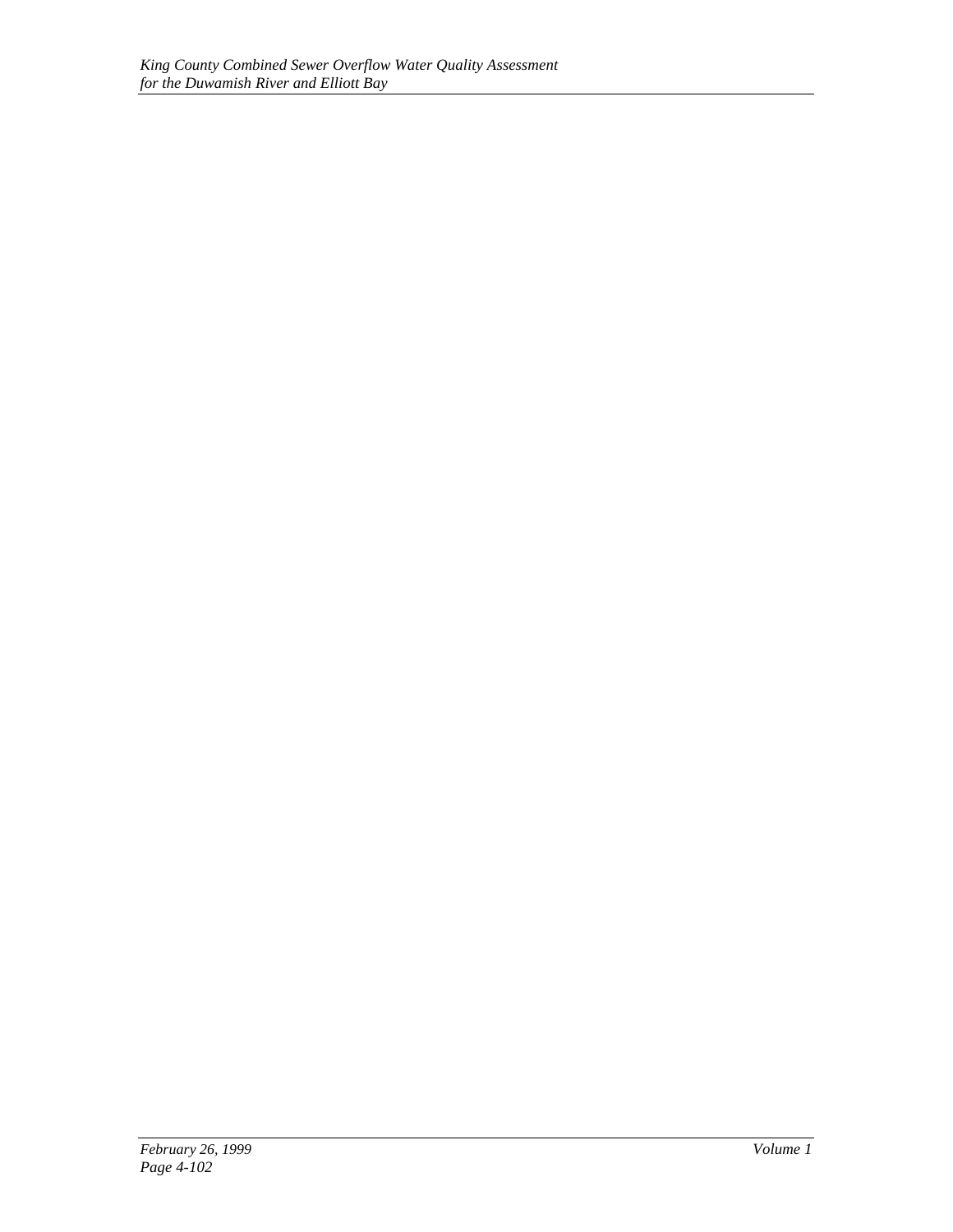NEW FIGURE

**Figure 4-22. Percent of Time that the Risk of Infection from Viruses in CSO Discharges Exceed 1 in 1,000 Based on Ingestion of 50 ml Surface Layer Water**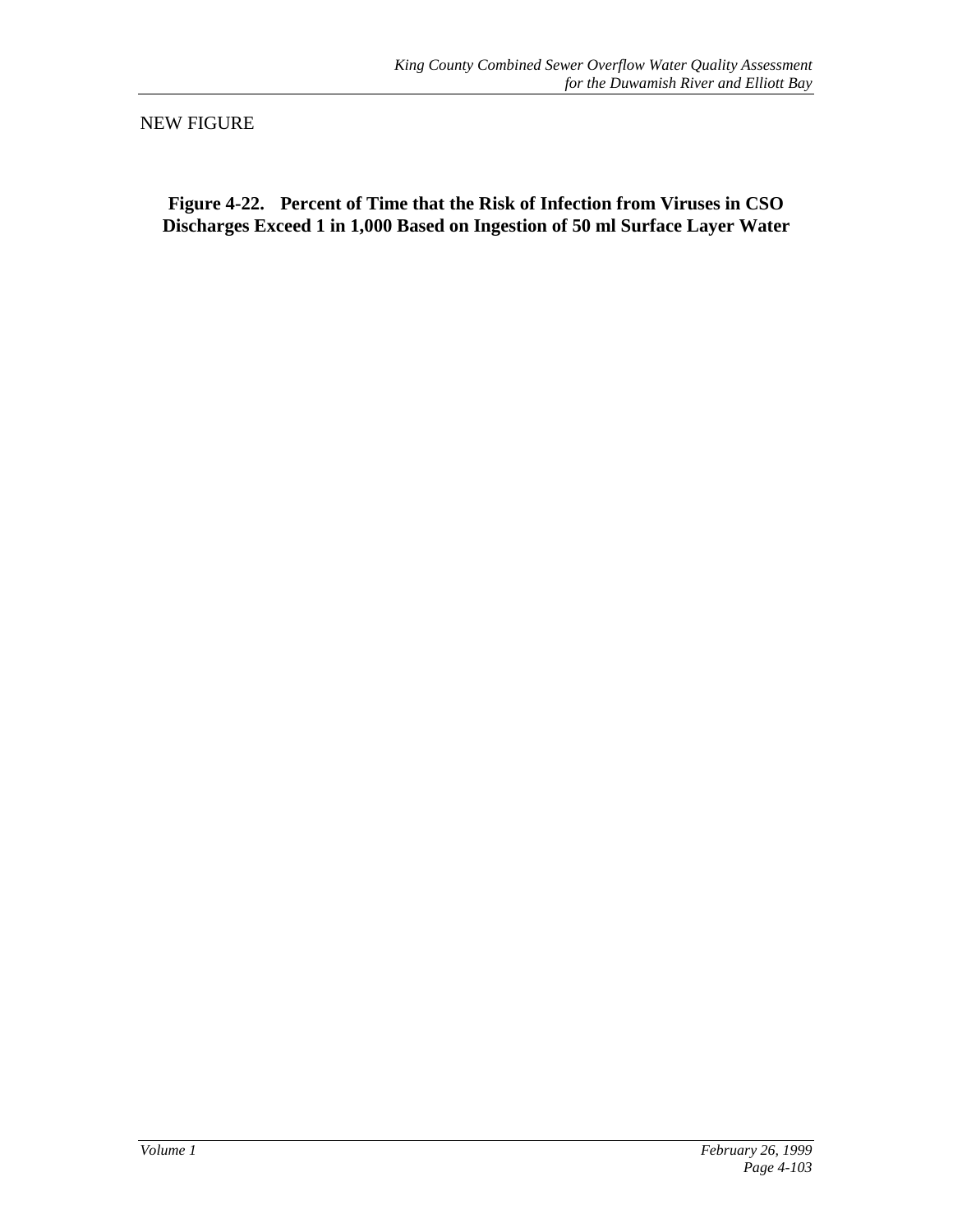Figure 4-22, page 2 (11x17)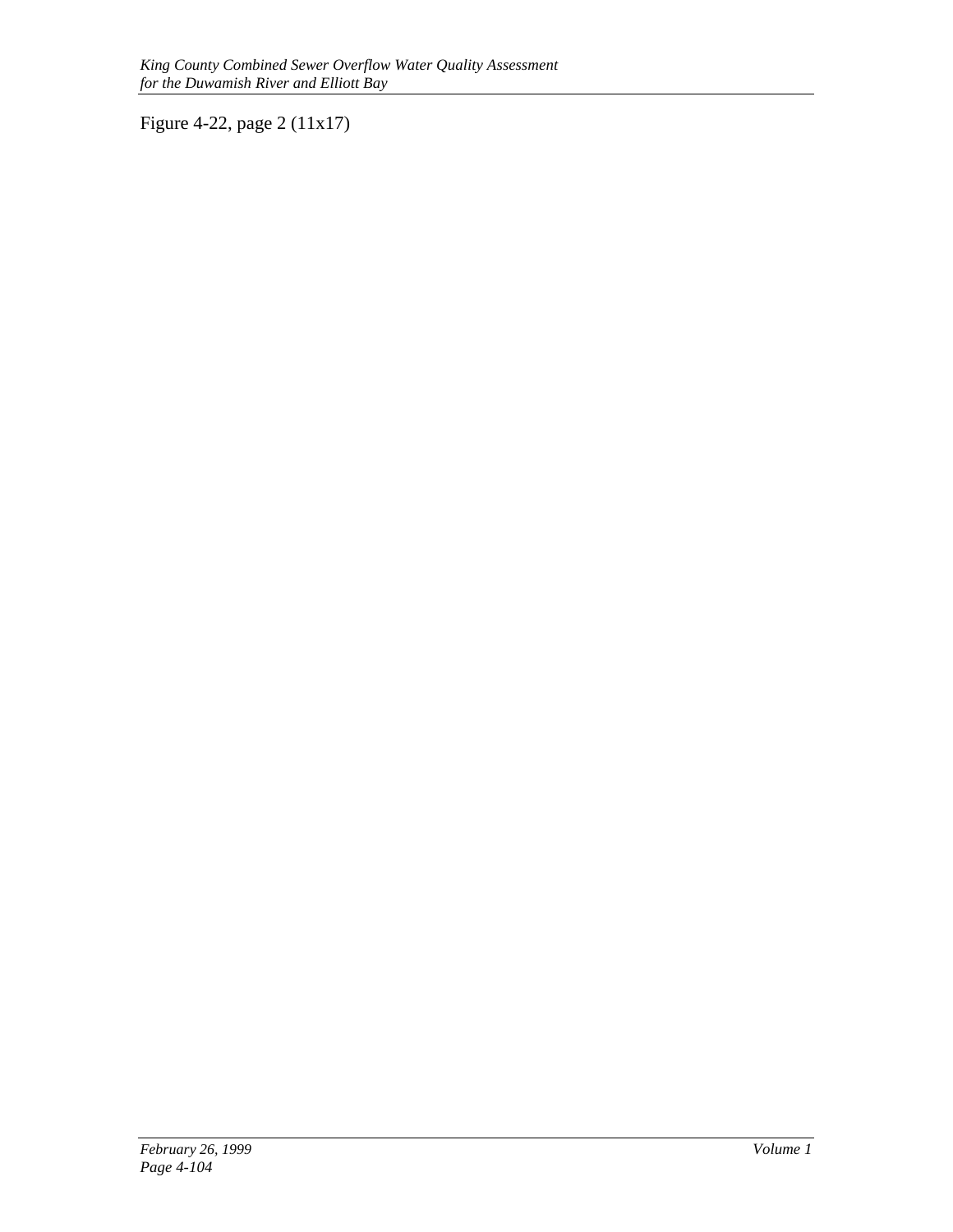NEW FIGURE

**Figure 4-23. Percent of Time that the Risk of Infection from** *Giardia* **in CSO Discharges Exceed 1 in 1,000 Based on Ingestion of 50 ml Surface Layer Water**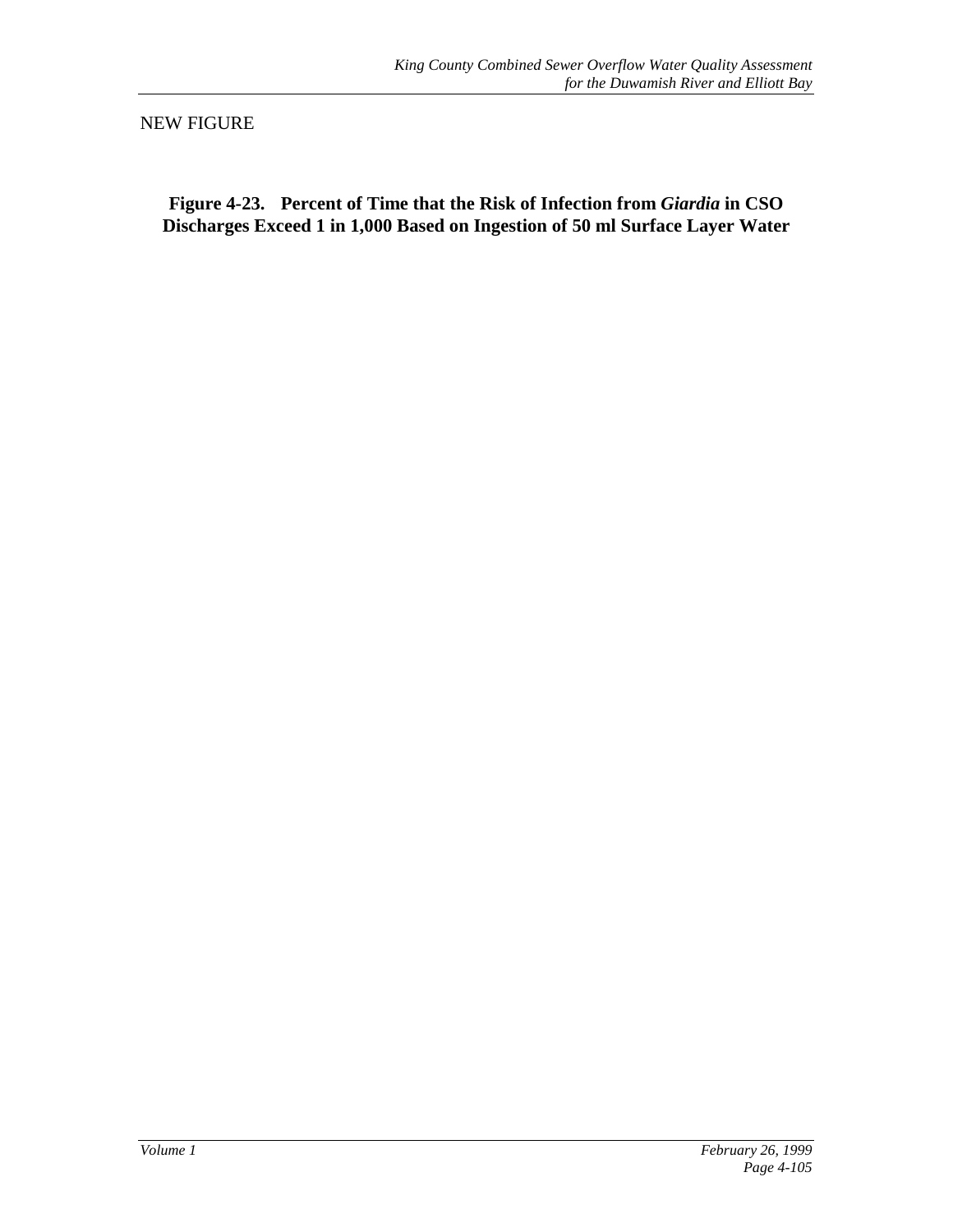Figure 4-23, page 2 (11x17)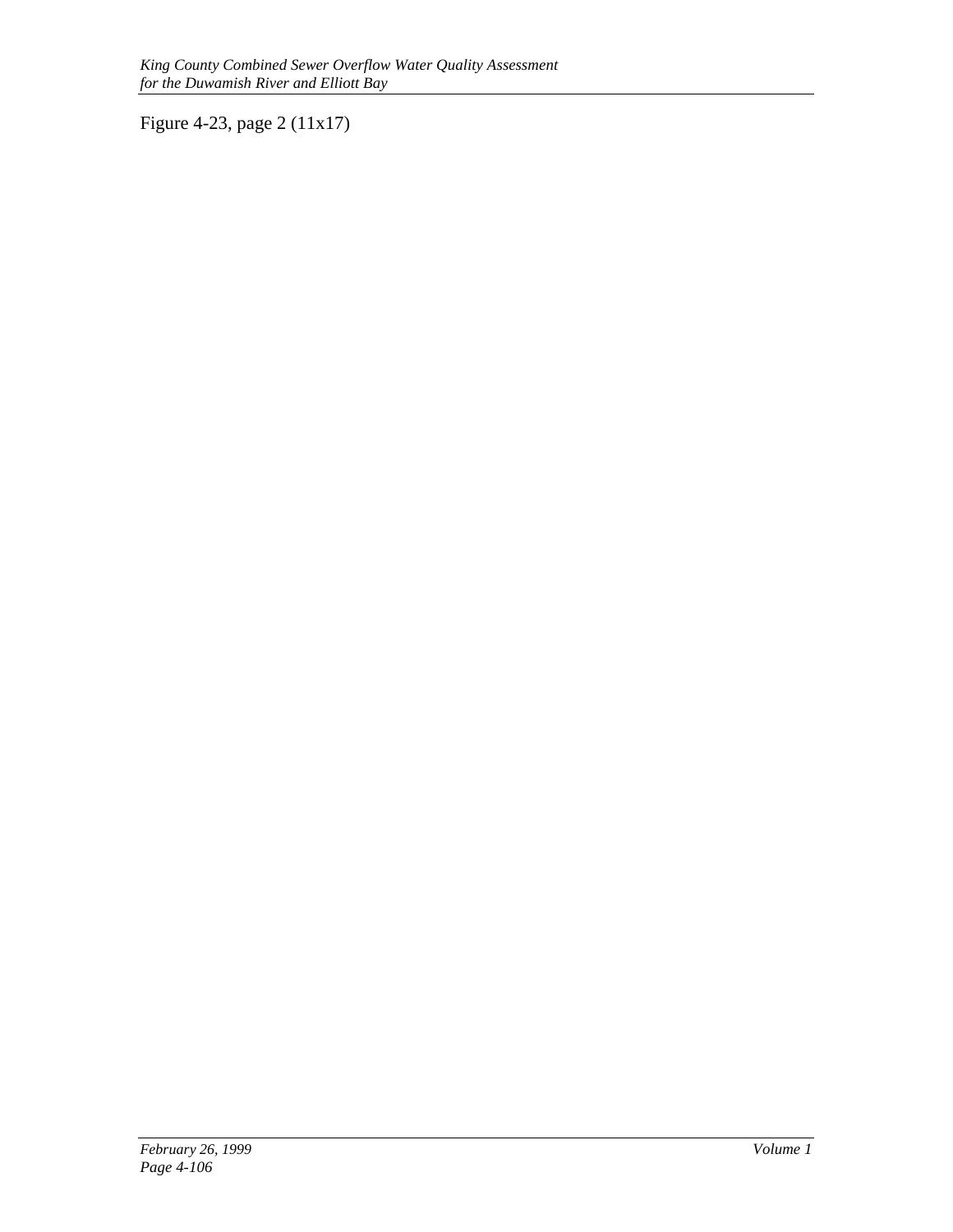# **4.4.2 Risks to People Who Eat Seafood from the Duwamish River and Elliott Bay**

This section discusses the health risks to people from eating Duwamish River and Elliott Bay seafood. As with the direct exposure risks summarized above, results are discussed by type of toxic effect, beginning with non-cancer risks from exposure to chemicals, followed by cancer risks and ending with risks from exposure to pathogens.

Table 4-28 summarizes the results for each of these endpoints. Health risks are compared between baseline and without CSO conditions, with comparative risks also presented for reference locations (Port Susan and Hood Canal). Detailed analyses and discussions of the chemical risks (cancer and non-cancer) from eating seafood, and the infection potential to people from eating seafood containing pathogens is provided in Appendix B-2.

|                                  | <b>Baseline</b>                                                                                                                                                                                                                                                                    | <b>Without</b><br><b>CSOs</b>                                                  | <b>Reference</b><br><b>Locations</b>   |
|----------------------------------|------------------------------------------------------------------------------------------------------------------------------------------------------------------------------------------------------------------------------------------------------------------------------------|--------------------------------------------------------------------------------|----------------------------------------|
| Is risk<br>present?              | Yes.                                                                                                                                                                                                                                                                               | Yes                                                                            | Yes                                    |
| Who is at<br>risk?               | Risks are predicted for all people who eat<br>fish, shellfish or other seafood (squid).                                                                                                                                                                                            | Similar to<br>baseline.                                                        | Similar to baseline                    |
| What is<br>causing<br>the risks? | Primarily arsenic and PCBs, though other<br>chemicals also contribute to a lesser<br>degree. Risks from exposure to methyl<br>mercury were predicted for some tissues.<br>Other chemicals contribute a lesser<br>degree of risk. Risk may also exist from<br>pathogens in seafood. | Chemical risks<br>similar to<br>baseline.<br>pathogen risks<br>probably lower. | Chemical risks<br>similar to baseline. |

#### **Table 4-28. Summary of Risks to People who Eat Seafood from the Duwamish River and Elliott Bay**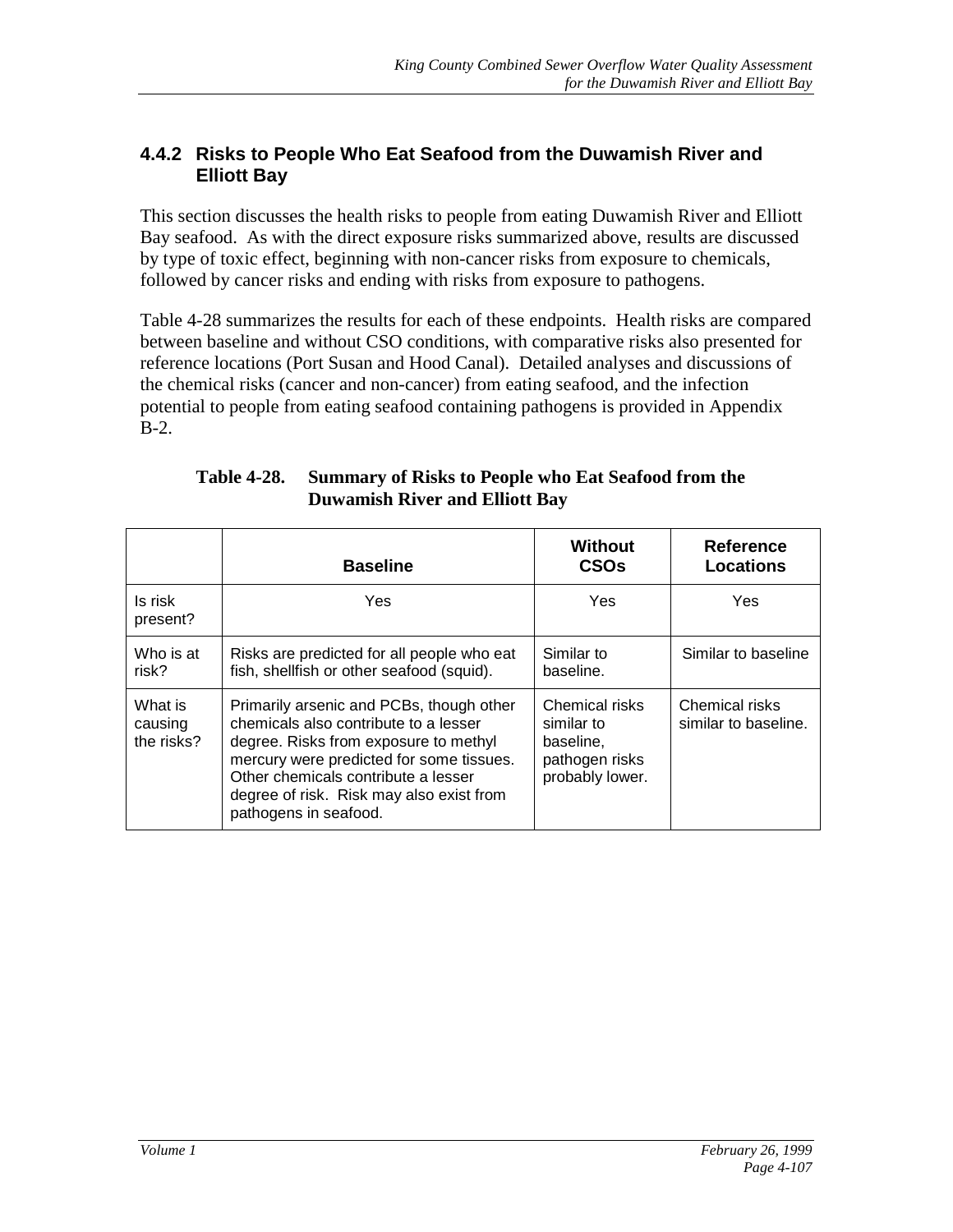#### **Table 4-28. Summary of Risks to People who Eat Seafood from the Duwamish River and Elliott Bay (continued)**

|                                                            | <b>Baseline</b>                                                                                                                                                                                                                                                                                                                                                                                                                                                                                                                                                                                                                                                                                                                                                                                                                                                                                                                                                                                                       | <b>Without</b><br><b>CSO</b> | <b>Reference</b><br><b>Locations</b>                                                                                                                                                                                                                                                                                                         |  |  |
|------------------------------------------------------------|-----------------------------------------------------------------------------------------------------------------------------------------------------------------------------------------------------------------------------------------------------------------------------------------------------------------------------------------------------------------------------------------------------------------------------------------------------------------------------------------------------------------------------------------------------------------------------------------------------------------------------------------------------------------------------------------------------------------------------------------------------------------------------------------------------------------------------------------------------------------------------------------------------------------------------------------------------------------------------------------------------------------------|------------------------------|----------------------------------------------------------------------------------------------------------------------------------------------------------------------------------------------------------------------------------------------------------------------------------------------------------------------------------------------|--|--|
| What is the<br>magnitude<br>of the<br>$risk?$ <sup>a</sup> | Adults and children that consume seafood<br>at "moderate" exposure levels (24 times<br>per year) for 33 years (adults) or 6 years<br>(children) are predicted to have cancer<br>risks ranging up to 2 in 10,000, depending<br>on the seafood eaten. Chemical intakes at<br>these exposure levels exceed "safe"<br>intakes for inorganic arsenic and PCB<br>non-cancer health effects by up to 9 times,<br>depending on the type of seafood eaten.<br>PCB exceedances of non-cancer safe<br>doses were higher than for arsenic.<br>Children had the highest exceedance of a<br>safe dose.<br>Adults who eat seafood from the<br>Duwamish River and Elliott Bay every day<br>over a 75-year lifetime are predicted to<br>have cancer risks about 80 times higher<br>than moderate seafood consumers.<br>Children aged 1 to 6 years who eat<br>Duwamish River and Elliott Bay seafood<br>everyday over a 6-year period are<br>predicted to have non-cancer risks 34<br>times higher than moderately exposed<br>children. | Similar to<br>baseline       | Risks from<br>inorganic arsenic<br>in consumed<br>seafood are similar<br>to Duwamish River<br>and Elliott Bay<br>risks.<br><b>Risks from PCBs</b><br>in seafood vary<br>dependent on<br>seafood type.<br>Risks are 5 to 60<br>times lower than<br>those in the<br>Duwamish River<br>and 3 to 10 times<br>lower than those in<br>Elliott Bay. |  |  |
| How is the<br>risk<br>harmful?                             | Inorganic arsenic causes skin cancer and<br>other changes to the skin in exposed<br>people. PCBs cause cancer, reproductive<br>and neurologic effects, and decreased<br>immune response in exposed laboratory<br>animals. Pathogen exposure can cause a<br>wider range of illnesses.                                                                                                                                                                                                                                                                                                                                                                                                                                                                                                                                                                                                                                                                                                                                  | See baseline                 | See baseline                                                                                                                                                                                                                                                                                                                                 |  |  |
| Location of $\vert$<br>Risk?                               | Elliott Bay and the Duwamish River                                                                                                                                                                                                                                                                                                                                                                                                                                                                                                                                                                                                                                                                                                                                                                                                                                                                                                                                                                                    | See baseline                 | Risks are<br>predicted from<br>seafood<br>concentrations<br>averaged over all<br>of the reference<br>locations                                                                                                                                                                                                                               |  |  |

<sup>a</sup> The benchmark "acceptable" probability of contracting cancer used by the State of Washington and the U.S. EPA is one in 1,000,000. For non-cancer health effects the ratio of the predicted dose to the "safe" dose cannot exceed a value of one.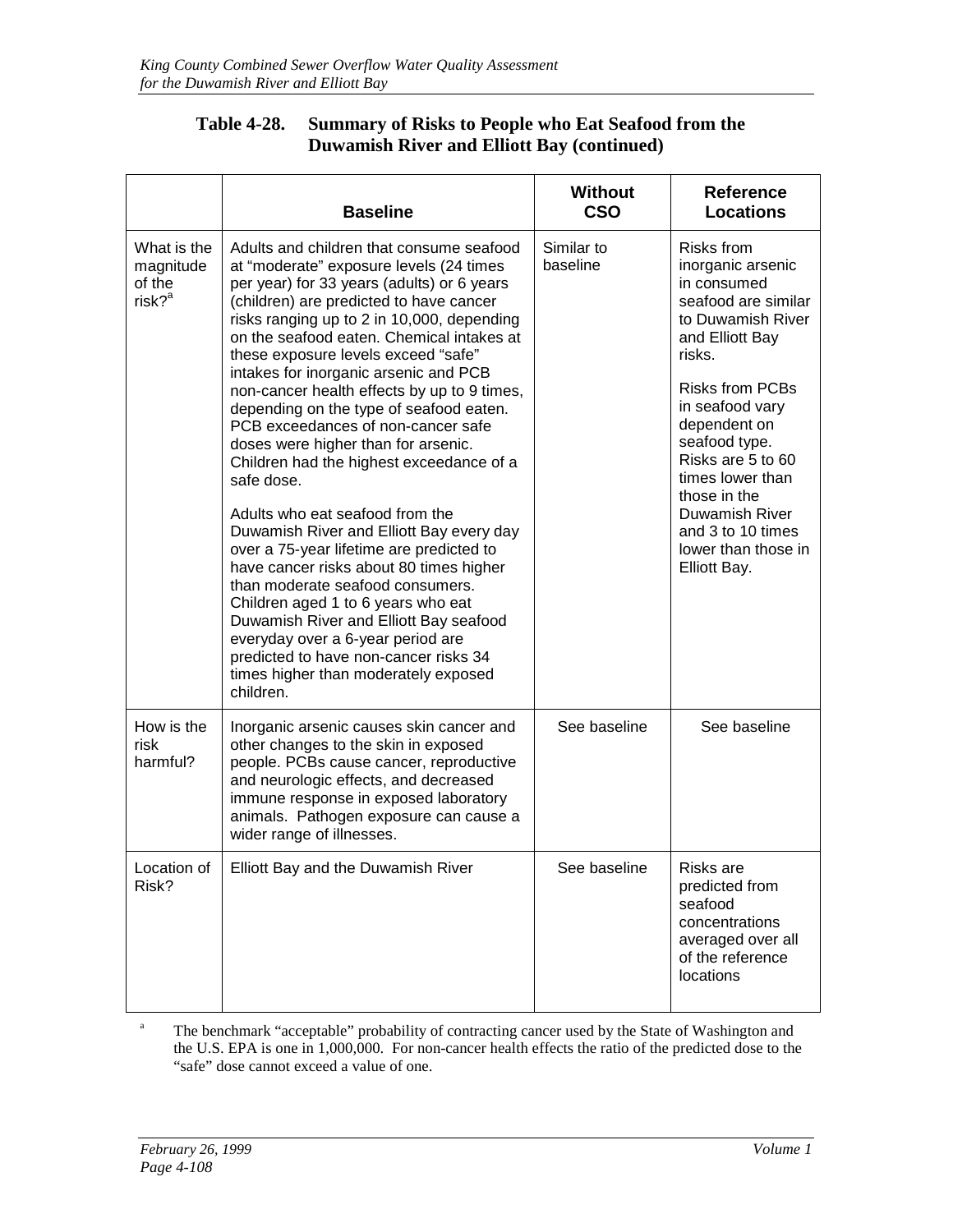*Non-Cancer Health Risks Posed by Eating Seafood.* The Duwamish River and Elliott Bay seafood survey indicates that people do catch and eat seafood from the study area, though few do it at a high frequency. Specifically, 1.5 percent of the 452 people interviewed who stated that they eat seafood from the study area indicated that they consume seafood at the high rate of 365 days per year. These people were used in this risk assessment to characterize "highly exposed" consumers. Twenty-five percent of the 452 people reported catching and eating seafood at least 24 days per year or more, which is the exposure frequency we used to represent "moderately exposed" people. Fifty percent of the 452 people reported eating seafood less than eight days per year, which is the exposure frequency used to represent "low exposed" people. The complete report on the fishing survey is found in Appendix B-2.

As indicated in Table 4-28, a variety of health effects are predicted for adults and children consuming fish, shellfish, and other seafood daily from the Duwamish River or Elliott Bay. Across all types of seafood evaluated (fish, shellfish and other species, for example squid), the chemicals contributing chiefly to the predicted non-cancer health risks are inorganic arsenic and PCBs.

Chemicals other than inorganic arsenic and PCBs that are identified as posing non-cancer health risks from eating Duwamish River and Elliott Bay seafood every day (high exposure scenario) are shown in Table 4-29. These chemicals include TBT (immunosuppression effects have been observed in laboratory animals), mercury (neurological effects have been observed in the offspring of maternally exposed women, and in exposed young children), and a number of other metals exhibiting a variety of health effects in exposed laboratory animals. In general though, the magnitude of the predicted health risks from these chemicals is much lower than the risks posed by arsenic and PCBs. The highest HQs under the high exposure scenario for arsenic and PCBs were 99 and 663, respectively in the Duwamish River, 88 and 176 in Elliott Bay, and 99 and 46 at the reference sites. In contrast, HQs were less than 20 for all other chemicals in the Duwamish River and Elliott Bay, and less than 25 at the reference sites. Appendix B-2 contains a detailed presentation and discussion of the non-cancer health risks predicted for each of the chemicals shown in Table 4-29.

The highest exceedances of a "safe" dose for non-cancer health effects are predicted for highly exposed children (ages one to six years) that eat seafood 365 days per year over a six year period from the Duwamish River and Elliott Bay. As mentioned above, less than 2 percent of the people who consume seafood from the river or bay do so at this frequency, and thus these risks are not representative of the risks posed to the majority of people who eat seafood from the Duwamish River and Elliott Bay. Non-cancer risks were also predicted for highly exposed children aged 7 to 12 and 13 to 18, for highly exposed adults, as well as for moderately exposed (24 meals per year) adults and children.

Non-cancer health risks were also predicted from arsenic and PCBs for people who eat seafood from the Duwamish River or Elliott Bay at medium exposure levels (24 meals per year). Maximum HQs for arsenic and PCBs were 3 and 19 respectively in the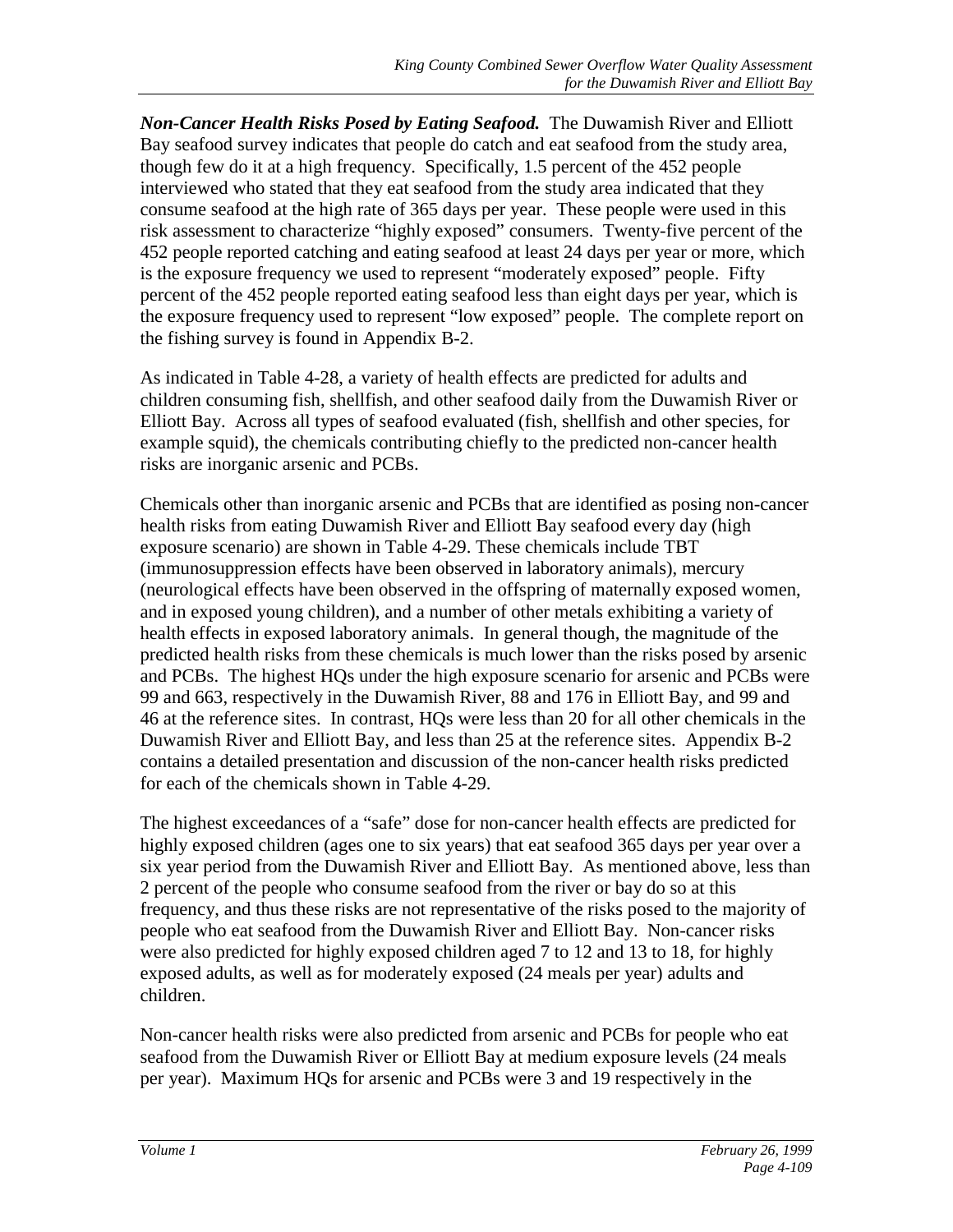Duwamish River, three and nine in Elliott Bay, and three and one at the reference sites. No other chemicals besides arsenic and PCBs had HQs greater than one under the

| <b>Substance</b> | <b>Tissue Type</b>                                                                                                    | Location                                            |  |  |  |  |
|------------------|-----------------------------------------------------------------------------------------------------------------------|-----------------------------------------------------|--|--|--|--|
| <b>PCBs</b>      |                                                                                                                       |                                                     |  |  |  |  |
| Aroclor 1254     | All                                                                                                                   | Duwamish, Elliott Bay and<br>reference              |  |  |  |  |
| Organometallic   |                                                                                                                       |                                                     |  |  |  |  |
| <b>TBT</b>       | Cooked and raw crab, raw perch<br>and rockfish, mussels, prawns and<br>squid, cooked crab<br>hepatopancreas           | Duwamish, Elliott Bay and<br>reference (perch only) |  |  |  |  |
| <b>Metals</b>    |                                                                                                                       |                                                     |  |  |  |  |
| Arsenic          | All                                                                                                                   | Duwamish, Elliott Bay and<br>reference              |  |  |  |  |
| Cadmium          | Cooked and raw crab, crab<br>hepatopancreas cooked and raw,<br>mussels and squid                                      | Duwamish, Elliott Bay and<br>reference              |  |  |  |  |
| Copper           | Squid                                                                                                                 | <b>Elliott Bay</b>                                  |  |  |  |  |
| Lead             | Mussels, raw crab                                                                                                     | <b>Elliott Bay and Duwamish</b>                     |  |  |  |  |
| Mercury          | Whole body sole, cooked and raw<br>sole, perch, prawn, squid, cooked<br>and uncooked crab, raw rockfish<br>and salmon | Elliott Bay, Duwamish, reference                    |  |  |  |  |
| Zinc             | Mussels, cooked and raw crab                                                                                          | Duwamish, Elliott Bay and<br>reference              |  |  |  |  |

#### **Table 4-29. Chemicals with Seafood Consumption Hazard Quotients Greater than One Under High Exposure Assumptions**

medium exposure scenario (24 meals per year). Only PCBs had HQs greater than one (maximum HQ=4) under the low exposure scenario (eight meals per year).

Health effects associated with PCBs include neurological impairment and decreased immune function, while for inorganic arsenic the primary risk is for changes to the skin (Blackfoot disease; U.S. EPA 1998). Figure 4-24 and Figure 4-25 illustrate the HQs for these types of non-cancer health effects based on the predicted intakes of arsenic and PCBs (respectively) from seafood. A HQ is the ratio of an exposure level to the maximum "safe" dose. A HQ of one indicates the predicted intake is equal to the maximum "safe" dose, and is often used by regulatory agencies for deciding whether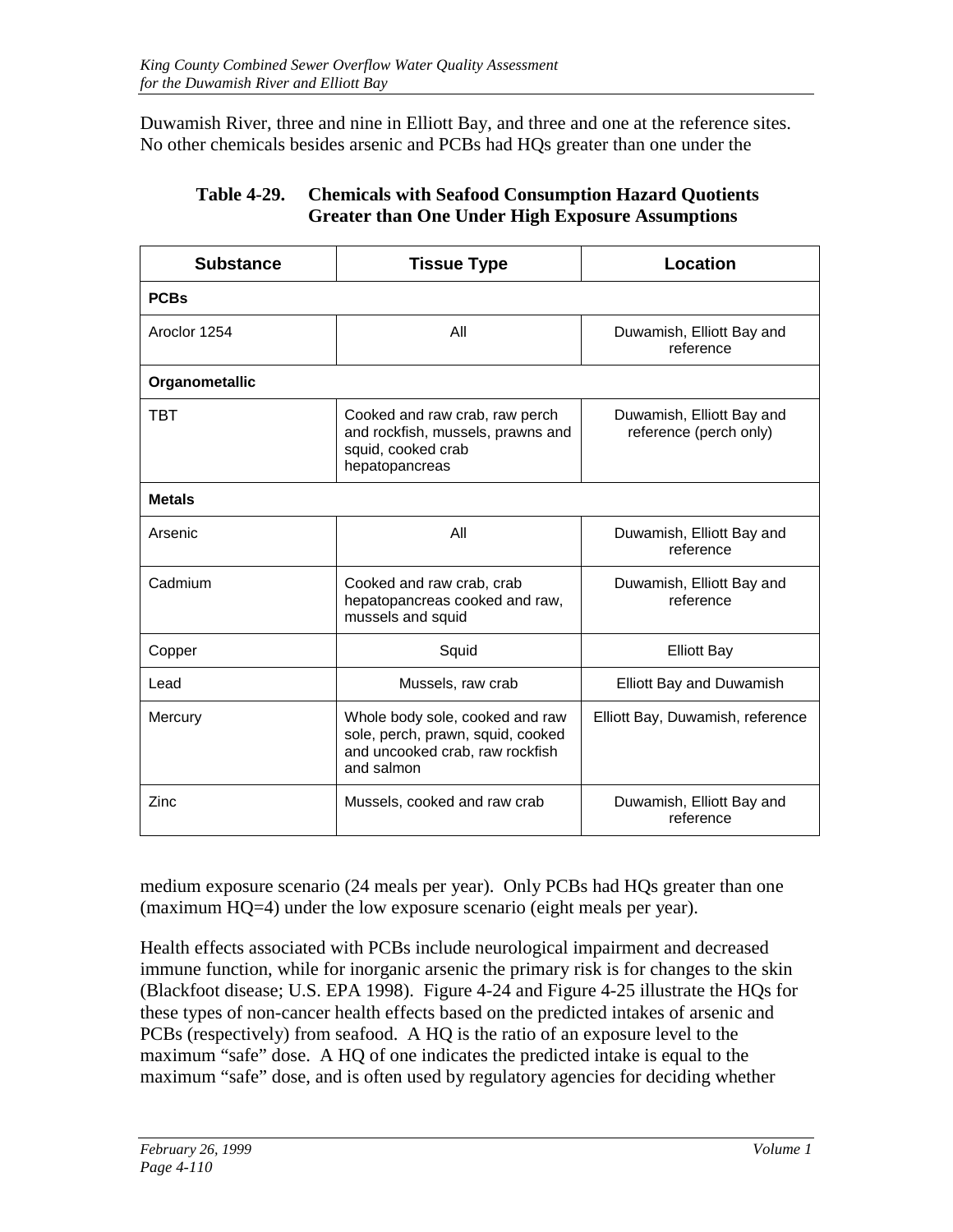#### **Figure 4-24. Arsenic Non-Cancer Hazard Quotients for Adult and Child (Age 1 to 6) Seafood Consumers**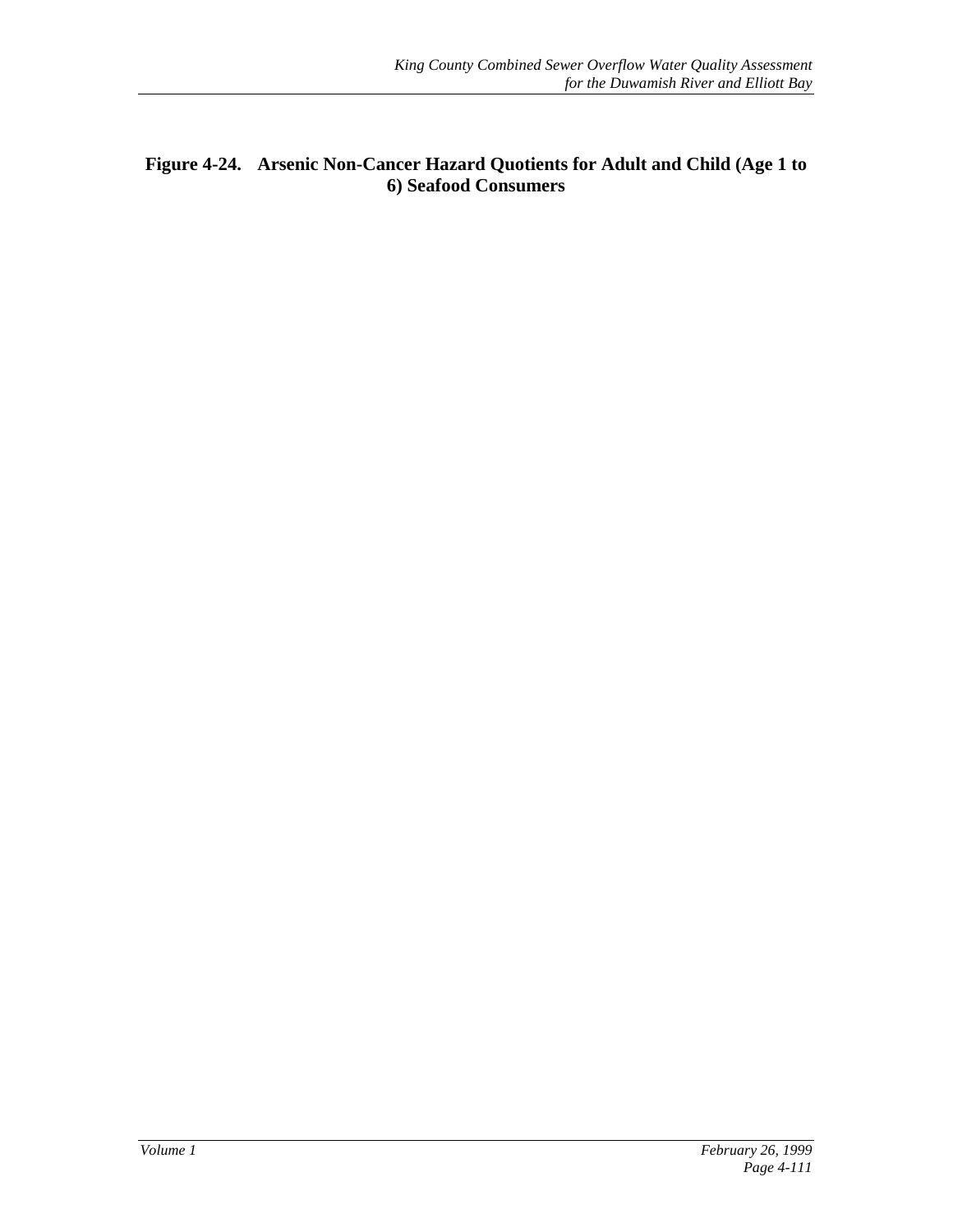Pg. 2 of Figure 4-24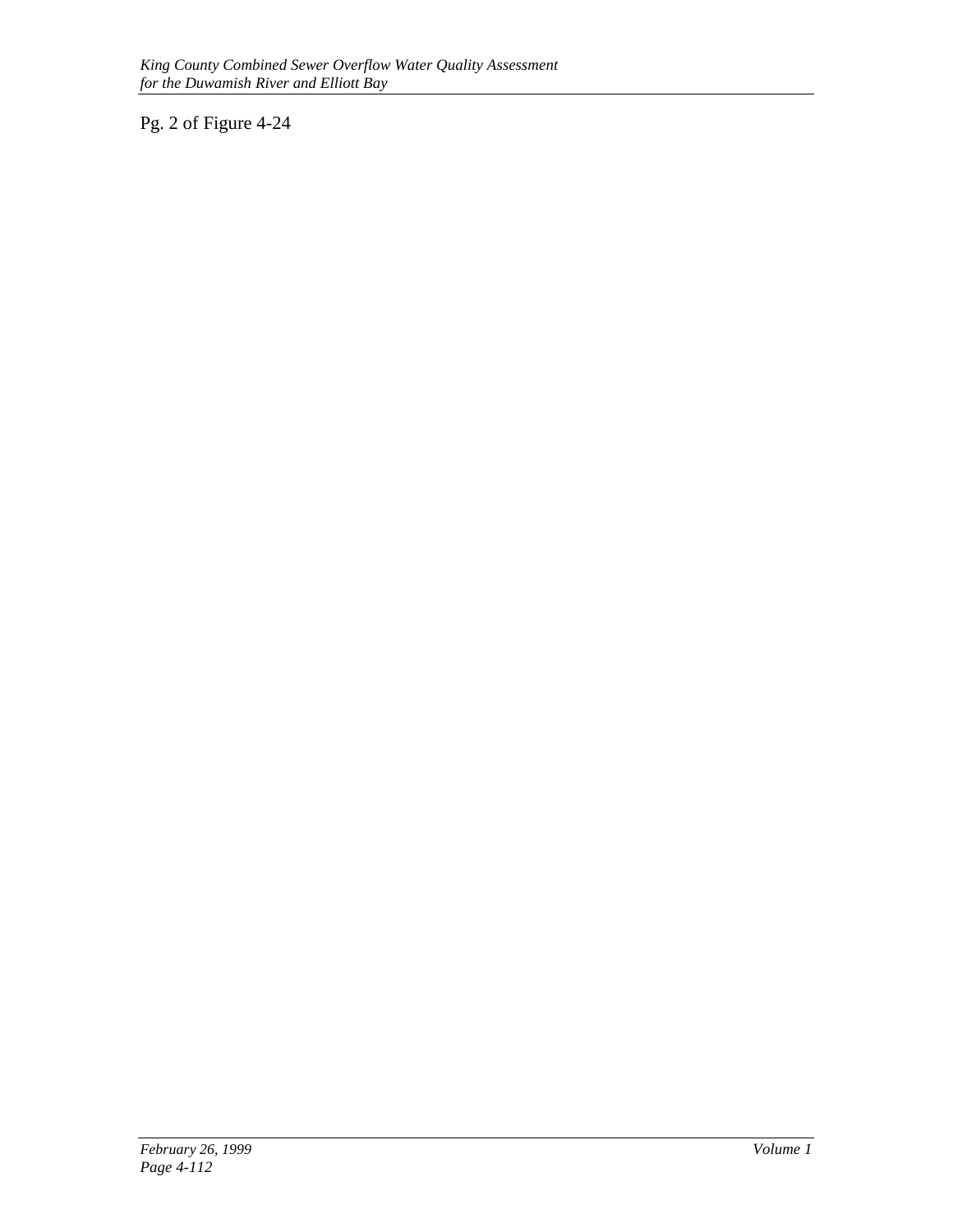#### **Figure 4-25. PCB Non-Cancer Hazard Quotients for Adult and Child (Age 1 to 6) Seafood Consumers**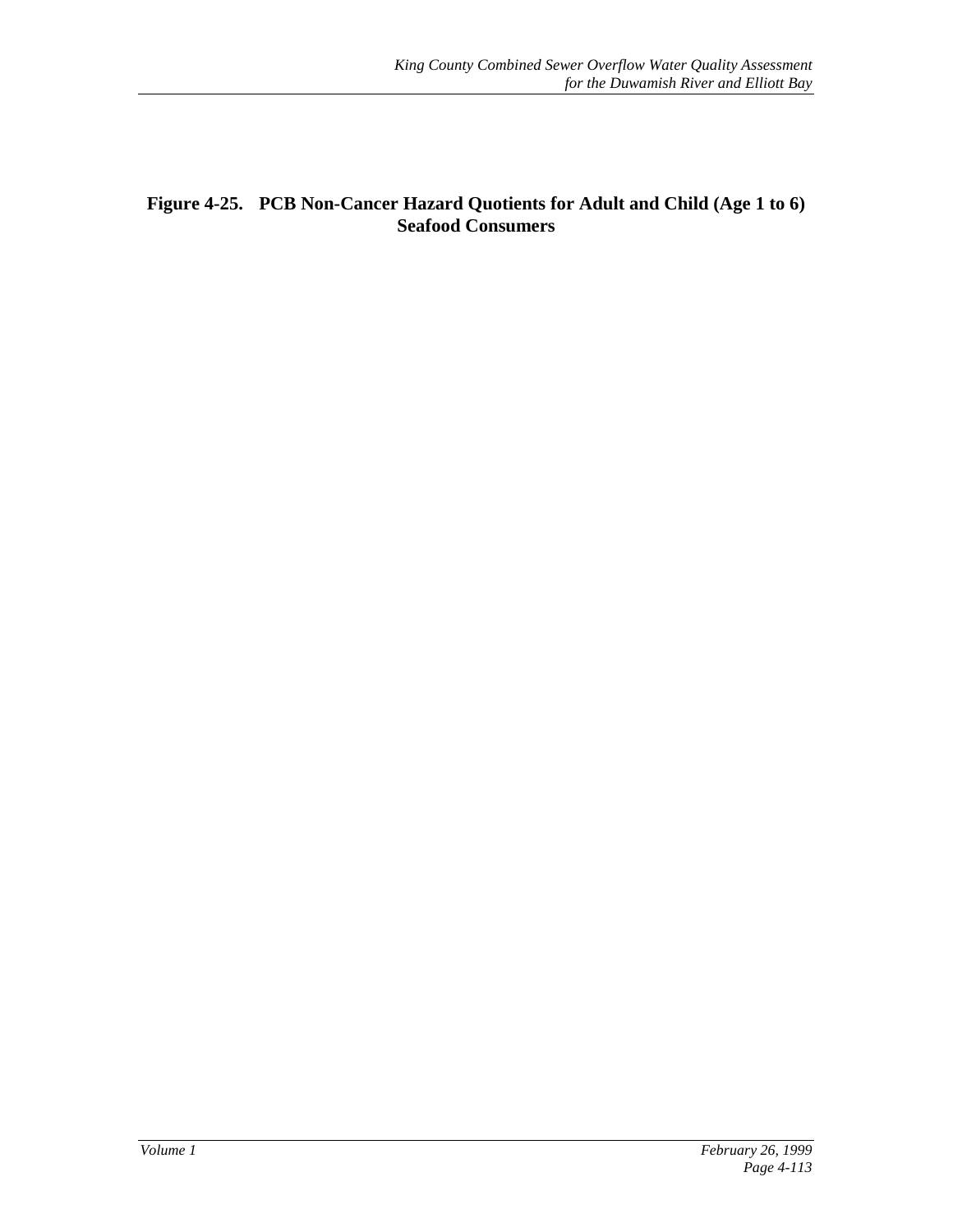Pg. 2 of Figure 4-25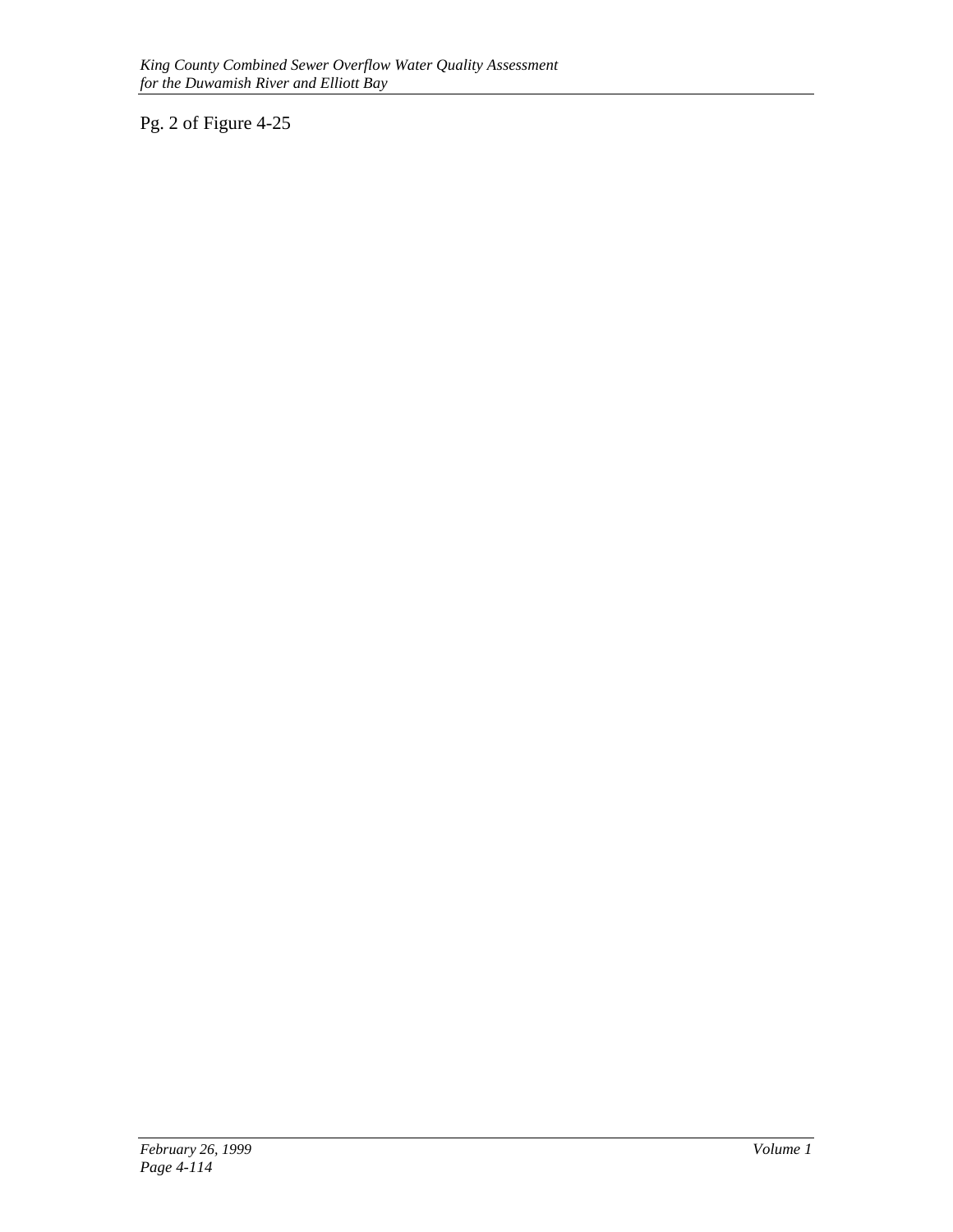risks are "acceptable.<sup>28</sup>" HQs for the arsenic and PCB health effects described above are predicted to be higher for children (1 to 6 years) than for adults because young children eat more per unit of body weight than do adults. Non-cancer health risks to children aged 7 to 12 and 13 to 18 for eating seafood from the Duwamish River and Elliott Bay are intermediate to the risks predicted for adults and children aged one to six (Appendix B-2). The similarity of the predicted health risks between the baseline and without CSO conditions indicates that the CSOs do not contribute significantly to the non-cancer health risks predicted from eating Duwamish River and Elliott Bay seafood.

Some of the higher risks for inorganic arsenic are associated with the consumption of sole fillet and crab from both the Duwamish River and Elliott Bay (see Appendix B-2), though many seafood types were associated with inorganic arsenic risks. The greatest percentage of arsenic found in seafood (approximately 90 percent) occurs as an organic form (termed "fish arsenic") that is known to be non-toxic (ATSDR 1991; Edmonds and Francesconi 1977; Neff 1997; Parametrix 1993, 1995). Accordingly, the exposure assessment evaluated chemical intakes based on only the inorganic form of arsenic, which was conservatively assumed to be 15 percent of the total arsenic concentration measured in tissue samples. Inorganic arsenic does occur naturally in the soils, water, and sediments in the Puget Sound area and generally is predicted to pose health risks at natural reference concentrations. The similarity of the inorganic arsenic risks from seafood consumption under baseline and without CSO conditions is a reflection of the fact that CSOs are not a significant source of arsenic in the Duwamish River and Elliott Bay. Notable also is the similar level of exceedance of the safe dose for inorganic arsenic in the Puget Sound reference locations and the Duwamish Estuary, indicating the importance of natural sources of inorganic arsenic in Puget Sound.

To help put the predicted PCB risks in perspective, we note that PCB concentrations in all of the fish tissues collected from the Duwamish River and Elliott Bay were below the FDA tolerance level for total PCBs. The FDA has set a tolerance level of 2 mg/kg for total PCBs in edible fish tissues. The tolerance level is a concentration that FDA has determined to be unavoidable in commercial fish, and adequately protective of public health, without causing undue disruptions in the food supply to American consumers (Federal Register 49(100): 21514, May 22, 1984). The FDA tolerance level indicates that PCB contamination in fish is a widespread problem, rather than a problem unique to the Duwamish River and Elliott Bay. For comparison, the  $95<sup>th</sup>$  upper confidence limit (UCL) of the mean total PCB concentrations estimated from the Duwamish River ranged from 0.024 mg/kg in salmon to 1.2 mg/kg in whole body English sole. Elliott Bay estimated mean total PCB tissue concentrations ranged from 0.031 mg/kg in whole squid to 0.96 mg/kg in raw crab hepatopancreas, and at reference locations the estimated means ranged from 0.018 in whole body sole to 0.17 mg/kg in cooked crab hepatopancreas.

 $\overline{a}$ 

<sup>28</sup> A hazard quotient value of one for example, is considered as the benchmark for predicting adverse effects by the EPA in their Superfund risk assessment guidance, as well as by the State of Washington in establishing risk-based cleanup levels under the Model Toxics Control Act (Chapter 173-340 WAC).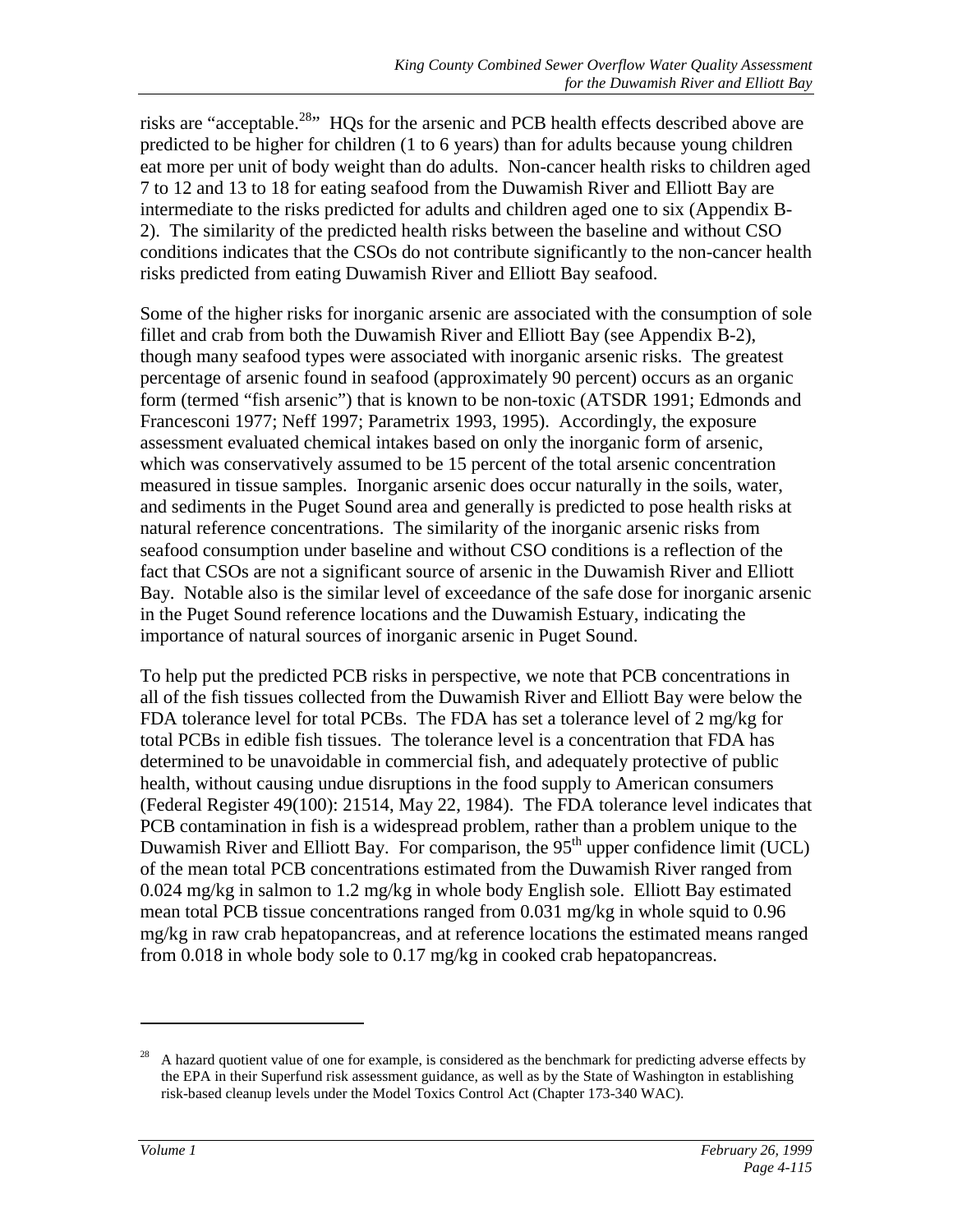As described in Appendix B-2, about 10 percent of the observed people who consume fish from the Duwamish River and Elliott Bay eat parts other than the fillet and skin. Table 4-29 summarizes the chemicals and types of seafood (including cooked versus uncooked for some tissue types) predicted to pose non-cancer health risks. The noncancer health risks from chemicals in uncooked seafood change minimally when the seafood is cooked, suggesting that the cooking methods evaluated do not alter chemical content appreciably.

To provide additional context on the risks posed by consuming seafood in the study area, Table 4-30 summarizes an analysis of the number of seafood meals a one to six-year-old child would need to consume from the study area per year to exceed the allowable noncancer risk benchmark of one for baseline conditions. The number of meals that can be "safely" consumed varies by type of seafood and location. As indicated in Table 4-30, this number is typically lower in the Duwamish River than in Elliott Bay. For the noncancer risk potential to be below an allowable benchmark of one, a one to six-year-old child can consume at the fewest, one meal of whole body sole containing PCBs from the Duwamish River. The number of meals that can be consumed in the study area increases slightly to markedly (e.g., 44 meals of salmon from the Duwamish River) for other types of seafood containing PCBs. Additional discussion on the number of seafood meals that can be consumed to remain below the "safe" dose for arsenic and PCBs is provided in Appendix B-2.

*Cancer Health Risks Posed by Eating Seafood.* Arsenic and PCBs contribute the majority of the predicted cancer risks from eating Duwamish River and Elliott Bay seafood. The predicted cancer risks are as high as two in 100 for adults eating Duwamish River and Elliott Bay seafood every day over a 75-year lifetime. Based on the frequencies of actual seafood consumption determined from the survey, about 1.5 percent of the observed people who eat seafood from the study area do so every day of the year (see also Appendix B-2 and Issue Paper No. 3, Appendix C). Therefore, predicted cancer risks for people consuming at this frequency are not representative of the risks to most people who eat seafood from the Duwamish River and Elliott Bay. The highest predicted cancer risk for people who eat seafood on average twice a month over a 33-year period (our "moderate exposure" scenario, corresponding to the  $75<sup>th</sup>$  percentile of the fishing survey respondents who eat seafood from the study area) is two in 10,000.

As a point of reference, we again note that one chance in a million is the low end of the thresholds used by federal and state regulatory agencies for determining whether a predicted cancer risk to the general population is "acceptable." However, in the case of PCBs in fish tissue, a one in a million chance of cancer from eating fish is considered by the U.S. Food and Drug Administration (FDA) to be an unachievable risk level. Nonetheless, cancer risks from PCBs in seafood from our Puget Sound reference locations were 10 to 30 times lower than cancer risks predicted from PCBs in Duwamish River and Elliott Bay seafood.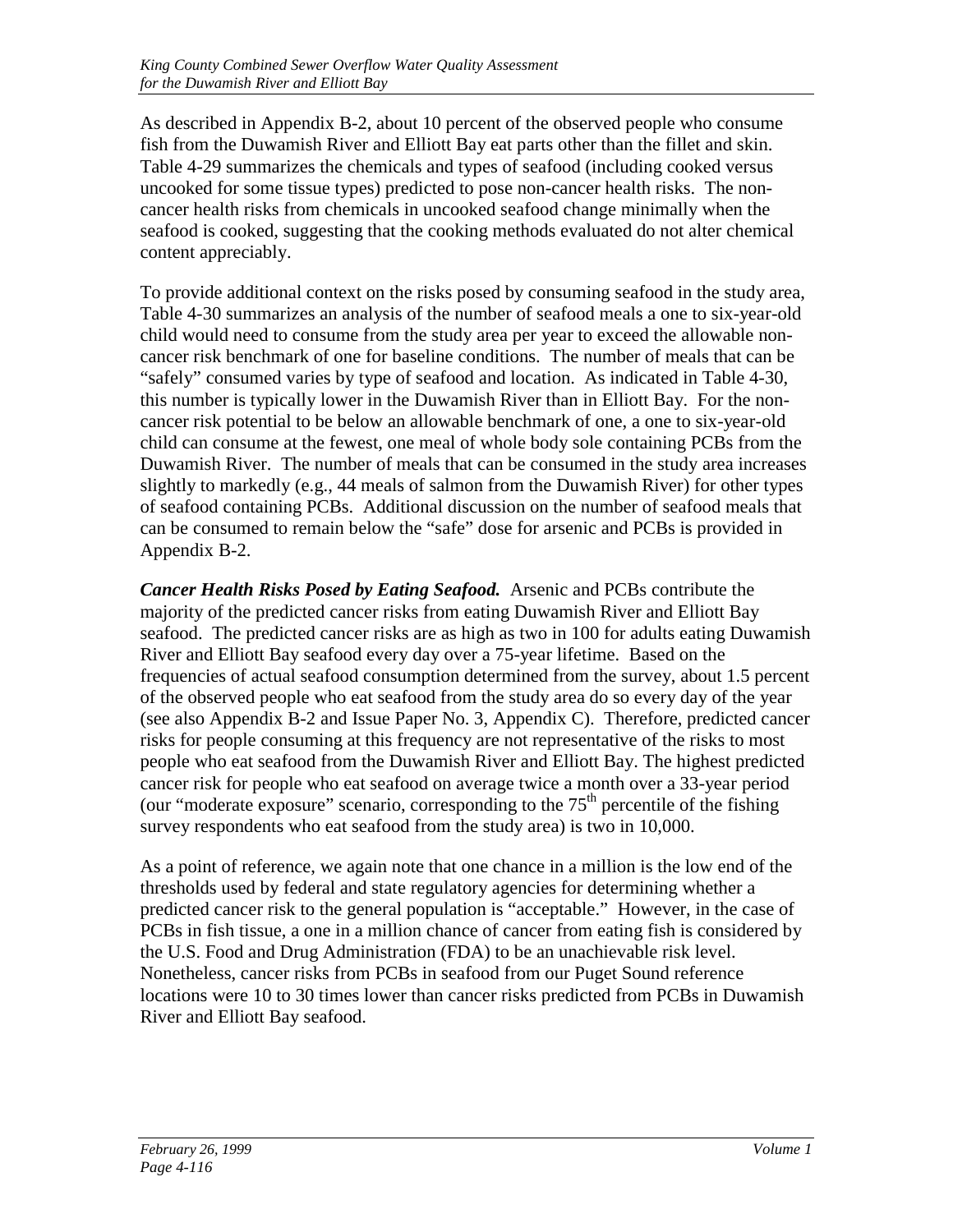| <b>COPC</b>           | Sole      | Whole<br>Body<br>Sole | Rockfish  | -Whole<br>Perch<br>Body | Salmon | Hepatopancreas<br>Crab | Crab           | Mussel    | Prawn     | Squid | Sole<br>Cooked | Crab<br>Cooked | Hepatopancreas<br>Crab<br>Cooked |
|-----------------------|-----------|-----------------------|-----------|-------------------------|--------|------------------------|----------------|-----------|-----------|-------|----------------|----------------|----------------------------------|
| <b>Duwamish River</b> |           |                       |           |                         |        |                        |                |           |           |       |                |                |                                  |
| Arsenic               | 14        | 24                    | N/AP      | 136                     | 225    | 74                     | 8              | 232       | N/AP      | N/AP  | 10             | 24             | N/AP                             |
| PCBs                  | 5         | 1                     | N/AP      | 3                       | 44     | 3                      | $\overline{7}$ | 42        | N/AP      | N/AP  | 3              | 12             | N/AP                             |
| <b>Elliott Bay</b>    |           |                       |           |                         |        |                        |                |           |           |       |                |                |                                  |
| Arsenic               | 25        | 30                    | 169       | 183                     | N/AP   | 65                     | 11             | 180       | 9         | 39    | 19             | 12             | 95                               |
| <b>PCBs</b>           | 97        | 11                    | 22        | 8                       | N/AP   | 4                      | 10             | <b>ND</b> | <b>ND</b> | 47    | 20             | 28             | 5                                |
| <b>Reference Site</b> |           |                       |           |                         |        |                        |                |           |           |       |                |                |                                  |
| Arsenic               | 17        | 25                    | 83        | 193                     | 27     | 215                    | 52             | 249       | 8         | N/AP  | 12             | 28             | 44                               |
| PCBs                  | <b>ND</b> | 79                    | <b>ND</b> | 18                      | 51     | 35                     | <b>ND</b>      | <b>ND</b> | <b>ND</b> | N/AP  | 73             | 85             | 20                               |

**Table 4-30. Number of Meals a One to Six Year-Old Child Must Eat per Year to Reach HQ = 1 Under Baseline Conditions<sup>a</sup>**

<sup>a</sup> Adults must eat about twice as many meals per year as one to six year-old children to reach the same HQ.

N/AP = Not applicable-seafood not collected and analyzed from this location

ND = Not detected

Figure 4-26 and Figure 4-27 illustrate the range of predicted cancer risks to adults and children age one to six at the moderate (24 meals per year) and high (365 meals per year) rates of seafood consumption for arsenic and PCBs, respectively. The range of predicted cancer risks is shown for both baseline and without CSO conditions, as well as for reference locations. As shown, the predicted cancer risks between baseline and without CSO conditions are very similar, suggesting that the CSOs do not contribute significantly to the cancer risks predicted from seafood consumption in Elliott Bay or the Duwamish River. PCB cancer risks are the same under baseline and without CSO conditions because CSOs are not a significant source of PCBs (i.e., PCBs are not detected in CSOs).

Figure 4-26 and Figure 4-27 illustrate that cancer risks are higher for adults than children aged one to six because their risks are based on eating seafood over a greater portion of their lifespan than are the cancer risk estimates for children. Cancer risks for children aged 7 to 12 and 13 to 18 are lower than the cancer risks for children aged one to six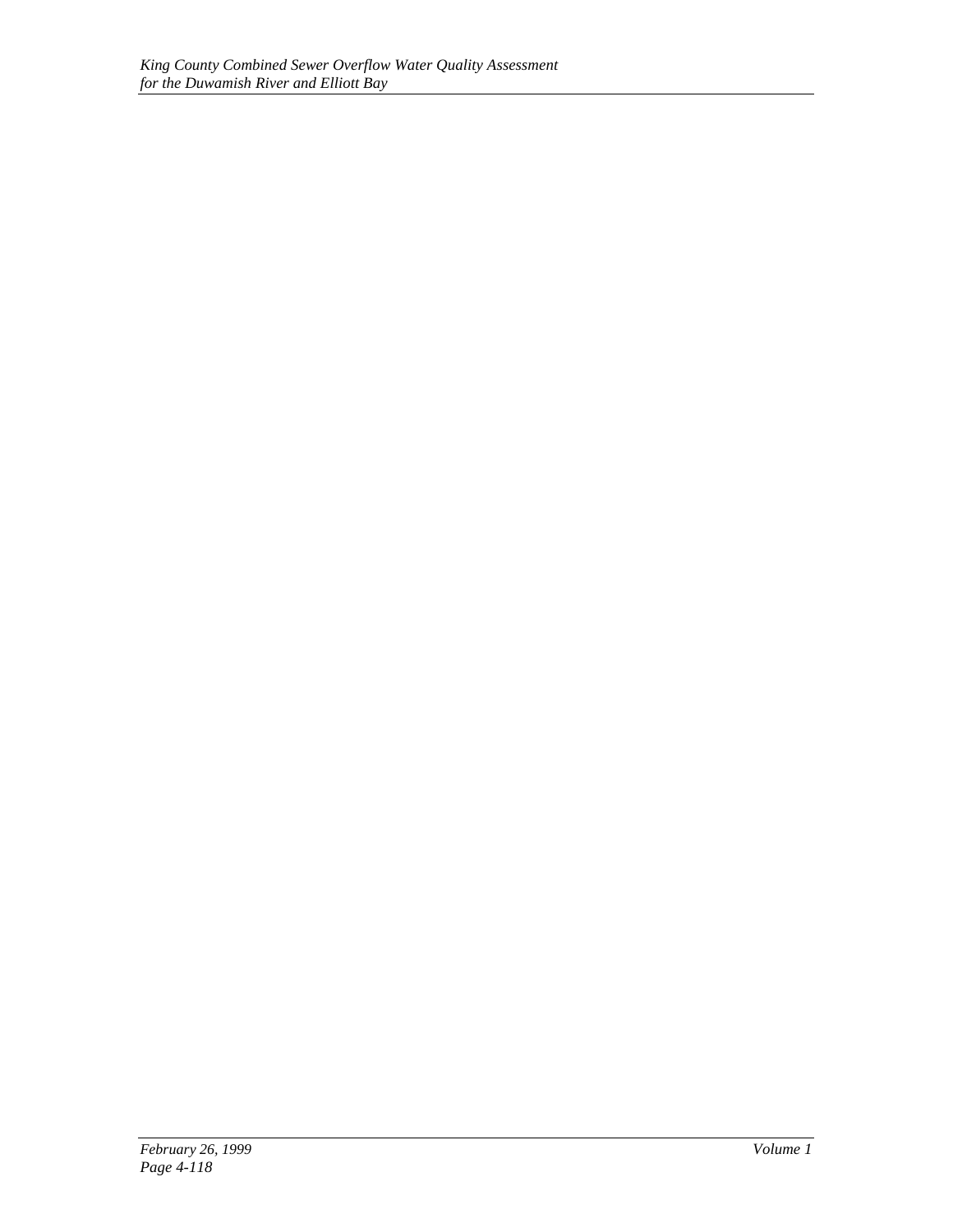### **Figure 4-26. Arsenic Cancer Risks to Adult and Child (Ages 1 to 6) Seafood Consumers**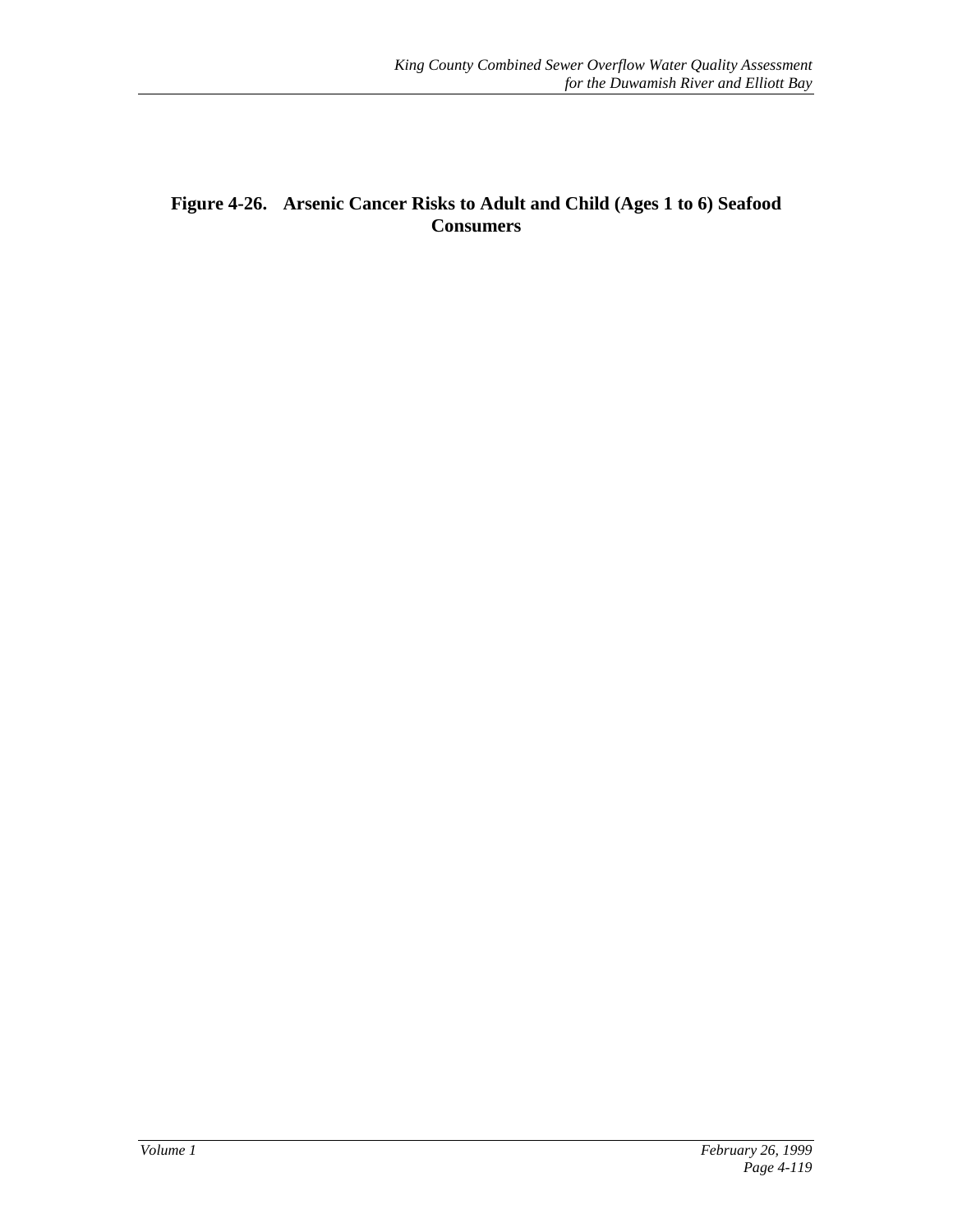Pg. 2 of Figure 4-26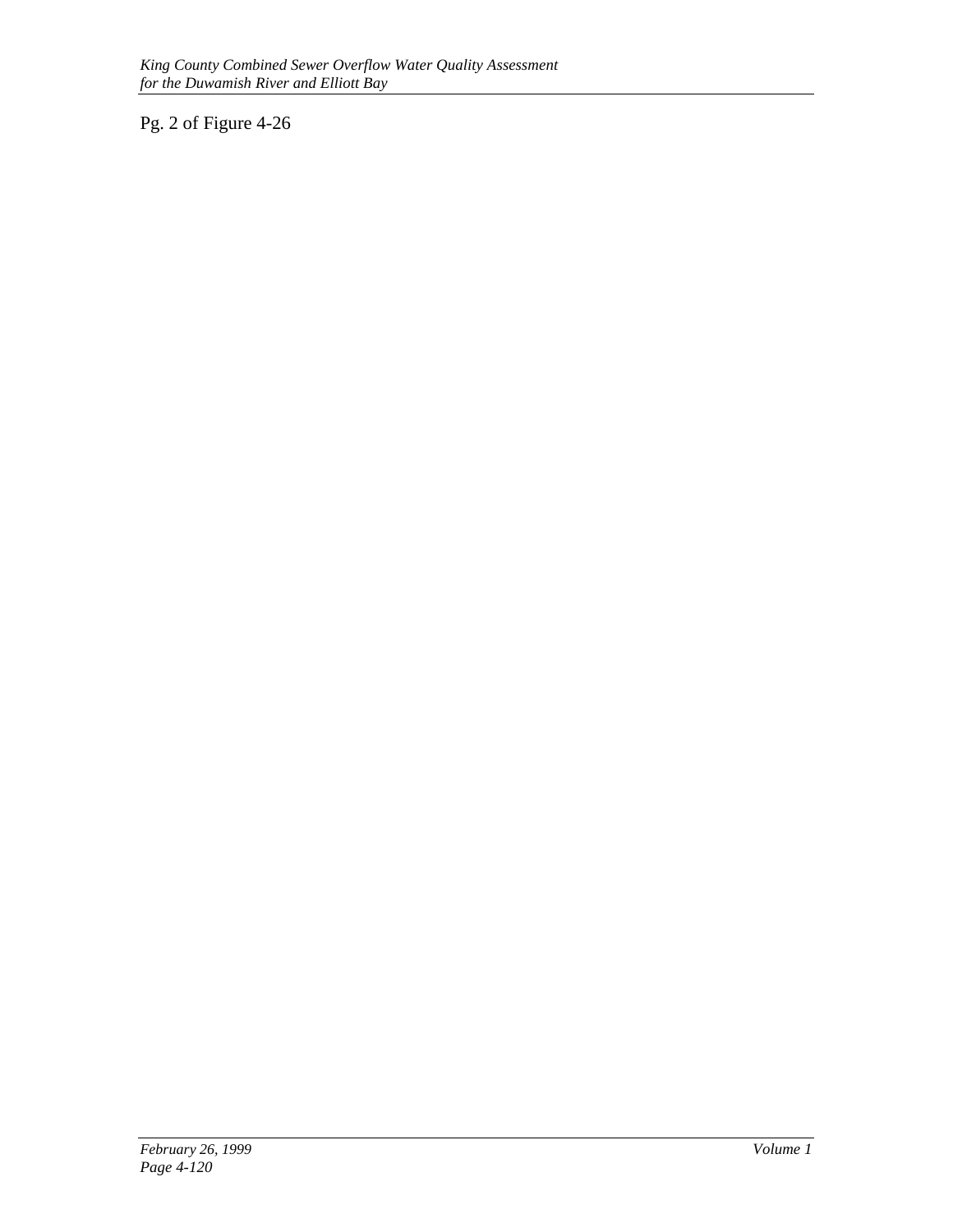#### **Figure 4-27. PCB Cancer Risks to Adult and Child (Age 1 to 6) Seafood Consumers**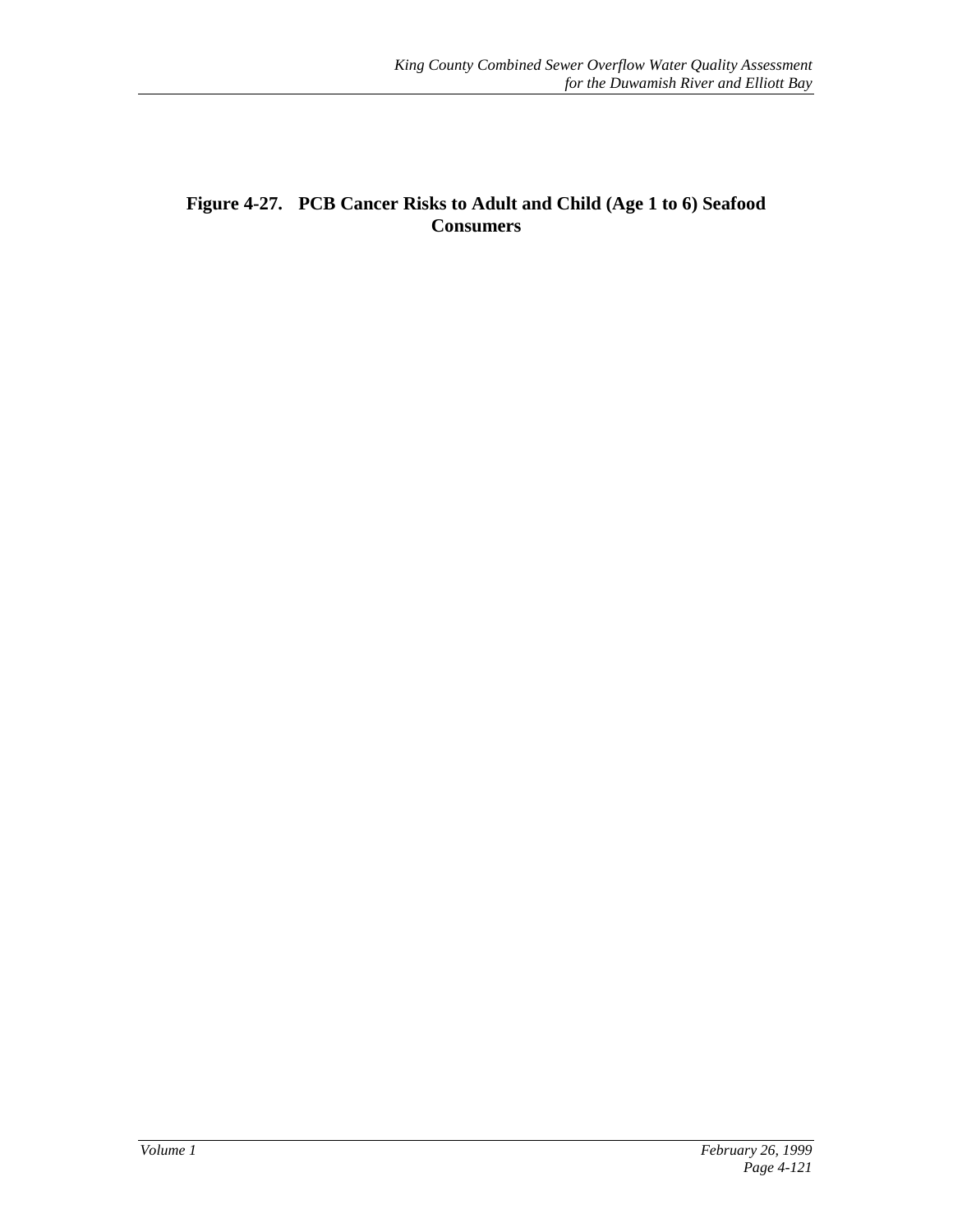Pg. 2 of Figure 4-27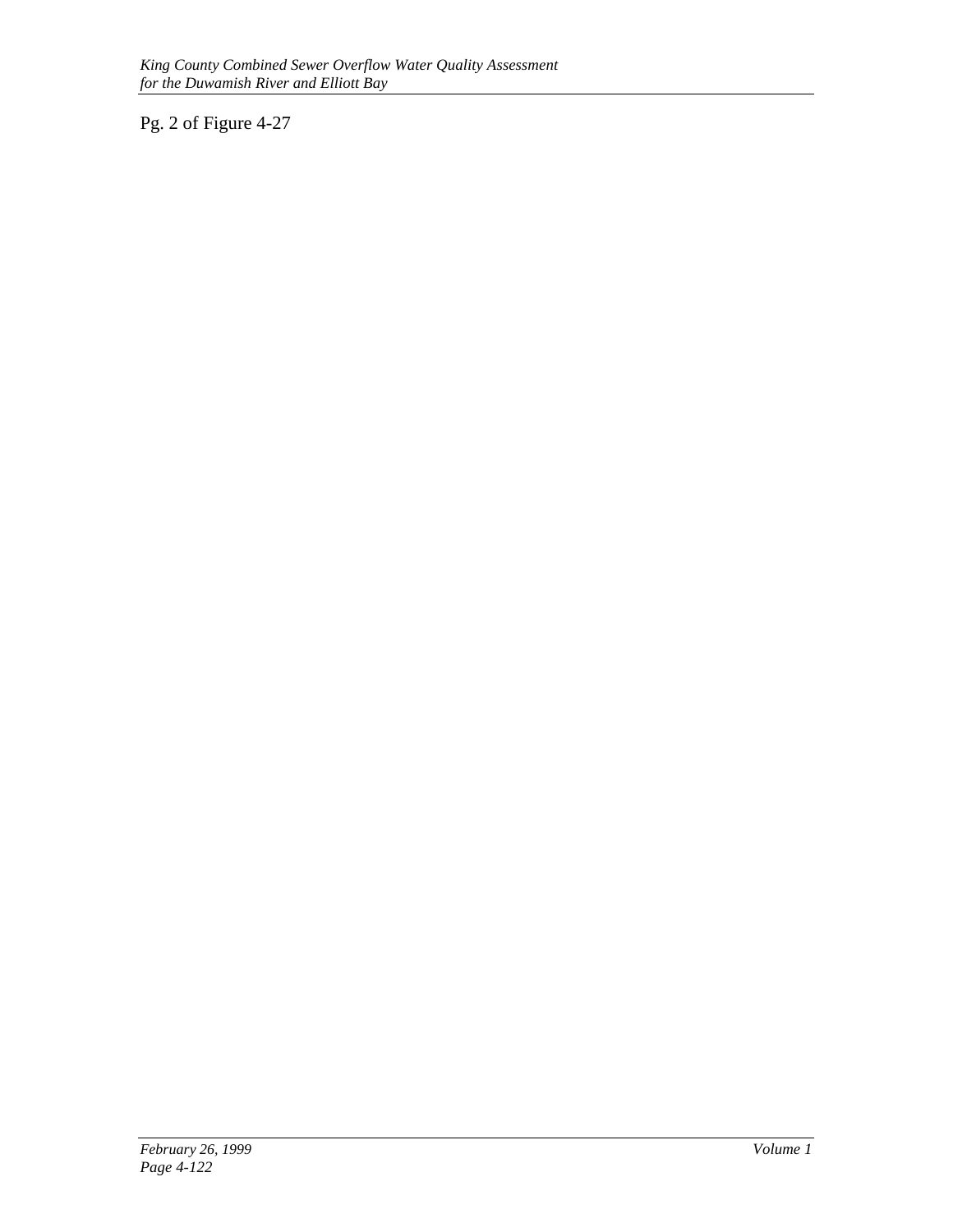(Appendix B-2). Inorganic arsenic cancer risks from eating seafood are similar at the reference site and within the study area. The cancer risks for PCBs tended to be about 10 to 30 times higher in the study area than at the reference locations, suggesting a source of PCBs in the study area is contributing to the predicted PCB risks from eating Duwamish River and Elliott Bay seafood.

Highest arsenic cancer risks are predicted from eating sole fillet and crab (Appendix B-2). Cancers predicted from seafood consumption in this study are based on the results of studies of the occurrence of skin cancer in human populations exposed to inorganic arsenic in their drinking water. Adjustments made in exposure analysis to account for the small percentage of arsenic in tissue present as inorganic arsenic still suggests a potential for cancer risks to seafood consumers. However, as we said in our discussion of arsenic risks from direct contact with sediment, (and in Issue Paper No. 8, Appendix C), the arsenic cancer risks we have predicted may over-estimate the actual chance of contracting cancer. Recent information on how arsenic causes cancer currently is not incorporated in the U.S. EPA dose-response assessment used to derive the arsenic cancer slope factor. Therefore, it is possible that some exposure to arsenic is not associated with any cancer risk; though the current U.S. EPA slope factor is based on the assumption that any exposure poses some degree of cancer risk. How much we may have over-predicted cancer risks for arsenic through seafood consumption is unknown.

Some of the highest cancer risks predicted for PCBs are associated with eating whole body sole, though risks from PCBs are associated with all other tissues as well. As we noted when we discussed PCB cancer risks from direct contact with sediment, our PCB cancer risk estimates are based on data from studies where liver cancer was observed in exposed laboratory rats. The occurrence of cancer in laboratory animals does not conclusively indicate that this type of cancer will occur in people consuming seafood from the Duwamish River and Elliott Bay, although U.S. EPA has classified PCBs as probable human carcinogens based on the available laboratory animal data.

Table 4-31 summarizes the other chemicals that contribute to the predicted cancer risks to seafood consumers under the high exposure scenario (365 meals per year). As shown, high molecular weight PAHs also contribute cancer risks greater than one in 1,000,000 for some tissue types, but to a much smaller degree than risks posed by arsenic and PCBs (Appendix B-2). The chemicals other than arsenic and PCBs that were predicted to pose risks greater than one in 1,000,000 under the high exposure scenario typically did so for only a few tissue types. These chemicals generally were not detected in other tissue types (Appendix B-2). When these chemicals were detected, risks ranged from one in 1,000,000 to one in 1,000.

To provide additional context on the risks posed by consuming seafood in the study area, Table 4-32 summarizes an analysis of the number of seafood meals an adult would need to consume from the study area each year for 33 years to exceed the allowable cancer risk benchmark of one in 1,000,000. The number of meals that can be "safely" consumed varies by type of seafood and location. This number is typically very low across all seafood types (in some cases less than one full seafood meal per year) and is the same for CSO and without CSO conditions. The lowest number of meals for PCBs is associated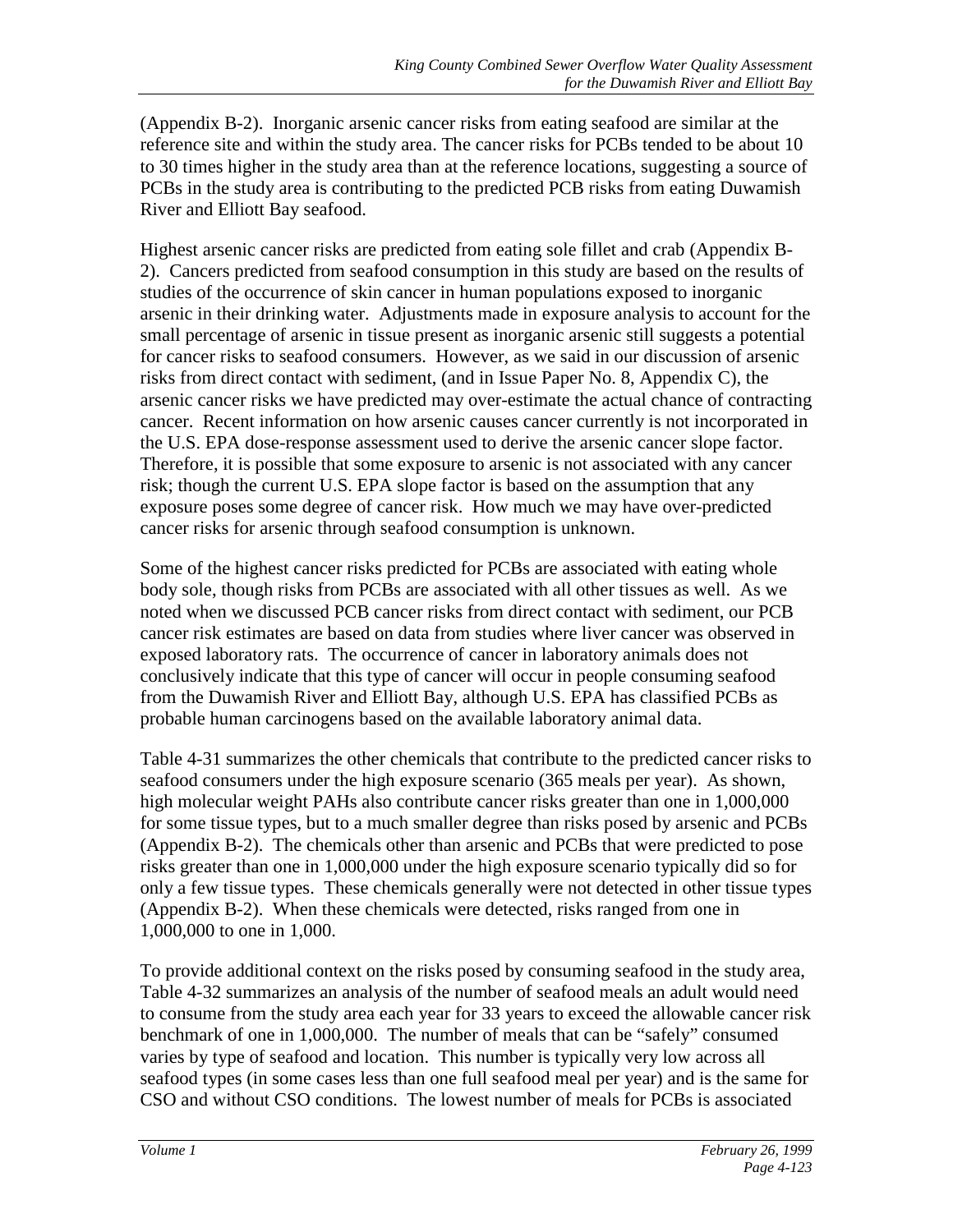#### **Table 4-31. Chemicals Predicted to Pose Cancer Risks Greater than One in 1,000,000 Under High Exposure Assumptions (365 Meals per Year)**

| <b>Substance</b>               | <b>Tissue Type</b>                                                                                                           | Location                                      |  |  |  |  |  |  |  |
|--------------------------------|------------------------------------------------------------------------------------------------------------------------------|-----------------------------------------------|--|--|--|--|--|--|--|
| <b>PCBs</b>                    |                                                                                                                              |                                               |  |  |  |  |  |  |  |
| Aroclor 1254                   | All                                                                                                                          | Duwamish River, Elliott Bay,<br>and reference |  |  |  |  |  |  |  |
| Aroclor 1260                   | Salmon, raw and cooked sole, whole body<br>sole, raw and cooked crab, raw and cooked<br>crab hepatopancreas prawns and perch | Duwamish River, Elliott Bay,<br>and reference |  |  |  |  |  |  |  |
| <b>PAHs</b>                    |                                                                                                                              |                                               |  |  |  |  |  |  |  |
| Benzo(a)anthracene             | Mussels, raw crab                                                                                                            | Duwamish River, Elliott Bay                   |  |  |  |  |  |  |  |
| Benzo(a)pyrene                 | Perch, raw crab                                                                                                              | <b>Elliott Bay</b>                            |  |  |  |  |  |  |  |
| Benzo(b)fluoranthene           | <b>Mussels</b>                                                                                                               | Duwamish River                                |  |  |  |  |  |  |  |
| Chrysene                       | Mussels, raw crab                                                                                                            | Duwamish River, Elliott Bay                   |  |  |  |  |  |  |  |
| <b>Metals</b>                  |                                                                                                                              |                                               |  |  |  |  |  |  |  |
| Arsenic                        | All                                                                                                                          | Duwamish River, Elliott Bay,<br>and reference |  |  |  |  |  |  |  |
| Other                          |                                                                                                                              |                                               |  |  |  |  |  |  |  |
| Bis(2-ethylhexyl)<br>phthalate | Salmon, mussels, prawns, squid                                                                                               | Duwamish River, Elliott Bay,<br>and reference |  |  |  |  |  |  |  |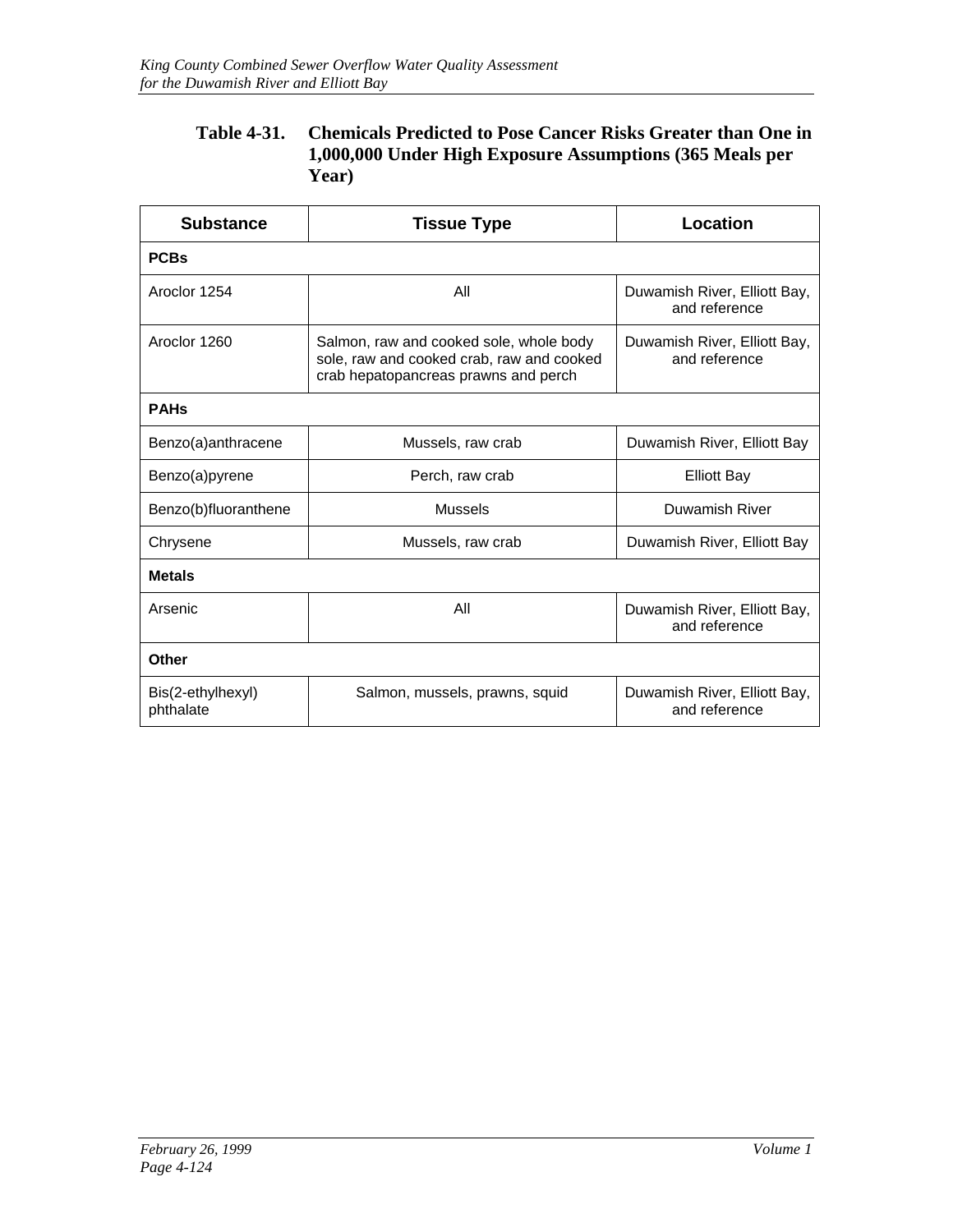|                       | Sole Fillet<br>Raw | <b>Whole Body Sole</b> | Perch      | Salmon | Hepatopancreas<br>Crab | Raw Crab   | Mussel    | Cooked Sole | <b>Cooked Crab</b> | Cooked Crab<br>Hepatopancreas | Rockfish  | Prawn     | Squid |
|-----------------------|--------------------|------------------------|------------|--------|------------------------|------------|-----------|-------------|--------------------|-------------------------------|-----------|-----------|-------|
| <b>Duwamish River</b> |                    |                        |            |        |                        |            |           |             |                    |                               |           |           |       |
| Arsenic               | 0.2                | 0.3                    | 1.6        | 2.6    | $\mathbf{1}$           | 0.1        | 2.7       | 0.1         | 0.3                | N/AP                          | N/AP      | N/AP      | N/AP  |
| <b>PCBs</b>           | 0.7                | 0.2                    | 0.4        | 3.2    | 0.5                    | 0.9        | 5.5       | 0.4         | 1.6                | N/AP                          | N/AP      | N/AP      | N/AP  |
| Other                 | <b>ND</b>          | ${\sf ND}$             | ${\sf ND}$ | 36.7   | ND                     | ${\sf ND}$ | 22.3      | <b>ND</b>   | ${\sf ND}$         | N/AP                          | N/AP      | N/AP      | N/AP  |
| <b>Elliott Bay</b>    |                    |                        |            |        |                        |            |           |             |                    |                               |           |           |       |
| Arsenic               | 0.3                | 0.3                    | 2.1        | N/AP   | 0.9                    | 0.1        | 2.1       | 0.2         | 0.1                | 1.3                           | 2.0       | 0.1       | 0.5   |
| <b>PCBs</b>           | 12.6               | 1.0                    | 1.0        | N/AP   | 0.5                    | 1.3        | <b>ND</b> | 2.7         | 3.7                | 0.8                           | 1.5       | 13.6      | 6.2   |
| Other                 | <b>ND</b>          | <b>ND</b>              | 1.1        | N/AP   | ND                     | 1.4        | 16.6      | <b>ND</b>   | <b>ND</b>          | <b>ND</b>                     | ND        | 513.9     | 232.7 |
| Reference             |                    |                        |            |        |                        |            |           |             |                    |                               |           |           |       |
| Arsenic               | 0.2                | 0.3                    | 2.2        | 0.7    | 2.9                    | 0.6        | 2.7       | 0.1         | 0.3                | 0.6                           | 1.0       | 0.1       | N/AP  |
| <b>PCBs</b>           | <b>ND</b>          | 10.4                   | 2.3        | 10.2   | 5.4                    | <b>ND</b>  | <b>ND</b> | 9.6         | 11.2               | 3.1                           | <b>ND</b> | <b>ND</b> | N/AP  |
| Other                 | <b>ND</b>          | N/AP                   | <b>ND</b>  | 329    | <b>ND</b>              | <b>ND</b>  | <b>ND</b> | <b>ND</b>   | <b>ND</b>          | <b>ND</b>                     | <b>ND</b> | 526       | N/AP  |

#### **Table 4-32. Number of Meals An adult Must Eat Pear Year for 33 Years to Achieve Lifetime Excess CancerRisk of One in 1,000,000**

ND – Chemical not detected in this seafood.

N/AP – Not Applicable, seafood not collected and analyzed from this location.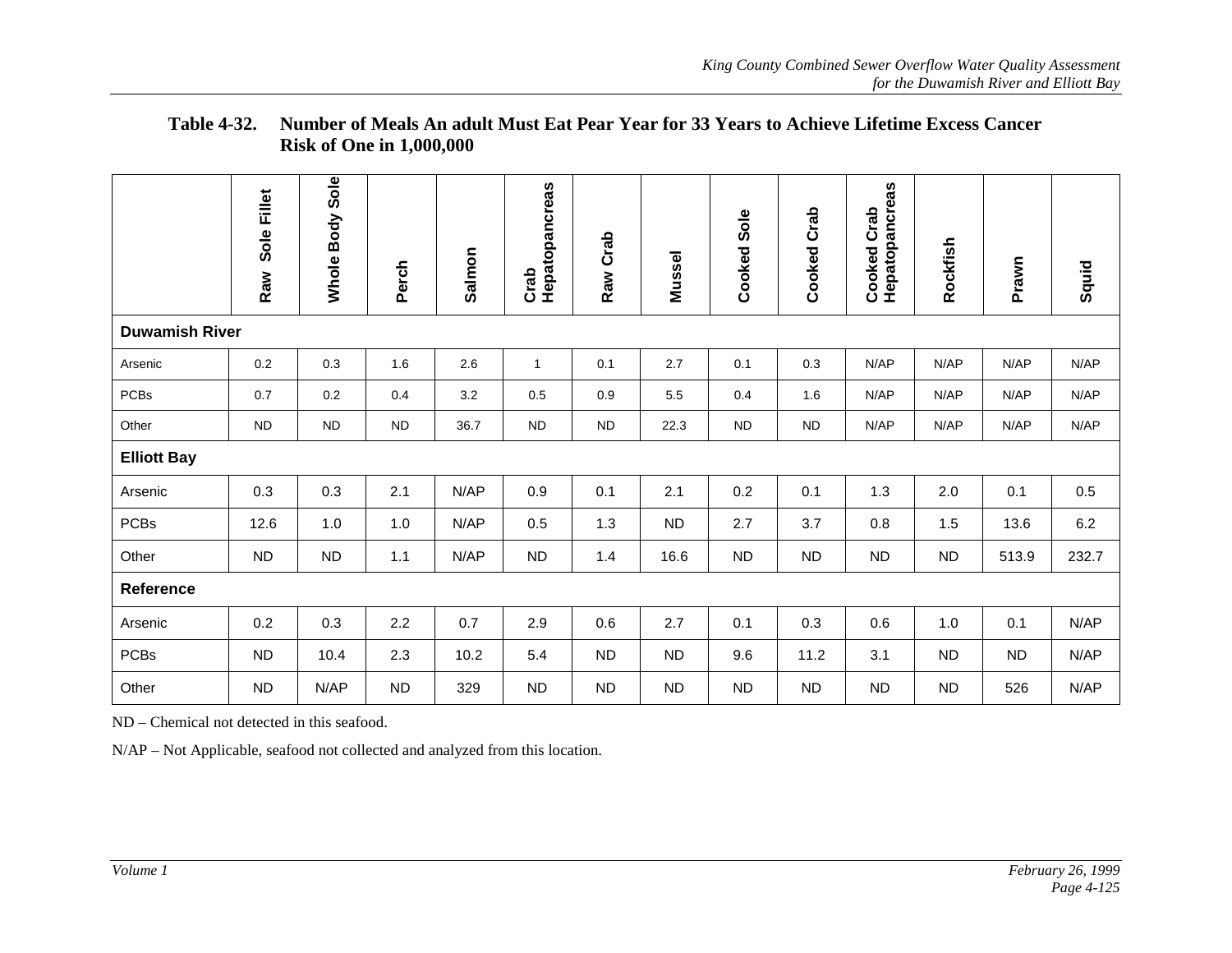with seafood caught and consumed from the Duwamish River. For arsenic, the low number of meals (again, generally less than one meal) that can be consumed is similar between the study area and the reference locations; indicating the importance of naturally occurring arsenic in Puget Sound. Additional discussion on the number of seafood meals that can be consumed to remain below the benchmark cancer risk level for arsenic and PCBs is provided in Appendix B-2. Because similar cancer risks are predicted for the without CSO scenario as under baseline conditions, similar numbers of meals per year are required under the without CSO scenario to achieve a 1 in a 1,000,000 cancer risk.

*Pathogen Risks Posed by Eating Seafood.* The analysis of fecal coliform concentrations indicates that there is an increased risk of exposure to pathogens from consumption of shellfish from the Duwamish River and Elliott Bay. The fecal coliform water quality standards for Elliott Bay (geometric mean of 14 colonies per 100 ml and a concentration not to be exceeded by more than 10 percent of the samples of 43 colonies per 100 ml) were designed to be protective of shellfish harvesting from marine waters. As shown in Figures 4-19, 4-20 and 4-21 and described in Appendix B-2, fecal coliform concentrations in the river and bay frequently exceed these standards. Fecal coliform concentrations in the bay are predicted to exceed the standards less frequently under without CSO conditions than baseline conditions, especially north and west of the Denny Way CSO. These results indicate the potential for a reduction, although not an elimination of health risks from the consumption of shellfish from Elliott Bay with CSO removal.

Quantitative risk estimates based on exposures to viruses and *Giardia* in shellfish were not calculated because of limited exposure data on virus concentrations in shellfish.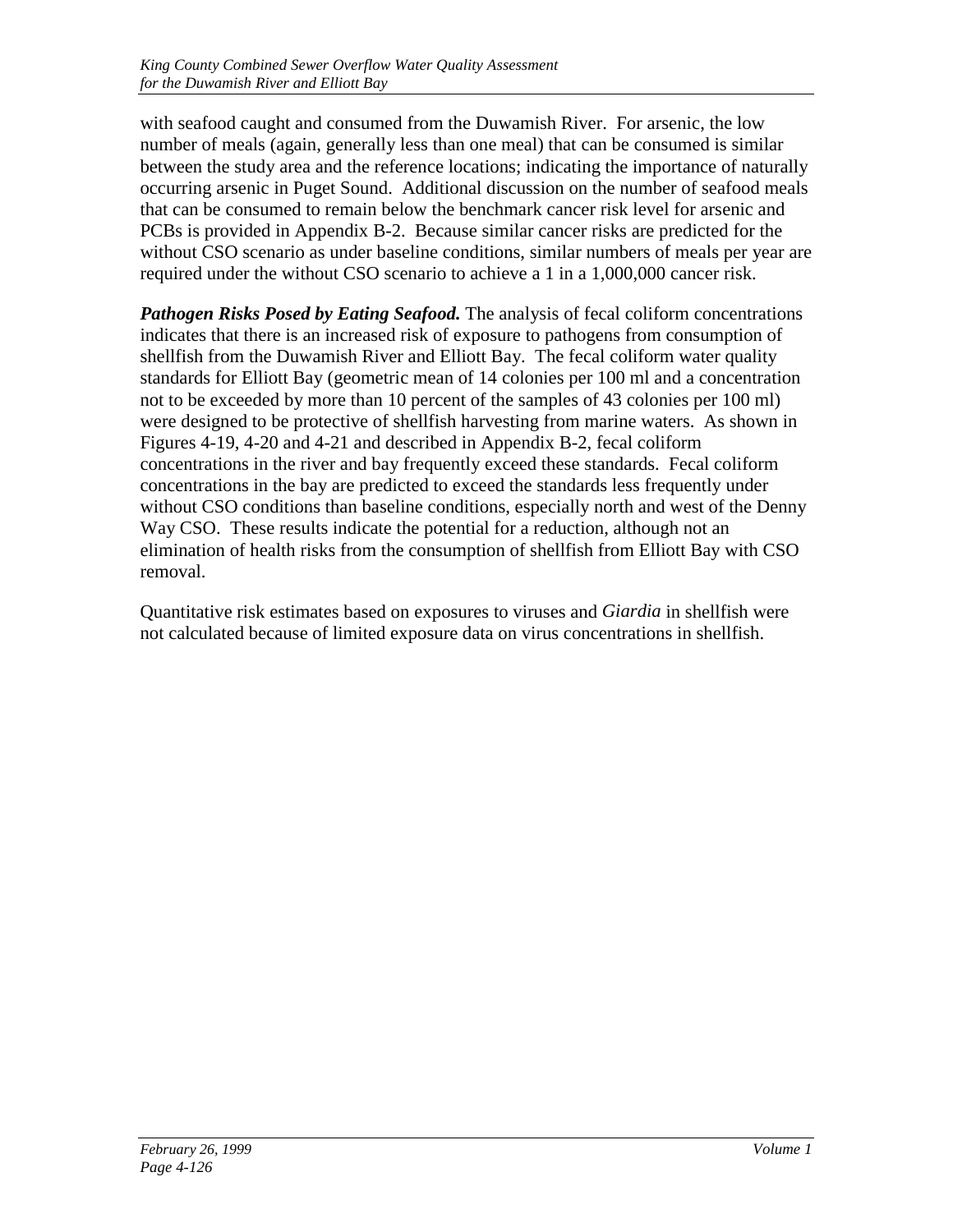# **5. UNCERTAINTY**

## **5.1 Background**

The project team believes that the findings of the CSO Water Quality Assessment are sound. However, not only in this study but whenever people assess environmental quality, questions and concerns about uncertainty arise. Environmental systems are complex, varied and ever changing, so environmental quality assessments are inherently uncertain but nonetheless necessary. These assessments influence decisions about environmental and economic values people care about and want to protect. As such, they want assurance of the assessments' reliability.

How best to report and assess uncertainties in environmental quality assessments is a very complicated question. Ignoring uncertainties can lead to bad decisions, but so can considering them. The pitfalls of uncertainty analysis are difficult to explain. Two of the best attempts to date are books published almost a decade ago. One is a Resources for the Future publication by Adam Finkel, entitled *Confronting Uncertainty in Risk Management: A Guide for Decision Makers* (Finkel 1990). The other is a book by Granger Morgan, Max Henrion and Mitchell Small, three professors from Carnegie Mellon University's Department of Engineering and Public Policy, entitled *Uncertainty: A Guide to Dealing with Uncertainty in Quantitative Risk and Policy Analysis* (Morgan et al. 1990). Both advocate uncertainty analysis, but warn against falling into the trap of "paralysis by analysis." A classic paper on right and wrong ways for dealing with uncertainty in making risk management decisions is "Witches, Floods and Wonder Drugs: Historical Perspectives on Risk Management" by Bill Clark (Clark 1979). Dr. Clark has a varied background that gives him a broad and interesting perspective on ecological risks. He has worked at Harvard's Kennedy School of Government; the International Institute for Applied Systems Analysis, and University of British Columbia's Institute of Resource Ecology. A compilation of classic papers on making risk management decisions under uncertainty can be found in the Resources for the Future book *Readings in Risk* (Glickman and Gough 1990). Finally, a more recent and somewhat more technical treatment of the topic can be found in the Society of Environmental Toxicology and Chemistry publication *Uncertainty Analysis in Ecological Risk Assessment* (Warren-Hicks and Moore 1998).

The proper place to begin discussing uncertainty as it relates to ecological risk assessment is by defining the term uncertainty. Uncertainty encompasses at least seven different phenomena. They are:

- *Incomplete information*, i.e., missing data.
- *Natural variability*, i.e., conditions that change over time, vary among individuals, or change with location.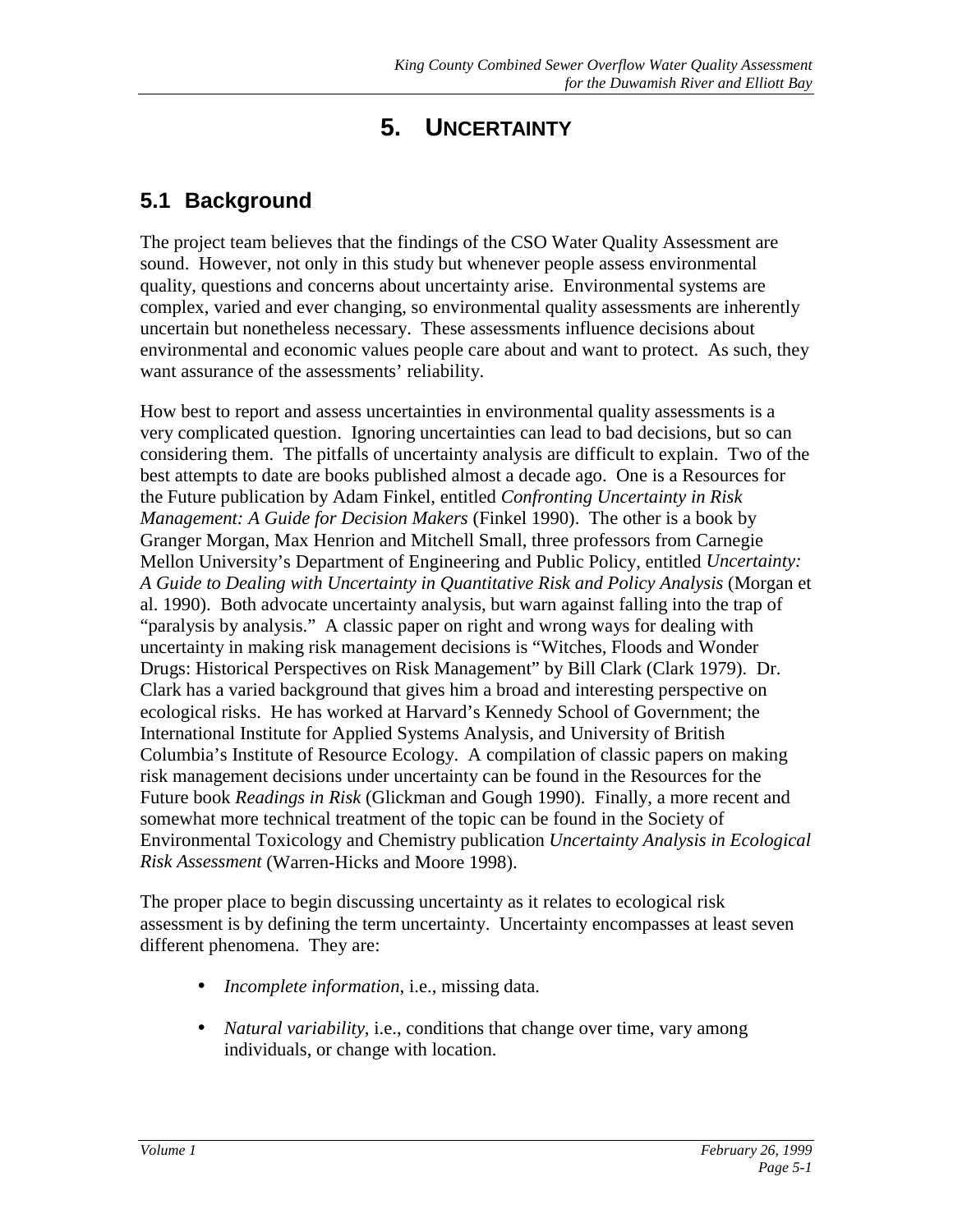- *Model structural uncertainty, i.e., uncertainties about the correct way to* describe something (like the fate of a chemical in the environment) in a model, or approximation errors, due to the fact that models are just models, not perfect representations of the real world.
- *Missing variables*, i.e., things not considered simply because we do not know about them, or enough about them, to include them in the analysis. An example of this, raised by one of the Stakeholder Committee members, is the newly emerging body of peer-reviewed and published data on the effects of estrogenic chemicals in sewage treatment plant effluent on male fish, particularly roach fish.
- *Lack of understanding*, i.e., inability to fully understand available data and models.
- *Disagreement*, i.e., legitimate differences of opinion about priorities or values that in turn affect the system being assessed or the questions we are trying to answer about it.
- *Ambiguity*, i.e., sloppiness or imprecision in defining objectives, variables, assumptions, or decision criteria.

These are just working definitions assembled for explaining the complexity of uncertainty. They are not necessarily definitive or comprehensive. Hopefully, they provide the reader with some insight and perspective on the complicated concept of uncertainty as it pertains to the WQA. Failure to distinguish among the different types of uncertainty is a major impediment to dealing with it. Even if one can tell apart the different types of uncertainty, each is difficult to understand. Lumping them just adds to the challenge.

Understanding how uncertainty "propagates," i.e., how uncertainty about one thing relates to uncertainty about something else, is another problem we face whenever we assess environmental quality. For example, how does uncertainty about the timing or magnitude of a CSO discharge affect uncertainty about the health risks to a person who swims in the Duwamish River on warm, sunny days? How does uncertainty about "other sources" affect uncertainty about the relative risks from CSOs? How does uncertainty about Puget Sound and Elliott Bay currents and tides affect uncertainty about sediment resuspension and deposition? How does uncertainty about the representativeness of laboratory data on chicken egg hatchability affect uncertainty about PCB risks to great blue herons? How does uncertainty about what outmigrating salmon eat affect uncertainty about their risks? How does uncertainty about the bioavailability of chemicals in the outmigrating salmon's prey affect uncertainty about the salmon's risks? How does uncertainty about where spotted sandpipers nest affect uncertainty about chemical concentrations in their eggs?

The questions one could ask about uncertainty in any environmental quality assessment are virtually endless. Therefore, a reductionist approach – i.e., assessing each source of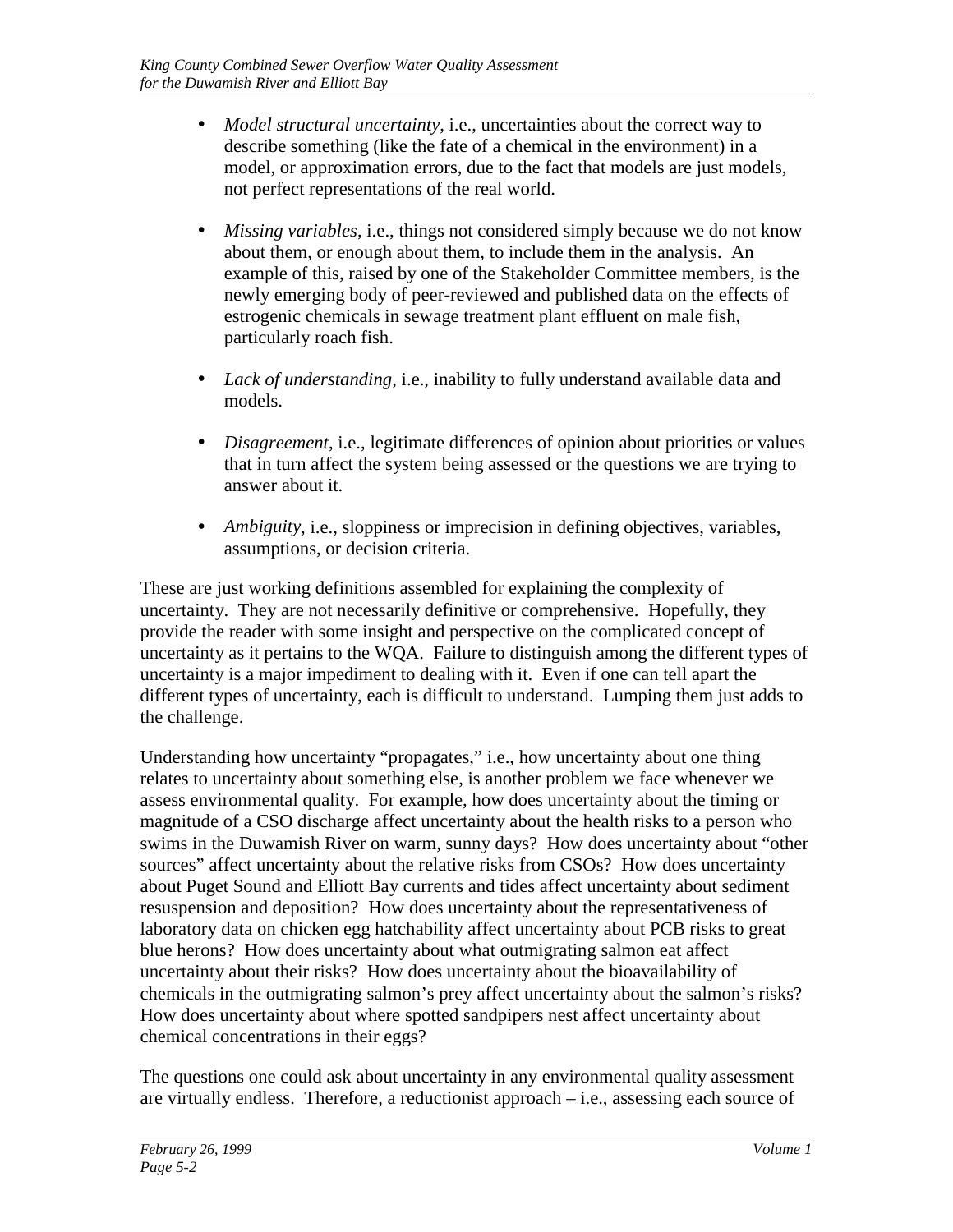uncertainty and its consequences – is infeasible. Instead, we must start with the conclusions of the assessment, and work backward to identify factors that could significantly change those conclusions. This "top-down" approach to uncertainty analysis focuses on identifying sources of uncertainty that are important, in the sense of affecting the reliability of the assessment's key findings.

The remainder of this section follows a top-down approach to uncertainty analysis. As such, it addresses each of the key findings of the WQA in turn. For each of the key findings, we attempt to assess the importance of the seven types of uncertainty described above. Some types of uncertainty are more amenable to analysis than others. It is difficult to assess the importance of uncertainty due to missing variables, because in general we do not know what the missing variables are. An example of a missing variable might be a chemical whose toxicity has not been discovered or scientifically verified, for example, or an undiscovered process affecting a chemical's fate in the environment. Lack of understanding is another type of uncertainty that is difficult to assess, because it is different for every person, depending on their reference and familiarity with the specific analysis, the data used, general risk assessment methods, environmental toxicology and chemistry, estuarine ecology, mathematical modeling techniques, etc. With these caveats, we will attempt to describe the uncertainties in the key findings of the WQA, and identify their sources. Next, we evaluate the uncertainty associated with each of the WQA's key findings in turn. We then close this section with a statement about the potential uncertainties associated with using the tools and data developed in this WQA for future investigations.

# **5.2 Uncertainty in Key Findings**

## **5.2.1 Overall Finding**

#### *We found clear evidence of potential risks to aquatic life, wildlife, and people, under both baseline and without CSO conditions.*

This is the overall conclusion of the WQA, and we are confident of its reliability. We discuss the reasons why in Sections 5.2.2 (Aquatic Life), 5.2.3 (Wildlife) and 5.2.4 (People).

## **5.2.2 Aquatic Life**

#### *The WQA found minimal risks to aquatic life from chemicals in the water column, no apparent risks to juvenile salmon from direct exposure to chemicals in the water, and no apparent risks to salmon smolt from consuming amphipods in the Duwamish Estuary.*

This conclusion is based on the fact that all observed and predicted water column exposure concentrations fell below water quality criteria, below the estimated fifth percentile of the distribution of TRVs in the aquatic community, and below the TRVs for salmonids. Issue Paper #6, *Aquatic Life and Wildlife Toxicology* (Appendix C), and the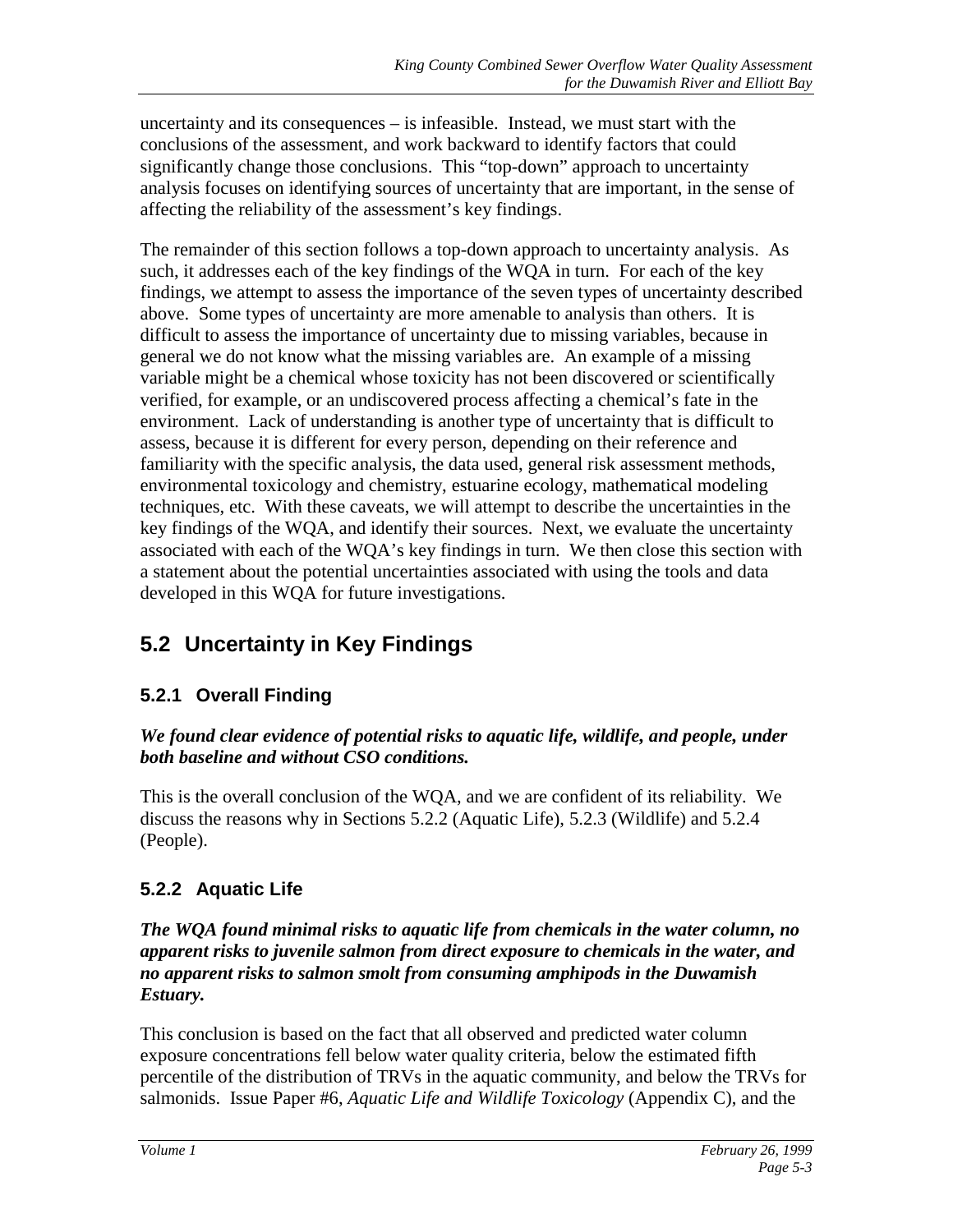aquatic ecological risk assessment appendix describe the details of the methods and assumptions used to derive aquatic TRVs. The exposure estimates used in the risk assessment are monthly maximum acute and chronic values. While exposure estimates for individual locations and times contain uncertainties, the fact that exposure estimates were consistently below levels of concern throughout the study area, throughout the simulated year, indicates that water column exposure concentrations fall below levels posing potential risk.

The greatest uncertainty about risks to aquatic life from chemicals in the water column has to do with endpoints not evaluated in the WQA, due to lack of information or understanding. For example, data recently published by the National Marine Fisheries Service (Arkoosh et al. 1998) show immunosuppression in salmon smolt from the Duwamish Estuary relative to Nisqually Estuary smolt. However, the cause of the observed immunosuppression has not been determined, so it cannot at this time be causally linked to any particular stressor or stressors, nor has it been linked to a population-level effect. Therefore, while the new immunosuppression data create uncertainty about sufficiency of the existing toxicological database, which indicates minimal risk to aquatic life from chemicals in the water column, they do not specifically point to chemicals as the cause of the observed immunosuppression. Replication of the results, demonstration of a population-level effect, and identification of physical, biological, and chemical stressors contributing to the immunosuppression are needed before we can move from a conclusion of uncertainty to a conclusion of risk.

#### *The WQA found potential risks to the benthic community from chemicals in the sediments, and localized areas of risk from sedimentation and scouring.*

Our benthic community survey of transects from the Duwamish/Diagonal CSO/storm drain and Kellogg Island demonstrated reduced benthic diversity, and increased abundance of organic enrichment-tolerant taxa near the CSO. Duwamish River sediment data have identified PCB concentrations above Washington State sediment management standards. Data from near Harbor Island indicate TBT sediment concentrations high enough to potentially pose risks near Harbor Island. TBT concentrations are attributable primarily to historic shipping activities, so are unaffected by the presence or absence of CSOs. We consider this clear evidence of potential risks to the benthic community under both baseline and without CSO conditions.

#### *Eliminating CSO discharges could increase benthic diversity in the CSO footprint, although the effects of other nearby discharges (i.e., storm drains) could at least partially offset the nearfield benefits of removing CSOs.*

It is clear that CSOs cause organic enrichment in depositional areas near the CSO pipe (the footprint). In addition, the solids in CSOs contain chemicals (specifically 1,4 dichlorobenzene and bis(2-ethylhexl)phthalate, but potentially others) at concentrations that exceed Washington State sediment management standards, and are elevated relative to surrounding sediments. Removing CSOs would over time eliminate CSO footprints. However in some cases there are storm water discharges at or near the CSO discharge point that also are likely contributing to the footprint. These discharges would continue if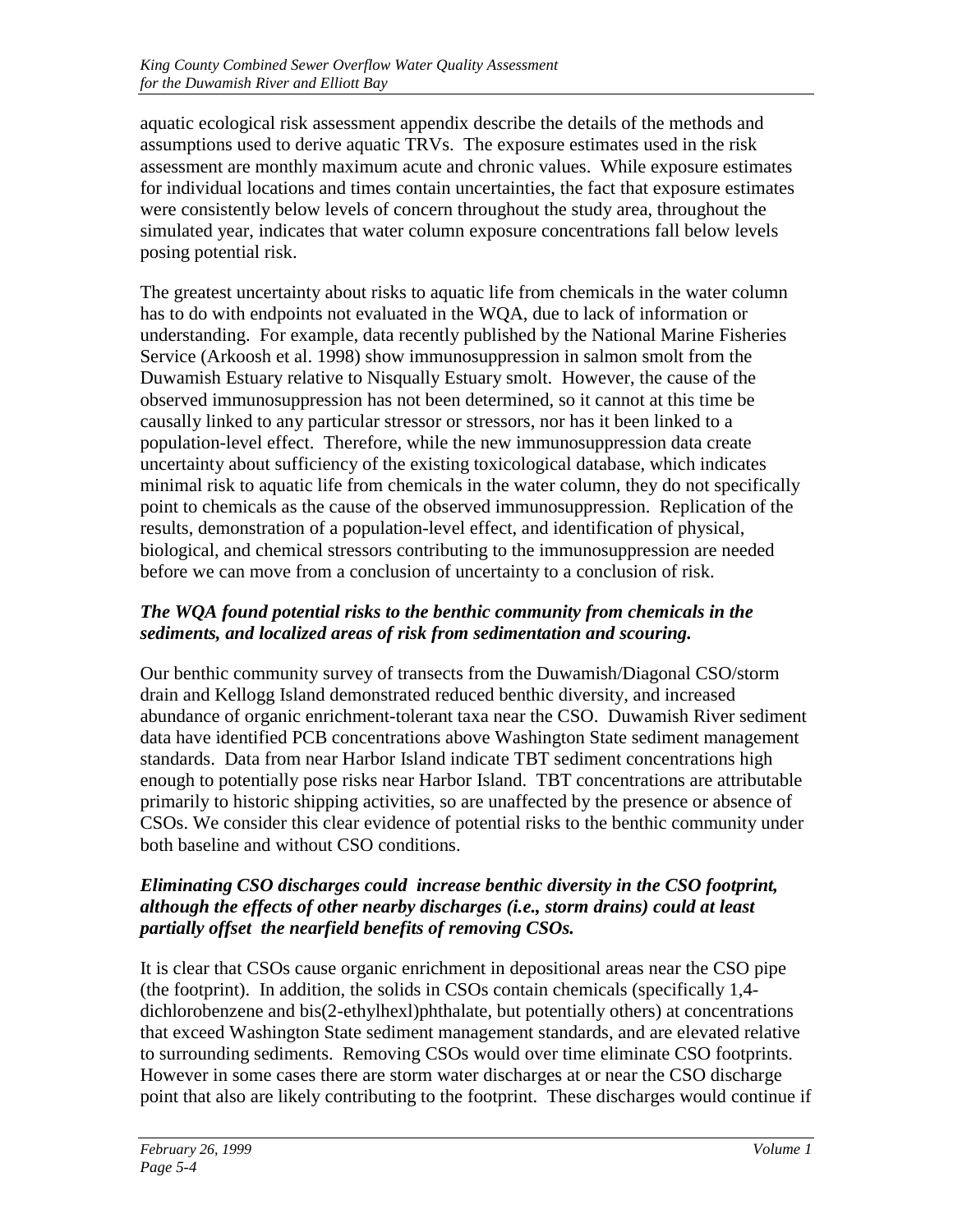CSOs were removed leaving a storm drain footprint. Therefore, it is uncertain how effective CSO control will be at increasing benthic community diversity in the footprint areas.

### **5.2.3 Wildlife**

#### *The WQA found relatively high risks to spotted sandpipers from lead in their food, and lower risks to bald eagles, great blue herons and river otters. The WQA found no discernible differences in risks to wildlife under baseline and without CSO conditions.*

We collected prey items for our wildlife receptors (bald eagle, great blue heron, river otter and spotted sandpiper) and measured chemical concentrations in the prey. We used data and exposure models from the scientific literature, as described in the U.S. EPA's *Wildlife Exposure Factors Handbook*, to estimate how much chemical exposure these wildlife receptors would receive from their prey, and compared these estimates to toxicity reference values (TRVs) derived from the scientific literature (Appendix B-3). An issue paper (Issue Paper #6) on aquatic life and wildlife toxicology, and uncertainties associated with TRVs, was developed, shared and discussed with our stakeholder and peer review committees during the analysis phase of the WQA (Appendix C). The TRVs incorporate uncertainty factors to prevent overestimation bias, for example due to interspecies variability and potentially more sensitive endpoints than those tested (Appendix B-3).

The wildlife risk assessment found that lead in amphipods eaten by spotted sandpipers could cause exposures hundreds of times higher than the sandpiper's lead TRV. The range of uncertainty in the spotted sandpiper's lead HQ was 24 to 481, with a sample mean of 112. These HQs are about ten times higher than those calculated for the reference sites. This uncertainty distribution accounts for uncertainty in the average concentration in the spotted sandpiper's diet and uncertainty about average body weight and food ingestion rate. Details of how uncertainties were treated in the exposure and effects characterizations are presented in the wildlife risk assessment appendix. However, it is worth pointing out that not all sources of uncertainty are accounted for in the analysis. Most notably, there is a model structural uncertainty that is not accounted for. Specifically, the lead TRV is based on reproductive effects, but spotted sandpipers generally are thought not to breed in the Duwamish Estuary or Puget Sound. Our exposure model does not take into account lead depuration that may occur between exposure in the Duwamish Estuary, and nesting elsewhere. As such they contain an unquantified overestimation bias. Nonetheless, the range of spotted sandpiper lead HQs is sufficiently high to clearly indicate potential risks to wildlife in the Duwamish Estuary. Lead risk estimates are the same for baseline and without CSOs, because the source of the lead is historically contaminated sediments near Kellogg Island.

The same sources of uncertainty were evaluated for the other three wildlife receptors as for the sandpiper. These include uncertainty about exposure concentrations, uncertainty about body weight and food ingestion rate, and uncertainty about the TRV. These uncertainties were treated probabilistically. Uncertainty about dietary composition was also evaluated through sensitivity analysis. Specifically, we estimated risk separately for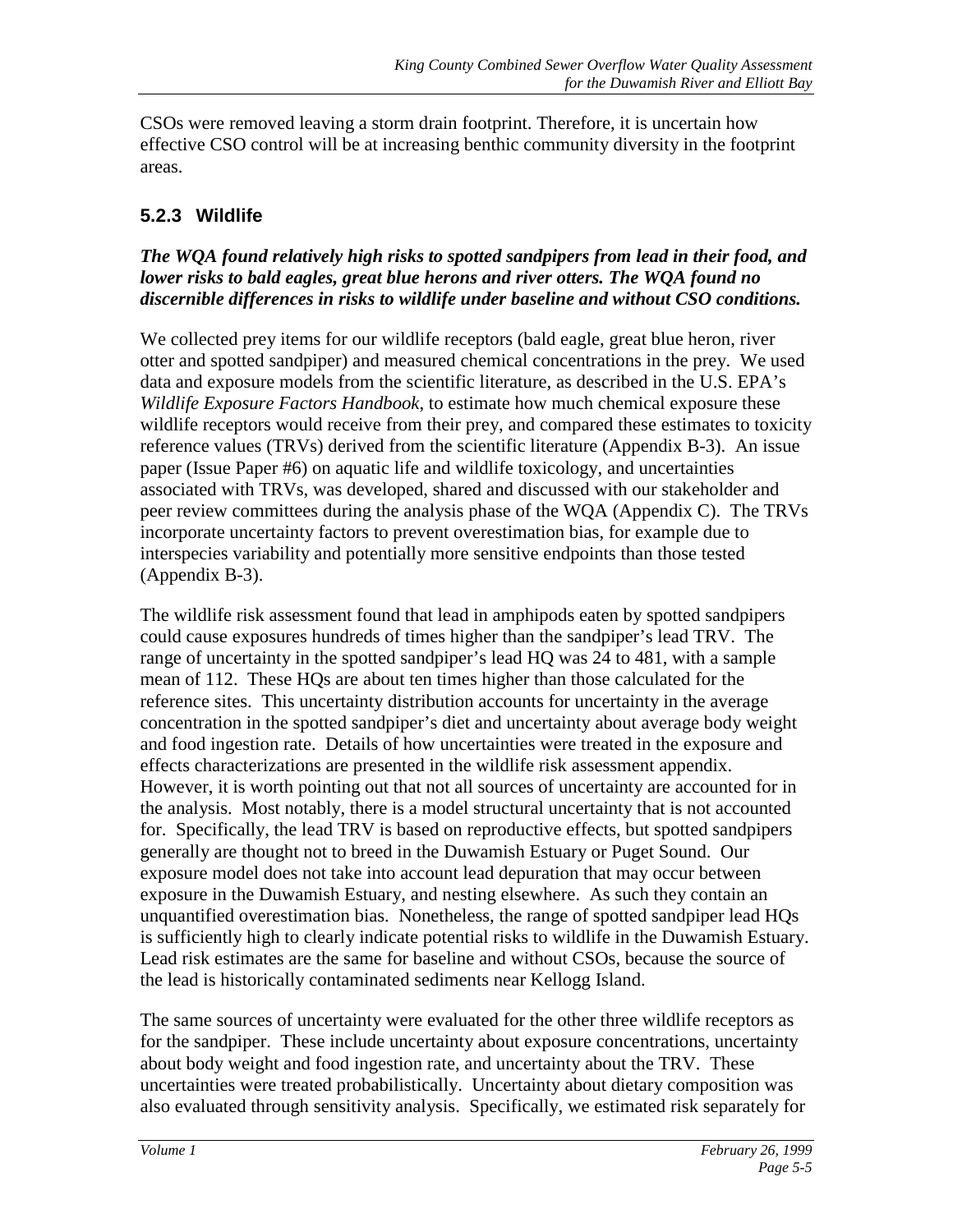each prey species collected (i.e., assuming each prey species in turn comprised 100 percent of the receptor's diet). This allowed us to see how variability in prey species body burdens affected wildlife risk estimates. Final risk estimates were computed using an overall average prey concentration for each chemical of potential concern.

There is an additional source of uncertainty in the bald eagle risk estimates, due to the fact that we used fish tissue concentrations to estimate dietary exposure to COPCs. As we note in the Appendix B-3, in the section *Sources of Environmental Concentration Data*, bald eagles are opportunistic feeders whose diet may be comprised of a variety of species, not all of which were sampled in the Duwamish Estuary. We based our bald eagle exposure estimates on shiner perch and (adult) salmon data. We did not have waterfowl tissue data, though waterfowl may be part of the bald eagle's diet. If waterfowl tissue concentrations are higher than shiner perch and salmon tissue concentrations, our use of the fish data to estimate the bald eagle's exposure would introduce an underestimation bias. Conversely, if waterfowl tissue concentrations are lower than the shiner perch and salmon tissue concentrations, our exposure estimates are biased to overestimate the bald eagle's risk.

We did estimate HQs greater than one for the bald eagle, great blue heron, and river otter, specifically for lead (for all three receptors) and also arsenic for the river otter. The probability of the arsenic HQ exceeding one for the river otter was less than 10 percent, with an estimated minimum of 0.2 and maximum of 2.5. The results were the same for baseline and without CSOs. The lead HQs for river otter ranged from about 0.5 to 6, with about a two-thirds probability of exceeding one. The lead HQs for the great blue heron ranged from about 0.4 to 4 during fledgling season, with about a 25 percent probability of exceeding one. The lead HQs for the bald eagle ranged from about 0.3 to 3, and also had about a 25 percent probability of exceeding one. These risk estimates do not contain any intentional biases, other than safety factors on the TRVs for inter-and intra-species variability and the possibility of a more sensitive endpoint than measured (decreased litter size for arsenic and reproductive endpoints for lead). Removing these safety factors would reduce the maximum HQs below one, indicating that the presence or absence of risk to the eagle, heron and otter is uncertain.

Uncertainty about the conclusion that removing CSOs would have no discernable effect on risks to wildlife is low. We have a reasonably good understanding that sources other than baseline CSO discharges are principally responsible for the arsenic and lead to which wildlife are exposed. Therefore, removing CSOs has little effect on risks.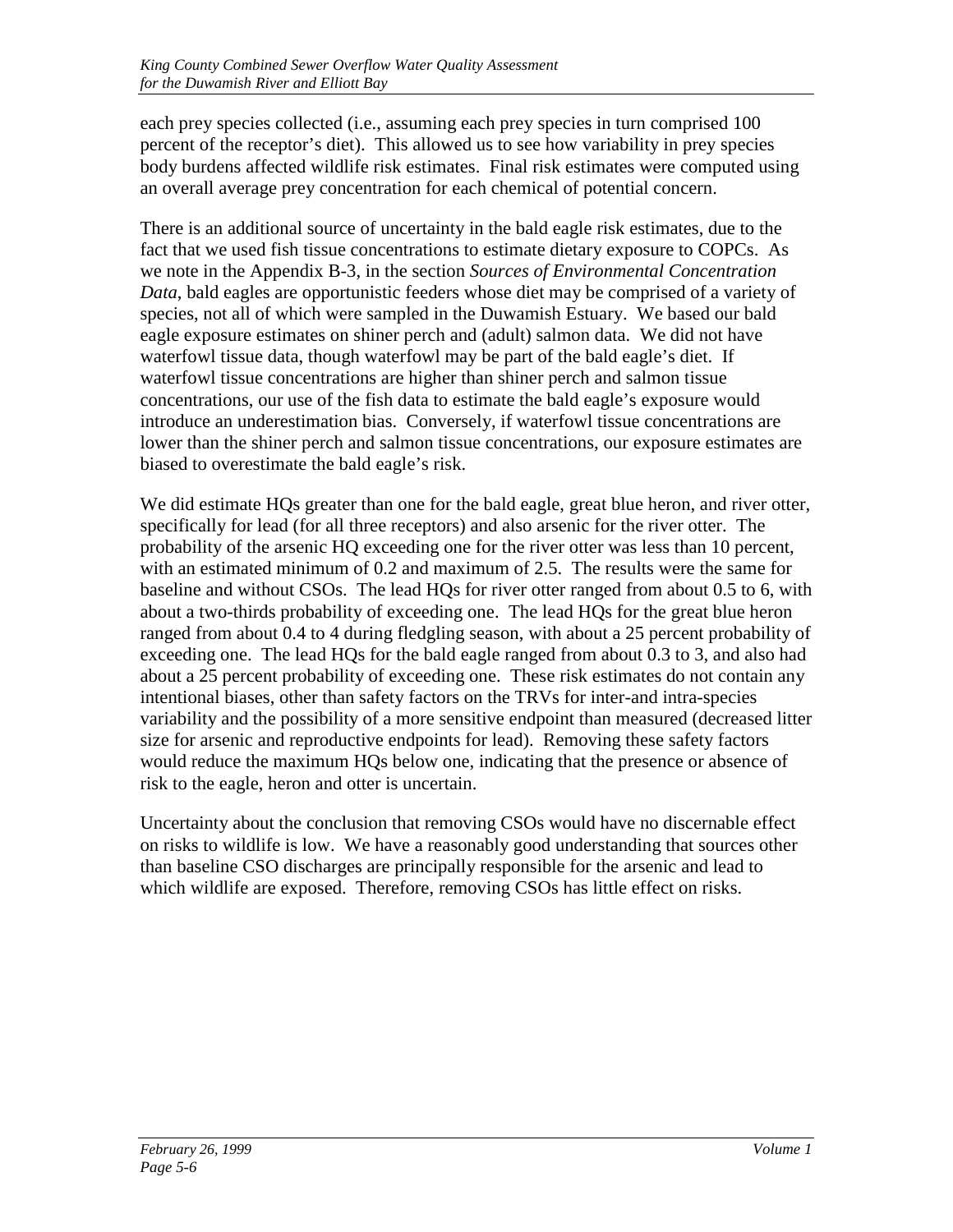### **5.2.4 People**

*The WQA found relatively high health risks from arsenic and PCBs to people that eat seafood every day. PCB risks are higher in the Duwamish Estuary than in Puget Sound, and arsenic risks are the same in the Duwamish Estuary and Puget Sound. No differences were discerned in risks to people from eating seafood under baseline and without CSO conditions.*

Our exposure estimates were based on seafood tissue concentration data and fishing survey results, so we consider them reliable. The reference doses and slope factors are U.S. EPA values. Uncertainty about the accuracy of these toxicity reference values is probably the greatest source of uncertainty in these risk estimates.

We caught fish and other forms of seafood from the Duwamish Estuary that people eat, and we measured chemical concentrations of concern in these samples. We conducted a survey that shows a small number of people catch and eat seafood from the Duwamish Estuary every day. We used standard U.S. EPA methods to estimate how much chemical exposure these people would receive from the seafood they catch and eat, and compared these estimates to U.S. EPA reference doses for non-cancer effects, and slope factors for cancer (Appendix B-2). An issue paper (Issue Paper #7) on human health toxicology and uncertainties associated with reference values was developed, shared and discussed with our stakeholder and peer review committees during the analysis phase of the WQA (Appendix C). Exposure estimates derived from our measured seafood samples exceeded reference doses, and cancer risks were on the order of one in one thousand (Appendix B-2). We consider this clear evidence of potential risks to people under baseline conditions.

The risk assessment found that the two chemicals of greatest concern from a human health perspective are PCBs and arsenic. We cannot rule out CSOs as a source of PCBs and arsenic to the estuary. However, the water quality model would overpredict measured PCB and arsenic concentrations in the estuary unless CSO inputs are small relative to other sources. Furthermore, measurements of PCB and arsenic concentrations in CSOs corroborate the model-based conclusion that the magnitude of these inputs is small relative to other sources. As a third line of evidence, the Duwamish Estuary is known to be the site of sediment PCB "hot spots" due to historical releases, and arsenic is known to occur naturally at high levels in Puget Sound, and is no higher in the estuary than in the greater sound. Taken together, these lines of evidence strongly indicate potential seafood consumption risks to people under both baseline and without CSO conditions.

The finding relating the study area risks to the greater Puget Sound is simply based on comparing PCB and arsenic concentrations in seafood collected from the Duwamish River and Elliott Bay to the same species collected from elsewhere in Puget Sound. The Duwamish Estuary and Puget Sound samples were collected and analyzed using the same sampling and analysis methods, which improves the reliability of data comparisons.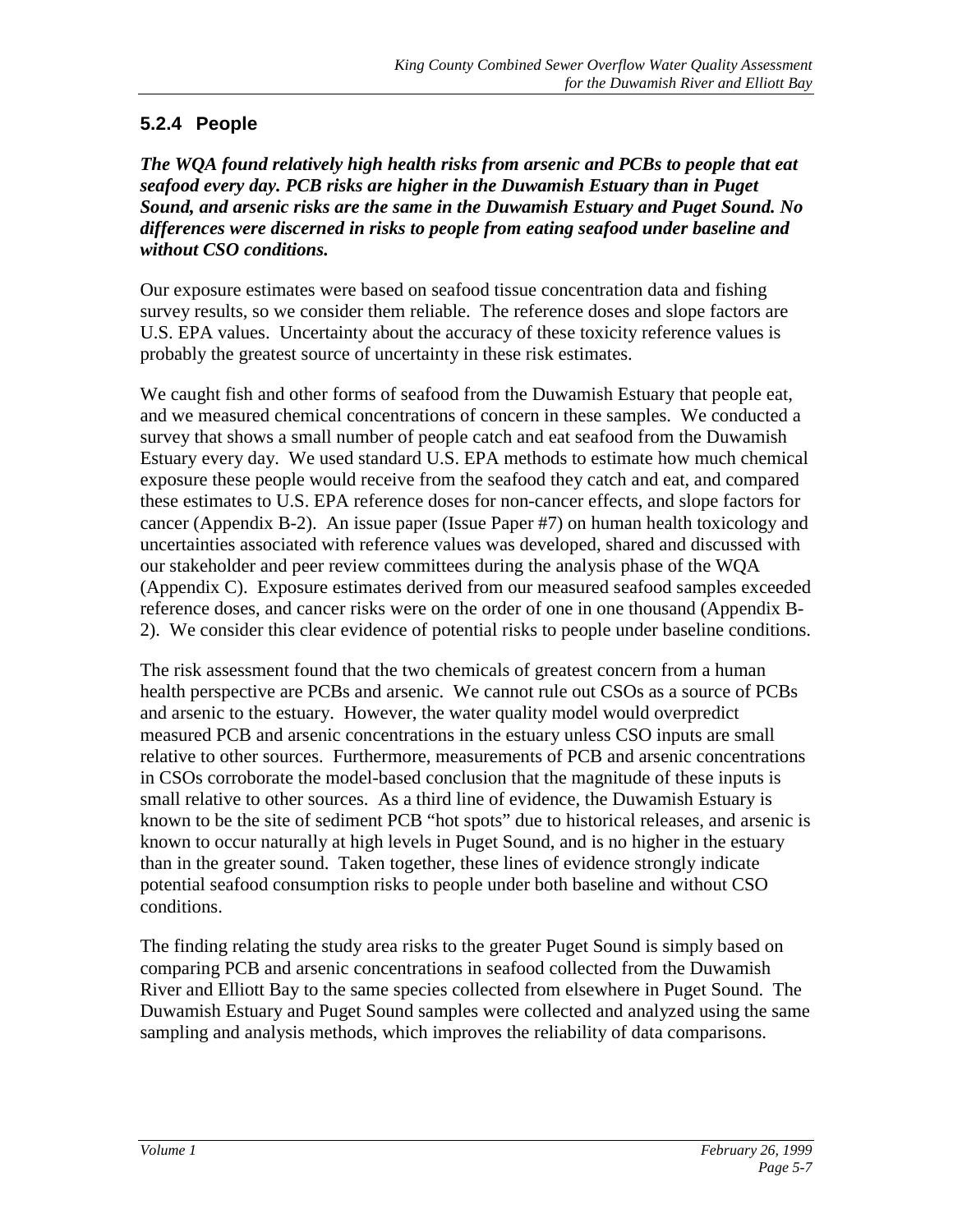*The WQA found some health risk to net fishers on the Duwamish River and Elliott Bay, and to swimmers at Duwamish Park and Duwamish Head from arsenic and PCBs, but no health risk from chemicals to SCUBA divers at Seacrest Park or to windsurfers in Elliott Bay. No differences were discerned in the health risks to net fishers or swimmers under baseline and without CSO conditions.*

These results are based on average sediment and water concentrations estimated with the Duwamish Estuary model. One source of exposure uncertainty is uncertainty about the accuracy of the assumptions about how much people use the estuary for the various activities we considered. We assessed these uncertainties through sensitivity analysis, using low, medium and high values for exposure parameters to get a range of risk estimates. We also identified the level of exposure associated with a one in a million cancer risk estimate for the direct contact exposure pathways (swimming, net fishing, SCUBA diving, and windsurfing). Cancer risks greater than one in a million only occurred for the high swimming and net fishing exposure scenarios.

A second significant source of uncertainty in these risk estimates is uncertainty about the model for estimating chemical adsorption across the skin. The model we used is the model recommended by the U.S. EPA for assessing dermal exposure. The recommendations are based on an U.S. EPA analysis of dermal adsorption that included a detailed overview of the mechanisms, measurement techniques and mathematical models of dermal adsorption (U.S. EPA 1992). The methodologies presented in that overview are theoretically derived, and subject to further revision by U.S. EPA. The procedures are described as "not official Agency guidance, rather they represent the judgments of the authors and are offered as a starting point for Agency programs to adopt/modify in light of programmatic considerations" (*ibid.*). As such, this is a source of model structural uncertainty that cannot be quantified based on current information and understanding. We can say, based on the available information, that the seafood consumption probably poses greater risks than dermal adsorption, that seafood consumption and dermal adsorption risks likely have the same principal sources (sediment PCBs and naturally occurring arsenic) and that mitigating potential seafood consumption risks by controlling the source would likely also mitigate potential dermal adsorption risks.

Uncertainty about the conclusion that removing CSOs would have no discernable effect on health risks to net fishers or swimmers is low. We have a reasonably good understanding that other sources are principally responsible for the PCBs and arsenic to which people are exposed. Therefore, removing CSOs is expected to have little or no effect on risks to netfishers or swimmers from PCBs.

#### *The WQA found risks from CSO viruses and Giardia to people who swim during or immediately after a CSO event, primarily in the Duwamish River and along the shore of Elliott Bay.*

These results are based on estimated exposures to modeled virus and *Giardia* concentrations in the river and bay resulting from CSO discharges. We have high confidence in this conclusion, because viruses and *Giardia* are present in relatively high concentrations in untreated sewage, and the CSOs are the largest source of untreated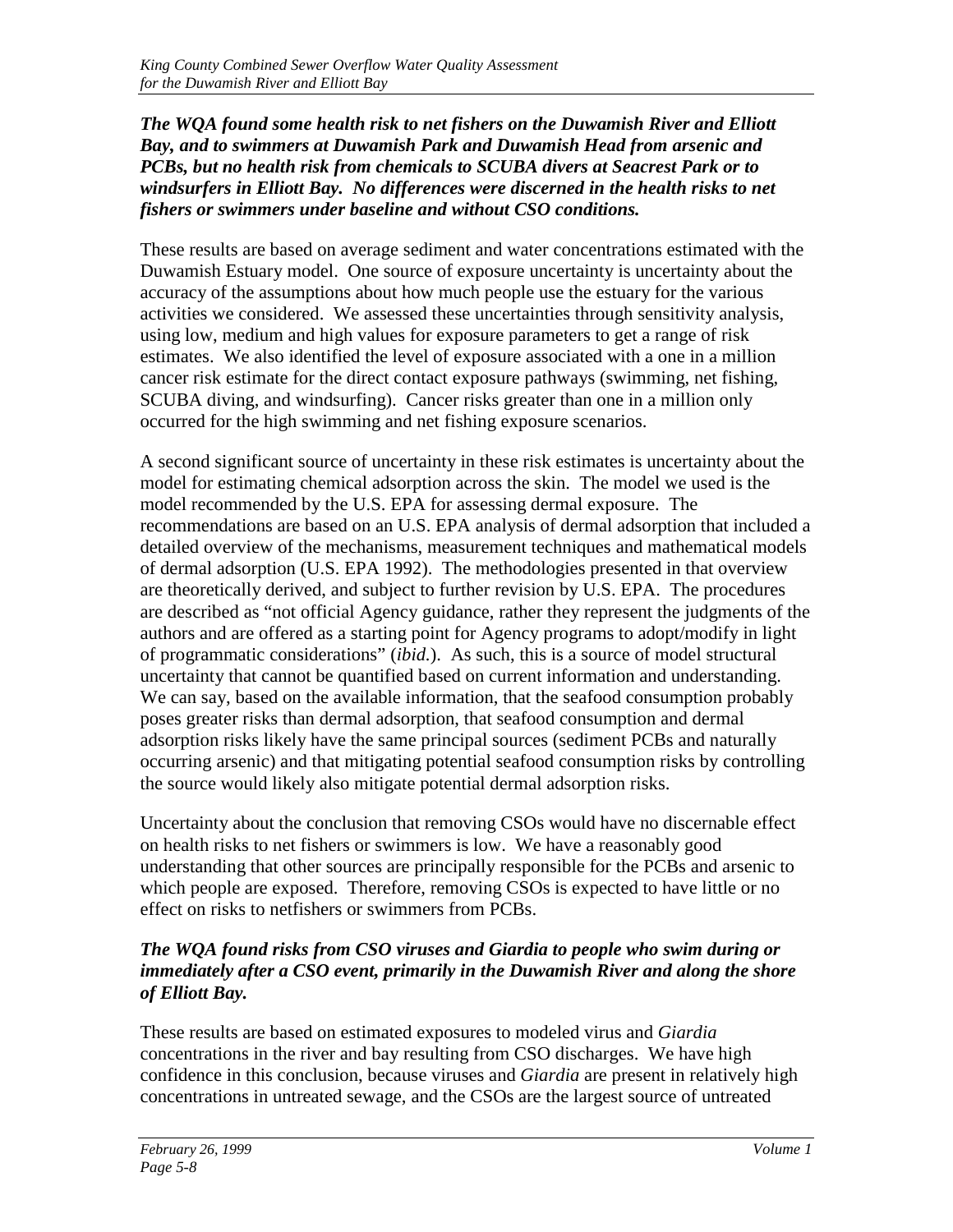sewage in the Duwamish Estuary. However, there were at least two uncertainties that prevent us from being equally confident regarding the absolute magnitude of these predicted risks. First, we did not have virus and *Giardia* concentration data in CSO discharges, but instead estimated these concentrations from limited site-specific and national average data. Recognizing this uncertainty, we used conservatively high estimates of virus and *Giardia* concentrations in CSO discharges in our model in an attempt not to underestimate risks from pathogens. Second, we did not have virus and *Giardia* concentration data in the Duwamish River and Elliott Bay, which made model calibration impossible and reduced certainty in the modeled virus and *Giardia* concentrations. Because the model was not calibrated for viruses and *Giardia*, we do not know whether the model is over- or under-predicting their concentrations resulting from CSO discharges and the absolute magnitude of the risk predictions remains somewhat uncertain.

In addition to the risk estimates based on virus and *Giardia* evidence, we evaluated fecal coliform concentrations as they compared to levels used in State standards. Fecal coliform concentrations indicate risks to people who swim in, or consume shellfish from, the Duwamish River or along the shoreline of Elliott Bay under both baseline and without CSO conditions. Based on fecal coliform concentrations, risk reductions are indicated along the Elliott Bay shoreline near the Denny Way CSO with CSO removal. We have a high degree of confidence in the fecal coliform information as corroborative evidence. It is based on measured and modeled fecal coliform concentrations throughout the Duwamish Estuary. We believe the level of uncertainty about the fecal coliform concentrations in the estuary is relatively low, and the significance of the CSO contributions reasonably well characterized by the model. There is some uncertainty associated with the correlation between fecal coliform concentrations and the potential for infection and/or illness. However, fecal coliform concentrations generally were substantially higher than the standards that are designed to be protective of public health, reducing this uncertainty.

# **5.3 Precautions For Future Investigations**

We consider the key findings of this WQA to be reliable and usable for making decisions about future controls on CSOs in the Duwamish Estuary. However, we want to caution potential future investigators who may choose to apply or build on this work. Our main precaution is that the water and sediment quality model, though calibrated with hydrodynamic and water quality data, has not yet been tested with independent data, and has not been subject to thorough sensitivity analyses. The model was calibrated using default point estimates for all its physicochemical parameters, by adjusting inputs from other sources. It is important that any future application of *any* model be closely scrutinized to see whether it will provide the type and reliability of information the investigator is seeking.

Sources of model uncertainty come from two areas, uncertainty from field sampling methods and measurements, and model assumptions. The model was calibrated against measurements recorded in the field. As a result, there are two areas from which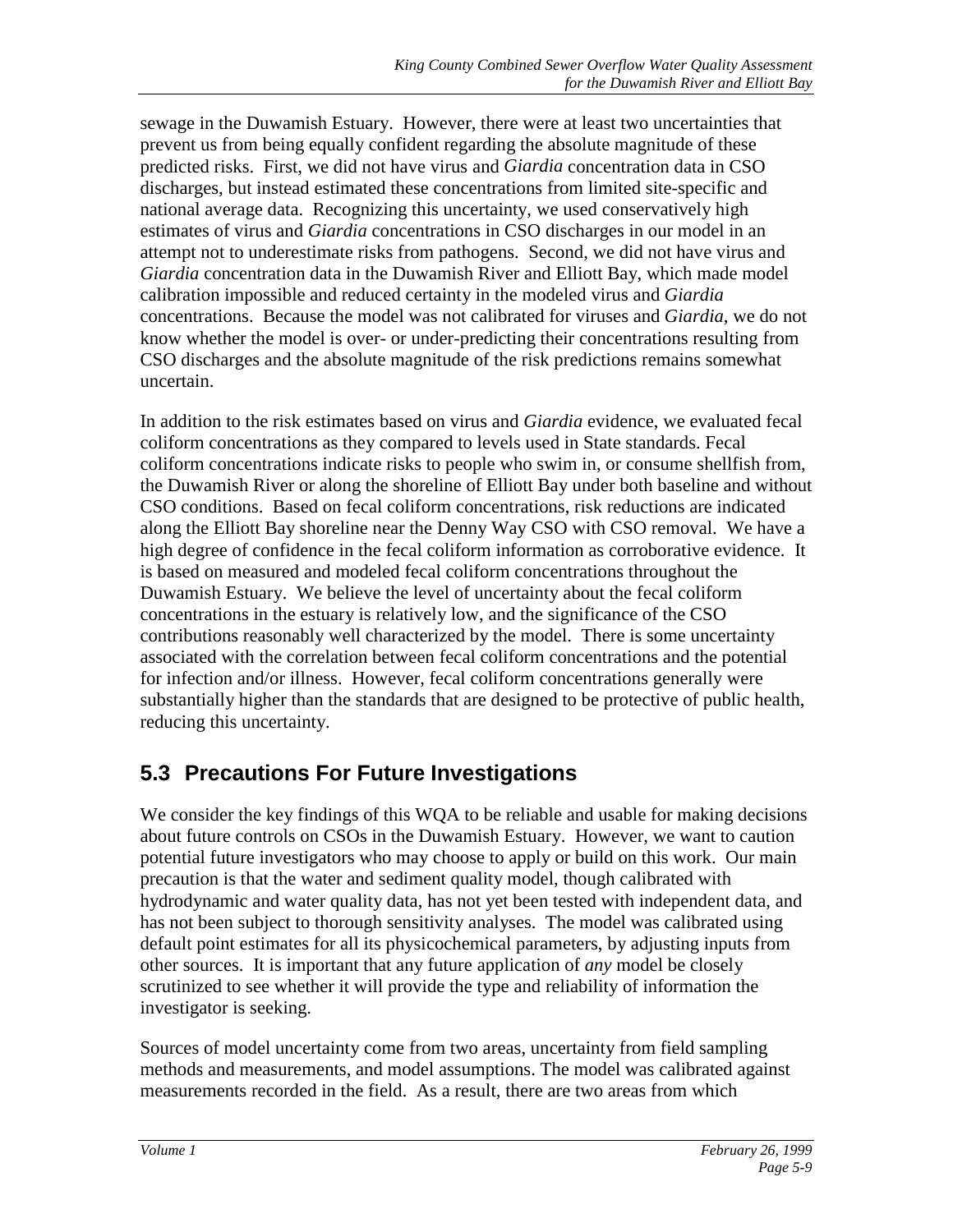uncertainty is generated: taking measurements and making predictions. Any uncertainty in measurements is propagated into the model and its predictions. In addition, the model itself adds uncertainty because it is at best an approximation of the Duwamish Estuary. Sensitivity analysis can show how perturbations in a model affect its predictions, and give insight into important sources (i.e., parameters, equations) of model structural uncertainty.

Results of the hydrodynamic calibration indicate that the model realistically predicts the water elevation and salinity distributions in our calibration data set, and indicates that the model can estimate the transport of a conservative dissolved substance. For velocity, the model appears to realistically reproduce the harmonic velocity structure but, tends to under-predict the tidally averaged water velocity in the salt wedge. The greatest effect of this uncertainty is on predictions of suspended solids settling onto sediment beds. Horizontal distributions of suspended solids that settle slowly relative to horizontal water movement are not greatly affected by smaller horizontal velocities in the salt wedge. Under-prediction of the horizontal velocity will primarily affect fast-settling solids. If the salt wedge velocity is, as we suspect, under-predicted, fast-settling particles will not travel as far before settling onto the sediment bed.

The mass calibration was performed using the calibrated hydrodynamic model to simulate water flow. The mass calibration included adjustment of total suspended solid (TSS) concentration at the Green River and Elliott Bay boundaries and settling velocities. Since the TSS concentration and associated settling velocities were adjusted to match observed conditions, any deficiencies in the hydrodynamic velocities were compensated for in the calibrated settling velocity.

The mass calibration provided estimates of other source loads. It minimized the difference in means observed and predicted concentrations, and reduced the bias in estimates of the mean. However, the model represents the estuary as a set of boxes or cells, each of which is itself well-mixed, so the model is likely to underestimate variability if used to estimate acute exposures occurring over areas smaller than the model's boxes. This is not a problem for estimating exposures to populations occupying areas larger than the model's boxes, or for estimating time-averaged exposures. For estimating sediment concentrations at a finer spatial resolution, we would recommend developing a nearfield sediment model.

It is expected that the chemical calibration (by adjusting boundary conditions) would to some extent offset errors in the hydrodynamic calibration, allowing a reasonable fit to the field data. To the extent that this may have occurred in this initial parameterization of the model, its predictive power is limited (i.e., because the hydrodynamics and boundary conditions contain offsetting errors). For this assessment, we did not attempt to extrapolate beyond the time period for which we initialized the model.

A second important caveat about the model is that a linear interpolation scheme was used to set initial sediment concentrations in model cells for which we had no sediment concentration data. This could create an overestimation or underestimation bias in initial sediment concentrations, depending on where sediments have been sampled, and the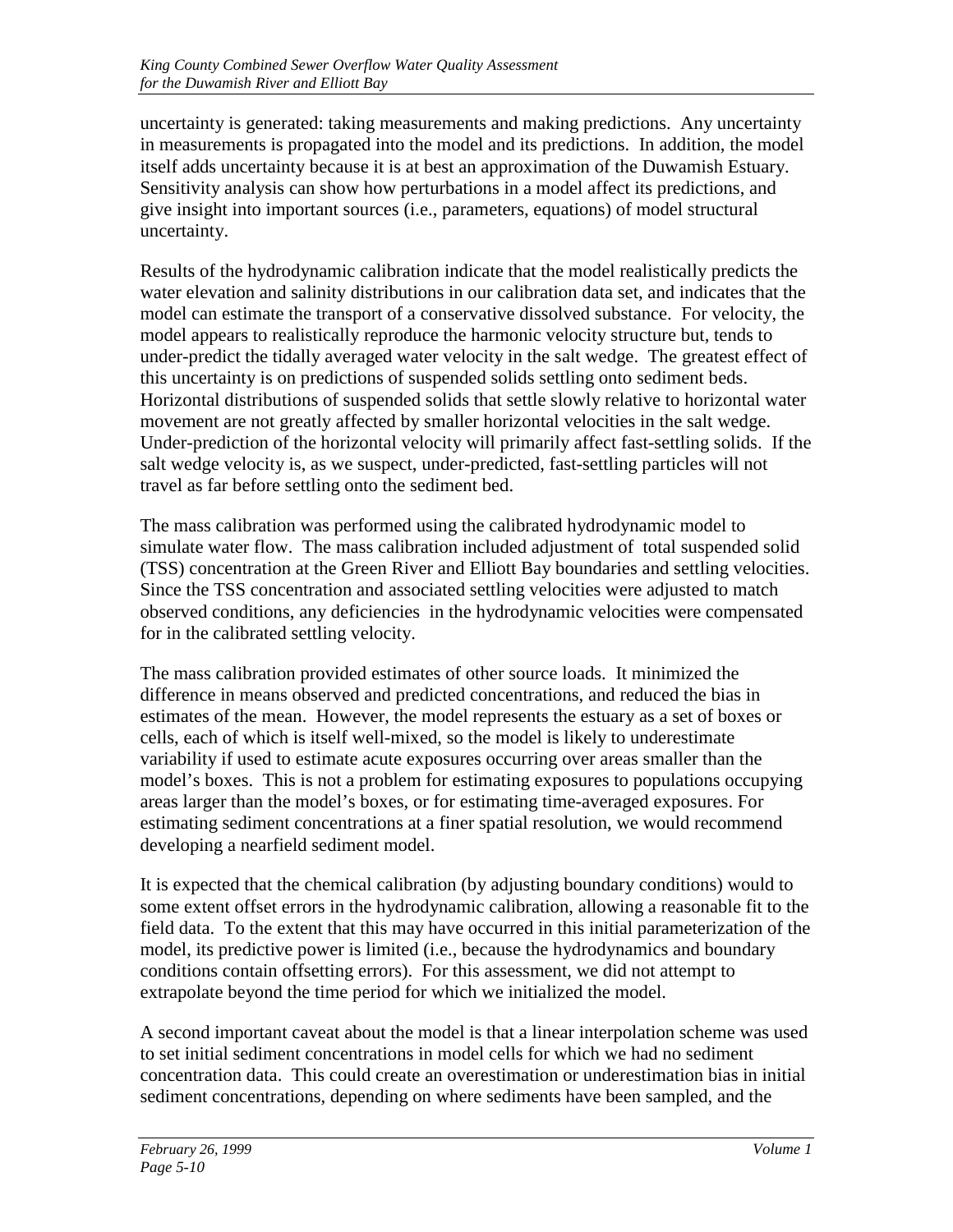nature of the sources. The worst case scenario is a localized ("hot spot") contaminant that has only been sampled in the hot spot and at the boundaries of the study area. In this case, the linear interpolation scheme would reduce initial sediment concentration as a function of distance from the hot spot, whereas a more realistic approach would be to reduce initial sediment concentration as a function of the square of the distance from the hot spot.

One way we dealt with the problems we encountered with the sediment initialization was to run the model for ten years, to allow sufficient time for initial sediments to become buried. This allowed us to better discern the difference between baseline and without CSO risks to organisms living on or in the sediment surface layer, because over time new sediments become an increasingly large fraction of the total surface sediment layer, and the importance of the initial conditions diminishes. While this approach was useful for comparing baseline and without CSO risks, a better initialization of the model, coupled with a more thorough hydrodynamic calibration, would clearly be preferred. Nonetheless, the model is useful for investigating the relative importance of CSOs in determining surface sediment concentrations, and it shows that at the level of resolution represented by the model's 512 grid cells, CSOs have little discernable impacts on sediment chemical concentrations. We would not recommend the model for estimating absolute sediment concentrations at specific locations, without a better sediment initialization and further attention to the velocity calibration in the salt wedge.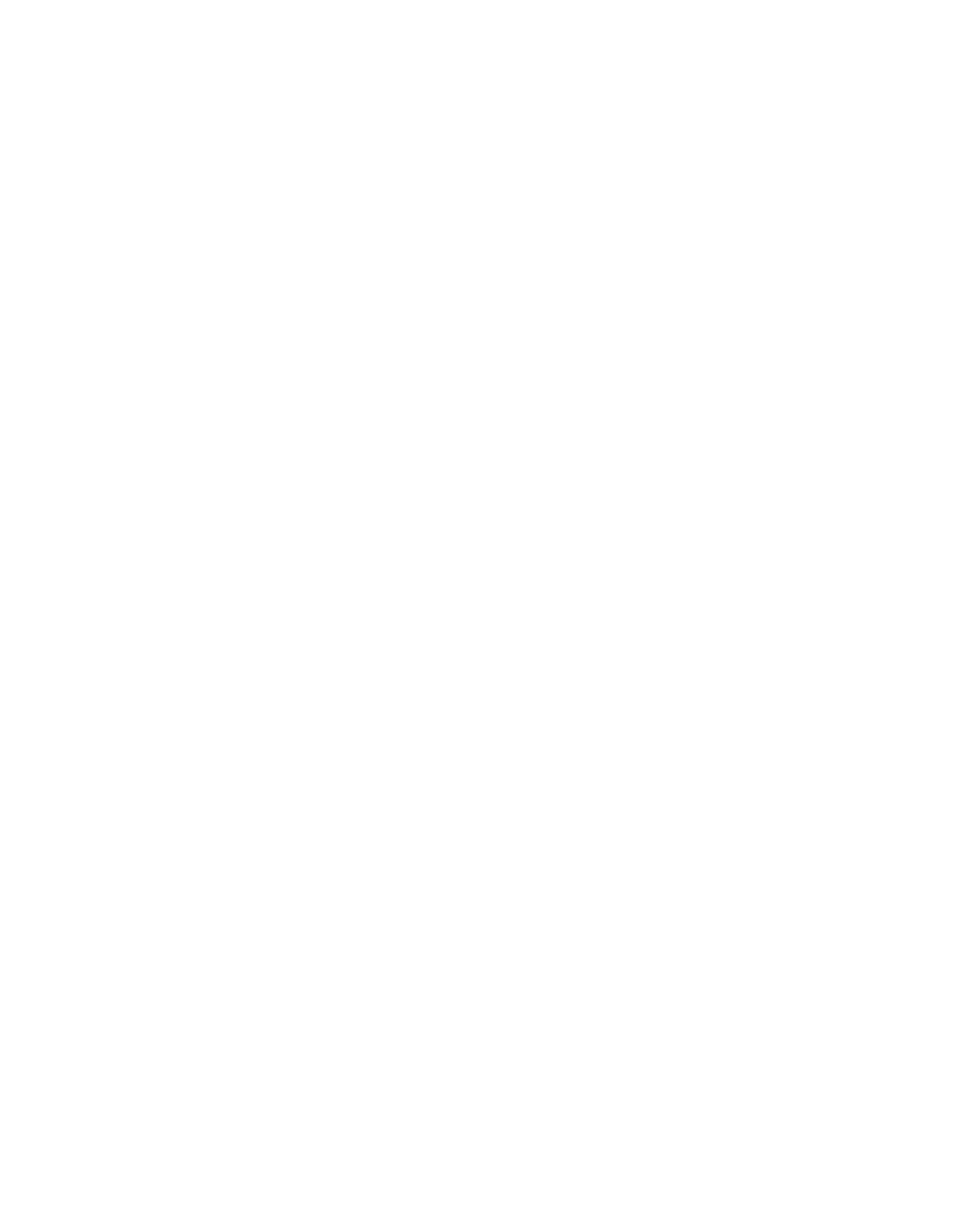# **6. NEXT STEPS**

The findings of the CSO WQA provide scientific information to support decisions to be made for the control of CSOs and help to identify the best means of providing protection for aquatic life, wildlife, and people who use the resources of the Duwamish River and Elliott Bay.

As decision-makers address the County's CSO control program, we anticipate questions will emerge for which we will need to collect additional information or perform additional analyses using existing data. The project team has developed a list of topics that, if addressed, will provide significant additional information to assist in the design of CSO control projects and/or selecting alternative means of reducing risk. There are four general issues that could benefit from further work to refine the existing model and expand the geographical area evaluated:

- CSO-related issues
- Watershed-level issues
- Endangered Species Act
- Public education and outreach

## **6.1 CSO Related Issues**

#### **6.1.1 Issues**

- 1. Further refine the existing CSO WQA model to increase certainty and assure value of its continued use in CSO control planning.
- 2. Validate the existing CSO WQA model to increase certainty and build credibility with stakeholders and the public.
- 3. Utilize the CSO WQA hydrodynamic and risk assessment model to optimize design of future CSO control projects to achieve greatest reduction of risk.
- 4. Utilize the CSO WQA model as one of the tools to prioritize CSO control projects.

### **6.1.2 Recommendations**

• Design and implement a sampling program to verify the model's predictions of sediment transport and chemical concentrations.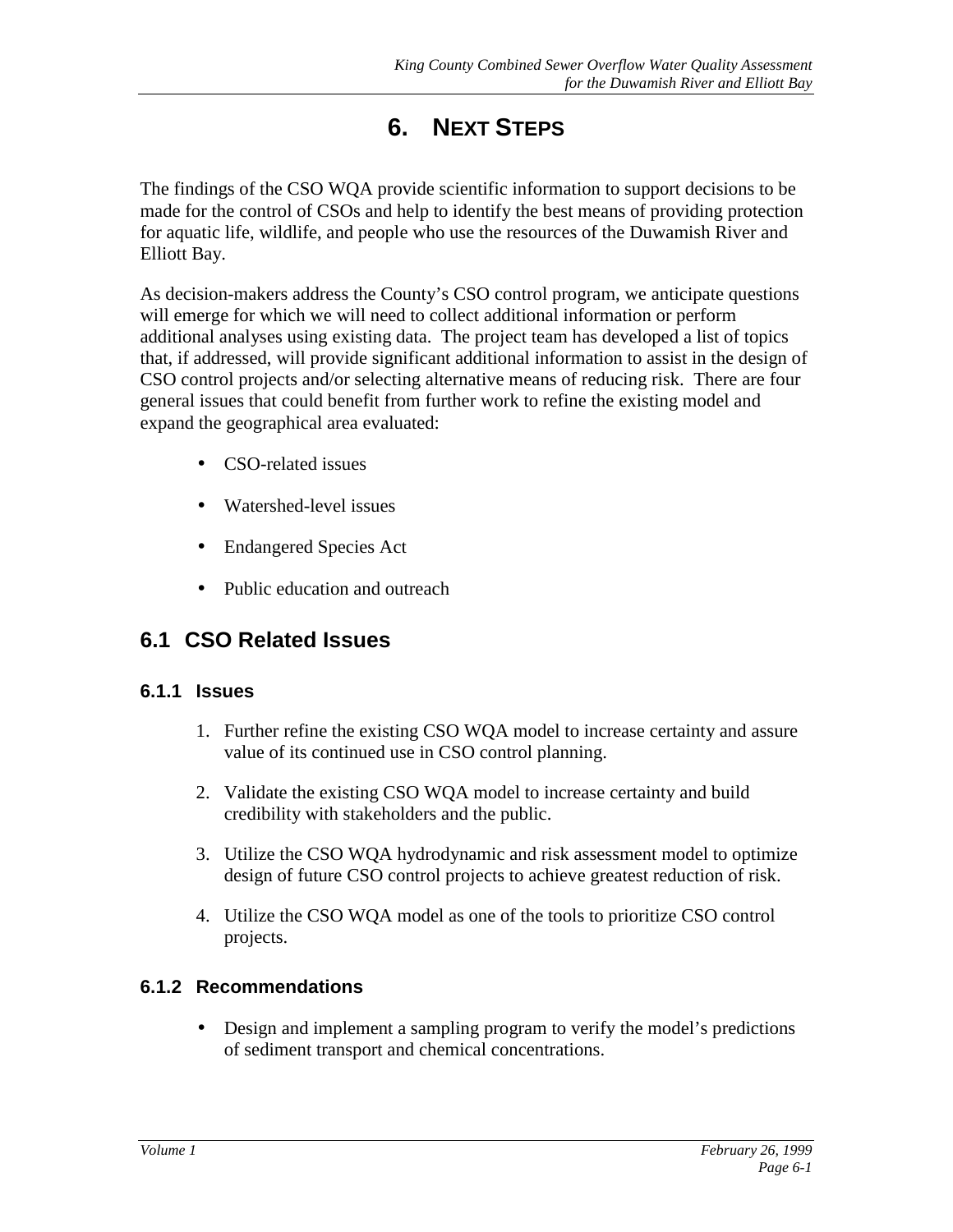- Increase the certainty of the risk predictions for human pathogens by collecting samples for pathogen analysis from CSOs and storm drains that discharge to the river and the bay. This information will enhance decisions on the value of providing disinfection and dechlorination for CSO treatment.
- Further assess organic enrichment as a CSO caused stressor to help define the value of control of specific CSOs. This will be important to do because organic carbon has been shown in the benthic analyses to be a source of risk in the immediate areas of sediment deposition around CSO and storm drain discharges.
- Collect additional water column field data to be used in model validation.
- Include knowledge about which stressors are causing elevated risks when selecting a CSO control strategy.

# **6.2 Watershed and ESA Related Issues**

### **6.2.1 Issues**

One of the objectives of the WQA was to develop a tool that could be used to develop a watershed management plan to improve water quality throughout the watershed. The hydrodynamic and risk assessment models developed for the Duwamish River and Elliott Bay can be expanded and linked to basin models for the Green River watershed and can include information specific to sources other than CSOs.

### **6.2.2 Recommendations**

- Develop a watershed level model for the Green River that can be used in determining an appropriate total maximum daily load for stressors causing excess risk to aquatic life, wildlife, and people using the resources of this watershed.
- Work with other jurisdictions to collect samples from other sources such as storm drains, groundwater, agricultural runoff, etc., to allow more accurate assumptions for modeling.
- Identify sources of human pathogens to the Green River and collect data to quantify the concentrations of specific pathogens.
- Verify estimated dietary risks to juvenile salmon by collecting and analyzing additional data for chemical stressors and water quality parameters.
- Utilize the risk assessment model to assess risk to juvenile salmon at other sites in the Green River and other King County watersheds, including the portion of the Green River that is important for salmon smoltification.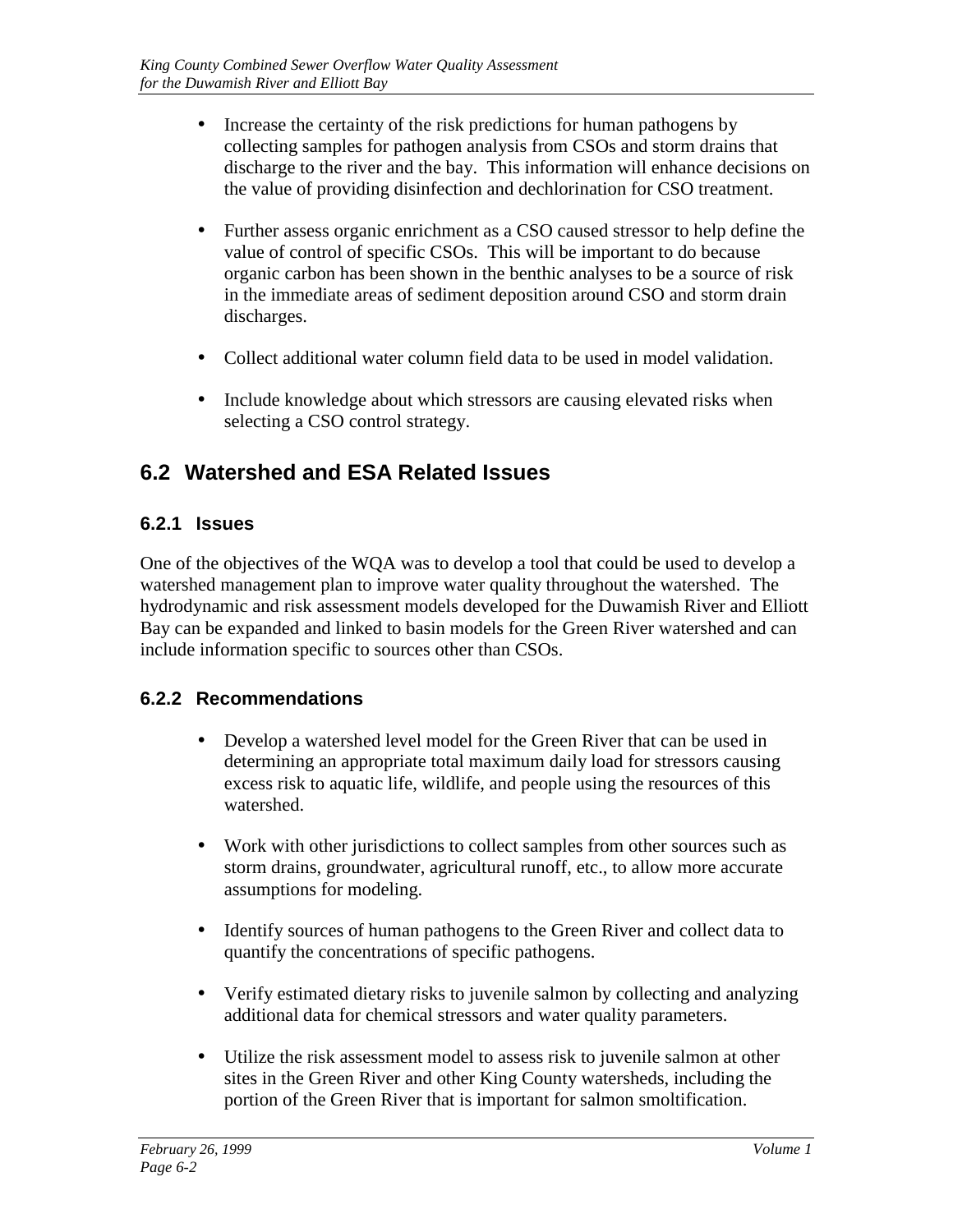## **6.3 Public Education and Outreach**

#### **6.3.1 Issues**

- 1. The findings of the CSO WQA are of significant interest to people who use the study area for recreational purposes. The information can help individuals decide how they may want to modify their current use of these resources and how they may want to work to reduce the existing risks.
- 2. The findings of the CSO WQA can be used to educate people regarding ways in which they can reduce risks to aquatic life and wildlife by changing their own day-to-day practices.
- 3. Presenting "risk information" is a useful tool for the public and decision makers, but it requires a great amount of explanation for people to understand and use the information.

#### **6.3.2 Recommendations**

- Design and implement a public outreach and education program to inform the citizens of King County about the findings of the CSO WQA.
- Provide information about how individual behaviors can be modified to reduce risks to themselves and to aquatic life and wildlife.
- Expand the fish consumption survey to include the Puget Sound beaches of King County, other fishing seasons, and fishers using boats in addition to piers and beaches.
- Evaluate how best to communicate information about ecological and human health risks to the public and decision makers.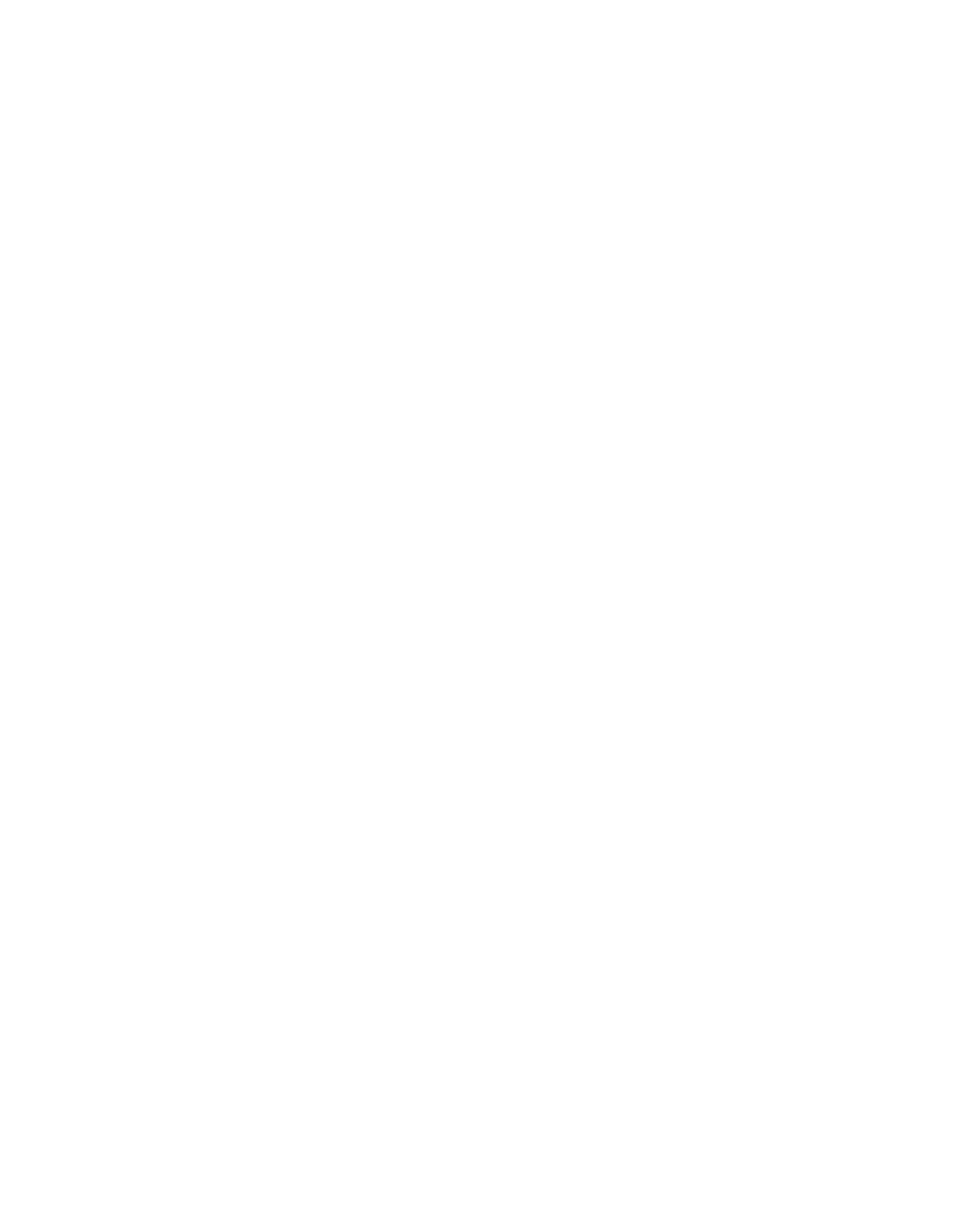# **7. REFERENCES**

Adams, W.J., R.A. Kimerlee, and J.W. Barnett. 1992. Sediment quality and aquatic life assessment. Environ. Sci. Technol. 26(10):1865-1875.

Agency for Toxic Substances and Disease Registry (ATSDR). 1991. Toxicological Profile for Arsenic. Centers for Disease Control. Atlanta, Georgia.

Agency for Toxic Substances and Disease Registry (ATSDR). 1993. Tox FAQs DEHP, Di(2-ethylhexyl)phthalate <http://atsdr1.cdc.gov:8080/tfacts9.html>

Allen, H.E. (ed.). 1995. Metal contaminated aquatic sediments. Ann Arbor Press, Inc. Chelsea, Michigan. pp. 292.

Aquatic toxicity information Retrieval database (AQUIRE). 1995. Environmental Research Laboratory. United States Environmental Protection Agency, Duluth, Minnesota.

Arkoosh, M.R., E. Casillas, P. Huffman, E. Clemons, J. Evered, J.E. Stein, and U. Varanasi. 1998. Increased susceptibility of juvenile chinook salmon from a contaminated estuary to *Vibrio anguillarum*.Transactions of the American Fisheries Society 127:360-374.

Bis(2-ethylhexyl)phthalate Fact Sheet 1986. [http://mail.odsnet.com/TRIFacts/51.html.](http://mail.odsnet.com/TRIFacts/51.html)

Blomberg, G., C. Simenstad, and P. Hickey. 1988. Changes in habitat composition of the Duwamish River estuary over the past century. *In:* Proceedings of the First Annual Meeting on Puget Sound Research. Volume 2. Puget Sound Water Quality Authority. Seattle, Washington.

Canning, D.J., S.G. Herman, G.B. Shea. 1979. Terminal 107 environmental studies, wildlife study. Prepared for the Port of Seattle. Oceanographic Institute of Washington and Northwest Environmental Consultants. Seattle, Washington.

Cardwell R.D. 1997. Summary of trip report and recommendations concerning Snohomish River Estuary as reference site. Memorandum. 6 pp.

Cardwell, R.D., M.S. Brancato, D. Pauluzzi. 1997. Tributyltin in sediments – issue paper. *In:* Harmful effects of the use of antifouling paints for ships. Tributyltin (TBT) antifouling paints: an update about toxicology and ecotoxicology of tributyltin. Submitted by CEFIC.

Chan, I., J. Chan, R. Tsang, and T. Chung. 1998. The environmental aspects of polychlorinated biphenyls (PCBs). [http://bordeaux.uwaterloo.ca/bio1447/assignment1/pcbs.html.](http://bordeaux.uwaterloo.ca/bio1447/assignment1/pcbs.html)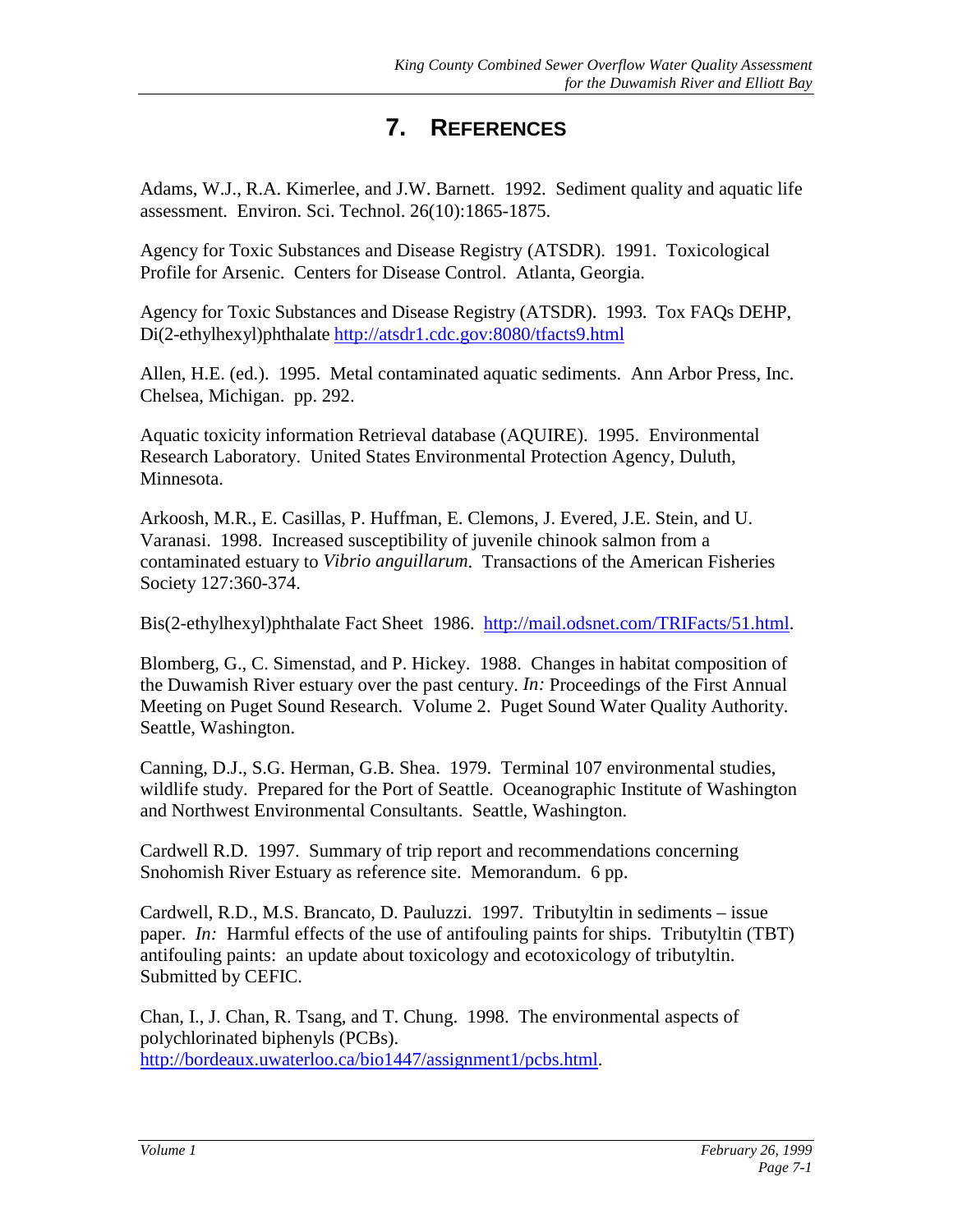Chapman, P.M., J. Downie, and A. Maynard. 1996. Coal and deodorizer residues in marine sediments– contaminants or pollutants? *Environmental Toxicology and Chemistry* 15(5):638:642.

Clark, William C. 1980. Witches, floods, and wonder drugs: Historical perspectives on risk management. *In*: R. Schwing and W. Albers (eds.) *Proceedings of the General Motors Symposium on Societal Risk Assessment*. October 7-9, 1979. Warren, Michigan. ISBN 0-306-40554-7.

DiToro, D.M., C.S. Zarba, D.J. Hansen, W.J. Berry, R.C. Swartz, C.E. Cowan, S.P. Pavlou, H.A. Allen, N.A. Thomas, and P.R. Paquin. 1991. Technical basis for establishing sediment quality criteria for nonionic organic chemicals using equilibrium partitioning. Environ. Toxicol. Chem*.* 10:1541-1583.

Edens, F.W., E. Benton, S.J., Bursian, and G.W. Morgan. 1979. Effect of dietary lead on reproductive performance in Japanese quail *Coturnix japonica*. Toxicol. Appl. Pharmacol. 38:307-314.

Edmonds, J.A. and K.A. Francesconi. 1977. Methylated arsenic from marine fauna. Nature 265:436.

Eisler, R. 1988. Lead hazards to fish, wildlife, and invertebrates: A synoptic review. U.S. Fish and Wildlife Service Biological Report No. 85:1.14.

Field, L.J. and R.N. Dexter. 1988. PCB Target Levels in Aquatic Sediments. Executive Summary. [http://seaserver.nos.noaa.gov/projects/wastesites/pcb.html.](http://seaserver.nos.noaa.gov/projects/wastesites/pcb.html)

Fikslin, T.J. 1998. A regional assessment of PCB impacts in the Delaware Estuary: conceptual design and source identification. Presented at *Symposium on Modeling and Measuring the Vulnerability of Ecosystems at Regional Scales for Use in Ecological Risk Assessment and Risk Management*. August 17-20. Seattle, Washington.

Finkel, Adam M. 1990. Confronting uncertainty in risk management: a guide for decision-makers. Center for Risk Management Resources for the Future. Washington, D.C.

Glickman, T.S. and M.Gough. 1990. Readings in risk. Resources for the Future. Washington, D.C. 259 p.

Horness, B.H., D.P. Lomax, L.L. Johnson, M.S. Myers, S.M. Pierce, and T.K. Collier. 1998. Sediment quality thresholds: estimates from hockey stick regression of liver lesion prevalence in English sole (*Pleuronectes vetulus*). Environmental Toxicology and Chemistry, 17: 872-882.

Jobling, S., T. Reynolds, R. White, M. G. Parker, and J.P. Sumpter. 1995. A variety of environmentally persistent chemicals, including some phthalate plasticizers, are weakly estrogenic. Environmental Health Perspectives, 103(Suppl. 7): 582-587.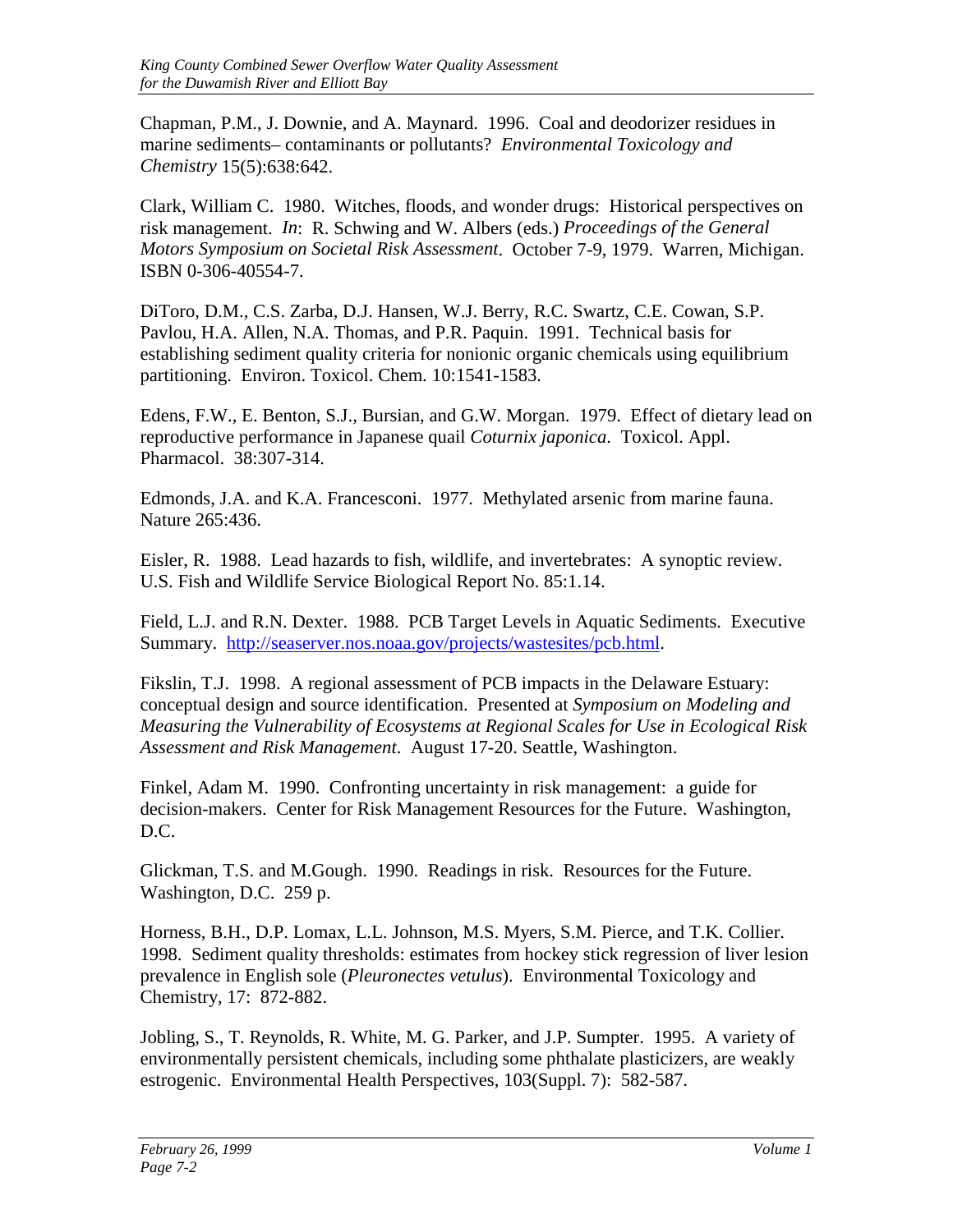Johnson, L.L., J.T. Landal, L.A. Kubin, B.H. Horness, M.S. Myers, T.K. Collier, and J.E. Stein. 1998. Assessing the effects of anthropogenic stressors on Puget Sound flatfish populations. Netherlands Journal of Sea Research, In Press.

Kendall, R.J., and P.F. Scanlon. 1981. Effects of chronic lead ingestion on reproductive characteristics of ringed turtle doves *Streptopelia risona* and on tissue lead concentrations of adults and their progeny. Environ. Pollut. 26A:203-213.

King County Department of Metropolitan Services (King County). 1995. Combined Sewer Overflow Control Plan 1995 Update, An Amendment to Metro's Comprehensive Water Pollution Control Abatement Plan. Prepared for King County Department of Metropolitan Services by Brown and Caldwell, KCM, and Associated Firms. Seattle, Washington.

King County Water Pollution Control Division (King County). 1996. Norfolk CSO Sediment Cleanup Study. Prepared for the Elliott Bay/Duwamish Restoration Program Panel by the King County Water Pollution Control Division with the assistance of EcoChem Inc. and team members Black & Veatch Special Projects Corp., WEST Consultants Inc., Hartman Associates Inc., Striplin Environmental Associates, Pentec Environmental Inc., and ERDA Environmental Services. Seattle, Washington.

King County Department of Natural Resources (King County). 1997. Duwamish/Diagonal Site Assessment Report. Prepared for the Elliott Bay/Duwamish Restoration Program Panel by the King County Department of Natural Resources with the assistance of EcoChem, Inc. and team members: Black & Veatch, WEST Consultants, Inc. Hartman Associates, Inc., Striplin Environmental Associates, and Pentec Environmental. Inc. Seattle, Washington.

Kirk-Othmer's Encyclopedia of Chemical Technology, 3rd Ed. Vol. 18.

Kurian, George T. 1994. World Encyclopedia of Cities, Volume II, North America, United States N-Z, and Canada. ABC-CLIO, Inc., Santa Barbara, California.

Long, E.R., D.D. McDonald, S.L. Smith, and F.D. Calder. 1995. Incidence of adverse biological effects within ranges of chemical concentrations in marine and estuarine sediments. *Environ. Manag.* 19:81-97.

Municipality of Metropolitan Seattle (METRO). 1983. Water quality assessment of the Duwamish Estuary, Washington. Prepared for the Municipality of Metropolitan Seattle by Harper-Owes.

Morgan, M. G., M. Henrion, and M.J. Small. 1990. Uncertainty: A guide to dealing with uncertainty in quantitative risk and policy analysis. Cambridge University Press, Cambridge, U.K. 332 p.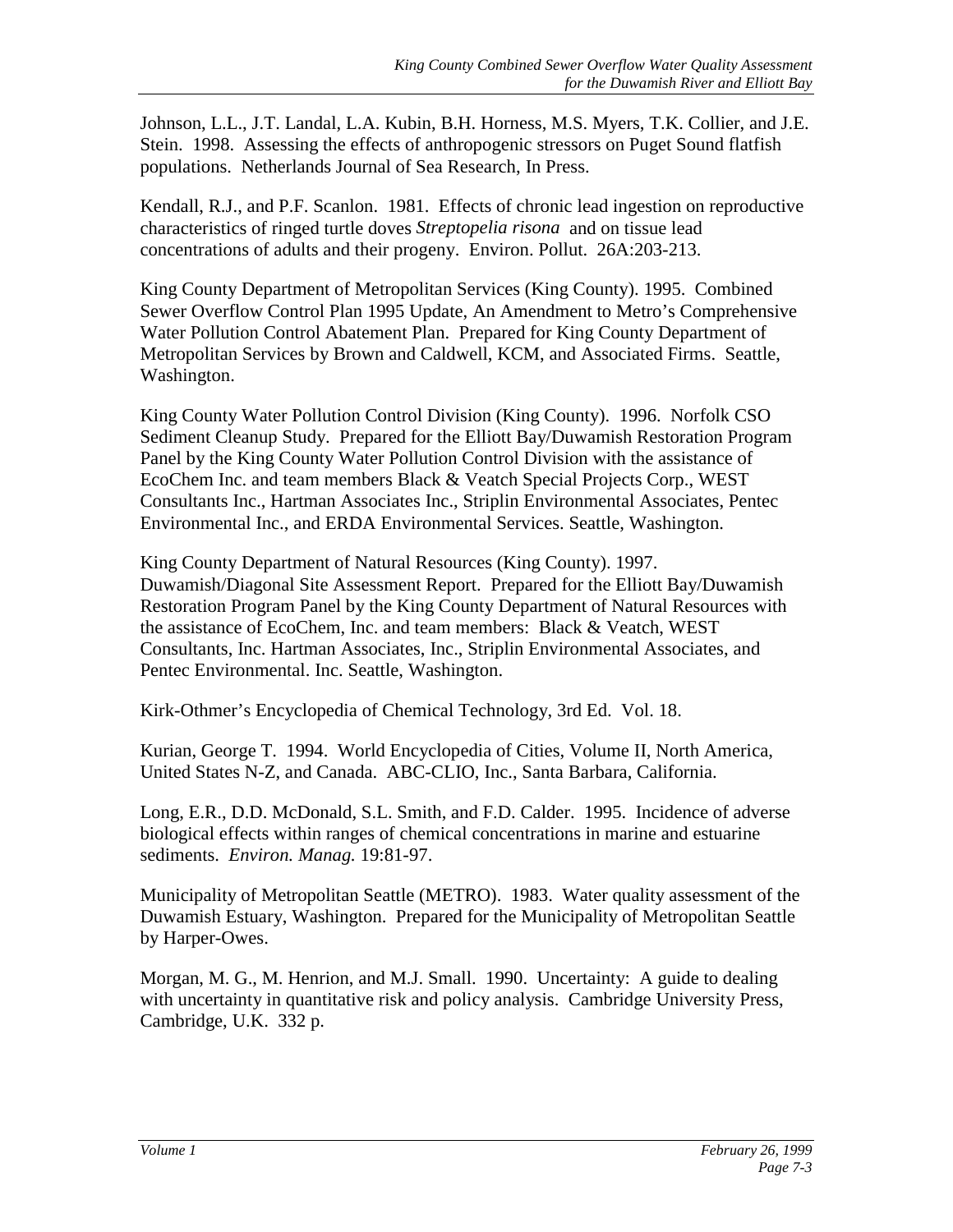Myers, M.S., C.M. Stehr, O.P. Olson, L.L. Johnson, B.B. McCain, S-L Chan, U. Varanasi. 1994. Relationships Between Toxicopathic Hepatic Lesions and Exposure to Chemical Contaminants in English Sole (*Pleuronectes vetulus*), starry flounder (*Platichthys stellatus*), and white croaker (*Genyonemus lineatus*) from selected marine sites on the Pacific Coast, USA. Environmental Health Perspectives, 102: 200-215.

National Research Council (NRC). 1997. Contaminated sediments in ports and waterways. Cleanup strategies and technologies. National Academy Press, Washington, D.C. pp. 295.

Neff, J.M. 1997. Ecotoxicology of Arsenic in the Marine Environment. Environmental Toxicology and Chemistry, 16:917-927.

Parametrix, Inc. 1993. Site-specific residue levels in edible seafood at the ASARCO Tacoma smelter site. Prepared for ASARCO, Inc. Kirkland, Washington.

Parametrix, Inc. 1995. ASARCO sediments superfund site expanded remedial investigation and feasibility study. Volume 1. Prepared for ASARCO, Inc. Kirkland, Washington.

Pavlou, S.P. and R.N. Dexter. 1979. Distribution of Polychlorinated Biphenyls (PCBs) in Estuarine Ecosystems. Testing the Concept of Equilibrium Partitioning in the Marine Environment. Environ. Sci. Technol*.* 13: 65-7.

Romberg, G.P., S.P. Pavlou, R.F. Shokes, W. Hom, E.A. Crecelius, P. Hamilton, J.T. Gunn, R.D. Muench, and J. Vinelli. 1984. Toxicant pretreatment planning study technical report C1: Presence, distribution and fate of toxicants in Puget Sound and Lake Washington. Municipality of Metropolitan Seattle (METRO). Seattle, Washington.

Scheuhammer, A.M. 1987. The Chronic Toxicity of Aluminum, Cadmium, Mercury, and Lead in Birds: A Review. Environmental Pollution. 46:263-295.

Shuman, R. 1997. Personal communication.

Spies, R.B. 1989. Sediment Bioassays, Chemical Contaminants and Benthic Ecology: New Insights or Just Muddy Water? Marine Environ. Research 27:73-75.

Stephan, C.E., D.I. Mount, D.J. Hansen, J.H. Gentile, G.A. Chapman, and W.A. Brungs. 1985. Guidelines for deriving numerical national water quality criteria for the protection of aquatic organisms and their uses. U.S. EPA, Office of Research and Development. PB85-227049. pp. 98.

Stober, Q.J. and K.B. Pierson. 1984. A Review of the Water Quality and Marine Resources of Elliott Bay, Seattle, Washington. Prepared for URS Engineers and the Municipality of Metropolitan Seattle, Seattle, Washington. Fisheries Research Institute, University of Washington. Seattle, Washington.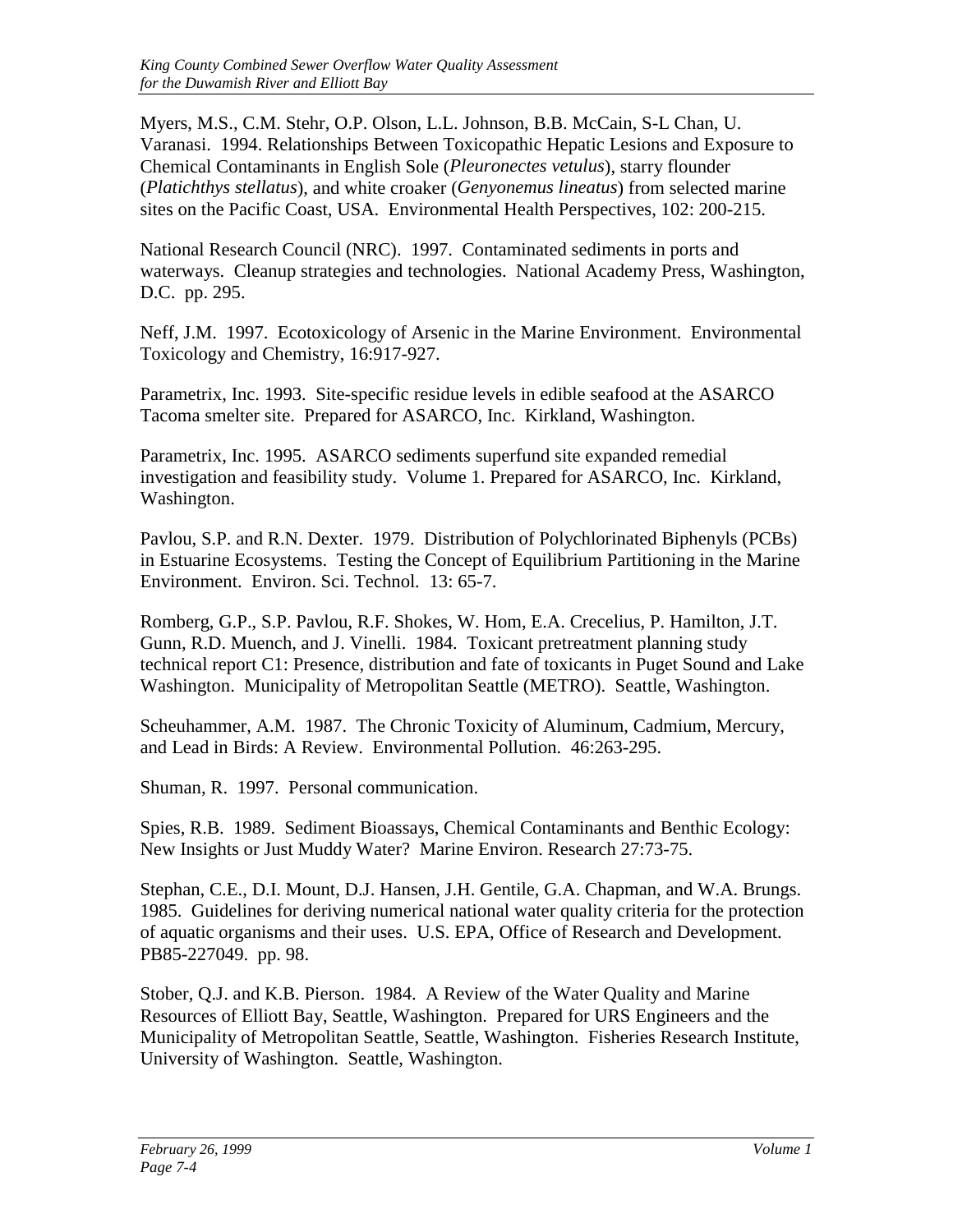Tanner, C.D. 1991. Potential Intertidal Habitat Restoration Sites in the Duwamish Estuary. Prepared for the Port of Seattle Engineering Department and the U.S. Environmental Protection Agency, Environmental Evaluations Branch. Seattle, Washington.

The Trade Development Alliance of Greater Seattle (Trade Development Alliance). 1994. International market report. Greater Seattle/King County's current and opportunity foreign markets for: exports, port activity (marine & aviation), tourism, investment. The Trade Development Alliance of Greater Seattle, City of Seattle. Seattle, Washington.

U.S. EPA. 1985. Ambient Water Quality Criterion For Mercury. Office of Water Regulations and Standards, Criteria and Standards Division. United States Environmental Protection Agency, Washington, DC. EPA/600/6-87/008.

U.S. EPA. 1989. Risk Assessment Guidance for Superfund, Volume I: Human Health Evaluation Manual (Part A) (interim final). Toxics Integration Branch, Office of Emergency and Remedial Response, Office of Solid Waste and Emergency Response, United States Environmental Protection Agency. Washington, D.C. EPA/540/1-89/002.

U.S. EPA. 1992. Dermal exposure assessment: principles and applications. United States Environmental Protection Agency, Office of Health and Environmental Assessment, Washington D.C. EPA/600/8-91/011B.

U.S. EPA. 1994. Ecological risk assessment guidance for Superfund: process for designing and conducting ecological risk assessments. United States Environmental Protection Agency, Environmental Response Team. Review Draft. Edison, New Jersey.

U.S. EPA. 1996. Exposure factors handbook. Update to the exposure factors handbook. EPA/600/8-89/043-May 1989 Vols. I-III, SAB Review Draft, United States Environmental Protection Agency, Office of Health and Environmental Assessment. Washington D.C. EPA/600/P-95/002Ba.

U.S. EPA. 1997. Ambient aquatic life criteria. Tributyltin—Draft. EPA-822-D-97-001.

U.S. EPA. 1998a. Guidelines for ecological risk assessment. Risk Assessment Forum, Office of Research and Development. FR 98-12302. May 14 1998 pp. 26846-26924.

U.S. EPA. 1998b. Integrated risk information system (IRIS) on-line computer database. Information system updated regularly by U. S. Environmental Protection Agency, Washington, D.C. Available at: [http://www.epa.gov/iris.](http://www.epa.gov/iris)

Valentine, V.E. 1971. Geology and mineral resources of King County, Washington. Bull. 63. Wash. Div. Mines and Geology. Olympia, Washington.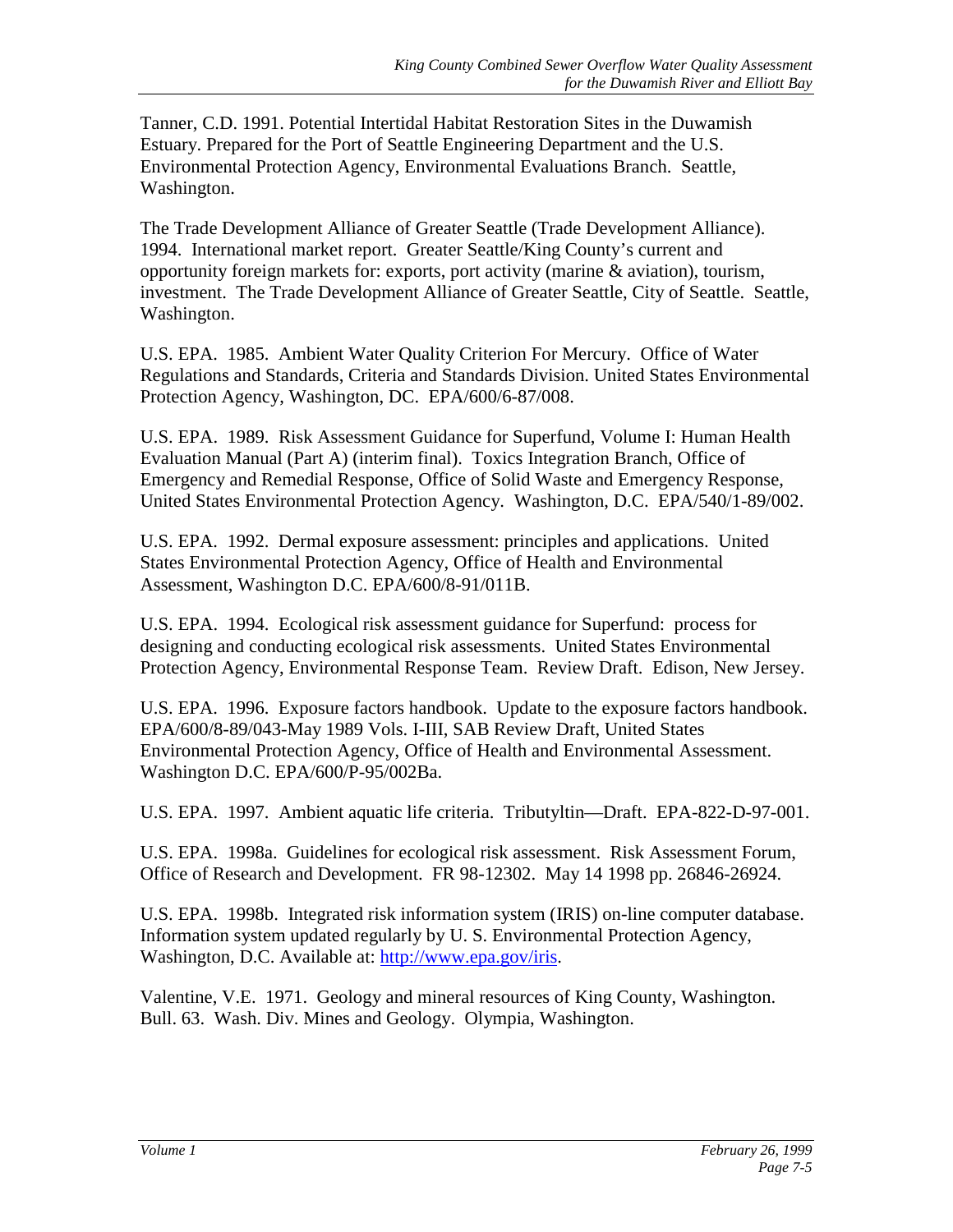Warner, E.J. and R.L. Fritz. 1995. The distribution and growth of Green River chinook salmon (*Oncorhynchus tshawytscha*), and chum salmon (*Oncorhynchus keta*) outmigrants in the Duwamish Estuary as a function of water quality and substrate. Muckleshoot Indian Tribe. Auburn, Washington.

Warren-Hicks, W.J., and D.R.J. Moore. 1998. Uncertainty analysis in ecological risk assessment. SETAC Press. Pensacola, Florida.

Washington Department of Health. 1993. Annual inventory of commercial and recreational areas in Puget Sound. Washington State Department of Health, Shellfish Programs. Olympia Washington.

Washington State Department of Ecology (WSDOE). 1998. Marine sediment monitoring data. [http://www.wa.gov/ecology/ells/mar\\_sed/msm\\_smap.html.](http://www.wa.gov/ecology/ells/mar_sed/msm_smap.html)

Washington Department of Wildlife (WDW). 1991. Management Recommendations for Washington Priority Habitats and Species. Olympia, Washington.

Water Environment Research Foundation (WERF). 1996. Methodology for aquatic ecological aquatic ecological risk assessment. Project No. RP91-AER-1.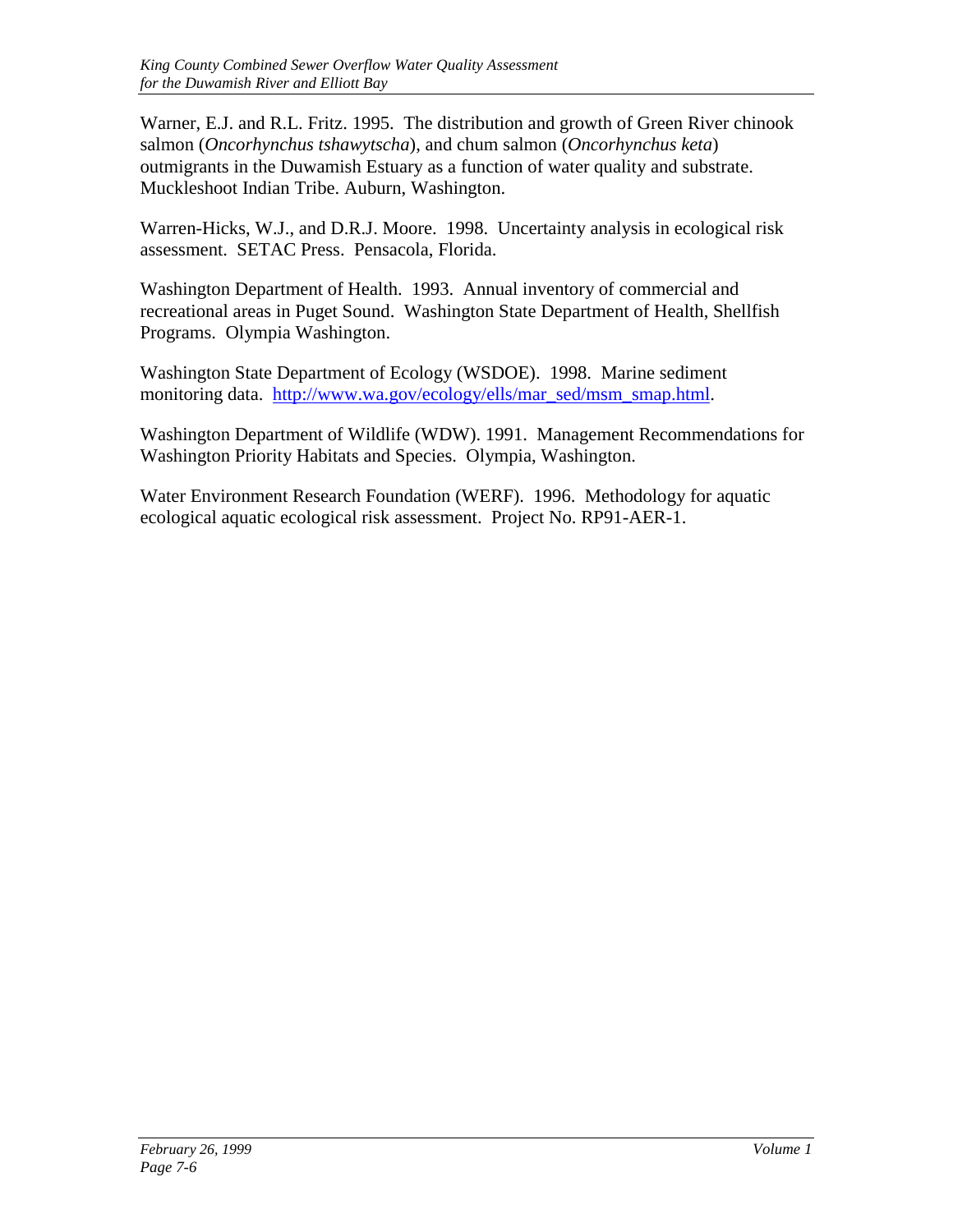## **8. GLOSSARY**

**assessment endpoint** - An explicit expression of the environmental value that is to be protected.

**benthos** - The community of aquatic organisms living in or on the bottom sediments.

**biomarker –** A biological indicator of exposure to a stressor, for example liver lesions in English sole.

**carcinogenic** - Capable of causing cancer.

**constituent of potential concern (COPC)** – Chemical, physical or biological constituents in the environment that potentially pose risk.

**combined sewer overflow (CSO)** - Discharges of combined sewage and storm water during wet weather. It occurs to relieve the sewer system as it becomes overloaded with normal sewer flow and increased storm runoff. The term is also used to denote a pipe that discharges these flows.

**conceptual model** - A conceptual model describes a series of working hypotheses of how a stressor might affect ecological components. The conceptual model also describes the ecosystem potentially at risk, the relationships between measures of effect and assessment endpoints, and exposure scenarios.

**community** - An assemblage of populations of different species within a specified location in space and time.

**depuration –** General term for less or disappearance of a substance from an organism by any active or passive transport mechanism, including diffusion and metabolic transformation.

**disturbance** - Any event or series of events that disrupts ecosystem, community, or population structure and changes resources, substrate availability, or the physical environment.

**diversity** - A measure (index) to characterize the numbers of different aquatic organisms (different taxa) that inhabit aquatic communities. Also a measure of ecological community structure.

**ecological risk assessment** – The process that evaluates the likelihood that adverse effects may occur or are occurring as a result of exposure to one or more stressors.

**ecosystem** - The biotic (living) community and abiotic (nonliving) environment within a specified location in space and time.

**EEC** – Estimated exposure concentration.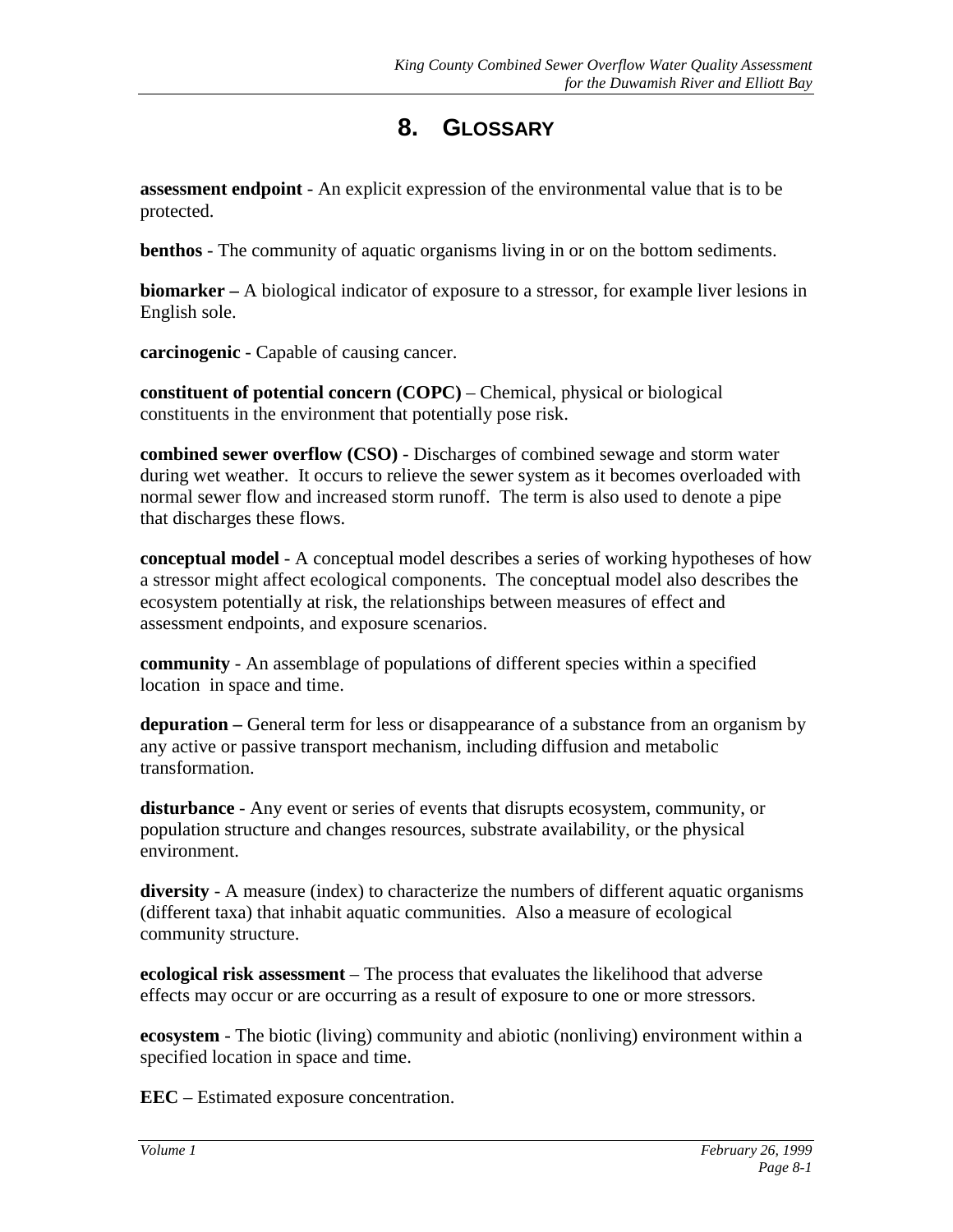**epibenthos** - Refers to organisms (mainly invertebrates and fish) living near (just above) bottom sediments and not living in the bottom sediments.

**exposure** - Co-occurrence of or contact between a stressor and an ecological component.

**exposure scenario** - A set of assumptions concerning how an exposure may take place, including assumptions about the exposure setting, stressor characteristics, and activities that may lead to exposure.

**fate** - The form and location of a chemical material resulting from transport and transformation.

**genera** - Taxonomic category including one or more species which have certain fundamental characteristics in common.

**lines of evidence** - Formerly weight of evidence. A discussion in the ecological risk assessment that provides the risk manager with insight about the confidence of the conclusions reached in the risk assessment by comparing the positive and negative aspects of the data including uncertainties identified during the process.

**measure (measurement endpoint) -** A measurable ecological characteristic that is related to the valued characteristic chosen as the assessment endpoint. Measurement endpoints are often expressed as the statistical or arithmetic summaries of the observations that comprise the measurement.

**model** - A system of postulates, data, and inferences presented as a mathematical description of an entity or the relationships of several or more variables.

**plankton** - Microscopic plants and animals living freely or weakly swimming in surface waters.

**population** - An aggregate of individuals of a species within a specified location in space and time.

**probability** - The likelihood that a parameter will assume a particular state or value (e.g., the probability that exposure to a chemical will cause a fish kill is one in one hundred).

**problem formulation** - A phase of ecological risk assessment that establishes the goals, scope, and focus of the assessment. It is a systematic planning step that identifies the major factors to be considered in the assessment and is linked to regulatory and policy requirements. Its outcome is a conceptual model that describes how a given stressor might affect the ecological components of the environment.

**receptor** – An ecological component being evaluated for risk.

**richness** - A measure (number of species) characterizing the variety of organisms in aquatic communities. Also a measure of ecological community structure.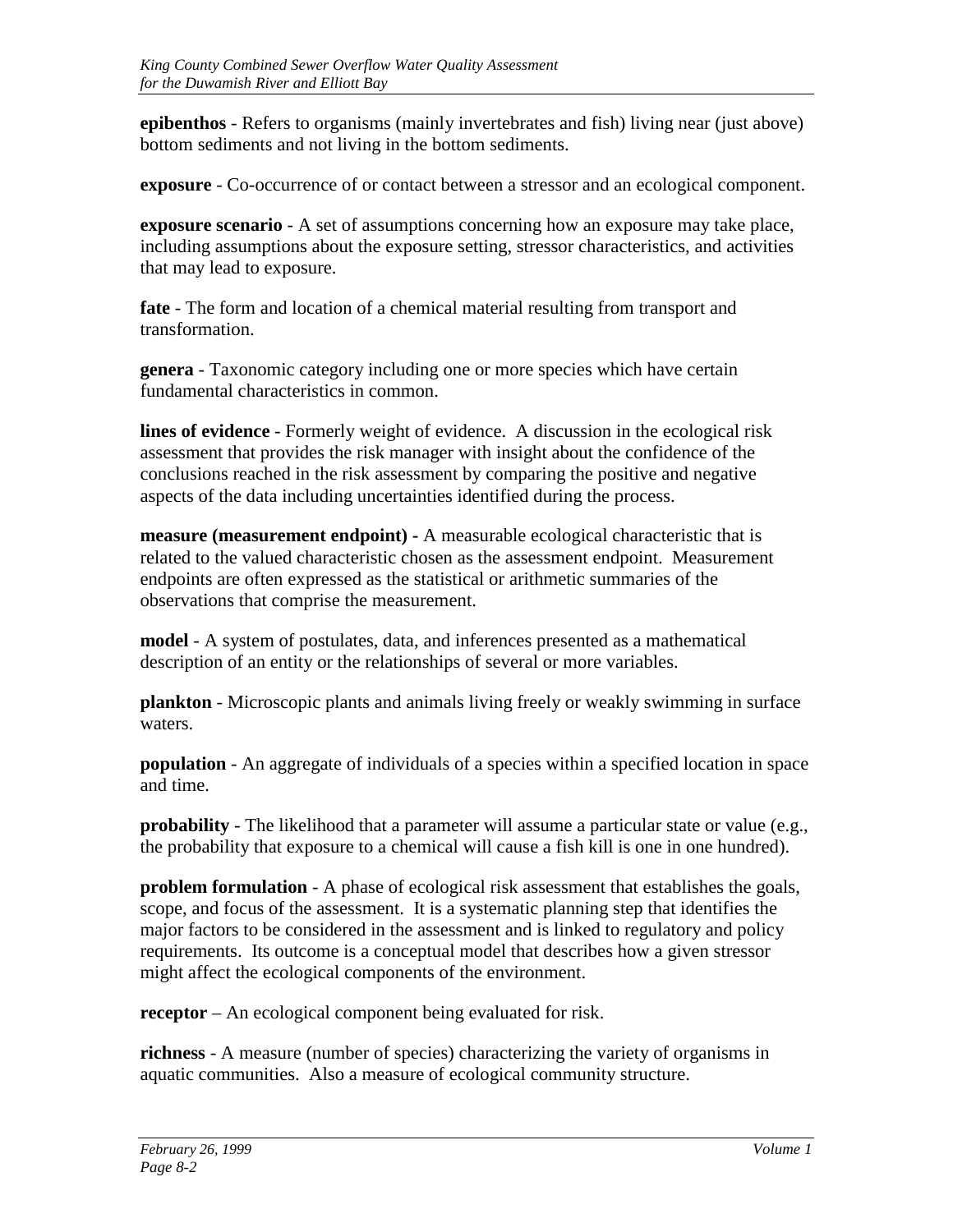**risk characterization** - A phase of ecological risk assessment that integrates the results of the exposure and ecological effects analyses to evaluate the likelihood of adverse ecological effects associated with exposure to a stressor. The ecological significance of adverse effects is discussed, including consideration of the types and magnitudes of effects, their spatial and temporal patterns, and the likelihood of recovery.

**risk management** - A phase of risk assessment that includes discussions between the risk assessor and risk manager that paves the way for regulatory decision making. These discussions ensure that the results of the risk assessment are clearly and fully presented. The results of the risk assessment process are used along with other inputs to evaluate risk management options.

**scouring** – The loss of sediment layers through the resuspension and movement of sediment away from a particular location.

**smolt** - A salmon or trout that is outmigrating from freshwater to marine water and is adapting to marine life. The lifestage where a salmon or trout takes on the silvery color of an adult.

**source** - An entity or action that releases to the environment or imposes on the environment a chemical, physical, or biological stress or stressor.

**stressor** - Any physical, chemical, or biological entity that can induce an adverse effect.